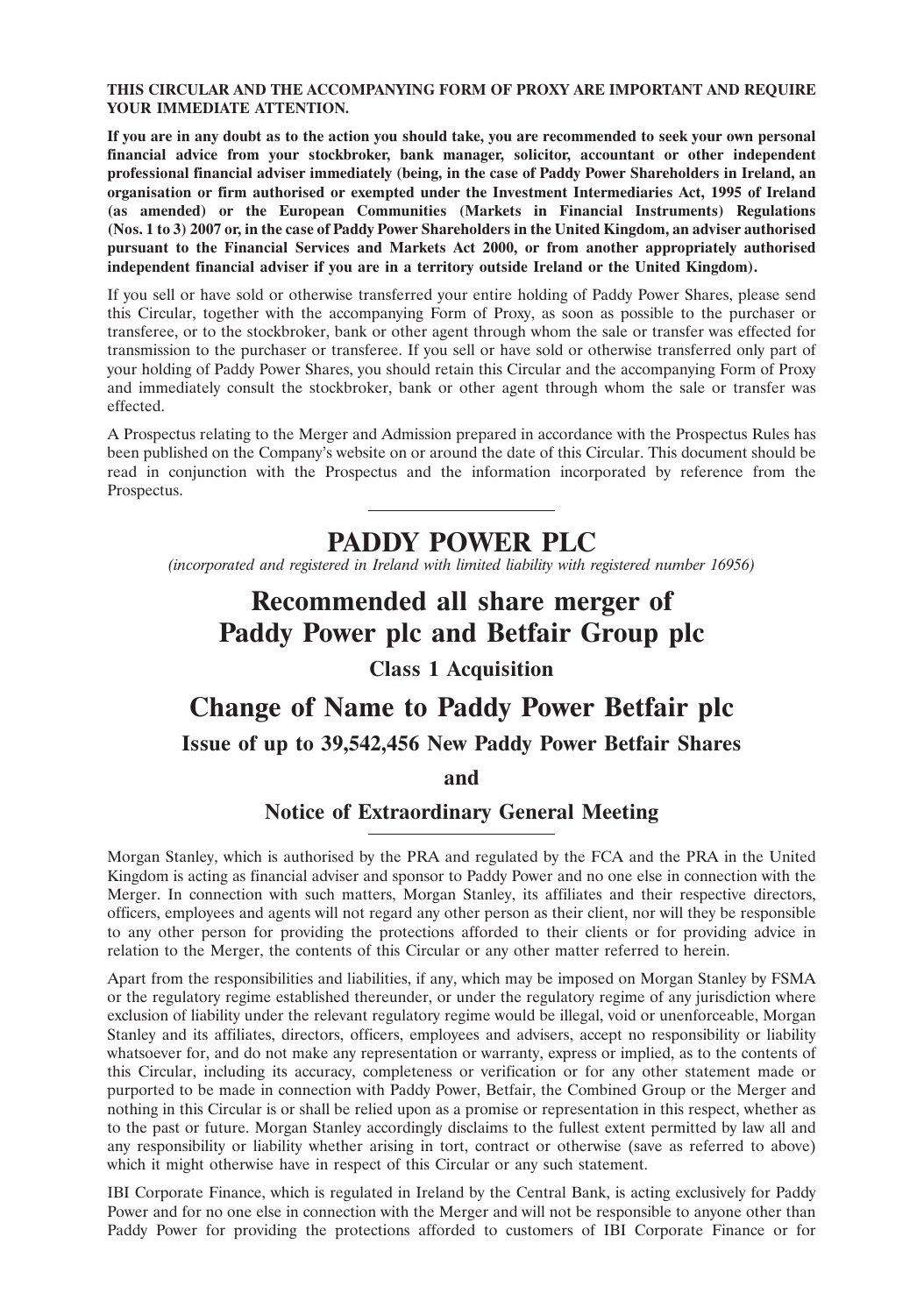providing advice in relation to the Merger, the contents of this Circular or any transaction or arrangement referred to herein.

Apart from the responsibilities and liabilities, if any, which may be imposed by the Central Bank, IBI Corporate Finance and its affiliates, directors, officers, employees and advisers, accept no responsibility or liability whatsoever for, and do not make any representation or warranty, express or implied, as to the contents of this Circular, including its accuracy, completeness or verification or for any other statement made or purported to be made in connection with Paddy Power, Betfair, the Combined Group or the Merger, and nothing in this Circular is or shall be relied upon as a promise or representation in this respect, whether as to the past or future. IBI Corporate Finance accordingly disclaims to the fullest extent permitted by law all and any responsibility or liability whether arising in tort, contract or otherwise (save as referred to above) which it might otherwise have in respect of this Circular or any such statement.

## **This Circular should be read as a whole. Your attention is drawn to the letter from the Chairman of Paddy Power, which is set out on pages 1 to 16 of this Circular and which recommends that you vote in favour of the Resolutions to be proposed at the Extraordinary General Meeting referred to below. Your attention is also drawn in particular to the risk factors set out in Part III (Risk Factors) of this Circular.**

Notice of an Extraordinary General Meeting of Paddy Power, to be held at 11.15 a.m. on 21 December 2015 at Power Tower, Belfield Office Park, Beech Hill Road, Clonskeagh, Dublin 4, DO4 V972, Ireland is set out at the end of this Circular. A Form of Proxy for use by Paddy Power Shareholders in connection with the Extraordinary General Meeting is enclosed, other than for Paddy Power Shareholders who have opted for the electronic communications service, who will receive an email notification rather than a Form of Proxy. To be valid, Forms of Proxy, completed in accordance with the instructions printed thereon, must be received at the Company's registrar, Computershare Investor Services (Ireland) Limited, Heron House, Corrig Road, Sandyford Industrial Estate, Dublin 18, D18 Y2X6, Ireland as soon as possible but in any event by no later than 11.15 a.m. on 19 December 2015. Completion and return of the Form of Proxy will not preclude Paddy Power Shareholders from attending and voting at the Extraordinary General Meeting or any adjournment thereof should they wish to do so.

Electronic proxy appointment is available for the Extraordinary General Meeting. This facility enables a shareholder to lodge his/her proxy by logging on to the website of Paddy Power's registrar at www.computershare.com/ie/voting/paddypower. Paddy Power Shareholders will need their unique PIN number and shareholder reference number. Alternatively, for those who hold Paddy Power Shares in CREST, a shareholder may appoint a proxy by completing and transmitting a CREST Proxy Instruction to Computershare Investor Services (CREST participant ID 3RA50). In each case, Shareholders must complete the process by no later than 11.15 a.m. on 19 December 2015 (or, in the case of an adjournment, no later than 48 hours before the time fixed for holding the adjourned meeting). The completion and return of a Form of Proxy (including an electronic proxy appointment notification or a CREST Proxy Instruction) will not prevent shareholders from attending and voting in person at the Extraordinary General Meeting or any adjournment thereof, should they wish to do so.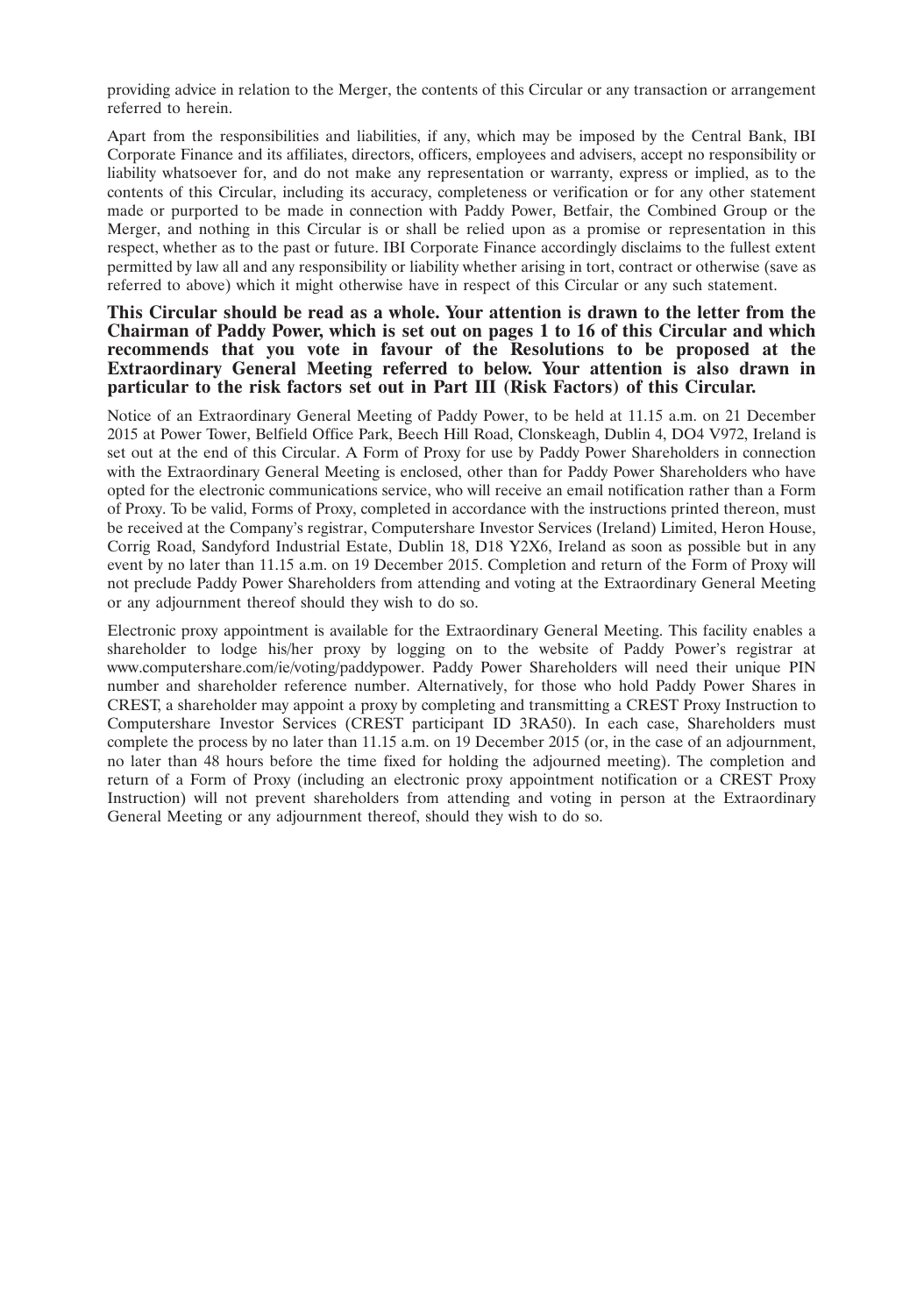## **CONTENTS**

|                                                                  | Page |
|------------------------------------------------------------------|------|
|                                                                  |      |
|                                                                  |      |
| PART II—PRINCIPAL TERMS AND CONDITIONS OF THE MERGER 17          |      |
|                                                                  | 22.  |
|                                                                  |      |
| PART V—UNAUDITED PRO FORMA FINANCIAL INFORMATION OF THE COMBINED |      |
|                                                                  | 204  |
| PART VI—ADDITIONAL INFORMATION                                   | 209  |
|                                                                  |      |
|                                                                  |      |
|                                                                  |      |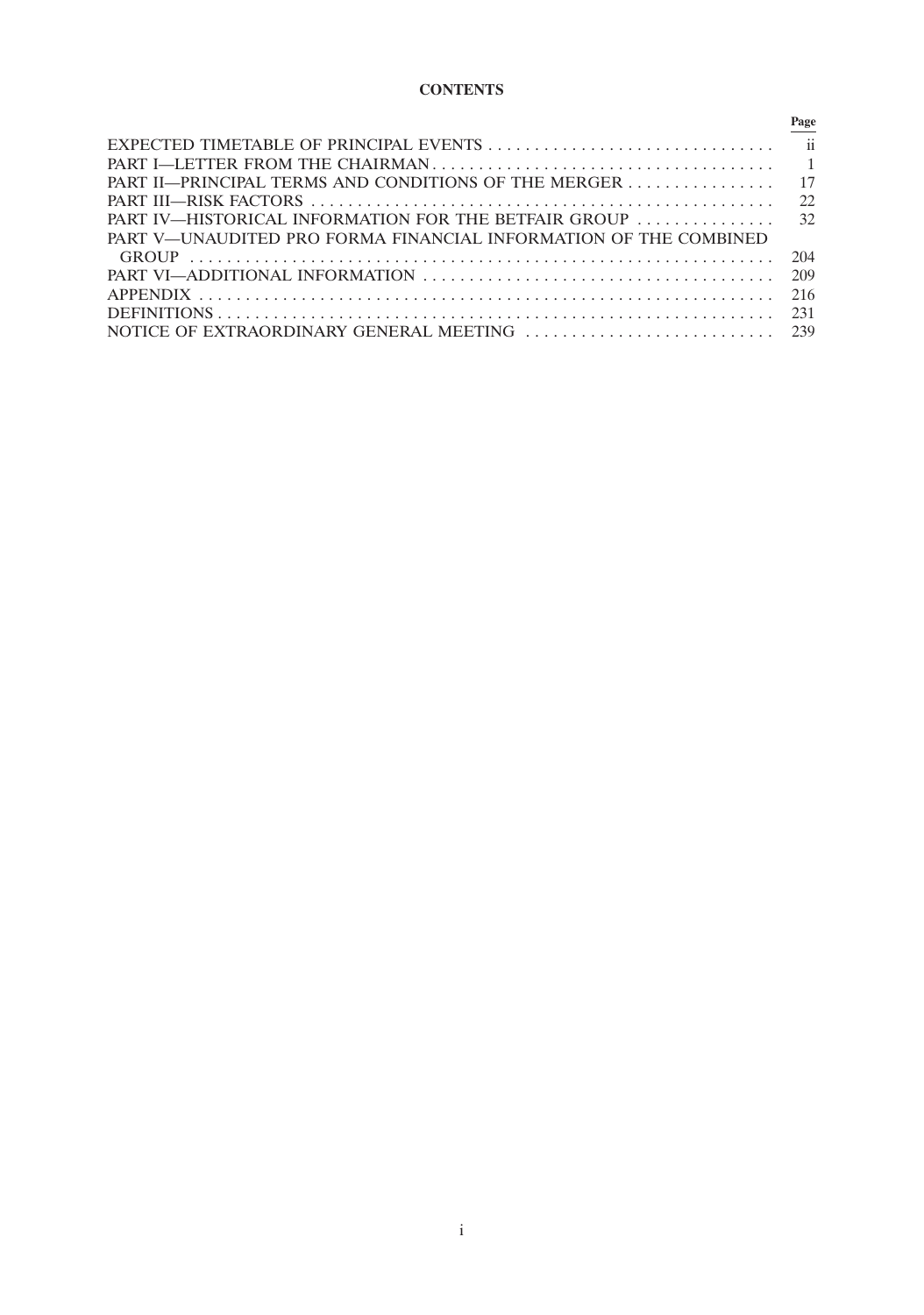#### **EXPECTED TIMETABLE OF PRINCIPAL EVENTS**

Paddy Power Shareholders should take note of the dates and times set forth in the schedule below in connection with the Merger. These dates and times may be changed by the Combined Group in accordance with the terms and conditions of the Merger, as described in this Circular.

| Date of issue of this Circular 27 November 2015                                             |                                                                                            |  |
|---------------------------------------------------------------------------------------------|--------------------------------------------------------------------------------------------|--|
| Latest time and date for receipt of Forms of<br>Proxy for the Betfair General Meeting       | 11.15 a.m. on 17 December 2015                                                             |  |
| Latest time and date for receipt of Forms of<br>Proxy for the Extraordinary General Meeting | 11.15 a.m. on 19 December 2015                                                             |  |
| Scheme Voting Record Time                                                                   | 6 p.m. on 17 December 2015                                                                 |  |
| Extraordinary General Meeting                                                               | 11.15 a.m. on 21 December 2015                                                             |  |
|                                                                                             | 11.00 a.m. on 21 December 2015                                                             |  |
| Betfair General Meeting                                                                     | 11.15 a.m. on 21 December 2015                                                             |  |
| Court Hearing to sanction the Scheme                                                        | A date expected to be in the first quarter 2016,<br>subject to regulatory clearances ("D") |  |
| Last day of dealings in Betfair Shares                                                      | D                                                                                          |  |
| De-listing of Betfair Shares from the London                                                | $5.00$ pm on $D$                                                                           |  |
| Effective Date                                                                              | $D+1$                                                                                      |  |
| Expected Admission and commencement of<br>dealings in New Paddy Power Betfair Shares,       | $D+1$                                                                                      |  |
| CREST accounts of holders of Betfair Shares in<br>uncertified form credited with New Paddy  |                                                                                            |  |

These dates are indicative only and assume that the requisite regulatory clearances have been obtained and the other Conditions to Completion have been satisfied before the date estimated for Completion. The expected dates following the Court Hearing will depend, among other things, on the date upon which the Court sanctions the Scheme and the timing of the satisfaction of all the Conditions to Completion. If any of the above times and/or dates change, the revised times and/or dates will be notified by announcement through a Regulatory Information Service.

The Company will make appropriate announcements to a Regulatory Information Service promptly after the Extraordinary General Meeting giving details of the results thereof and on Admission giving details of the number of New Paddy Power Betfair Shares that have been issued.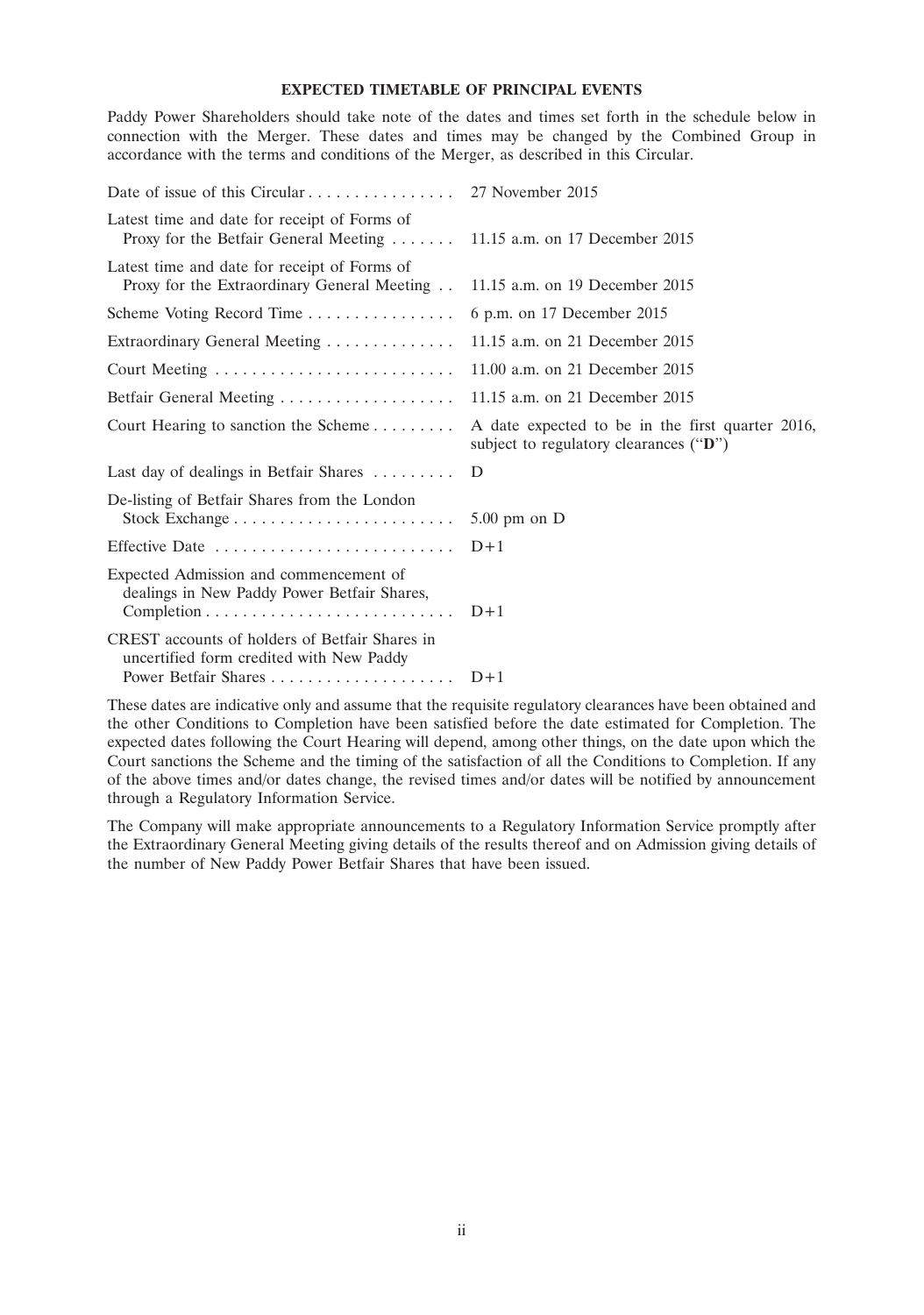#### **PART I**

#### **LETTER FROM THE CHAIRMAN**

#### **Paddy Power plc**

*(incorporated in Ireland with limited liability with registered number 16956)*

*Directors Registered office* Gary McGann<sup>\*</sup> *(Chairman)* Power Tower Tower Power Tower Power Tower Andy McCue *(Chief Executive Officer)* Power Park Andy McCue (*Chief Executive Officer*) Cormac McCarthy (*Chief Financial Officer*) Beech Hill Road Tom Grace\* (*Senior Independent Director*) Clonskeagh Michael Cawley<sup>\*</sup> Dublin 4 Danuta Gray\* Ireland Ulric Jerome\* Stewart Kenny\* Pádraig Ó Ríordáin\*

denotes Non-Executive Director

27 November 2015

*To the holders of Paddy Power Shares.*

Dear Shareholder,

#### **Recommended all-share merger of Paddy Power plc and Betfair Group plc and Notice of Extraordinary General Meeting**

#### **1. Introduction**

On 8 September 2015, the boards of Paddy Power and Betfair announced they had reached agreement on the terms of the recommended all-share merger which will result in Paddy Power Shareholders owning 52% of Paddy Power Betfair and Betfair Shareholders owning 48% of Paddy Power Betfair on a fully diluted basis taking into account existing share options and award schemes for both companies. Under the terms of the Merger, Betfair Shareholders will be entitled to receive 0.4254 New Paddy Power Betfair Shares in exchange for each Betfair Share. The value of the consideration is approximately £3.322 billion  $(\text{\textsterling}4.735 billion)^2$ .

In addition, immediately prior to Completion, Paddy Power Shareholders will receive a Special Dividend. The Special Dividend, which will be conditional upon the Scheme becoming Effective, will be paid to Shareholders on the register of members of the Company at 6.00p.m. on the Business Day prior to Completion.

The merged entity, to be called ''Paddy Power Betfair plc'' will be one of the world's largest public online betting and gaming companies by revenue with enlarged scale, capability and distinctive complementary brands. Subject to the satisfaction, or where applicable, waiver of the Conditions, it is expected that the Merger, which is to be implemented by way of a Court-sanctioned scheme of arrangement under Part 26 of the Companies Act, will become Effective in the first quarter of 2016.

Due to the size of Betfair in relation to the size of Paddy Power, the Merger constitutes a Class 1 Transaction pursuant to the Listing Rules and is therefore both subject to and conditional upon the approval of Paddy Power Shareholders. An Extraordinary General Meeting is being convened for this purpose and will be held at 11.15 a.m. on 21 December 2015 at Power Tower, Belfield Office Park, Beech Hill Road, Clonskeagh, Dublin 4, DO4 V972, Ireland. **A Notice of Extraordinary General Meeting and of the Resolutions to be proposed and considered at the Extraordinary General Meeting is set out at the end of this Circular.**

The Board considers that the Merger is in the best interests of Paddy Power Shareholders as a whole and unanimously recommends that Paddy Power Shareholders vote in favour of the Resolutions to be proposed at the Extraordinary General Meeting.

Based on the closing market capitalisations of Paddy Power and Betfair on 25 November 2015 and using a  $\pounds/\pounds$  exchange rate of 0.7015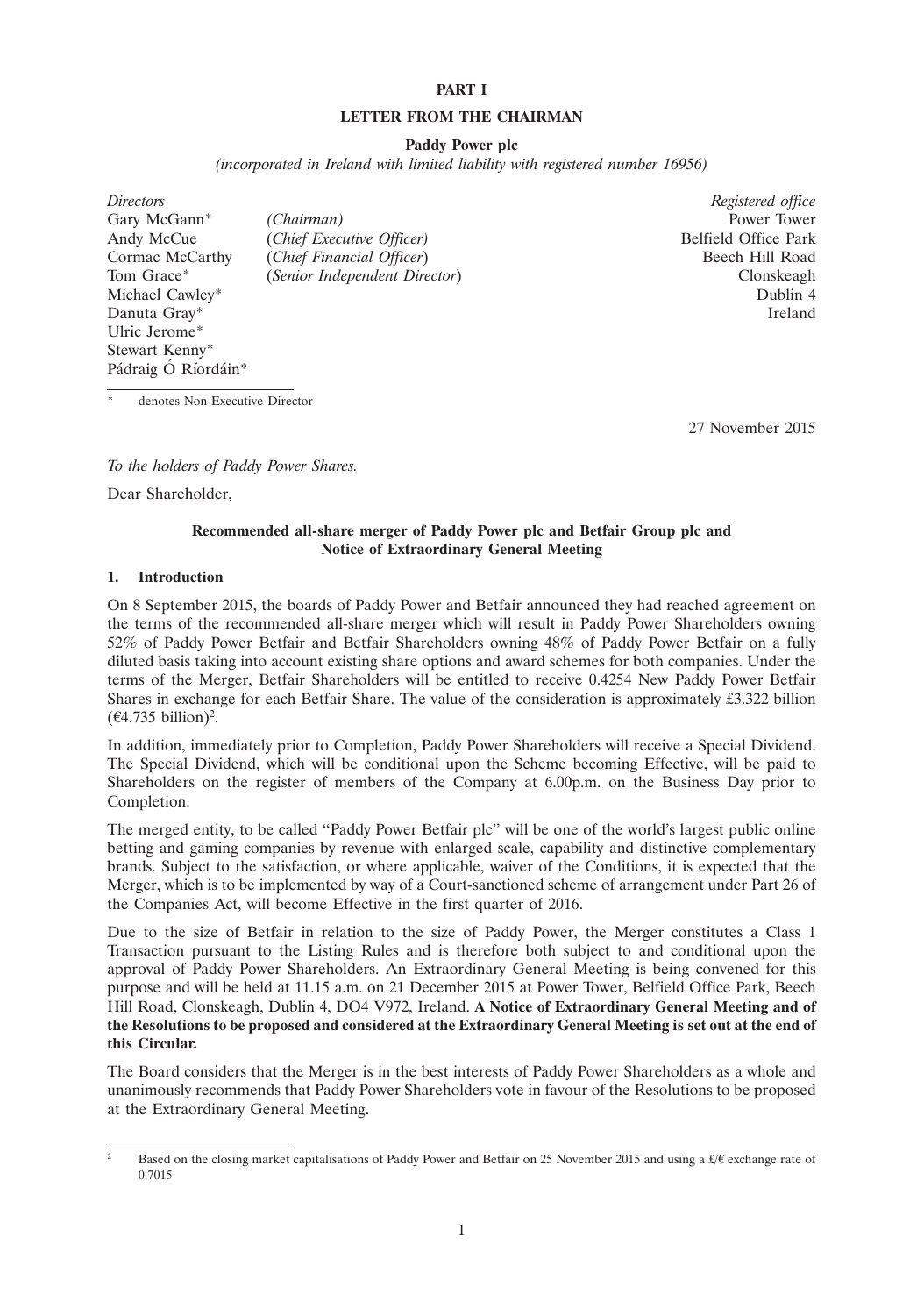The purpose of this Circular is to: (i) explain the background to and reasons for the Merger; (ii) explain why the Board considers the Merger to be in the best interests of Paddy Power Shareholders as a whole; and (iii) convene an Extraordinary General Meeting to seek Paddy Power Shareholder approval for the Merger and other actions required on the part of Paddy Power to implement the Merger.

## **2. Background to the Merger**

Paddy Power and Betfair both have strong momentum and significant customer bases. The scale and momentum in the businesses has been achieved by developing distinctive brands and products, which are delivered through leading technology platforms by employees with deep expertise in betting and gaming. The Boards of Paddy Power and Betfair recognise the unique opportunity which exists for the businesses to combine their complementary strengths through the Merger and in doing so to better take advantage of the continuing growth in online betting and gaming and to expand their geographic platform.

## **3. Information on Betfair**

Betfair is one of the world's largest international online sports betting providers, founded in 1999. In 2000, Betfair pioneered the betting exchange concept allowing customers to bet at odds set by themselves or by other customers. The exchange processes more than 7 million transactions every day. In 2013, Betfair launched a fixed odds sportsbook to offer greater choice to the recreational betting market. Betfair has more than 1.7 million active customers. Betfair holds gambling licences in Ireland, the UK, Gibraltar, Malta, Spain, Italy, the United States (including in respect of TVG), Bulgaria, Denmark and Romania and has agreed over 50 Memoranda of Understanding with sports governing bodies. Betfair is headquartered in London and employs over 2,000 people across 13 international offices.

Betfair Shares are traded on the London Stock Exchange and Betfair is a member of the FTSE 250 index.

## **4. Reasons for and effect of the Merger**

The Board of Paddy Power believes the Merger provides a compelling strategic fit for Paddy Power for the following reasons:

- enhanced scale and capabilities such that the Combined Group will be better placed to compete in existing and new markets;
- complementary products, channels and capabilities which will give rise to revenue synergy opportunities;
- diversified group with strong platforms across online and retail in the UK and Ireland, and attractive international growth opportunities in Australia, the US and Continental Europe;
- a dual brand strategy in Europe utilising the distinctive and complementary brands of Paddy Power and Betfair; and
- synergies from efficiencies which reflect the complementary nature of the businesses and through building on the Combined Group's enlarged scale.

## *(a) Enhanced scale and capabilities will leave the Combined Group better placed to compete in existing and new markets*

The Combined Group will be one of the world's largest public online betting and gaming companies with 80% of its combined revenues derived from online channels.\* The scale of the Combined Group will ensure it is better positioned to generate returns from investment in people, technology and marketing. The Board of Paddy Power believes the enhanced efficiency of operating at greater scale means that the Combined Group will be well positioned to compete in both existing and new markets and to create increased value for shareholders.

## *(b) Complementary products, channels and capabilities will give rise to revenue synergy opportunities*

The Board of Paddy Power believes that, given the complementary nature of the respective strengths of Paddy Power and Betfair and through the enhanced technology, branding, marketing and, most importantly, the combined skills and talent of the over 7,000 employees across the Combined Group, it will be able to provide its customers across all markets with an improved offering.

Paddy Power H1 2015; Betfair Q1 FY 16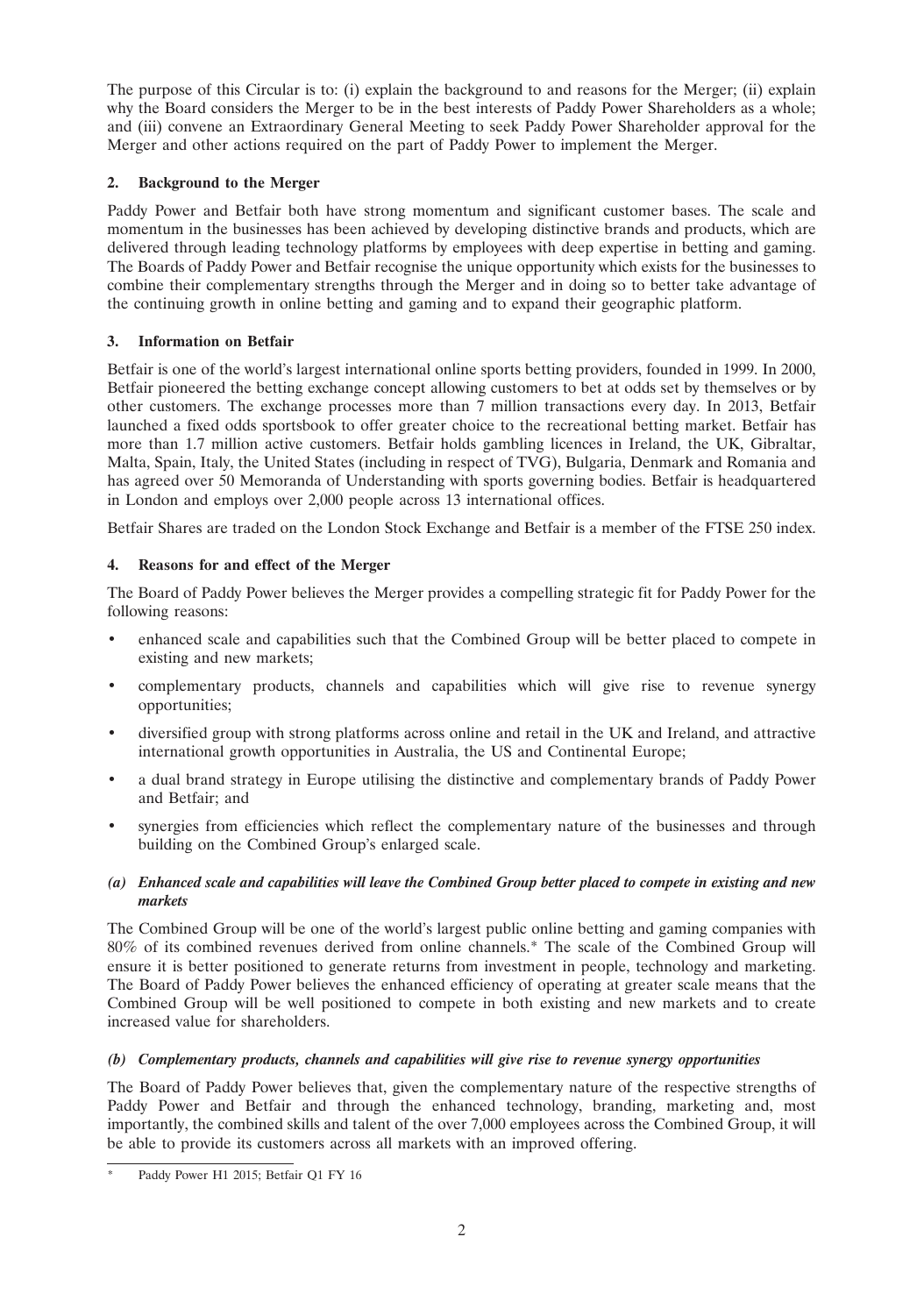*(c) Diversified group with strong platforms across online and retail in the UK and Ireland, and attractive international growth opportunities in Australia, the US and Continental Europe*

The Combined Group will benefit from a diversified business with:

- online B2C licenses in UK, Australia, Ireland, USA, Italy, Spain, Bulgaria, Denmark, Romania, Gibraltar, Greece and Malta;
- a retail network in the UK and in Ireland supporting a multi-channel product offering; and
- B2B partnerships in Australia, France, Canada, Slovakia, Spain and the Czech Republic.

94% of the Combined Group's revenues will be derived from regulated markets. 80% of the Combined Group's revenues will be derived from online channels with the remaining 20% from retail and telephone channels.

The Combined Group will have customers from over 100 countries providing a base for further international expansion by utilising the combined scale and complementary strengths of Paddy Power and Betfair.

#### *(d) Dual brand strategy in Europe utilising the distinctive and complementary brands of Betfair and Paddy Power*

Because of the broad range of customer segments served by Paddy Power and Betfair, the Combined Group plans to pursue a dual brand strategy in the UK, Ireland and Italy. The respective strength of both brands means the Combined Group will be better able to serve the needs of this diversified customer base through targeted products and marketing.

The Paddy Power brand is one of the betting and gaming industry's leading entertainment-led sports betting brands and has a proven track record of targeting the substantial recreational customer base. The Betfair brand, with its Betting Exchange heritage, resonates more strongly with customers with studied, knowledgeable and sophisticated betting habits who are attracted to Betfair's highly dynamic betting experience and complete market transparency that exchanges provide.

The two brands have limited customer overlap. For example, market research indicates that only 3% of regular UK online gamblers bet regularly with both Paddy Power and Betfair. Additionally, Paddy Power and Betfair have a complementary event mix with circa. 50% of Paddy Power's sportsbook revenue derived from racing and circa. 35% from football, Betfair's sportsbook derives circa. 66% of its revenue from football and 20% from racing.

Preserving the unique features and characteristics of each of the Paddy Power and Betfair brands will reinforce the Combined Group's ability to provide customers with attractive yet familiar product offerings.

### *(e) Synergies from efficiencies which reflect the complementary nature of the businesses and through building on the Combined Group's enlarged scale*

Following preliminary analysis undertaken by the Boards of Paddy Power and Betfair, significant cost and revenue synergies have been identified which reinforce the strategic rationale for the Merger and the significant value creation opportunity for shareholders. The Board of Paddy Power believes that the Combined Group will be able to achieve recurring annual pre-tax cost synergies of approximately £50 million. It is expected that the benefit of the full level of identified synergies will be achieved in the third full year following Completion.

The potential sources of the recurring annual pre-tax cost synergies identified by the Boards of Paddy Power and Betfair include:

- synergies in IT, product development, marketing and other operational areas driven by optimising infrastructure, operations and platforms and product design and development, efficiencies in brand spend and agency fees and rationalising certain operational and support functions; and
- removal of duplication across corporate functions and facilities.

In addition to these potential quantified cost synergies, the Boards of Paddy Power and Betfair believe that significant further value can be created through providing the customers of both businesses with the best products and features and most convenient channels available from either business, utilising the best talent, infrastructure and commercial practices from each business and achieving greater returns from investment in the brand, technology and the employees of the Combined Group.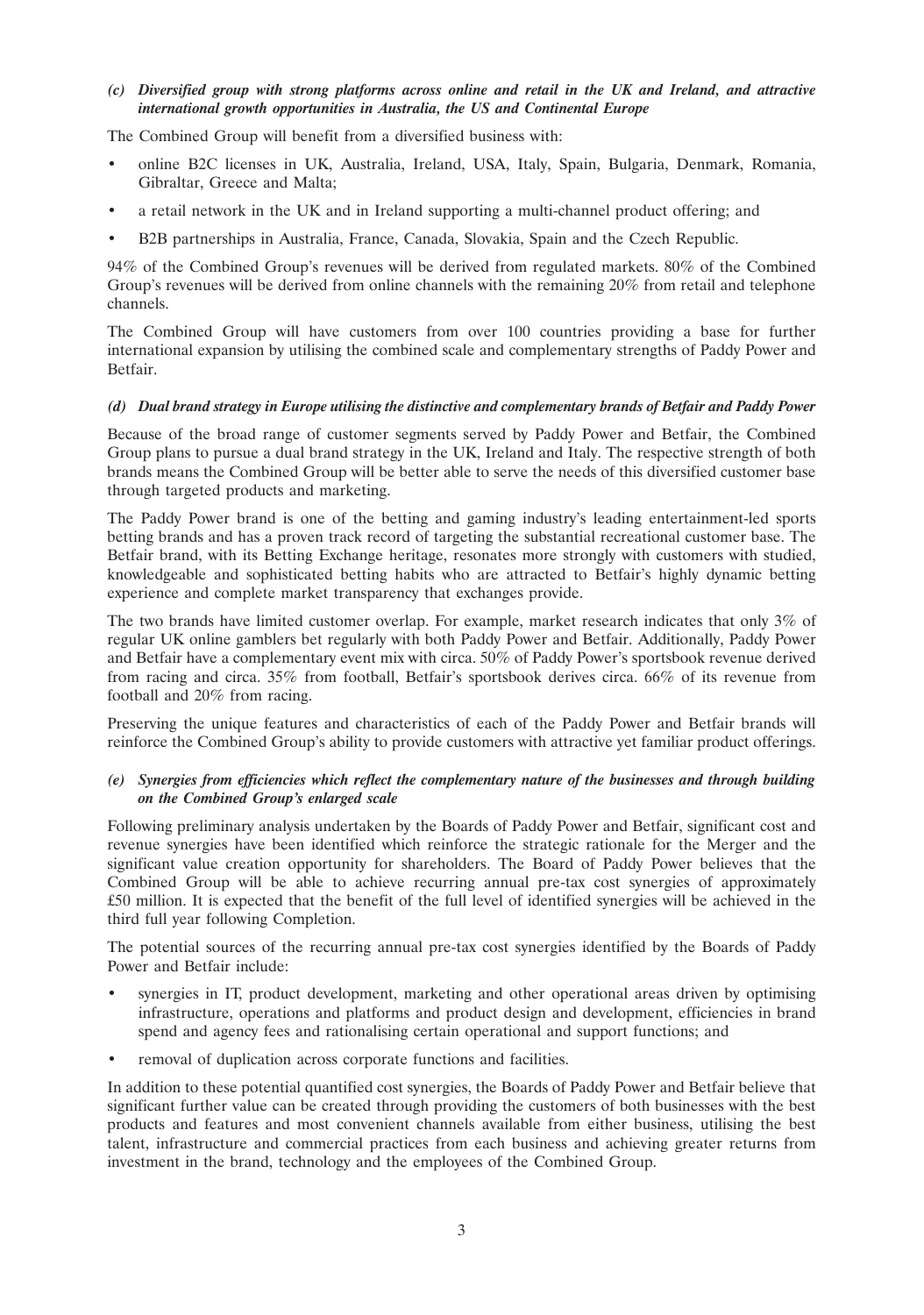It is envisaged that the realisation of the potential quantified cost synergies will result in a one-off cash integration cost of approximately £65 million. Aside from these one-off exceptional costs, no material dis-synergies are expected in connection with the Merger. The identified synergies will accrue as a direct result of the Merger and would not be achieved on a standalone basis.

In order to achieve the full potential benefits of the Merger and in the long-term interests of Paddy Power Betfair, a business, operational and administrative review will be undertaken following Completion. The Boards of Paddy Power and Betfair recognise the importance of the skill, experience and dedication of their employees and are committed to maintaining the necessary expertise to support the Combined Group. However, the realisation of potential quantified cost synergies will involve a reduction of headcount and places of business where there is opportunity to achieve efficiencies and rationalise the Combined Group's footprint. The Board of Paddy Power believes that approximately 50% of the estimated quantified cost savings will come from the reduction in headcount in the Combined Group while the remainder of the estimated quantified cost savings will come from non-payroll related efficiencies in IT, property, services and marketing.

The Boards of Paddy Power and Betfair's evaluation of these cost savings scenarios remain at a preliminary stage and proposals have not yet been developed as to how such cost savings will be implemented, including how specific employees or locations may be affected. This will depend on the outcome of the integration planning and these changes will only come into effect as synergies are realised over the three years post completion. Finalisation of the integration plan will be subject to engagement with appropriate stakeholders, including employees.

Paddy Power and Betfair will establish an integration team to ensure that the groups are combined, and all the benefits of the Merger are generated, on a timely basis following Completion. The Board of Paddy Power is confident that the integration of Paddy Power and Betfair can be achieved without undue disruption to the underlying operations of either business. The integration team work is based on a number of principles, which include:

- protecting the momentum and profitability of the businesses;
- retaining the best talent from Paddy Power and Betfair;
- operating with dual European brands but with a more focused positioning on their key target audiences;
- integrating technology infrastructure and platforms;
- creating a shared operations team; and
- combining the existing corporate functions into a single corporate function.

Prior to the announcement of the possible merger on 26 August 2015, discussions were held between senior finance, commercial and strategy personnel at Paddy Power and Betfair for the purposes of enabling the respective teams to quantify their initial estimates of potential synergies and associated costs available from the Merger. As part of this process, the Paddy Power and Betfair teams established a proposed framework operating model through which each team could refine their respective estimates of cost synergies.

Following the announcement of the possible merger on 26 August 2015, the Paddy Power and Betfair teams aligned their respective analyses into a combined set of cost synergies estimates, details of which are set out in the Appendix IV of the Announcement.

In preparing the estimated cost synergies, both Paddy Power and Betfair have shared certain operating and financial information to facilitate a detailed analysis in support of evaluating the potential cost synergies available from the Merger. In circumstances where data has been limited for commercial, competition, or other reasons, estimations and assumptions have been made to aid its development of individual synergy initiatives.

The cost bases used as the basis for the quantification exercise are:

- in respect of Paddy Power, the seven months actual cost base to 31 July 2015 plus five months of the latest forecast cost base to 31 December 2015; and
- in respect of Betfair, the three months actual cost base to 31 July 2015 plus nine months of the latest forecast cost base to 30 April 2016.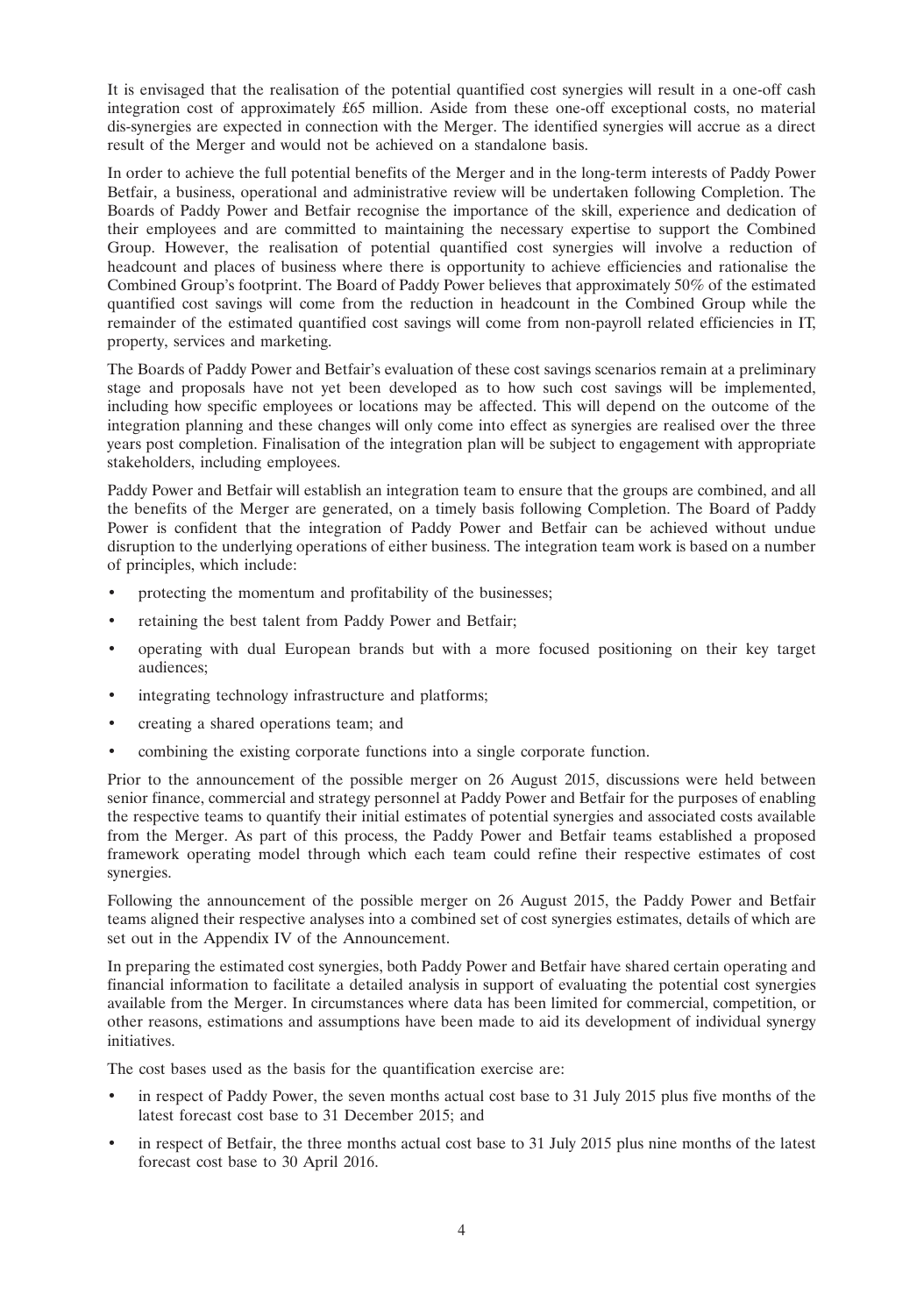These statements of estimated cost synergies reflect both the beneficial elements and relevant costs. These statements of estimated cost synergies relate to future actions and circumstances which, by their nature, involve risks, uncertainties and contingencies. As a result, the cost synergies referred to may not be achieved, may be achieved later or sooner than estimated, or those achieved could be materially different from those estimated. For the purposes of Rule 28 of the Code, these statements of estimated cost synergies are the responsibility of the Paddy Power Directors, in Paddy Power's capacity as offeror under the terms of the Merger.

These statements are not intended as a profit forecast and should not be interpreted as such. The Betfair Directors and the Paddy Power Directors have confirmed that there have been no material changes to these statements which were set out in Appendix IV of the Announcement and which remain valid. KPMG and Morgan Stanley have also confirmed to Paddy Power that the reports they produced in connection with these statements continue to apply.

## **5. Principal terms and conditions of the Merger**

## *Key Terms*

It is intended that the Merger will be implemented by way of a Court-sanctioned scheme of arrangement between Betfair and the Scheme Shareholders under Part 26 of the Companies Act, under which Paddy Power will acquire all of the shares in Betfair. However, Paddy Power reserves the right to implement the Merger by way of a Merger Offer, subject to Panel consent and to the terms of the Co-operation Agreement.

The purpose of the Scheme is to provide for Paddy Power to become the holder of the entire issued and to be issued ordinary share capital of Betfair. This is to be achieved by the transfer of the Scheme Shares to Paddy Power in consideration for which Scheme Shareholders will receive New Paddy Power Betfair Shares.

Upon the Scheme becoming Effective, it will be binding on all Scheme Shareholders, irrespective of whether or not they attended or voted at the Court Meeting or the Betfair General Meeting (and if they attended and voted, whether or not they voted in favour), and share certificates in respect of Betfair Shares will cease to be valid and entitlements to Betfair Shares held within the CREST system will be cancelled.

Scheme Shares will be acquired by Paddy Power pursuant to the Scheme fully paid and free from all liens, charges, equities, encumbrances, rights of pre-emption and any other interests of any nature whatsoever and together with all rights attaching thereto, including voting rights and the rights to receive and retain in full all dividends and other distributions declared, made or paid on or after the Effective Date, save where the record date for such dividend or other distribution falls prior to the Effective Date or otherwise where Paddy Power and Betfair agree.

The New Paddy Power Betfair Shares issued to Scheme Shareholders pursuant to the Scheme will be issued credited as fully paid and will rank *pari passu* in all respects with existing Paddy Power Shares, including the right to receive dividends and other distributions declared, made or paid on Paddy Power Shares by reference to a record date falling after the Effective Date. For the avoidance of doubt, the New Paddy Power Betfair Shares will not carry entitlement to the Special Dividend. The New Paddy Power Betfair Shares will be issued in registered form and will trade under the same ISIN number as the existing Paddy Power Shares.

Fractions of New Paddy Power Betfair Shares will not be allotted or issued to Scheme Shareholders and entitlements will be rounded down to the nearest whole number of New Paddy Power Betfair Shares and all fractions of New Paddy Power Betfair Shares will be aggregated and sold in the market as soon as practicable after the Effective Date. The net proceeds of such sale (after deduction of all expenses and commissions incurred in connection with the sale) will be paid by Paddy Power Betfair in due proportions to Scheme Shareholders who would otherwise have been entitled to such fractions, save that individual entitlements to amounts of less than £5 will be retained for the benefit of the Combined Group.

If the Scheme does not become Effective on or before 30 June 2016 (or such later date as Paddy Power and Betfair may agree with the consent of the Panel), it will lapse and the Merger will not proceed.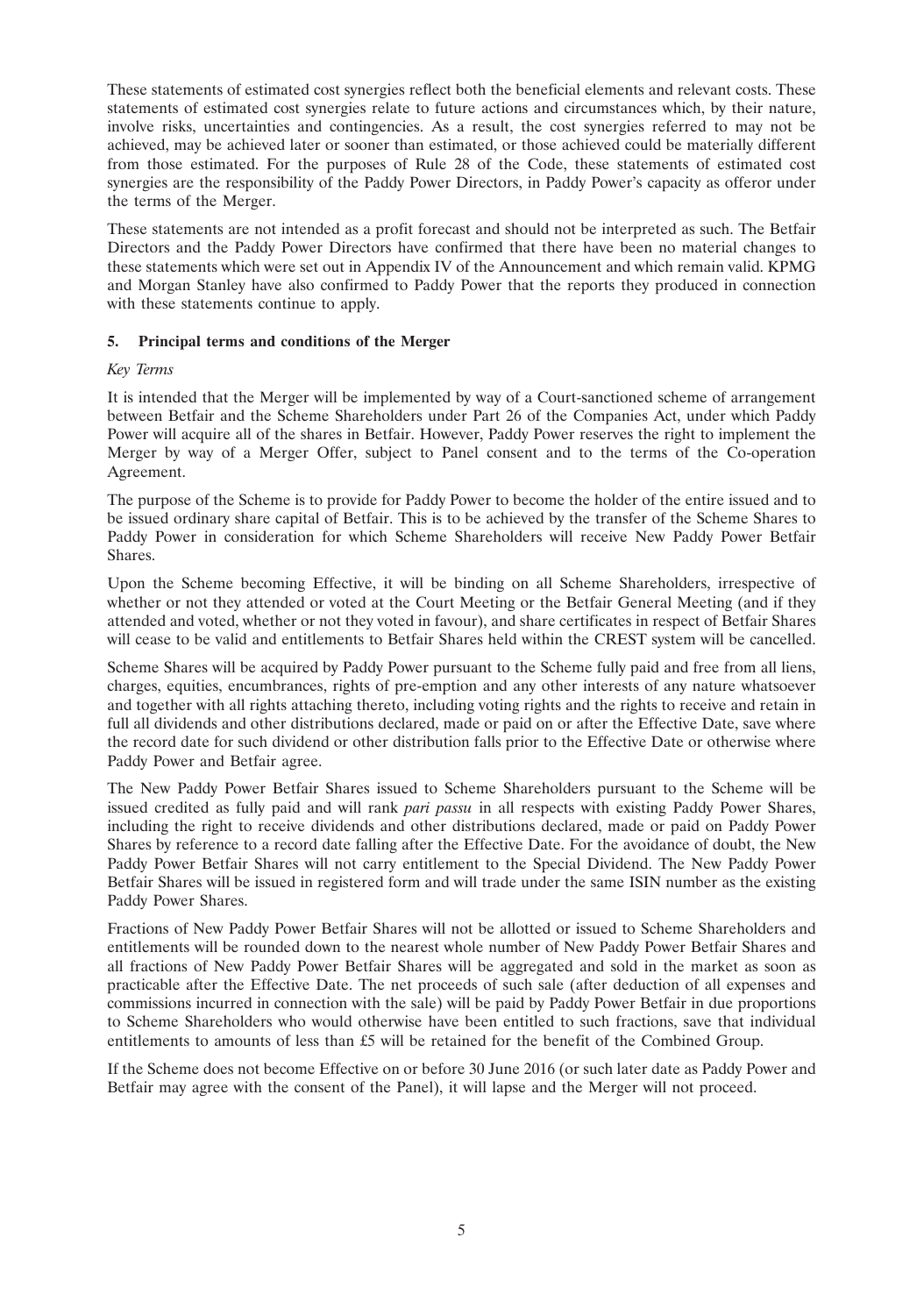## *Conditions*

The Merger is subject to the Conditions, which include the following:

- the Court Meeting and the Betfair General Meeting being held on or before the  $22<sup>nd</sup>$  day after the expected date of such meetings as set out in the Scheme Document (or such later date as may be agreed between Paddy Power and Betfair in writing and the Court may allow);
- the approval of the Scheme by a majority in number representing not less than 75% in value of the Scheme Shareholders who are on the register of members of Betfair at the Scheme Voting Record Time, present and voting, whether in person or by proxy, at the Court Meeting (or any adjournment thereof);
- the Scheme being sanctioned by the Court (with or without modification, on terms agreed by Paddy Power and Betfair) on or before the 22<sup>nd</sup> day after the expected date of the Court Hearing to sanction the Scheme as set out in the Scheme Document (or such later date as may be agreed between Paddy Power and Betfair in writing and the Court may allow);
- the Scheme becoming unconditional and effective no later than the Long Stop Date (or such later date as Paddy Power and Betfair may, with the consent of the Panel, agree and the Court may allow) and the delivery of the office copy of the Court Order to the Registrar of Companies;
- all relevant anti-trust and regulatory approvals being obtained. The Merger is subject to the pre-approval of the CCPC in Ireland and the CMA in the United Kingdom, and the expiry of the applicable waiting period following notification to the Federal Trade Commission in the United States. The Merger is also conditional on the UKGC determining that all operating licenses held by members of the Betfair Group will continue to have effect following Completion;
- approval of such of the Resolutions as are necessary to implement the Merger by the requisite majorities of Paddy Power Shareholders at the Extraordinary General Meeting (or any adjournment thereof);
- the approval of, amongst other things, such of the Betfair Resolutions as are necessary to implement the Merger by the requisite majorities of Betfair Shareholders at the Betfair General Meeting (or any adjournment thereof); and
- the UK Listing Authority, the London Stock Exchange and Irish Stock Exchange having acknowledged to Paddy Power or its agent (and such acknowledgement not having been withdrawn) that the application for Admission of the New Paddy Power Betfair Shares has been approved and (subject to satisfaction of any conditions to which such approval is expressed) will become effective as soon as a dealing notice has been issued by the Irish Stock Exchange, UK Listing Authority and the London Stock Exchange having acknowledged to Paddy Power Betfair or its agent (and such acknowledgement not having been withdrawn) that the New Paddy Power Betfair Shares will be admitted to: (i) listing on the premium listing segment of the Official List of the FCA and to the secondary listing segment of the Official List of the Irish Stock Exchange as an overseas company; and (ii) trading on the London Stock Exchange's main market for listed securities and the Irish Stock Exchange's Main Securities Market.

Paddy Power does not anticipate any significant obstacle to obtaining all required regulatory and anti-trust approvals for the Merger.

#### **6. Listing and indexation**

In accordance with the current listings of Paddy Power and Betfair, it is expected that Paddy Power Betfair will be listed on the premium listing segment of the Official List of the FCA and admitted to trading on the London Stock Exchange's main market for listed securities.

From Completion, it is also expected that Paddy Power Betfair will be reclassified from its current primary listing on the Irish Stock Exchange to the secondary listing segment of the Irish Stock Exchange's Main Securities Market as an overseas company. It is intended that the reclassification to a secondary listing as an overseas company would become effective on Completion.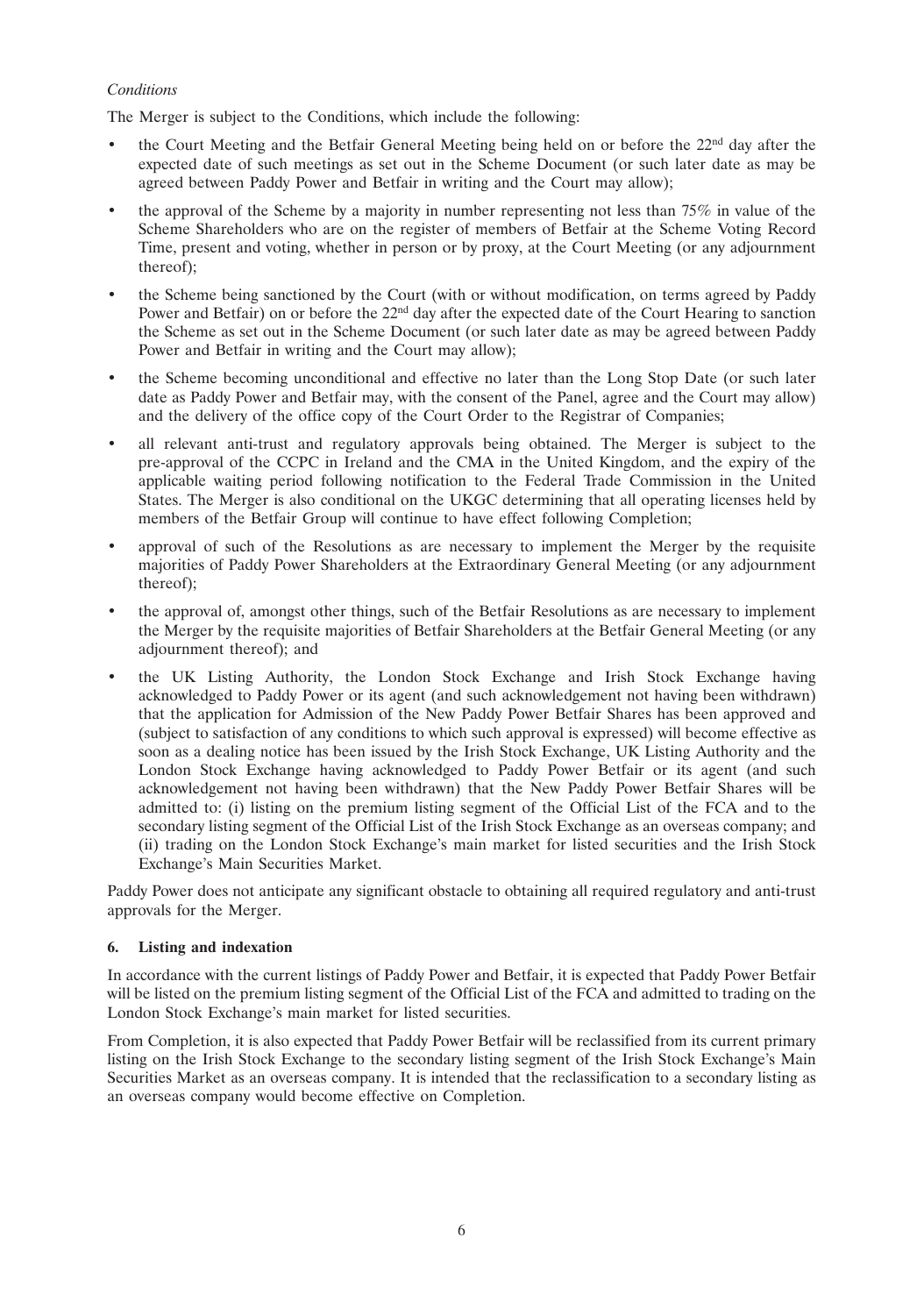Based on initial discussions, FTSE have indicated to the Boards of Paddy Power and Betfair that, reflecting the proposed listings of Paddy Power Betfair, they would anticipate allocating a UK nationality classification to Paddy Power Betfair for the purposes of ongoing inclusion in the FTSE UK Index Series and the FTSE Global Index Series following Completion. As such, it is anticipated that Paddy Power Betfair would be eligible for inclusion in the FTSE All-Share and the FTSE 250 or FTSE 100 as appropriate.

## **7. Listing, dealings and settlement of the New Paddy Power Betfair Shares**

Applications will be made to the Irish Stock Exchange, UK Listing Authority and the London Stock Exchange, respectively for the New Paddy Power Betfair Shares to be admitted to: (i) listing on the premium listing segment of the Official List of the FCA and to the secondary listing segment of the Official List of the Irish Stock Exchange as an overseas company; and (ii) trading on the London Stock Exchange's main market for listed securities and the Irish Stock Exchange's Main Securities Market. It is expected that Admission will become effective and that dealings for normal settlement in the New Paddy Power Betfair Shares will commence on the London Stock Exchange and the Irish Stock Exchange at 8.00 a.m. on or shortly after the Effective Date.

## **8. De-listing of Betfair Shares**

Prior to the Scheme becoming Effective, applications will be made to the UK Listing Authority for the cancellation of the listing of the Betfair Shares on the Official List of the FCA and to the London Stock Exchange for the cancellation of trading of the Betfair Shares on the London Stock Exchange's main market for listed securities, in each case to take effect on or shortly after the Effective Date.

On the Effective Date, Betfair will become a wholly-owned subsidiary of Paddy Power and share certificates in respect of Betfair Shares will cease to be valid and entitlements to Betfair Shares held within the CREST system will be cancelled.

## **9. Dividends and dividend policy**

#### *Pre-Completion dividend policy*

The Boards of Paddy Power and Betfair have agreed to retain their current dividend policies for the period prior to Completion, and that each set of shareholders should receive a dividend for the period prior to Completion. Accordingly, in addition to any dividends in respect of financial periods which have ended prior to Completion, Paddy Power and Betfair Shareholders will respectively receive a closing dividend which will be estimated by reference to the period from the end of the preceding financial period up to Completion. In the event that the Merger has not completed by 30 April 2016, updated information will be announced in relation to respective dividend entitlements.

#### *Paddy Power*

As part of the agreed terms of the Merger, Paddy Power Shareholders will receive the Special Dividend. The Special Dividend will be paid to Paddy Power Shareholders on the Register of Members of Paddy Power at 6.00 p.m. on the Business Day prior to Completion.

Paddy Power Shareholders will receive a dividend in respect of the financial year ending 31 December 2015 (the ''**Paddy Power Closing Dividend**''). The amount of this dividend will be announced early in 2016 (the ''*Paddy Power 2015 Dividend*'').

Paddy Power Shareholders will also receive a closing dividend which will be an amount which is equal to the anticipated dividend per Paddy Power share (excluding the effects of the Merger) for the financial year ending 31 December 2016 (excluding the effects of the Merger) pro-rated for the number of days elapsed in the period from 1 January 2016 (inclusive) to Completion.

Both the Paddy Power 2015 Dividend and the Paddy Power Closing Dividend will be paid to Paddy Power Shareholders on the Register of Members of Paddy Power at 6.00 p.m. on the Business Day prior to Completion.

Paddy Power Shareholders should be aware that they will not be entitled to the Special Dividend, Paddy Power 2015 Dividend and Paddy Power Closing Dividend if they sell their Paddy Power Shares before the Effective Date.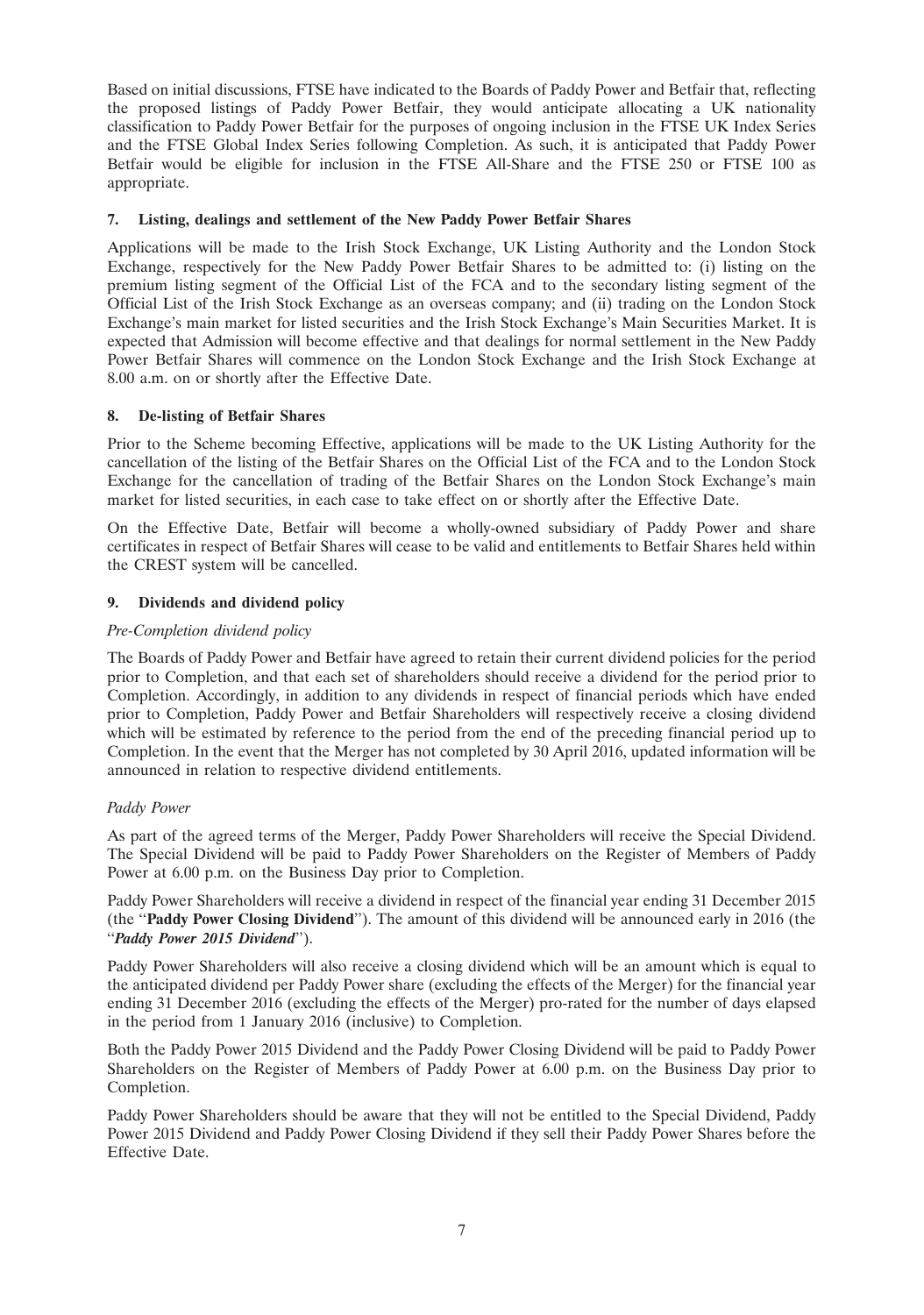## *Betfair*

On 25 November 2015, Betfair announced its interim results in respect of the six months ended 31 October 2015 and announced an interim dividend for that period of 15 pence per Betfair Share (the ''*Betfair Interim Dividend*''). The ex-dividend date for the Betfair Interim Dividend is 17 December 2015 and the record date is 18 December 2015.

Betfair Shareholders will also receive a closing dividend which will be an amount which is equal to the anticipated dividend per Betfair Share (excluding the effects of the Merger) for the financial year ending 30 April 2016 pro-rated for the number of days elapsed in the period from 1 May 2015 to Completion (inclusive) less the Betfair Interim Dividend (the ''*Betfair Closing Dividend*'').

The Betfair Closing Dividend will be paid to Betfair Shareholders on the Register of Members of Betfair at 6.00 p.m. on the Business Day prior to Completion.

Betfair Shareholders should be aware that they will not be entitled to the Betfair Closing Dividend if they sell their Betfair Shares before the Merger becomes Effective.

#### *Paddy Power Betfair dividend policy*

Following Completion, Paddy Power Betfair intends to adopt a progressive dividend policy consistent with the Combined Group's enhanced growth strategy which balances returns to shareholders with the need to retain sufficient funds to drive growth. In setting its initial dividend, it is expected that the Paddy Power Betfair Board will target a payout ratio of approximately 50% of the Combined Group's profit after tax.

The New Paddy Power Betfair Shares issued to Betfair Shareholders pursuant to the Merger will carry the right to all dividends and other distributions declared, made or paid by Paddy Power Betfair on or after Completion, save for the Special Dividend, the Paddy Power 2015 Dividend and the Paddy Power Closing Dividend.

#### **10. Management and employees**

Paddy Power and Betfair recognise the skills and experience of their respective management and employees and expect the management teams of both Paddy Power and Betfair to play a leading role in the combined business in the future and that employees will benefit from the greater opportunities for the business following Completion.

To achieve the full potential benefits of the Merger and in the long-term interests of Paddy Power Betfair, a business, operational and administrative review will be undertaken following Completion. The initial synergies work carried out has highlighted the potential to generate savings for the Combined Group in areas where there may be duplication across general corporate overheads and facilities, and by rationalising certain operational and support functions. The Board of Paddy Power and the Board of Betfair anticipate that this may involve some headcount reduction.

No decisions have been made by either Paddy Power or Betfair in relation to specific actions that will be taken as part of this business, operational and administrative review. Prior to any decisions being made, detailed discussions will be held between Paddy Power, Betfair, employees, and appropriate stakeholders.

The Boards of Paddy Power and Betfair have each confirmed that the existing contractual and employment rights, including pension rights, of all Paddy Power and Betfair employees will be fully safeguarded on Completion.

The Combined Group will be headquartered in Dublin and will maintain a significant presence in both Ireland and the United Kingdom.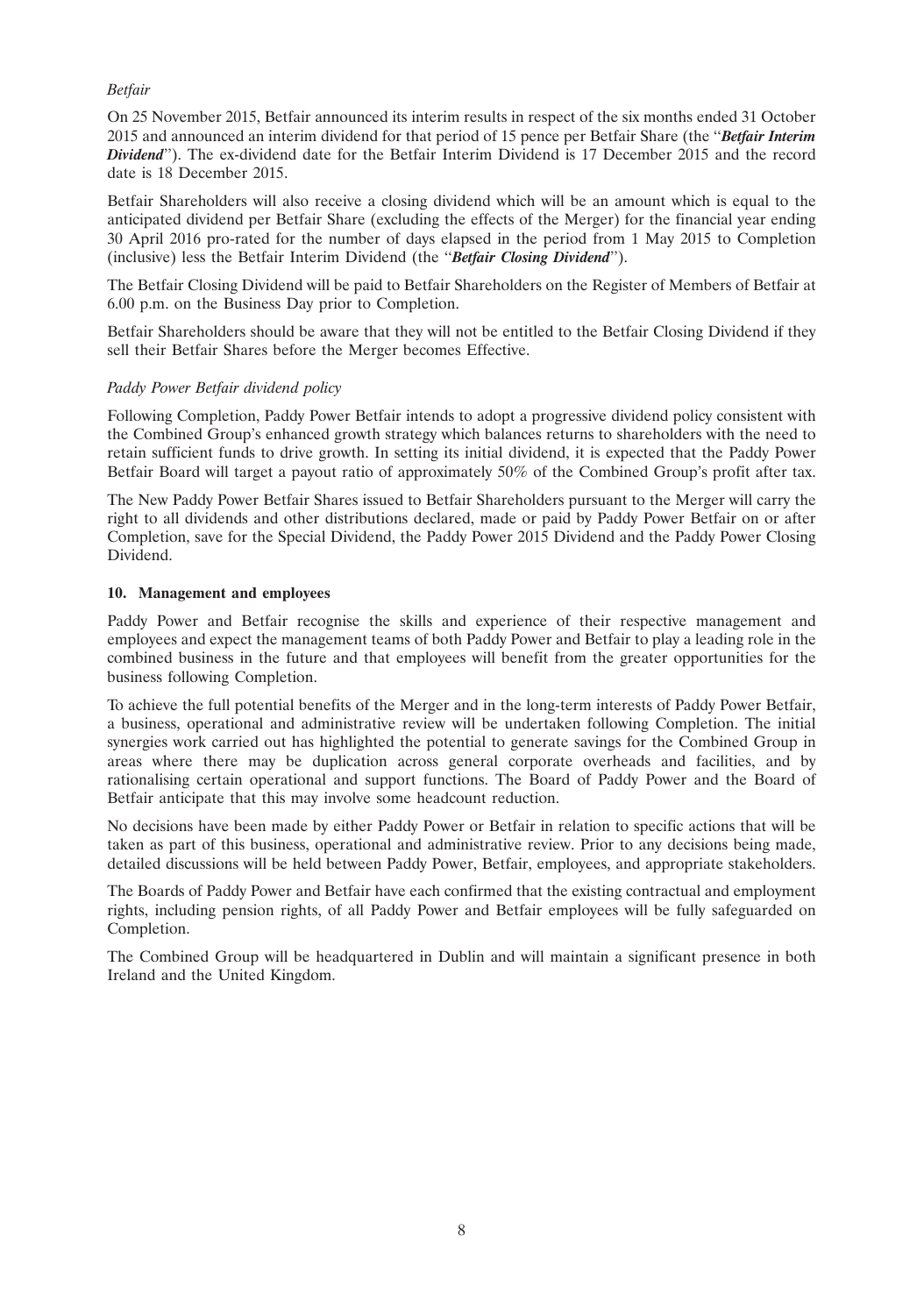## **11. Board of Paddy Power Betfair**

The Paddy Power Betfair Board will be drawn equally from the boards of both companies and will comprise twelve directors, including nine non-executive directors. The Paddy Power Betfair Board will be as follows:

| Chief Financial Officer     |
|-----------------------------|
| Senior Independent Director |
| Non-Executive Director      |
|                             |
| Non-Executive Director      |
|                             |
|                             |
|                             |
|                             |

Any executive or non-executive director from Paddy Power not appointed to the Paddy Power Betfair Board will step down from the Board of Paddy Power upon Completion. Each member of the Board of Paddy Power who is stepping down from the Board of Paddy Power is fully supportive of the rationale for the Merger and of its terms and conditions.

Any executive or non-executive director from Betfair not appointed to the Paddy Power Betfair Board will step down from the Betfair Board upon Completion. Each member of the Betfair Board who will not join the Board of Paddy Power Betfair is fully supportive of the rationale for the Merger and of its terms and conditions.

The Board considers the ongoing contribution of Andy McCue to be of core importance to the success of the Combined Group and the delivery of the envisaged synergies. To provide for Mr. McCue's transition from Group Chief Executive to Group Chief Operating Officer and to provide him with clarity of role and tenure, the Company will enter into a new service agreement with him, effective on Completion. This service agreement will provide that Mr. McCue's salary, pension and bonus potential will not be less beneficial than those currently in place and that his employment is subject to a 12 month notice period by either Mr. McCue or the Company. Should Mr. McCue's employment be ended without cause, or if, after 12 months in his new role, he has reasonable grounds to believe that there has been an unacceptable diminution of his duties and responsibilities since the commencement of his role as Group Chief Operating Officer, he will be paid a severance payment of 2.5 years remuneration and treated as a good leaver under the Company's share schemes.

It has been agreed that Cormac McCarthy will cease to be Group Financial Officer of the Company from Completion. His six month notice period will commence on that date, at the expiry of which he will leave the Company. In addition to his contractual terms, Mr. McCarthy will be treated as a good leaver under the Company's share schemes and will receive a combined bonus and ex-gratia payment of  $E$ 252,493, based on an exit date of 1 July 2016 which will increase proportionally if the exit date is later than this, payment of which shall be conditional upon the approval of the Paddy Power Shareholders at the Extraordinary General Meeting (notice of which is included at the end of this Circular).

#### **12. Accounting considerations**

The Paddy Power financial year ends on 31 December and the Betfair financial year ends on 30 April. It is intended that Paddy Power Betfair will have an accounting financial year ending on 31 December each year and that it will pay an interim dividend in September and a final dividend in May. It is also expected that Paddy Power Betfair's reporting currency will be GBP.

For accounting purposes, it is expected that Betfair will be consolidated into Paddy Power's balance sheet. A fair value exercise in respect of Betfair's assets and liabilities will be conducted following Completion, resulting in Betfair's assets and liabilities being included at fair value on the Combined Group's balance sheet. Intangible assets arising will include goodwill and brands.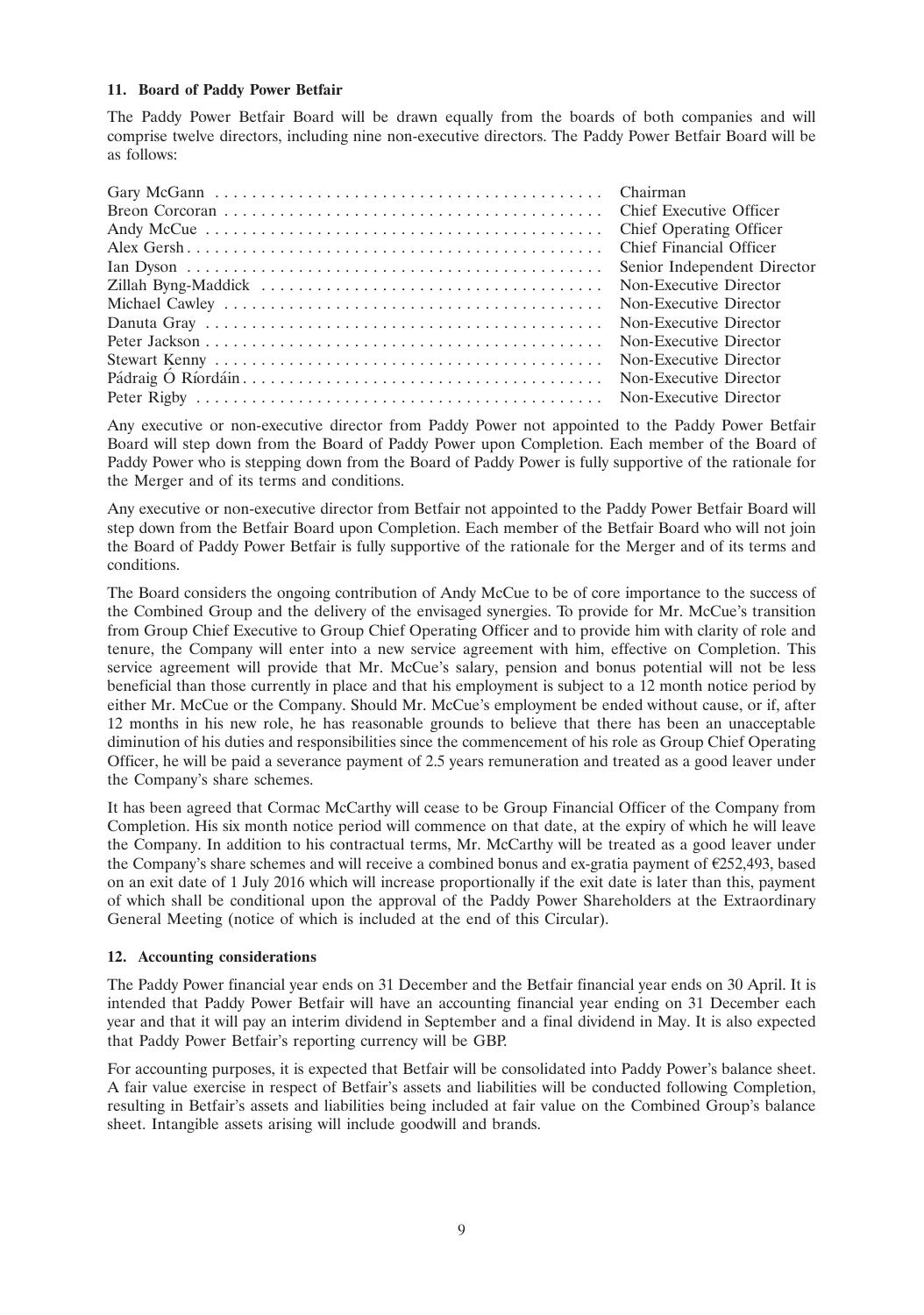## **13. Current trading and prospects\***

## *Paddy Power*

On 17 November 2015, Paddy Power released its interim management statement on trading in the period from 1 July to 15 November 2015. Paddy Power noted ''Following on from a very strong first half performance, trading in the period has been in line with our expectations. While sports results in the period were unfavourable across the sector, for Paddy Power this has been offset by strong underlying growth. Accordingly, the Board continues to expect full year 2015 reported operating profit to be a mid to high single digit percentage increase above 2014. Top-line growth for the Group has been strong notwithstanding the comparative period benefitting from both very favourable sports results and the concluding stages of the football World Cup. In Online, sports betting stakes were up 23% and total net revenue was up 7%. In Retail, sports betting stakes grew by 12% and total net revenue by 7% (or 7% and 1% respectively excluding the impact of new shops)''.

Current trading for Paddy Power continues in line with statements made in its interim management statement on 17 November 2015.

On 26 August 2015, as part of its results announcement for the period ended 30 June 2015, Paddy Power made the following profit forecast:

''*We now expect full year 2015 reported operating profit to be a mid to high single digit percentage above 2014 and the consensus market forecast''* (the ''*August Profit Forecast*'').

As at the date of the August Profit Forecast, the mean consensus for operating profit for the financial year ending 2015 was very similar to the actual operating profit for the financial year ending 31 December 2014. As a result of the August Profit Forecast, the mean consensus forecast has increased, exceeding the previous consensus forecast for operating profit for the financial year ending 31 December 2015. As a result, the statement *''and the consensus market forecast'',* which was outside of the control or influence of the Directors, is no longer valid.

Accordingly, on 17 November 2015, as part of its interim management statement for the trading period ended 15 November 2015, Paddy Power made the following profit forecast:

''*the Board continues to expect full year 2015 reported operating profit to be a mid to high single digit percentage increase above 2014''.*

Save for the amendments to the August Profit Forecast set out above, for the purposes of Rule 28 of the Code, the Directors confirm that the profit forecast referred to in the Announcement, remains valid, was properly compiled on the basis of the assumptions stated in Part A of Appendix V of the Announcement and that the basis of accounting is consistent with the accounting policies of the Paddy Power Group. Each of KPMG and Morgan Stanley have indicated that they have no objection to their reports set out in Part B and Part C of Appendix V of the Announcement continuing to apply to the profit forecast.

## *Betfair*

On 25 November 2015, Betfair released its interim results for the six months ended 31 October 2015, in which it was noted: Betfair traded strongly in its key markets throughout the first half of FY16, with revenue up 15% to £274.4m despite the comparative period containing the World Cup. Betfair's two largest markets, the UK and the USA, accounted for most of this growth. Betfair's Sportsbook continued to take market share, with stakes up 93% year on year. In the US, TVG's acquisition of HRTV in February 2015 gave it greater distribution and access to premium content, which, together with the business' existing momentum, resulted in revenue growth of 38%.

Over the last twelve months Betfair added over 100 people to product development teams, and, adjusting for the World Cup, sales and marketing costs were up 13%. Notwithstanding this investment, and the significant burden of higher gaming taxes, strong revenue growth and continued cost discipline resulted in 9% higher EBITDA.

Reported profit before tax, which in the prior year included a £6.4m gain relating to the disposal of Betfair's joint venture in Australia, was down 1% to £66.3m (H1 FY15: £67.3m), and reported earnings per share was up 10% to 60.3 pence (H1 FY15: 55.0 pence).

percentage comparisons are against the equivalent period in 2014 in constant currency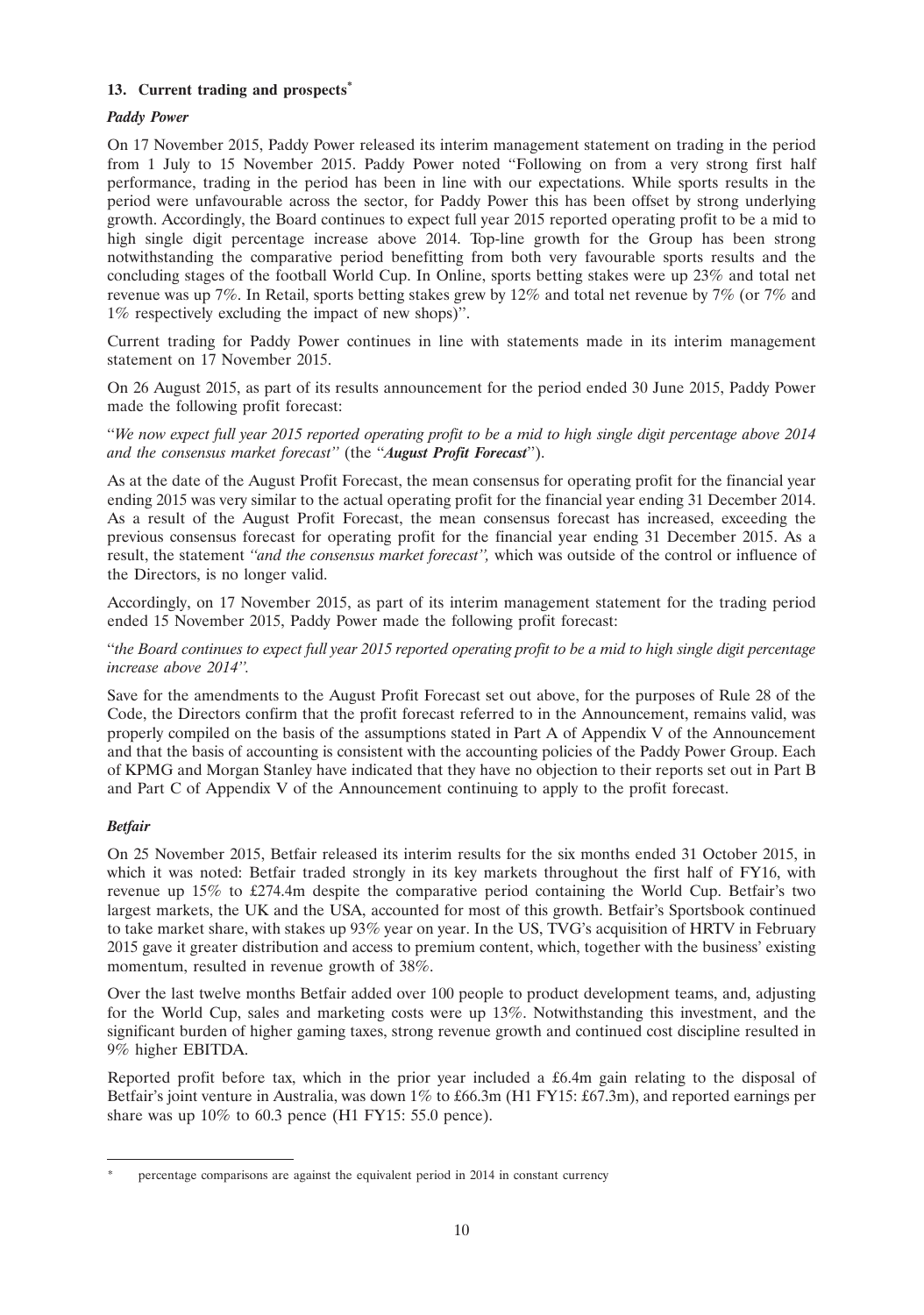Underlying earnings per share, which excludes the gain on disposal, increased by 23% to 60.3 pence (H1 FY15: 48.9 pence).

## **14. Risk factors**

Paddy Power Shareholders should consider fully and carefully the risk factors associated with the Combined Group and the Merger. For a discussion of the risks and uncertainties which you should take into account when considering whether to vote in favour of the Resolutions, please refer to Part III (*Risk Factors*) of this Circular.

## **15. Shareholder Voting and Extraordinary General Meeting**

The Merger is subject to the approval of Paddy Power Shareholders. Set out on page 239 of this Circular is a notice convening an Extraordinary General Meeting, to be held at 11.15 a.m. on 21 December 2015 at Power Tower, Belfield Office Park, Beech Hill Road, Clonskeagh, Dublin 4, DO4 V972, Ireland. The purpose of the meeting is to approve the Resolutions.

The full text of the Resolutions is set out in the notice. In the event that any of Resolutions 1, 2, 3 or 5 are not passed, the Merger will not proceed. Resolutions 4, 8, 9, 10, 11, 12, 13, 14, 15, 16 and 17 are conditional on completion of the Merger.

If passed, the Resolutions will authorise the Merger substantially on the terms and subject to the conditions summarised in Section 5 of Part I (*Letter from the Chairman*) of this Circular. The passing of the ordinary resolutions requires the support of a simple majority of the votes cast (whether in person or by proxy) in respect of such ordinary resolutions. The passing of the special resolutions requires the support of not less than 75% of the votes cast (whether in person or by proxy) in respect of such special resolutions.

If you would like to vote on the Resolutions but cannot attend the Extraordinary General Meeting, you can appoint a proxy to exercise all or any of your rights to attend, vote and speak at the Extraordinary General Meeting by using one of the methods set out in the notes to the notice of the Extraordinary General Meeting.

## *Resolution 1—Approval of the Merger as a Class 1 Transaction*

Resolution 1, which will be proposed as an ordinary resolution, proposes that the Merger, being a Class 1 Transaction for the purpose of the Listing Rules, be approved and that the Directors be authorised to take all steps and enter all agreements and arrangements necessary or desirable to implement the Merger.

The Board of Paddy Power recommends that you vote in favour of this proposal.

## *Resolution 2—Approval of increase in Authorised Share Capital*

Resolution 2, which will be proposed as an ordinary resolution, proposes that the authorised share capital of the Company be increased from 77,777,777 Ordinary shares to 150,000,000 Ordinary Shares by the creation of 72,222,223 Ordinary Shares, representing a 92.86% increase in the authorised Ordinary Shares. This is to ensure that the Company has sufficient share capital to issue the New Paddy Power Betfair Shares to Betfair Shareholders on Completion and also has sufficient headroom in the authorised but unissued share capital for the future needs of the Company.

The Board of Paddy Power recommends that you vote in favour of this proposal.

#### *Resolution 3—Approval of Directors Authority to allot Shares*

Resolution 3, which will be proposed as an ordinary resolution, proposes that the Directors' authority to allot shares be renewed firstly, up to an aggregate nominal amount of  $\epsilon$ 3,558,821.04 (representing, in aggregate, approximately 89.76% of the issued capital of the Company as at 25 November 2015, being the latest practicable date prior to the publication of this Circular) to allow the Directors allot and issue the New Paddy Power Betfair Shares, fully paid up, to Betfair Shareholders on Completion.

It is also proposed that the Directors' authority to allot shares be further renewed up to a maximum aggregate nominal value of  $\epsilon$ 2,482,832.47 (representing, in aggregate, approximately 33% of the expected issued share capital of the Company at Completion). Paragraph (c) of this resolution proposes that authority be given to the Directors to allot equity securities in connection with a rights issue in favour of shareholders up to an aggregate nominal amount equal to  $64,965,664.95$  (representing 55,174,055 Ordinary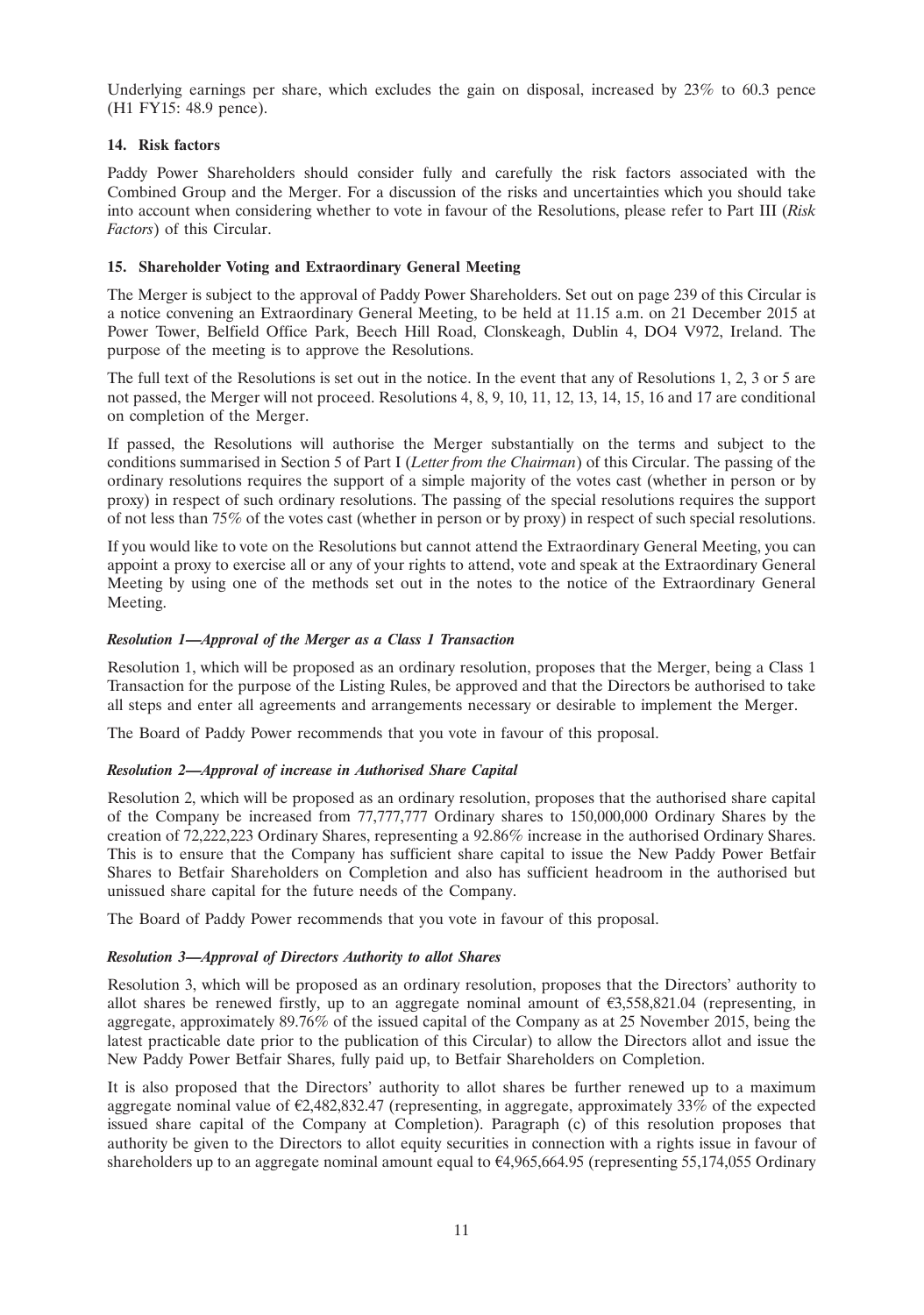Shares) as reduced by the nominal amount of any shares issued under paragraph (b) of this resolution. This amount (before any reduction) represents, in aggregate, approximately 66% of the expected issued share capital of the Company (excluding Ordinary Shares held in treasury) at Completion. The Investment Association (''**IA**'') guidelines on Directors' authority to allot shares permit, and treat as routine, resolutions seeking authority to allot shares representing up to two-thirds of the Company's issued share capital, provided that the authority granted under paragraph (c) can only be used to allot shares pursuant to a fully pre-emptive rights issue.

As at 25 November 2015, being the last practicable date prior to publication of this Circular, 1,965,600 Ordinary Shares were held by the Company in treasury, representing, in aggregate 4.46% of the Company's issued share capital (excluding treasury shares) as at 25 November 2015, being the latest practicable date prior to the publication of this Circular).

These additional authorities in paragraphs (b) and (c) of the resolution are required for the future needs of the Company. The Board has no present intention of exercising such authority except under paragraph (a) to allot shares to Betfair Shareholders. If renewed, the authorities granted by this resolution will expire on the earlier of the date of the next Annual General Meeting of the Company or 20 December 2016.

The Board of Paddy Power recommends that you vote in favour of this proposal.

## *Resolution 4—Approval of disapplication of Pre-emption Rights*

Resolution 4, which will be proposed as a special resolution, proposes that the Directors' authority to allot shares for cash without offering them to the other shareholders first be renewed. This authority is limited to an allotment of 8,359,705 Ordinary Shares (representing in aggregate approximately 10% of the expected issued share capital of the Company on Completion) in order to provide for the future needs of the Company. If renewed, the authority granted will expire on the earlier of the date of the next Annual General Meeting or 20 December 2016.

The Pre-emption Group's Statement of Principles, as updated in March 2015, have increased companies' supported authority to issue shares for cash otherwise than in connection with a pre-emptive offer from 5% to 10%, provided that the additional 5% is used in connection with an acquisition or specified capital investment.

The Board intends to adhere to the provisions in the Pre-emption Group's Statement of Principles, and not to allot shares for cash on a non pre-emptive basis pursuant to the authority in Resolution 4:

- (i) in excess of an amount equal to 5% of the total issued ordinary share capital of the Company excluding treasury shares; or
- (ii) in excess of an amount equal to 7.5% of the total issued ordinary share capital of the Company excluding treasury shares within a rolling three-year period, without prior consultation with shareholders,

in each case other than in connection with an acquisition or specified capital investment which is announced contemporaneously with the allotment or which has taken place in the preceding six-month period and is disclosed in the announcement of the allotment.

The Board of Paddy Power recommends that you vote in favour of this proposal.

#### *Resolution 5—Approval of change of Name and amendment to Memorandum and Articles*

Resolution 5, which will be proposed as a special resolution, proposes that, with effect from Completion, the name of the Company be changed to Paddy Power Betfair plc and that the Memorandum and Articles of the Company be amended to reflect such change.

The Board of Paddy Power recommends that you vote in favour of this proposal.

#### *Resolutions 6 and 7—Approval of Amendments to Memorandum and Articles of the Company*

Resolutions 6 and 7, which will be proposed as special resolutions, propose that the Memorandum and Articles of the Company be amended to reflect the increase in share capital which is the subject of Resolution 2.

The Board of Paddy Power recommends that you vote in favour of these proposals.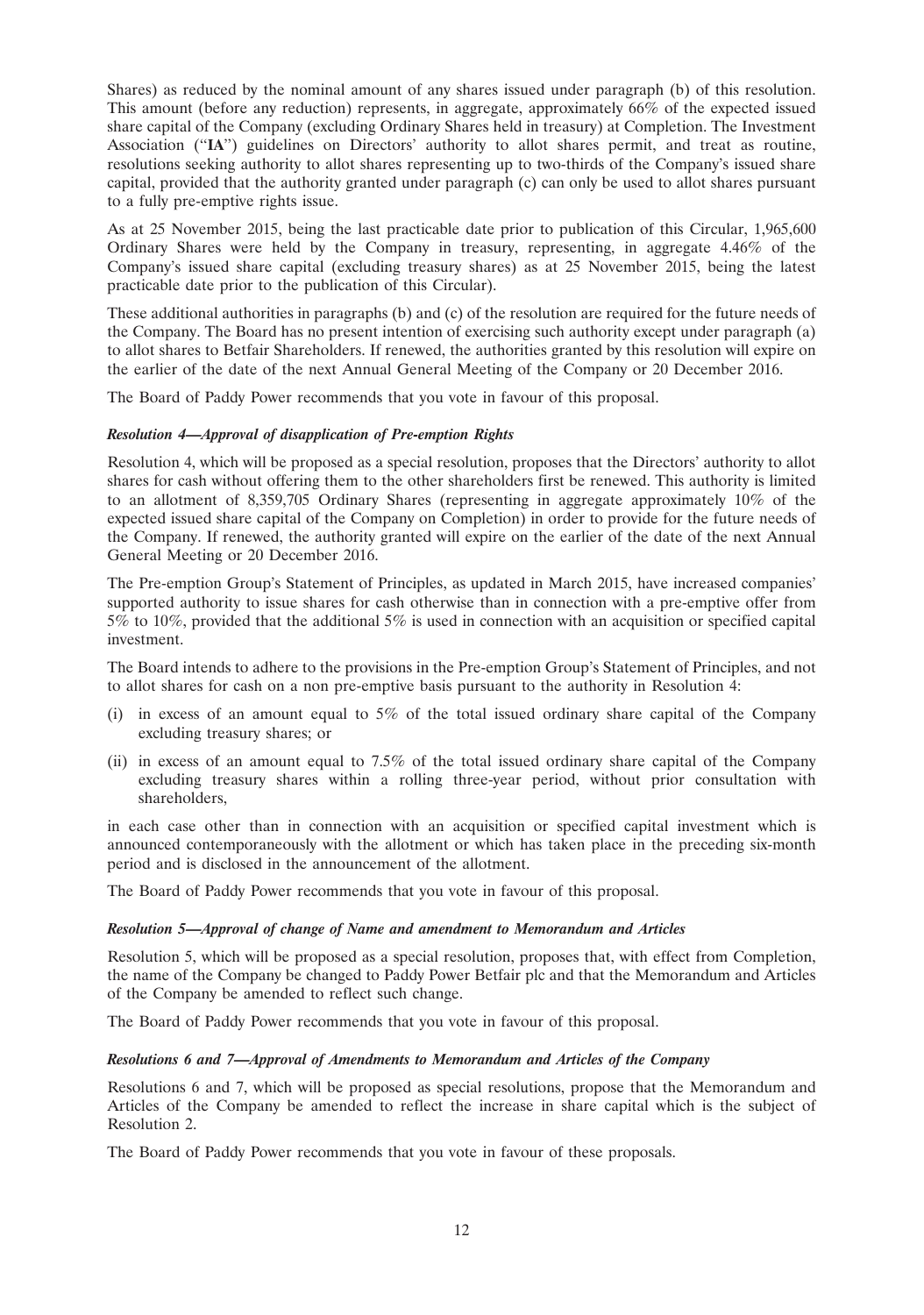#### *Resolution 8—Approval of compensatory arrangements with a Executive Director*

Resolution 8, which will be proposed as an ordinary resolution, proposes that specified compensatory arrangements between Paddy Power and an executive director in connection with the Merger (as more particularly described in, Section 11 of Part I (*Letter from the Chairman*) of this Circular be approved.

The Board of Paddy Power recommends that you vote in favour of this proposal.

#### *Resolution 9—Approval of the creation of Distributable Reserves of Paddy Power Betfair*

Resolution 9, which will be proposed as a special resolution, proposes that, should undenominated share capital be created as a result of the Merger, the Company be authorised to take the necessary steps to seek the approval of the High Court for the cancellation of a certain amount of the undenominated capital of the Company created by the issue of the New Paddy Power Betfair Shares, with the reserve created on cancellation to be treated as distributable reserves. It is also proposed to authorise the Board to fix the amount of the undenominated capital to be cancelled.

Under Irish company law, any dividends on Ordinary Shares in the Company must be funded from distributable reserves and any redemption of Ordinary Shares or repurchase of Ordinary Shares by the Company must be funded from the distributable reserves of the Company or from proceeds of a fresh issue of shares for that purpose. Section 84 of the Companies Act 2014 enables a company, subject to shareholder approval, to create distributable reserves through a reduction of company capital. The Company wishes to ensure that it is not constrained from paying dividends, redeeming or repurchasing Ordinary Shares by a lack of distributable reserves in circumstances where the Company is otherwise in a position to pay dividends, redeem or repurchase Ordinary Shares and this resolution is intended to maximise the Company's flexibility to do so.

The Board of Paddy Power recommends that you vote in favour of this proposal.

## *Resolution 10—Approval of authority to repurchase Ordinary Shares*

Resolution 10, which will be proposed as a special resolution, proposes that the authority to empower the Company, or any subsidiary, to make market purchases of the Company's shares be renewed. No more than 10% of the issued share capital of the Company on Completion may be acquired under this authority. The price range at which shares may be acquired cannot be less than the nominal value of the Company's shares and cannot be greater than 105% of the average price of the Company's shares over the five dealing days prior to the date of purchase by the Company. Shares purchased by the Company may be cancelled or held in treasury pending cancellation or re-issue. As at 25 November 2015, being the latest practicable date before the publication of this Circular, the Company held 1,965,600 existing Ordinary Shares as treasury shares.

The total number of options to subscribe for shares in the Company on 25 November, being the latest practicable date before the publication of this Circular, is 1,196,898 and represents 2.717% of the total voting rights of the Company (excluding treasury shares) on that date. The total number of options to subscribe for shares in Betfair on 25 November is 3,972,661 and represents 4.274% of the total voting rights of Betfair (excluding treasury shares on that date). The total number of options to subscribe for shares in the Combined Group would be 2,768,981 which would represent 3.312% of the expected issued share capital of the Company following Completion. This percentage would increase to 3.680% if the full authority to buy shares is used based on the expected issued share capital of the Company following Completion. The authority sought will expire on the earlier of the date of the next Annual General Meeting of the Company or 20 December 2016. The Board will only exercise the power to purchase shares in the future at price levels at which it considers purchases to be in the best interests of the shareholders generally after taking account of the Paddy Power Group's overall financial position.

The Board of Paddy Power recommends you vote in favour of this proposal.

#### *Resolution 11—Increase in limits of Directors Remuneration*

Resolution 11, which will be proposed as an ordinary resolution, proposes that the limit on the remuneration of Directors, which is set out in the Articles, be increased from  $\epsilon$ 950,000 to  $\epsilon$ 2,000,000.

The Board of Paddy Power recommends that you vote in favour of this proposal.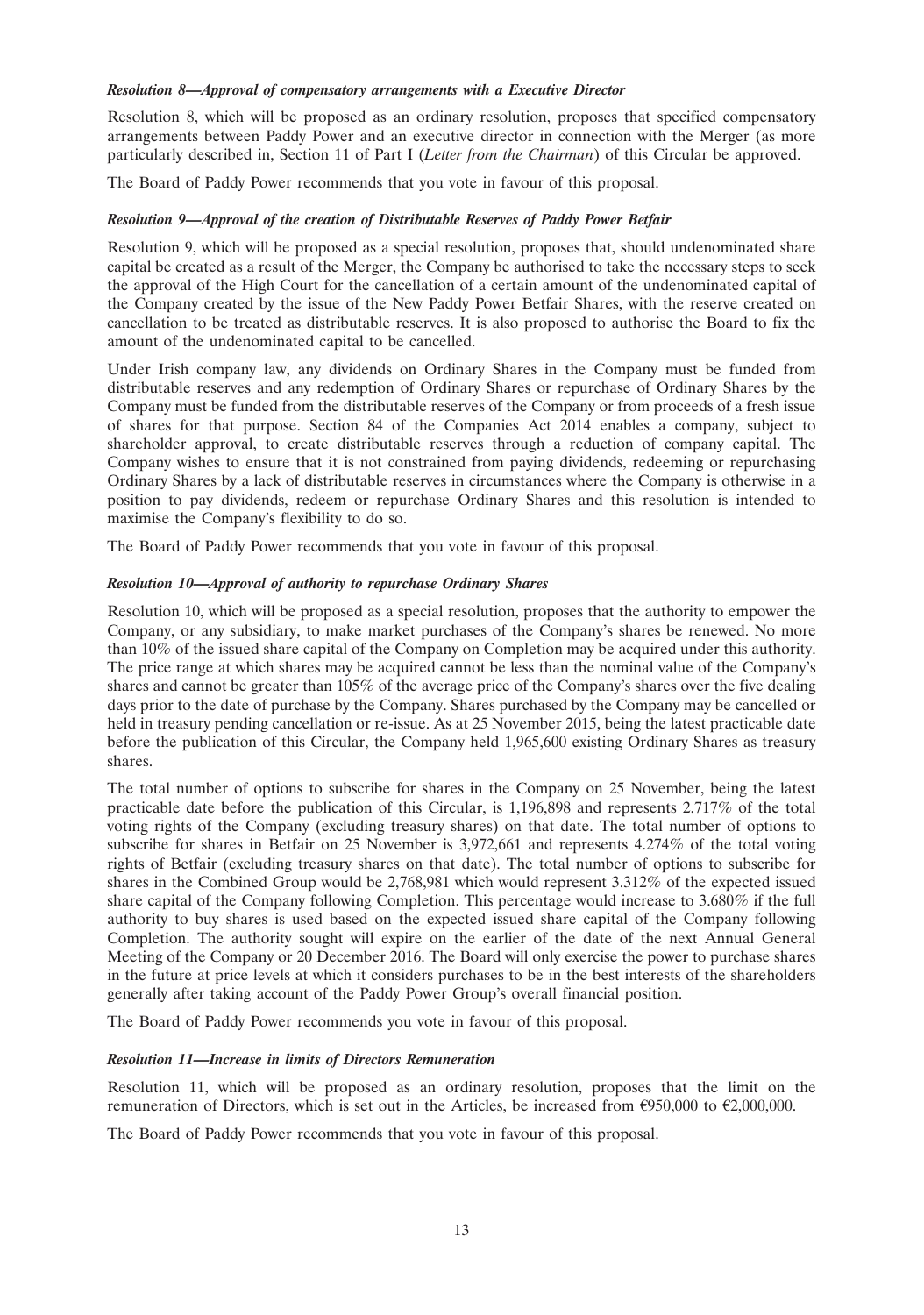#### *Resolution 12—Approval of Amendment to Articles*

Resolution 12, which will be proposed as a special resolution, proposes that amendments are made to the Articles to incorporate provisions that are currently included in Betfair's articles of association and are considered beneficial for the Company.

The licensing or regulatory authorities in the principal jurisdictions in which Paddy Power and Betfair have a betting and/or gaming licence or in which the Combined Group may seek a licence in the future have broad powers to request or require reporting of various detailed information from and/or approve the qualification or suitability for licensing of, online betting and gaming operators, including their directors, management and the holders of legal and/or beneficial interests in shares. In some jurisdictions, such authorities may impose such information sharing and filing requirements on a continuous and ongoing basis. These powers may be exercised by regulators as against the holders of interests in shares, whether legal and/or beneficial, or other securities in betting and gaming operators, as well as against the betting and gaming operators themselves, their directors and management. In some circumstances, the purpose of the exercise of powers by licensing or regulatory authorities may be to identify shareholders and directors whose involvement with the licensed entity the licensing or regulatory authority considers unacceptable because such persons are not suitable directors, managers or shareholders to have a direct or indirect financial interest in, or influence over, a betting and gaming operator in such jurisdiction.

Any failure by the Combined Group, its directors, its management or, as applicable, any holder of (or proposed investor in) an interest in Ordinary Shares, to comply with such requests could result in the relevant licensing or regulatory authority taking adverse action against the Combined Group in that jurisdiction, which may include the suspension or revocation of licences and/or the imposition of fines, which could have a material adverse effect on the operations, financial performance and prospects of the Combined Group.

To address the various requirements referred to above, it is proposed that certain provisions be included in the Articles which would permit it to (i) restrict the voting or distribution rights attaching to Ordinary Shares or (ii) compel the sale of Ordinary Shares if a "Shareholder Regulatory Event" (as defined in the Articles) occurs. A Shareholder Regulatory Event would occur if a holder of legal and/or beneficial interests in Ordinary Shares does not satisfactorily comply with a regulator's request(s) and/or the Combined Group's request(s) in response to regulatory action and/or the regulator indicates that such shareholder is not suitable (a determination which in all practical effects is at the sole discretion of such regulator) to be the holder of legal and/or beneficial interests in Ordinary Shares. Accordingly, as a result of these proposed amendments, to the extent a relevant threshold of ownership is passed, or to the extent any Shareholder may be found by any such regulator to be able to exercise significant or relevant financial influence over the Combined Group and is considered by a regulator to be unsuitable, a holder of an interest in Ordinary Shares may be subject to such restrictions or compelled to sell its Ordinary Shares (or have such Ordinary Shares sold on its behalf).

The full text of the amended Articles will be available for inspection at Arthur Cox, Earlsfort Terrace, Dublin 2, Ireland and at 12 Gough Square, London EC4A 3DW, United Kingdom from the date of this Circular until the close of the Extraordinary General Meeting.

The Board of Paddy Power recommends that you vote in favour of this proposal.

#### *Resolution 13—Approval of 2015 Long Term Incentive Plan (''2015 LTIP'')*

Resolution 13, which will be proposed as an ordinary resolution, proposes that the Company establish the 2015 LTIP, the key features of which are summarised on pages 216 to 219 of this Circular.

The 2015 LTIP will be available for inspection at Arthur Cox, Earlsfort Terrace, Dublin 2, Ireland and at 12 Gough Square, London EC4A 3DW, United Kingdom from the date of this Circular until the close of business at the Extraordinary General Meeting.

The Board of Paddy Power recommends that you vote in favour of this proposal.

#### *Resolution 14—Approval of 2015 Medium Term Incentive Plan (''2015 MTIP'')*

Resolution 14, which will be proposed as an ordinary resolution, proposes that the Company establish the 2015 MTIP, the key features of which are summarised on pages 216 to 219 of this Circular.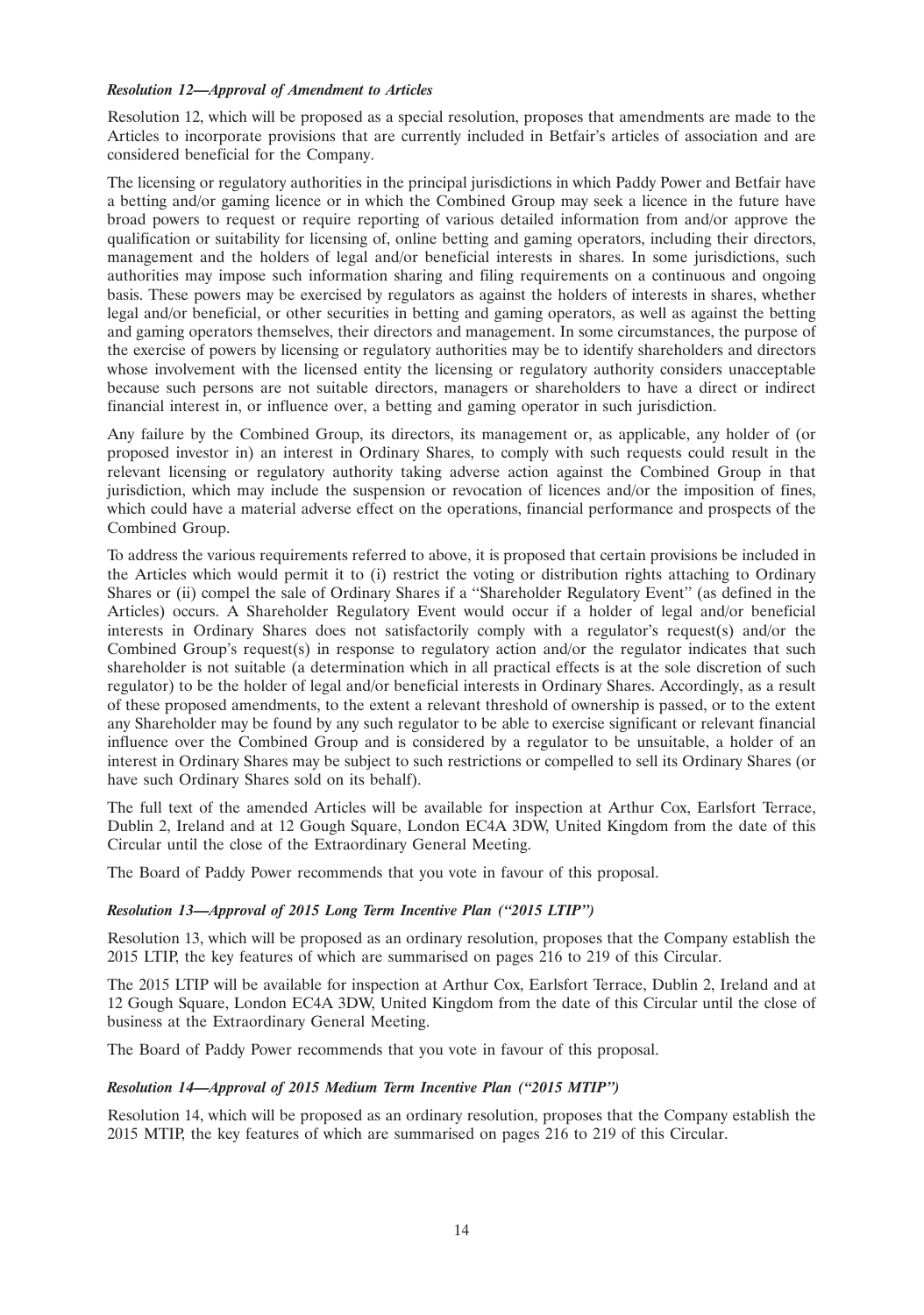The 2015 MTIP will be available for inspection at Arthur Cox, Earlsfort Terrace, Dublin 2, Ireland and at 12 Gough Square, London EC4A 3DW, United Kingdom from the date of this Circular until the close of business at the Extraordinary General Meeting.

The Board of Paddy Power recommends that you vote in favour of this proposal.

## *Resolution 15—Approval of 2015 Deferred Share Incentive Plan (''2015 DSIP'')*

Resolution 15, which will be proposed as a special resolution, proposes that the Company establish the 2015 DSIP, the key features of which are summarised on pages 216 to 219 of this Circular.

The 2015 DSIP will be available for inspection at Arthur Cox, Earlsfort Terrace, Dublin 2, Ireland and at 12 Gough Square, London EC4A 3DW, United Kingdom from the date of this Circular until the close of business at the Extraordinary General Meeting.

The Board of Paddy Power recommends that you vote in favour of this proposal.

## *Resolution 16—Directors Remuneration Policy*

Resolution 16, which will be proposed as an ordinary advisory and non-binding resolution, proposes that the Directors Remuneration Policy report set out on page 220 of this Circular be considered.

The Board of Paddy Power recommends that you vote in favour of this proposal.

## *Resolution 17—Amendments to Paddy Power Sharesave Scheme*

Resolution 17, which will be proposed as an ordinary resolution, proposes that the Paddy Power Sharesave Scheme be amended to allow for the establishment of sub-plans of the scheme in jurisdictions outside Ireland. These plans shall be similar to the Paddy Power Sharesave Scheme but modified to take account of local tax, exchange control, or security laws in such jurisdictions.

The full terms of the proposed amendments will be available for inspection.

The Board of Paddy Power recommends that you vote in favour of this proposal.

## **16. Further information**

Your attention is drawn to the further information set out in Parts II to VI of, and the Appendix to, this Circular. *Paddy Power Shareholders should read the whole of this Circular and not just rely on the summarised information set out in this letter.*

## **17. General Meeting and action to be taken**

You will find enclosed with the Circular a Form of Proxy for use at the Extraordinary General Meeting. Whether or not you intend to be present at the Extraordinary General Meeting in person, it is important that you complete and return the Form of Proxy (in accordance with the instructions printed thereon) and return it to the Company's registrar, Computershare Investor Services (Ireland) Limited, Heron House, Corrig Road, Sandyford Industrial Estate, Dublin 18, D18 Y2X6, Ireland as soon as possible and in any event so as to be received by no later than 11.15 a.m. on 19 December 2015. You may also submit your proxies electronically using your investor code detailed on the Form of Proxy. The completion and return of the Form of Proxy will not preclude you from attending the Extraordinary General Meeting and voting in person if you wish to do so and are entitled.

CREST members may appoint one or more proxies through the CREST electronic proxy appointment service in accordance with the procedures described in the CREST Manual. CREST Personal Members or other CREST sponsored members who have appointed a voting service provider(s) should refer to their CREST sponsor or voting service provider(s), who will be able to take the appropriate action on their behalf. The message appointing a proxy(ies) must be received by the Registrar (ID 3RA50) not later than 11.15 a.m. on 19 December 2015.

#### **18. Financial Advice**

The Board has received financial advice from Morgan Stanley and IBI Corporate Finance in relation to the proposed Merger. In providing such financial advice to the Board, Morgan Stanley and IBI Corporate Finance have taken into account the Board's commercial assessment of the proposed Merger.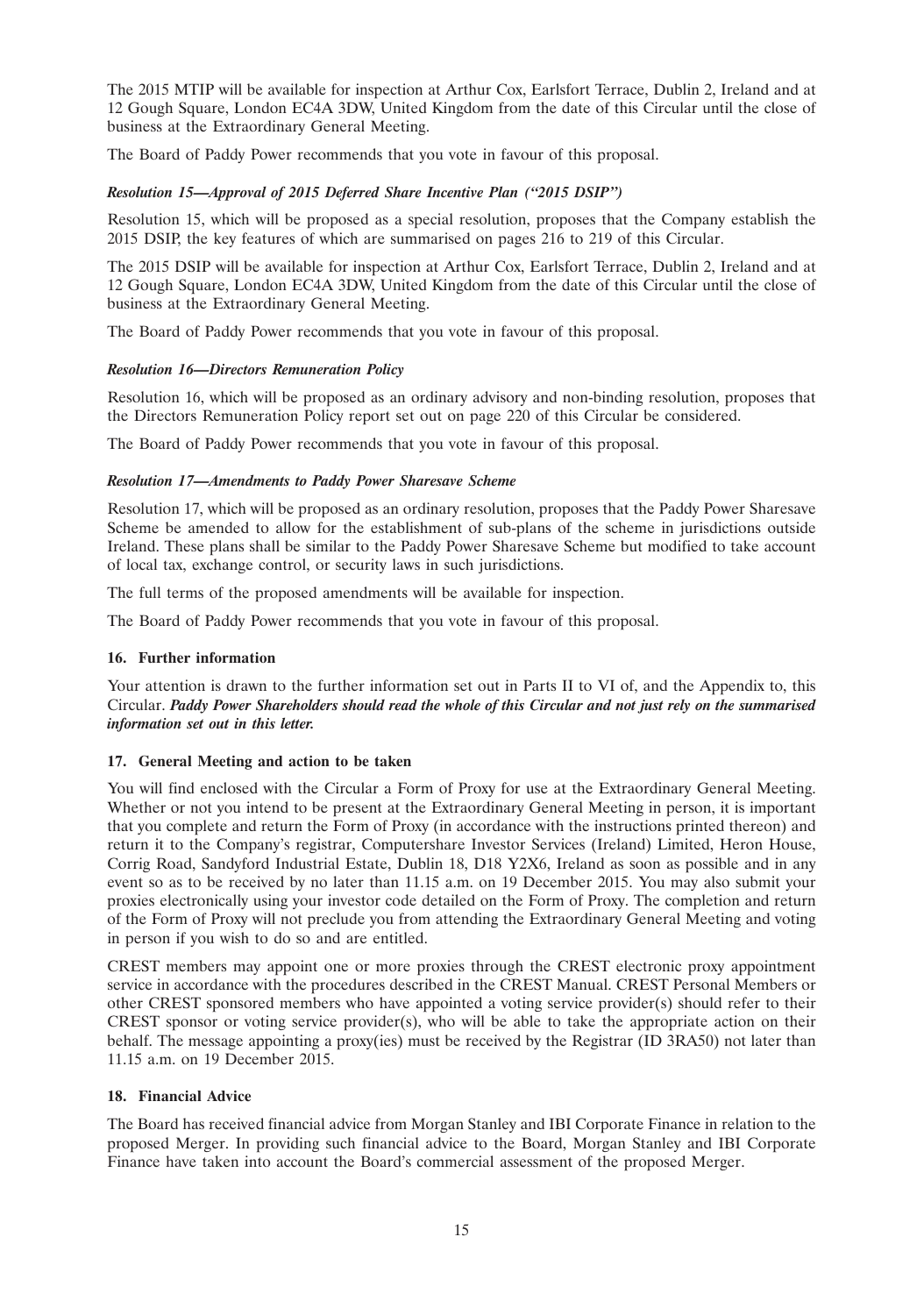#### **19. Recommendation**

**The Board considers the terms of the proposed Merger to be fair and reasonable. The Board believes the proposed Merger and the Resolutions to be in the best interests of Paddy Power Shareholders as a whole and, accordingly, unanimously recommends that Paddy Power Shareholders vote in favour of the Resolutions to be proposed at the Extraordinary General Meeting, as each member of the Board intends to do in respect of their own beneficial holdings of, in aggregate, 407,223 Paddy Power Shares, representing approximately 0.924% of the total number of voting rights in the Company as at 25 November 2015, being the latest practicable date before the publication of this Circular.**

> Yours faithfully **Gary McGann Chairman For and on behalf of the Board**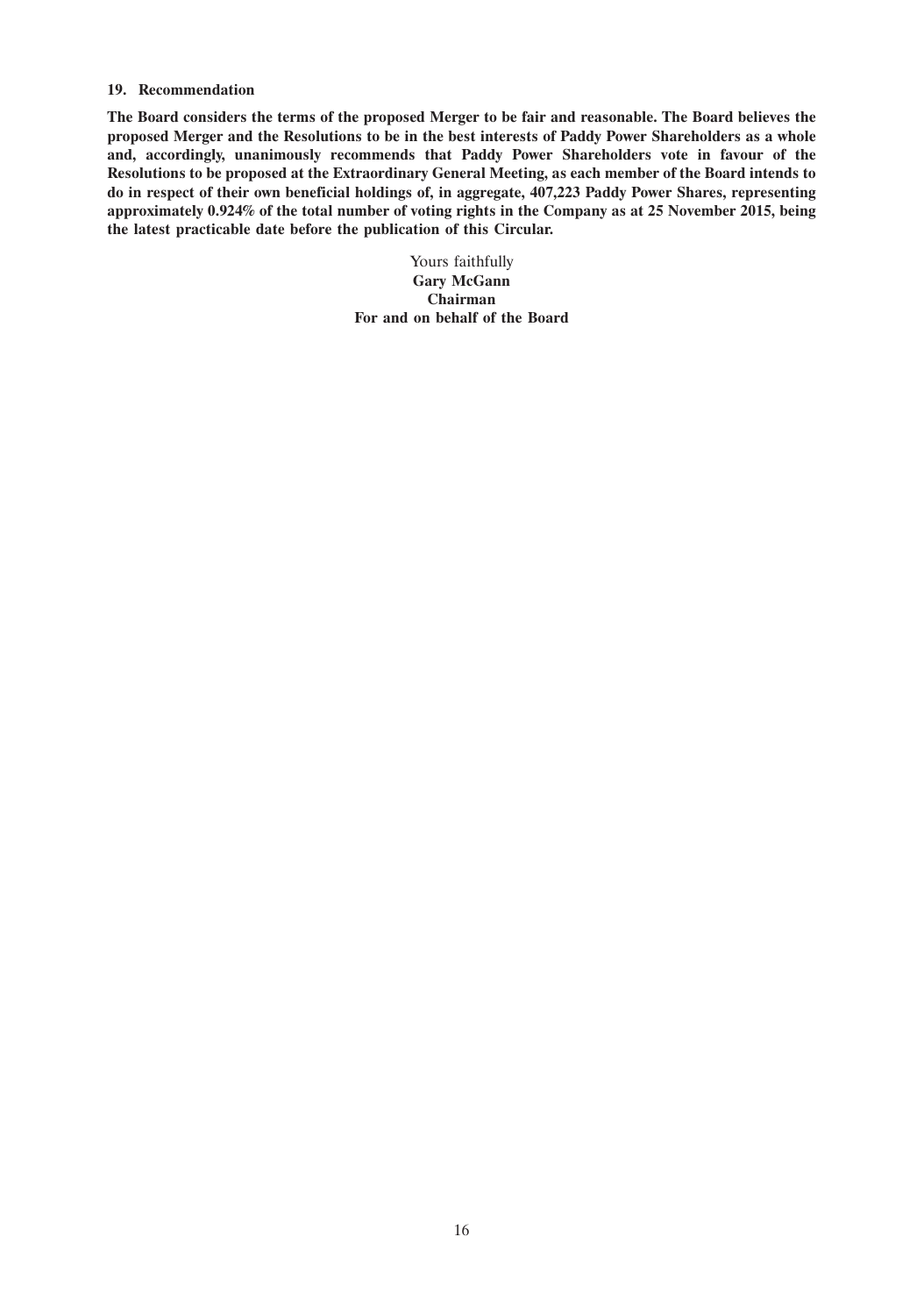#### **PART II**

#### **PRINCIPAL TERMS AND CONDITIONS OF THE MERGER**

A summary of the essential terms of the Merger is set out at Section 5 of Part I (*Letter from the Chairman*) of this Circular. Further details of the key terms of the Merger are set out below.

#### 1. **Overview**

On 8 September 2015, Paddy Power and Betfair announced they had reached agreement on the terms of the recommended all-share Merger which will result in Paddy Power Shareholders owning 52% of Paddy Power Betfair and Betfair Shareholders owning 48% of Paddy Power Betfair on a fully diluted basis taking into account existing share options and award schemes for both companies.

In addition, immediately prior to Completion, Paddy Power Shareholders will receive the Special Dividend. The Special Dividend, which will be conditional upon the Scheme becoming Effective, will be paid to Paddy Power Shareholders on the register of members of the Company at 6.00 p.m. on the Business Day prior to Completion.

The merged entity, to be called ''Paddy Power Betfair plc'' will be one of the world's largest public online betting and gaming companies by revenue with enlarged scale, capability and distinctive complementary brands. Subject to the satisfaction, or where applicable, waiver of the Conditions, it is expected that the Merger to be implemented by way of a Court-sanctioned scheme of arrangement under Part 26 of the Companies Act, will become Effective in the first quarter of 2016.

Paddy Power Betfair will be headquartered in Dublin and is expected to maintain a significant presence in both Ireland and the United Kingdom.

#### 2. **Consideration**

Under the terms of the Merger, Betfair Shareholders will be entitled to receive 0.4254 New Paddy Power Betfair Shares in exchange for each Betfair Share. The value of the consideration is approximately £3.322 billion  $(€4.735$  billion)<sup>3</sup>.

#### 3. **Conditions to Completion**

The Scheme and the Merger are subject to the Conditions, which include the following:

- the Court Meeting and the Betfair General Meeting being held on or before the 22<sup>nd</sup> day after the expected date of such meetings as set out in the Scheme Document (or such later date as may be agreed between Paddy Power and Betfair in writing and the Court may allow);
- the approval of the Scheme by a majority in number representing not less than  $75\%$  in value of the Scheme Shareholders who are on the register of members of Betfair at the Scheme Voting Record Time, present and voting, whether in person or by proxy, at the Court Meeting (or any adjournment thereof);
- the Scheme being sanctioned by the Court (with or without modification, on terms agreed by Paddy Power and Betfair) on or before the 22<sup>nd</sup> day after the expected date of the Court Hearing to sanction the Scheme as set out in the Scheme Document (or such later date as may be agreed between Paddy Power and Betfair in writing and the Court may allow);
- the Scheme becoming unconditional and effective no later than the Long Stop Date (or such later date as Paddy Power and Betfair may, with the consent of the Panel, agree and (if required) the Court may allow) and the delivery of the office copy of the Court Order to the Registrar of Companies;
- all relevant anti-trust approvals being obtained. The Merger is subject to the pre-approval of the CCPC in Ireland and the CMA in the United Kingdom, and the expiry of the applicable waiting period following notification to the Federal Trade Commission in the United States. The Merger is also conditional on the UKGC determining that all operating licenses held by members of the Betfair Group will continue to have effect following Completion;

Based on the closing market capitalisations of Paddy Power and Betfair on 25 November 2015 and using  $E/E$  exchange rate of 0.7015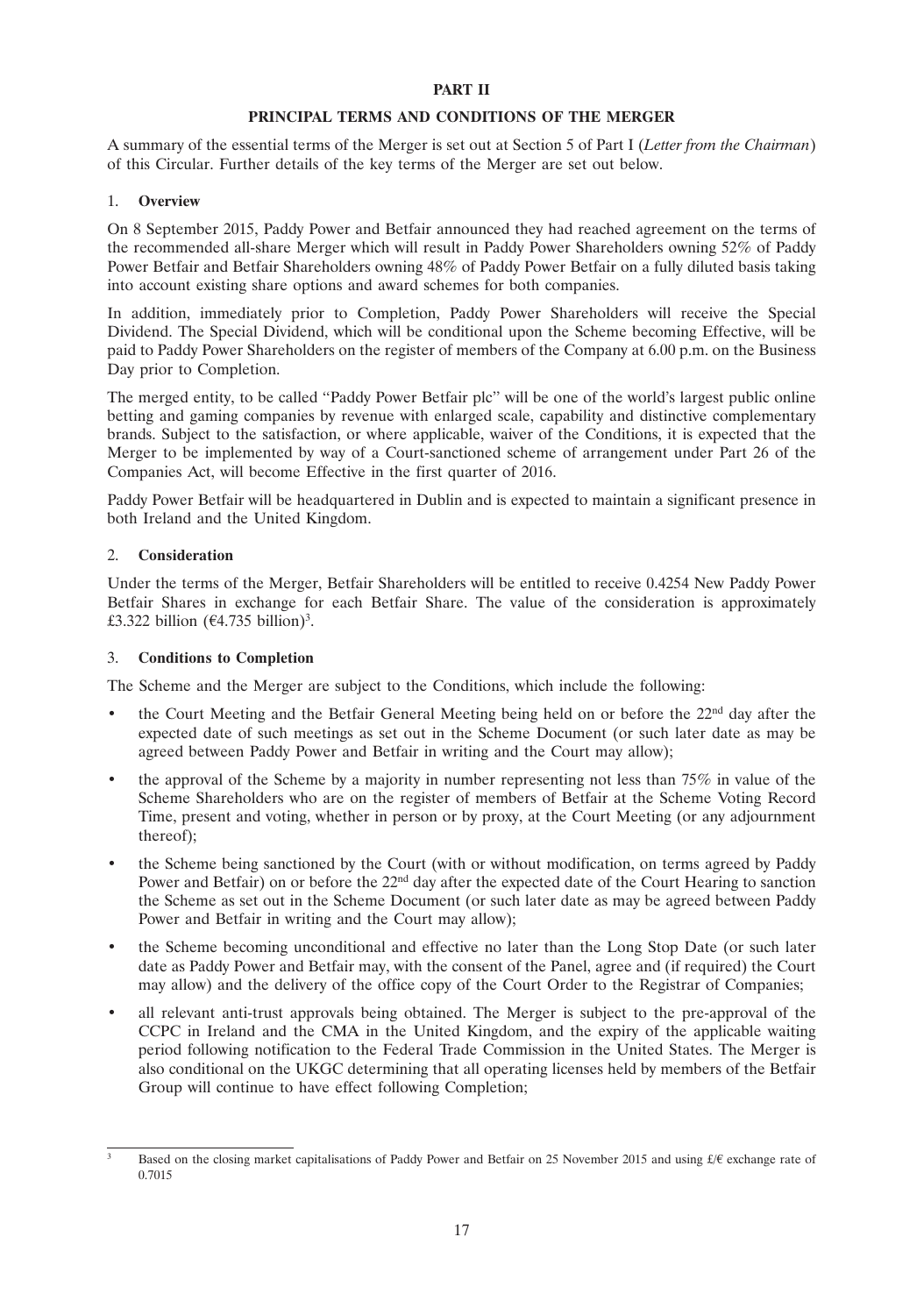- approval of such of the Resolutions as are necessary to implement the Merger by the requisite majorities of Paddy Power Shareholders at the Extraordinary General Meeting (or any adjournment thereof);
- the approval of, amongst other things, such of the Betfair Resolutions as are necessary to implement the Merger by the requisite majorities of Betfair Shareholders at the Betfair General Meeting (or any adjournment thereof); and
- the UK Listing Authority, the London Stock Exchange and Irish Stock Exchange having acknowledged to Paddy Power or its agent (and such acknowledgement not having been withdrawn) that the application for Admission of the New Paddy Power Betfair Shares has been approved and (subject to satisfaction of any conditions to which such approval is expressed) will become effective as soon as a dealing notice has been issued by the Irish Stock Exchange, UK Listing Authority and the London Stock Exchange having acknowledged to Paddy Power Betfair or its agent (and such acknowledgement not having been withdrawn) that the New Paddy Power Betfair Shares will be admitted to: (i) listing on the premium listing segment of the Official List of the FCA and to the secondary listing segment of the Official List of the Irish Stock Exchange as an overseas company; and (ii) trading on the London Stock Exchange's main market for listed securities and the Irish Stock Exchange's Main Securities Market.

Paddy Power does not anticipate any significant obstacle to obtaining all required regulatory and anti-trust approvals to the Merger. The long stop date for the Merger is 30 June 2016.

As a Class 1 Transaction under the Listing Rules, the Merger is also conditional on the approval of Paddy Power Shareholders.

## 4. **Merger Related Agreements**

#### *Confidentiality Agreement*

Paddy Power and Betfair have entered into a mutual Confidentiality Agreement dated 18 August 2015 pursuant to which each of Paddy Power and Betfair has undertaken to keep certain information relating to the Merger and the other party confidential and not to disclose it to third parties (other than to permitted disclosees) unless required by law or regulation. These confidentiality obligations will remain in force until Completion.

#### *Co-operation Agreement*

Paddy Power and Betfair have entered into a Co-operation Agreement dated 8 September 2015 in connection with the Merger.

Under the Co-operation Agreement, Paddy Power and Betfair have agreed to co-operate with each other and to each use its reasonable endeavours to secure the regulatory clearances and authorisations necessary to satisfy certain of the Conditions, including by accepting the imposition of, or offering, undertakings or commitments by or to the relevant authorities that are acceptable to both Paddy Power and Betfair.

Paddy Power and Betfair have agreed to certain undertakings to co-operate and provide each other with reasonable information, assistance and access in relation to the filings, submissions and notifications to be made in relation to such regulatory clearances and authorisations.

Paddy Power or Betfair may terminate the Co-operation Agreement if the Scheme has not become effective by 30 June 2016, or such later date as may be agreed in writing by Paddy Power and Betfair, the consummation of the Merger becomes illegal or otherwise prohibited, the Betfair Resolutions which are necessary to implement the Merger are not approved at the Betfair General Meeting, the Resolutions which are necessary to implement the Merger are not approved at the Extraordinary General Meeting or the Scheme or Merger Offer, as the case may be, is withdrawn or lapses before the specified date.

Paddy Power has the right to terminate the Co-operation Agreement if the Betfair Board: (i) fails to recommend the Merger; or (ii) withdraws, amends, modifies or qualifies its recommendation of the Merger in a manner adverse to Paddy Power; or (iii) fails to publicly reaffirm its recommendation of the Merger until such time as the Betfair Resolutions which are necessary to implement the Merger have been approved; or (iv) if the Betfair Board or a committee thereof approves or recommends a disposal of certain assets or shares or certain other transactions. Betfair has the right to terminate the Co-operation Agreement if: (i) the Board of Paddy Power fails to recommend the Merger; or (ii) withdraws, amends,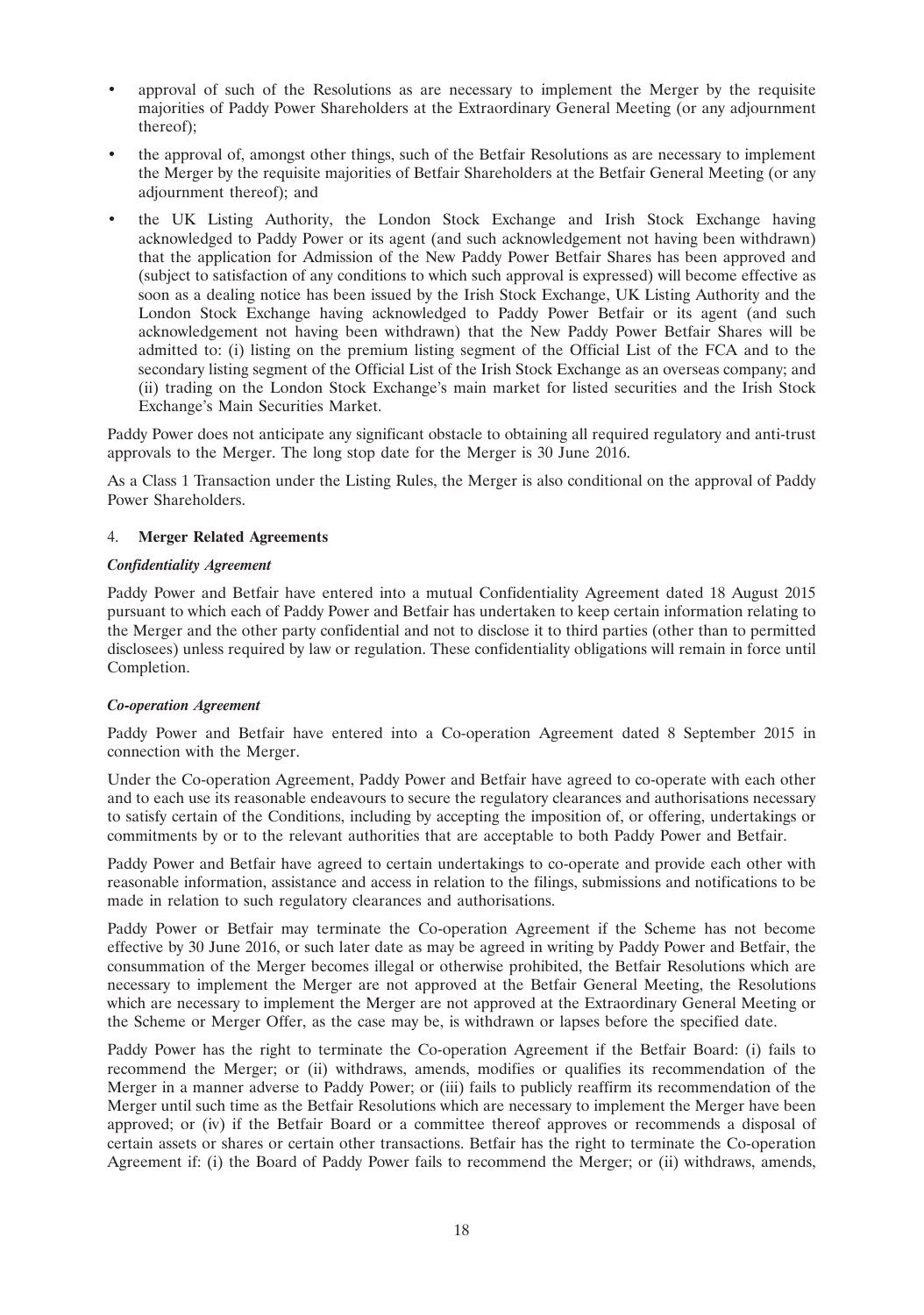modifies or qualifies its recommendation for the Merger in a manner adverse to Betfair; or (iii) fails to publicly reaffirm its recommendation of the Merger until such time as the Resolutions which are necessary to implement the Merger have been approved; or (iv) if the Board of Paddy Power or a committee thereof approves or recommends a disposal of certain assets or shares or certain other transactions.

The Co-operation Agreement records Paddy Power's and Betfair's intention to implement the Merger by way of the Scheme, subject to the ability of Paddy Power to proceed by way of a Merger Offer: (i) with Betfair's consent; (ii) if a third party announces a firm intention to make an offer for the issued and to be issued ordinary share capital of Betfair which is recommended by the Betfair Board; or (iii) if the Betfair Board withdraws its unanimous and unconditional approval of the Scheme.

## 5. **Share Schemes**

Participants in the Betfair Share Schemes will be contacted separately regarding the effect of the Merger on their outstanding awards and options under the Betfair Share Schemes and will be provided with further details concerning the proposals which will be made to them in due course. Paddy Power and Betfair have agreed that the participants in the Paddy Power Share Schemes will be treated equitably with the participants in the Betfair Share Schemes in determining whether any adjustment to their entitlements is necessary to reflect the impact of the Merger on those schemes.

## *Betfair Long Term Incentive Plan*

Paddy Power and Betfair have agreed that outstanding awards granted under the Betfair Long Term Incentive Plan (''**Betfair LTIP Awards**'') in 2013/14, 2014/15 and 2015/16 will not vest on Completion but will be replaced by awards over an equivalent number of Ordinary Shares (calculated by reference to the Exchange Ratio) which will have the same normal vesting dates as the original awards but be subject to certain absolute vesting levels.

The vesting levels of the replacement awards will be crystallised on grant reflecting the extent to which the Betfair Remuneration Committee considers that the performance conditions applying to the relevant awards would have been satisfied at the end of the original vesting periods (the ''**Betfair Fixed Vesting Level**''). The Betfair Fixed Vesting Levels for each of the awards will be as follows:

- 2013/14 Betfair LTIP Awards—100% of the underlying shares vesting in full on the normal vesting dates between July 2016 and April 2017;
- 2014/15 Betfair LTIP Awards—100% of the underlying shares vesting in full on the normal vesting dates between June 2017 and March 2018; and
- 2015/16 Betfair LTIP Awards—a proportion of the underlying shares vesting in full on the normal vesting date in July 2018 or, if later, three years after the applicable date of grant. This proportion will be the time-pro-rata proportion of the three year vesting period (from the date of grant) which has elapsed at the later of the date of Completion and the date on which the 2015 Performance Based Award (as defined below) becomes effective.

In the case of the 2015/16 Betfair LTIP Awards, an additional replacement award will be granted in respect of the balance of the awards that is not reflected in the Betfair Fixed Vesting Level which will be capable of vesting on the third anniversary of the date of grant according to the extent to which specified performance conditions relating to the performance of the Combined Group are satisfied (the ''**2015 Performance Based Award**''). These performance conditions will be set by the Paddy Power Betfair Remuneration Committee at a level which it considers to be no more or less challenging to achieve in the context of the Combined Group than would have been the case for the original Betfair performance conditions had the Merger not occurred, taking account of the performance of Betfair in the period up to Completion.

#### *Betfair Sharesave Plan and Betfair Irish Sharesave Plan*

Options granted under the Betfair Sharesave Plan and the Betfair Irish Sharesave Plan will be exercisable for a period of six months following the date of the Court Order. These options will be exercisable over Betfair Shares to the extent of savings made under the related savings contract at the time of exercise. Paddy Power will offer participants in the Betfair Sharesave Plan and the Betfair Irish Sharesave Plan the opportunity (as an alternative to exercise) to exchange their options over Betfair Shares for equivalent options over Ordinary Shares which will be eligible to vest at the normal maturity dates. The basis on which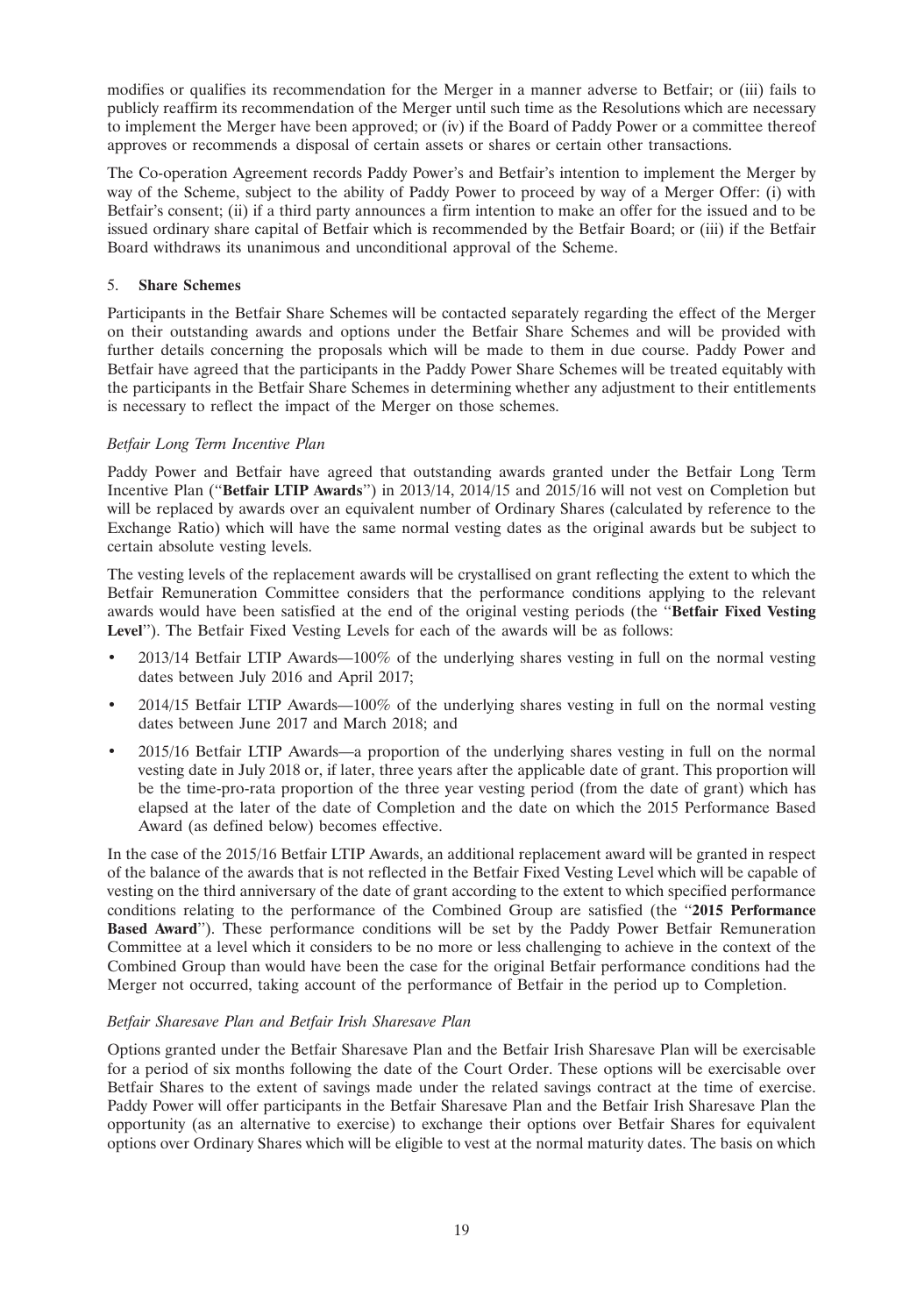the exchange will be calculated will be subject to any approvals that may be required of relevant tax authorities.

#### *Other Betfair Share Schemes*

Options granted over Betfair Shares under the Betfair Long Term Incentive Plan, the Betfair Option Agreement, the Betfair Restricted Share Awards Plan and the Betfair Deferred Share Incentive Plan which have vested and become exercisable before, and are outstanding at, the date of the Court Order will remain exercisable for periods of 30 days (in respect of the Betfair Long Term Incentive Plan and the Betfair Option Agreement), 40 days (in respect of the Betfair Restricted Share Awards Plan) and one month (in respect of the Betfair Deferred Share Incentive Plan) following the date of the Court Order. Paddy Power will offer participants holding such vested options the opportunity (as an alternative to exercise) to exchange such options for equivalent vested options over Ordinary Shares (calculated by reference to the Exchange Ratio). These replacement options will continue to be exercisable until the normal lapse dates that would have applied to the original options over Betfair Shares had the Merger not occurred (being not later than the tenth anniversary of the grant date of the original option). Options over Betfair Shares which are not either exercised or exchanged as described above will lapse.

Unvested options granted over Betfair Shares under the Betfair Restricted Share Awards Plan and the Betfair Deferred Share Incentive Plan which are outstanding at the date of the Court Order will vest in full in accordance with the applicable rules on the date of the Court Order and will be exercisable for 40 days (in respect of the Betfair Restricted Share Awards Plan) and one month (in respect of the Betfair Deferred Share Incentive Plan) following the date of the Court Order. Paddy Power will offer participants holding such options the opportunity (as an alternative to exercise) to exchange such options for equivalent vested options over Ordinary Shares (calculated by reference to the Exchange Ratio). These replacement options will be exercisable until the normal lapse dates that would have applied to the original options over Betfair Shares had the Merger not occurred (being not later than the tenth anniversary of the grant date of the original option). Such options over Betfair Shares which are not either exercised or exchanged as described above will lapse.

Options granted over Betfair Shares under the Betfair Unapproved Share Option Plan and outstanding awards granted over Betfair Shares under the 2010 Equity US Subplan to the Betfair Deferred Share Incentive Plan and the Betfair Unapproved Share Option Plan which are outstanding at the date of the Court Order will, to the extent not already vested, vest in full in accordance with the rules of the applicable plans on the date of the Court Order. Options under the Betfair Unapproved Share Option Plan will be exercisable for a period of 40 days following the date of the Court Order, at the end of which time they will lapse.

Options granted over Betfair Shares under the Betfair Approved Company Share Option Plan, the Betfair Management Incentive Plan and the Betfair Stakeholder Plan which have vested and become exercisable before, and are outstanding at, the date of the Court Order will remain exercisable for periods of six months (in respect of the Betfair Approved Company Share Option Plan) and 30 days (in respect of the Betfair Management Incentive Plan) following the date of the Court Order and 30 days following the Effective Date (in respect of the Betfair Stakeholder Plan) at the end of which time they will lapse.

## *Paddy Power Long Term Incentive Plan*

Paddy Power and Betfair have agreed that outstanding awards granted under the Paddy Power Long Term Incentive Plan (''**Paddy Power LTIP Awards**'') in 2013, 2014 and 2015 will not vest on Completion but will have the same normal vesting dates subject to certain absolute vesting levels.

The vesting levels of the Paddy Power LTIP Awards will be crystallised on Completion reflecting the extent to which the Paddy Power Remuneration Committee considers that the performance conditions applying to the relevant Paddy Power LTIP Awards would have been satisfied at the end of the original vesting periods (the ''**Paddy Power Fixed Vesting Level**''). The Paddy Power Fixed Vesting Levels for each of the awards will be as follows:

- 2013 Paddy Power LTIP Awards—100% of the underlying shares vesting in full on the normal scheduled vesting dates in 2016;
- 2014 Paddy Power LTIP Awards—100% of the underlying shares vesting in full on the normal scheduled vesting dates in 2017; and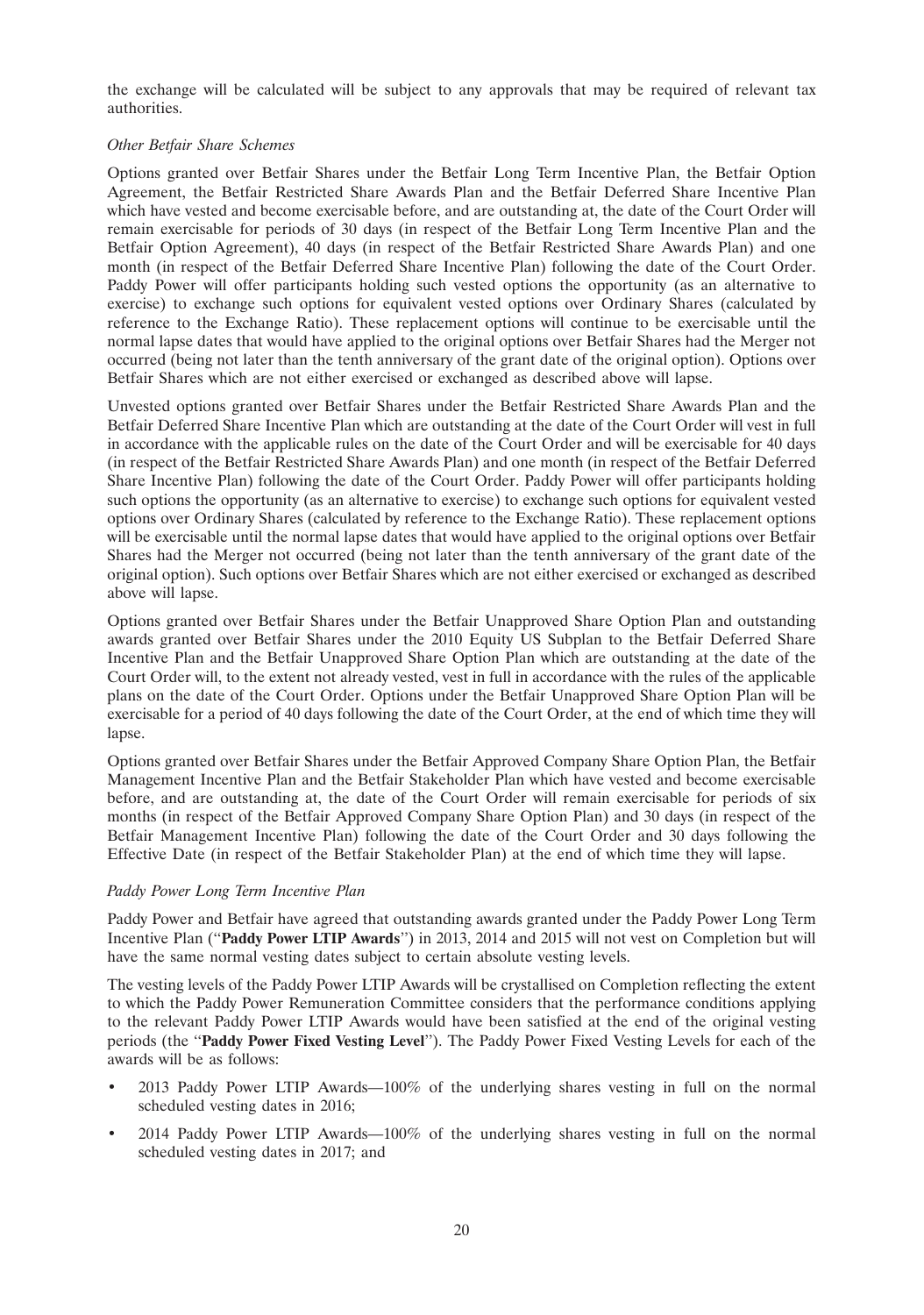• 2015 Paddy Power LTIP Awards—a proportion of the underlying shares vesting in full on the normal scheduled vesting dates in 2018. This proportion will be the time-pro rata proportion of the three year vesting period (from date of grant) which has elapsed at the date of Completion.

In the case of the 2015 Paddy Power LTIP Awards, the balance of the awards not reflected in the Paddy Power Fixed Vesting Level will remain outstanding and will be capable of vesting in 2018 according to the extent to which specified performance conditions relating to the performance of the Combined Group are satisfied. The existing performance conditions for such balance of the existing 2015 awards will be adjusted by the Paddy Power Betfair Remuneration Committee at a level which it considers to be no more or less challenging to achieve in the context of the Combined Group than would have been the case for the original Paddy Power performance conditions had the Merger not occurred, taking account of the performance of Paddy Power in the period up to Completion.

#### *Paddy Power Sharesave Scheme*

Options granted under the Paddy Power Sharesave Scheme will remain unchanged and will continue in accordance with their terms.

#### *Paddy Power Share Option Scheme*

Options granted under the Paddy Power Share Option Scheme will remain unchanged and will continue in accordance with their terms.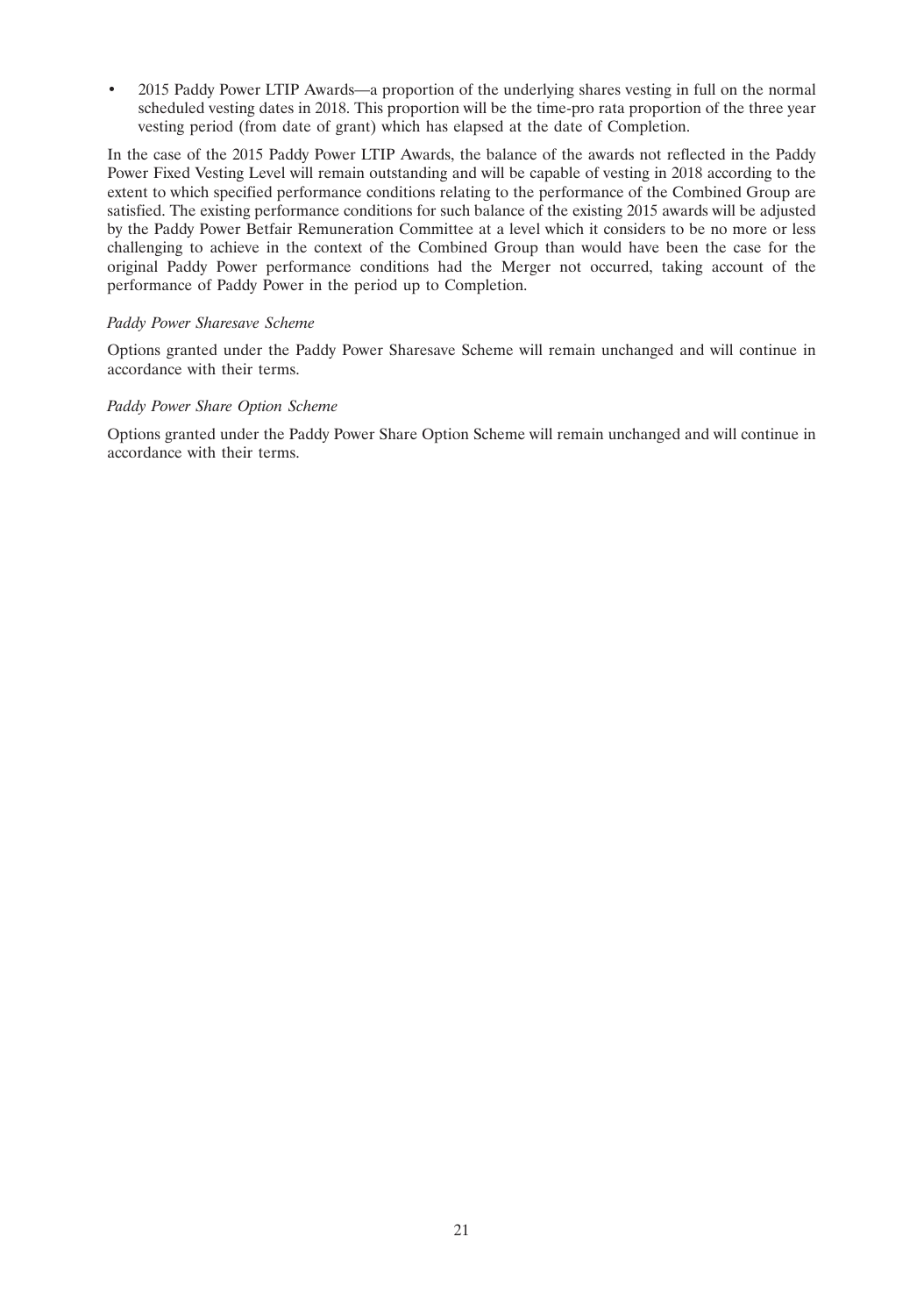#### **PART III**

#### **RISK FACTORS**

*The proposed Merger may give rise to certain risks which, if they occur, may have a material adverse effect on the business, financial condition, results of operations or prospects of the Paddy Power Group, as currently constituted, and/or the Combined Group. Accordingly, the risk factors should be afforded careful consideration together with all the other information set out in, or incorporated by reference into, this Circular in deciding whether to approve the Resolutions being put to Paddy Power Shareholders at the Extraordinary General Meeting.*

*The risks which the Directors consider to be material as at the date of this Circular are set out in this Part III.*

*The risks described in this Part III are based on information known at the date of this Circular but may not be the only risks to which the Paddy Power Group, as currently constituted, or the Combined Group, is or might be exposed.*

*Additional risks and uncertainties, which are currently unknown to the Paddy Power Group or that the Paddy Power Group does not currently consider to be material, may adversely affect the business of the Paddy Power Group and/or the Combined Group and could have material adverse effects on the business, financial condition, results of operations and future prospects of the Paddy Power Group and/or the Combined Group. If any of the following risks were to materialise, the business, financial condition, results of operations and prospects of the Paddy Power Group and/or the Combined Group could be materially adversely affected and the value of Ordinary Shares could decline and Paddy Power Shareholders could lose all or part of their investment in those Ordinary Shares.*

*Paddy Power Shareholders should read this Circular as a whole and not rely solely on the information set out in this section.*

#### **PART A: MATERIAL RISKS RELATING TO THE MERGER**

#### 1. **The Completion of the Merger is subject to various conditions precedent**

Completion of the Merger is subject to the fulfilment or waiver of various Conditions as described in more detail in paragraph 5 of Part I (*Letter from the Chairman*) of this Circular, including the receipt of all required regulatory, anti-trust, court and shareholder approvals. There is no guarantee that these Conditions will be satisfied and therefore, there can be no assurance that the Merger will be completed as proposed or at all.

The regulatory approval processes and/or the anti-trust clearance processes may take a lengthy period of time to complete, which could delay Completion. The relevant anti-trust authorities may impose conditions to Completion, such as the divestiture of certain businesses and assets of Paddy Power and/or Betfair, or require changes to the terms of the Merger. The terms and conditions of approvals that are granted may impose additional requirements, limitations or costs on the business of the Combined Group. There can be no assurance that these conditions or undertakings will not materially limit the revenues of the Combined Group, increase the costs of the Combined Group, reduce the ability of the Combined Group to achieve cost synergies or lead to the abandonment of the Merger.

#### 2. **There are risks associated with the integration of Paddy Power and Betfair**

The integration of Paddy Power and Betfair will be a substantial challenge. In particular, combining the resources of two groups that rely upon different technology platforms may prove costly and technically difficult to achieve. In addition, the integration of the two groups will require substantial management attention and other resources. The Merger involves certain risks, including:

- a) the unexpected loss of key personnel and customers;
- b) difficulties in integrating the financial, technological and management standards, processes, procedures and controls of the two groups;
- c) challenges in managing the increased scope, geographic diversity and complexity of the Combined Group's operations;
- d) attempts by third parties to terminate or alter their contracts with Paddy Power or Betfair;
- e) failure to mitigate contingent and/or assumed liabilities; and
- f) disruption to the services provided by each company's ongoing business to its customers.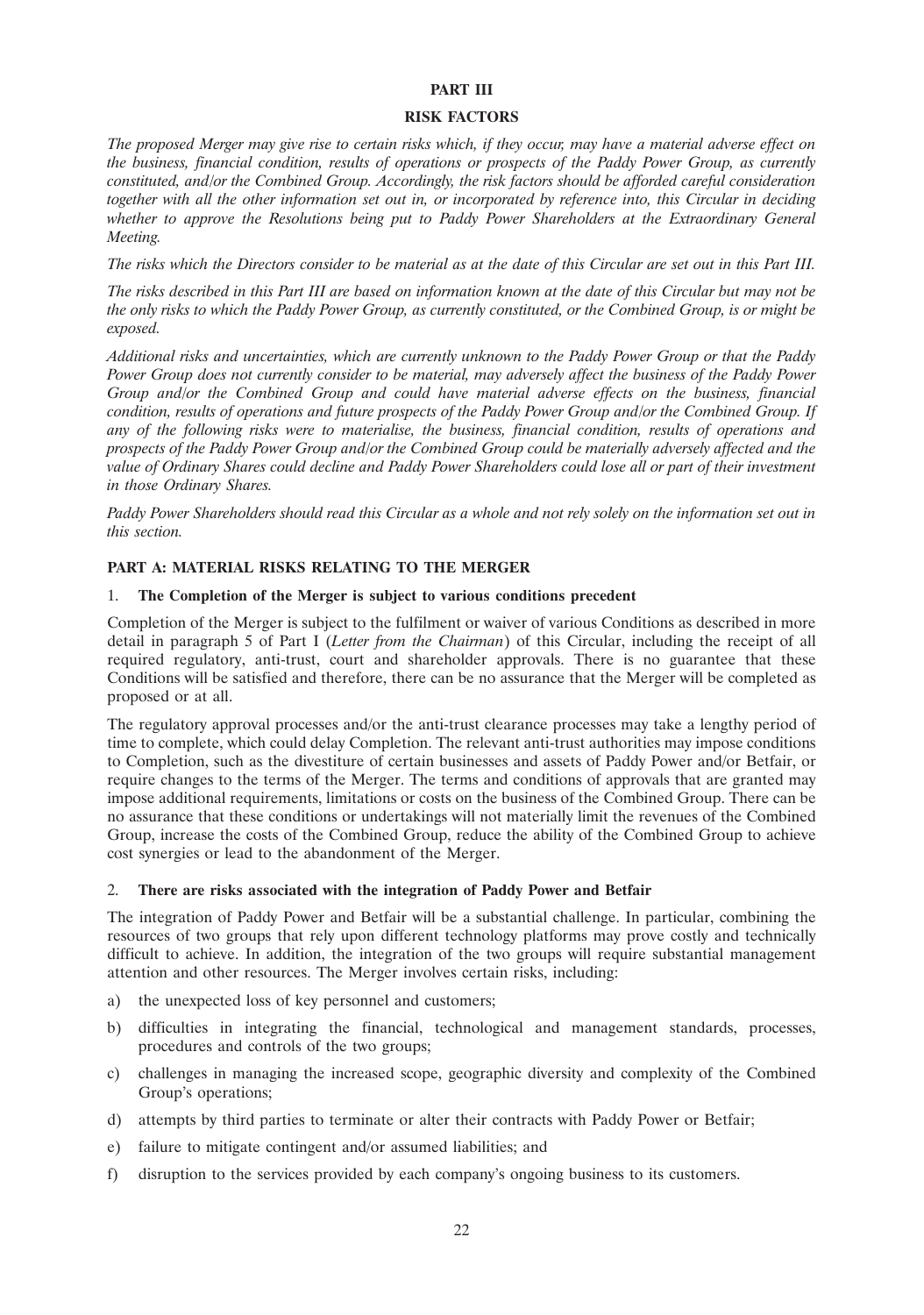Should the integration fail or require more time, management attention or other resources than is currently anticipated, the Combined Group may not be able to achieve the joint growth potential and synergies that form the foundation of the economic and strategic rationale for the Merger. This could affect the services that each of Paddy Power and Betfair currently provide and the Combined Group will provide going forward and could have a material adverse impact on relationships with customers, regulators, employees, suppliers and other market participants. The image of the Combined Group and its individual brands might be harmed by a failed integration. Any material problems or delays in the integration of Paddy Power and Betfair could have a material adverse effect on the Combined Group's business, results of operations and financial condition.

### 3. **The Combined Group may not realise the anticipated benefits of the Merger**

The estimates regarding the potential cost savings and the potential revenue synergy opportunities resulting from the Merger included in this Circular are based on the Directors' assessment of information currently available and may prove to be incorrect. The Combined Group may not realise any anticipated benefits of the Merger or may encounter difficulties or higher costs in achieving these anticipated benefits and synergies and may not be successful in integrating the business and operations of Paddy Power and Betfair.

## 4. **The Combined Group will incur significant Merger-related costs**

The Combined Group expects to incur a number of non-recurring costs associated with combining the operations of Paddy Power and Betfair after Completion. There can be no assurance that the actual costs of this integration process will not exceed those estimated and the actual integration process may result in additional and unforeseen expenses. In addition, the Combined Group will incur legal, accounting and other professional services fees and other costs related to the Merger itself. Some of these costs will be payable whether or not the Merger reaches Completion. While it is expected that the cost savings and synergies achieved by the Combined Group will offset these transaction and integration-related costs over time, this net benefit may not be achieved in the short-term or at all, particularly if the Merger is delayed or does not happen at all. These combined factors could adversely affect the business, operating profit or overall financial condition of the Combined Group.

#### 5. **Management distraction or overstretch in connection with the Merger could have an adverse effect on the business of the Combined Group**

Paddy Power and Betfair anticipate benefits and cost savings as a result of the Merger. However, the Combined Group will be required to devote significant management attention and resources to integrating Paddy Power's and Betfair's business practices and operations. There is a risk that the challenges associated with managing the Combined Group will result in management distraction or overstretch and that consequently the underlying businesses will not perform in line with expectations.

#### 6. **Rights to terminate upon a change-of-control of Betfair in Betfair's contracts may be exercised by counterparties in connection with the Merger**

Betfair is party to a number of ordinary course contracts that enable the counterparty to terminate the relevant contract on a change-of-control of Betfair. While Betfair has not identified any material contracts under which the counterparty is expected to exercise a right to terminate such contract as a result of the Merger, there can be no assurance that these contracts will not be terminated or that Betfair has identified all contracts with change-of-control clauses that are material to its business. If a counterparty to a contract exercises their right to terminate a material contract or counterparties exercise their rights to terminate a number of contracts, this could have a material adverse effect on Betfair and on the Combined Group's operations, financial performance and prospects.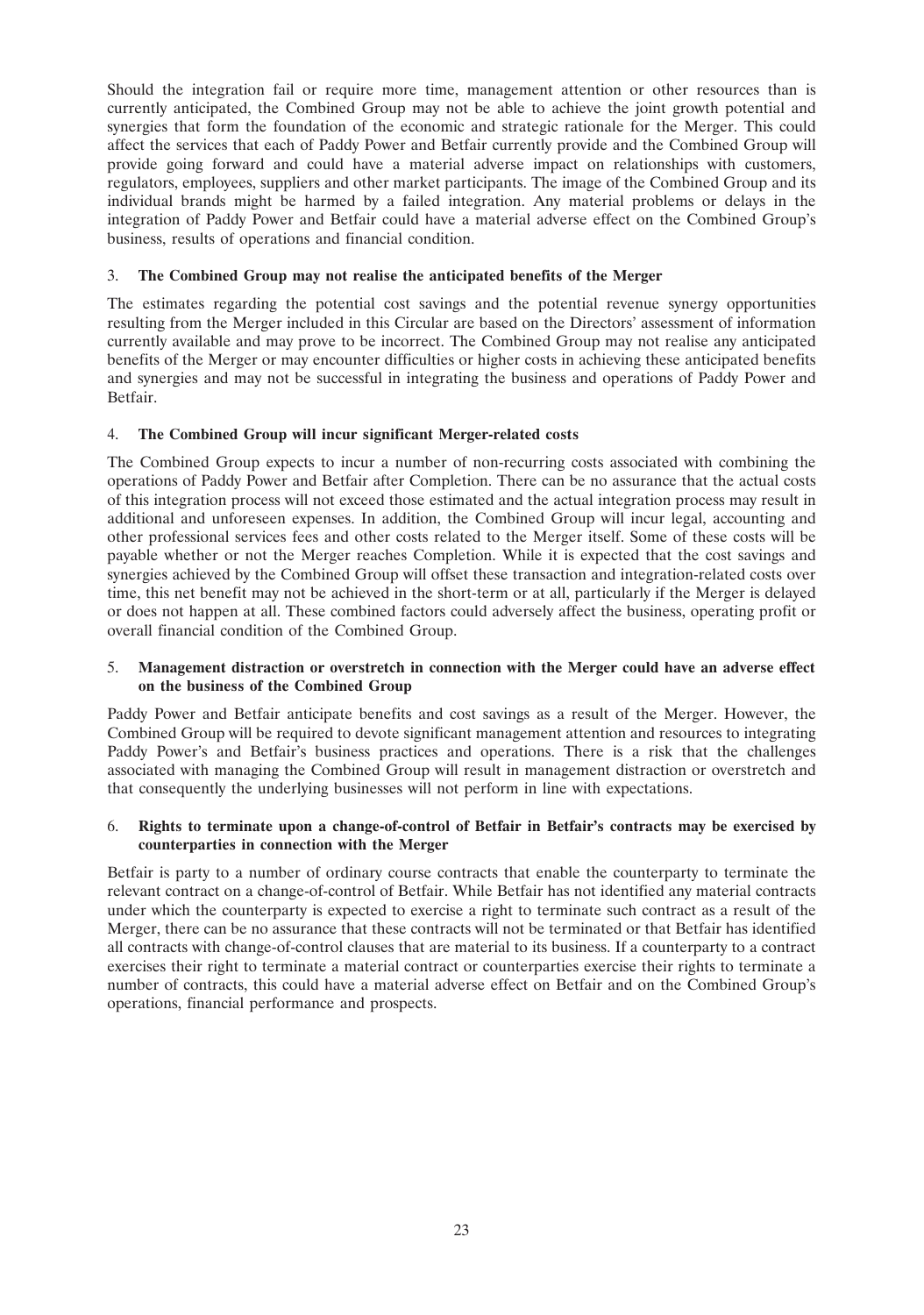#### **PART B: MATERIAL NEW RISKS TO THE COMBINED GROUP AS A RESULT OF THE MERGER**

### 1. **A significant amount of Betfair's revenue is derived from jurisdictions where no regulatory framework exists and the approach to the regulation and legality of online betting and gaming varies from jurisdiction to jurisdiction**

The regulation and legality of online betting and gaming and the approaches to enforcement vary from jurisdiction to jurisdiction (from open licensing regimes to regimes that impose sanctions or prohibitions) and in certain jurisdictions there is no directly applicable legislation. In FY15 Betfair derived approximately 18% of its revenue from certain jurisdictions where it did not (and was not, during the relevant period, required to) operate under local licensing regimes. In FY15, Betfair did not derive more than 1.2% of its revenue from any one of these jurisdictions (other than Portugal, from which it derived 2.3%). In many jurisdictions, there are conflicting laws and/or regulations, conflicting interpretations, divergent approaches by enforcement agencies and/or inconsistent enforcement policies and therefore, some or all forms of online betting and gaming could be determined to be illegal in some of these countries. Moreover, the legality of online betting and gaming is subject to uncertainties arising from differing approaches among jurisdictions as to the determination of where online betting and gaming activities take place and which authorities have jurisdiction over such activities and/or those who participate in or facilitate them.

There are many jurisdictions around the world where the legality of various forms of betting and gaming is open to interpretation, often arising from a delay or failure to update gambling laws to reflect the availability of modern remote betting and gaming products. In those cases, there are justifiable arguments to support various forms of betting and gaming on the basis that they are not expressly prohibited, that their application to off-shore activities is unclear, that betting and gaming products are readily available within the particular territory and/or that there is no history of enforcement in respect of the particular type of betting and gaming being offered. In addition, changes in regulation in a given territory could result in it being re-assessed as a restricted territory without the potential to generate revenues on an ongoing basis.

While the list of Betfair and Paddy Power restricted territories is similar and includes several large countries (such as China and the United States (except, in the case of Betfair, with regard to activities for which Betfair is licenced (ie TVG, Betfair's online horse race betting business in California and Betfair Casino, an online casino site in New Jersey))), unsurprisingly the lists are not identical. This reflects the fact that the two entities have taken differing commercial views as to whether or not to seek national licences in some territories. For example, Betfair took the commercial decision to obtain licences in Denmark, Bulgaria and Romania when their regimes moved to a licensing model while Paddy Power did not, therefore Paddy Power includes those countries on its Restricted Territories list.

The Combined Group's determination as to whether or not to permit customers in a given jurisdiction to access any one or more of the Combined Group's products and whether or not to engage in various types of marketing activity and customer contact will be made on the basis of a number of factors. These factors will include:

- (a) the laws and regulations of the jurisdiction;
- (b) the terms of the Combined Group's betting and gaming licences;
- (c) the approach by regulatory and other authorities to the application or enforcement of such laws and regulations, including the approach of such authorities to the extraterritorial application and enforcement of such laws and the willingness or ability (or absence thereof) of such authorities to take enforcement action;
- (d) state, federal or supranational law, including EU law if applicable; and
- (e) any changes to these factors.

There is a significant risk that the Combined Group's assessment of the factors referred to above may not always accurately predict the likelihood of one or more jurisdictions taking enforcement or other adverse action against the Combined Group, its customers or its third-party suppliers, which could lead to fines, criminal sanctions or the termination of the Combined Group's operations in such jurisdiction or jurisdictions. While Betfair has received fines in certain jurisdictions, it has historically successfully challenged these.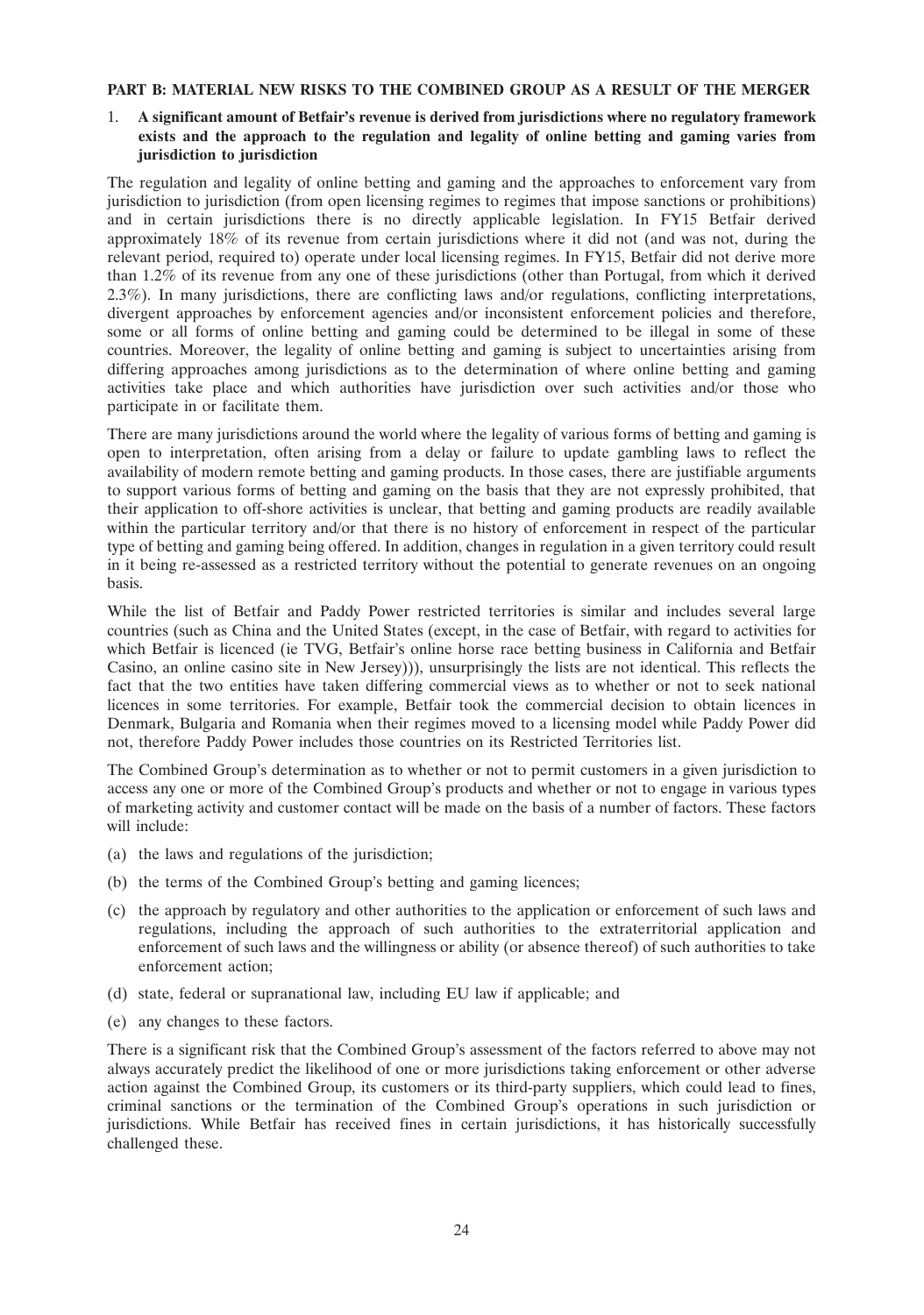If the Combined Group is found by a court to be acting unlawfully in offering services to customers or carrying out marketing activities in a particular jurisdiction, it may have to desist from doing so, which may have a negative effect on its operations, financial performance, licences and prospects. There may also be additional civil, criminal or regulatory proceedings brought against the Combined Group or its directors as a result. Legal proceedings potentially have cost, resource and reputational implications, and could potentially have a material adverse effect on the operations, financial performance and prospects of the Combined Group and on the ability of the Combined Group to retain, renew or expand its portfolio of licences. Moreover, even if successfully defended, the process may result in the Combined Group incurring considerable costs and may require significant management resource and time.

## 2. **The success of Betfair's Betting Exchange depends upon maintaining liquidity**

Betfair's Betting Exchange product operates with, and its success is dependent on, high levels of liquidity and a significant proportion of this liquidity is created by transactions generated by significant customers of Betfair. A significant reduction of this liquidity could have a material adverse impact on the attractiveness of one of the Combined Group's key products as well as eroding one of its key competitive strengths. The occurrence of any of the risks relating to the operations of Paddy Power and Betfair (and following Completion the Combined Group) and/or those relating to the online betting and gaming industry may have an adverse impact on liquidity levels on Betfair's Betting Exchange, which in turn may have a material adverse effect on the Combined Group's operations, financial performance and prospects.

### 3. **The Combined Group's success may depend on the maintenance, development and enhancement of its brands**

The success of the Combined Group may depend on the maintenance, development and enhancement of its brands and reputation. The strong reputation of the Paddy Power and Betfair businesses and its valuable brand names are currently and will be a key competitive strength. The two brands are important to the Combined Group. The Combined Group intends to run a dual brand strategy and there is a risk associated with managing brands which are competing with one another. The image of the Combined Group and its individual brands might be harmed by a failed integration, or any disruption to the products or services that the Combined Group provides. To the extent integration does not go as planned, it could impact either or both brands, which could have an impact on the financial performance of the business.

If the Combined Group is unable to maintain, develop and enhance its brands, its ability to implement its strategic goals may be adversely affected. As a result, the Combined Group's operations, financial performance and prospects would be adversely affected.

Damage to the reputation and brands of the Combined Group may arise from internal factors (technology failures, regulatory investigations and litigation) and external factors (legal, economic and political factors) which make the venues in which the Combined Group will operate less attractive. In addition, increased competition may require more management time and resource and greater levels of expenditure to maintain, develop and enhance the Combined Group's brands, which may have a material adverse effect on its operations, financial performance and prospects.

#### 4. **The Combined Group may face claims alleging infringement of intellectual property rights held by others as a result of the intellectual property used by Betfair**

Betfair's business activities, products and systems may infringe the proprietary rights of others, and other parties may assert infringement claims against it. Any such claim and any resulting litigation, should it occur, could subject the Combined Group to significant liability for damages (or an account of profits) and legal costs and could result in invalidation of its proprietary rights, loss of rights to use software or other intellectual property rights or technology that are material to its business, distract management, and/or require it to enter into costly and burdensome royalty and licensing agreements. Such royalty and licensing agreements, if required, may not be available on terms acceptable to the Combined Group, or may not be available at all. In the future, the Combined Group may also need to file legal proceedings to defend its trade secrets and the validity of its intellectual property rights, or to determine the validity and scope of the proprietary rights of others. Such litigation, whether successful or unsuccessful, could result in substantial costs and diversion of resources. The occurrence of any of these events could have a material adverse effect on the Combined Group's operations, financial performance and prospects.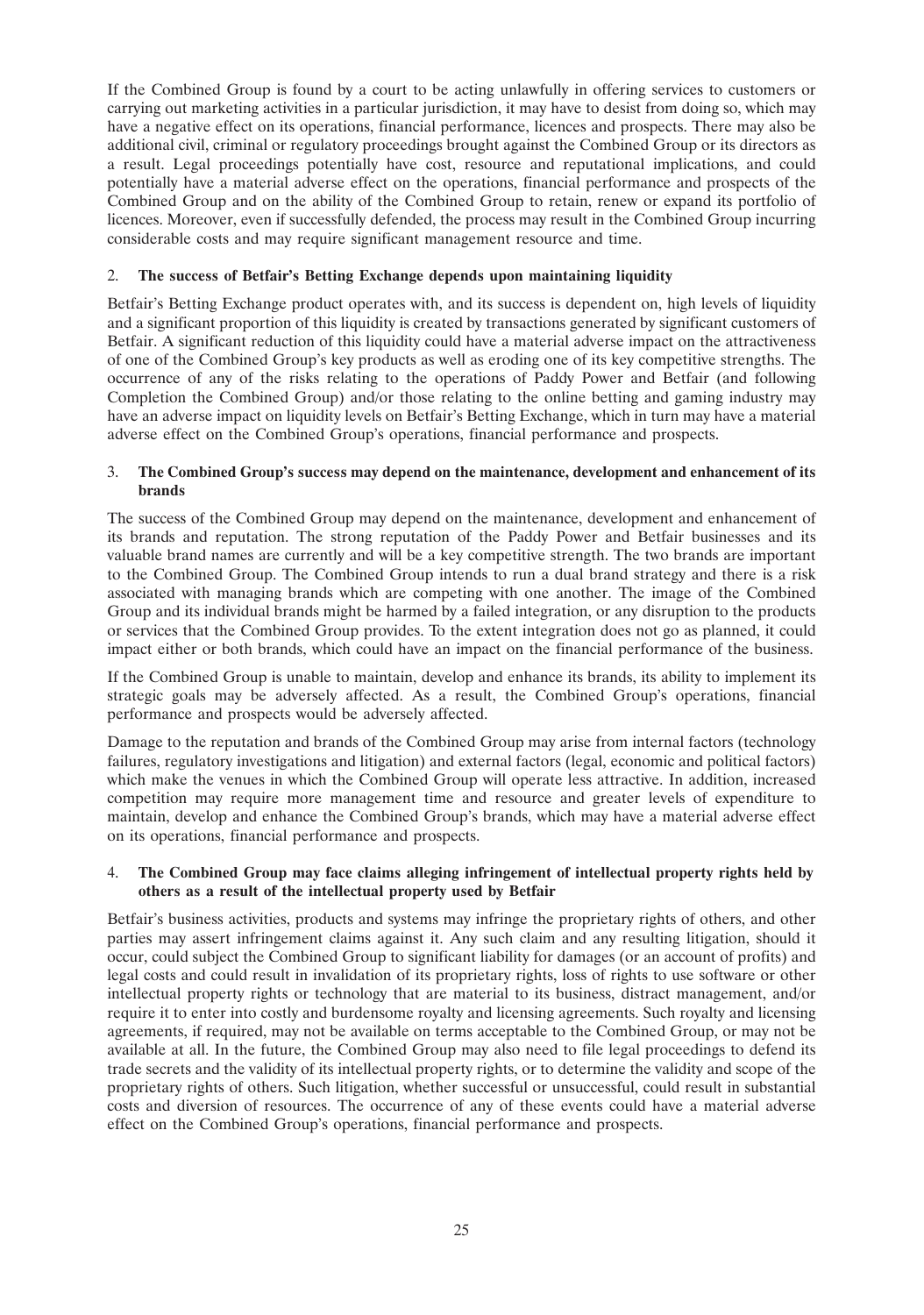#### **PART C: EXISTING MATERIAL RISK FACTORS TO THE COMBINED GROUP WHICH WILL BE IMPACTED BY THE MERGER**

#### 1. **The Combined Group may be unsuccessful in the implementation of future acquisitions, joint ventures or alliances in existing jurisdictions**

Following the Merger, the Combined Group may seek to acquire or invest in other businesses if appropriate opportunities become available. Any future acquisition may pose regulatory, anti-trust and other risks, as well as integration risks where the Combined Group already has a presence due to the Combined Group's size. Due to the regulatory environment in which the Combined Group will operate, it faces restrictions with respect to the way in which it conducts certain operations. These may limit the Combined Group's ability to implement its global strategy and its ability to achieve synergies as a consequence of the Merger. Additionally, the Combined Group may experience certain competitive disadvantages if it does not receive necessary regulatory approvals for new business initiatives, or if it receives them in an untimely manner. In particular, where the Combined Group already operates in a particular jurisdiction, certain competitors may be able to obtain regulatory approval more rapidly or with less cost or difficulty than the Combined Group, providing them with an advantage in a new market or product area. Competitors may be able to respond more quickly to competitive pressures, especially if they are not subject to the same degree of regulatory oversight as the Combined Group.

All of the foregoing factors may limit the Combined Group's ability to achieve future business growth. Such risk extends to new acquisitions or mergers and will be particularly relevant if the Combined Group seeks to develop business initiatives in existing jurisdictions.

Furthermore, any new acquisitions will require significant time and resources of management and may require the diversion of resources from other activities. The Combined Group may be unable to manage future acquisitions profitably or to integrate such acquisitions successfully without substantial costs, delays or other problems. In addition, any companies or businesses acquired or invested in may not achieve levels of profitability or revenues that justify the original investment by the Combined Group.

#### 2. **The loss of certain key members of the Combined Group's senior management team and staff could have adverse consequences on the Combined Group**

The Combined Group's future success depends in a large part upon the continued service of key members of its senior management team and employees. In particular, the Combined Group's Chief Executive Officer, Chief Operating Officer, Chief Financial Officer, and a number of other key staff will be critical to the overall management of the Combined Group as well as the integration of Paddy Power and Betfair, the development of the Combined Group's technology, its culture and its strategic direction. The loss of any of the Combined Group's senior management or key personnel could seriously harm its business. The Combined Group's ability to compete effectively will be dependent upon its ability to attract new employees and to retain and motivate its existing employees. There can be no assurance that the Combined Group will be able to retain the personnel it requires when the Merger completes. The Combined Group's ability to retain key personnel will depend upon a number of factors, including compensation packages offered by other companies and the impact of share price performance on the Combined Group's share schemes.

#### 3. **The Combined Group will depend on technology and advanced information systems, which may fail or be subject to disruption**

The integrity, reliability and operational performance of the Combined Group's IT systems will be critical to its operations. These IT systems may be damaged or interrupted by increases in usage, human error, natural hazards or disasters or similarly disruptive events or by the integration of Paddy Power and Betfair. Major IT projects have risks associated with them. There is no guarantee that integration will be completed successfully. Furthermore, Paddy Power's and Betfair's current systems may be unable to support a significant increase in online traffic or increased customer numbers, whether as a result of the Merger, or organic or subsequent inorganic growth of the business. Any failure of the Combined Group's IT infrastructure or the telecommunications and/or other third-party infrastructure on which such infrastructure relies could lead to significant costs and disruptions that could reduce revenue, harm the Combined Group's business reputation and have a material adverse effect on the operations, financial performance and prospects of the Combined Group.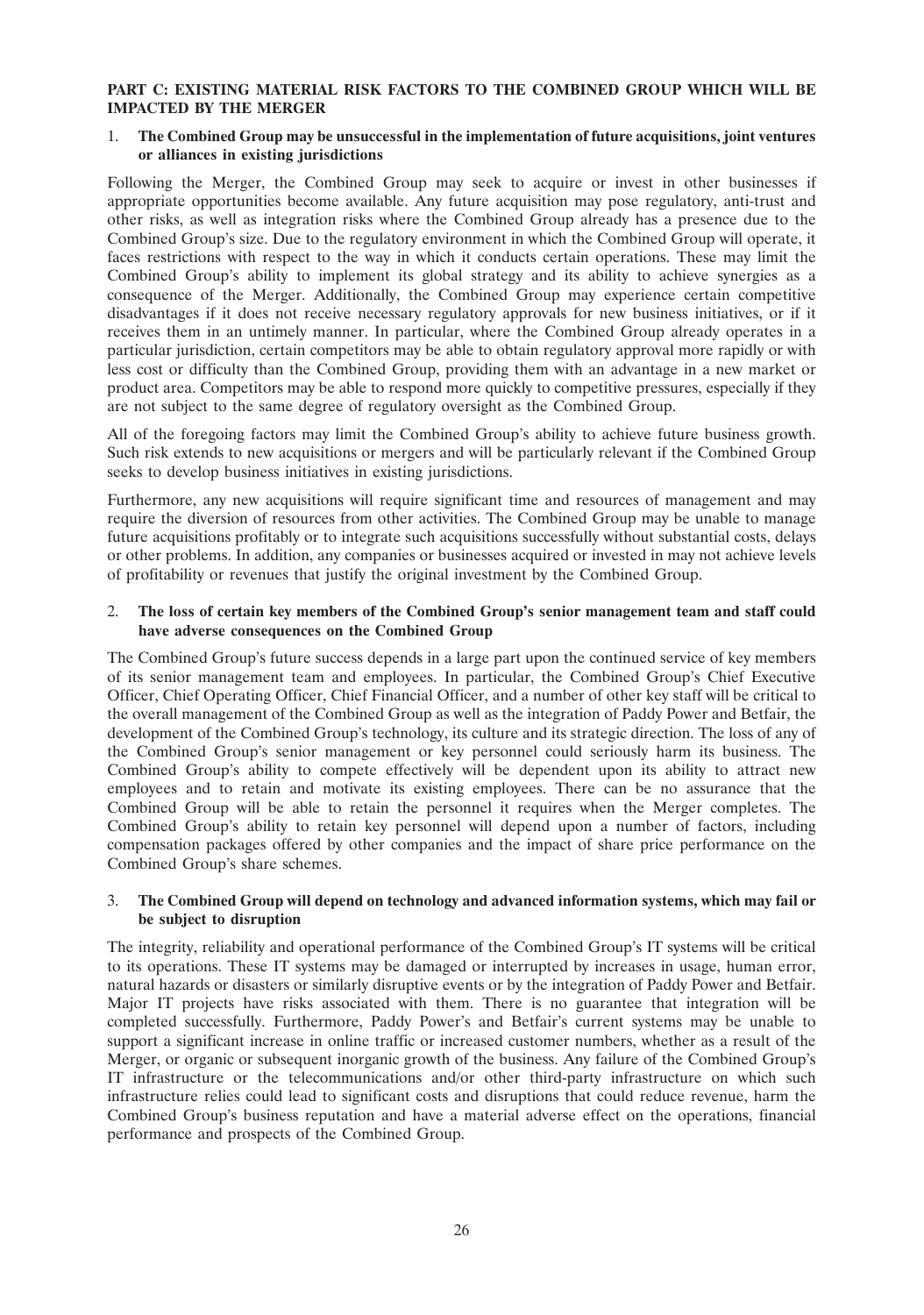To compete effectively, the Combined Group must be able to anticipate and respond, in a timely and effective manner, to the need for new and enhanced technology. The markets in which the Combined Group will compete are characterised by rapidly changing technology, evolving industry standards, frequent enhancements to existing products and services, the introduction of new services and products and changing customer demands. If the Combined Group's systems are unable to expand to meet increased demand, are disrupted or otherwise fail to perform, the Combined Group's reputation business and operating results could be materially adversely affected.

The Combined Group will have in place business continuity procedures, disaster recovery systems and security measures in the event of network or IT failure or disruption. However, those procedures and measures may not be effective to ensure that the Combined Group is able to carry on its business in the ordinary course if they fail or are disrupted, and they may not ensure that the Combined Group can anticipate, prevent or mitigate a material adverse effect on its operations, financial performance and prospects resulting from such failure or disruption.

As with all IT dependent companies, the Combined Group's IT systems and networks, and those of its third party service providers, may be vulnerable to cyber-attacks, unauthorised access, computer viruses and other security issues. These events could damage the integrity of the Combined Group's markets and data provision as well as the Combined Group's reputation and business more generally. Ensuring that appropriate protections are in place to detect any intrusion or other security breaches, together with preventative measures safeguarding against sabotage, hackers, viruses, and cyber-attacks will also be essential to the Combined Group's success. Any failure in these protections could have a material adverse effect on the operations, financial performance and prospects of the Combined Group.

## 4. **The Combined Group will be exposed to foreign exchange rate and interest rate fluctuations**

The Combined Group's reporting currency will be pounds sterling, but part of its income deposits and expenditure will be in other currencies, notably euro, US dollars, and Australian dollars. As a result, revenues and costs are affected by foreign exchange rate fluctuations. Exchange rate fluctuations may affect the Combined Group's consolidated statement of financial position, particularly individual assets and liabilities, but the Combined Group will seek to minimise the effect on net assets where in the opinion of the Paddy Power Betfair Directors it makes economic sense to do so.

The Combined Group may, from time to time, hedge a portion of its currency exposures and requirements to try to limit any adverse effect of exchange rate fluctuations on its operations, financial performance and prospects, but there can be no assurance that such hedging will eliminate the potentially material adverse effect of such fluctuations.

As a result of the cash generative nature of the Combined Group and the cash balances it retains on behalf of customers, the Combined Group will be exposed to interest rate risk affecting the income earned on such deposits. The Combined Group will also have gross debt balances and is therefore exposed to interest rate risk on borrowings. These factors may have a material adverse effect on the Combined Group's operations, financial performance and prospects.

## 5. **Risk of increased payment obligations to racing and sporting bodies**

Paddy Power and Betfair have, and the Combined Group will have, commercial, statutory and regulatory payment obligations to industry and governmental authorities in the jurisdictions in which it operates, connected with the funding, support and development of sports on which the Combined Group may take bets. These may be specific to a particular area (for example, horseracing) or generally applicable to the Combined Group's business, and may be imposed as taxes (for example, on bets placed or other sources of revenue for the Combined Group), or as other fees or duties relating to the Combined Group's activities. If the number or amount of these payment obligations were to significantly increase, this may have a material adverse effect on the Combined Group's operations, financial performance and prospects.

### 6. **Adverse changes to the taxation of betting and gaming or the imposition of statutory levies or other duties or charges could materially and adversely affect the operations, financial performance and prospects of the Combined Group**

The jurisdictions in which each of Paddy Power and Betfair hold, and the Combined Group will hold, licences impose taxes and duties on its licensed activities. Adverse changes to the taxation or the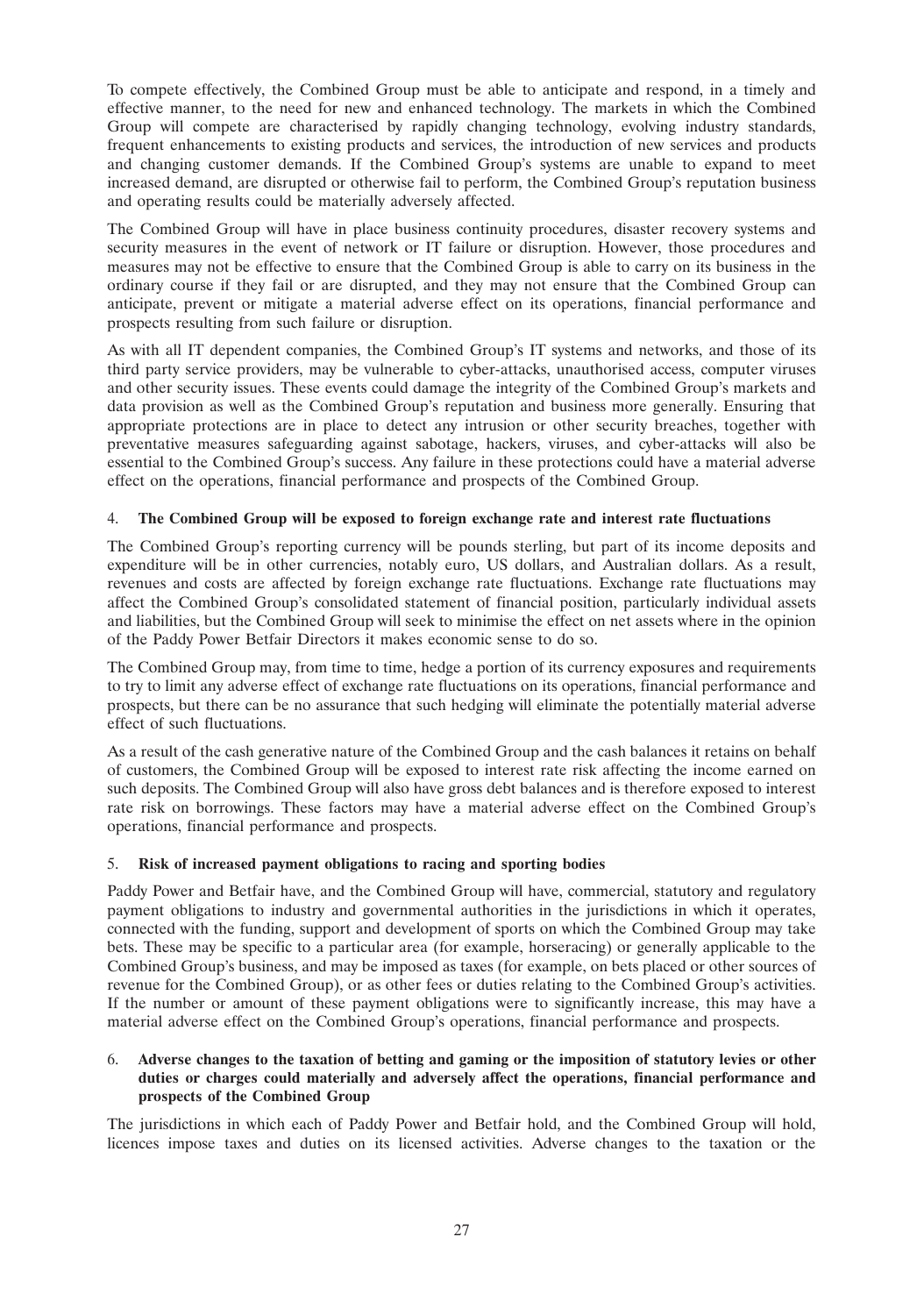imposition of, or adverse changes to, statutory levies or other duties or charges, in such jurisdictions could materially adversely affect the Combined Group's operations, financial performance and prospects.

The Combined Group's customers will be located worldwide. Revenues earned from customers located in a particular jurisdiction may give rise to direct or turnover taxes in that jurisdiction. Moreover, if jurisdictions where gaming winnings are currently not subject to income tax or are taxed at low rates were to begin to levy taxes or increase the existing tax rates on winnings, betting and gaming might become less attractive for customers in those jurisdictions, which could have a material adverse effect on the operations, financial performance and prospects of the Combined Group in that jurisdiction.

## 7. **Risk of disproportionate liability following changes in taxation law relating to the Combined Group's operations**

The Combined Group is subject to a number of different tax regimes across the jurisdictions in which it operates. From time to time, these tax regimes change, often driven by new regulations or policies applicable to online betting and gaming in the relevant jurisdictions. In certain circumstances, the effect of such changes could have a disproportionate effect on some of the operations of the Combined Group. For example, a sports betting tax was introduced in Germany in 2012 which Betfair believes should not apply to Betfair's Betting Exchange. However, if applied to Betfair's Betting Exchange in the same manner as to other more traditional online betting and gaming companies, this would lead to an effective taxation rate on the operation of Betfair's Betting Exchange equivalent to many times the profit derived from such activity. The German Tax Authorities have sought to apply this tax strictly to Betfair. As well as discontinuing the operation of Betfair's Betting Exchange in Germany after the introduction of this new tax, Betfair has recently issued appeal proceedings in the German Courts to challenge the German tax assessment on the basis that, in view of its distinct business model, a betting exchange should not be subject to the sports betting tax, or if it is, should be taxed differently to more traditional online betting and gaming companies. While the outcome of this challenge is not yet known, and may not be known for some time, it is possible that the Combined Group could become liable for a one-off liability to tax in Germany in respect of its historical German operations.

By way of further example Austria, where Betfair operated its Betting Exchange until August 2014, extended the scope of stamp duty in January 2011 which had a similar effect to the German sports betting tax. It is possible that the Austrian Tax Authorities could seek to make a similarly strict assessment on Betfair in respect of its historical Austrian operations. Any failure by Betfair to challenge successfully such an assessment could give rise to a one-off tax liability in Austria for the Combined Group.

Liabilities of this sort could have a material adverse effect on the Combined Group's operations, reputation, financial performance and prospects.

#### 8. **Adverse changes to the regulation of online betting and gaming or the interpretation thereof by regulators could materially adversely affect the Combined Group**

Where regulated, the provision of online betting and gaming services is subject to extensive laws, regulations and, where relevant, licensing requirements. These laws, regulations and licensing requirements vary from jurisdiction to jurisdiction but typically address the responsibility, financial standing and suitability of owners, directors and operators. Many of these laws, regulations and licensing requirements are recent and are subject to change at any time and relevant regulatory authorities may change their interpretation thereof at any time.

Failure to comply with relevant laws, regulations or licensing requirements may lead to penalties, sanctions or ultimately the revocation of relevant operating licences and may have an impact on licences in other jurisdictions. In addition, the compliance costs associated with these laws, regulations and licensing requirements may be significant. Any adverse changes to the regulation of online betting and gaming, the interpretation of these laws, regulations and licensing requirements by relevant regulators or the revocation of operating licences could materially adversely affect the operations, financial performance and prospects of the Combined Group. Following Completion, the Combined Group's internal and external legal counsel will frequently review the ever-changing regulatory framework across all jurisdictions where the Combined Group operates or may wish to operate in the future and determinations as to the application of relevant prohibitions will be made on a case by case basis. Where a prohibition is deemed to apply, technical steps will be introduced to effect compliance if required. However, the infringement by the Combined Group of the domestic regulatory regimes or those of other countries (even if inadvertent) or changes to those regulatory frameworks may result in additional compliance and litigation costs for the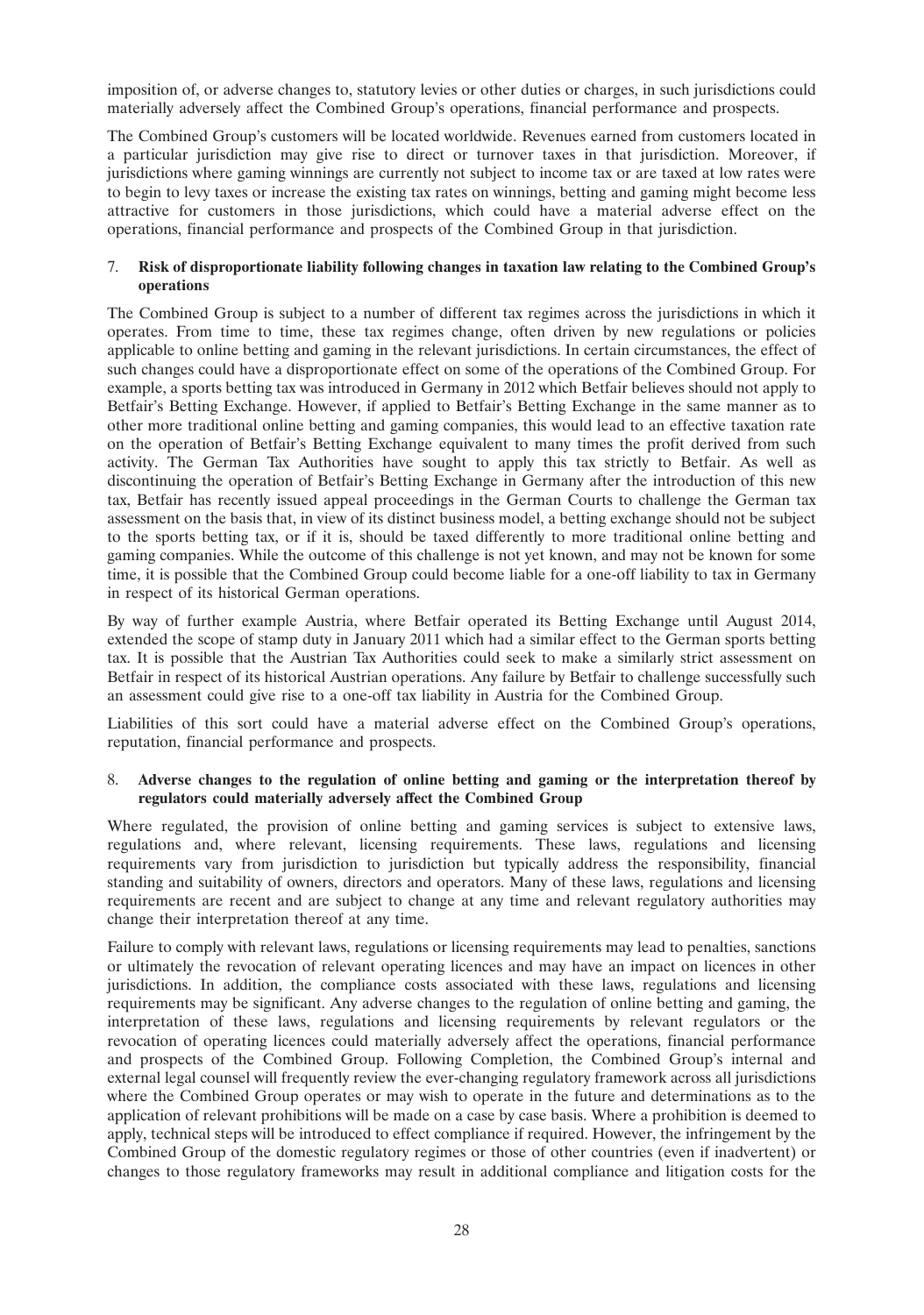Combined Group, or could restrict the range of products and services it offers and the value of its assets, and/or require the Combined Group to change certain of its business practices in some or all of the jurisdictions in which it operates.

### 9. **Shareholders may be subject to voting or distribution restrictions on, or be required to dispose of, their interests in Ordinary Shares as a result of the regulatory requirements to which Paddy Power and Betfair are, and the Combined Group will be, subject**

The licensing or regulatory authorities in the principal jurisdictions in which Paddy Power and Betfair have a betting and/or gaming licence or in which the Combined Group may seek a licence in the future may have broad powers to request or require reporting of various detailed information from and/or approve the qualification or suitability for licensing of, online betting and gaming operators, including their directors, management and the holders (legal and beneficial) of interests in shares. In some jurisdictions, such authorities may impose such information sharing and filing requirements on a continuous and ongoing basis, including in relation to the Combined Group, its Directors, management and the holders (legal and beneficial) of interests in Ordinary Shares. These powers may be exercised by regulators as against the holders, whether legal or beneficial, of interests in shares or other securities in betting and gaming operators, as well as against the betting and gaming operators themselves, their directors and management. In some circumstances, the purpose of the exercise of powers by licensing or regulatory authorities may be to identify shareholders and directors whose involvement with the licensed entity the licensing or regulatory authority considers unacceptable because such persons are not suitable directors, managers or shareholders to have a direct or indirect financial interest in, or influence over, a betting and gaming operator in such jurisdiction.

The information required, qualification or suitability requirements to be satisfied and ongoing regulatory filings to be submitted, may be very detailed, onerous and/or intrusive and may include, for example, personal and financial information concerning the ultimate beneficial owners and/or persons influencing the control of corporate shareholders. In many cases, the terms of Paddy Power's and Betfair's licences or the provisions of regulations in relevant jurisdictions require Paddy Power and Betfair to produce such information on demand in relation to the holders (legal and beneficial) of interests in Paddy Power Shares or Betfair Shares, as the case may be either following, or in some cases prior to, such persons acquiring specified percentage (legal or beneficial) interests in the share capital of Paddy Power or Betfair. Any failure by the Combined Group, its Directors, its management or, as applicable, any holder (or proposed investor) of an interest in Ordinary Shares, to comply with such requests could result in the relevant licensing or regulatory authority taking adverse action against the Combined Group in that jurisdiction which may include the suspension or revocation of licences and/or the imposition of fines, which could have a material adverse effect on the operations, financial performance and prospects of the Combined Group.

To address the various requirements referred to above, certain provisions will be contained in Paddy Power Betfair's Articles which permit it to restrict the voting or distribution rights attaching to Ordinary Shares or to compel the sale of Ordinary Shares if a holder of legal or beneficial interests in Ordinary Shares does not satisfactorily comply with a regulator's request(s) and/or the Combined Group's request(s) in response to regulatory action and/or the regulator indicates that such shareholder is not suitable (a determination which in all practical effects is at the sole discretion of such regulator) to be the holder of legal or beneficial interests in Ordinary Shares. Accordingly, to the extent a relevant threshold of ownership is passed, or to the extent any shareholder may be found by any such regulator to be able to exercise significant or relevant financial influence over the Combined Group and is considered by a regulator to be unsuitable, there can be no assurance that any given holder of an interest in Ordinary Shares may not be subject to such restrictions or compelled to sell its Ordinary Shares (or have such Ordinary Shares sold on its behalf). If a holder of Ordinary Shares is required to sell its interests in Ordinary Shares (or have such Ordinary Shares sold on its behalf), subject to the Articles, any such sale may be required at a time, price or otherwise on terms not acceptable to such holder. Holders of interests in Ordinary Shares should be aware that Combined Group accepts no responsibility whatsoever for any loss which any such holder may suffer as a result of the sale of any interests in Ordinary Shares held by him in connection with the exercise by Combined Group of the powers referred to above.

#### 10. **The Combined Group may be exposed to contractual claims arising from regulatory action**

Paddy Power and Betfair have each entered into agreements with service providers in relation to, amongst other things, the marketing of Paddy Power's and Betfair's products and the processing of payments. Paddy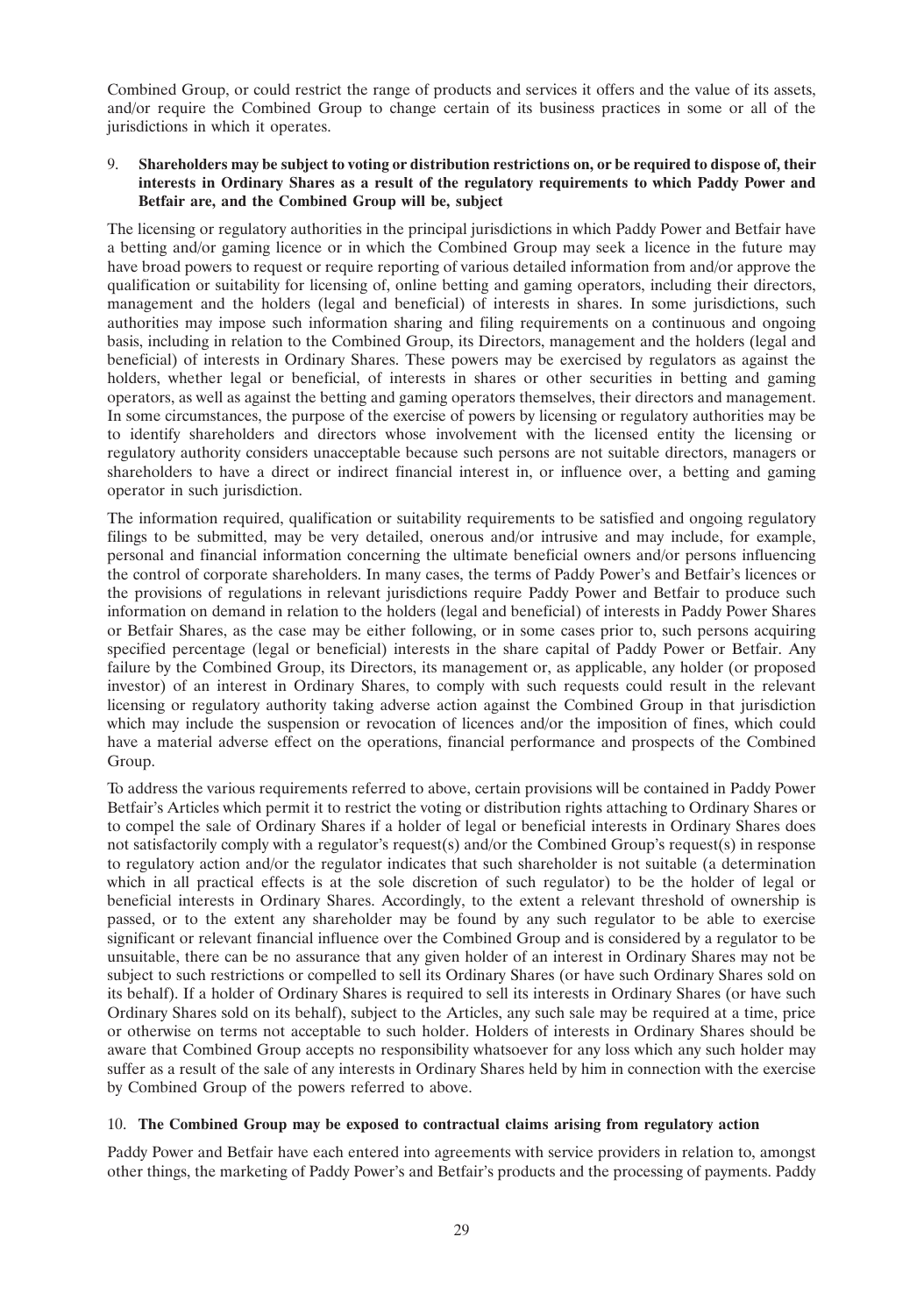Power and Betfair have also entered into sponsorship agreements with companies or entities that they have agreed to sponsor. Many of these agreements contain warranty, indemnity and termination provisions that the counterparties to the agreements may rely on in circumstances where, for instance, the validity of a licence held by Paddy Power or Betfair, as the case may be, is disputed (whether as a result of judicial proceedings, a change in law or otherwise), or where regulatory action is taken against the counterparty.

If such claims are made, or action is taken, and counterparties were to rely on the relevant warranty, indemnity or termination provisions, the Combined Group could be faced with material damages or indemnity claims. The Combined Group may also remain liable for any outstanding fees payable to the counterparty of an agreement which has been terminated without receiving any value for such fees. The termination of one or more of the Combined Group's service or sponsorship agreements and any damages claims brought by the counterparties to such agreements could have a material adverse effect on the Combined Group's operations, financial performance and prospects.

#### 11. **Money laundering regulations and anti-corruption laws may increase the costs of compliance and/or limit or restrict the Combined Group's ability to do business**

Paddy Power's and Betfair's activities are (and the Combined Group's activities will be) subject to money laundering regulations and anti-corruption laws which may increase the costs of compliance, limit or restrict the Combined Group's ability to do business or engage in certain activities, or subject Paddy Power Betfair to the possibility of civil or criminal actions or proceedings. Although Paddy Power and Betfair have in place systems and controls designed to comply with applicable laws and regulations, there can be no assurance that the Combined Group, its employees, or its agents acting on its behalf are or will be in full compliance with all applicable laws and regulations or their interpretation by the relevant authorities and, given the complex nature of the risks, it may not always be possible for the Combined Group to ascertain compliance with such laws and regulations. Failure to comply with or to obtain appropriate authorisations and/or exemptions under such laws or regulations could subject the Combined Group to investigations, criminal sanctions or civil remedies, including fines, injunctions, loss of an operating license, reputational consequences, and other sanctions, all of which could have a material adverse effect on the Combined Group's operations, financial performance and prospects.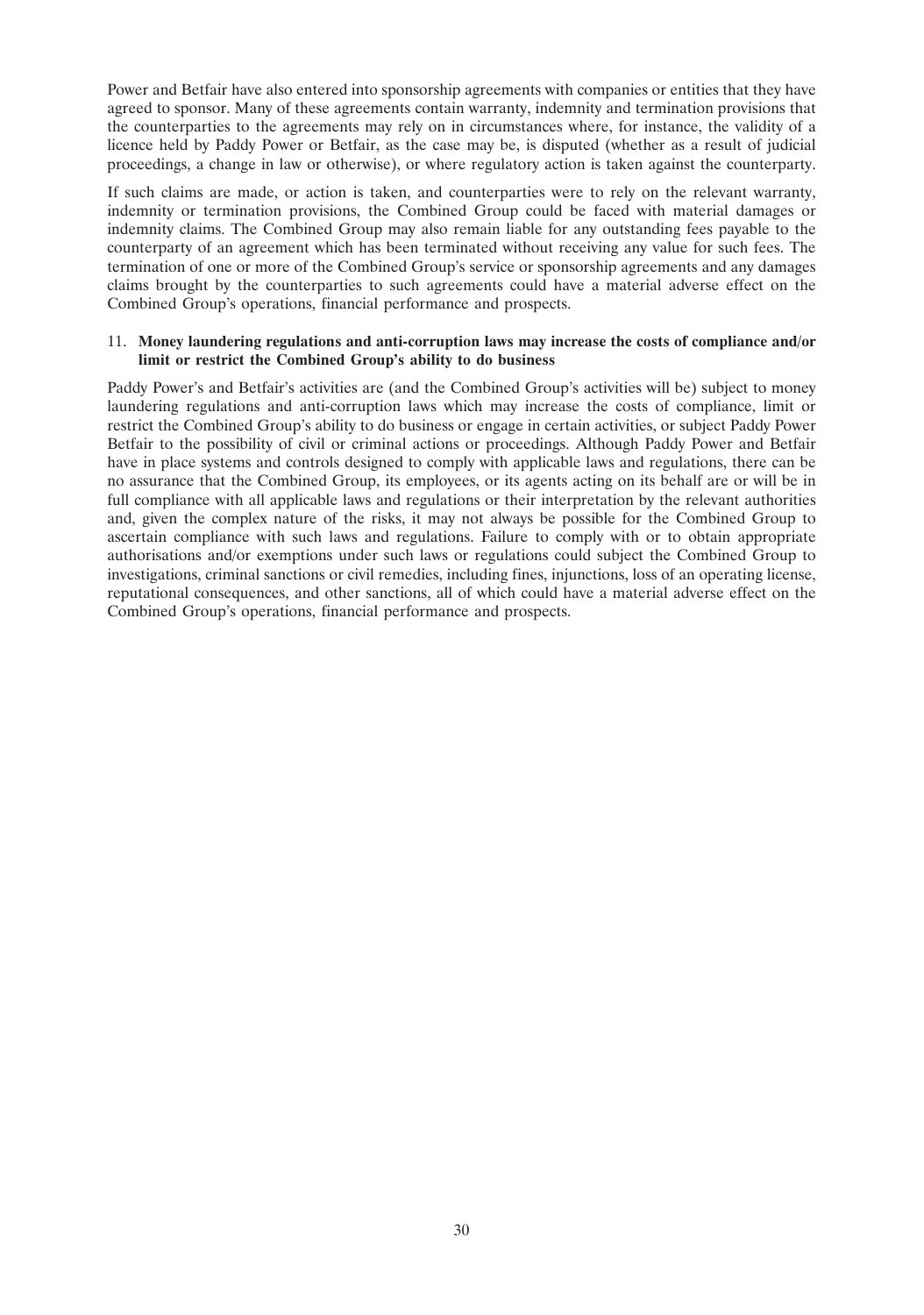#### **FORWARD-LOOKING STATEMENTS**

This Circular and the documents incorporated herein contain statements about Paddy Power, Betfair and the Combined Group that are or may be forward looking statements. All statements other than statements of historical facts included in this Circular may be forward looking statements. Without limitation, any statements preceded or followed by or that include the words ''targets'', ''should'', ''continue'', ''plans'', "believes", "expects", "aims", "intends", "will", "may", "anticipates", "estimates", "projects" or words or terms of similar substance or the negative thereof, are forward looking statements. Forward looking statements include all matters that are not historical facts and statements relating to the following: (i) future capital expenditures, expenses, revenues, earnings, synergies, economic performance, indebtedness, financial condition, dividend policy, losses and future prospects; (ii) business and management strategies and the expansion and growth of Paddy Power's, Betfair's or the Combined Group's operations and potential synergies resulting from the Merger; and (iii) the effects of government regulation on Paddy Power's, Betfair's or the Combined Group's business.

By their nature, forward looking statements involve risk and uncertainty because they relate to future events and circumstances. Forward looking statements are not guarantees of future performance and the actual results of the Combined Group's operations, and the development of the markets and the industry in which the Combined Group operates, may differ materially from those described in, or suggested by, the forward looking statements contained in this Circular. In addition, even if the Combined Group's results of operations, financial position and growth, and the development of the markets and the industry in which the Combined Group operates, are consistent with the forward looking statements contained in this Circular, those results of developments may not be indicative of results or developments in subsequent periods. A number of factors could cause results and developments of the Combined Group to differ materially from those expressed or implied by the forward looking statements including, without limitation, general economic and business conditions, industry trends, competition, changes in law or regulation, changes in taxation regimes, currency fluctuations, changes in its business strategy, political and economic uncertainty and other factors discussed in Part III (*Risk Factors*) of this Circular. The forward-looking statements therein speak only at the date of this Circular and Paddy Power Shareholders are cautioned not to place under reliance on such forward looking statement. Save as required by the EU Prospectus Regulation, Prospectus Rules, the Market Abuse Rules, the Transparency Regulations and the Transparency Rules, the Disclosure and Transparency Rules and the Listing Rules, the Irish Stock Exchange and London Stock Exchange or by law, the Combined Group undertakes no obligation to update these forward looking statements and will not publicly release any revisions it may make to these forward looking statements that may occur due to any change in the Combined Group's expectations or to reflect events or circumstances after the date of this Circular. Paddy Power Shareholders should note that the contents of these paragraphs relating to forward looking statements are not intended to qualify the statements made as to sufficiency of working capital available to the Combined Group set out in paragraph 8 of Part VI of this Circular.

### **PRESENTATION OF FINANCIAL INFORMATION**

Unless otherwise indicated, all references in this Circular to " $\epsilon$ ", "euro" or "cent" are to the lawful currency of participating member states of the European Union. Unless otherwise indicated, all references in this Circular to "Sterling", "£" or "p" are to the lawful currency of the UK, references to "US dollar", ''USD'' and ''\$'' are to the lawful currency of the United States and references to ''AUD'' and Australian dollar'' are to the lawful currency of Australia. Certain figures contained in this Circular or in the documents incorporated by reference herein, including financial, statistical and operating information, have been subject to rounding adjustments. Accordingly, in certain instances, the sum of the numbers in a column or row in tables contained in this Circular or in the documents incorporated by reference herein may not conform exactly to the total figure given for that column or row.

#### **TIME**

All references in this Circular to times are to Dublin, Ireland times, unless otherwise stated.

#### **DEFINITIONS**

Capitalised terms used in this Circular have the meaning ascribed to them in the section headed ''Definitions'' in this Circular.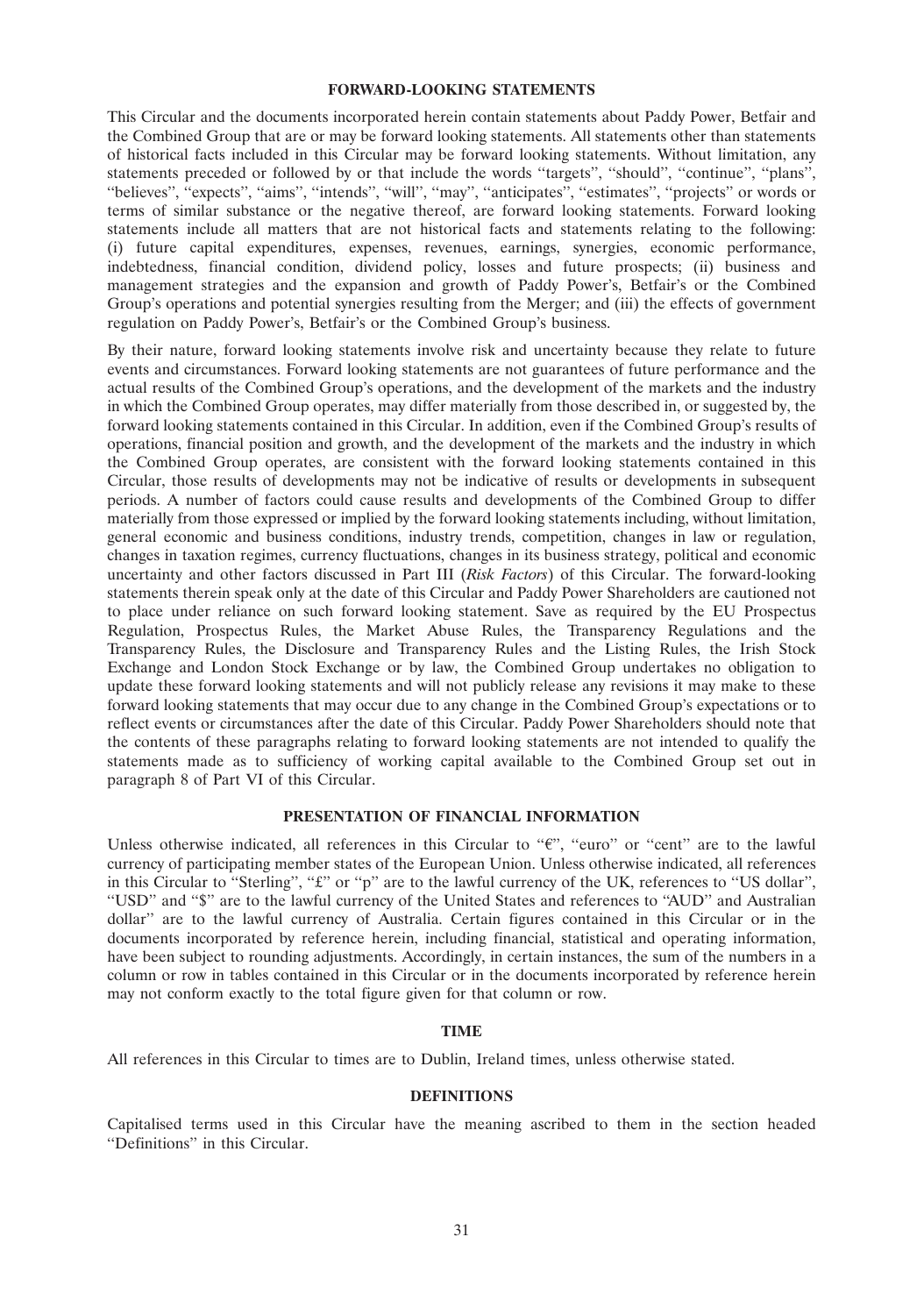#### **PART IV HISTORICAL INFORMATION FOR THE BETFAIR GROUP**

## **HISTORICAL FINANCIAL INFORMATION RELATING TO THE BETFAIR GROUP**

The following tables set out audited consolidated financial information of the Betfair Group for the financial years ended 30 April 2015, 30 April 2014 and 30 April 2013 and the unaudited financial statements for the six months ended 31 October 2015. The financial information has been extracted without material adjustment from the audited accounts of the Betfair Group for each respective financial year and from the unaudited interim report for the six months ended 31 October 2015 and has been prepared in accordance with IFRS.

The Directors confirm that no material adjustment needs to be made to the financial information of Betfair for the years ended 30 April 2015, 30 April 2014 and 30 April 2013 and for the six months ended 31 October 2015 to achieve consistency with the Company's accounting policies.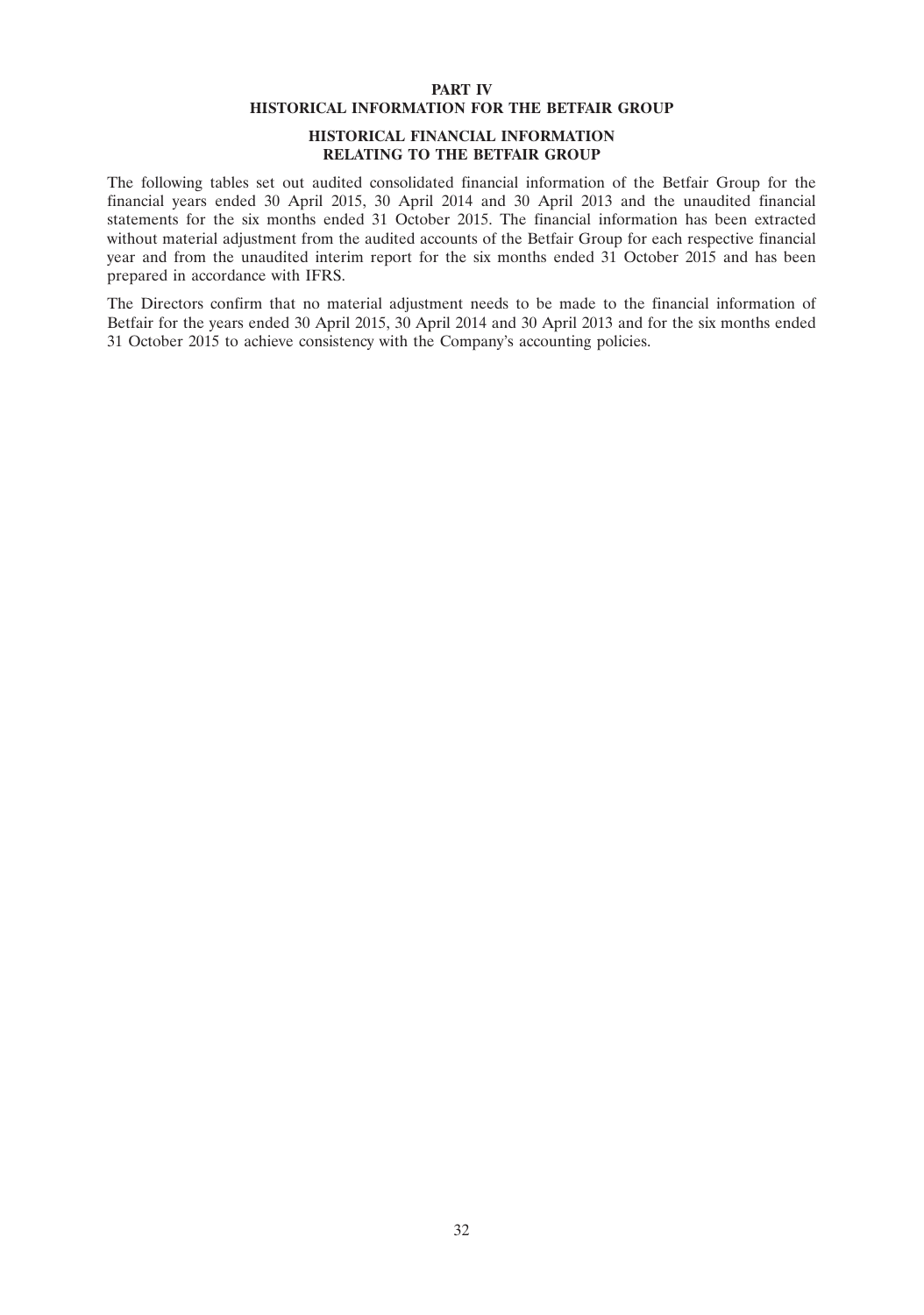# **SECTION A**

**HISTORICAL FINANCIAL INFORMATION RELATING TO THE BETFAIR GROUP FOR THE FINANCIAL YEAR ENDED 30 APRIL 2015**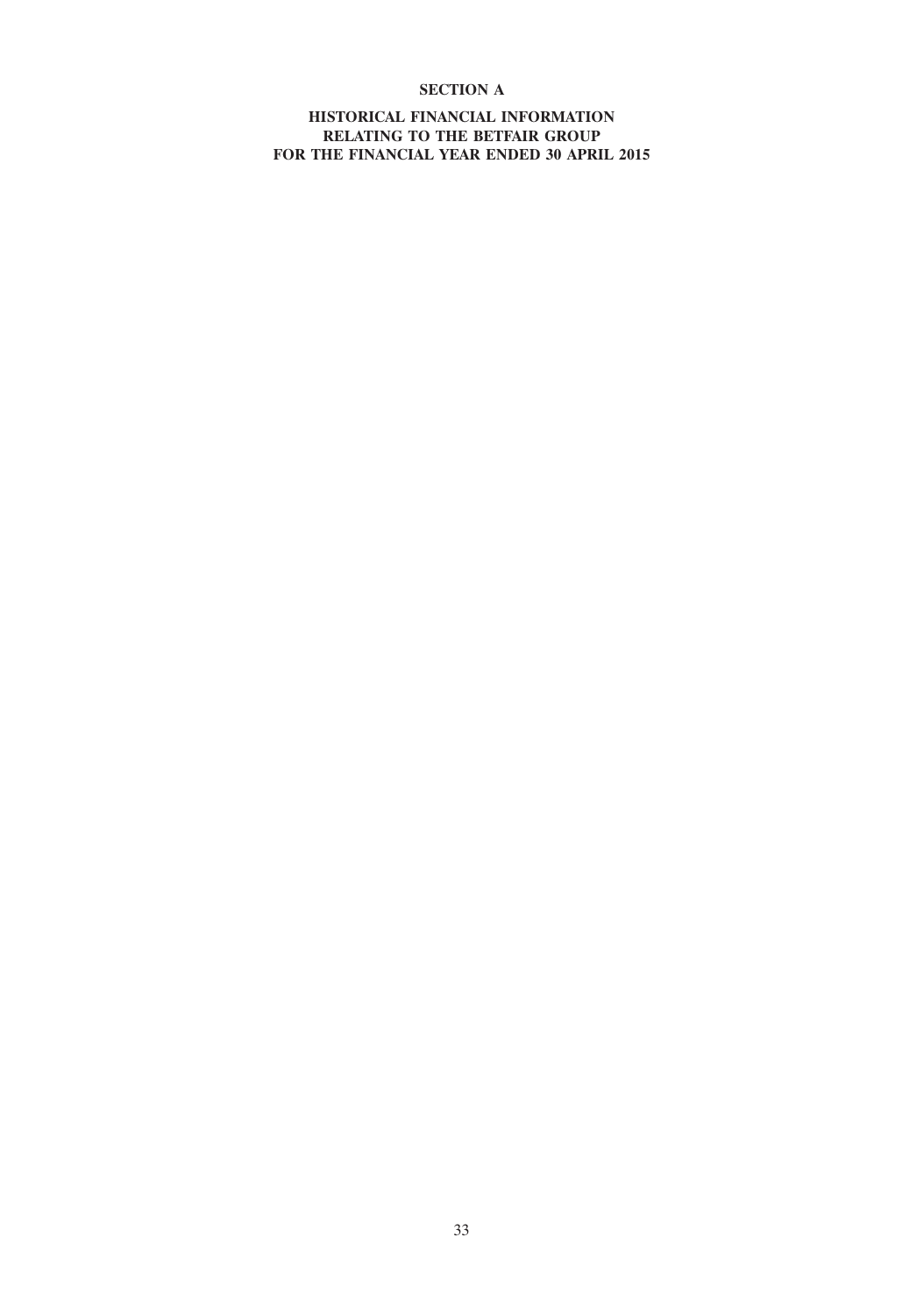# **INDEPENDENT AUDITOR'S REPORT 2015 OF BETFAIR GROUP PLC**

# **Opinions and conclusions arising from our audit**

#### 1. **Our opinion on the financial statements is unmodified**

We have audited the financial statements of Betfair Group plc for the year ended 30 April 2015 set out on pages 81 to 121. In our opinion:

- the financial statements give a true and fair view of the state of the Group's and of the Parent Company's affairs as at 30 April 2015 and of the Group's profit for the year then ended;
- the Group financial statements have been properly prepared in accordance with International Financial Reporting Standards as adopted by the European Union;
- the Parent Company financial statements have been properly prepared in accordance with UK Accounting Standards; and
- the financial statements have been prepared in accordance with the requirements of the Companies Act 2006; and, as regards the Group financial statements, Article 4 of the IAS Regulation.

### 2. **Our assessment of risks of material misstatement**

In arriving at our audit opinion above on the financial statements the risks of material misstatement that had the greatest effect on our audit were as follows:

#### **Revenue recognition (£476.5m)**

Refer to page 45 (Audit Committee Report)), page 92 (Accounting policies) and pages 95, 96 and 106 (financial disclosures).

• The risk—The recognition of commission revenues or revenues from winning and losing bets may be misstated.

The appropriate recognition of revenue is dependent on IT systems correctly calculating commission revenues and appropriate wins and losses and customer funds and core finance processes and controls accurately reporting on and reconciling these transactions.

Revenue streams for the vast majority of the Group's products are computed on highly complex IT systems, with a number of different bases for calculating revenue. There are in excess of 1 billion transactions each year, all requiring a correct IT outcome. There is a risk that a system may not be configured correctly from the outset such that commissions or winning and losing bets are calculated incorrectly, that the systems do not interface correctly from the customer facing systems through to the financial information systems and that unauthorised changes may be made to any of these systems, which may result in the misstatement of revenue.

The calculation of revenue from the IT systems links directly to the reconciliation of funds between customer and corporate accounts and as such customer funds must be appropriately managed and safeguarded. There is a risk that commissions or winning and losing bets are not calculated correctly and consequently a risk that the revenue to be transferred from the customer accounts in the ring fenced trust to Betfair corporate accounts could be misstated.

• Our response—Our audit procedures included, among others, the use of IT audit experts throughout the audit process. We critically assessed the design and operating effectiveness of IT controls and tested that the systems are configured appropriately. We traced bets placed on live betting environments from the customer facing systems to the data centre and then from the data warehouse to the financial information systems to ensure that information is passed appropriately from one system to another. We tested controls over the capture of initial bets, their allocation between different products and their processing through the system to recognition in revenue or in the appropriate customer account. We also tested the configuration of the system which monitors the information transfer between key IT systems and evaluated whether it was operating effectively.

Data on a sample of different types of bets placed by customers in different markets was extracted from the systems. Commission rate calculations were re-performed to assess the completeness and accuracy of commissions and revenues from winning bets.

We tested controls related to access to programs and data, program change and development and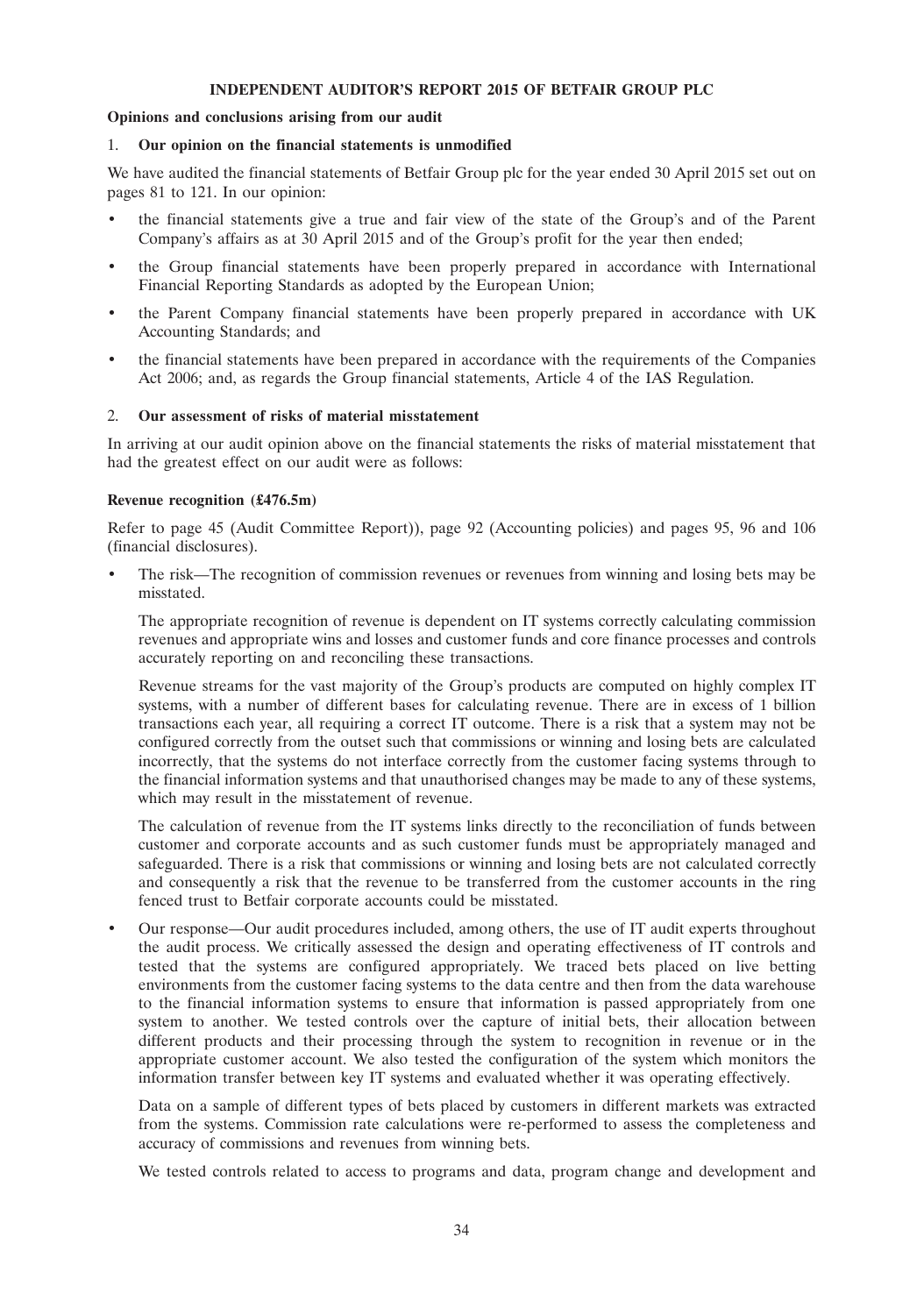computer operations by evaluating account set-up and termination for users, password restrictions, access reviews, users with super-user access, program change and development process controls and integration monitoring, and tested whether any unauthorised changes had been made to the system. The overall IT environment was critically assessed, including security policies and procedures, IT organisational structure, strategy and reporting, disaster recovery and back-up testing.

We tested processes and controls over customer account set-up and cash deposits and withdrawals from customer accounts. We verified customer bank balances to third party information and tested the reconciliation of these bank balances to Betfair customers' betting accounts.

We have also considered the adequacy of the Group's disclosures in respect of revenue recognition.

# **Valuation of tax liabilities**

Refer to page 45 (Audit Committee Report), page 93 and 94 (Accounting policies) and pages 106 and 117 (financial disclosures).

• The risk—The online gaming regulatory environment is complex and constantly changing. Some markets are highly regulated, while in other markets, online gaming regulation is not yet formed or is unclear. Betfair organises its operations in different jurisdictions in a way which requires the Directors to exercise a level of judgement surrounding the interpretation of international tax laws and the way in which they interact within each jurisdiction. This may result in significant provisions or contingent liabilities for gaming and other indirect taxes in countries where the tax and / or other regulations are not yet formed or are unclear, the volatility of which could have a significant impact on the financial statements, particularly if there is a retrospective element applied to taxes. Where tax regulations are formalised in certain jurisdictions, Betfair must adhere to the operating guidelines within these jurisdictions, such that taxes do not become payable elsewhere, which would result in current tax provisions being understated.

In addition to gaming taxes, the Directors must make judgements in relation to international income tax laws including transfer pricing and controlled foreign companies.

• Our response—Our audit procedures included, among others, challenging the Directors and the Group's in-house lawyers in order to understand and critically assess the procedures that the Group has in place to comply with regulations in different jurisdictions. We used KPMG's wider understanding of the regulatory markets to challenge the Directors and critically assessed the Group's exposure to taxation. We examined correspondence with regulators during the year and evaluated the Group's taxation position, working with KPMG tax specialists to test gaming taxes, indirect taxes and income taxes.

We also considered the adequacy of the disclosures in respect of tax and uncertain tax positions.

# **Acquisition Accounting**

Refer to page 45 (Audit Committee Report), page 87, 90 and 90 (Accounting policies) and page 101 and 116 (financial disclosures).

The risk: During the current financial year the Group has acquired the HRTV horseracing broadcasting network along with long-term broadcasting and wagering rights to certain racecourses for an aggregate purchase consideration consisting of: an initial payment of \$25.6 million and an estimated further deferred and contingent consideration totalling \$30.9 million payable over a seven year period, which is in part dependent on future trading.

The terms of the agreements require judgement to be exercised by the Directors in assessing control, and in identifying any contractual arrangements entered into that are required to be accounted for separately to the acquisitions.

The Directors have exercised judgement in determining that the broadcasting and wagering rights acquired as part of the transaction, but external to the HRTV legal entity, form an integrated set of activities and assets and therefore are treated as part of the business combination for accounting purposes. In particular, this judgement results in the recognition of a larger balance sheet liability in respect of contingent consideration, and the recognition of a larger amount for goodwill than if an alternative accounting treatment as an asset purchase had been adopted, as well as a differing accounting treatment in relation to transaction costs. In aggregate, the differences between the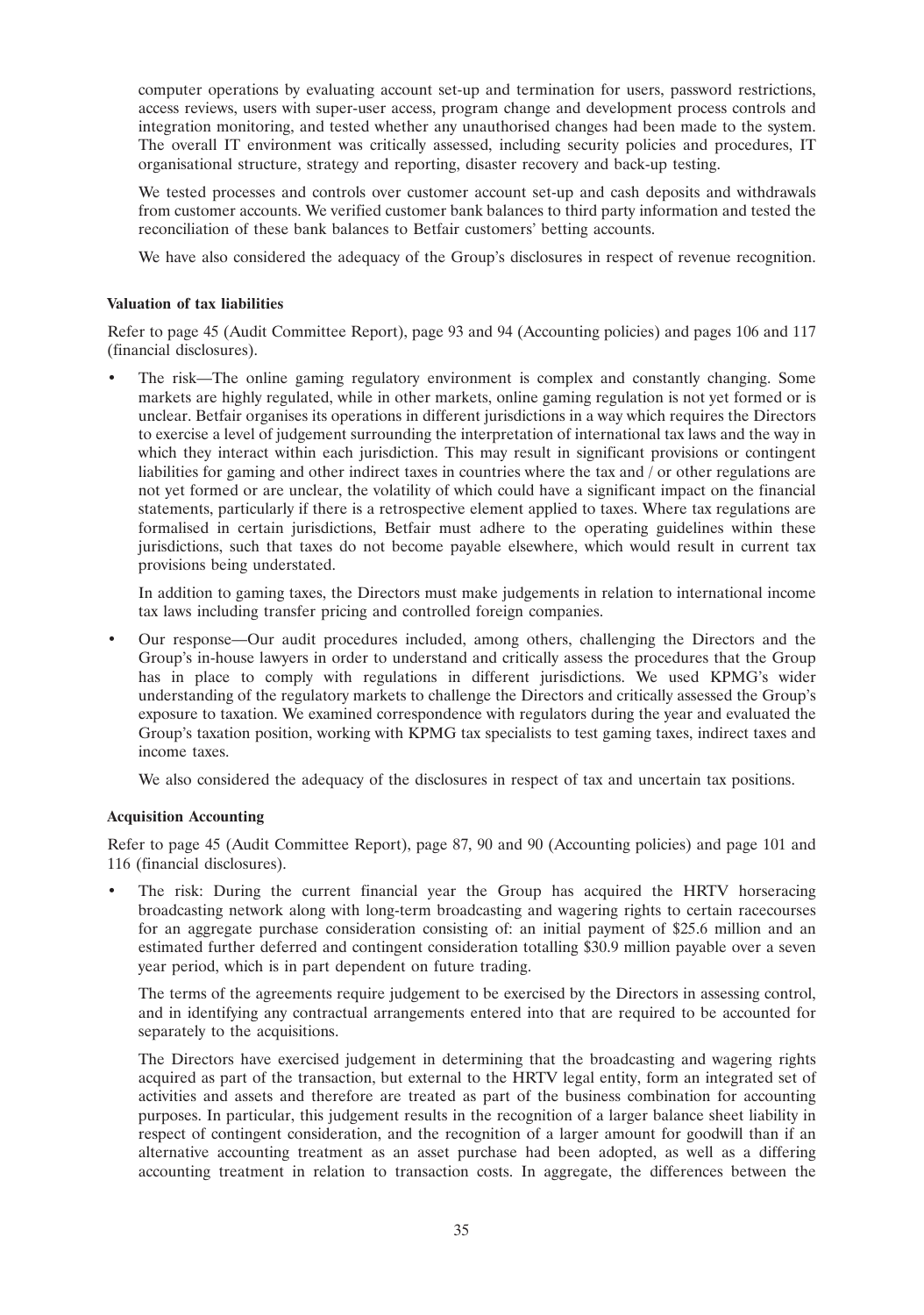feasible accounting treatments have had a material effect on the Group's financial statements. In accounting for the business combination, the amount derived in arriving at the fair value of the broadcasting and wagering rights acquired is sensitive to the underlying assumptions around forecast future cash flows over the 7-year initial term of the agreements, and the discount rate applied in its valuation. The fair value of these rights used in the business combination accounting amount to \$48.3 million out of the total \$49.8 million net assets acquired.

• Our response: In this area our audit procedures included, amongst others, understanding the key terms and rationale for the transaction through inspection of purchase agreements, board minutes and discussions with the Directors. We challenged the judgement taken to account for the assets acquired as a business combination, and inspected the agreements for terms that may impact the assessment of control.

Using our own valuation specialists to the extent necessary, we inspected the Group's valuation analysis prepared by the Directors, which was the basis for the determination of the fair value of the intangible assets used in the business combination accounting. We critically challenged the key assumptions within, and in particular evaluated the reasonableness of assumptions underlying the future trading forecasts of the combined TVG and HRTV operations, growth rates and the discount rate applied. In performing this assessment we had regard to the performance of the existing TVG business, and historical accuracy of the Director's forecasts.

We also assessed whether the Group's disclosures regarding the acquisition and the estimation required are appropriate and comply with those required by the relevant accounting standards.

# 3. **Our application of materiality and an overview of the scope of our audit**

The materiality for the Group financial statements as a whole was set at £3.5 million, determined with reference to a benchmark of Group profit before tax (of which it represents 3.5%).

We report to the Audit Committee any uncorrected misstatements we identified through our audit exceeding £175,000; in addition to other audit misstatements we believed warranted reporting on qualitative grounds. In addition we considered whether any misstatements corrected by management identified during the course of the audit should be communicated to the Audit Committee to assist it in fulfilling its governance responsibilities.

The audits of three components for Group reporting purposes were performed by component auditors in Malta. The Group audit team performed the audit over Betfair Group, including components in the UK, Ireland and Gibraltar, and consolidation-type adjustments in the UK. These Group procedures covered 87% of Group revenue, 93% of the total profits and losses that made up Group profit before tax and 96% of the Group net assets and liabilities.

For the remaining components (Betfair US, Portugal, Spain, Italy, Romania and Hong Kong), we performed analysis at an aggregated group level to re-examine our assessment that there were no significant risks of material misstatement within these.

The audits undertaken for Group reporting purposes at the reporting components of the Group in Malta were all performed to materiality levels set by, or agreed with, the Group audit team. These materiality levels were set individually for each component, ranging between £0.1 million and £3.0 million, having regard to the mix of size and risk profile of the Group across the components.

Detailed instructions were sent to component auditors, which covered the significant areas that should be covered by the audit engagements (which included the relevant risks of material misstatement detailed above) and set out the information required to be reported back to the Group audit team.

The Group audit team visited Malta, including to assess the audit risk and strategy, and telephone meetings were also held with the component auditors throughout the year. At these visits and meetings, the Group audit team also discussed the findings reported in more detail and assessed the adequacy of the work performed by the component auditors.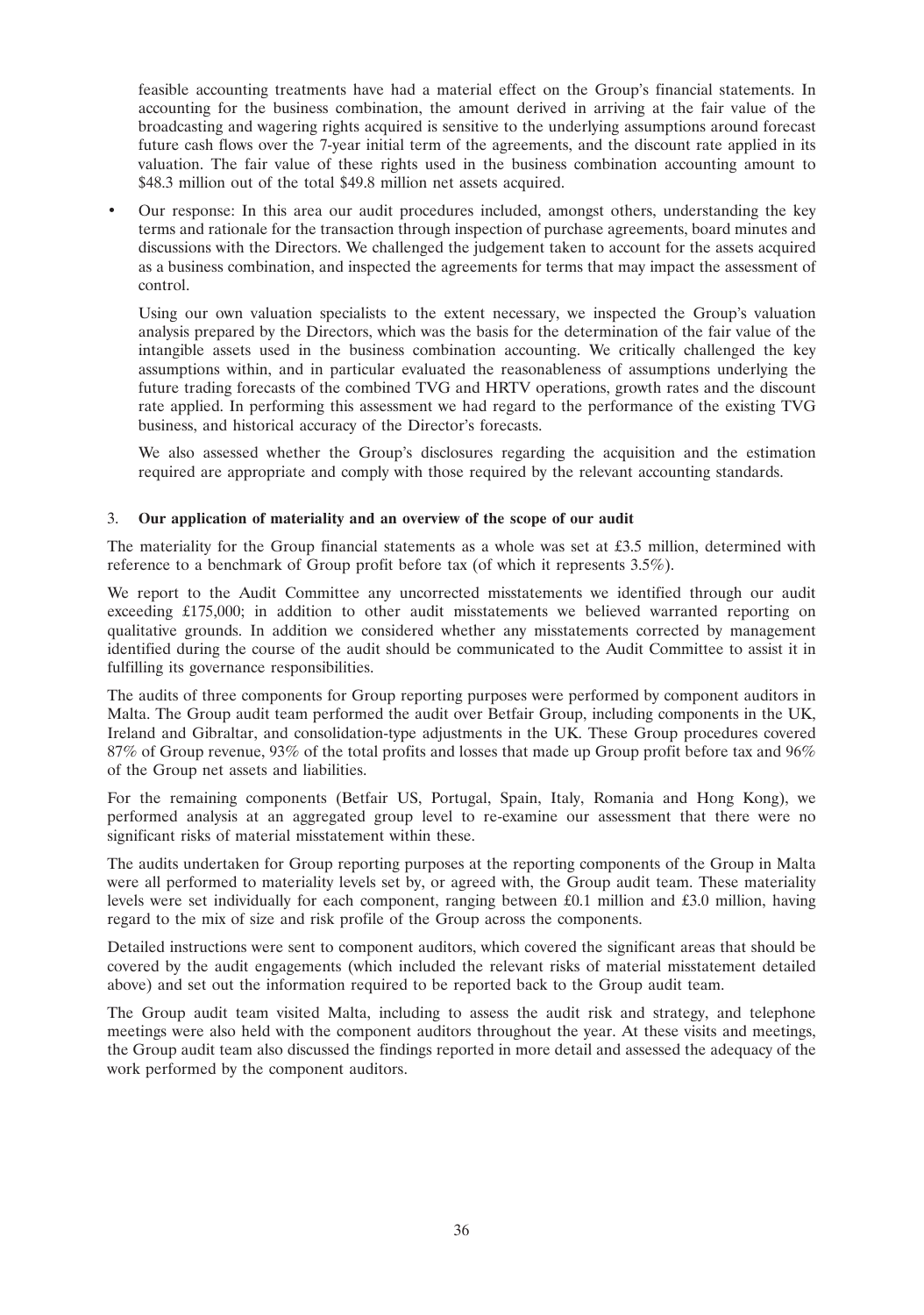# 4. **Our opinion on other matters prescribed by the Companies Act 2006 is unmodified**

In our opinion:

- the part of the Directors' Remuneration Report to be audited has been properly prepared in accordance with the Companies Act 2006; and
- the information given in the Strategic Report and the Directors' Report for the financial year for which the financial statements are prepared is consistent with the financial statements.

# 5. **We have nothing to report in respect of the matters on which we are required to report by exception**

Under ISAs (UK and Ireland) we are required to report to you if, based on the knowledge we acquired during our audit, we have identified other information in the annual report that contains a material inconsistency with either that knowledge or the financial statements, a material misstatement of fact, or that is otherwise misleading.

In particular, we are required to report to you if:

- we have identified material inconsistencies between the knowledge we acquired during our audit and the Directors' statement that they consider that the Annual Report and financial statements taken as a whole is fair, balanced and understandable and provides the information necessary for shareholders to assess the Group's performance, business model and strategy; or
- the Report of the Audit Committee on pages 43 to 52 does not appropriately address matters communicated by us to the audit committee.

Under the Companies Act 2006 we are required to report to you if, in our opinion:

- adequate accounting records have not been kept by the Parent Company, or returns adequate for our audit have not been received from branches not visited by us; or
- the Parent Company financial statements and the part of the Directors' Remuneration Report to be audited are not in agreement with the accounting records and returns; or
- certain disclosures of Directors' remuneration specified by law are not made; or
- we have not received all the information and explanations we require for our audit.

Under the Listing Rules we are required to review:

- the Directors' statement, set out on page 75, in relation to going concern; and
- the part of the Corporate Governance Statement on pages 36 in the Annual Report and Accounts relating to the Company's compliance with the ten provisions of the 2012 UK Corporate Governance Code specified for our review.

We have nothing to report in respect of the above responsibilities.

# **Scope of report and responsibilities**

As explained more fully in the Directors' Responsibilities Statement set out on pages 76, the Directors are responsible for the preparation of the financial statements and for being satisfied that they give a true and fair view. A description of the scope of an audit of financial statements is provided on the Financial Reporting Council's website at www.frc.org.uk/auditscopeukprivate. This report is made solely to the Company's members as a body and is subject to important explanations and disclaimers regarding our responsibilities, published on our website at www.kpmg.com/uk/auditscopeukco2014a, which are incorporated into this report as if set out in full and should be read to provide an understanding of the purpose of this report, the work we have undertaken and the basis of our opinions.

**Michael Harper (Senior Statutory Auditor) for and on behalf of KPMG LLP, Statutory Auditor** *Chartered Accountants* 15 Canada Square London, E14 5GL 17 June 2015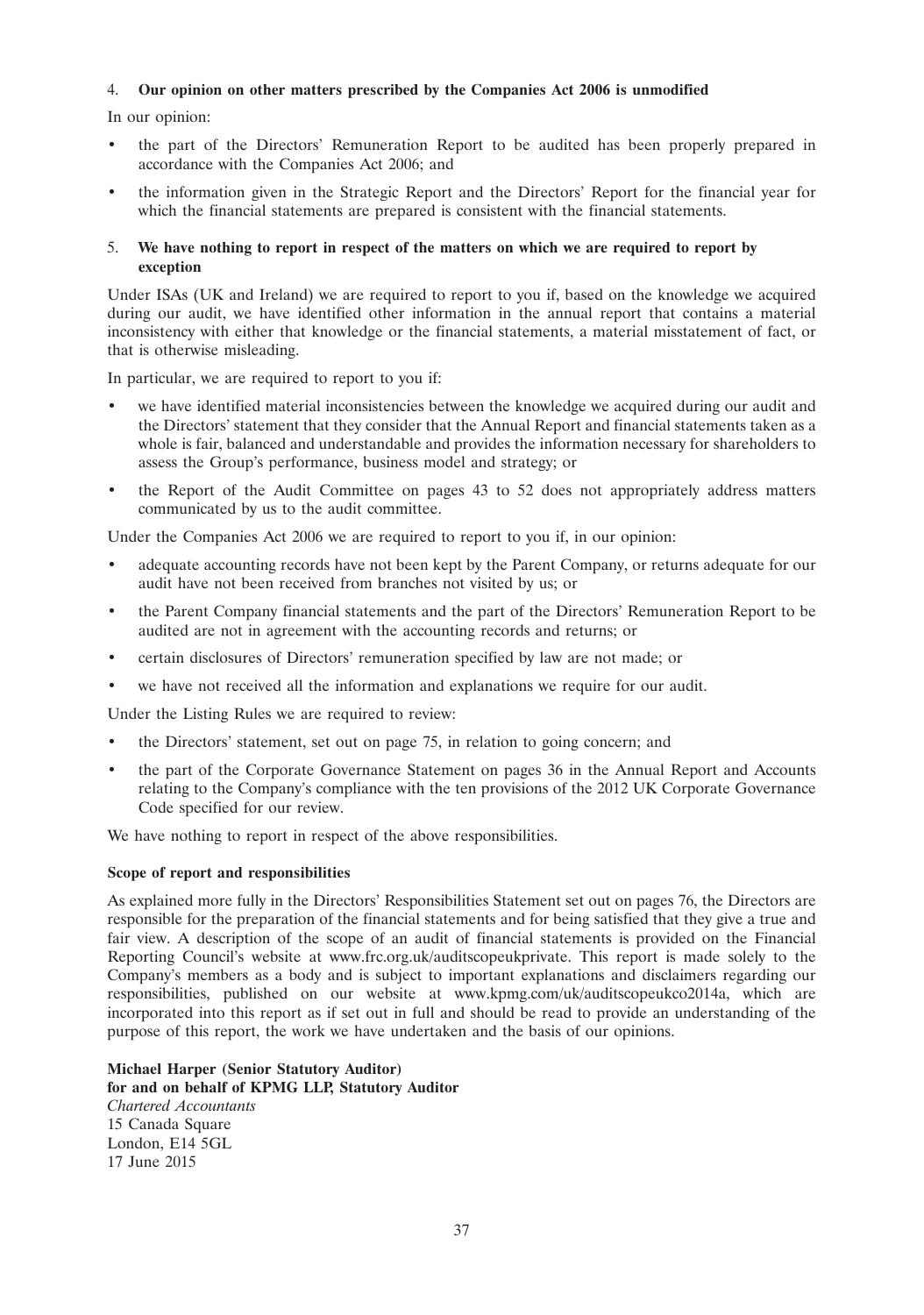# **CONSOLIDATED INCOME STATEMENT FOR THE YEAR ENDED 30 APRIL 2015**

|                                                                                         | <b>Note</b> | 2015<br>$\mathbf{f}_{\mathbf{m}}$ | 2014<br>£m        |
|-----------------------------------------------------------------------------------------|-------------|-----------------------------------|-------------------|
| <b>Continuing operations</b>                                                            |             |                                   |                   |
|                                                                                         | 2           | 476.5                             | 393.6             |
|                                                                                         |             | (90.6)                            | (50.9)            |
|                                                                                         |             | 385.9                             | 342.7             |
|                                                                                         |             | (291.6)                           | (281.1)           |
|                                                                                         |             | 94.3                              | 61.6              |
| Analysed as:                                                                            |             |                                   |                   |
| <b>EBITDA*</b>                                                                          | 2           | 120.2                             | 91.1              |
|                                                                                         | 8, 9        | (25.9)                            | (29.5)            |
|                                                                                         |             | 94.3                              | 61.6              |
|                                                                                         | 5           | 1.1                               | 1.1               |
|                                                                                         | 5           | (0.7)                             | (0.4)             |
|                                                                                         |             | 0.4                               | 0.7               |
|                                                                                         | 10          | 6.4                               |                   |
| Share of profit/(loss) of equity accounted investments $\dots\dots\dots\dots\dots\dots$ | 10          | 0.1                               | (1.2)             |
|                                                                                         |             | 101.2                             | 61.1              |
|                                                                                         | 6           | (14.8)                            | (10.1)            |
|                                                                                         |             | 86.4                              | 51.0              |
| <b>Attributable to:</b>                                                                 |             |                                   |                   |
|                                                                                         |             | 86.4                              | 51.0              |
|                                                                                         | 10          |                                   |                   |
|                                                                                         |             | 86.4                              | 51.0              |
| Earnings per share                                                                      |             |                                   |                   |
|                                                                                         | 7           | 85.9p                             | 49.0 <sub>p</sub> |
|                                                                                         | 7           | 83.7p                             | 48.1p             |

\* EBITDA is defined as profit for the year before net finance income, tax, depreciation and amortisation. It excludes amounts in respect of the Group's equity accounted investments and is considered by the Directors to be a key measure of its financial performance.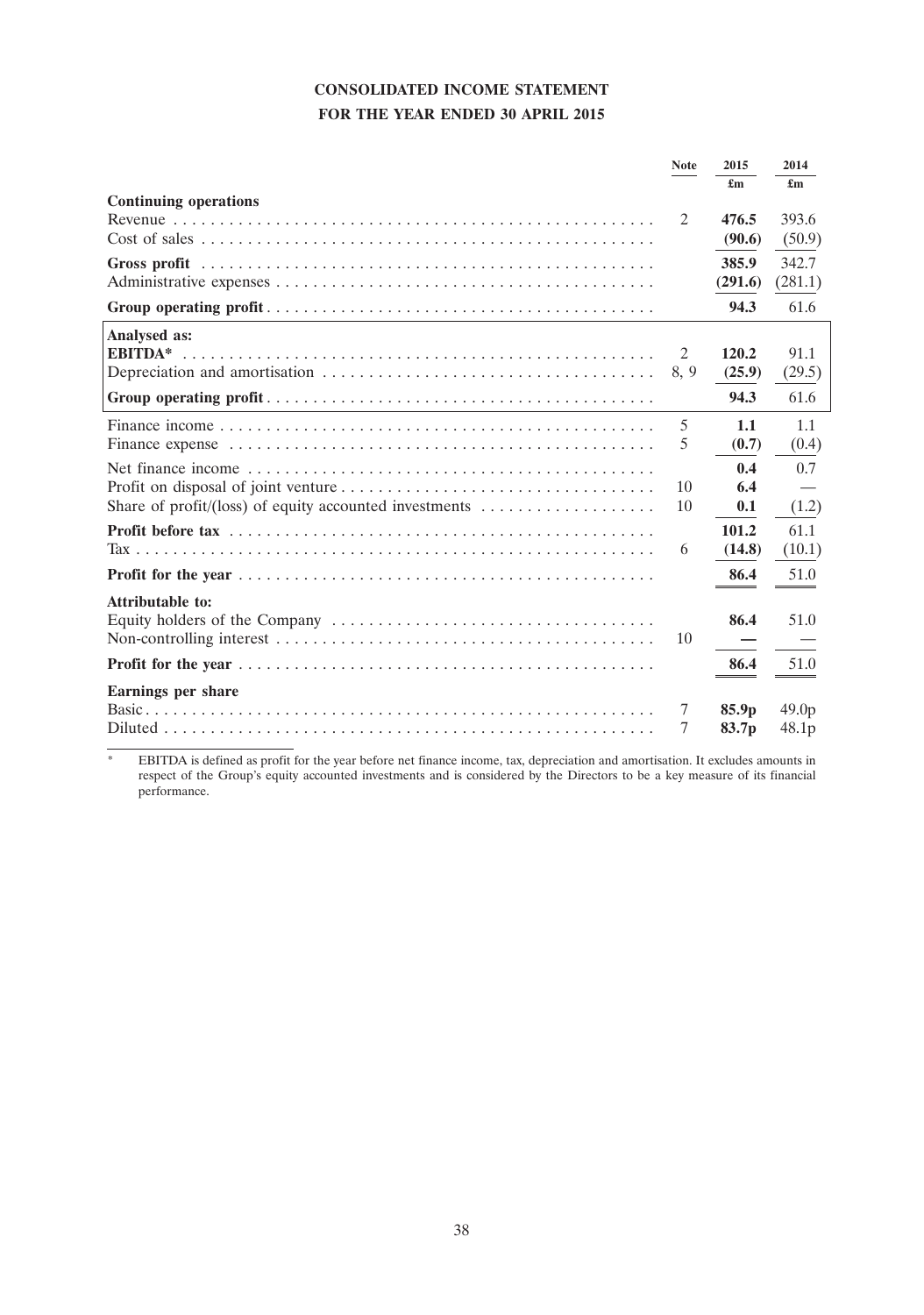# **CONSOLIDATED STATEMENT OF COMPREHENSIVE INCOME FOR THE YEAR ENDED 30 APRIL 2015**

| Other comprehensive income/(expense)<br>Items that will be reclassified to profit or loss:                                  | 2015<br>$\mathbf{f}_{\mathbf{m}}$<br>86.4 | 2014<br>$\mathbf{f}_{\mathbf{m}}$<br>51.0 |
|-----------------------------------------------------------------------------------------------------------------------------|-------------------------------------------|-------------------------------------------|
| Other comprehensive income/(expense) for the year, net of income $\text{tax } \ldots \ldots \ldots \ldots \ldots$ 1.5 (4.0) |                                           | (4.0)<br>$\overline{\phantom{0}}$         |
|                                                                                                                             |                                           |                                           |
| <b>Attributable to:</b>                                                                                                     |                                           | 47.0                                      |
|                                                                                                                             |                                           |                                           |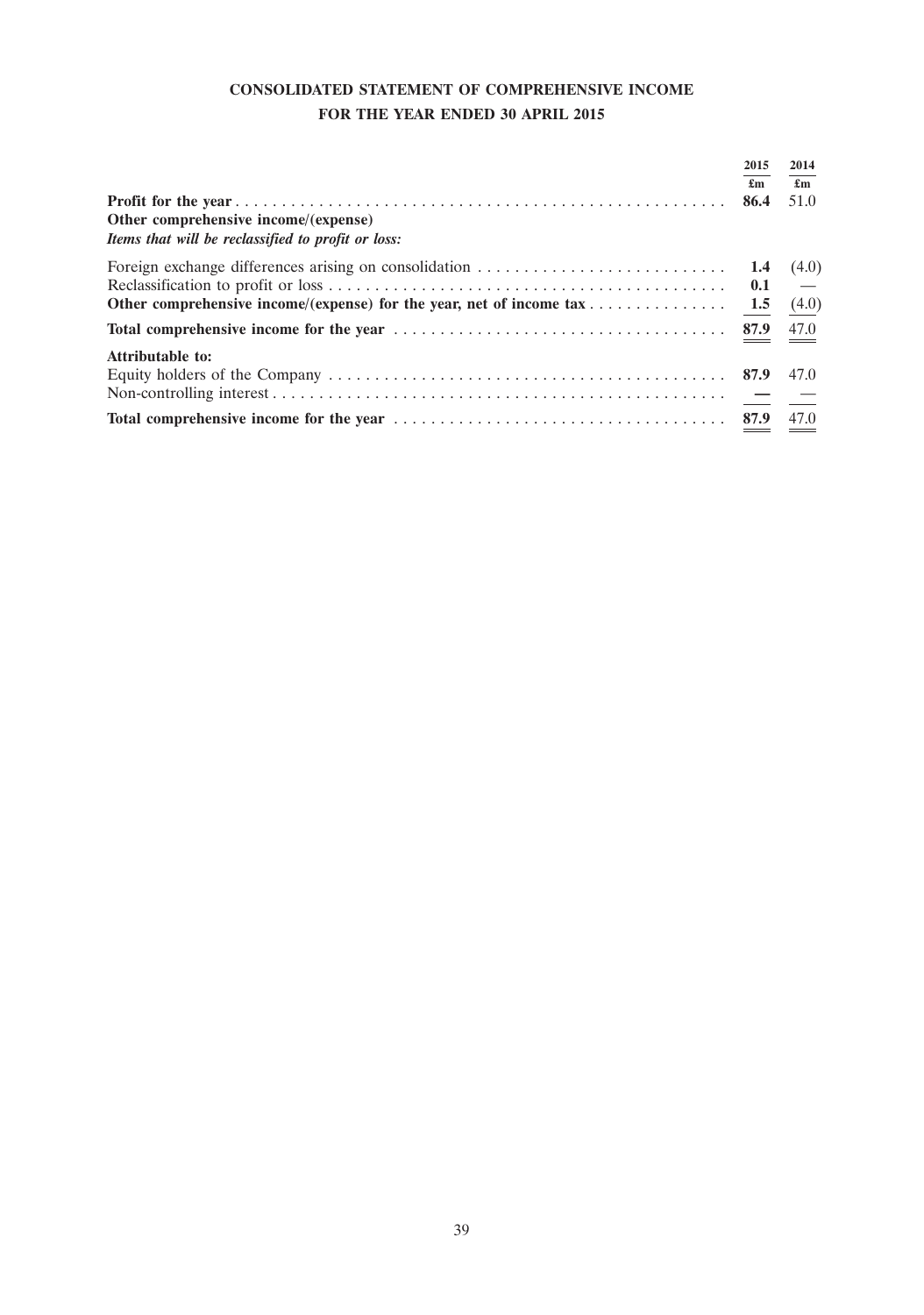# **CONSOLIDATED BALANCE SHEET**

# **AS AT 30 APRIL 2015**

|                                                      | <b>Note</b> | 2015  | 2014                     |
|------------------------------------------------------|-------------|-------|--------------------------|
|                                                      |             | £m    | £m                       |
| <b>Assets</b>                                        |             |       |                          |
| <b>Non-current assets</b>                            |             |       |                          |
|                                                      | 8           | 14.8  | 16.7                     |
|                                                      | 9           | 83.2  | 49.3                     |
|                                                      | 10          | 0.1   | 5.5                      |
|                                                      | 11          | 1.3   | 1.3                      |
|                                                      | 12          | 4.2   | 3.9                      |
|                                                      |             | 103.6 | 76.7                     |
| <b>Current assets</b>                                |             |       |                          |
|                                                      | 13          | 23.3  | 23.0                     |
|                                                      | 14          | 105.1 | 209.8                    |
|                                                      |             | 128.4 | 232.8                    |
|                                                      |             | 232.0 | 309.5                    |
| <b>Liabilities</b>                                   |             |       |                          |
| <b>Current liabilities</b>                           |             |       |                          |
|                                                      | 15          | 128.1 | 111.8                    |
|                                                      |             | 29.5  | 24.4                     |
|                                                      | 16          | 5.1   | 1.2                      |
|                                                      |             |       |                          |
|                                                      |             | 162.7 | 137.4                    |
| <b>Non-current liabilities</b>                       |             |       |                          |
|                                                      | 15          | 19.5  |                          |
|                                                      | 16          | 0.4   | 0.7                      |
|                                                      |             | 182.6 | 138.1                    |
|                                                      |             | 49.4  | 171.4                    |
| <b>Equity</b>                                        |             | $-$   | $\overline{\phantom{a}}$ |
|                                                      | 17          | 0.1   | 0.1                      |
|                                                      |             | 5.3   | 21.9                     |
|                                                      |             | (9.0) | (11.4)                   |
|                                                      |             | 53.0  | 160.8                    |
| Equity attributable to equity holders of the Company |             | 49.4  | 171.4                    |
|                                                      | 10          |       |                          |
|                                                      |             | 49.4  | 171.4                    |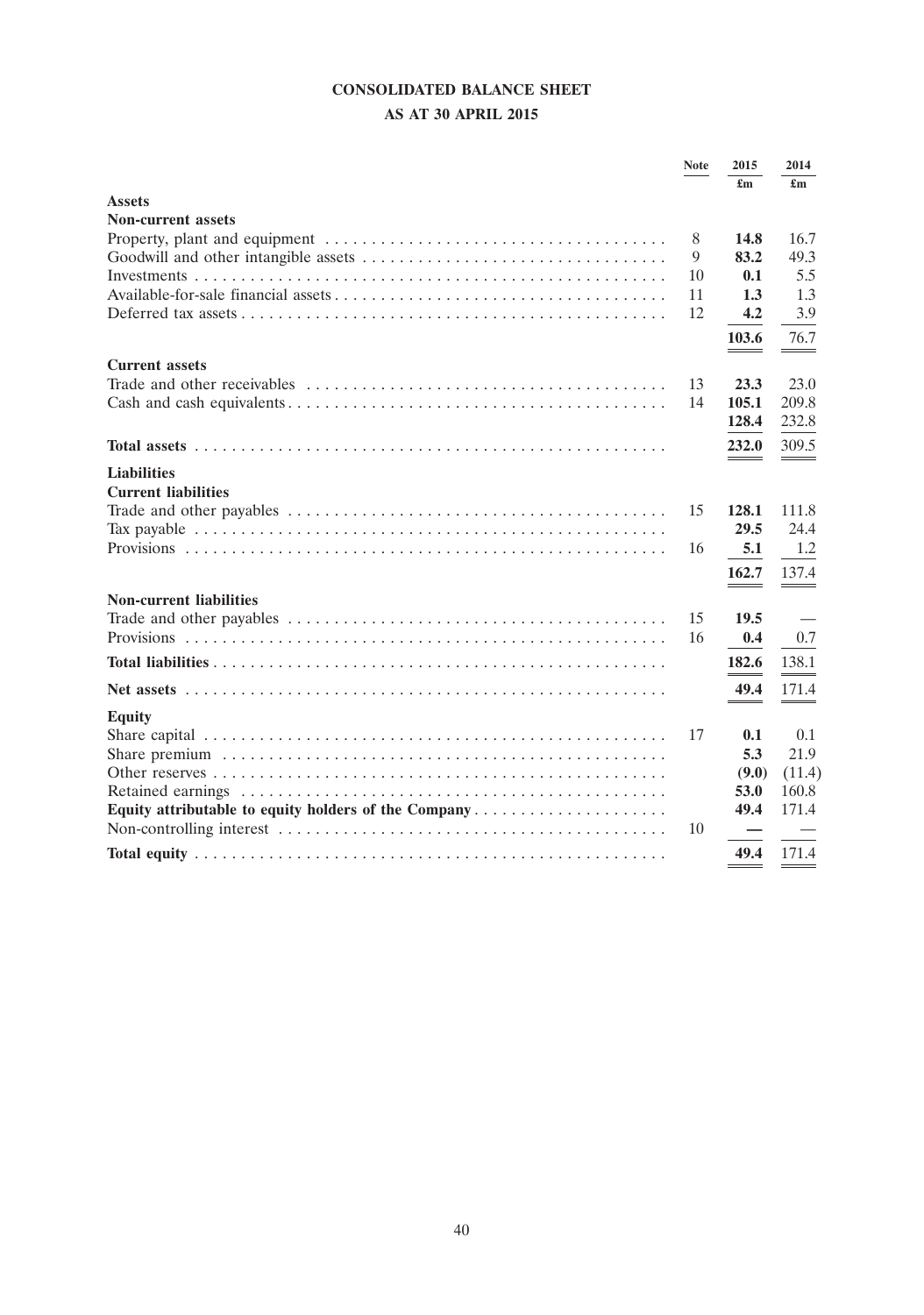# **CONSOLIDATED STATEMENT OF CHANGES IN EQUITY FOR THE YEAR ENDED 30 APRIL 2015**

# **ATTRIBUTABLE TO EQUITY HOLDERS OF THE COMPANY**

|                                                                                                                 | <b>Share</b><br>capital         | Share<br>premium reserves | Other                     | Foreign<br>currency<br>translation Retained<br>reserve | earnings                  | Total<br>equity           | parent Non-controlling<br>interest | <b>Total</b><br>equity |
|-----------------------------------------------------------------------------------------------------------------|---------------------------------|---------------------------|---------------------------|--------------------------------------------------------|---------------------------|---------------------------|------------------------------------|------------------------|
|                                                                                                                 | £m                              | $\mathbf{f}_{\mathbf{m}}$ | $\mathbf{f}_{\mathbf{m}}$ | $\mathbf{f}_{\mathbf{m}}$                              | $\mathbf{f}_{\mathbf{m}}$ | $\mathbf{f}_{\mathbf{m}}$ |                                    |                        |
| Balance at $1$ May $2013$<br>Comprehensive income/(expense)                                                     | 0.1                             | 19.4                      | 0.9                       | (8.5)                                                  | 120.1                     | 132.0                     |                                    | 132.0                  |
| for the year<br>Profit for the year<br>Other comprehensive expense                                              |                                 |                           |                           | (4.0)                                                  | 51.0                      | 51.0<br>(4.0)             |                                    | 51.0<br>(4.0)          |
| Total comprehensive income/<br>(expense) for the year $\dots \dots$                                             | $\hspace{0.05cm}$               |                           |                           | (4.0)                                                  | 51.0                      | 47.0                      | $=$                                | 47.0                   |
| Transactions with owners, recorded<br>directly in equity                                                        |                                 |                           |                           |                                                        |                           |                           |                                    |                        |
| Issue of shares                                                                                                 | $\hspace{0.1mm}-\hspace{0.1mm}$ | 2.5                       |                           |                                                        |                           | 2.5                       |                                    | 2.5                    |
| Dividend paid                                                                                                   |                                 | $\overline{\phantom{0}}$  |                           | $\overline{\phantom{0}}$                               | (15.6)                    | (15.6)                    |                                    | (15.6)                 |
| Equity-settled share-based payments<br>Sale of own shares by the $EBT^* \dots$<br>Purchase of own shares by the | $\overline{\phantom{0}}$        |                           |                           |                                                        | 6.5<br>1.7                | 6.5<br>1.7                |                                    | 6.5<br>1.7             |
| $EBT^*$<br>Tax on equity-settled share-based                                                                    |                                 |                           |                           |                                                        | (2.9)                     | (2.9)                     |                                    | (2.9)                  |
|                                                                                                                 |                                 |                           | 0.2                       |                                                        |                           | 0.2                       |                                    | 0.2                    |
| Total transactions with owners                                                                                  | $\equiv$                        | 2.5                       | 0.2                       | $\overline{\phantom{0}}$<br>$\equiv$                   | (10.3)                    | (7.6)                     |                                    | (7.6)                  |
| Balance at 30 April 2014<br>Balance at 1 May 2014<br>Comprehensive income for the year                          | 0.1<br>0.1                      | 21.9<br>21.9              | $\equiv$<br>1.1<br>1.1    | (12.5)<br>(12.5)                                       | 160.8<br>160.8            | 171.4<br>171.4            |                                    | 171.4<br>171.4         |
| Profit for the year<br>Other comprehensive income                                                               |                                 |                           |                           | 1.5                                                    | 86.4                      | 86.4<br>1.5               |                                    | 86.4<br>1.5            |
| Total comprehensive income for the                                                                              |                                 |                           |                           |                                                        |                           |                           |                                    |                        |
| $year \dots \dots \dots \dots \dots \dots \dots \dots \dots \dots$                                              |                                 |                           |                           | 1.5                                                    | 86.4                      | 87.9                      |                                    | 87.9                   |
| Transactions with owners, recorded<br>directly in equity                                                        |                                 |                           |                           |                                                        |                           |                           |                                    |                        |
| Issue of shares<br>Share premium cancellation**<br>Capital reduction***                                         | $\overbrace{\phantom{13333}}$   | 5.6<br>(22.2)             |                           |                                                        | 22.2                      | 5.6                       |                                    | 5.6                    |
| Dividend paid<br>Return of capital to shareholders                                                              | $\overbrace{\phantom{12333}}$   |                           |                           |                                                        | (24.1)                    | (24.1)                    |                                    | (24.1)                 |
| including fees and duty <sup>***</sup> $\dots$                                                                  |                                 |                           |                           |                                                        | $(200.7)$ $(200.7)$       |                           |                                    | (200.7)                |
| Equity-settled share-based payments<br>Sale of own shares by the $EBT^* \dots$<br>Purchase of own shares by the |                                 |                           |                           |                                                        | 9.2<br>4.4                | 9.2<br>4.4                |                                    | 9.2<br>4.4             |
| $EBT^*$<br>Tax on equity-settled share-based                                                                    |                                 |                           |                           |                                                        | (5.2)                     | (5.2)                     |                                    | (5.2)                  |
|                                                                                                                 |                                 | $\overline{\phantom{0}}$  | 0.9                       |                                                        | $\overline{\phantom{0}}$  | 0.9                       |                                    | 0.9                    |
| Total transactions with owners                                                                                  | $\equiv$                        | (16.6)                    | 0.9<br>$=$                | $\sim$                                                 | (194.2)                   | (209.9)                   | $\equiv$                           | (209.9)                |
| Balance at 30 April 2015                                                                                        | 0.1                             | 5.3                       | 2.0                       | (11.0)                                                 | 53.0                      | 49.4                      |                                    | 49.4                   |

Employee Benefit Trust is defined as EBT.

\*\* Following shareholder approval at the Annual General Meeting on 4 September 2014 and court approval on 8 October 2014, the Company cancelled its share premium account, transferring £22.2m to the retained earnings account within reserves.

\*\*\* During the year the Group returned £200.7m of cash to shareholders, including fees and duty. See note 25 for further details.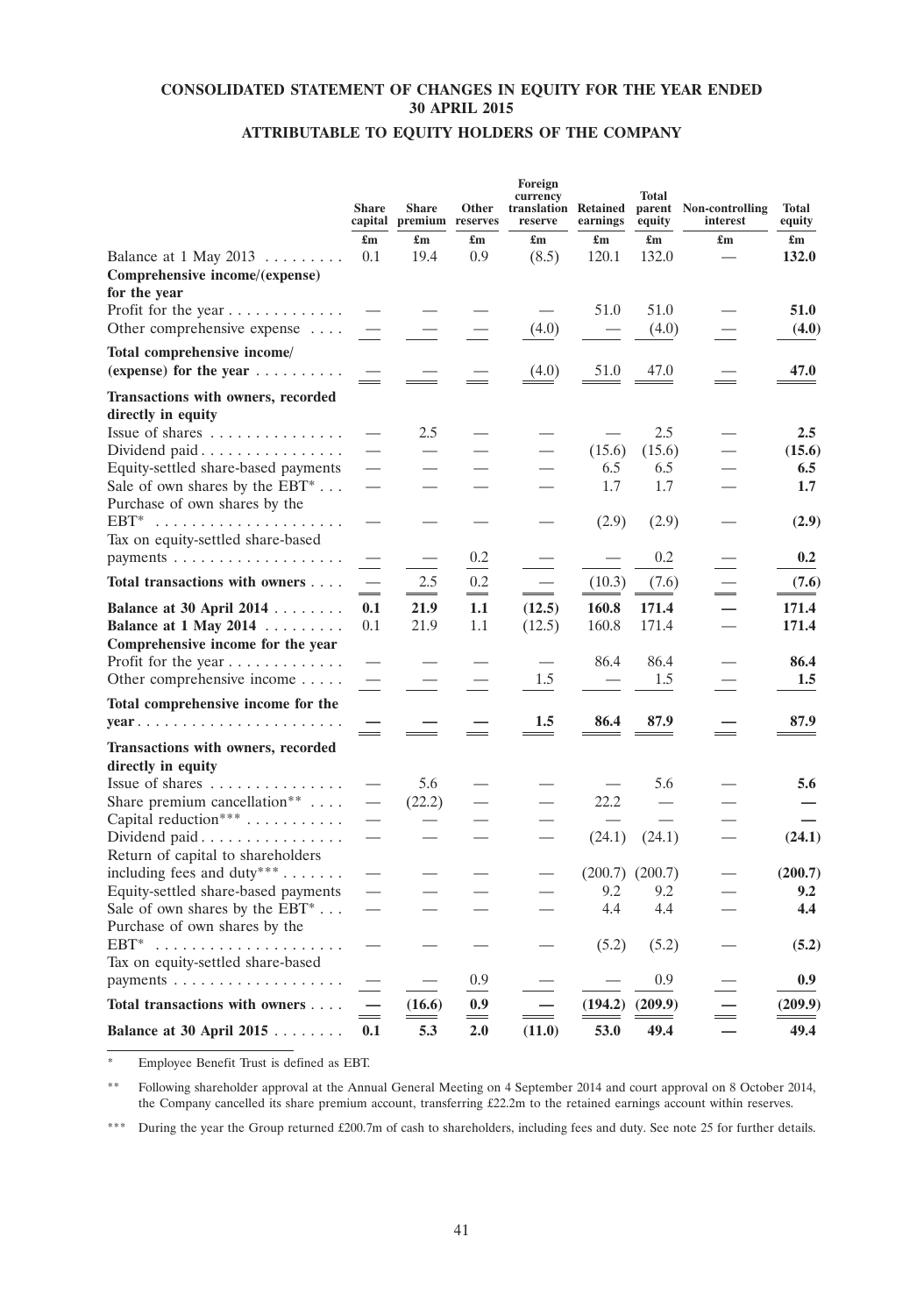# **CONSOLIDATED STATEMENT OF CASH FLOW FOR THE YEAR ENDED 30 APRIL 2015**

|                                                            | <b>Note</b> | 2015                      | 2014                            |
|------------------------------------------------------------|-------------|---------------------------|---------------------------------|
| Cash flows from operating activities                       |             | $\mathbf{f}_{\mathbf{m}}$ | $\mathbf{f}_{\mathbf{m}}$       |
|                                                            |             | 86.4                      | 51.0                            |
| Adjustments for:                                           |             |                           |                                 |
|                                                            | 8, 9        | 25.9                      | 29.5                            |
| Equity-settled share-based payments and associated costs   | 18          | 10.4                      | 7.3                             |
|                                                            | 10          | (6.4)                     |                                 |
|                                                            | 10          | (0.1)                     | 1.2                             |
|                                                            | 5           | (0.4)                     | (0.7)                           |
|                                                            | 6           | 14.8                      | 10.1                            |
|                                                            |             | (0.7)                     | (4.4)                           |
|                                                            |             | 13.6                      | 2.4                             |
|                                                            | 16          | 3.6                       | (11.3)                          |
|                                                            |             | 147.1                     | 85.1                            |
|                                                            |             | (8.0)                     | (5.6)                           |
| Net cash flows generated from operating activities         |             | 139.1                     | 79.5                            |
| Cash flows from investing activities                       |             |                           |                                 |
| Acquisition of business combination, net of cash received  | 23          | (16.6)                    | $\hspace{0.1mm}-\hspace{0.1mm}$ |
| Acquisition of property, plant and equipment               | 8           | (6.3)                     | (8.5)                           |
|                                                            | 9           | (6.9)                     | (6.5)                           |
| Capitalised internal development expenditure               | 9           | (6.6)                     | (7.4)                           |
|                                                            | 10          | 5.5                       |                                 |
| Cash received from repayment of joint venture loan         | 10          | 6.5                       |                                 |
|                                                            |             | 1.1                       | 0.9                             |
|                                                            |             | (23.3)                    | (21.5)                          |
| Cash flows from financing activities                       |             |                           |                                 |
|                                                            | 17          | 5.6                       | 2.5                             |
|                                                            | 25          | (24.1)                    | (15.6)                          |
| Return of capital to shareholders, including fees and duty | 25          | (200.7)                   |                                 |
|                                                            |             | (5.2)                     | (2.9)                           |
|                                                            |             | 4.4                       | 1.7                             |
| Net cash flows used in financing activities                |             | (220.0)                   | (14.3)                          |
|                                                            |             | (104.2)                   | 43.7                            |
| Cash and cash equivalents at the beginning of the year     | 14          | 209.8                     | 168.1                           |
| Effect of exchange rate fluctuations on cash held          |             | (0.5)                     | (2.0)                           |
|                                                            | 14          | 105.1                     | 209.8                           |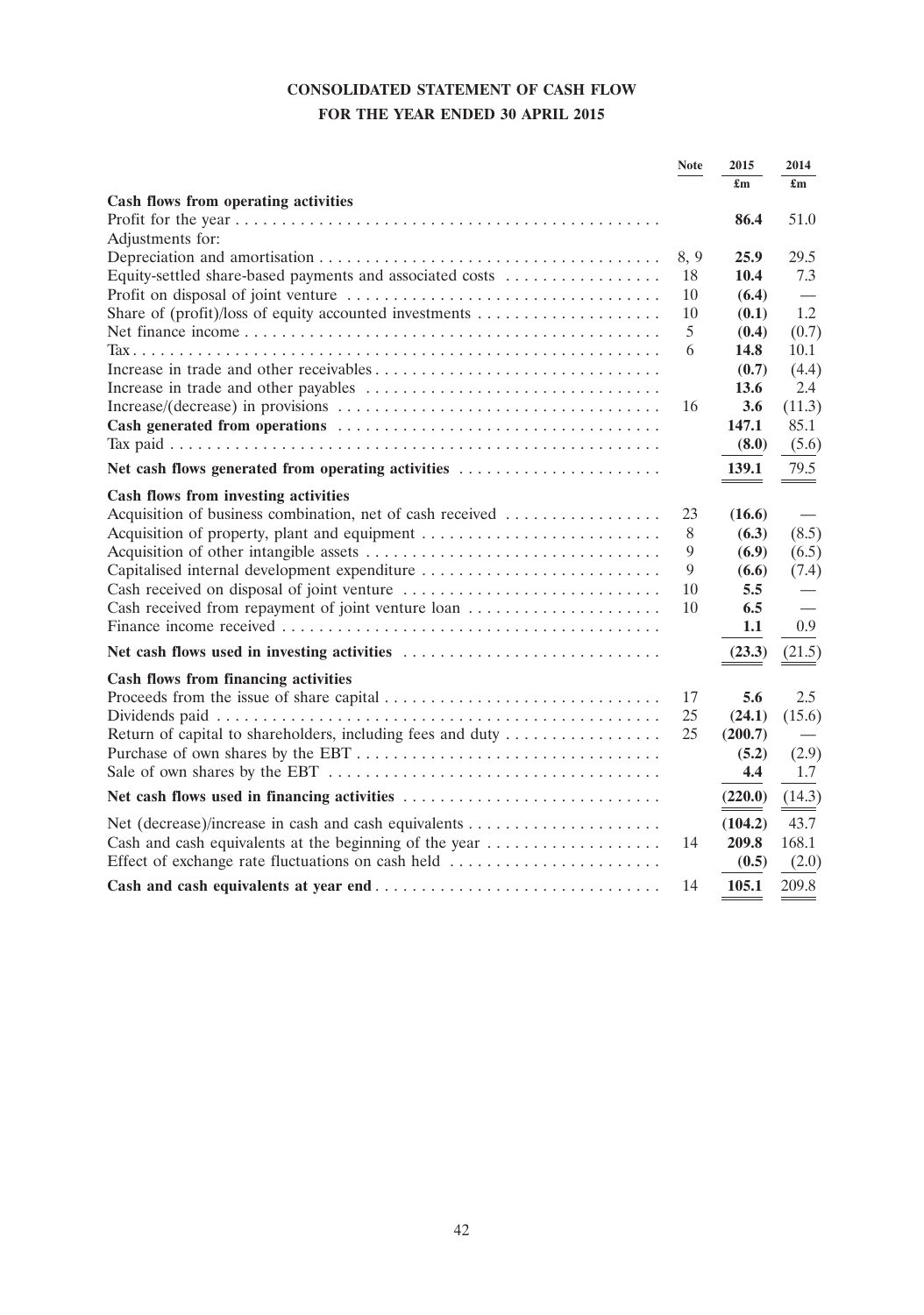# **NOTES TO THE CONSOLIDATED FINANCIAL STATEMENTS**

# **1 Accounting policies**

# **Reporting entity**

Betfair Group plc (the "Company") is a company incorporated and domiciled in the UK.

The consolidated financial statements of the Company as at and for the year ended 30 April 2015 comprise the Company and its subsidiaries (together referred to as the "Group") and the Group's interest in jointly controlled entities. The Group is involved in the provision of betting services and online gaming products. The parent company financial statements present information about the Company as a separate entity and not about its Group.

The consolidated financial statements of the Group for the year ended 30 April 2015 were authorised for issue in accordance with a resolution of the Directors on 17 June 2015.

# **Basis of preparation**

The consolidated financial statements of the Group have been prepared in accordance with International Financial Reporting Standards (IFRSs) as adopted for use in the European Union. The Company has elected to prepare its Parent Company financial statements in accordance with UK GAAP; these are presented on pages 118 to 120.

The consolidated financial statements of the Group have been prepared on the historical cost basis except for the following:

derivative financial instruments are measured at fair value; and

financial instruments at fair value through profit or loss are measured at fair value.

# **Going concern**

The Group has considerable financial resources. As a consequence, the Directors believe that the Group is well placed to manage its business risks successfully. The Directors have a reasonable expectation that the Group has adequate resources to continue in operational existence for the foreseeable future, and therefore they continue to adopt the going concern basis in the consolidated financial statements. Further detail is contained in the Directors' Report on page 75.

# **Functional currency and presentation currency**

These consolidated financial statements are presented in Pounds Sterling, which is the Company's functional currency. All values are in millions  $(f_m)$  rounded to one decimal place, except where otherwise stated.

# **Changes in accounting policy**

The Group has adopted the following accounting policies, standards, interpretations and amendments to existing standards during the year ended 30 April 2015:

Adopting the above IFRS standards required management to reassess where control is exerted by the Group and elaboration of the relevant changes is provided below.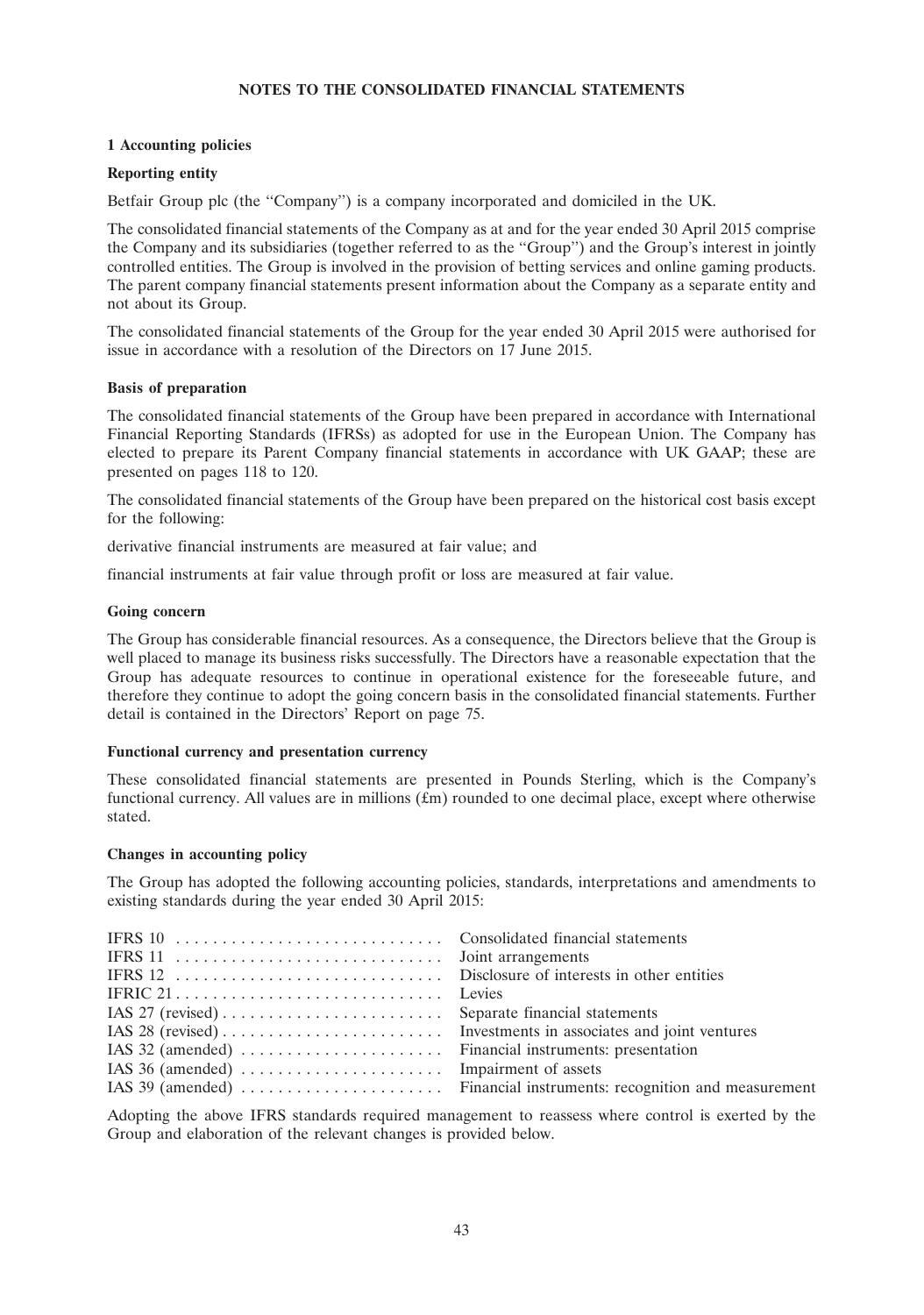# **1 Accounting policies (Continued)**

# **IFRS 10 ''Consolidated Financial Statements''**

IFRS 10 establishes a single control framework to determine whether an entity is required to consolidate investees into its financial statements. It unifies the existing principles from SIC-12 and IAS 27 to provide a single model to be applied to all entities. In particular, the standard redefines the notion of control as when an investor is exposed, or has rights, to variable returns from an investee and has the ability to affect those returns through its power over the investee. IFRS 10 applies prospectively for annual periods beginning on or after 1 January 2014.

# **IFRS 11 ''Joint Arrangements''**

IFRS 11 adopts the same control framework introduced under IFRS 10 and applies its principles to joint operations. It combines the IAS 31 categories of jointly controlled assets and jointly controlled operations into a single classification of joint operations. Jointly controlled entities under IAS 31 are classified as joint ventures and the option of proportional consolidation has been removed, requiring such arrangements to be accounted for under the equity method.

The new standards and interpretations did not have a material impact on the results or the financial position of the Group as at 30 April 2015 or on any disclosures.

The Group continues to monitor the potential impact of other new standards and interpretations which may be endorsed by the EU and require adoption by the Group in future accounting periods.

# **Basis of consolidation**

### *(i) Business combinations*

Business combinations are accounted for using the acquisition method as at the acquisition date, which is the date on which control is transferred to the Group. Control exists when the Group is exposed to, or has rights to, variable returns from its involvement with the entity and has the ability to affect those returns through its power over the entity. In assessing control, the Group takes into consideration potential voting rights that are currently exercisable. The Group measures goodwill at the acquisition date as:

the fair value of the consideration transferred; plus

the recognised amount of any non-controlling interest in the acquired entity; plus

if the business combination is achieved in stages, the fair value of the pre-existing equity interest in the acquired entity; less

the net recognised amount (generally fair value) of the identifiable assets acquired and liabilities assumed.

Transaction costs, other than those associated with the issue of debt or equity securities, that the Group incurs in connection with a business combination are expensed as incurred.

Any contingent consideration payable is measured at fair value as at the acquisition date. If the contingent consideration is classified as equity, then it is not re-measured and settlement is accounted for within equity.

# *(ii) Subsidiaries*

Subsidiaries are entities controlled by the Group. Control exists when the Group is exposed to, or has rights to, variable returns from its involvement with the entity and has the ability to affect those returns through its power over the entity. The financial results of subsidiaries are included in the consolidated financial statements from the date that control commences until the date that control ceases. The accounting policies of subsidiaries have been changed to align them with the policies adopted by the Group when necessary.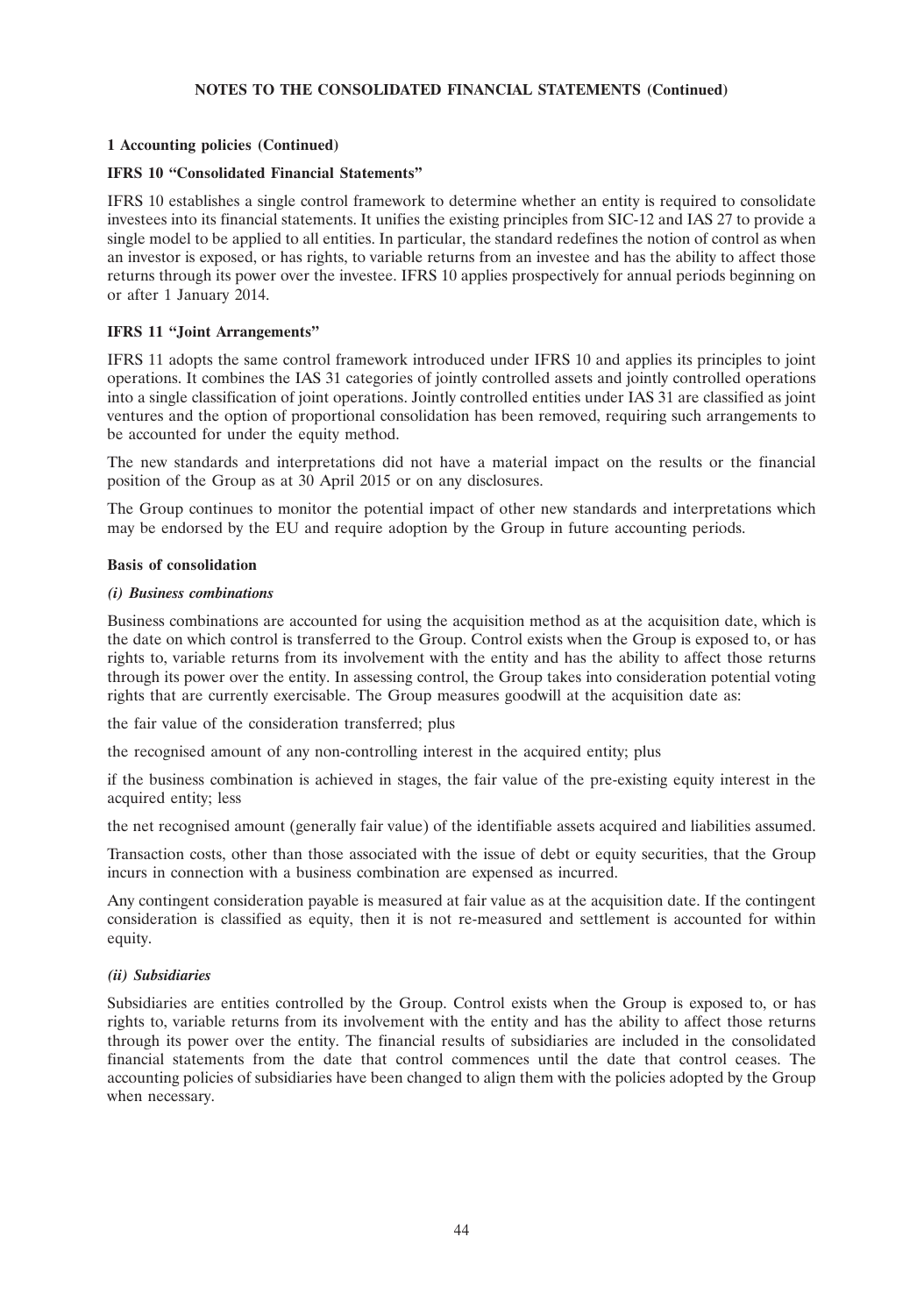# **1 Accounting policies (Continued)**

#### *(iii) Associates and joint arrangements (''equity accounted investments'')*

Associates are those entities in which the Group has significant influence, but not control, over the financial and operating policies. Joint arrangements are those entities over whose activities the Group has joint control, established by contractual agreement and requiring unanimous consent for strategic, financial and operating decisions. Associates and joint arrangements are accounted for using the equity method (equity accounted investments) and are initially recognised at cost.

The consolidated financial statements include the Group's share of the comprehensive income and equity movements of equity accounted investments, from the date that significant influence or joint control commences until the date that significant influence or joint control ceases. When the Group's share of losses exceeds its interest in an equity accounted investment, the Group's carrying amount is reduced to nil and recognition of further losses is discontinued except to the extent that the Group has incurred legal or constructive obligations or made payments on behalf of an investee.

### *(iv) Acquisition of non-controlling interests*

Acquisitions of non-controlling interests are accounted for as transactions with owners in their capacity as owners, therefore no goodwill is recognised as a result.

# **Transactions eliminated on consolidation**

Intra-group balances and transactions, and any unrealised income and expenses arising from intra-group transactions, are eliminated in preparing the consolidated financial statements. Unrealised gains arising from transactions with equity accounted investments are eliminated against the investment to the extent of the Group's interest in the investments. Unrealised losses are eliminated in the same way as unrealised gains, but only to the extent that there is no evidence of impairment.

#### **Foreign currency transactions**

Transactions in foreign currencies are translated to the respective functional currencies of Group entities at the foreign exchange rate ruling at the date of the transaction. Monetary assets and liabilities denominated in foreign currencies at the balance sheet date are retranslated to the functional currency at the foreign exchange rate ruling at that date. The foreign currency gain or loss on monetary items is the difference between amortised cost in the functional currency at the beginning of the period, adjusted for effective interest and payments during the period, and the amortised cost in foreign currency translated at the exchange rate at the end of the period. Non-monetary assets and liabilities that are measured in terms of historical cost in a foreign currency are translated using the exchange rate at the date of the transaction. Non-monetary assets and liabilities denominated in foreign currencies that are stated at fair value are retranslated to the functional currency at foreign exchange rates ruling at the dates the fair value was determined. Foreign currency differences arising on retranslation are recognised in the income statement.

#### **Foreign operations**

The assets and liabilities of foreign operations, including goodwill and fair value adjustments arising on consolidation, are translated to the Group's presentational currency, Pounds Sterling, at foreign exchange rates ruling at the reporting date. The income and expenses of foreign operations are translated at an average rate for the year where this rate approximates to the foreign exchange rates ruling at the dates of the transactions.

Exchange differences arising from this translation of foreign operations are taken directly to the translation reserve. When a foreign operation is disposed of, in part or in full, the relevant amount in the translation reserve is transferred to the income statement.

When the settlement of a monetary item receivable from or payable to a foreign operation is neither planned nor likely in the foreseeable future, foreign currency gains and losses arising from such items are considered to form part of a net investment in the foreign operation and are recognised in other comprehensive income and presented in the translation reserve in equity.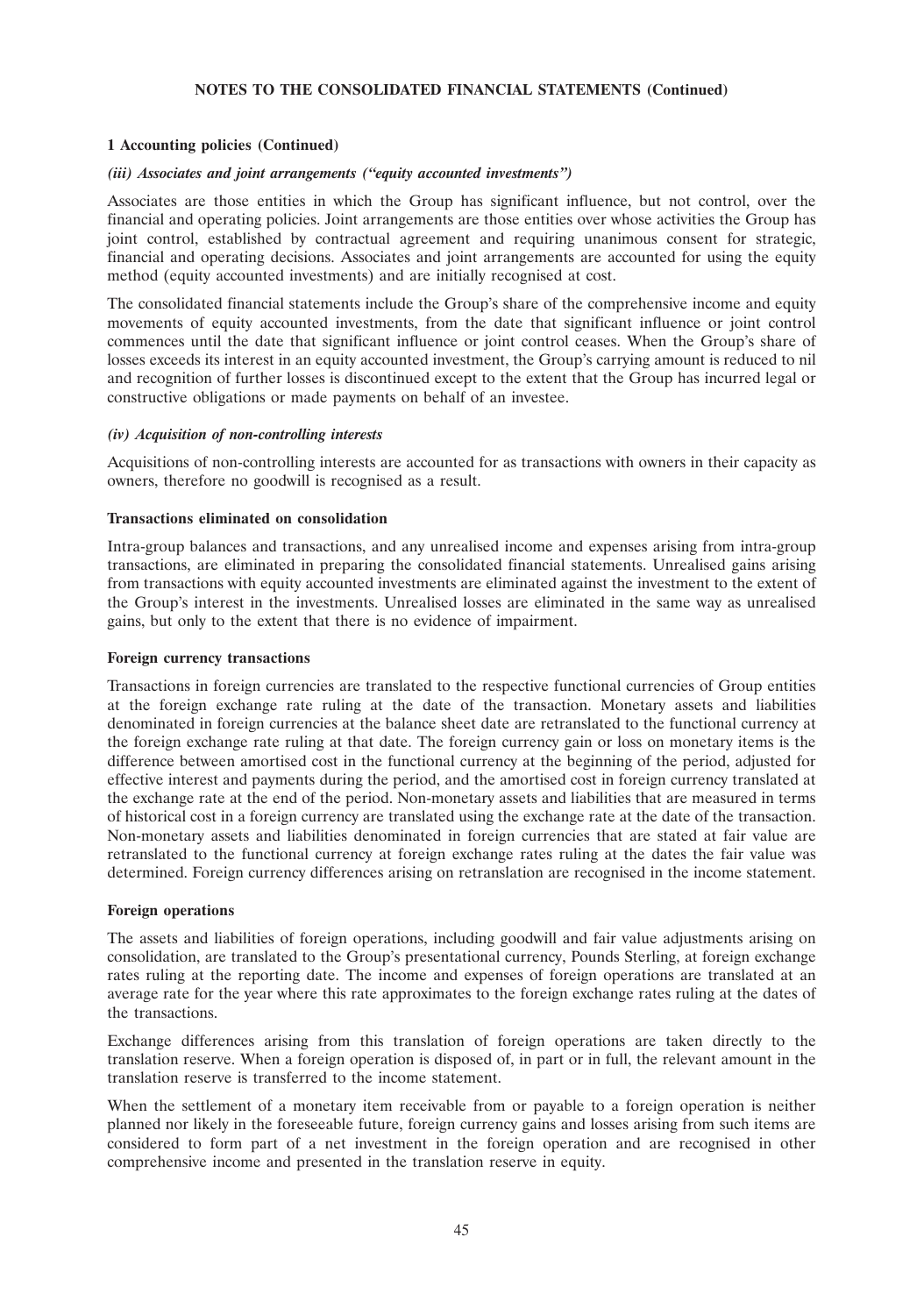# **1 Accounting policies (Continued)**

The most significant currencies for the Group were translated at the following exchange rates:

| Value of £1 | • Assets and<br><b>liabilities</b><br>(Closing)<br>rates) | • Income and<br>expenses<br>• (Average rates) |
|-------------|-----------------------------------------------------------|-----------------------------------------------|
|             | 1.38                                                      | 1.29                                          |
|             | 1.54                                                      | 1.60                                          |
|             | 1.92                                                      | 1.86                                          |
|             | 6.08                                                      | 5.71                                          |

#### **Available-for-sale financial assets**

The Group's investments in certain equity securities are classified as available-for-sale financial assets. Subsequent to initial recognition, the assets are reviewed annually for changes in value with any impairment loss recognised through the income statement, and on disposal any realised gains and losses are also recognised through the income statement.

On an annual basis the available-for-sale financial assets are reviewed and re-measured on a fair value basis if the fair value is significantly different to the value previously recorded and where the fair value of the unlisted equity shares can be reliably measured.

#### **Financial instruments**

#### **(i) Classification of financial instruments issued by the Group**

Financial instruments issued by the Group are treated as equity only to the extent that they meet the following two conditions:

- they include no contractual obligations upon the Group to deliver cash or other financial assets or to exchange financial assets or financial liabilities with another party under conditions that are potentially unfavourable to the Group; and
- where the instrument will or may be settled in the Company's own equity instruments, it is either a non-derivative that includes no obligation to deliver a variable number of the Company's own equity instruments or is a derivative that will be settled by the Company exchanging a fixed amount of cash or other financial assets for a fixed number of its own equity instruments.

To the extent that this definition is not met, the proceeds of issue are classified as a financial liability. Where the instrument so classified takes the legal form of the Company's own shares, the amounts presented in these consolidated financial statements for called up share capital and share premium account exclude amounts in relation to those shares.

#### *(ii) Non-derivative financial instruments*

Non-derivative financial instruments comprise investments in equity securities, trade and other receivables, including cash and cash equivalents and trade and other payables.

Non-derivative financial instruments are recognised initially at fair value. Subsequent to initial recognition, non-derivative financial instruments are measured as described below.

Cash and cash equivalents comprise cash balances and call deposits. Bank overdrafts that are repayable on demand and form an integral part of the Group's cash management are included as a component of cash and cash equivalents for the purpose of the statement of cash flows.

Cash and cash equivalents do not include certain customer funds deposited in a stakeholder account held by The Sporting Exchange (Clients) Limited, a wholly-owned subsidiary of the Group, on the basis that they are held on trust for customers and do not belong to and are not at the disposal of the Group.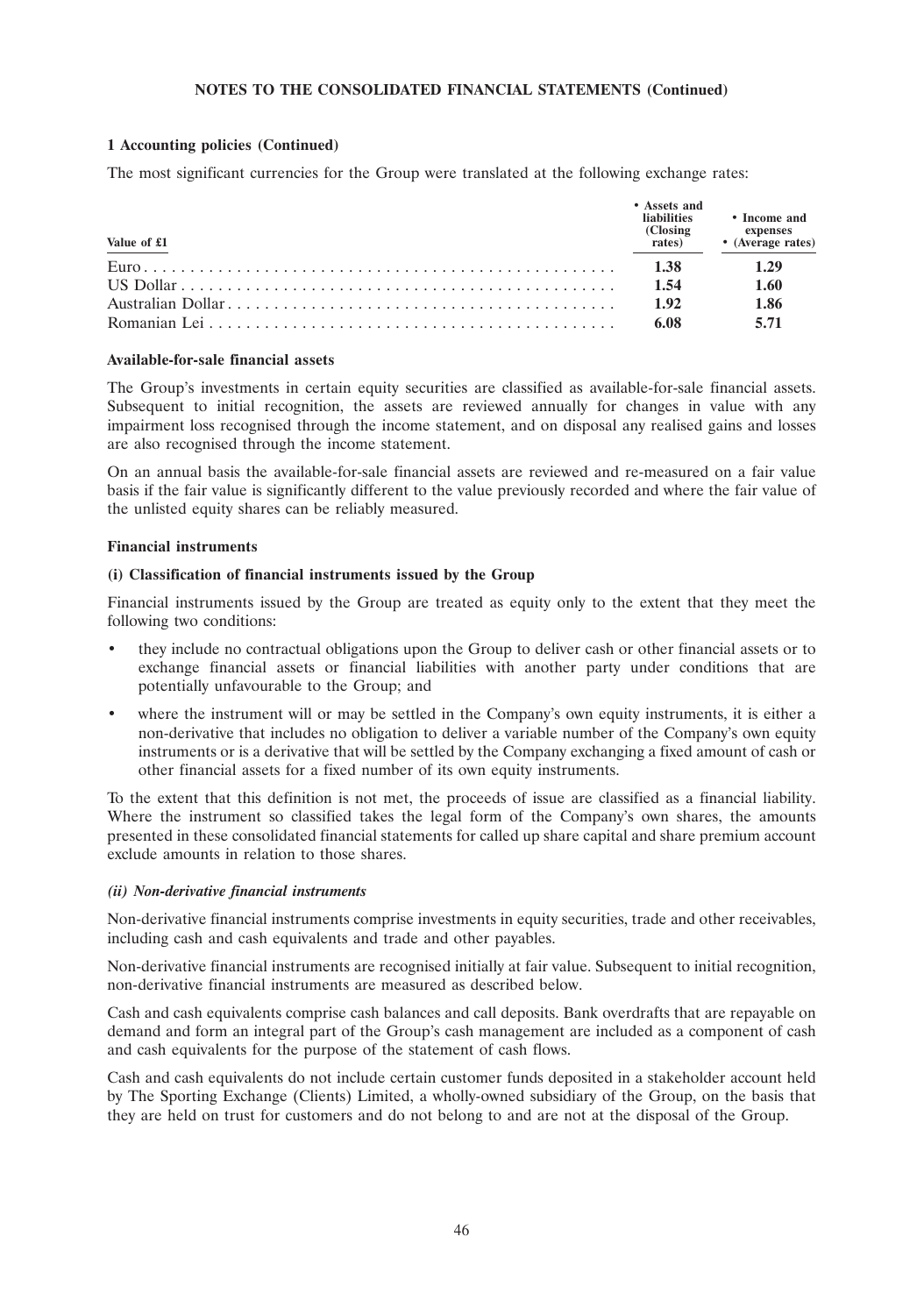# **1 Accounting policies (Continued)**

#### **Non-derivative financial instruments measured at fair value through profit or loss**

An instrument is classified at fair value through profit or loss if it is held for trading or is designated as such upon initial recognition. Financial instruments are designated at fair value through profit or loss if the Group manages such investments and makes purchase and sale decisions based on their fair value in accordance with the Group's documented risk management or investment strategy. Upon initial recognition, directly attributable transaction costs are recognised in the income statement when incurred. Financial instruments at fair value through profit or loss are measured at fair value, and changes therein are recognised in the income statement.

#### *(iii) Other*

Other non-derivative financial instruments are measured at amortised cost using the effective interest method, less any impairment losses.

#### *(iv) Derivative financial instruments*

The Group holds derivative financial instruments in relation to open betting liability positions arising as a result of open positions at the reporting date.

Derivatives are recognised initially at fair value; attributable transaction costs are recognised in the income statement when incurred. Subsequent to initial recognition, derivatives are measured at fair value, and changes therein are accounted for through the income statement.

## **Share capital**

#### *(i) Ordinary shares*

Ordinary shares are classified as equity. Incremental costs directly attributable to the issue of ordinary shares and share options are recognised as a deduction from equity, net of any tax effects.

#### *(ii) Repurchase of share capital (treasury shares)*

When share capital recognised as equity is repurchased, the amount of the consideration paid which includes directly attributable costs, is net of any tax effects, and is recognised as a deduction from equity. Repurchased shares are classified as treasury shares and are presented as a deduction from total equity. When treasury shares are sold or reissued subsequently, the amount received is recognised as an increase in equity, and the resulting surplus or deficit on the transaction is transferred to or from retained earnings.

#### **Earnings per share**

The Group presents basic and diluted earnings per share (''EPS'') data for its ordinary shares. Basic EPS is calculated by dividing the profit attributable to ordinary shareholders of the Company by the weighted average number of ordinary shares outstanding during the year. The weighted average number of shares is adjusted for amounts held by the Group's EBT. Diluted EPS is determined by the profit attributable to ordinary shareholders and the weighted average number of ordinary shares outstanding for the effects of all dilutive potential ordinary shares, which include awards under share award schemes and share options granted to employees.

#### **Property, plant and equipment**

#### *(i) Recognition and measurement*

Items of property, plant and equipment are measured at cost less accumulated depreciation and any accumulated impairment losses.

Cost includes expenditure that is directly attributable to the acquisition of the asset. The cost of self-constructed assets includes the costs of materials and direct labour and any other directly attributable cost of bringing the assets to a working condition for their intended use.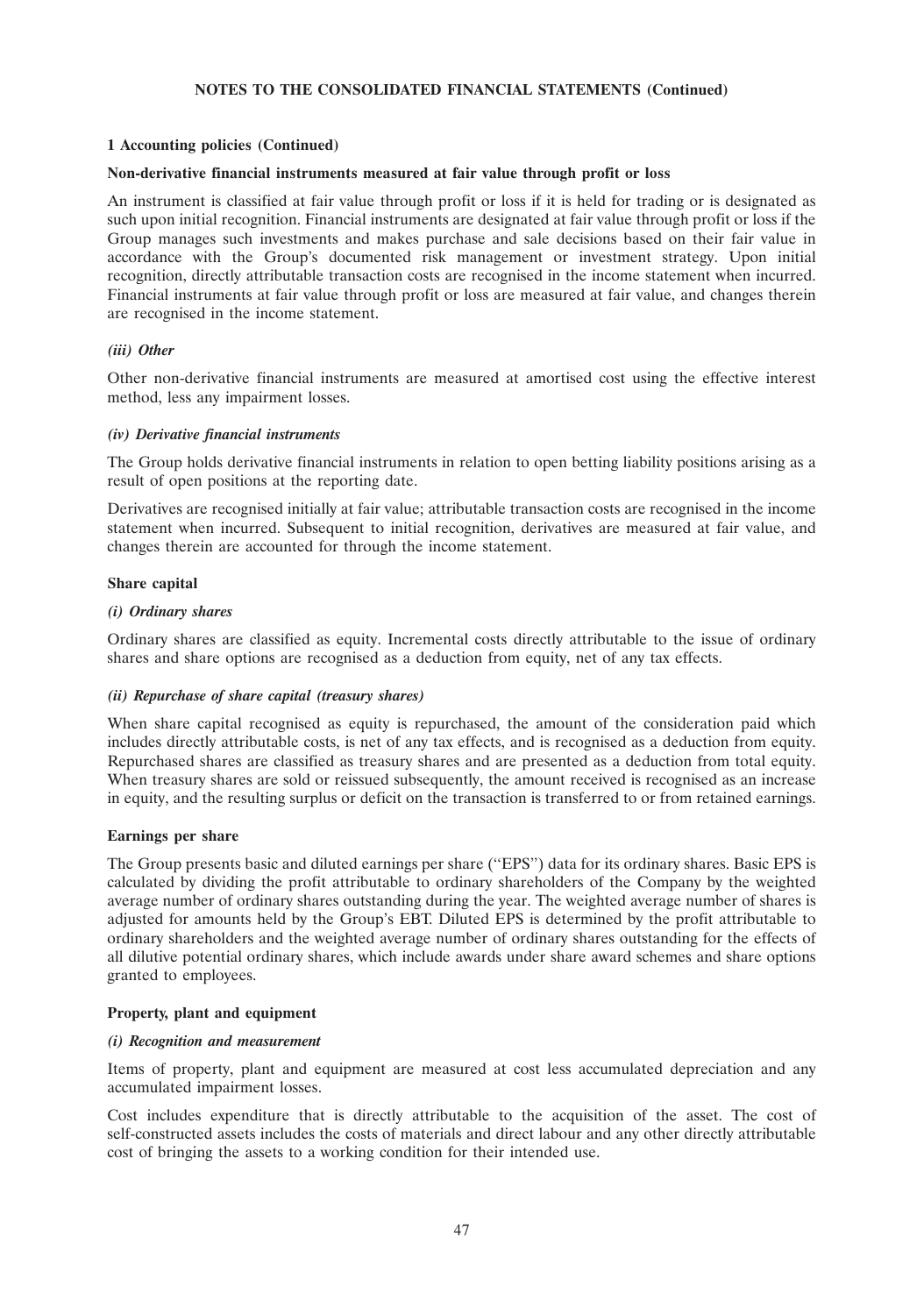# **1 Accounting policies (Continued)**

Gains and losses on disposal of an item of property, plant and equipment are determined by comparing the proceeds from disposal with the carrying amount of property, plant and equipment, and are recognised within the income statement.

# *(ii) Depreciation*

Depreciation is recognised in the income statement on a straight-line basis over the estimated useful life of each part of an item of property, plant and equipment. Land is not depreciated.

The estimated useful lives for the current and comparative periods are as follows:

Freehold buildings—50 years

Leasehold improvements—Over the term of the lease or the useful economic life of the asset, if shorter

Computer equipment—3 years

Equipment, fixtures and fittings—3 to 5 years

Depreciation methods, useful lives and residual values are reviewed at each reporting date.

# **Goodwill and other intangible assets**

# *(i) Goodwill*

Goodwill represents amounts arising on acquisition of subsidiaries, associates and joint arrangements.

### **Acquisitions on or after 1 May 2007**

In respect of business acquisitions that have occurred since 1 May 2007, goodwill represents the difference between the fair value of consideration for the acquisition and the net fair value of the identifiable assets, liabilities and contingent liabilities acquired. Identifiable intangibles are those which can be sold separately or which arise from legal rights regardless of whether those rights are separable.

#### **Acquisitions prior to 1 May 2007**

The Group has taken advantage of the exemption permitted by IFRS 1 and has not elected to restate business combinations that took place prior to 1 May 2007. In respect of acquisitions prior to 1 May 2007, goodwill is included at 1 May 2007 on the basis of its deemed cost, which represents the amount recorded under the Group's previous accounting framework which was broadly comparable save that only separable intangibles were recognised and goodwill was amortised.

# **Subsequent measurement**

Goodwill is measured at cost less any accumulated impairment losses. Goodwill is allocated to cash generating units (CGUs) and is not amortised but is tested annually for impairment. In respect of equity accounted investments, the carrying amount of goodwill is included in the carrying amount of the investment in the investee.

# *(ii) Internally generated goodwill and brands*

Expenditure on internally generated goodwill and brands is recognised as an expense in the income statement, as incurred.

#### *(iii) Research and development*

Expenditure on research activities is recognised as an expense in the income statement, as incurred.

Expenditure on development activities is recognised as an internally generated intangible asset only when the necessary criteria are met; including demonstrating the technical feasibility of the product and having sufficient certainty over the future revenue or cost savings that will be generated from the product.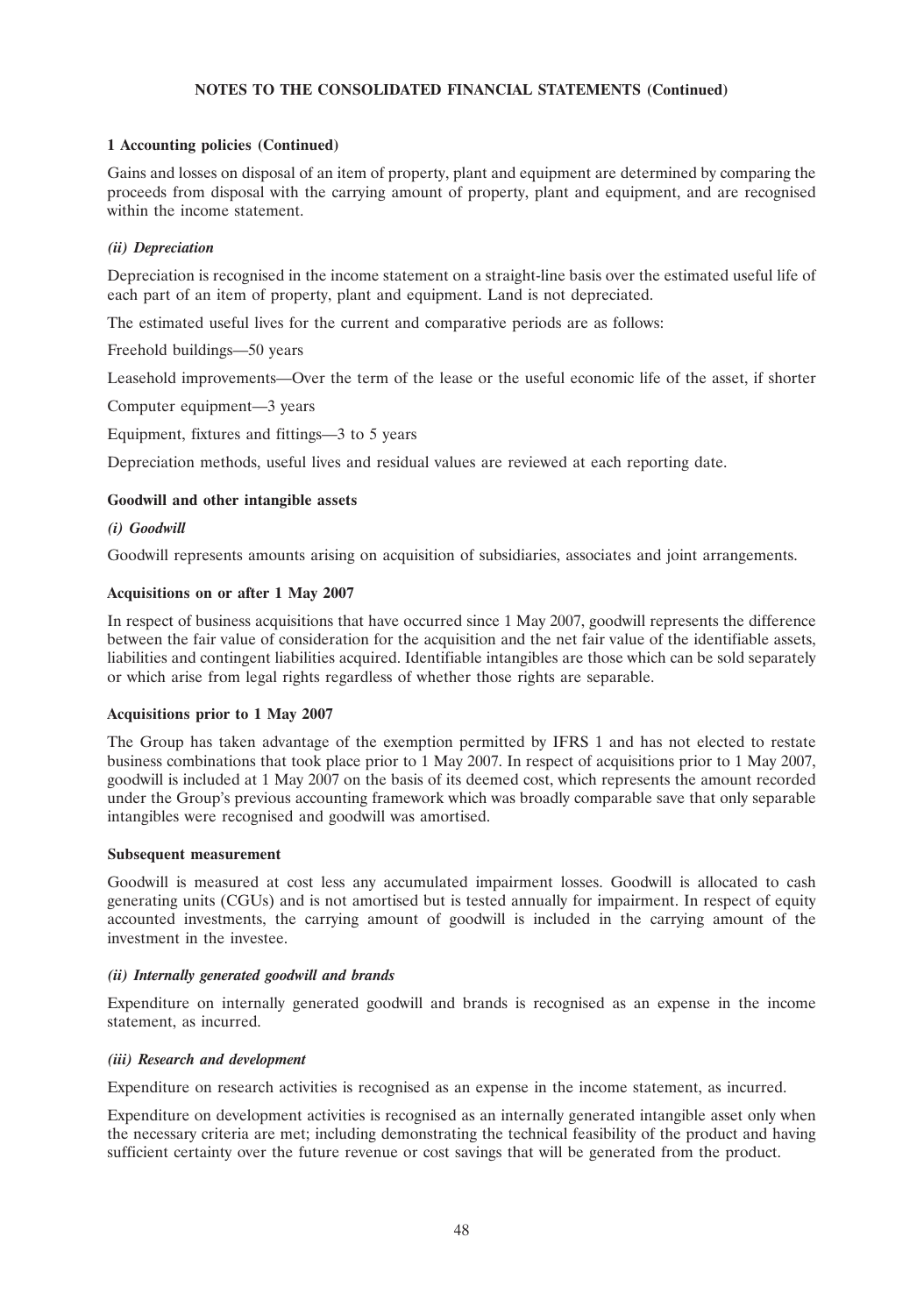#### **1 Accounting policies (Continued)**

The qualifying expenditure capitalised represents costs directly attributable to the development of the asset. This expenditure is capitalised from the point at which the above criteria are met up to the point at which the asset is available for use. If the criteria are not met the expenditure is recognised in the income statement as an expense in the period in which it is incurred.

Capitalised development expenditure assets are amortised on a straight-line basis from the date they are available for use over their useful economic lives.

Tax credits receivable in relation to qualifying spend that has been capitalised is treated as a deduction against that asset.

#### *(iv) Other intangible assets*

Identifiable intangibles are assets which have finite lives, can be sold separately or which arise from legal rights regardless of whether those rights are separable.

Acquired computer software licences are capitalised on the basis of the costs incurred to acquire and bring in to use the specific software. These costs are amortised over their estimated useful economic life or the life of the software licence contract.

Other intangible assets that are acquired by the Group are stated at cost less accumulated amortisation and less accumulated impairment losses.

### *(v) Amortisation*

Amortisation is recognised in the income statement on a straight-line basis over the estimated useful economic lives of intangible assets, other than goodwill, from the date they are available for use. The estimated useful economic lives are as follows:

Computer software—The shorter of the licence period and up to 10 years

Licences—The shorter of the licence period and up to 10 years

Development expenditure—3 years

Brand—2 years

Customer lists—2 to 4 years

Broadcasting rights—2 to 7 years

Wagering rights—6 to 7 years

#### **Impairment**

#### *(i) Financial assets*

A financial asset is assessed at each reporting date to determine whether there is any objective evidence that it is impaired. An indicator of impairment of a financial asset is apparent if objective evidence highlights that one or more events have had a negative effect on the estimated future cash flows of that asset.

An impairment loss in respect of a financial asset measured at amortised cost is calculated as the difference between its carrying amount, and the present value of the estimated future cash flows discounted at the original effective interest rate. An impairment loss in respect of an available-for-sale financial asset is calculated by reference to its fair value and book value. Significant financial assets are tested for impairment on an individual basis. The remaining financial assets are assessed collectively in groups that share similar credit risk characteristics.

All impairment losses are recognised in the income statement.

An impairment loss is reversed if the reversal can be related objectively to an event occurring after the impairment loss was recognised. For financial assets measured at amortised cost, the reversal is recognised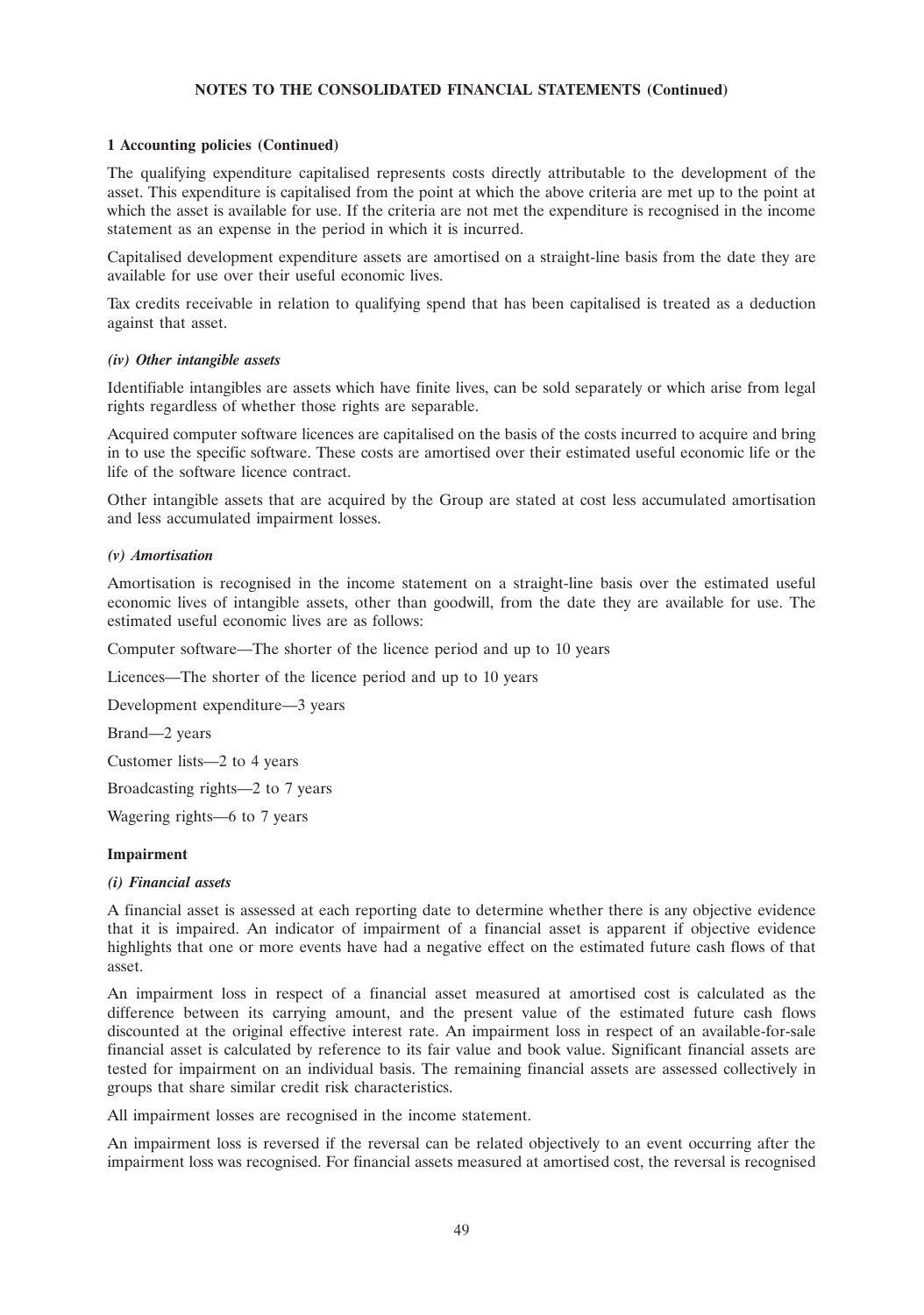# **1 Accounting policies (Continued)**

in the income statement. For available-for-sale financial assets that are equity securities, the reversal is recognised directly in equity.

### *(ii) Non-financial assets*

The carrying amounts of the Group's non-financial assets, other than deferred tax assets, are reviewed at each reporting date to determine whether there is any indication of impairment. If any such indication exists, then the asset's recoverable amount is estimated. For goodwill and intangible assets that are not yet available for use, the recoverable amount is estimated each year at the same time.

The recoverable amount of an asset or CGU is the greater of its value in use and its fair value less costs to sell. In assessing value in use, the estimated future cash flows are discounted to their present value using a pre-tax discount rate that reflects current market assessments of the time value of money and the risks specific to the asset. For the purpose of impairment testing, assets are grouped together into the smallest group of assets that generates cash inflows from continuing use that are largely independent of the cash inflows of other assets or groups of assets (the CGU). The goodwill acquired in a business combination, for the purpose of impairment testing, is allocated to CGUs that are expected to benefit from the synergies of the combination.

An impairment loss is recognised if the carrying amount of an asset when allocated to a CGU exceeds its estimated recoverable amount. Impairment losses are recognised in the income statement. Impairment losses recognised in respect of CGUs are allocated first to reduce the carrying amount of any goodwill allocated to the units and then to reduce the carrying amounts of the other assets in the unit on a pro-rata basis.

An impairment loss in respect of goodwill is not reversed. In respect of other assets, impairment losses recognised in prior periods are assessed at each reporting date for any indications that the loss has decreased or no longer exists. An impairment loss is reversed if there has been a change in the estimates used to determine the recoverable amount. An impairment loss is reversed only to the extent that the asset's carrying amount does not exceed the carrying amount that would have been determined, net of depreciation or amortisation, if no impairment loss had been recognised.

#### **Employee benefits**

#### *(i) Defined contribution plans*

A defined contribution plan is a post-employment benefit plan under which the Group pays fixed contributions into a separate entity and will have no legal or constructive obligation to pay further amounts. Obligations for contributions to defined contribution pension plans are recognised as an employee benefit expense in the income statement when they are due.

#### *(ii) Short-term benefits*

Short-term employee benefit obligations are measured on an undiscounted basis and are expensed as the related service is provided. A liability is recognised for the amount expected to be paid under short-term cash bonus or profit-sharing plans if the Group has a present legal or constructive obligation to pay this amount as a result of past service provided by the employee and the obligation can be estimated reliably.

#### *(iii) Share-based payment transactions*

The following schemes are in place that allow employees to acquire shares in the Group:

#### **Share option plans and Save-As-You-Earn schemes**

Share option plans and Save-As-You-Earn schemes are accounted for as equity-settled share-based payment schemes on the basis that the Group will not be required to settle its obligations under these schemes in cash. The fair value of options granted is recognised as an employee expense with a corresponding increase in equity. The fair value is measured at grant date and spread over the period during which the employees become unconditionally entitled to the share options and is calculated using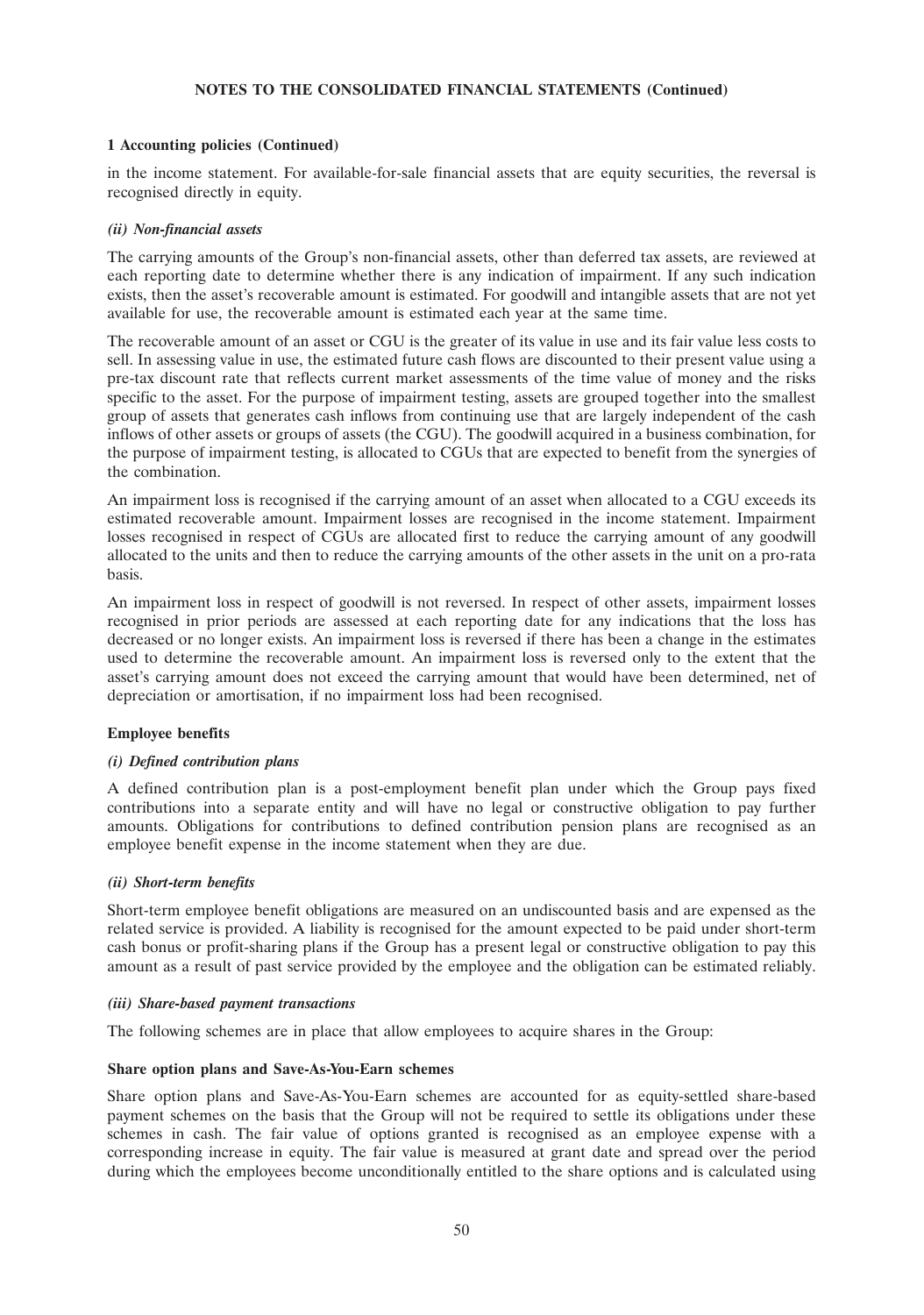# **1 Accounting policies (Continued)**

an option pricing model, taking into account the terms and conditions upon which the options were granted. The amount recognised as an expense is adjusted to reflect the actual number of share options that vest.

#### **Restricted share scheme**

The Group operates a Restricted Share Awards Plan. Under this plan, the Company may grant ad hoc nominal value or nil cost options which vest at specified dates up to 7 years from grant. Performance conditions may be applied to awards. As an equity-settled scheme, a charge is recognised over the vesting period and may be reversed to the extent that any non-market based performance conditions are not met. In January 2012, the Group modified certain outstanding share options and replaced them with restricted shares on a 3:1 basis.

A number of individuals were granted restricted shares in the current and prior periods.

# **Long Term Incentive Plan (''LTIP''), Deferred Share Incentive Plan (''DSIP''), Short Term Incentive Plan (''STIP'') and Management Incentive Plan (''MIP'')**

The Group currently operates the LTIP and DSIP. In previous years, the STIP and MIP were used but these were replaced by DSIP in the financial year ended 30 April 2014.

- The LTIP entitles recipients to share options and restricted share rewards based on meeting the Group and individual performance criteria over a three-year period.
- The DSIP provides for one-third of any annual incentive payment (determined under the Annual Cash Incentive Plan) to be paid in deferred shares. Any such deferred element granted under the DSIP will vest 50% after one year and 50% after two years from the date of grant. Clawback provisions are included and dividends accrue on vested DSIP awards.
- The previous STIP and MIP structures had both cash and share elements. The cash element was two-thirds of the award; the remaining one-third was paid in deferred shares.

The fair value of the LTIP, DSIP and the share-based elements of the STIP and MIP are calculated under IFRS 2 share-based payment. The cash elements of the STIP and the MIP were fixed in value and paid in the year the award was made, with no option on the part of the recipient to choose whether they received cash or shares. Accordingly, these cash payments were classified as a cash bonus in the income statement (rather than a ''cash-settled share-based payment'') and expensed in the year in which the award was made.

#### **Long-term Senior Executives' Incentive Plan (''SEIP'')**

The long-term SEIP was approved by the Board on 16 October 2007. The plan provides for certain senior management and Directors to be granted one-off awards consisting of a cash and restricted shares element. The scheme came into effect upon the admission of the Group's shares on the London Stock Exchange.

The cash was paid on the date of admission to the participants in the scheme. The restricted shares were granted on the date of admission and half of the restricted shares vested on the first anniversary of the listing and the next half on the second anniversary of the listing.

The restricted shares in the SEIP are measured consistently with the treatment of normal restricted shares. All shares granted under the SEIP have now been exercised or have lapsed.

#### **Stakeholder award scheme**

During 2011, the Group issued 309,280 restricted shares and 26,829 phantom shares to the employees of the Group as part of the new Stakeholder award scheme. The scheme relates to the individual employees' performance during the financial year ended 30 April 2010 for which a cash bonus accrual had been recognised. Subsequent to the year ended 30 April 2010 the reward was settled by the issue of equity instruments.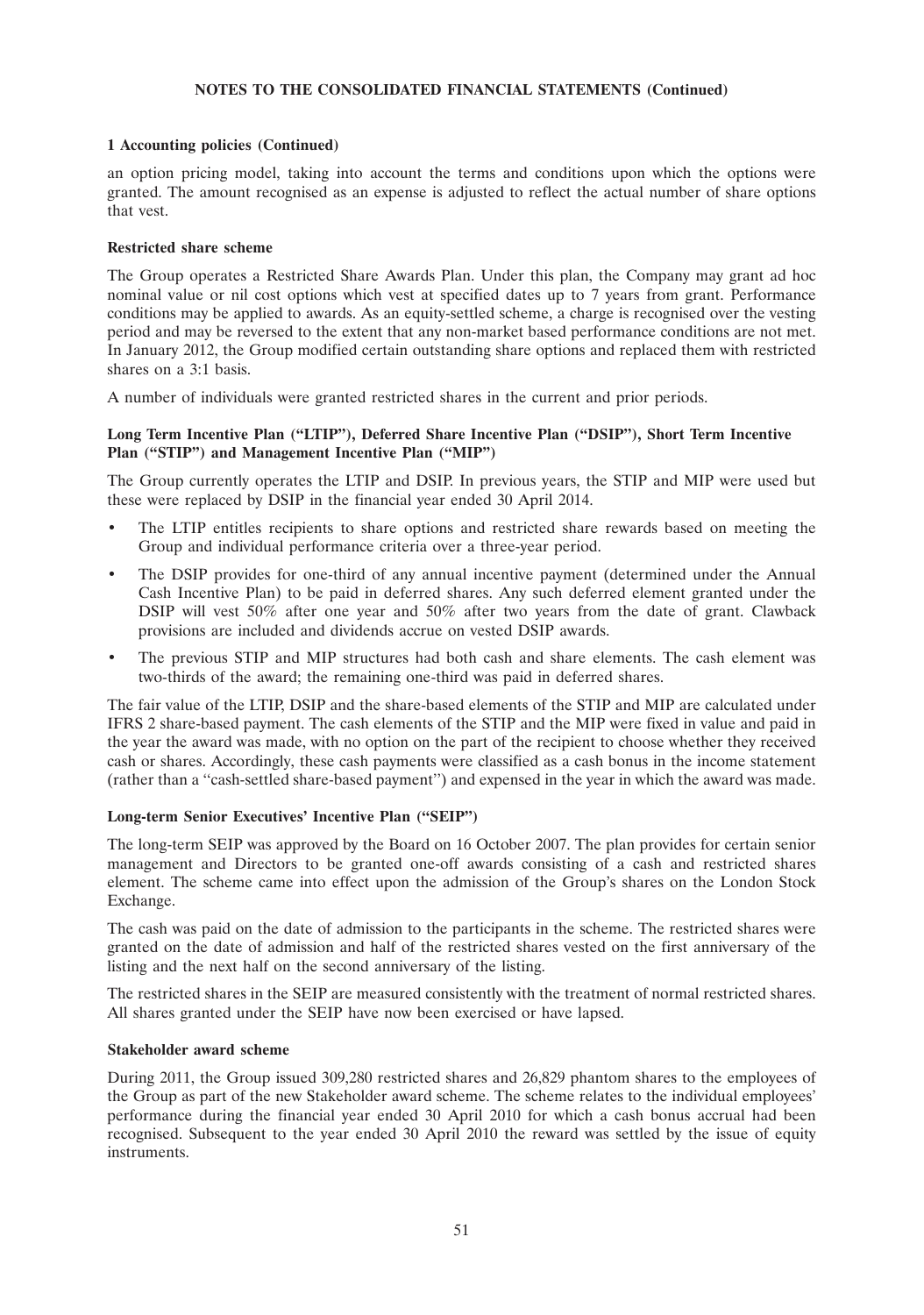### **1 Accounting policies (Continued)**

The restricted shares and phantom shares had a vesting period spanning from the first day of the financial year to which they relate to the vest date of 1 August 2011. The restricted shares in the scheme were convertible into shares upon vest date and they were measured consistently with the treatment of normal restricted shares. The phantom shares in the scheme were only convertible to cash upon the vest date and they are measured based on the market value at the date of grant.

### **Revenue**

Revenue is measured as the consideration received from customers and represents amounts received for services provided by the Group, as set out below.

Sports revenue represents the commission earned on the Group's betting exchange activities and the margin derived from betting activity on the Group's fixed odds bookmaking product. Commission and margin are recognised on the date the outcome for an event is settled. Open betting liability positions are recognised based on the best estimate of the outflow that will be required to settle the position at the balance sheet date, and losses arising from these positions are recognised in revenue. This gives rise to a derivative financial instrument and is accounted for at fair value through profit and loss, as described in the Financial Instruments section on page 112.

Gaming revenue can either represent the margin derived from betting activity between customers and the Group or, in relation to Poker and Exchange Games, the commission earned from customers.

TVG revenue is derived from US pari-mutuel betting products (Advanced Deposit Wagering and Tote products), representing a percentage of the stake and is recognised on settlement of the event.

Revenue also includes amounts received from the management and investment of customer funds.

### **Expenses**

#### *(i) Cost of sales*

Cost of sales principally comprises betting and gaming taxes, customer payment transaction fees, sporting levies and other data rights charges.

### *(ii) Operating lease payments*

Payments made under operating leases are recognised in the income statement on a straight-line basis over the term of the lease. Lease incentives received are recognised in the income statement as an integral part of the total lease expense over the term of the lease.

#### **Finance income and expense**

Finance income comprises interest earned on corporate funds invested, changes in the fair value of financial assets at fair value through profit or loss, and gains on hedging instruments that are recognised in the income statement. Interest income is recognised as it accrues in the income statement, using the effective interest method.

Finance expenses comprise changes in the fair value of financial assets at fair value through profit or loss and discount unwinding in relation to deferred and contingent consideration.

Foreign currency gains and losses are reported on a net basis, either in finance income or finance expense as appropriate.

### **Tax**

Tax expense comprises current and deferred tax. Tax expense is recognised in the income statement except to the extent that it relates to items recognised directly in equity (through other reserves), in which case it is recognised in equity.

Current tax is the expected tax payable on the taxable income for the year, using tax rates enacted or substantively enacted at the reporting date, and any adjustment to tax payable in respect of previous years.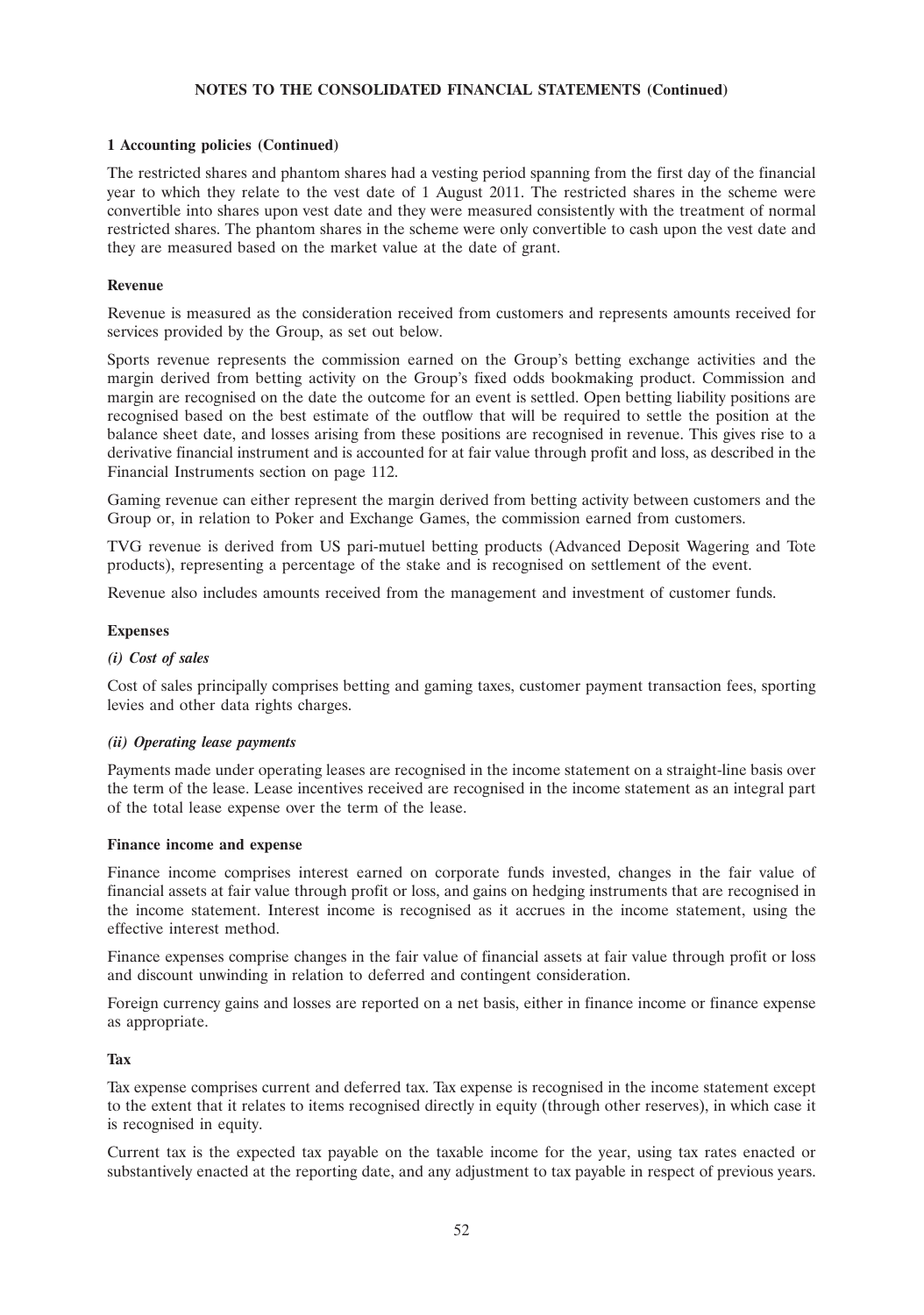## **1 Accounting policies (Continued)**

Deferred tax is provided on temporary differences between the carrying amounts of assets and liabilities for financial reporting purposes and the amounts used for tax purposes.

A deferred tax asset is recognised to the extent that it is probable that future taxable profits will be available against which the temporary difference can be utilised. Deferred tax assets are reviewed at each reporting date and are reduced to the extent that it is no longer probable that the related tax benefit will be realised.

Additional income taxes that arise from the distribution of dividends are recognised at the same time that the liability to pay the related dividend is recognised.

The following temporary differences are not provided for: the initial recognition of goodwill; the initial recognition of assets or liabilities that affect neither accounting nor taxable profit other than in a business combination; and differences relating to investments in subsidiaries to the extent that they will probably not reverse in the foreseeable future.

Deferred tax is measured at the tax rates that are expected to be applied to temporary differences when they reverse, based on the laws that have been enacted or substantively enacted by the reporting date.

Deferred tax assets and liabilities are offset if there is a legally enforceable right to offset current tax liabilities and assets, and they relate to income taxes levied by the same tax authority on the same taxable entity, or on different tax entities, but they intend to settle current tax liabilities and assets on a net basis or their tax assets and liabilities will be realised simultaneously.

In determining the current and deferred tax the Group takes into account the impact of uncertain tax positions and whether additional taxes and interest may be due. The Group believes that its accruals for tax liabilities are adequate for all open tax years based on its assessment of many factors, including interpretations of tax law and prior experience. This assessment relies on estimates and assumptions and may involve a series of judgments about future events. New information may become available that causes the Group to change its judgment regarding the adequacy of existing tax liabilities; such changes to tax liabilities will impact tax expense in the period that such a determination is made.

#### **Operating segments**

An operating segment is a component of the Group that engages in business activities from which it may earn revenues and incur expenses, including revenues and expenses that relate to transactions with any of the Group's other components.

Segment information is based on the internal reports regularly reviewed by the Group's Chief Operating Decision Maker (''CODM'') in order to assess each segment's performance and to allocate resources. The CODM is the Executive Committee which monitors the financial and operational performance of the Group and allocates resources within the budgets agreed by the Board.

#### **Leases**

Under accounting standards there is a requirement for management to examine the buildings element within each property lease to determine if the lease meets the definition of a finance lease and, if so, it should be accounted for as such. This review involves determining the fair value of each property at the inception of the lease and analysing the minimum lease payments between their ''land'' and ''buildings'' elements. Based on management's review of leases for the years ended 30 April 2015 and 2014, all premises leases qualify as operating leases.

#### **Separately disclosed items**

Separately disclosed items are those items included within operating profit that the Group considers to be non-recurring or material in nature that should be brought to the reader's attention in understanding the Group's financial performance

The separate reporting of these items, which are disclosed within the relevant category in the income statement, helps provide a more accurate indication of the Group's underlying business performance.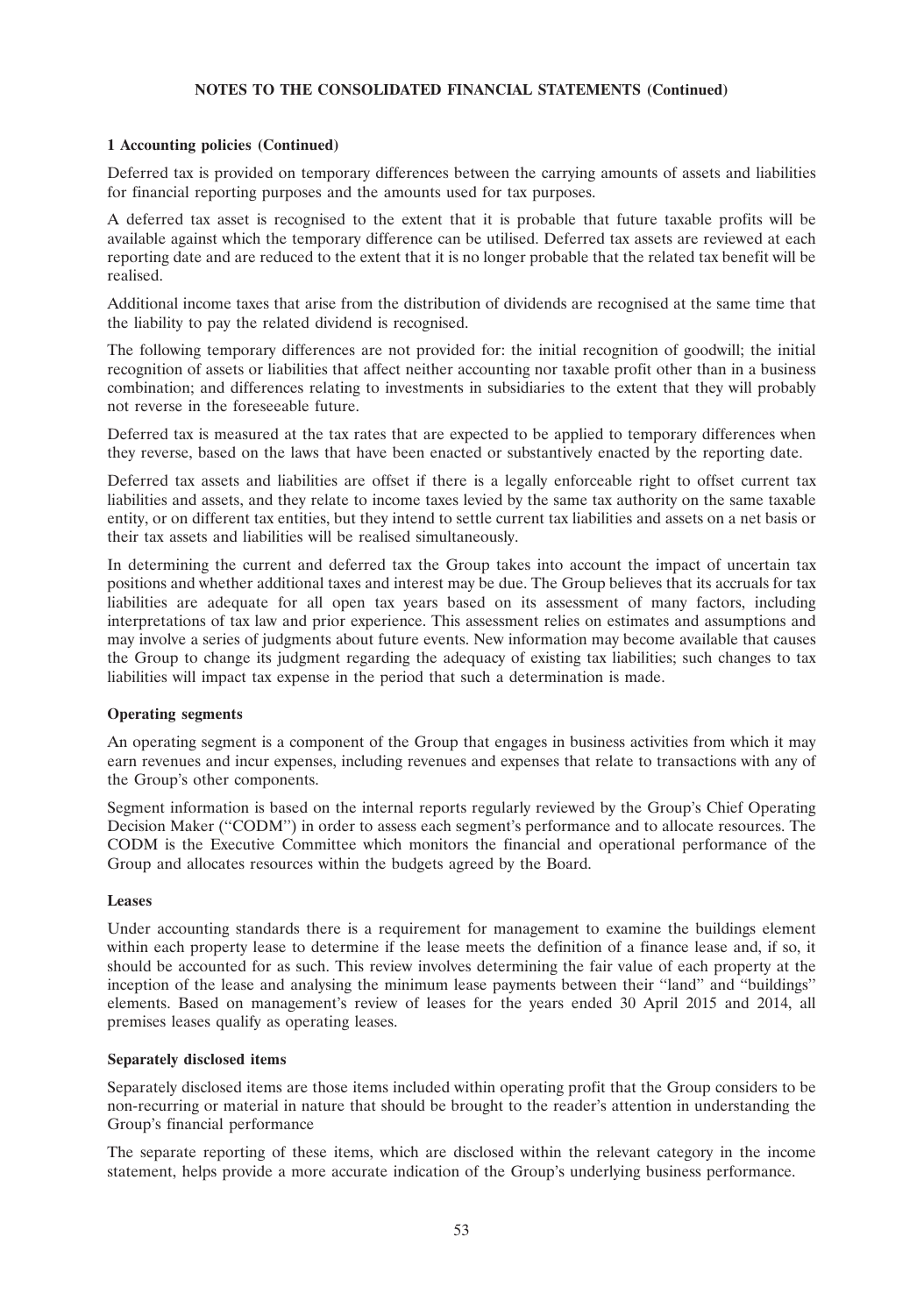# **1 Accounting policies (Continued)**

# **Future accounting developments**

The following new standards, interpretations and amendments were issued by the IASB or the IFRIC but were not effective for the financial year (and in some cases have not yet been adopted by the EU):

IFRS 9 ''Financial Instruments''

IFRS 14 ''Regulatory Deferral Accounts''

IFRS 15 ''Revenue from Contracts with Customers''

The Directors have decided not to early adopt the above standards and they do not expect that the adoption of the standards listed above will have a material impact on the financial statements of the Group in future periods.

There are no other IFRSs or IFRICs in issue but not yet effective that are expected to have a significant impact for the Group.

### **Accounting estimates and judgments**

The preparation of consolidated financial statements in conformity with IFRSs requires management to make estimates, judgments and assumptions that affect the application of accounting policies and the reported amounts of assets, liabilities, income and expenses. Actual results may differ from these estimates.

Estimates and underlying assumptions are reviewed on an ongoing basis. Revisions to accounting estimates are recognised in the period in which the estimates are revised and in any future periods affected. In particular, information about significant areas of estimation uncertainty and critical judgments in applying accounting policies that have the most significant effect on the amounts recognised in the consolidated financial statements is included in the following notes:

#### **Estimates**

# **Note 9—Measurement of the recoverable amounts of goodwill and other intangible assets**

An impairment review has been performed of all goodwill and intangible assets held by the Group. The impairment review is performed on a ''value in use'' basis, which requires estimation of future net operating cash flows, the time period over which they will occur, an appropriate discount rate and an appropriate growth rate.

# **Note 12—Deferred tax**

Deferred tax assets and liabilities represent management's best estimate in determining the amounts to be recognised. When assessing the extent to which deferred tax assets should be recognised, consideration is given to the timing and level of future taxable income.

#### **Note 18—Measurement of share-based payments**

Estimation and judgment is required in determining the fair value of shares at the date of award. The fair value is estimated using valuation techniques which take into account the award's term, the risk-free interest rate and the expected volatility of the market price of shares of the Group.

# **Note 23—Determination of fair value of deferred and contingent consideration**

Deferred and contingent consideration is initially recognised at fair value and subsequently reassessed at each reporting date to reflect changes in estimates and assumptions. Fair value is determined using an income approach which requires estimation of future net operating cash flows, the time period over which they will occur, an appropriate discount rate and an appropriate growth rate.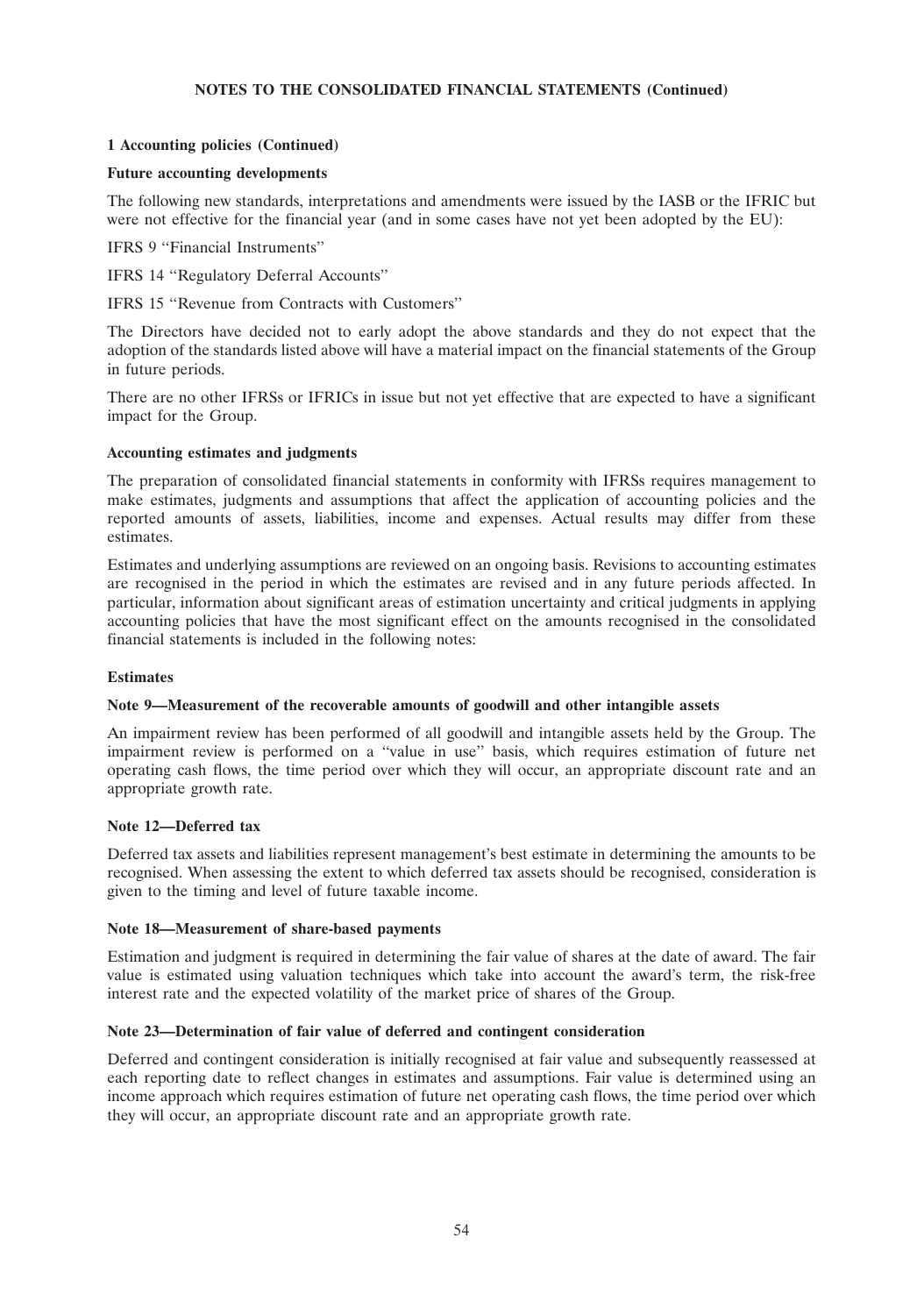# **1 Accounting policies (Continued)**

#### **Judgments**

### *Note 1—Basis of consolidation*

Judgment is applied when determining if an acquired entity is controlled by the Group, and whether the acquired entity meets the criteria to be defined as a subsidiary. In assessing control, the Group considers whether it has the ability to control on a legal or contractual basis rather than whether that control is actually exercised.

### **Valuation of tax provisions and liabilities**

Judgment and estimation is required to interpret international tax laws and the way that they interact within each jurisdiction, in order to identify and value provisions in relation to gaming taxes as applicable. In addition to gaming taxes, judgment is required in relation to international tax laws including transfer pricing and controlled foreign companies.

#### **Business combinations**

Judgment and estimation is required in the identification and valuation of separable assets and liabilities on acquisitions. In particular, in the identification and valuation of separable intangible assets and determining appropriate useful economic lives for these assets, and also in determining contingent consideration payable in respect of acquisitions where required by the terms of the agreement.

### **2 Operating segments**

The Group's continuing operating businesses are organised and managed as reportable business segments according to the information which is used by the Group's CODM in making decisions about reporting matters. These segments are:

Betfair excl. US

- **Sports**
- Gaming
- Management of customer funds
- Betfair US.

The previous reportable segments of Sportsbook and Exchange have been combined into one reportable segment named ''Sports''. This is to better reflect the way financial information is reviewed by the CODM. Sports now consists of the Exchange sports betting product, Timeform, the Sportsbook and Multiples. The Group has restated the operating segment information for the year ended 30 April 2014 accordingly.

Gaming consists of various Casino products and bespoke Exchange games products. Tradefair Spreads and Poker are also classified within Gaming. All of these gaming activities are played by customers in a number of geographical areas.

Sports and Gaming meet the quantitative thresholds required by IFRS 8 as reportable segments. While the revenue from the Management of customer funds does not meet these requirements, this segment is separately disclosed as it is monitored by the CODM.

The Group's US operations (including the TVG Network) meet the quantitative threshold to be disclosed separately.

The results of the Australian joint venture (up to the date of disposal) were consolidated in the Group accounts on an equity accounting basis. As such only the Group's share of gains and losses are presented in the operating segment note below.

The Group focuses its internal management reporting predominantly on revenue, as the products' potential to generate revenue is the chief driver of the Group's business and the allocation of resources. The Group's cost base is to a large extent fixed in nature. Corporate expenses, assets and liabilities cannot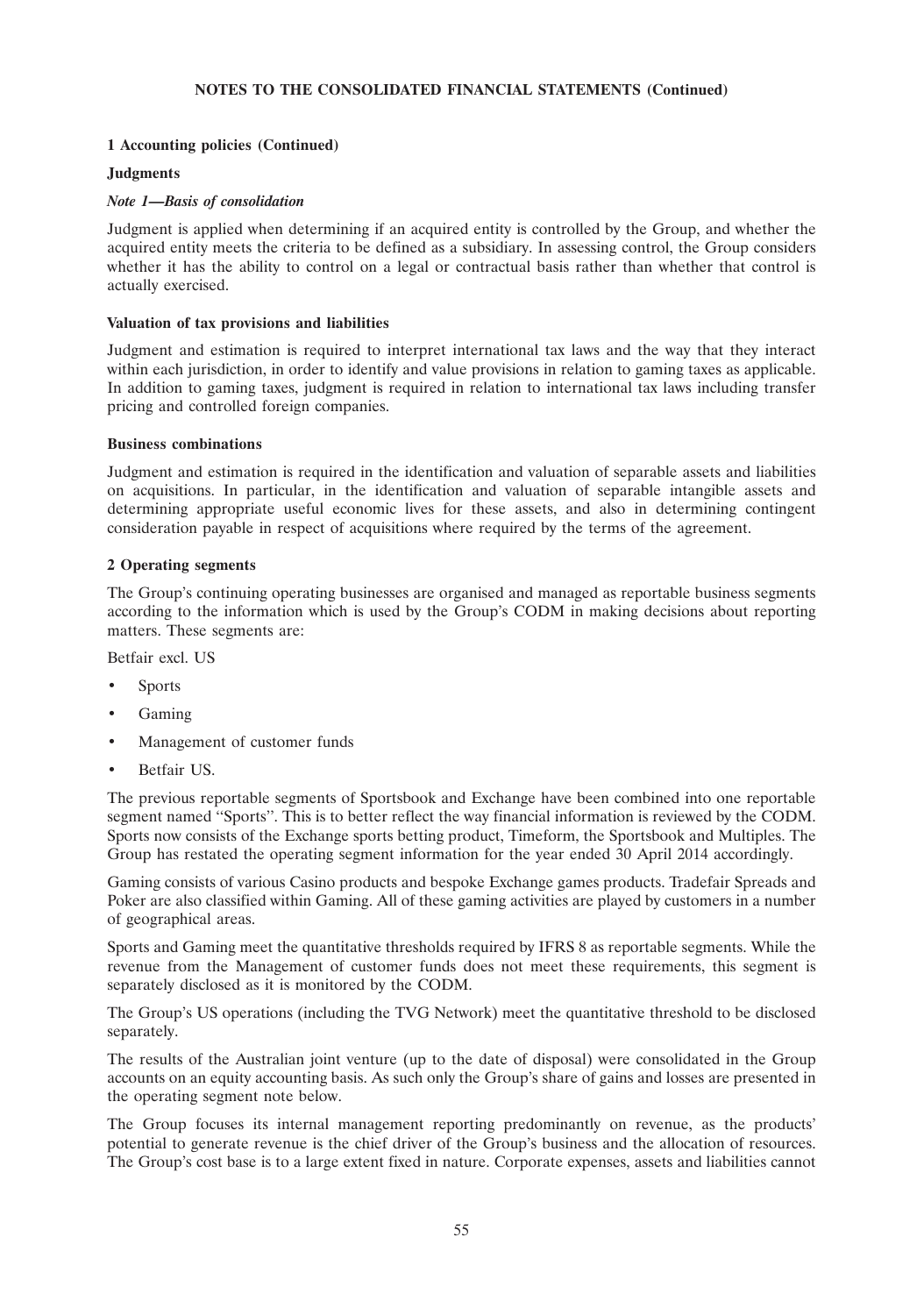### **2 Operating segments (Continued)**

readily be allocated to individual operating segments and are not used by the CODM for making operating and resource allocation decisions.

However, expenses are allocated and reviewed by the CODM between Betfair excl. US and the Betfair US operating segment. The analysis of EBITDA is summarised below.

Management also reviews Group revenue on a geographic basis, determined by the location of the customers. This information is analysed below on the following basis:

- UK
- Rest of World.

The majority of the Group's non-current assets are located in the UK and the US, representing 44% and 45% of total non-current assets respectively (30 April 2014: UK 71% and US 12%).

Segmental information for the years ended 30 April 2015 and 30 April 2014 is as follows:

# **Year ended 30 April 2015**

|                                                                   | <b>Sports</b>             | Gaming | <b>Management</b><br>of customer<br>funds | <b>Betfair</b><br>excl.<br><b>US</b> | <b>Betfair</b><br><b>US</b> | Group                     |
|-------------------------------------------------------------------|---------------------------|--------|-------------------------------------------|--------------------------------------|-----------------------------|---------------------------|
|                                                                   | $\mathbf{f}_{\mathbf{m}}$ | £m     | $\mathbf{f}_{\mathbf{m}}$                 | $\mathbf{f}_{\mathbf{m}}$            | $\mathbf{f}_{\mathbf{m}}$   | $\mathbf{f}_{\mathbf{m}}$ |
| Revenue $\ldots \ldots \ldots \ldots \ldots \ldots \ldots \ldots$ | 328.0                     | 88.5   | 1.2                                       | 417.7                                | 58.8                        | 476.5                     |
|                                                                   |                           |        |                                           | 115.4                                | 4.8                         | 120.2                     |
| Depreciation and amortisation                                     |                           |        |                                           |                                      |                             | (25.9)                    |
| Net finance income                                                |                           |        |                                           |                                      |                             | 0.4                       |
| Profit on disposal of joint venture $\dots \dots$                 |                           |        |                                           |                                      |                             | 6.4                       |
| Share of profit of equity accounted investments                   |                           |        |                                           |                                      |                             | 0.1                       |
| Profit before tax                                                 |                           |        |                                           |                                      |                             | 101.2                     |
|                                                                   |                           |        |                                           |                                      |                             | (14.8)                    |
|                                                                   |                           |        |                                           |                                      |                             | 86.4                      |
|                                                                   |                           |        |                                           |                                      |                             | 232.0                     |
| <b>Total liabilities</b>                                          |                           |        |                                           |                                      |                             | 182.6                     |

#### **Year ended 30 April 2014**

|                                                                   | <b>Sports</b>             | Gaming                    | <b>Management</b><br>of customer<br>funds | <b>Betfair</b><br>excl.<br><b>US</b> | <b>Betfair</b><br><b>US</b> | Group                     |
|-------------------------------------------------------------------|---------------------------|---------------------------|-------------------------------------------|--------------------------------------|-----------------------------|---------------------------|
|                                                                   | $\mathbf{f}_{\mathbf{m}}$ | $\mathbf{f}_{\mathbf{m}}$ | $\mathbf{f}_{\mathbf{m}}$                 | $\mathbf{f}_{\mathbf{m}}$            | $\mathbf{f}_{\mathbf{m}}$   | $\mathbf{f}_{\mathbf{m}}$ |
| Revenue $\ldots \ldots \ldots \ldots \ldots \ldots \ldots \ldots$ | 280.5                     | 66.2                      | 1.2                                       | 347.9                                | 45.7                        | 393.6                     |
|                                                                   |                           |                           |                                           | 89.1                                 | 2.0                         | 91.1                      |
| Depreciation and amortisation                                     |                           |                           |                                           |                                      |                             | (29.5)                    |
| Net finance income $\dots \dots \dots \dots \dots \dots \dots$    |                           |                           |                                           |                                      |                             | 0.7                       |
| Share of loss of equity accounted investments                     |                           |                           |                                           |                                      |                             | (1.2)                     |
| Profit before tax                                                 |                           |                           |                                           |                                      |                             | 61.1                      |
|                                                                   |                           |                           |                                           |                                      |                             | (10.1)                    |
|                                                                   |                           |                           |                                           |                                      |                             | 51.0                      |
|                                                                   |                           |                           |                                           |                                      |                             | 309.5                     |
| <b>Total liabilities</b>                                          |                           |                           |                                           |                                      |                             | 138.1                     |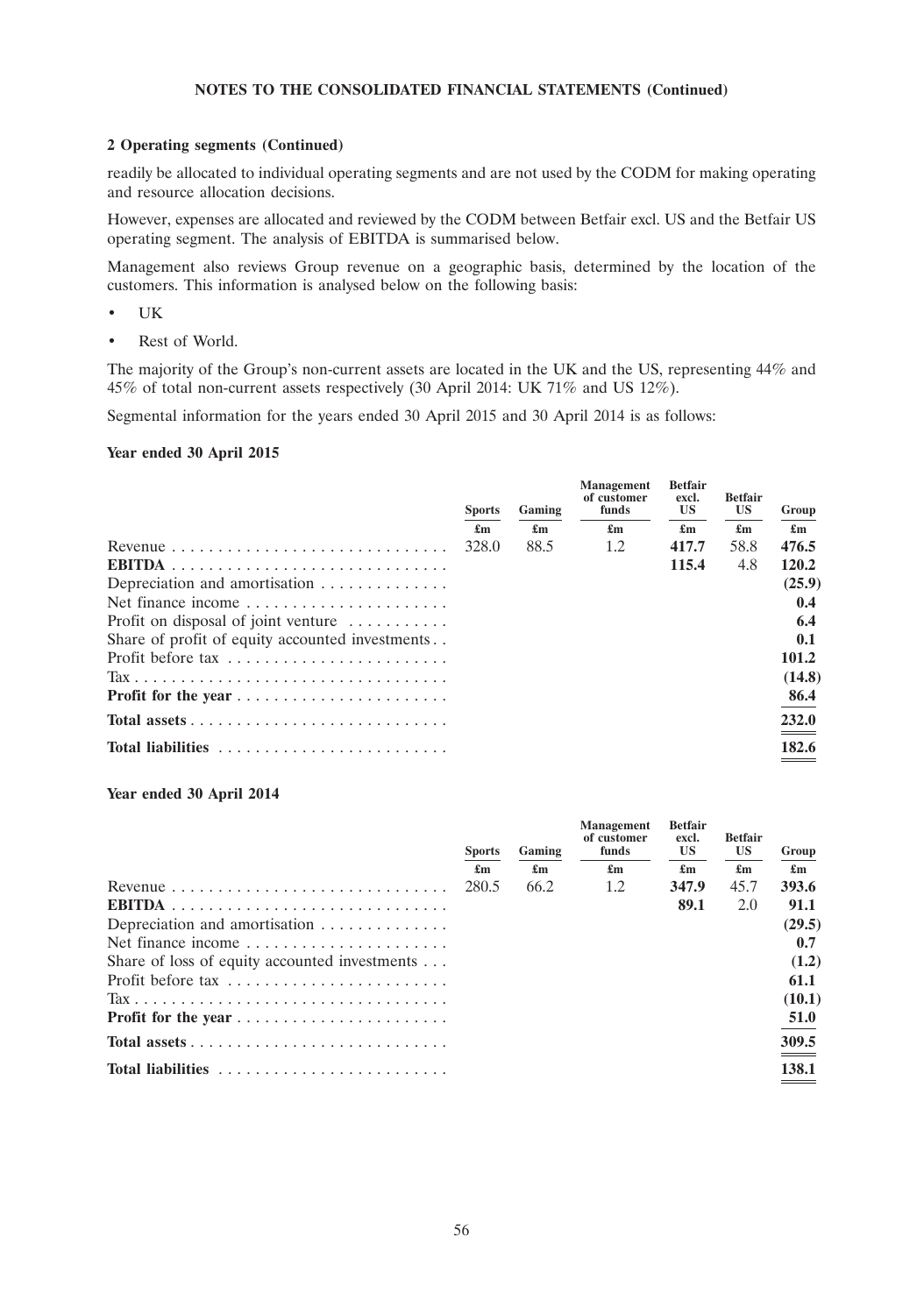## **2 Operating segments (Continued)**

Geographical information determined by location of customers is set out below:

# **Year ended 30 April 2015**

|                                                                          | UK<br><b>Sustainable</b> | Rest of<br>World<br><b>Sustainable</b> | <b>Total</b><br><b>Sustainable</b> | Rest of<br>World<br>Other | Group                     |
|--------------------------------------------------------------------------|--------------------------|----------------------------------------|------------------------------------|---------------------------|---------------------------|
|                                                                          | £m                       | £m                                     | £m                                 | £m                        | $\mathbf{f}_{\mathbf{m}}$ |
| Betfair excl. $US \dots \dots \dots \dots \dots \dots \dots \dots \dots$ | 315.5                    | 14.2                                   | 329.7                              | 88.0                      | 417.7                     |
|                                                                          |                          | 58.8                                   | 58.8                               |                           | 58.8                      |
|                                                                          | 315.5                    | 73.0                                   | 388.5                              | 88.0                      | 476.5                     |

# **Year ended 30 April 2014**

|                                                                          | UK<br><b>Sustainable</b> | Rest of<br>World<br><b>Sustainable</b> | <b>Total</b><br><b>Sustainable</b> | Rest of<br>World<br>Other | Group                     |
|--------------------------------------------------------------------------|--------------------------|----------------------------------------|------------------------------------|---------------------------|---------------------------|
|                                                                          | £m                       | £m                                     | $\mathbf{f}_{\mathbf{m}}$          | £m                        | $\mathbf{f}_{\mathbf{m}}$ |
|                                                                          | 246.4                    | 14.0                                   | 260.4                              | 87.5                      | 347.9                     |
| Betfair $US \dots \dots \dots \dots \dots \dots \dots \dots \dots \dots$ |                          | 45.7                                   | 45.7                               |                           | 45.7                      |
|                                                                          | 246.4                    | 59.7                                   | 306.1                              | 87.5                      | 393.6                     |

Revenue derived from customers located in Ireland and Gibraltar is classified within UK.

### **3 Profit before tax**

Profit before tax is stated after charging:

|                                                | Note 2015     | 2014                      |
|------------------------------------------------|---------------|---------------------------|
|                                                | £m            | $\mathbf{f}_{\mathbf{m}}$ |
|                                                |               |                           |
|                                                |               |                           |
|                                                |               |                           |
|                                                |               |                           |
|                                                | $5.5^{\circ}$ | 5.7                       |
| Research and non-capitalised development costs | 44.8 44.4     |                           |

#### **Auditors' remuneration:**

|                                                                                                   | 2015 | 2014                      |
|---------------------------------------------------------------------------------------------------|------|---------------------------|
|                                                                                                   | £m   | $\mathbf{f}_{\mathbf{m}}$ |
| Fees payable to the Company's auditor for the audit of these financial statements $0.1 \quad 0.1$ |      |                           |
| Fees payable to the Company's auditor and its associates for other services:                      |      |                           |
|                                                                                                   |      |                           |
| Other services pursuant to legislation—review of interim financial statements $0.1 \quad 0.1$     |      |                           |
|                                                                                                   |      |                           |
|                                                                                                   |      |                           |

Amounts paid to the Company's auditor and their associates in respect of services to the Company, other than the audit of the Company's financial statements, have not been disclosed as the information is required instead to be disclosed on a consolidated basis.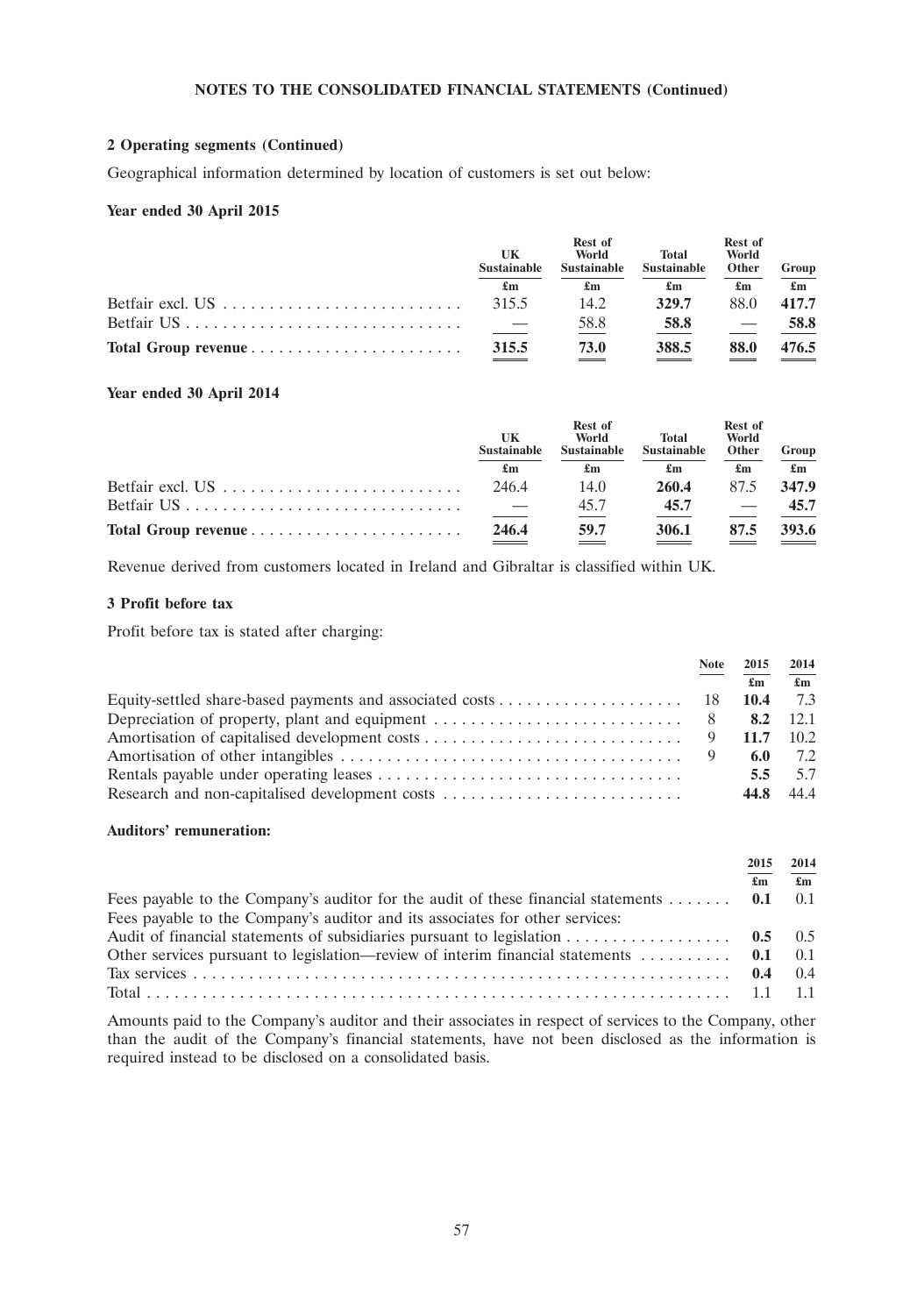# **4 Employee numbers and costs**

The average number of persons employed by the Group (including Directors) during the year, analysed by category, was as follows:

| 2015 | 2014                   |
|------|------------------------|
| No   | $\mathbf{N}\mathbf{o}$ |
|      | 687                    |
| 388  | 333                    |
| 588  | 535                    |
|      |                        |
|      |                        |

The aggregate payroll costs of these persons were as follows:

| <b>Note</b> | 2015  | 2014         |
|-------------|-------|--------------|
|             | £m    | $\mathbf{f}$ |
|             | 84.2  | 80.6         |
|             | 10.5  | 10.3         |
|             | 1.3   | 3.0          |
|             | 10.4  | 7.3          |
|             | 2.0   | 1.9          |
|             | 108.4 | 103.1        |

Details on the remuneration of Directors are set out in the Directors' Remuneration Report on pages 52 to 72.

# **5 Finance income and expense**

# **Recognised in income statement**

|                        | 2015       | 2014          |
|------------------------|------------|---------------|
|                        | £m         | £m            |
| <b>Finance income</b>  |            |               |
|                        |            |               |
|                        |            | 1.1           |
|                        | 2015<br>£m | 2014<br>£m    |
| <b>Finance expense</b> |            |               |
|                        | 0.3        | $0.4^{\circ}$ |
|                        |            |               |
| Total                  |            | 0.4           |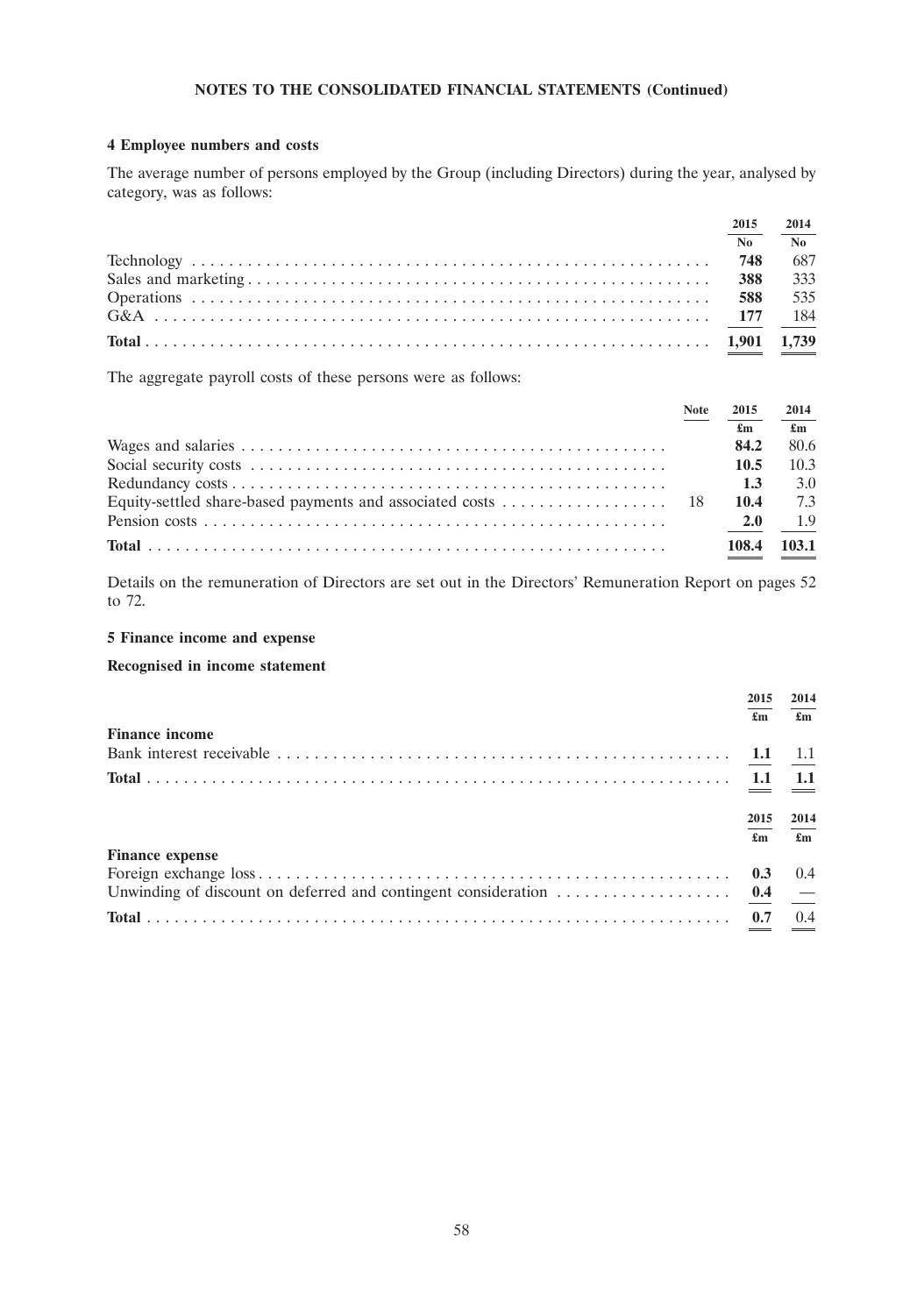# **6 Tax**

### **Recognised in the income statement**

|                    | 2015<br>$\mathbf{f}_{\mathbf{m}}$ | 2014<br>$\mathbf{f}_{\mathbf{m}}$ |
|--------------------|-----------------------------------|-----------------------------------|
| <b>Current tax</b> |                                   |                                   |
|                    |                                   | 5.8                               |
|                    |                                   | (0.9)                             |
|                    |                                   | 4.1                               |
|                    |                                   | $\overline{\phantom{a}}$          |
|                    |                                   | 9.0                               |
| Deferred tax       |                                   |                                   |
|                    |                                   |                                   |
|                    |                                   |                                   |
|                    |                                   |                                   |
|                    |                                   |                                   |

#### **Reconciliation of effective tax rate**

|                                                                                                                           | 2015                      | 2014   |
|---------------------------------------------------------------------------------------------------------------------------|---------------------------|--------|
|                                                                                                                           | $\mathbf{f}_{\mathbf{m}}$ | £m     |
|                                                                                                                           | 101.2                     | 61.1   |
|                                                                                                                           | (14.8)                    | (10.1) |
|                                                                                                                           | 86.4                      | 51.0   |
|                                                                                                                           | 21.2                      | 13.9   |
|                                                                                                                           | (9.3)                     | (5.5)  |
| Non-deductible expenses $\dots \dots \dots \dots \dots \dots \dots \dots \dots \dots \dots \dots \dots \dots \dots \dots$ | 1.0                       | 5.6    |
|                                                                                                                           |                           | 0.4    |
| Current year income statement charge/(credit) for which no deferred tax asset was                                         |                           |        |
|                                                                                                                           | 3.7                       | (2.5)  |
|                                                                                                                           |                           | (1.8)  |
|                                                                                                                           | 14.8                      | 10.1   |

### **Tax recognised directly in equity**

| 2015                      | 2014         |
|---------------------------|--------------|
| $\mathbf{f}_{\mathbf{m}}$ | $\mathbf{f}$ |
|                           |              |
|                           |              |
|                           |              |
|                           |              |

The Group's consolidated effective tax rate for the year was 14.6% (30 April 2014: 16.5%).

A reduction in the UK corporation tax rate from 21% to 20% (effective from 1 April 2015) was substantially enacted on 2 July 2013. Any deferred tax assets and liabilities at 30 April 2015 have been calculated at 20%.

#### **7 Earnings per share**

### **Basic earnings per share**

The calculation of basic earnings per share for the year ended 30 April 2015 was based on the profit attributable to ordinary shareholders of £86.4m (30 April 2014: £51.0m) and a weighted average number of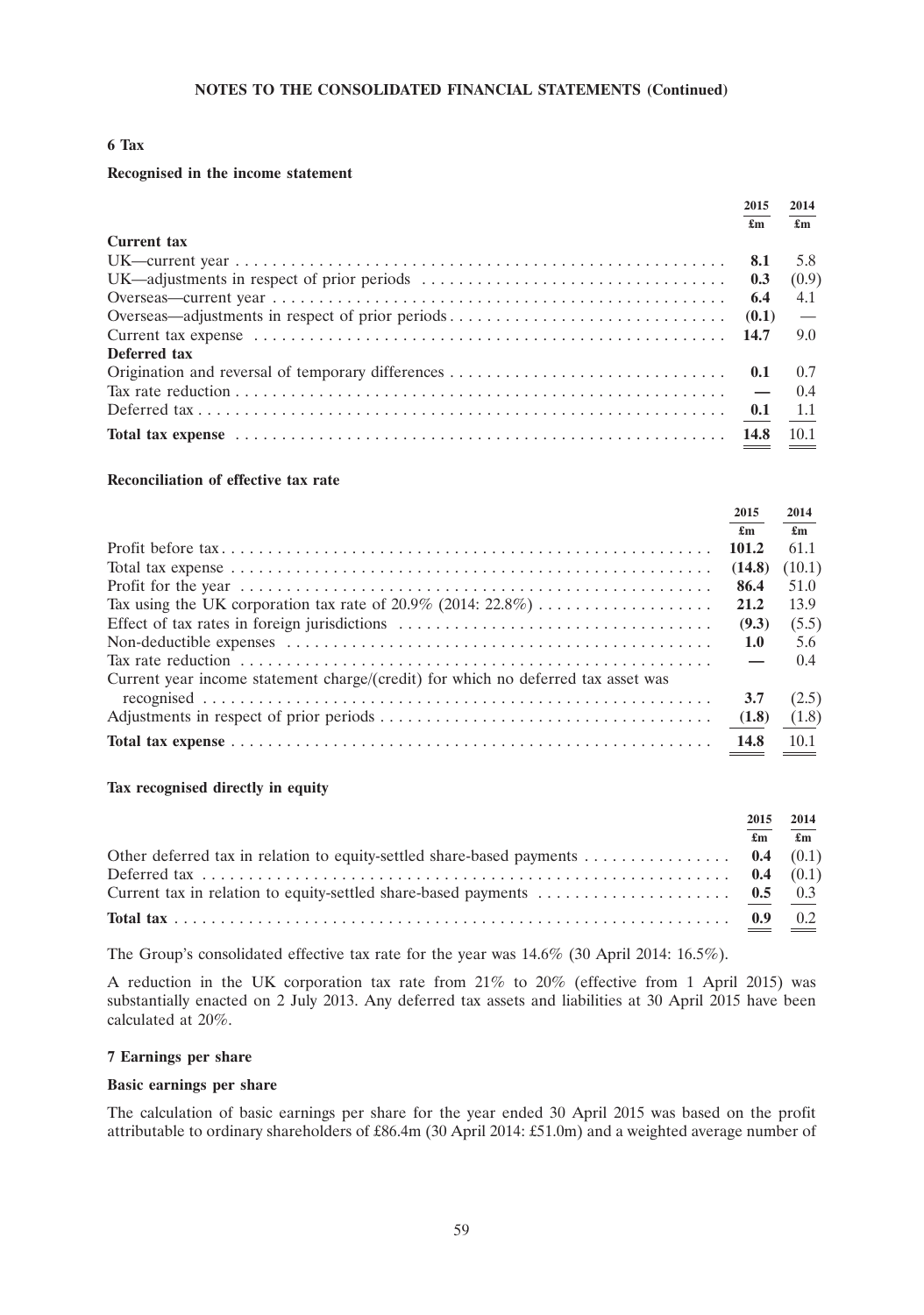### **7 Earnings per share (Continued)**

ordinary shares outstanding of 100,573,899 (30 April 2014: 103,975,695). The weighted average number of shares has been adjusted for amounts held by the Group's EBT.

| 2015              | 2014              |
|-------------------|-------------------|
| 86.4              | 51.0              |
|                   |                   |
| 85.9 <sub>p</sub> | 49.0 <sub>p</sub> |
| 83.7 <sub>p</sub> | 48.1 <sub>p</sub> |

All earnings in the current year relate to continuing operations.

# **Diluted earnings per share**

The calculation of diluted earnings per share for the year ended 30 April 2015 was based on the profit attributable to ordinary shareholders of £86.4m (30 April 2014: £51.0m) and a weighted average number of ordinary shares outstanding after adjustment for the effect of all dilutive potential ordinary shares of 103,167,618 (30 April 2014: 106,019,686).

# **Profit used to determine diluted earnings per share**

|  | 2015 2014                                           |
|--|-----------------------------------------------------|
|  | $\mathbf{f}_{\mathbf{m}}$ $\mathbf{f}_{\mathbf{m}}$ |
|  |                                                     |

### **Weighted average number of shares (diluted)**

|                                                                                                                 | 2015 | 2014                |
|-----------------------------------------------------------------------------------------------------------------|------|---------------------|
| Weighted average number of ordinary shares (basic) $\ldots \ldots \ldots \ldots \ldots$ 100,573,899 103,975,695 |      |                     |
|                                                                                                                 |      | 2.593.719 2.043.991 |
|                                                                                                                 |      |                     |

The average market value of the Company's shares of £13.92 (30 April 2014: £9.89) was used to calculate the dilutive effect of share options based on the market value for the year that the options were outstanding.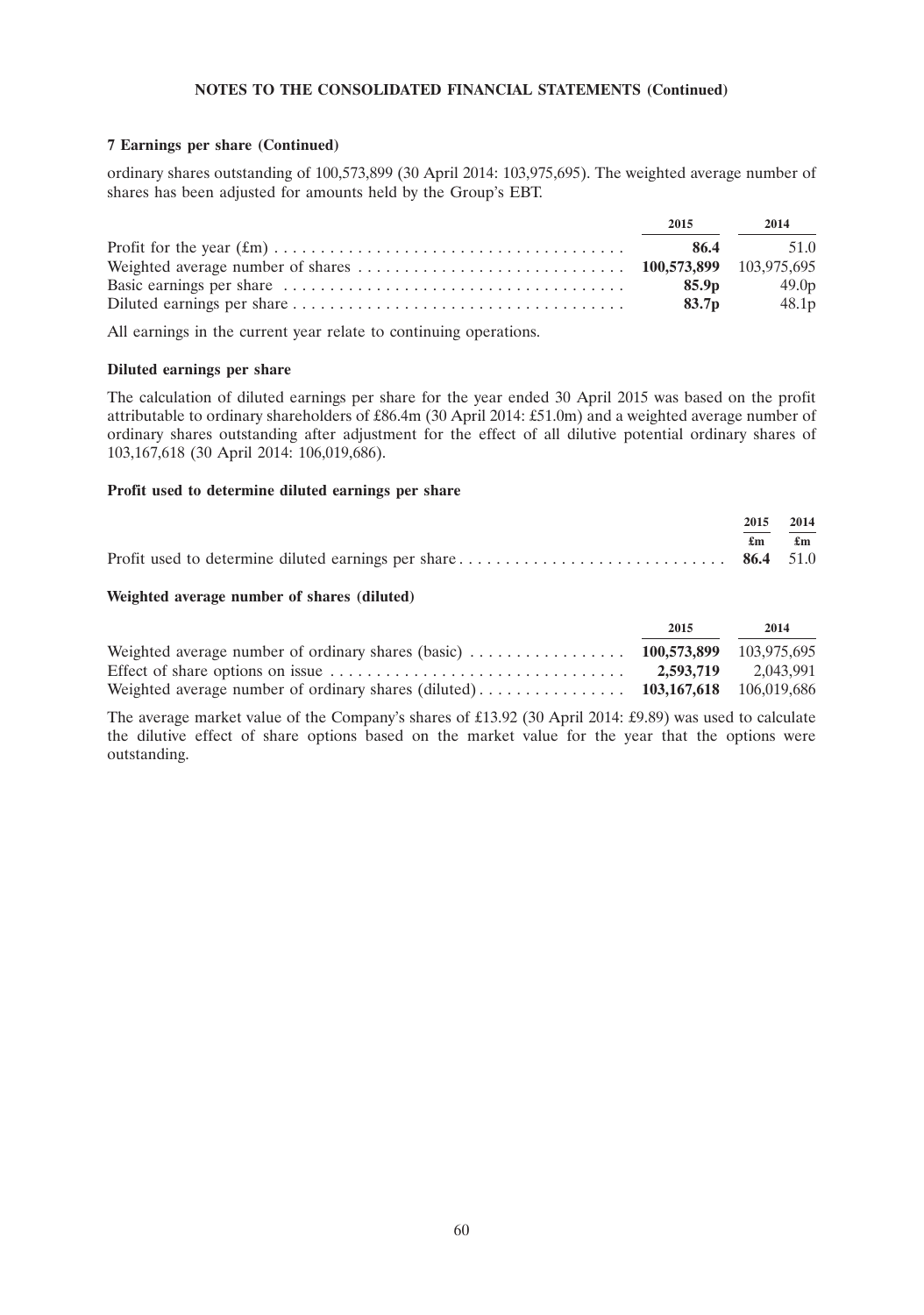# **8 Property, plant and equipment**

|                                  | Freehold<br>land and<br>buildings | Leasehold<br>improvements | Computer<br>equipment     | Equipment,<br>fixtures<br>and fittings | <b>Total</b>              |
|----------------------------------|-----------------------------------|---------------------------|---------------------------|----------------------------------------|---------------------------|
|                                  | $\mathbf{f}_{\mathbf{m}}$         | $\mathbf{f}_{\mathbf{m}}$ | $\mathbf{f}_{\mathbf{m}}$ | $\mathbf{f}_{\mathbf{m}}$              | $\mathbf{f}_{\mathbf{m}}$ |
| Cost                             |                                   |                           |                           |                                        |                           |
|                                  | 0.8                               | 14.0                      | 90.3                      | 9.2                                    | 114.3                     |
|                                  |                                   | 0.4                       | 2.7                       | 5.4                                    | 8.5                       |
|                                  | $\hspace{0.05cm}$                 |                           | (1.0)                     | (0.3)                                  | (1.3)                     |
| Net foreign exchange differences | $\overbrace{\phantom{13333}}$     | (0.2)                     | (0.4)                     | (0.5)                                  | (1.1)                     |
|                                  | 0.8                               | 14.2                      | 91.6                      | 13.8                                   | 120.4                     |
|                                  | $\hspace{0.05cm}$                 | 0.6                       | 4.7                       | 1.0                                    | 6.3                       |
|                                  | $\hspace{0.1mm}-\hspace{0.1mm}$   | (0.1)                     | (0.8)                     | (0.1)                                  | (1.0)                     |
| Net foreign exchange differences |                                   | 0.1                       | 0.5                       | 0.7                                    | 1.3                       |
|                                  | 0.8                               | 14.8                      | 96.0                      | 15.4                                   | 127.0                     |
| <b>Depreciation</b>              |                                   |                           |                           |                                        |                           |
|                                  | 0.1                               | 8.5                       | 79.0                      | 6.1                                    | 93.7                      |
| Depreciation for the year        |                                   | 1.6                       | 9.3                       | 1.2                                    | 12.1                      |
|                                  |                                   |                           | (0.9)                     | (0.1)                                  | (1.0)                     |
| Net foreign exchange differences | $\overbrace{\phantom{13333}}$     | (0.1)                     | (0.6)                     | (0.4)                                  | (1.1)                     |
|                                  | 0.1                               | 10.0                      | 86.8                      | 6.8                                    | 103.7                     |
| Depreciation for the year        |                                   | 1.5                       | 4.5                       | 2.2                                    | 8.2                       |
|                                  | $\hspace{0.1mm}-\hspace{0.1mm}$   |                           | (0.8)                     | (0.1)                                  | (0.9)                     |
| Net foreign exchange differences |                                   | 0.1                       | 0.7                       | 0.4                                    | 1.2                       |
|                                  | 0.1                               | 11.6                      | 91.2                      | 9.3                                    | 112.2                     |
| Net book value                   |                                   |                           |                           |                                        |                           |
|                                  | 0.7                               | 4.2                       | 4.8                       | 7.0                                    | 16.7                      |
|                                  | 0.7                               | 3.2                       | 4.8                       | 6.1                                    | 14.8                      |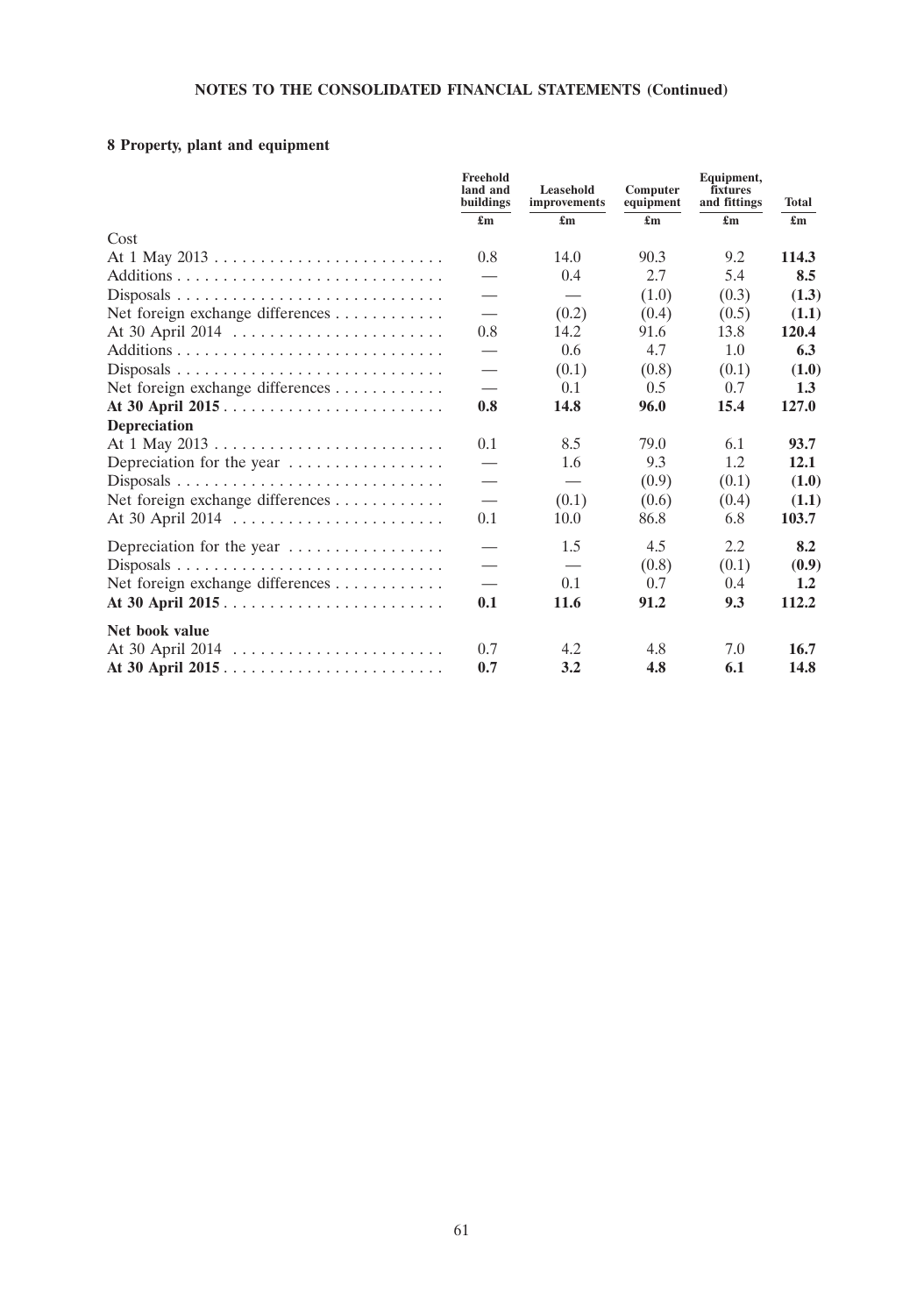### **9 Goodwill and other intangible assets**

|                                                                              | Goodwill                        | Computer<br>software     |       | <b>Development</b><br>Licences expenditure | <b>Brand</b>              | <b>Customer</b><br>lists  | <b>Broadcasting</b><br>and<br>wagering<br>rights | <b>Total</b>              |
|------------------------------------------------------------------------------|---------------------------------|--------------------------|-------|--------------------------------------------|---------------------------|---------------------------|--------------------------------------------------|---------------------------|
|                                                                              |                                 |                          |       | $\mathbf{f}_{\mathbf{m}}$                  | $\mathbf{f}_{\mathbf{m}}$ | $\mathbf{f}_{\mathbf{m}}$ | $\mathbf{f}_{\mathbf{m}}$                        | $\mathbf{f}_{\mathbf{m}}$ |
| Cost                                                                         |                                 |                          |       |                                            |                           |                           |                                                  |                           |
| At 1 May 2013<br>Other acquisitions—internally                               | 55.8                            | 34.5                     | 1.6   | 118.8                                      | 2.1                       | 9.4                       | 0.9                                              | 223.1                     |
| developed<br>Other acquisitions—externally                                   |                                 |                          |       | 7.4                                        |                           |                           |                                                  | 7.4                       |
| purchased                                                                    |                                 | 1.0                      | 0.6   | 4.9                                        |                           |                           |                                                  | 6.5                       |
| Net foreign exchange differences                                             | (2.8)                           | $\overline{\phantom{0}}$ | (0.1) | (0.3)                                      | (0.2)                     | (0.3)                     | (0.1)                                            | (3.8)                     |
| At 30 April 2014.                                                            | 53.0                            | 35.5                     | 2.1   | 130.8                                      | 1.9                       | 9.1                       | 0.8                                              | 233.2                     |
| Acquired through business<br>combinations                                    | 4.3                             |                          |       |                                            | 0.4                       |                           | 31.3                                             | <b>36.0</b>               |
| Other acquisitions—internally<br>developed<br>Other acquisitions— externally |                                 |                          |       | 6.6                                        |                           |                           |                                                  | 6.6                       |
| purchased                                                                    | $\overbrace{\qquad \qquad }^{}$ | 0.8                      | 1.8   | 4.3                                        |                           |                           |                                                  | 6.9                       |
| Net foreign exchange differences                                             | 2.7                             | (0.1)                    | 0.2   | 0.3                                        | 0.2                       | 0.4                       | 0.1                                              | 3.8                       |
| At 30 April 2015                                                             | 60.0                            | 36.2                     | 4.1   | 142.0                                      | 2.5                       | 9.5                       | 32.2                                             | 286.5                     |
| <b>Amortisation</b>                                                          |                                 |                          |       |                                            |                           |                           |                                                  |                           |
| At 1 May 2013                                                                | 35.3                            | 26.6                     | 1.5   | 97.8                                       | 2.1                       | 4.4                       | 0.8                                              | 168.5                     |
| Amortisation for the year                                                    |                                 | 3.7                      | 0.7   | 10.2                                       |                           | 2.7                       | 0.1                                              | 17.4                      |
| Net foreign exchange differences                                             | (1.2)                           |                          | (0.1) |                                            | (0.2)                     | (0.4)                     | (0.1)                                            | (2.0)                     |
| At 30 April 2014.                                                            | 34.1                            | 30.3                     | 2.1   | 108.0                                      | 1.9                       | 6.7                       | 0.8                                              | 183.9                     |
| Amortisation for the year                                                    |                                 | 2.6                      |       | 11.7                                       | 0.1                       | 2.4                       | 0.9                                              | 17.7                      |
| Net foreign exchange differences                                             | 0.8                             | (0.1)                    | 0.2   | 0.1                                        | 0.2                       | 0.4                       | 0.1                                              | 1.7                       |
| At 30 April 2015                                                             | 34.9                            | 32.8                     | 2.3   | 119.8                                      | 2.2                       | 9.5                       | 1.8                                              | 203.3                     |
| Net book value                                                               |                                 |                          |       |                                            |                           |                           |                                                  |                           |
| At 30 April 2014.                                                            | 18.9                            | 5.2                      |       | 22.8                                       |                           | 2.4                       |                                                  | 49.3                      |
| At 30 April 2015                                                             | 25.1                            | 3.4                      | 1.8   | 22.2                                       | 0.3                       |                           | 30.4                                             | 83.2                      |

Computer software represents software licences which have been purchased from suppliers. Licences represent bookmaking and gaming licences held by the Group.

Development expenditure represents internally and externally generated costs incurred on development activities. These costs have been capitalised in accordance with the requirements of IAS 38 ''Intangible Assets''.

The remaining other brought forward intangibles represent assets purchased as part of the TVG Network acquisition (being brand, customer lists and broadcasting and wagering rights) and the customer database purchased as part of the Blue Square Bet acquisition in March 2013. These are amortised over their estimated useful economic lives, which fall between two to six years, and are now all fully amortised.

The assets acquired through business combinations represent the identifiable intangible assets acquired from The Stronach Group as part of the HRTV acquisition. Other than goodwill these assets are amortised over their estimated useful economic lives which fall between two and seven years.

The amortisation charge of intangible assets is recognised within ''Administrative expenses'' in the income statement.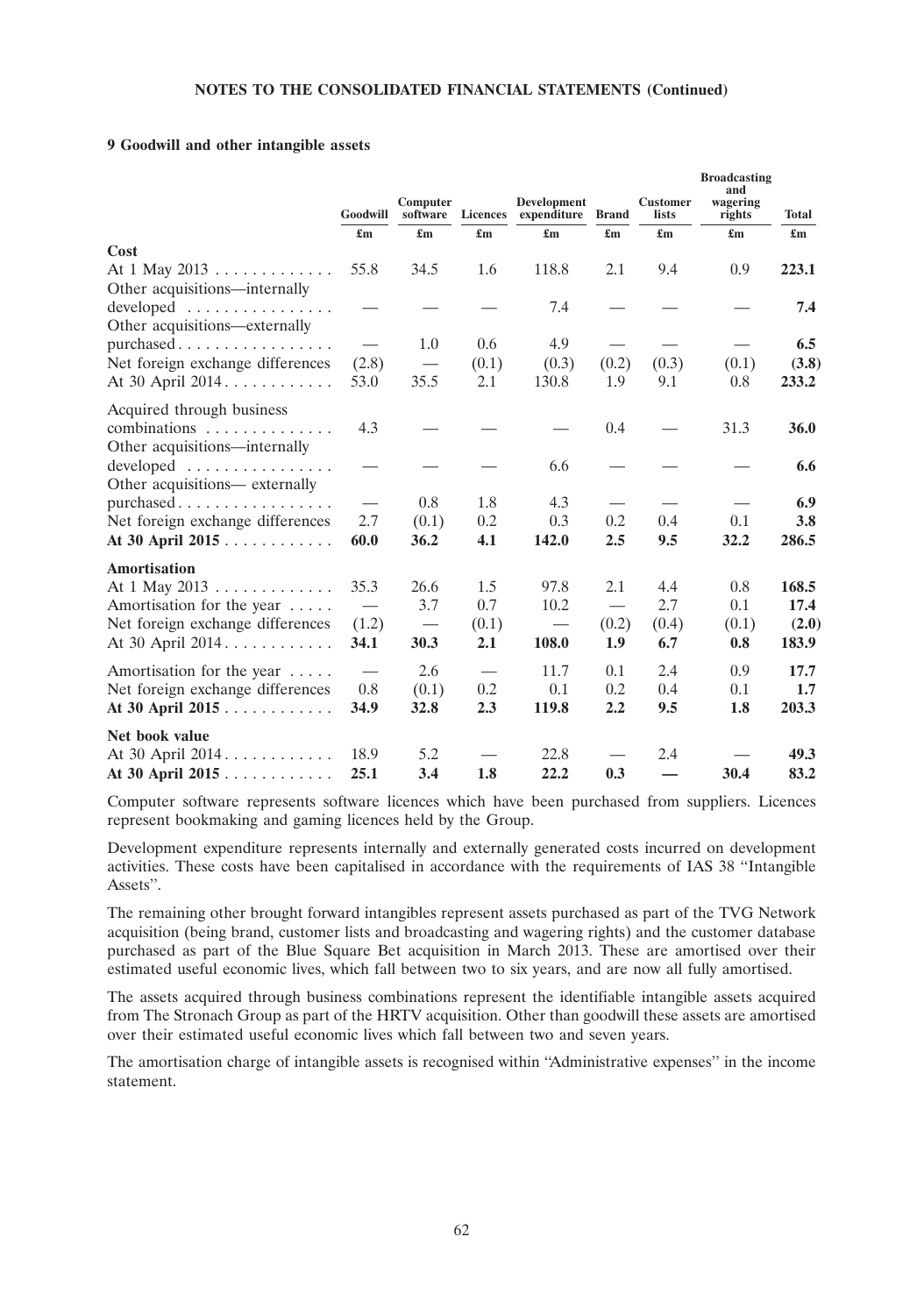# **9 Goodwill and other intangible assets (Continued)**

# **Goodwill**

At 30 April 2015, the carrying amount of goodwill, after the impairment review, was £25.1m (30 April 2014: £18.9m) allocated across one (30 April 2014: one) CGU as follows:

|            | 2015<br>£m | 2014<br>$\mathbf{f}_{\mathbf{m}}$ |
|------------|------------|-----------------------------------|
| <b>CGU</b> |            |                                   |
|            |            |                                   |

All goodwill is recorded in local currency. Additions are converted at the exchange rate on the date of the transaction and the goodwill at the end of the year is stated at closing exchange rates.

### **Impairment testing**

# **Goodwill**

Goodwill is tested annually for impairment at each reporting date by comparing the carrying amounts of these assets with their recoverable amounts. Where the recoverable amount exceeds the carrying amount of the assets, the assets are considered as not impaired.

No impairment charges were incurred in the year ended 30 April 2015 (30 April 2014: £nil). The TVG CGU is comprised of the assets and operations of the TVG Network and newly acquired HRTV network, which are included in the Group's Betfair US operating segment as disclosed in note 2. Additional information regarding the acquisition is included in note 23.

Testing is carried out by allocating the carrying value of these assets to the CGU and determining the recoverable amount of this CGU through a value in use calculation. The calculation is based on projecting future pre-tax cash flows over a five-year period and uses a terminal value to incorporate expectations of growth thereafter. The terminal value is calculated using a perpetuity model, which reflects the expected long-term average growth rate for the business in which the CGU operates.

The budgets for the next financial year, which are subject to Board approval, form the basis of the cash flow projections for the CGU. Cash flow projections for the next four financial years reflect management's expectations of the medium-term operating performance of the CGU and growth prospects in the CGU's markets and regions, and have been modelled in line with historic patterns experienced by the Group in recent years, where relevant. Growth rates used do not exceed expectations of long-term growth in the local market.

A discount factor is applied to obtain a ''value in use'' which is the recoverable amount, unless the fair value less costs to sell the CGU is an amount in excess of the ''value in use''. The discount rate is estimated by the Group using a range of equity costs for similar companies and external market data, with samples chosen where applicable from the same markets or territories as the CGU.

The calculation of value in use for goodwill is sensitive to the following key assumptions:

# *(i) Operating cash flow*

One of the key drivers of operating cash flow is revenue as the calculation of the recoverable amount of TVG goodwill is sensitive to future developments in US horseracing. The 2016 revenue figures for the CGU are based on the budget for the next financial year. For the years 2017 to 2020, the likely organic growth rates were assessed for each region in the CGU, taking account of past experience, growth prospects in regions and historic player patterns. The terminal growth rate used was nil% (30 April 2014: nil%). Management considers the assumed growth rate to be conservative.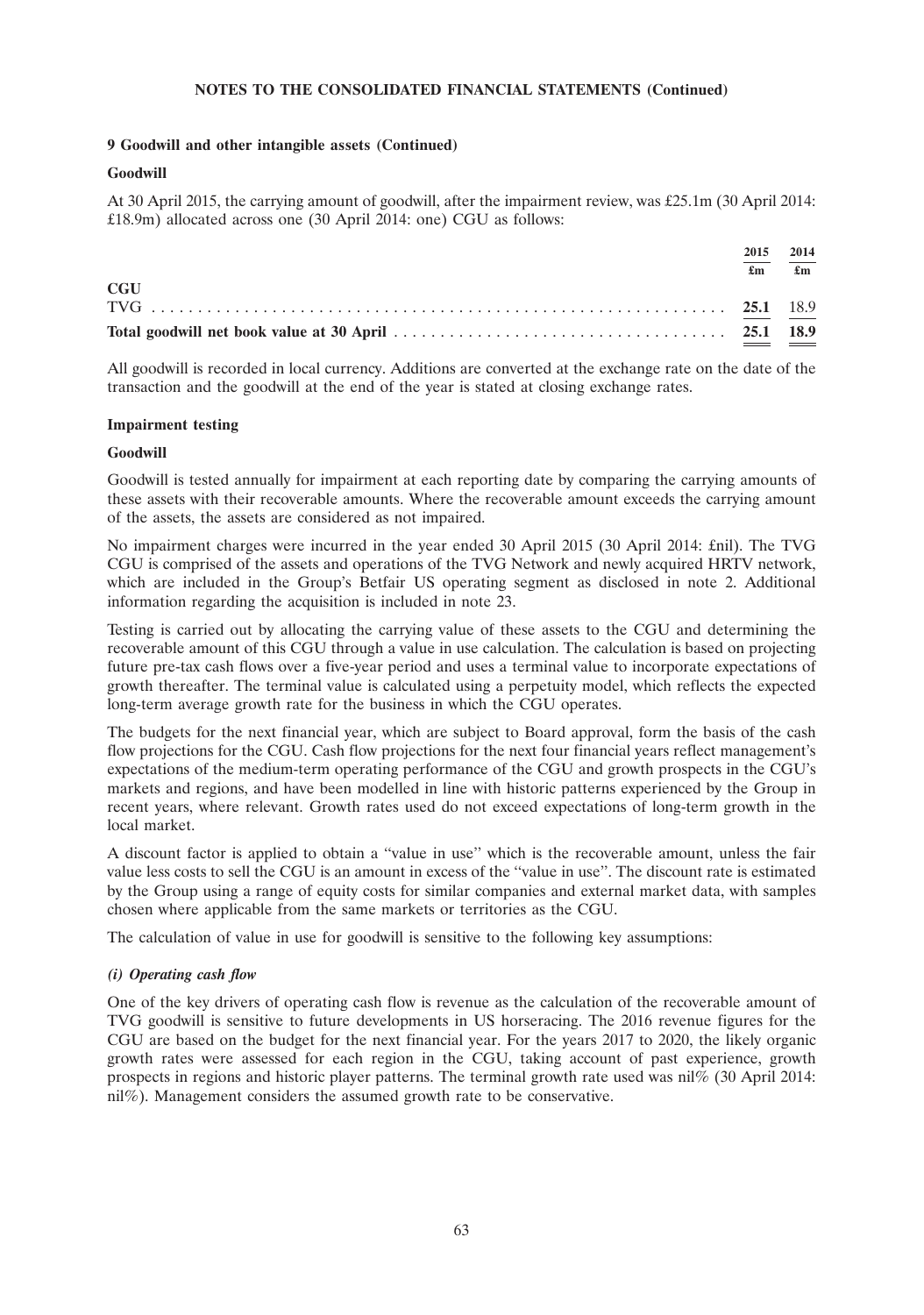#### **9 Goodwill and other intangible assets (Continued)**

### *(ii) Discount rate applied*

The discount rate applied to the CGU represents a pre-tax rate that reflects the Group's weighted average cost of capital adjusted for the risks specific to that CGU.

For the TVG CGU, a pre-tax discount rate of 11.0% (30 April 2014: 12.5%) has been used in discounting the projected cash flows.

As discussed on page 20, the TVG business performed positively during the financial year. As a result, there are no reasonable changes in the key assumptions that would cause the carrying amount of the CGU to exceed the recoverable amount.

### **10 Investments in subsidiaries and joint arrangements**

On 12 August 2014, the Group completed the sale of its 50% share in its joint venture, Betfair Australasia Pty Limited, for consideration of A\$10.0m (£5.5m). The shareholder loan owed by the joint venture, which amounted to A\$11.7m (£6.5m), was also repaid to the Group. Until the date of disposal, in accordance with IAS 28, the Group's interest in the joint venture was accounted for using the equity method with the share of profit for the period reported on the face of the income statement.

The interest in the Group's joint ventures is as follows:

|                                   | 2015<br>£m                  | 2014<br>£m                |
|-----------------------------------|-----------------------------|---------------------------|
| Share of net assets/(liabilities) |                             |                           |
|                                   |                             | (0.3)                     |
|                                   |                             | (1.4)                     |
|                                   | 0.1                         | 0.2                       |
|                                   | (0.1)                       | 0.3                       |
|                                   | $\frac{1.3}{\phantom{00}-}$ |                           |
|                                   |                             | (1.2)                     |
| Goodwill                          |                             |                           |
|                                   | 0.4                         | 0.4                       |
|                                   | (0.4)                       |                           |
|                                   |                             |                           |
|                                   | 2015                        | 2014                      |
|                                   | £m                          | $\mathbf{f}_{\mathbf{m}}$ |
| Loan                              |                             |                           |
|                                   | 6.3                         | 7.8                       |
|                                   | 0.2                         | (1.5)                     |
|                                   | (6.5)                       |                           |
|                                   |                             | 6.3                       |
| Net book value                    |                             |                           |
|                                   |                             | 7.9                       |
|                                   | 0.1                         | 5.5                       |
|                                   |                             |                           |

The Group's profit on disposal of joint venture was calculated as follows:

| $\mathbf{f}_{\mathbf{m}}$ |
|---------------------------|
|                           |
|                           |
|                           |
|                           |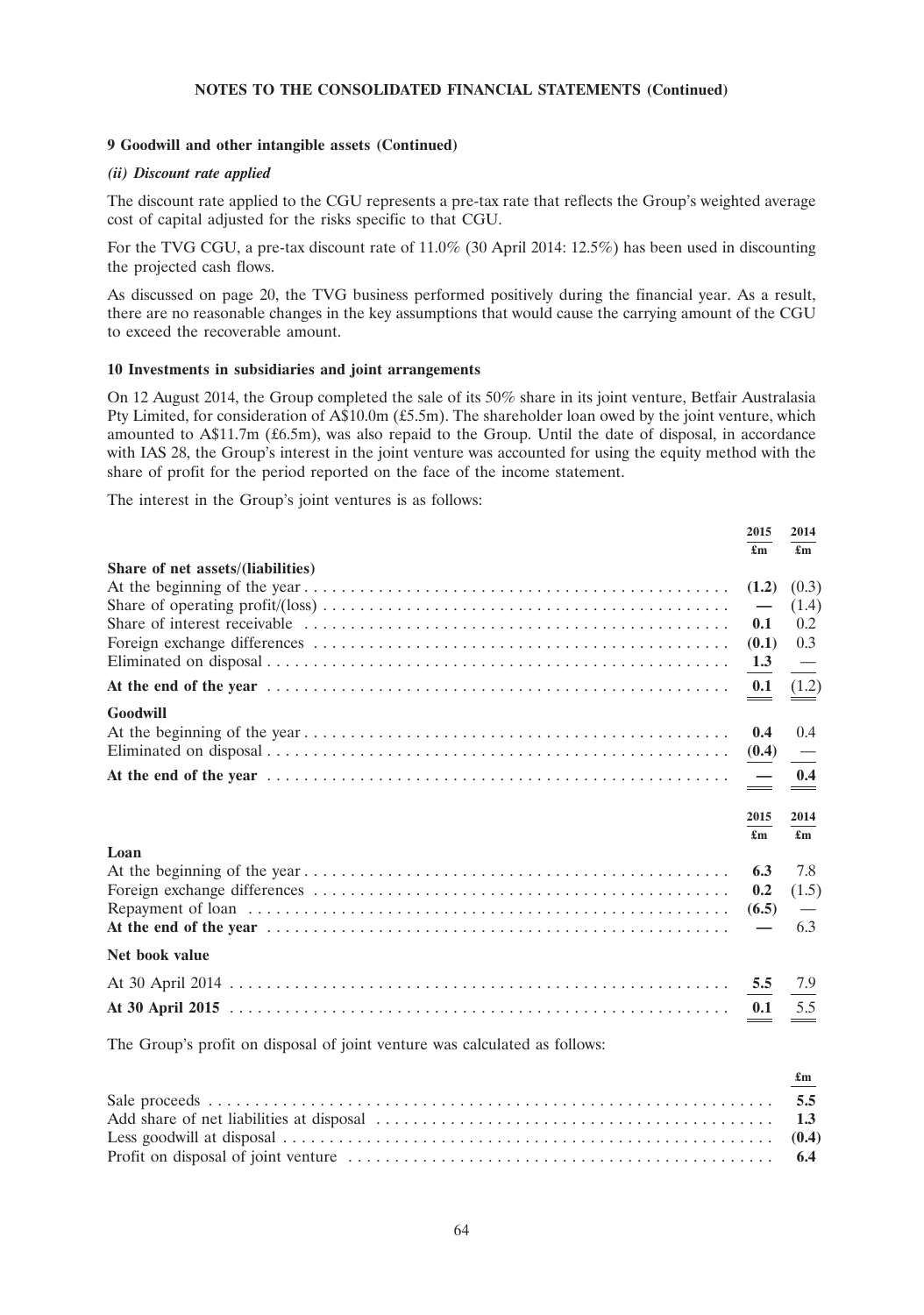# **10 Investments in subsidiaries and joint arrangements (Continued)**

The table below presents the summary aggregated financial information of Betfair Australasia Pty Limited at 100% for the year ended 30 April 2014.

| 2014           |
|----------------|
| $\mathbf{f}$ m |
|                |
|                |
|                |
|                |
|                |

The Group and Company have the following principal holdings in subsidiaries and investments:

|                                      | Country of origin | <b>Principal activity</b>                     | <b>Classification</b> | Ordinary<br>shares<br>held % |
|--------------------------------------|-------------------|-----------------------------------------------|-----------------------|------------------------------|
| The Sporting Exchange                |                   |                                               |                       |                              |
| Limited                              | England           | Holding company                               | Subsidiary            | 100                          |
| Betfair Limited                      | England           | Support services                              | Subsidiary            | 100                          |
| The Sporting Exchange                |                   |                                               |                       |                              |
| (Clients) Limited $\dots\dots\dots$  | England           | Trust operator                                | Subsidiary            | 100                          |
| Timeform Limited                     | England           | Publisher                                     | Subsidiary            | 100                          |
| TSE Global Limited                   | England           | Support services                              | Subsidiary            | 100                          |
| TSE Development Limited              | England           | Intellectual property licensor                | Subsidiary            | 100                          |
| TSE Holdings Limited                 | England           | Holding company                               | Subsidiary            | 100                          |
| TSE (International) Ltd              | England           | Holding company                               | Subsidiary            | 100                          |
| Winslow One Limited                  | England           | Holding company                               | Subsidiary            | 100                          |
| Winslow Two                          | England           | Holding company                               | Subsidiary            | 100                          |
| Winslow Three Limited                |                   | Cayman Islands Investment and holding company | Subsidiary            | 100                          |
| Winslow Four                         |                   | Cayman Islands Investment and holding company | Subsidiary            | 100                          |
| TSE (Gibraltar) $LP$                 | Gibraltar         | Online sports betting                         | Subsidiary            | 100                          |
| TSE Data Processing Limited .        | Ireland           | Data centre and support services              | Subsidiary            | 100                          |
| Polco Limited                        | Malta             | Intellectual property licensor and            | Subsidiary            | 100                          |
|                                      |                   | online sports betting                         |                       |                              |
| Betfair Games Limited                | Malta             | Online gaming                                 | Subsidiary            | 100                          |
| Betfair Casino Limited               | Malta             | Online gaming                                 | Subsidiary            | 100                          |
| <b>Betfair Counterparty Services</b> |                   |                                               |                       |                              |
| Limited                              | Malta             | Online sports betting                         | Subsidiary            | 100                          |
| Betfair Entertainment Limited.       | Malta             | Online gaming                                 | Subsidiary            | 100                          |
| Betfair International Plc            | Malta             | Online sports betting and                     | Subsidiary            | 100                          |
|                                      |                   | gaming                                        |                       |                              |
| Betfair Marketing Limited            | Malta             | Marketing activities                          | Subsidiary            | 100                          |
| Betfair Holding (Malta)              |                   |                                               |                       |                              |
| Limited                              | Malta             | Holding company                               | Subsidiary            | 100                          |
| Betfair Poker Holdings Limited       | Malta             | Holding company                               | Subsidiary            | 100                          |
| Betfair Italia S.R.L.                | Italy             | Online sports betting and                     | Subsidiary            | 100                          |
|                                      |                   | gaming                                        |                       |                              |
| TSE Development Romania              |                   |                                               |                       |                              |
| S.R.L.                               | Romania           | R&D activities                                | Subsidiary            | 100                          |
| TSE Services Limited                 | Gibraltar         | Support services                              | Subsidiary            | 100                          |
| TSE Marketing España, SL             | Spain             | Marketing activities                          | Subsidiary            | 100                          |
| The Rebate Company LLC               | <b>USA</b>        | Online gaming                                 | Subsidiary            | 100                          |
| TSE US Holdings LLC                  | <b>USA</b>        | Holding company                               | Subsidiary            | 100                          |
| TSE US LLC                           | <b>USA</b>        | R&D activities                                | Subsidiary            | 100                          |
| ODS Holding LLC                      | <b>USA</b>        | Holding company                               | Subsidiary            | 100                          |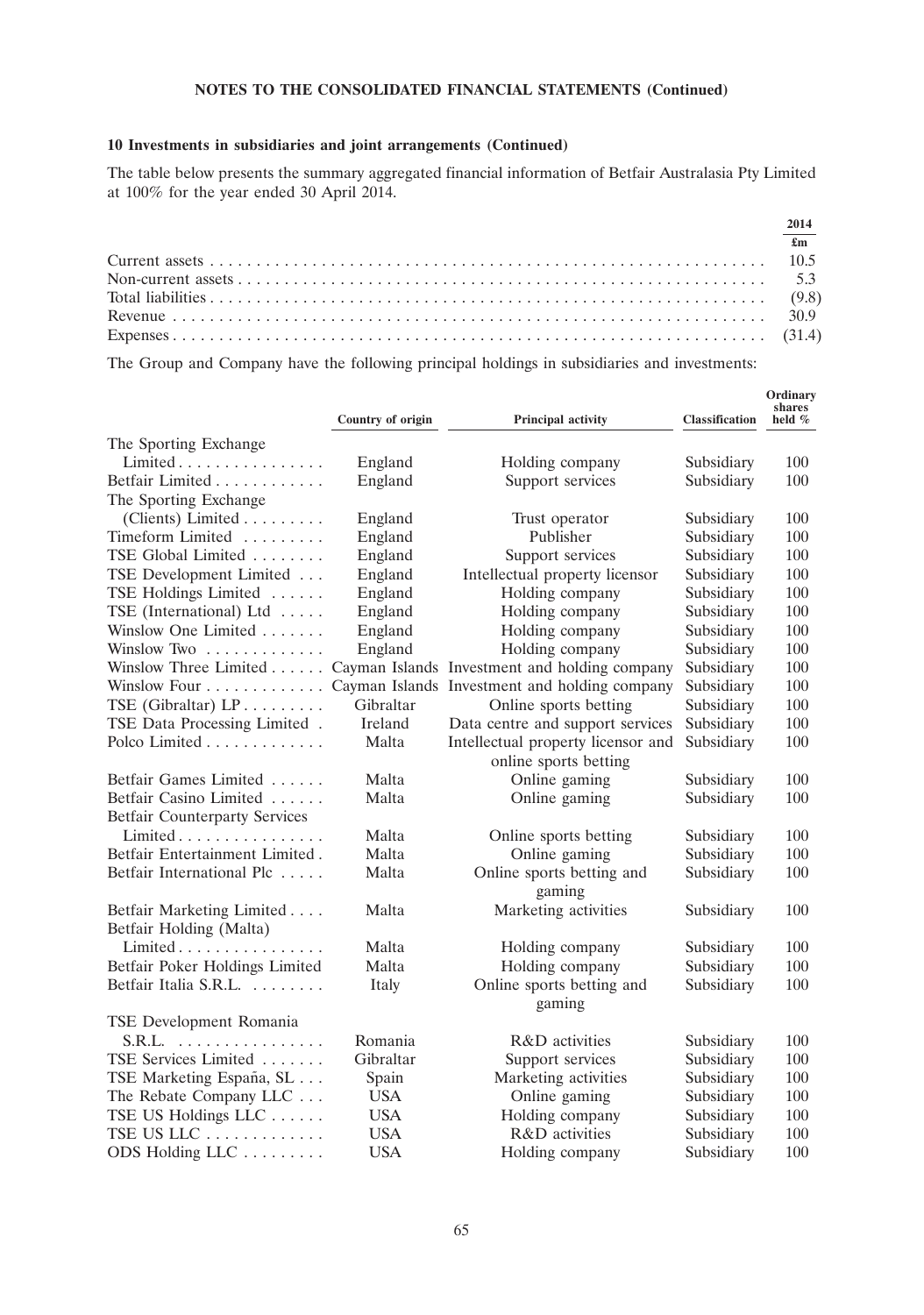|                                           | Country of origin | <b>Principal activity</b> | <b>Classification</b> | Ordinary<br>shares<br>held $%$ |
|-------------------------------------------|-------------------|---------------------------|-----------------------|--------------------------------|
| ODS Technologies $LP \ldots \ldots$       | <b>USA</b>        | Online gaming             | Subsidiary            | 100                            |
| Trackside Live                            |                   |                           |                       |                                |
| Productions, $LLC$                        | USA.              | Online gaming             | Subsidiary            | 100                            |
| ODS Properties, Inc.                      | <b>USA</b>        | Property holding company  | Subsidiary            | 100                            |
| Betfair Interactive US LLC                | USA               | Online gaming             | Subsidiary            | 100                            |
| HRTV, LLC                                 | <b>USA</b>        | Online gaming             | Subsidiary            | 100                            |
| HRTV Holdco LLC                           | USA               | Holding company           | Subsidiary            | 100                            |
| TSED Unipessoal LDA                       | Portugal          | R&D activities            | Subsidiary            | 100                            |
| Tradefair Spreads Limited*                | England           | Spread betting services   | Subsidiary            | 99.75                          |
| London Multi Asset Exchange               |                   |                           |                       |                                |
| (Holdings) Limited <sup>*</sup> $\dots$ . | England           | Holding company           | Subsidiary            | 99.75                          |
| LMAX Limited                              | England           | Trading                   | Investment            | 31.4                           |

#### **10 Investments in subsidiaries and joint arrangements (Continued)**

Non-controlling interest of 0.25% exists in relation to Tradefair Spreads Limited and London Multi Asset Exchange (Holdings) Limited.

The value of this non-controlling interest was less than £0.1m at 30 April 2015 and 30 April 2014.

The Sporting Exchange Limited is held directly by Betfair Group plc. All other subsidiaries are held indirectly.

Other direct holdings of the Group and Company have been excluded in accordance with the Companies Act 2006 s410, as they are not deemed to be significant to these accounts. A full list of the Group and Company subsidiaries will be included in the next annual return.

#### **11 Available-for-sale financial assets**

At 30 April 2015 and 2014, the available-for-sale financial assets comprised the Group's 6.7% non-controlling interest in Featurespace Limited (£0.1m) and non-controlling interest in LMAX Limited of 31.4% (£1.2m). The Group does not have significant influence over the operations and decision making of LMAX Limited and does not have any representation on the board. The Group's holding in LMAX Limited decreased from 33% to 31.4% on 5 March 2014 as a result of new share issues by LMAX Limited. The Group's holding in Featurespace Limited decreased from 9.9% to 6.7% on 9 June 2014 as a result of new share issues by Featurespace Limited.

|  | 2015 2014                     |
|--|-------------------------------|
|  | $\mathbf{f}$ m $\mathbf{f}$ m |
|  |                               |
|  |                               |

#### **12 Deferred tax assets and liabilities**

Recognised deferred tax assets and liabilities are attributable to the following:

|                                                                                        | <b>Assets</b>             |                           | <b>Liabilities</b>        |                                 | <b>Total</b>              |                           |
|----------------------------------------------------------------------------------------|---------------------------|---------------------------|---------------------------|---------------------------------|---------------------------|---------------------------|
|                                                                                        | 2015                      | 2014                      | 2015                      | 2014                            | 2015                      | 2014                      |
|                                                                                        | $\mathbf{f}_{\mathbf{m}}$ | $\mathbf{f}_{\mathbf{m}}$ | $\mathbf{f}_{\mathbf{m}}$ | $\mathbf{f}_{\mathbf{m}}$       | $\mathbf{f}_{\mathbf{m}}$ | $\mathbf{f}_{\mathbf{m}}$ |
|                                                                                        |                           | 5.8                       | $- - 5.4$                 |                                 |                           | 5.8                       |
|                                                                                        |                           |                           |                           | $(4.1)$ $(4.1)$ $(4.1)$ $(4.1)$ |                           |                           |
| Equity-settled share-based payments and associated costs $\dots \dots$ 1.8 1.0 $-$ 1.8 |                           |                           |                           |                                 |                           | 1.0                       |
|                                                                                        |                           |                           |                           |                                 |                           | $\sim$ $-$                |
|                                                                                        |                           | 1.2                       | $ -$ 0.9                  |                                 |                           | 1.2                       |
|                                                                                        |                           | 8.0                       | (4.1)                     | (4.1)                           | 4.2                       | 3.9                       |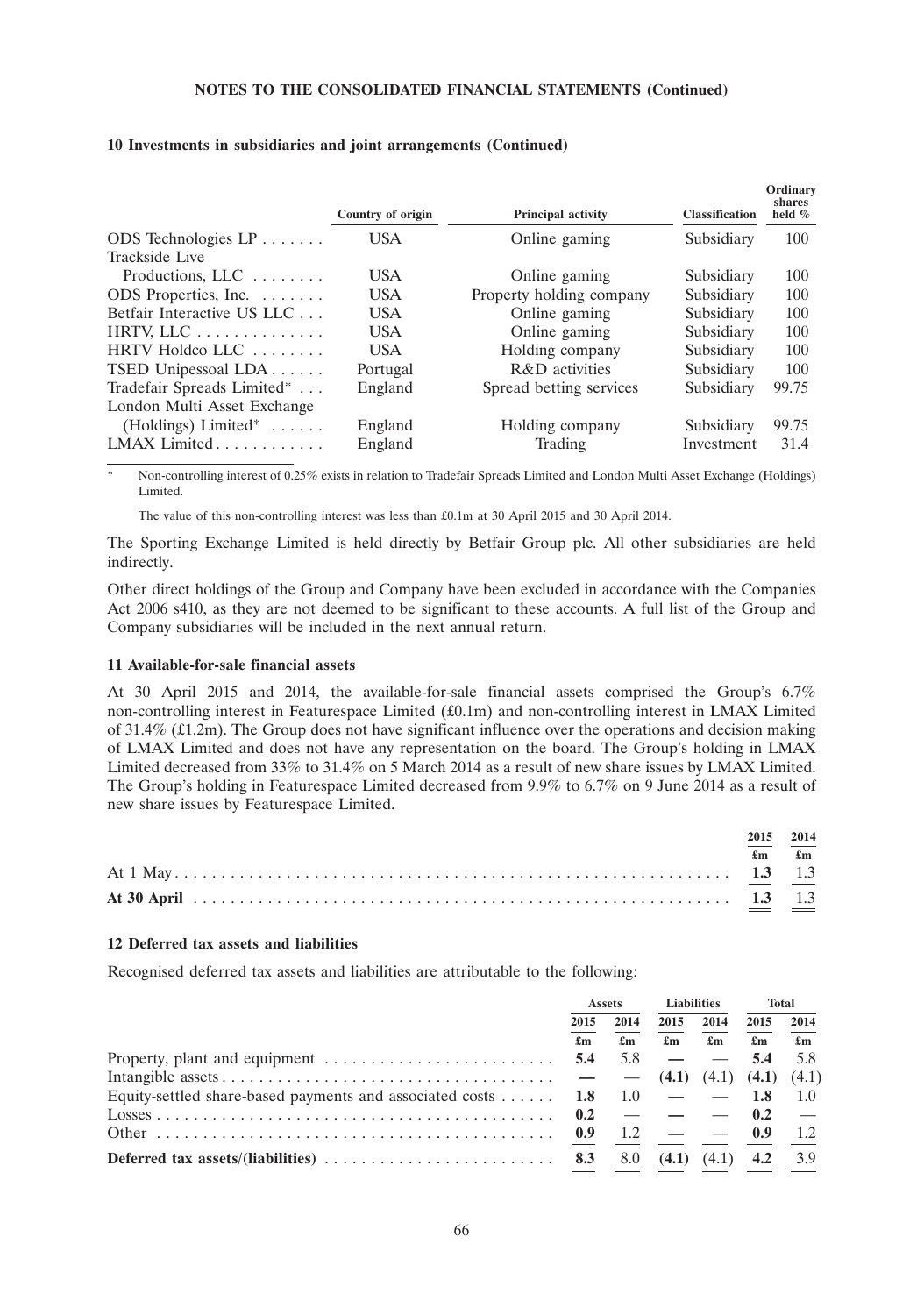### **12 Deferred tax assets and liabilities (Continued)**

The Group has unrecognised deferred tax assets in respect of losses of £13.2m (30 April 2014: £8.9m), unrecognised deferred tax assets in respect of depreciation in excess of capital allowances of £0.7m (30 April 2014: £0.8m) and unrecognised deferred tax assets in respect of share-based payments of £nil (30 April 2014: £0.6m).

These have not been recognised on the basis that there is insufficient certainty of there being future taxable profits in the relevant jurisdictions.

Movements in deferred tax are as follows:

|                                                | Property,<br>plant and<br>equipment | Intangible<br>assets      | Share-<br>based<br>payments | Tax value of<br>loss carry-<br>forwards | <b>Other</b>              | <b>Total</b>              |
|------------------------------------------------|-------------------------------------|---------------------------|-----------------------------|-----------------------------------------|---------------------------|---------------------------|
|                                                | $\mathbf{f}_{\mathbf{m}}$           | $\mathbf{f}_{\mathbf{m}}$ | $\mathbf{f}_{\mathbf{m}}$   | $\mathbf{f}_{\mathbf{m}}$               | $\mathbf{f}_{\mathbf{m}}$ | $\mathbf{f}_{\mathbf{m}}$ |
| Balance at $1$ May $2013$                      | 6.3                                 | (4.3)                     | 1.2                         |                                         | 1.9                       | 5.1                       |
| Recognised in income statement                 | (0.5)                               | 0.2                       | (0.1)                       |                                         | (0.7)                     | (1.1)                     |
| Recognised in equity $\dots \dots \dots \dots$ |                                     |                           | (0.1)                       |                                         |                           | (0.1)                     |
| Balance at 30 April 2014                       | 5.8                                 | (4.1)                     | 1.0                         |                                         | 1.2                       | 3.9                       |
| Recognised in income statement                 | (0.4)                               |                           | 0.4                         | 0.2                                     | (0.3)                     | (0.1)                     |
| Recognised in equity $\dots \dots \dots \dots$ |                                     |                           | 0.4                         |                                         |                           | (0.4)                     |
| Balance at 30 April 2015                       | 5.4                                 | (4.1)                     | 1.8                         | 0.2                                     | 0.9                       | 4.2                       |

#### **13 Trade and other receivables**

| 2015 | 2014                          |
|------|-------------------------------|
|      | $\mathbf{f}$ m $\mathbf{f}$ m |
|      |                               |
|      |                               |
|      |                               |
|      |                               |

#### **14 Cash and cash equivalents**

| 2015 | 2014 |
|------|------|
| £m   | £m   |
|      |      |

The above cash and cash equivalents include £12.9m (30 April 2014: £9.0m) of customer funds that are not held on trust in The Sporting Exchange (Clients) Limited in accordance with local regulations. These customer funds that are not held on trust are matched by liabilities of an equal value as disclosed in note 15. The cash and cash equivalents also include an additional £0.7m of restricted cash relating to the Group's financial guarantees (30 April 2014: £0.9m).

As at 30 April 2015, £280.6m (30 April 2014: £269.0m) was held on trust in The Sporting Exchange (Clients) Limited, on behalf of the Group's customers and is equal to the amounts deposited into customer accounts.

### **15 Trade and other payables**

| 2015 | 2014                      |
|------|---------------------------|
|      | $\mathbf{f}_{\mathbf{m}}$ |
|      |                           |
|      |                           |
|      |                           |
|      |                           |
|      |                           |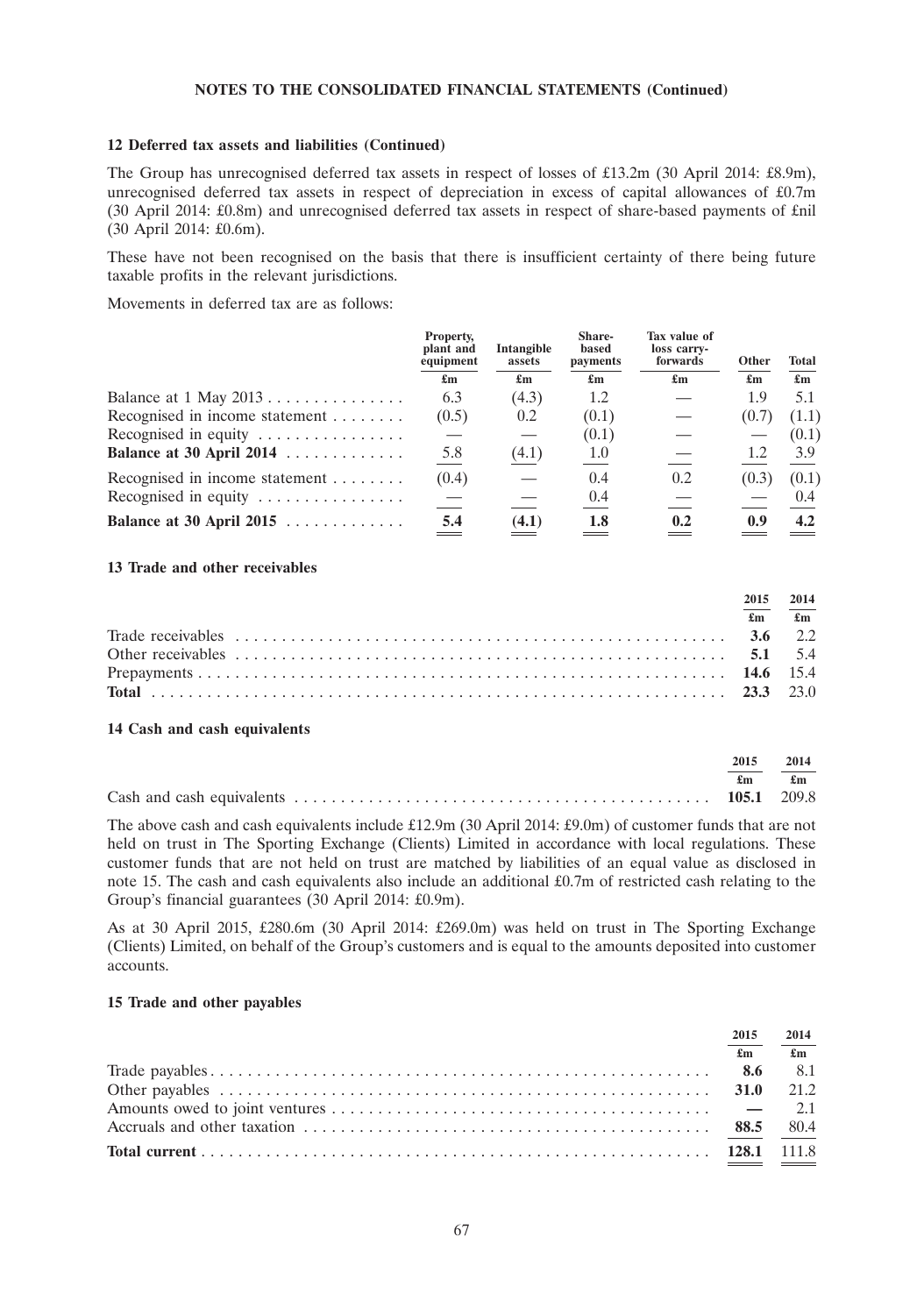#### **15 Trade and other payables (Continued)**

Included in other payables at 30 April 2015 is an amount of £12.9m (30 April 2014: £9.0m) in respect of amounts due to customers, representing deposits received and customer winnings which are not held on trust. This is offset by an equivalent amount of customer funds held, which is included in cash and cash equivalents as disclosed in note 14.

The non-current trade and other payables are as follows:

| 2015 2014 |                               |
|-----------|-------------------------------|
|           | $\mathbf{f}$ m $\mathbf{f}$ m |
|           |                               |
|           |                               |

The non-current trade and other payables relate to the deferred and contingent consideration payable to The Stronach Group that will be settled more than 12 months after the reporting date.

#### **16 Provisions**

|                                                | Redundancy<br>provision           | <b>Onerous</b><br>contracts | Gaming<br>tax             | Total                     |
|------------------------------------------------|-----------------------------------|-----------------------------|---------------------------|---------------------------|
|                                                | £m                                | $\mathbf{f}_{\mathbf{m}}$   | $\mathbf{f}_{\mathbf{m}}$ | $\mathbf{f}_{\mathbf{m}}$ |
|                                                | 9.7                               | 1.9                         |                           | 11.6                      |
|                                                | (9.7)                             | (1.6)                       |                           | (11.3)                    |
| Reclassification from non-current <sup>*</sup> |                                   | 0.9                         |                           | 0.9                       |
| Current provisions 30 April 2014               | $\equiv$                          | 1.2                         |                           | 1.2                       |
|                                                | $\hspace{0.1mm}-\hspace{0.1mm}$   |                             | 4.1                       | 4.1                       |
|                                                |                                   | (0.5)                       |                           | (0.5)                     |
| Reclassification from non-current <sup>*</sup> | $\overbrace{\phantom{123221111}}$ | 0.3                         |                           | 0.3                       |
|                                                | $\equiv$                          | 1.0                         | 4.1                       | 5.1                       |
|                                                |                                   | 1.6                         |                           | 1.6                       |
| Reclassification to current <sup>*</sup>       | $\overline{\phantom{0}}$          | (0.9)                       |                           | (0.9)                     |
|                                                | $\equiv$                          | 0.7                         |                           | 0.7                       |
|                                                | $\equiv$                          | (0.3)                       |                           | (0.3)                     |
|                                                | $\overline{\phantom{m}}$          | 0.4                         |                           | 0.4                       |

Non-current provisions reflect contractual obligations that will be settled more than 12 months after the reporting date. During the year, £0.3m (30 April 2014: £0.9m) has been reclassified from non-current provisions to current provisions.

Onerous contracts relate to provisions made in relation to operating leases for premises that were vacated during the year ended 30 April 2013 as part of the restructuring.

Gaming tax provisions relate to amounts provided for taxes in certain jurisdictions where the interpretation of tax legislation is uncertain.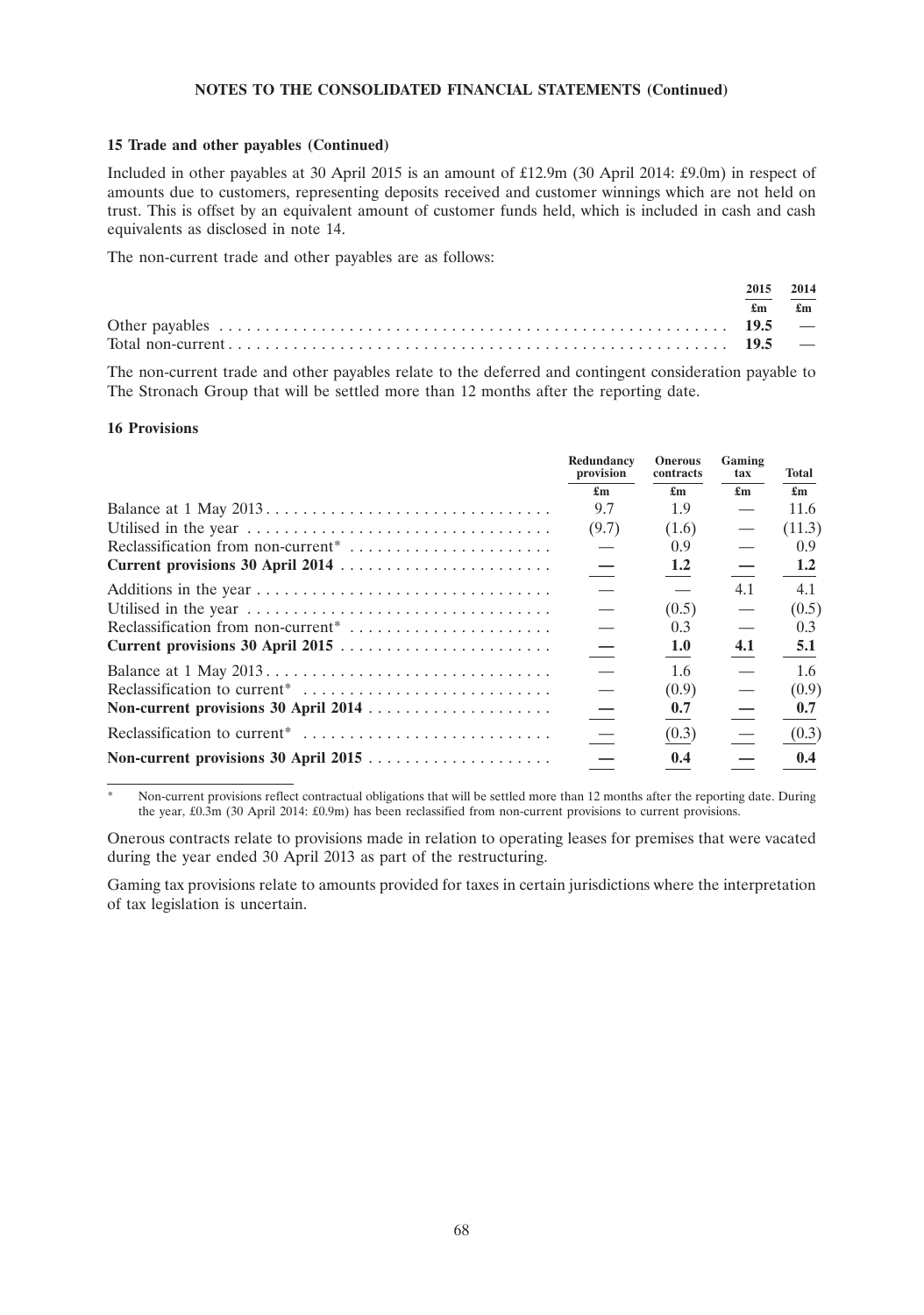## **17 Equity**

## **Share capital**

|                                                                                     |             | <b>Ordinary shares</b> |             |         |  |
|-------------------------------------------------------------------------------------|-------------|------------------------|-------------|---------|--|
|                                                                                     | <b>Note</b> | 2015                   | 2014        |         |  |
|                                                                                     |             | No.                    | No.         |         |  |
|                                                                                     |             | 104,988,330            | 104,221,610 |         |  |
| Issued by the Group in relation to:                                                 |             |                        |             |         |  |
| Exercised share options and restricted shares                                       |             | 790,464                |             | 704,426 |  |
|                                                                                     | 25          | (13,210,903)           |             |         |  |
|                                                                                     |             | 35,360                 |             | 62,294  |  |
| Total fully paid, ordinary shares of £0.00095 (2014: £0.001) each as                |             |                        |             |         |  |
|                                                                                     |             | 92,603,251             | 104,988,330 |         |  |
|                                                                                     |             |                        | 2015        | 2014    |  |
|                                                                                     |             |                        | £m          | £m      |  |
| Allotted, called up and fully paid                                                  |             |                        |             |         |  |
| 92,603,251 ordinary shares of £0.00095 (30 April 2014: £0.001) each (30 April 2014: |             |                        |             |         |  |
|                                                                                     |             |                        |             | 0.1     |  |

During the year, the Group received consideration of £5.4m (30 April 2014: £2.2m) for the exercise of 790,464 (30 April 2014: 704,426) share options and restricted shares and £0.2m (30 April 2014: £0.3m) for the exercise of 35,360 (30 April 2014: 62,294) SAYE options, resulting in total consideration from the issue of shares of £5.6m (30 April 2014: £2.5m).

Exercise prices ranged from £0.001 to £10.00.

The Employee Benefit Trust held 429,471 ordinary shares in the Company as at 30 April 2015 (30 April 2014: 1,515,096).

The total fully diluted shares as at 30 April 2015 was 96,544,683 (30 April 2014: 109,136,657).

## **Other reserves**

Other reserves mainly comprise tax directly recognised in equity.

#### **Translation reserve**

The foreign currency translation reserve comprises all foreign exchange differences on the revaluation of foreign currency entities and long-term foreign currency balances considered to be quasi-equity in nature.

## **18 Share-based payments**

The Group had the following share-based payment schemes in operation during the year:

- (a) Share option plans
- (b) Save-As-You-Earn (''SAYE'') share option schemes
- (c) Restricted share scheme
- (d) Long Term Incentive Plan, Deferred Share Incentive Plan, Short Term Incentive Plan and Management Incentive Plan
- (e) Senior Executives' Incentive Plan
- (f) Stakeholder award scheme.

As at 30 April 2015, 3,941,432 share options and restricted shares (30 April 2014: 4,148,327) in the capital of the Group remain outstanding and are exercisable up to 30 April 2025.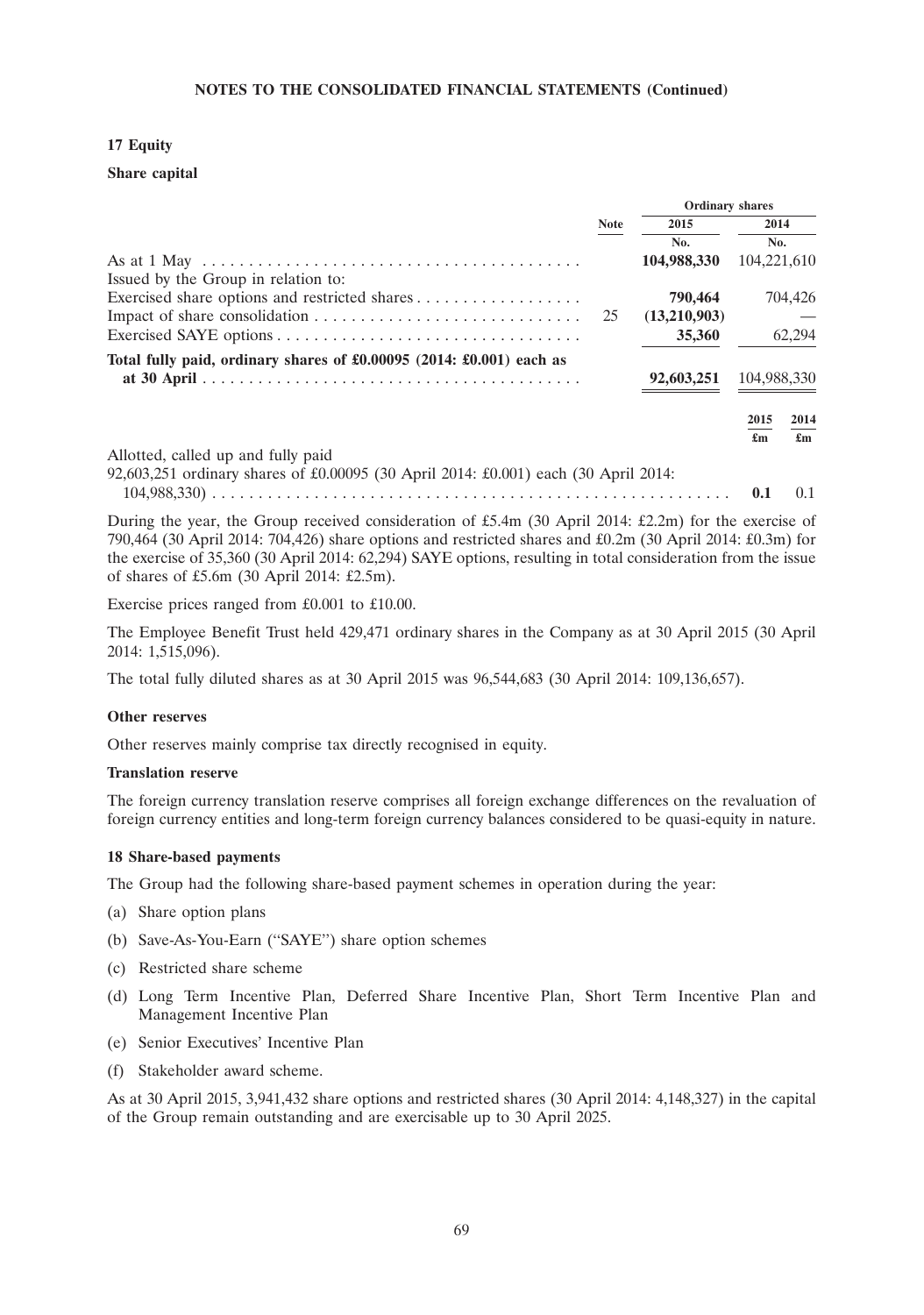#### **18 Share-based payments (Continued)**

In accordance with IFRS 2, the total expense recognised in respect of these schemes was £9.2m (excluding Employers' National Insurance costs) for the year ended 30 April 2015 (30 April 2014: £6.5m). Employers' National Insurance costs amount to £1.2m (30 April 2014: £0.8m).

The fair value of the options (Share option plans and SAYE share option schemes) is determined using the Black-Scholes option pricing model. The expected term used in the model is based on management's best estimate, for the effects of non-transferability, exercise restrictions and behavioural considerations.

The expected dividend yield and volatility was calculated based on the historical yield and historical volatility of the Company since initial listing on the London Stock Exchange.

#### **(a) Share option plans**

Under the Group's share option plans, options may be granted to the Directors and employees to purchase ordinary shares. No consideration is payable on the grant of an option. Options typically vest over a period of four years and the term of the options may not exceed 10 years. Share options are granted under a service condition. There are no market conditions associated with the share option grants. Options vest subject to continued employment although certain employees may be given extended vesting dates after their employment ceases.

| <b>Financial year granted</b> | <b>Outstanding Granted</b><br>at 1 May<br>2014 | during<br>the year       | Lapsed/<br>cancelled<br>during<br>the year | <b>Exercised</b><br>during<br>the year | Outstanding<br>at 30 April<br>2015 |                 | Exercise price Exercisable before |
|-------------------------------|------------------------------------------------|--------------------------|--------------------------------------------|----------------------------------------|------------------------------------|-----------------|-----------------------------------|
|                               |                                                |                          |                                            |                                        |                                    | £               |                                   |
| $2005$                        | 70,303                                         |                          |                                            | $(34,183)$ $(36,120)$                  |                                    | $2.17 - 4.50$   | 2015                              |
| $2006$                        | 175,061                                        |                          |                                            | $(9,063)$ $(149,336)$                  | 16,662                             | 4.50            | 2016                              |
| 2007                          | 534,488                                        |                          |                                            | $(107, 439)$ $(424, 686)$              | 2,363                              | $0.001 - 10.00$ | 2017                              |
| $2008$                        | 36,275                                         |                          | (5,275)                                    | (28,000)                               | 3,000                              | $0.001 - 10.00$ | 2018                              |
| $2009$                        | 5,000                                          | $\overline{\phantom{0}}$ | (2,000)                                    | (3,000)                                |                                    | $0.001 - 10.00$ | 2019                              |
| $2010$                        | 10,000                                         | $\overline{\phantom{0}}$ | (10,000)                                   |                                        |                                    | $0.001 - 10.00$ | 2020                              |
| 2011                          | 6,129                                          | $\overline{\phantom{0}}$ | (2,726)                                    | (403)                                  | 3.000                              | $0.001 - 10.00$ | 2021                              |
| 2012                          | 24,195                                         |                          |                                            | $(9,195)$ $(15,000)$                   |                                    | $0.001 - 8.71$  | 2022                              |
|                               | 861,451                                        |                          |                                            | $(179,881)$ $(656,545)$                | 25,025                             |                 |                                   |

25,025 options were exercisable under this scheme as at 30 April 2015 (30 April 2014: 855,014).

The weighted average exercise price for share options exercised during the year is £7.94 (30 April 2014: £4.77) at a weighted average share price at the date of exercise of £11.74 (30 April 2014: £9.51).

The fair value of the options is expensed over the period that the options vest. The following assumptions were used in the Black-Scholes pricing model for the above options:

| $NiI - 0.8\%$ |
|---------------|
|               |
|               |

There were no options granted under the share options plan during the year ended 30 April 2015 (30 April 2014: none).

No expense was incurred in the year ended 30 April 2015 (30 April 2014: £nil).

## **(b) Save-As-You-Earn (''SAYE'') share option schemes**

The Group operates an HMRC approved SAYE share option scheme in which all UK employees and some international employees can participate. Participants save a fixed amount of up to £500 (30 April 2014: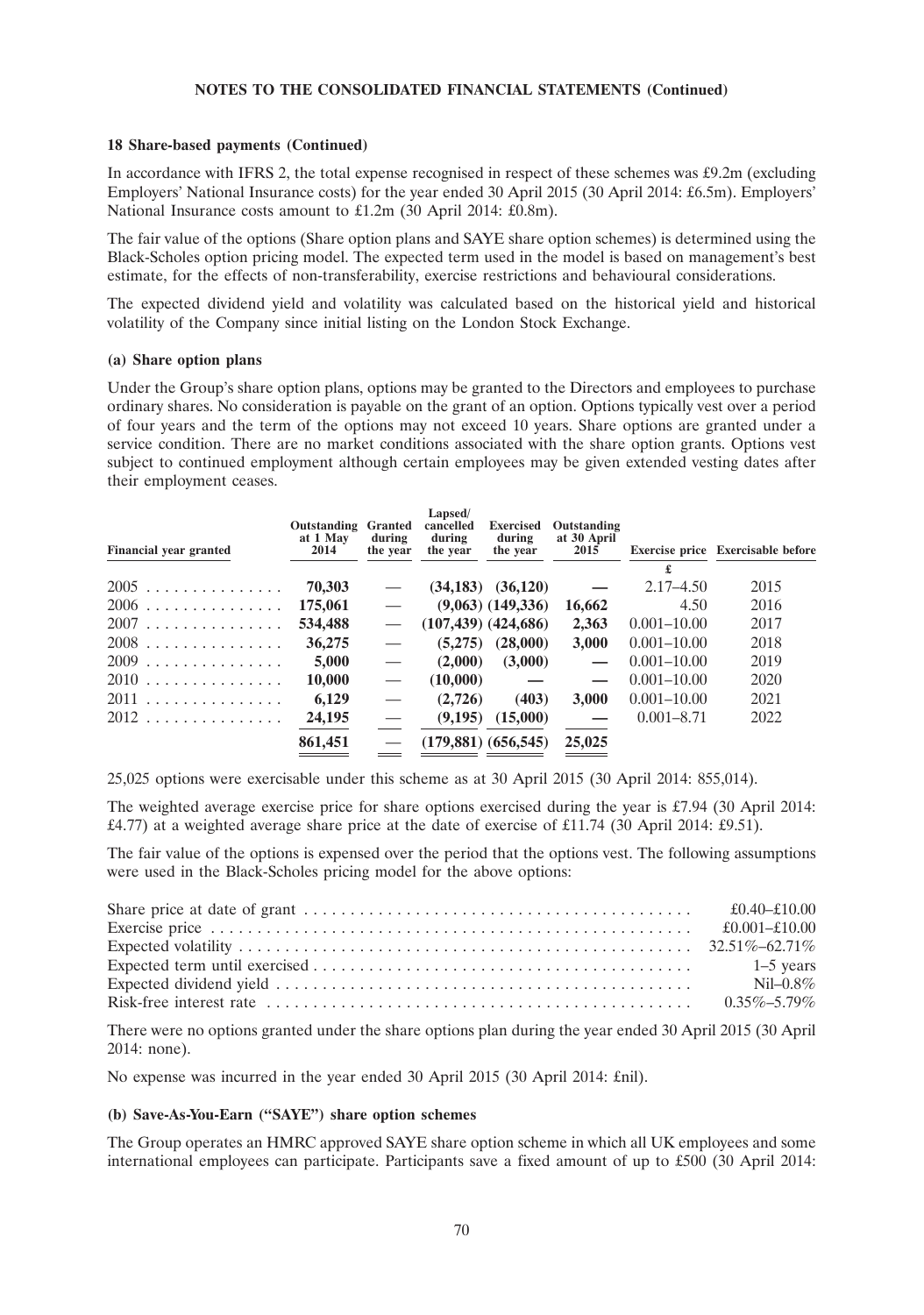#### **18 Share-based payments (Continued)**

£250) per month for three years and are then able to use these savings to buy shares in the Group at a price fixed at a 20% discount to the market value at the start of the savings period. There are no market conditions associated with the SAYE option grants.

The SAYE options must ordinarily be exercised within six months of completing the relevant savings period. In line with market practice, the exercise of these options is not subject to any performance conditions.

| <b>Financial year granted</b> | Outstanding Granted Cancelled Exercised Outstanding<br>at 1 May<br>2014 | Lapsed/ | the year vear year 2015                    | during during the during the at 30 April Exercise Exercisable | price | before |
|-------------------------------|-------------------------------------------------------------------------|---------|--------------------------------------------|---------------------------------------------------------------|-------|--------|
|                               |                                                                         |         |                                            |                                                               |       |        |
|                               |                                                                         |         | $-$ (16,955) (247,977) 6,463               |                                                               | 5.68  | 2016   |
|                               |                                                                         |         | $-$ (50,162) (7,323) 152,865               |                                                               | 8.17  | 2018   |
|                               |                                                                         |         |                                            |                                                               | 9.08  | 2019   |
|                               |                                                                         |         | 481,745 473,081 (90,237) (255,300) 609,289 |                                                               |       |        |

The weighted average exercise price for share options exercised during the year is £5.75 (30 April 2014: £5.96) at a weighted average share price at the date of exercise of £12.85 (30 April 2014: £9.93).

The fair value of the options is expensed over the period that the options vest. The following assumptions were used in the Black-Scholes pricing model for the above options:

| 2015     | 2010-2014                                     |
|----------|-----------------------------------------------|
| £13.51   | £2.71–£10.13                                  |
|          | £9.08 $\text{\pounds}2.17-\text{\pounds}8.17$ |
|          | <b>30.67%</b> 33.36%-54.40%                   |
|          |                                               |
| $1.48\%$ | $NiI-1.29\%$                                  |
| $0.89\%$ | $0.84\% - 5.08\%$                             |

There were 473,081 SAYE options granted during the year ended 30 April 2015 (30 April 2014: 231,173). The weighted average fair value of the options granted in the year ended 30 April 2015 was £5.43.

The expense recognised in the income statement (excluding Employers' National Insurance costs) was £0.6m (30 April 2014: £0.4m).

## **(c) Restricted share scheme**

The Group provided a restricted shares scheme as part of its bonus plan until 2010. In 2011, the bonus plan was revised with the introduction of the Long Term Incentive Plan, Deferred Share Incentive Plan, Short Term Incentive Plan and Management Incentive Plan. Refer to note 18(d).

Awards made under the terms of the restricted shares scheme plan prior to 2010 have vested.

In January 2012, the Group modified certain outstanding share options and replaced them with restricted shares on a 3:1 basis. These were expensed over the remaining vesting period of the originally granted share options.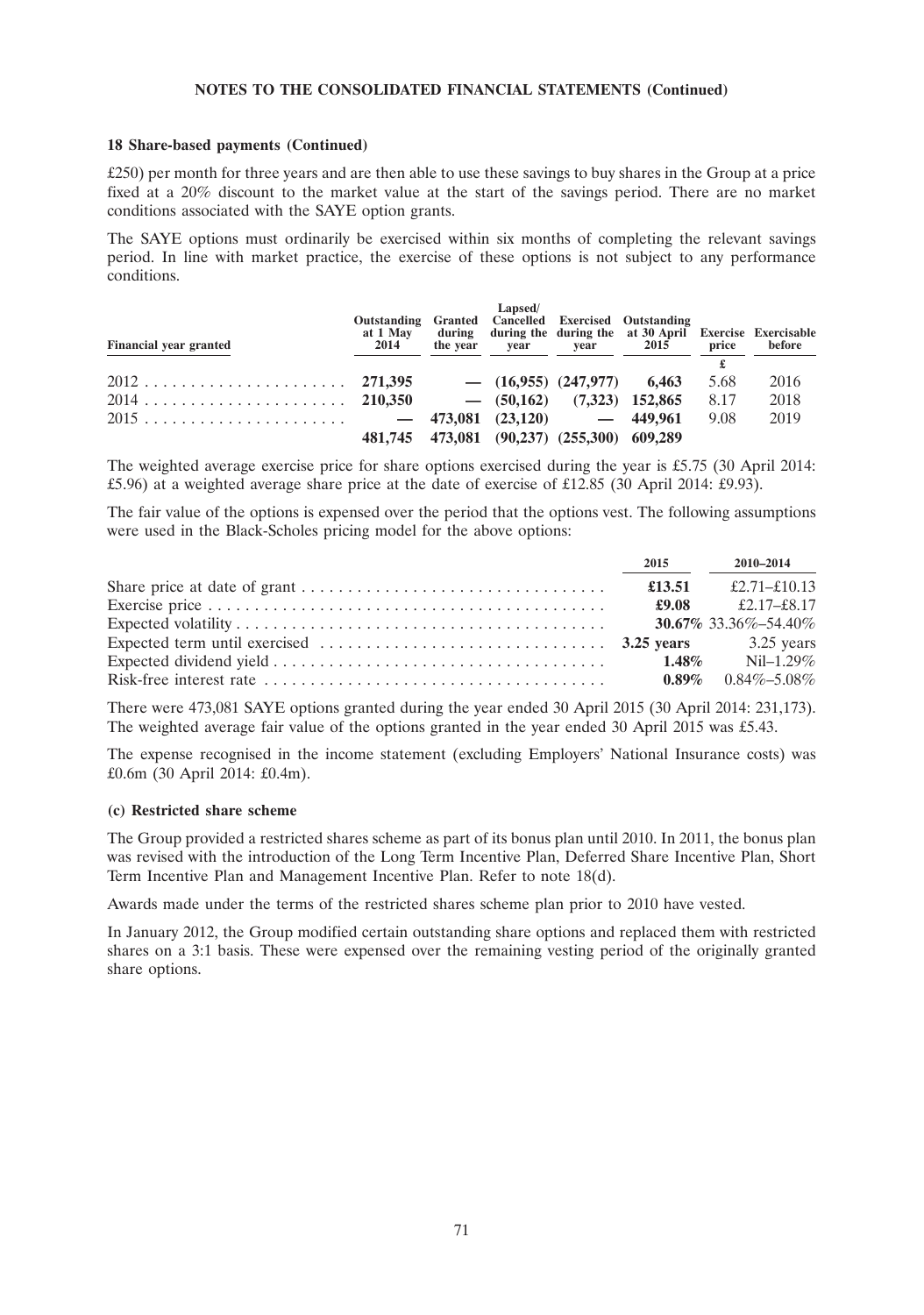#### **18 Share-based payments (Continued)**

A number of individuals were granted restricted shares in the current and prior periods. These have a range of vesting periods of up to three years.

|               | Outstanding Granted cancelled Exercised Outstanding<br>at 1 May<br>2014 | Lapsed/ |                                           | during during during at 30 April Exercise Exercisable<br>the year the year the year 2015 price |       | before |
|---------------|-------------------------------------------------------------------------|---------|-------------------------------------------|------------------------------------------------------------------------------------------------|-------|--------|
|               |                                                                         |         |                                           |                                                                                                |       |        |
| $2009$ 15,903 |                                                                         |         |                                           | $-$ (4,488) (11,415) $-$                                                                       | 0.001 | 2014   |
| $2012$ 30,550 |                                                                         |         | $-$ (3,750) (14,836) 11,964               |                                                                                                | 0.001 | 2017   |
|               |                                                                         |         | $-$ (14,525) (116,667) 116,667            |                                                                                                | 0.001 | 2018   |
|               |                                                                         |         | $  (5.417)$                               | 58.477                                                                                         | 0.001 | 2019   |
|               |                                                                         |         | $70.029$ $ (10.000)$                      | 60.029                                                                                         | 0.001 | 2020   |
|               |                                                                         |         | 358,206 70,029 (22,763) (158,335) 247,137 |                                                                                                |       |        |

Restricted shares are valued with reference to the market value of the shares on the date of grant.

The weighted average exercise price for share options exercised during the year was £0.001 (30 April 2014: £0.001) at a weighted average share price at the date of exercise of £10.32 (30 April 2014: £9.94).

The total expense recognised in the income statement related to the restricted shares (excluding Employers' National Insurance costs) was £0.9m (30 April 2014: £1.4m).

The Employers' National Insurance costs amounted to £0.1m (30 April 2014: £0.2m).

## **(d) Long Term Incentive Plan, Deferred Share Incentive Plan, Short Term Incentive Plan and Management Incentive Plan**

The following shares were introduced to incentivise and reward for the successful delivery of the short-term and long-term business strategy:

Long Term Incentive Plan (''**LTIP**'') which consists of share options and restricted share awards;

Short Term Incentive Plan (''**STIP**'') which consists of cash and restricted share awards;

Management Incentive Plan (''**MIP**'') which consists of cash and restricted share awards; and

Deferred Share Incentive Plan (''**DSIP**'') which consists of cash and restricted share awards.

The schemes have awards in the form of cash, share options and restricted shares. Determining the fair value of each element is consistent with the measurement outlined above in each share-based payment category. The level of award granted in each of the schemes is based on a mixture of the individual performance of the employee and the Group-wide performance over the term of the award which is between one and three years.

| Scheme year | Outstanding<br>at 1 May<br>2014 | <b>Granted</b><br>during<br>the year | Lapsed/<br>cancelled<br>during<br>the<br>year | <b>Exercised</b><br>during<br>the<br>year | Outstanding<br>at 30 April<br>2015      | <b>Exercise</b><br>price | <b>Exercisable</b><br>before |
|-------------|---------------------------------|--------------------------------------|-----------------------------------------------|-------------------------------------------|-----------------------------------------|--------------------------|------------------------------|
| $2010$      | 1,570                           |                                      |                                               | (1,570)                                   |                                         | 0.001                    | 2020                         |
| 2011        | 2,223                           |                                      | (324)                                         | (1,899)                                   |                                         | 0.001                    | 2021                         |
| 2012        | 55,181                          |                                      | (400)                                         | (50, 663)                                 | 4.118                                   | $0.001 - 8.56$           | 2022                         |
| 2013        | 1,033,934                       |                                      | (92.062)                                      | (46.395)                                  | 895,477                                 | 0.001                    | 2023                         |
| 2014.       | 1,192,280                       | 6.565                                | (218, 540)                                    | (83, 839)                                 | 896,466                                 | 0.001                    | 2024                         |
| 2015.       | <u>and the second second</u>    | 1,286,636                            | (31,956)                                      | (4.469)                                   | 1.250.211                               | 0.001                    | 2025                         |
|             | 2.285.188                       | 1,293,201                            |                                               |                                           | $(343, 282)$ $(188, 835)$ $3, 046, 272$ |                          |                              |

The weighted average exercise price for share options exercised during the year was £0.87 (30 April 2014: £0.001) at a weighted average share price at the date of exercise of £11.61 (30 April 2014: £9.71).

The fair value of the share options in the LTIP scheme is expensed over the three-year period that the options vest. No grants were awarded in the current year which included option elements. The following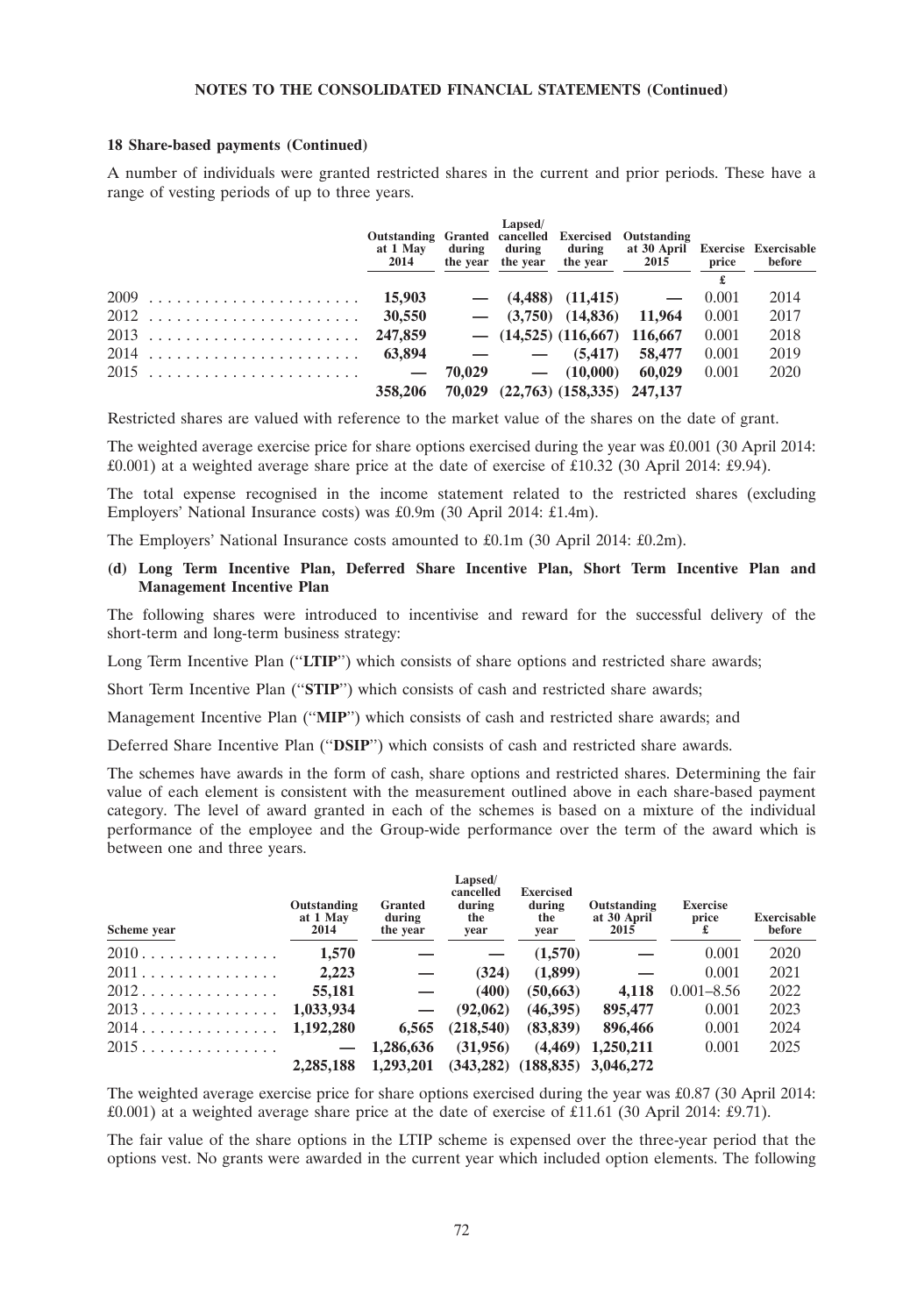### **18 Share-based payments (Continued)**

assumptions were used in the Black-Scholes pricing model for options granted in the year ended 30 April 2012

| Financial year options granted | 2012 |
|--------------------------------|------|
|                                |      |
|                                |      |
|                                |      |
|                                |      |
|                                |      |
|                                |      |

The STIP and the MIP have cash elements which are fixed in value and are paid and expensed in the first year that the awards are issued. The cash award represents two-thirds of the total award. There is no option given to elect to have these issued in shares. The cash element issued is classified as a cash bonus in the income statement and not a ''cash-settled share-based payment'' on the basis that the employee does not have the option to choose whether they receive cash or shares.

The restricted shares in the LTIP, DSIP, STIP and MIP are measured consistently with the treatment of other restricted shares. The restricted shares in the LTIP scheme vest at the end of the third year. The STIP, MIP and DSIP restricted shares vest over the second and third year of the scheme.

An expense of £7.7m for the options and restricted shares has been recognised (excluding Employers' National Insurance costs) which is management's best estimate of the charge in respect of these awards for the current year (30 April 2014: £4.7m). The removal of the TSR metric for certain options, as discussed in the Directors Remuneration Report, has not resulted in a modification under IFRS 2. The cash element of the scheme has been included in the bonus cash pool for the performance year ended 30 April 2015. The Employers' National Insurance costs amounted to £1.1m (30 April 2014: £0.6m).

## **(e) Senior Executives' Incentive Plan**

The long-term Senior Executives' Incentive Plan (''SEIP'') was approved by the Board on 16 October 2007. The plan entailed certain senior management and Directors being granted one-off awards consisting of a cash and restricted shares element. The scheme came into effect upon the admission of the Group's shares on the London Stock Exchange, and the cash was paid on the date of admission to the participants in the scheme. The restricted shares were granted on the date of admission and half vested on the first anniversary of the listing and the next half on the second anniversary of the listing subject to continued employment.

The restricted shares in the SEIP are measured consistently with the treatment of other restricted shares.

No expense was incurred in the year ended 30 April 2015 (30 April 2014: £nil).

| Scheme year | Outstanding<br>at 1 May<br>2014 | Granted<br>during<br>the year | Lapsed/<br>cancelled<br>during<br>the<br>vear | Exercised<br>during<br>the<br>vear | Outstanding<br>at 30 April<br>2015 | <b>Exercise</b><br>price | Exercisable<br>before |
|-------------|---------------------------------|-------------------------------|-----------------------------------------------|------------------------------------|------------------------------------|--------------------------|-----------------------|
|             |                                 |                               |                                               | $(126.516)$ —                      |                                    | 0.001                    | 2021                  |

The weighted average exercise price for share options exercised during the year was £0.001 (30 April 2014: £0.001) at a weighted average share price at the date of exercise of £10.29 (30 April 2014: £9.30).

#### **(f) Stakeholder award scheme**

During 2011, the Group issued restricted shares and phantom shares to the employees of the Group as part of the stakeholder award scheme. The scheme relates to the individual employees' performance during the financial year ended 30 April 2010.

The restricted shares and phantom shares have a vesting period spanning from the first day of the financial year to which they relate to the vest date of 1 August 2011. The restricted shares in the scheme are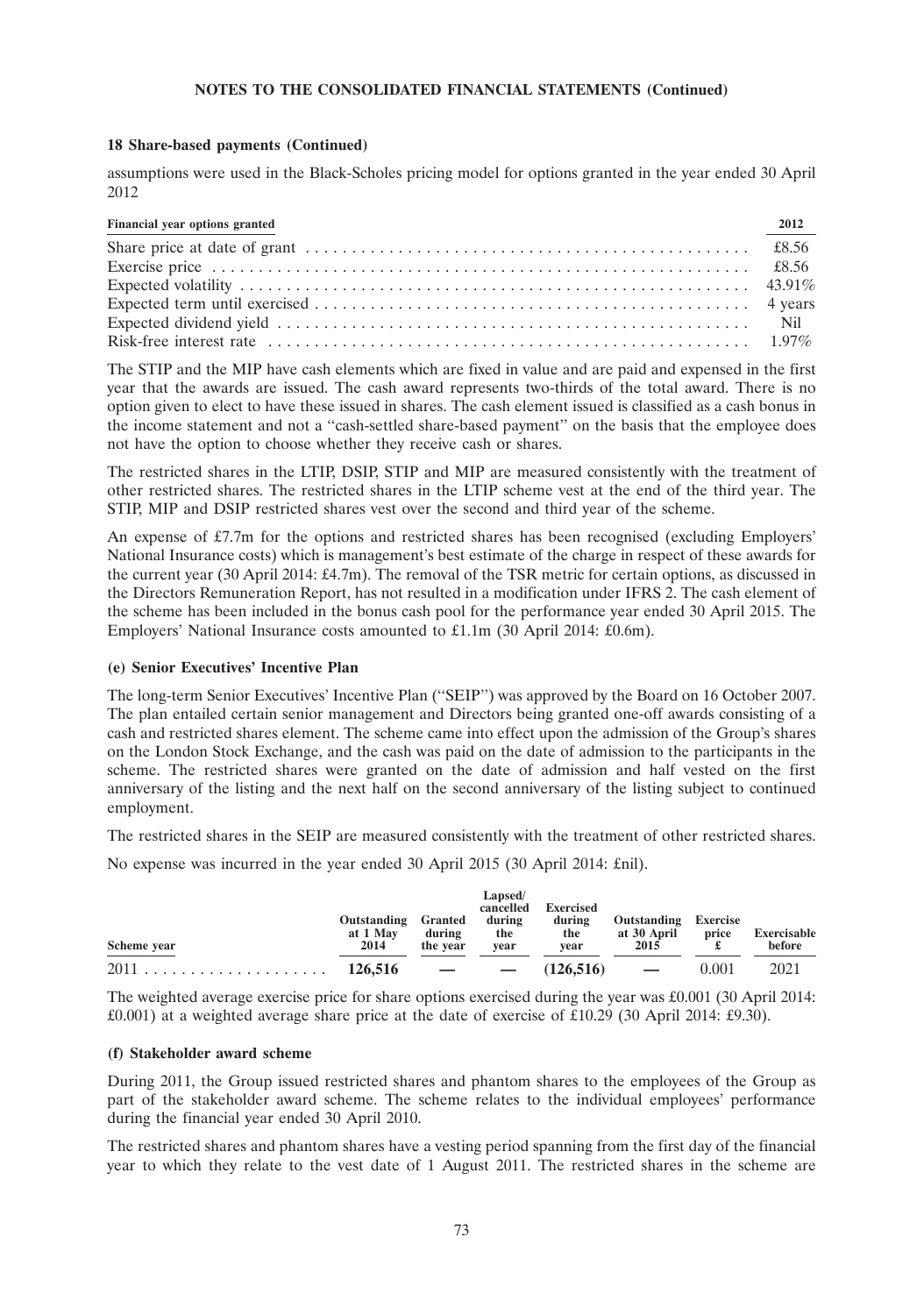#### **18 Share-based payments (Continued)**

convertible into shares upon vest date and they are measured consistently with the treatment of other restricted shares. The phantom shares in the scheme are only convertible to cash upon the vest date and they are measured based on the market value at the date of grant (1 May 2010: £10.00).

No expense was incurred in the year ended 30 April 2015 (30 April 2014: £nil).

|             | Outstanding      | Granted            | Lapsed/<br>cancelled<br>during | <b>Exercised</b><br>during | Outstanding                   | <b>Exercise</b> |                       |
|-------------|------------------|--------------------|--------------------------------|----------------------------|-------------------------------|-----------------|-----------------------|
| Scheme year | at 1 May<br>2014 | during<br>the year | the<br>vear                    | the<br>vear                | at 30 April<br>2015           | price           | Exercisable<br>before |
|             |                  | $\sim$ $-$         |                                |                            | $(1.805)$ $(19.707)$ $13.709$ | 0.001           | 2020                  |

The weighted average exercise price for share options exercised during the year was £0.001 (30 April 2014: £0.001) at a weighted average share price at the date of exercise of £14.06 (30 April 2014: £9.39).

#### **19 Employee benefits**

#### **Defined contribution plans**

In August 2008, the Group introduced a defined contribution pension plan available to certain employees. The total expense shown within pension costs disclosed in note 4 relating to this plan in the current year was £2.0m (30 April 2014: £1.9m).

#### **20 Financial instruments**

The carrying value of the Group's financial instruments by category, together with their fair values, is analysed as follows:

|                                                                                                                                     | <b>Note</b>    | Carrying<br>value<br>2015 | Fair<br>value<br>2015     | Carrying<br>value<br>2014 | Fair<br>value<br>2014     |
|-------------------------------------------------------------------------------------------------------------------------------------|----------------|---------------------------|---------------------------|---------------------------|---------------------------|
|                                                                                                                                     |                | $\mathbf{f}_{\mathbf{m}}$ | $\mathbf{f}_{\mathbf{m}}$ | $\mathbf{f}_{\mathbf{m}}$ | $\mathbf{f}_{\mathbf{m}}$ |
| <b>Financial assets</b><br>Available-for-sale financial assets                                                                      | 11             | 1.3                       | 1.3                       | 1.3                       | 1.3                       |
| Loans and receivables<br>Trade and other receivables<br>Cash and cash equivalents $\dots \dots \dots \dots \dots \dots \dots \dots$ | 13<br>14       | 8.7<br>105.1              | 8.7<br>105.1              | 7.6<br>209.8              | 7.6<br>209.8              |
| <b>Financial liabilities</b><br>Fair value through the income statement<br>Deferred and contingent consideration                    | 20(b)<br>20(b) | (0.2)<br>(20.5)           | (0.2)<br>(20.5)           | (0.1)                     | (0.1)                     |
| Liabilities at amortised cost                                                                                                       | 15<br>15       | (38.6)                    | (38.6)                    | (29.3)<br>(2.1)           | (29.3)<br>(2.1)           |
|                                                                                                                                     |                | 55.8                      | 55.8                      | 187.2                     | 187.2                     |

## **(a) Fair values of financial instruments**

#### *Available-for-sale financial assets*

The fair value of available-for-sale financial assets is valued by reference to valuation techniques using observable inputs other than quoted prices included within level 1.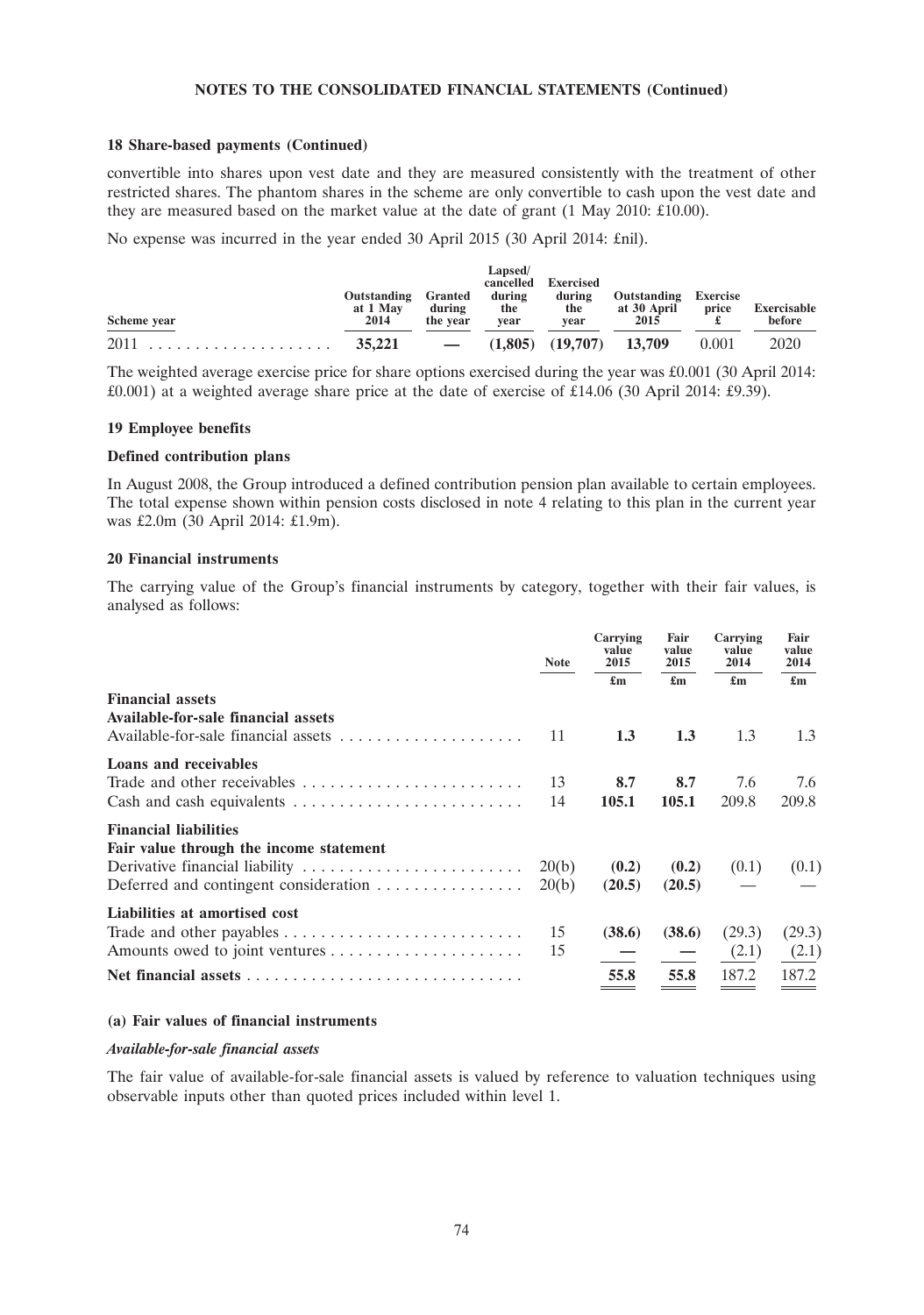#### **20 Financial instruments (Continued)**

#### *Trade and other receivables*

The fair value of trade and other receivables is valued at fair value less any provision for bad debts. The fair value is estimated using the present value of future cash flows discounted at the market rate of interest at the reporting date if the effect is material.

#### *Cash and cash equivalents*

The fair value of cash and cash equivalents approximates to book value due to its short-term maturity.

#### *Trade and other payables and amounts owed to joint ventures*

The fair value of trade and other payables and amounts owed to joint ventures is estimated as the present value of future cash flows, discounted at the market rate of interest at the balance sheet date if the effect is material.

#### *Derivative financial instruments*

Derivative financial instruments comprise sports betting open positions. The fair value of open sports bets at the year end has been calculated using the latest available prices on the Group's own markets on relevant sporting events. The fair value calculation also includes the impact of any Exchange hedging activities in relation to these open positions.

#### **Deferred and contingent consideration**

The fair value of deferred and contingent consideration is estimated using the present value of acquired future cash flows discounted at the market rate of interest at the reporting date. The fair value is subsequently reassessed at each reporting date to reflect changes in estimates and assumptions.

The table below sets out fair value measurements using the IFRS 13 fair value hierarchy:

|                                                                                             | <b>Note</b> | Total<br>2015             | Level 1<br>2015           | Level 2<br>2015           | Level 3<br>2015           |
|---------------------------------------------------------------------------------------------|-------------|---------------------------|---------------------------|---------------------------|---------------------------|
|                                                                                             |             | $\mathbf{f}_{\mathbf{m}}$ | $\mathbf{f}_{\mathbf{m}}$ | $\mathbf{f}_{\mathbf{m}}$ | $\mathbf{f}_{\mathbf{m}}$ |
|                                                                                             | 11          | 1.3                       |                           | 1.3                       |                           |
|                                                                                             |             | (20.5)                    |                           |                           | (20.5)                    |
|                                                                                             |             | (0.2)                     |                           | (0.2)                     |                           |
| Net position $\ldots \ldots \ldots \ldots \ldots \ldots \ldots \ldots \ldots \ldots \ldots$ |             | (19.4)                    |                           | 1.1                       | (20.5)                    |
|                                                                                             | <b>Note</b> | Total<br>2014             | Level 1<br>2014           | Level 2<br>2014           | Level 3<br>2014           |
|                                                                                             |             | £m                        | £m                        | £m                        | £m                        |
|                                                                                             | 11          | 1.3                       |                           | 1.3                       |                           |
|                                                                                             |             | (0.1)                     |                           | (0.1)                     |                           |
|                                                                                             |             |                           |                           |                           |                           |

Categorisation within the hierarchy has been determined on the basis of the lowest level input that is significant to the fair value measurement of the relevant asset as follows:

Level 1—valued using quoted prices in active markets for identical assets

Level 2—valued by reference to valuation techniques using observable inputs other than quoted prices included within level 1

Level 3—valued by reference to valuation techniques using inputs that are not based on observable market data.

There have been no transfers during the year between levels 1 and 2.

The fair value of open bet liabilities is classified as level 2 in the hierarchy using observable inputs other than quoted prices. The principal assumptions within the open bet liabilities valuation relate to anticipated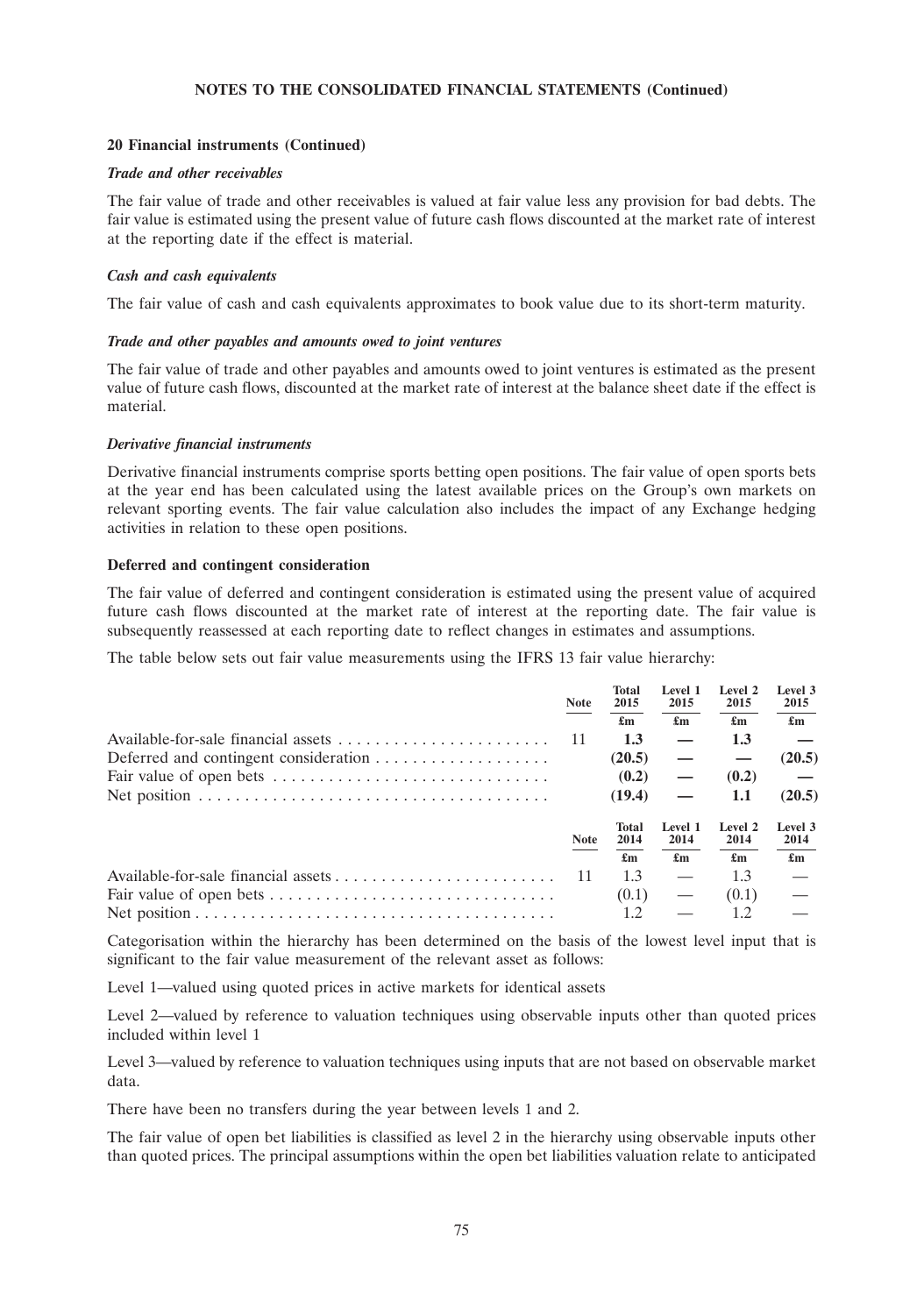#### **20 Financial instruments (Continued)**

gross win margins on unsettled bets with the fair value determined by future sporting results. The fair value of deferred and contingent consideration is classified as level 3 in the hierarchy using some inputs not based on observable market data. The principal assumptions within the deferred and contingent consideration valuation relate to future net operating cash flows, the associated time period of these cash flows, the discount rate applied and the anticipated growth rate.

#### **(b) Financial risk management**

The Board of Directors has overall responsibility for the establishment and oversight of the Group's risk management framework. Risk management policies and procedures are reviewed regularly and monitored to reflect changes in market conditions and the Group's activities.

The Group aims to develop a disciplined and constructive control environment in which all employees understand their roles and obligations surrounding risk management.

The Group has exposure to the following risks from its use of financial instruments:

- Liquidity risk
- Market risk including currency risk and interest risk
- Credit risk.

This note presents information about the Group's exposure to the above risks as well as outlining the Group's objectives, policies and processes for managing financial risk and the measurement of capital.

## **Liquidity risk**

Liquidity risk is the risk that the Group will not be able to meet its financial obligations as they fall due. The Group's approach to managing liquidity is to ensure, as far as possible, that it will always have sufficient liquidity to meet its liabilities when due, under both normal and stressed conditions, without incurring unacceptable losses or risking damage to the Group's reputation. The Group also spreads its cash reserves across several highly rated banks and investments to mitigate counterparty risks.

The Group performs regular cash flow projections to ensure that it has sufficient cash on demand to meet expected operational expenses for a period of at least 90 days. The Group has no committed lines of credit.

The Group's financial liabilities, including estimated interest payments and excluding the effect of netting agreements is summarised in the table below:

|                                                               |             | Carrying<br>amount        |                           |
|---------------------------------------------------------------|-------------|---------------------------|---------------------------|
|                                                               | <b>Note</b> | 2015                      | 2014                      |
| Non-derivative financial liabilities                          |             | $\mathbf{f}_{\mathbf{m}}$ | $\mathbf{f}_{\mathbf{m}}$ |
|                                                               |             | 38.6                      | 29.3                      |
|                                                               |             |                           |                           |
| Derivative financial liabilities                              |             |                           |                           |
|                                                               |             | 0.2                       | 0.1                       |
| Deferred and contingent consideration (within Other payables) |             |                           | $20.5 -$                  |
|                                                               |             | 59.3                      | 31.5                      |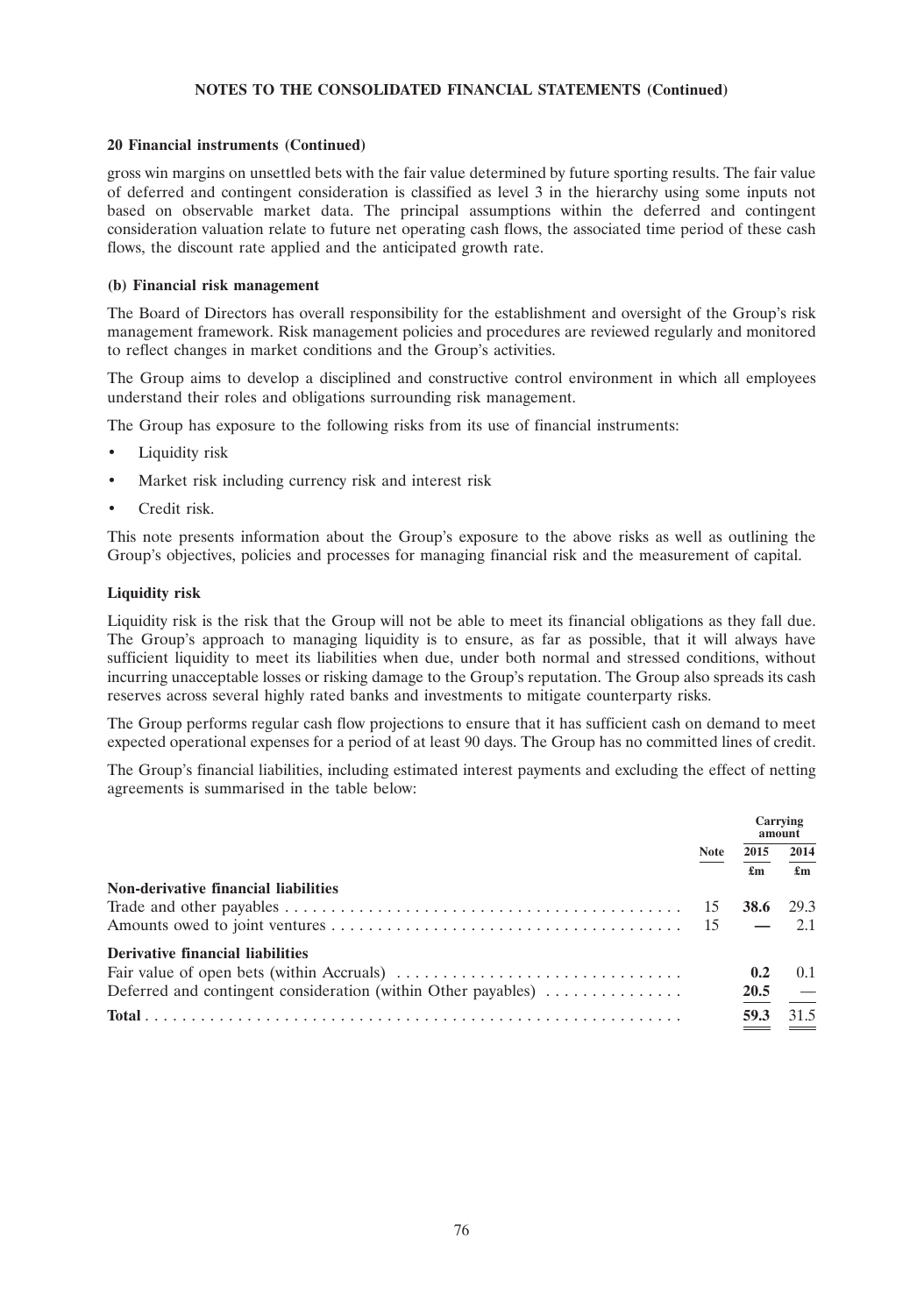#### **20 Financial instruments (Continued)**

The maturity analysis of the financial liabilities is as follows:

#### **30 April 2015**

|                                                                           |                          |    | $0-30$ days $31-60$ days $61-90$ days $> 91$ days |               | Total |
|---------------------------------------------------------------------------|--------------------------|----|---------------------------------------------------|---------------|-------|
|                                                                           | £m                       | £m | £m                                                | £m            | £m    |
| Trade and other payables $\ldots \ldots \ldots \ldots \ldots \ldots$ 37.1 |                          | 12 | 0.1                                               | $0.2^{\circ}$ | 38.6  |
|                                                                           |                          |    |                                                   |               | 0.2   |
| Deferred and contingent consideration                                     | $\overline{\phantom{a}}$ |    |                                                   | 20.5          | 20.5  |

#### 30 April 2014

|                                                                |      | $0-30$ days $31-60$ days $61-90$ days $> 91$ days Total |               |    |                           |
|----------------------------------------------------------------|------|---------------------------------------------------------|---------------|----|---------------------------|
|                                                                | £m   | £m                                                      | £m            | £m | $\mathbf{f}_{\mathbf{m}}$ |
| Trade and other payables $\dots \dots \dots \dots \dots \dots$ | 28.0 | 07                                                      | (1)           | 05 | 29.3                      |
|                                                                |      |                                                         |               |    |                           |
|                                                                |      |                                                         | $\sim$ $\sim$ |    |                           |

The undiscounted amounts payable under the deferred and contingent consideration total £31.1m.

#### **Market risk**

Market risk is the risk that changes in market prices, such as foreign currency exchange rates and interest rates, will affect the Group's income or the value of its holdings in financial instruments. The objective of market risk management is to manage and control market risk exposures within acceptable parameters, while optimising the return on risk.

The management of market risk is performed by the Group under the supervision of the Corporate Risk Committee and according to the guidelines approved by them. The Group will utilise hedges where there is an identified requirement to manage profit or loss volatility.

#### **Foreign currency risk**

The Group is exposed to currency risk on sales and purchases that are denominated in a currency other than Pounds Sterling (GBP). The currencies in which these transactions primarily are denominated are US Dollars (USD), Euros (EUR) and Australian Dollars (AUD).

The Group does not normally hedge against these sales and purchases. However, the Group monitors all foreign currency exposures and where appropriate may undertake currency hedging to mitigate the risk of unfavourable foreign exchange movements on specific commitments the Group enters into.

The Group's exposure to foreign currency risk is as follows. This is based on the carrying amount for monetary financial instruments except derivatives when it is based on notional amounts:

#### **30 April 2015**

| £m |  | GBP EUR USD AUD Other<br>$\pounds$ m $\pounds$ m $\pounds$ m $\pounds$ m $\pounds$ m | Total |
|----|--|--------------------------------------------------------------------------------------|-------|
|    |  |                                                                                      |       |
|    |  |                                                                                      |       |
|    |  |                                                                                      |       |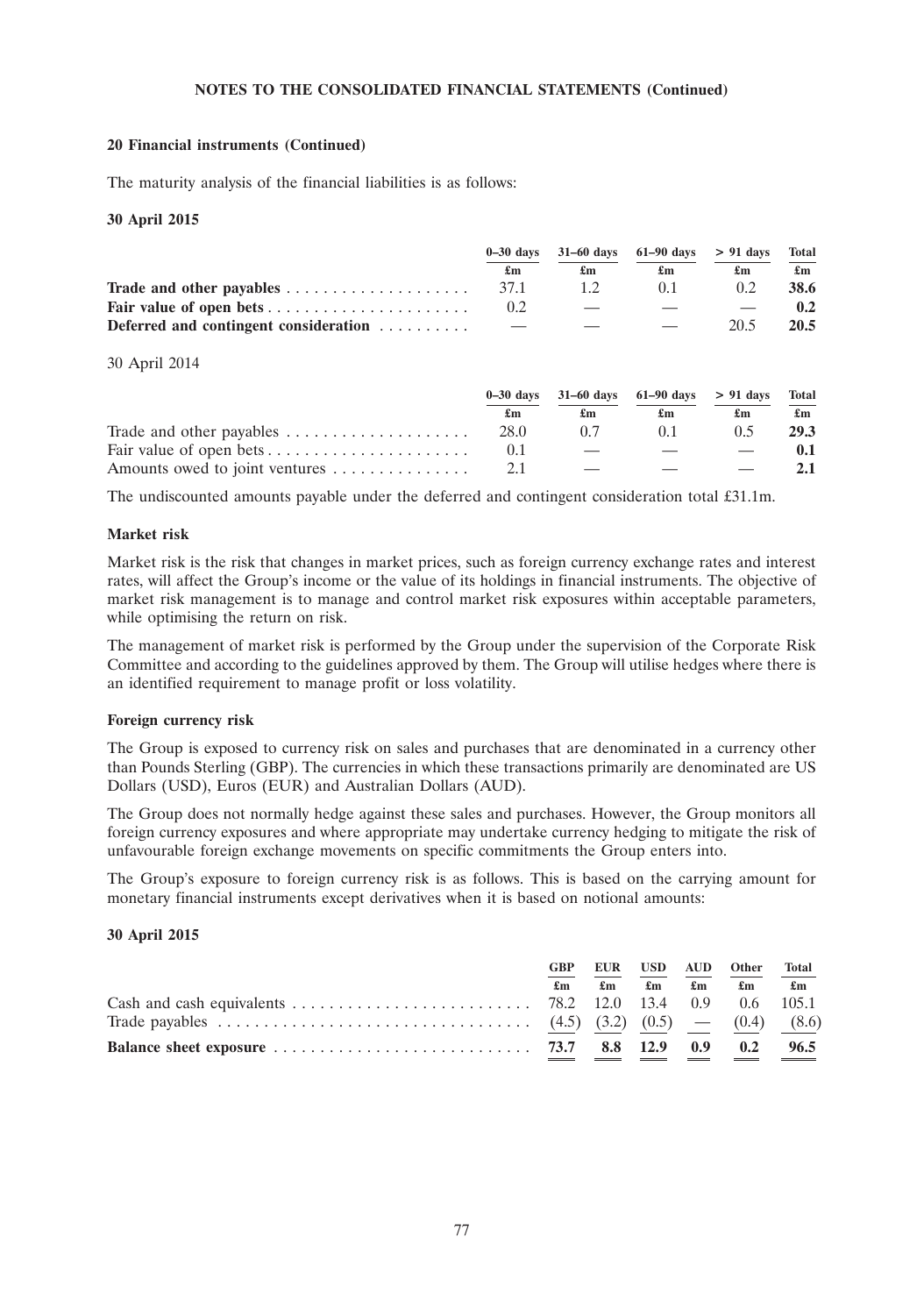## **20 Financial instruments (Continued)**

30 April 2014

| <b>GBP</b> |  | EUR USD AUD Other                                           | Total        |
|------------|--|-------------------------------------------------------------|--------------|
| £m         |  | $\mathbf{f}$ m $\mathbf{f}$ m $\mathbf{f}$ m $\mathbf{f}$ m | $\mathbf{f}$ |
|            |  |                                                             |              |
|            |  |                                                             |              |
|            |  |                                                             |              |

#### **Sensitivity analysis**

A 15.0% weakening of Pounds Sterling against the following currencies at 30 April would have increased/ (decreased) equity and income statement by the amounts shown below. This calculation assumes that the change occurred at the balance sheet date and had been applied to risk exposures existing at that date.

This analysis assumes that all other variables, in particular other exchange rates and interest rates, remain constant.

|                         | <b>Equity</b> |            | statement                         |                      |
|-------------------------|---------------|------------|-----------------------------------|----------------------|
|                         | 2015<br>£m    | 2014<br>£m | 2015<br>$\mathbf{f}_{\mathbf{m}}$ | 2014<br>$\mathbf{f}$ |
| <b>Foreign currency</b> |               |            |                                   |                      |
|                         |               |            |                                   |                      |
|                         |               |            |                                   |                      |
|                         |               |            | 0.2                               | $\overline{04}$      |

A 15.0% strengthening of Pounds Sterling against the following currencies at 30 April 2015 would have had the equal but opposite effect on the above currencies to the amounts shown above, on the basis that all other variables remain constant.

## **Interest rate risk**

The Group has no bank loans and therefore is not exposed to interest rate risk on its liabilities. At the balance sheet date the Group's interest-bearing financial assets equated to cash and cash equivalents, all of which are held in variable rate instruments.

## **Sensitivity analysis**

An increase of 100 and a decrease of 100 basis points in interest rates at the balance sheet date would have increased/(decreased) profit by the amounts shown below. The rationale behind the 1.0% sensitivity analysis is that interest rates in the UK have been low due to the economic climate and any increase or decrease greater than 1.0% is unlikely to occur. This calculation assumes that the change occurred at the balance sheet date and had been applied to risk exposures existing at that date.

This analysis assumes that all other variables, in particular foreign currency rates, remain constant and considers the effect of financial instruments with variable interest rates. The analysis is performed on the same basis for 2014 amounts.

|                | 2015 2014<br>£m |  |
|----------------|-----------------|--|
| Profit or loss |                 |  |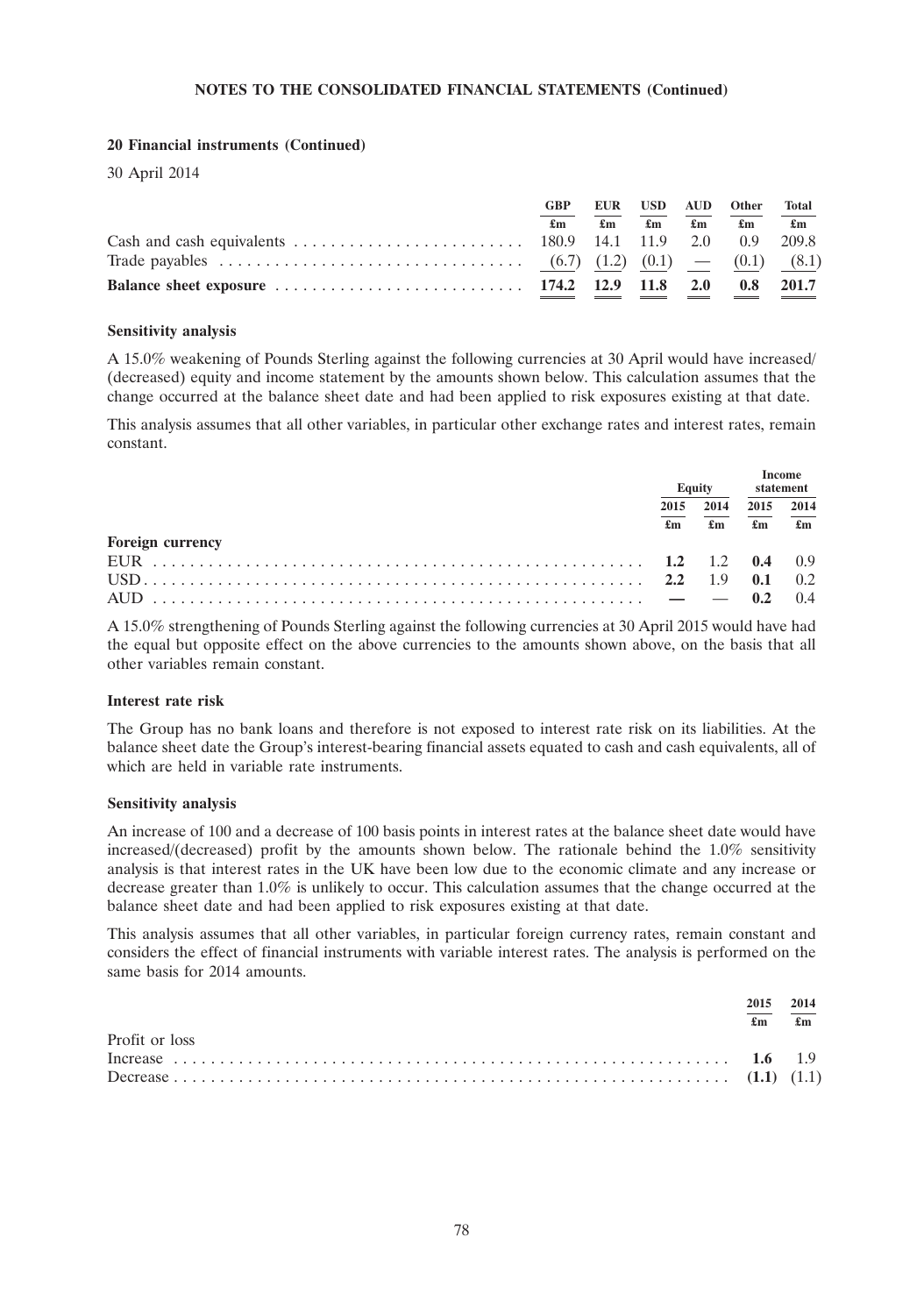#### **20 Financial instruments (Continued)**

#### **Credit risk**

Credit/counterparty risk is the risk of financial loss to the Group if a customer or counterparty to a financial instrument fails to meet its contractual obligations, and arises principally from the Group's receivables from customers and investments.

Group treasury policy and objectives in relation to credit risk is to minimise the likelihood that the Group will experience financial loss due to counterparty failure and to ensure that in the event of a single loss, the failure of any single counterparty would not materially impact the financial wellbeing of the Group.

The Group limits its exposure to credit risk by only depositing surplus funds on a short-term basis. The ring-fenced customer funds held by the Group in trust are spread across leading banking groups with the main aim of reducing risk as opposed to maximising income.

As of 30 April 2015, the trade receivables balance was £3.6m (30 April 2014: £2.2m) of which £3.2m is current and £0.4m is past due.

An amount of £0.1m (30 April 2014: £0.3m) of the gross trade receivable balance has been provided for.

#### **Exposure to credit risk**

The carrying amount of the financial assets represents the maximum credit exposure. Therefore, the maximum exposure to credit risk at the balance sheet date was £113.8m (30 April 2014: £217.4m) being the total of the carrying amount of the financial assets excluding equity investments, shown in note 20(a).

#### **Capital management**

The capital structure of the Group consists of cash and cash equivalents and equity attributable to equity holders of the parent, comprising issued capital, reserves and retained earnings as disclosed in note 17.

The Group regularly monitors capital on the basis of gross cash (defined as cash and cash equivalents) which was £105.1m at 30 April 2015 (30 April 2014: £209.8m). The Board's policy is to maintain a strong capital base so as to maintain investor and creditor confidence and to sustain future development of the business. The Group's objectives when managing capital are to safeguard the Group's ability to continue as a going concern in order to provide returns for shareholders and benefits for stakeholders and to maintain an optimal capital structure to reduce the cost of capital. The Group finances its operations through retained earnings and the management of working capital and has sufficient capital for its needs. To maintain or adjust the capital structure, the Group may adjust the dividend payment to shareholders, return capital to shareholders or issue new shares. As discussed in the Chairman's Statement on page 5, the Board targets a progressive and sustainable dividend and considers the appropriate payout ratio to be approximately 50% of profit after tax in the medium term.

## **21 Operating leases**

The Group had total future minimum payments under non-cancellable operating leases as follows:

| 2015                      | 2014           |
|---------------------------|----------------|
| $\mathbf{f}_{\mathbf{m}}$ | $\mathbf{f}$ m |
|                           |                |
|                           |                |
|                           |                |
|                           |                |

Operating lease payments represent rents payable by the Group for office properties. These leases have varying terms, escalation charges and renewal rights.

During the year £5.5m was recognised as an expense in the income statement in respect of operating leases (30 April 2014: £5.7m).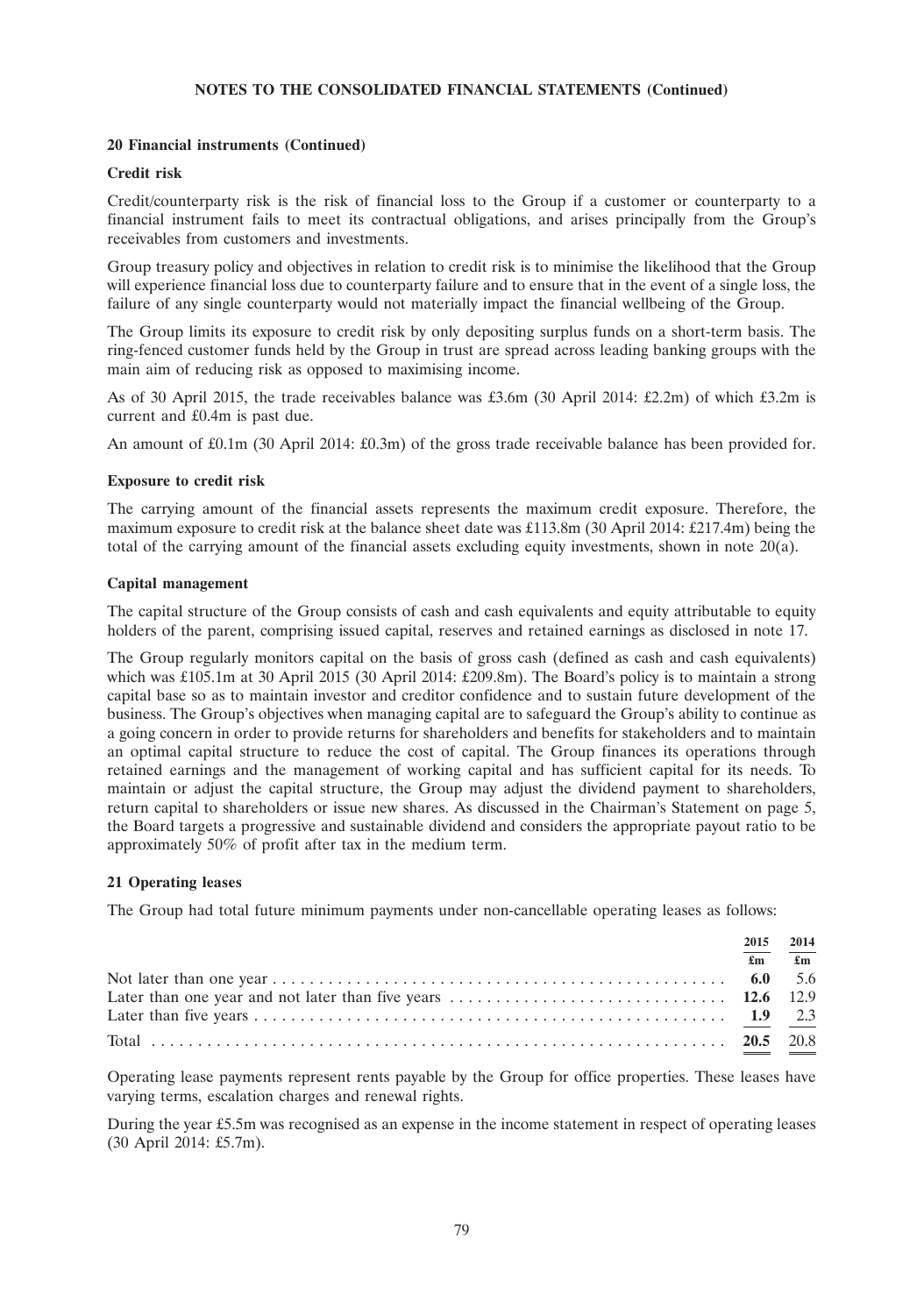## **22 Capital commitments**

Contracted but not provided for in the financial statements:

| 2015           | 2014                      |
|----------------|---------------------------|
| $\mathbf{f}$ m | $\mathbf{f}_{\mathbf{m}}$ |
|                |                           |
|                |                           |
|                |                           |

## **23 Acquisitions during the year**

On 17 February 2015 the Group acquired 100% of the equity interests in HRTV LLC, a horseracing television network, from The Stronach Group. As a result of the acquisition, the Group now has long-term television rights to the racecourses owned and operated by The Stronach Group. This strengthens the Group's ability to drive incremental wagering on its advanced wagering platform and is expected to lead to additional advertising and distribution opportunities.

Initial cash consideration of \$25.6m was paid by the Group upon acquisition, with estimated future consideration of \$47.8m to be transferred over the next seven years. After discounting at 10% the total fair value of consideration at the acquisition date is estimated to be \$56.5m, of which \$6.3m is dependent on future performance over the next 7 years. There is no maximum cap on the amount payable however there are no reasonable changes in the assumptions used that would result in a material impact.

Details of the fair value of identifiable assets and liabilities acquired, purchase consideration and goodwill are as follows:

|                                | 2015                      |
|--------------------------------|---------------------------|
|                                | $\mathbf{f}_{\mathbf{m}}$ |
|                                |                           |
|                                |                           |
|                                |                           |
|                                |                           |
| Identifiable intangible assets |                           |
|                                | 31.3                      |
|                                | 0.4                       |
|                                |                           |
|                                |                           |
|                                |                           |

The main factor leading to the recognition of goodwill is the synergies expected to be generated from the combined television and wagering operations. The Group expects the goodwill recognised on acquisition to be tax deductible in full.

Given the value to the Group lies predominantly in the acquired broadcast and wagering rights and the ability to generate incremental wagering on the existing advanced wagering platform, the post-acquisition revenue and profit and the Group performance assuming the acquisition occurred at the beginning of the year have not been disclosed.

## **24 Related parties**

## **Group**

Transactions between the Company and its subsidiaries, which are related parties, have been eliminated on consolidation and are not disclosed in this note.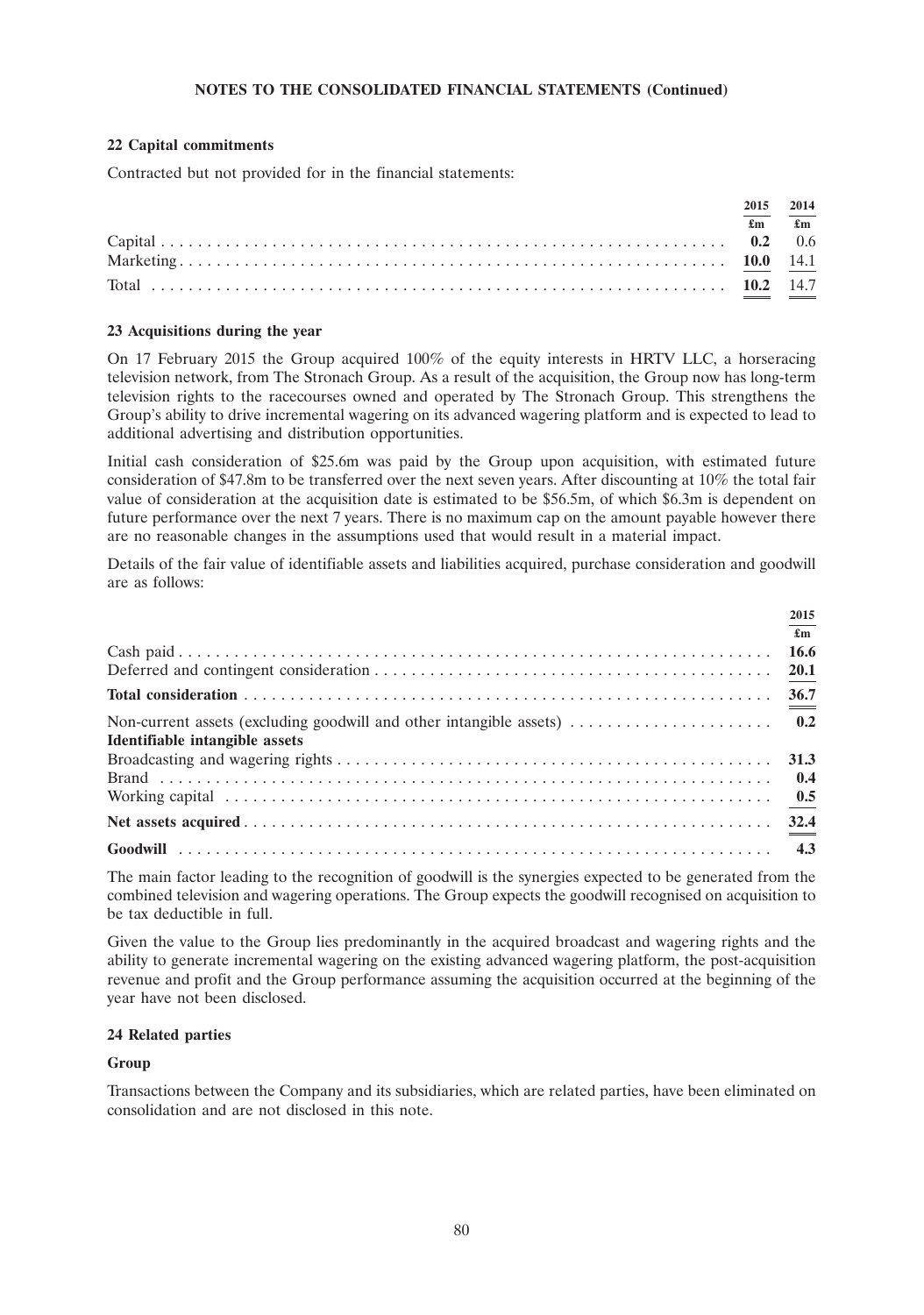## **24 Related parties (Continued)**

#### **Betfair Pty Limited**

During the year, up to the date of disposal, the Group recharged the Australian joint venture, Betfair Pty Limited, the following costs:

operational costs amounting to £2.3m (30 April 2014: £4.6m).

During the year the Australian joint venture recharged the Group the following costs:

operational costs amounting to £1.1m (30 April 2014: £2.9m).

The outstanding balance of loans receivable from the Australian joint venture was fully repaid during the year (balance at 30 April 2014: £6.3m). The balance was not interest bearing.

In addition to the recharges detailed above, the Group collected revenue on behalf of the joint venture and to a lesser extent the Australian joint venture collected revenue on behalf of the Group.

As at 30 April 2014, the Group owed £2.1m to the former Australian joint venture.

#### **Featurespace Limited**

During the year the Group was charged  $\text{\pounds}0.1\text{m}$  (30 April 2014:  $\text{\pounds}0.1\text{m}$ ) for consultancy services by Featurespace Limited in which the Group has a non-controlling interest.

#### **LMAX Limited**

In the year ended 30 April 2014, the Group utilised tax losses amounting to £1.1m that were transferred from LMAX limited, for consideration of £0.3m. This consideration was paid in the year ended 30 April 2015.

Transactions with key management personnel

Key management personnel compensation, including the Group's Directors and Non-Executive Directors, is shown in the table below:

| 2015                      | 2014           |
|---------------------------|----------------|
| $\mathbf{f}_{\mathbf{m}}$ | $\mathbf{f}$ m |
|                           |                |
|                           |                |
|                           |                |

#### **25 Dividends**

|                                                                                         | 2015      | 2014  |
|-----------------------------------------------------------------------------------------|-----------|-------|
|                                                                                         | £m        | £m    |
| Amounts recognised as distributions to equity holders in the year                       |           |       |
| Final dividend for the year ended 30 April 2014 of 14.0p per qualifying ordinary share  |           |       |
|                                                                                         | 14.6      | $Q_3$ |
| Interim dividend for the year ended 30 April 2015 of 9.0p per qualifying ordinary share |           |       |
|                                                                                         | 9.5       | 63    |
|                                                                                         | $199.7 -$ |       |
|                                                                                         |           | 156   |

As a result of the return of capital to shareholders, the Group paid an additional £1.0m in relation to stamp duty and fees.

The proposed final dividend for the year ended 30 April 2015 is 25.0 pence per share (30 April 2014: 14.0 pence).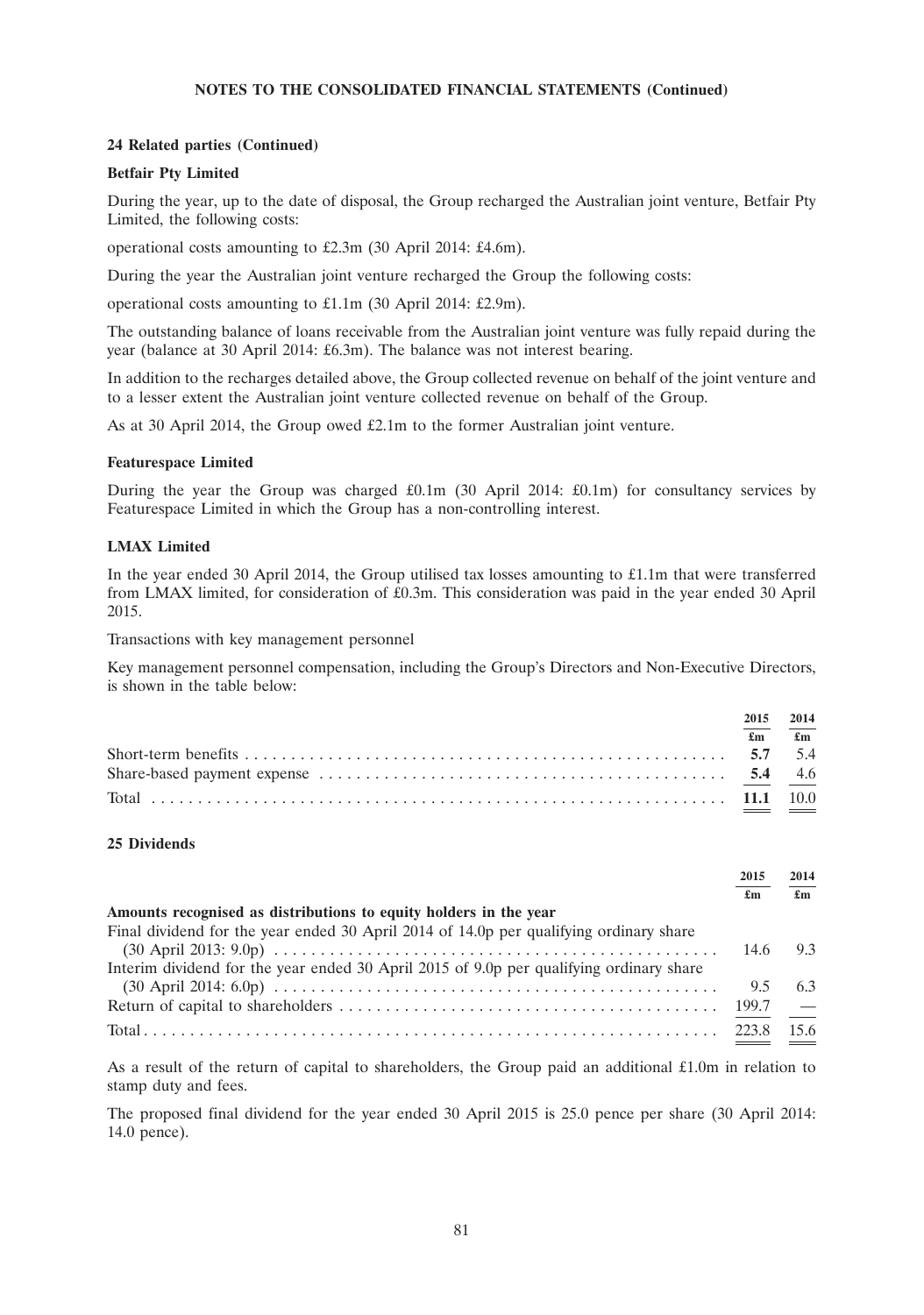#### **25 Dividends (Continued)**

The proposed final dividend is subject to approval by shareholders at the Annual General Meeting and has not been included as a liability in these financial statements. The estimated dividend to be paid in respect of this amounts to £23.0m.

### **Return to shareholders in respect of the financial year ended 30 April 2015**

On 4 December 2014 the Company announced its intention, subject to shareholder approval to return approximately £200m to shareholders (the ''Return of Cash''). This was implemented by way of a B share scheme followed by a share consolidation (the ''Capital Reorganisation''), which offered shareholders the ability to elect to receive proceeds of £1.89 per share as income, capital or a combination of the two.

Each Existing Ordinary Share was sub-divided into one Intermediate Ordinary Share and one B share, and every eight Intermediate Ordinary Shares were immediately sub-divided and consolidated into seven New Ordinary Shares.

Shareholders elected to receive the Return of Cash either as a dividend of £1.89 per B share or as consideration of £1.89 per B share for the purchase of their B shares by Jefferies International Limited (''Jefferies''). Following declaration of the B share dividend, the B shares automatically converted into deferred shares with, in practice, no economic or other rights, to be acquired from shareholders by the Company and subsequently cancelled.

The Capital Reorganisation was implemented on 12 January 2015 following shareholder approval on 9 January 2015. The Existing Ordinary Shares were subdivided into 105,687,224 Intermediate Ordinary Shares and 105,687,224 B shares. The Intermediate Ordinary Shares were then subdivided and consolidated into 92,476,321 New Ordinary Shares of 0.095 pence each.

On 22 January 2015, in accordance with the results of the shareholder elections, Jefferies purchased 34,622,872 B shares for an amount equal to £1.89 per share. On 23 January 2015, the Company declared a B share dividend of £1.89 per B share, and following the declaration of the dividend, all B shares were converted into deferred shares. On 27 January the Company purchased 105,687,224 deferred shares, being all of the deferred shares in issue, to be cancelled in line with previous communication to shareholders.

£1.0m has been transferred back to the Group from the Employee Benefit Trust. This represents the return of capital received by the Employee Benefit Trust in respect of the B shares created out of the ordinary shares held in the Employee Benefit Trust at the time of the return.

## **26 Contingent liabilities**

The Group operates in an uncertain marketplace where many governments are either introducing or contemplating new regulatory or fiscal arrangements.

The Board monitors legal and regulatory developments and their potential impact on the business, however given the lack of a harmonised regulatory environment, the value and timing of any obligations in this regard are subject to a high degree of uncertainty and cannot always be reliably predicted.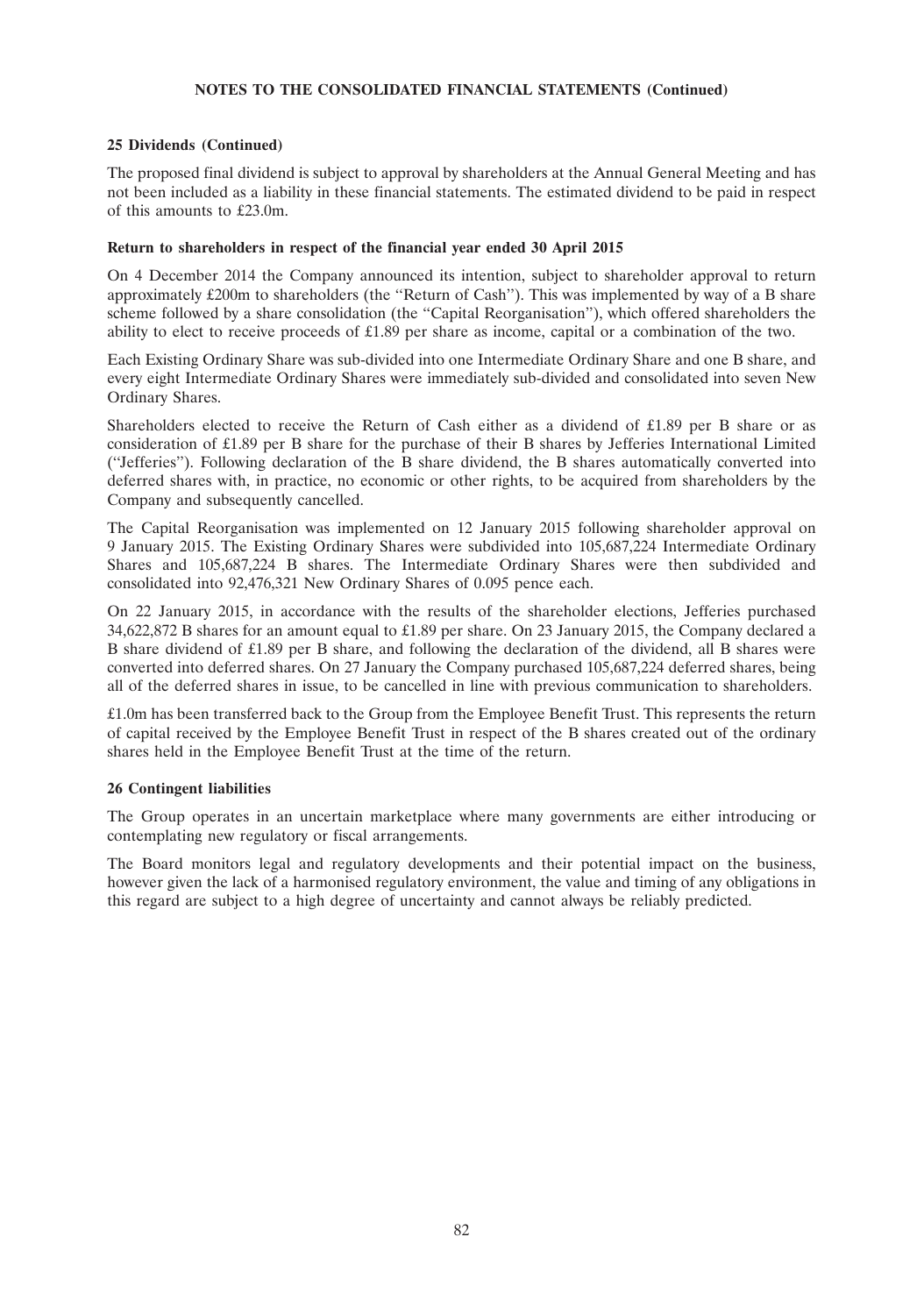# **COMPANY BALANCE SHEET**

## **AS AT 30 APRIL 2015**

|                       | <b>Note</b> | 2015<br>£m       | 2014<br>£m |
|-----------------------|-------------|------------------|------------|
| <b>Fixed assets</b>   |             |                  |            |
|                       | 2           | 169.4            | 160.2      |
| <b>Current assets</b> |             |                  |            |
|                       |             | 148.6            | 201.3      |
|                       |             | 0.1              | 0.2        |
|                       |             | 148.7            | 201.5      |
|                       |             | $(21.4)$ $(6.5)$ |            |
|                       |             | 127.3            | 195.0      |
|                       |             | 296.7            | 355.2      |
| Capital and reserves  |             |                  |            |
|                       | .5          | 0.1              | 0.1        |
|                       |             | 5.3              | 21.9       |
|                       | 5           | 291.3            | 333.2      |
|                       |             | 296.7            | 355.2      |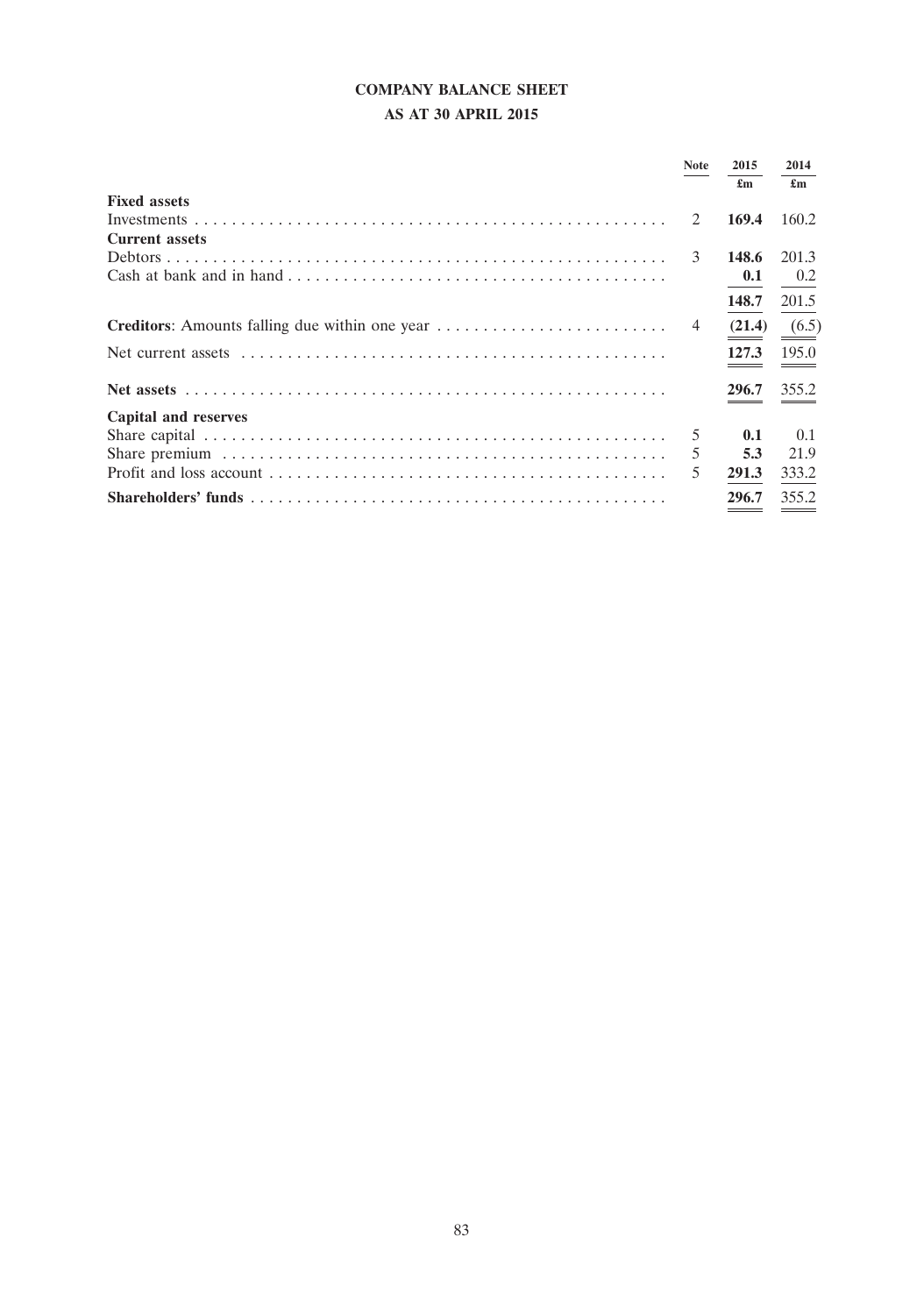## **NOTES FORMING PART OF THE FINANCIAL STATEMENTS**

## **1 Company accounting policies**

The following accounting policies have been applied consistently in dealing with items which are considered material in relation to the Company's financial statements.

#### **Basis of preparation**

The financial statements have been prepared under the historical cost accounting rules and in accordance with applicable accounting standards in the United Kingdom (UK).

Under section 408 of the Companies Act 2006 the Company is exempt from the requirement to present its own profit and loss account.

Under Financial Reporting Standard 1 the Company is exempt from the requirement to prepare a cash flow statement on the grounds that a parent undertaking includes the Company in its own published consolidated financial statements. The Company reported a profit for the financial year ended 30 April 2015 of £151.5m (30 April 2014: £264.8m).

#### **Foreign currencies**

Transactions in foreign currencies are recorded using the rate of exchange ruling at the date of the transaction. Monetary assets and liabilities denominated in foreign currencies are translated using the rate of exchange ruling at the balance sheet date and the gains or losses on translation are included in the consolidated profit and loss account.

#### **Share-based payments**

The Group's share option plans and restricted shares scheme allows employees to acquire shares in the Betfair Group. The fair value of these schemes is recognised as an employee expense with a corresponding increase in equity, with the exception of cash-settled transactions which result in a corresponding increase in other creditors. The fair value is measured at grant date and spread over the period during which the employees become unconditionally entitled to participate in the scheme and is calculated using an option pricing model, taking into account the terms and conditions upon which the options were granted.

The amount recognised as an expense is adjusted to reflect the actual number of share options that vest.

Restricted shares are valued with reference to the market value of the shares on the date of grant. They have a vesting period of three years from the first day of the financial year to which they relate and one-third of the shares will vest each year for three years.

All cash-settled share-based payments are recorded as a liability and revalued at the market value at the balance sheet date with the difference taken to the profit and loss account, except where the cash component is fixed.

The Company has recognised an increase in investments corresponding to the FRS 20 Share-based payment charge in respect of awards to employees of subsidiary companies.

#### **Cash and liquid resources**

Cash comprises cash at bank and in hand and deposits repayable on demand, less overdrafts payable on demand.

#### **Investments**

Fixed asset investments are stated at cost less any provision for impairment.

## **Treasury share transactions**

The Company has recognised an increase in investments corresponding to the FRS 20 Share-based payment charge.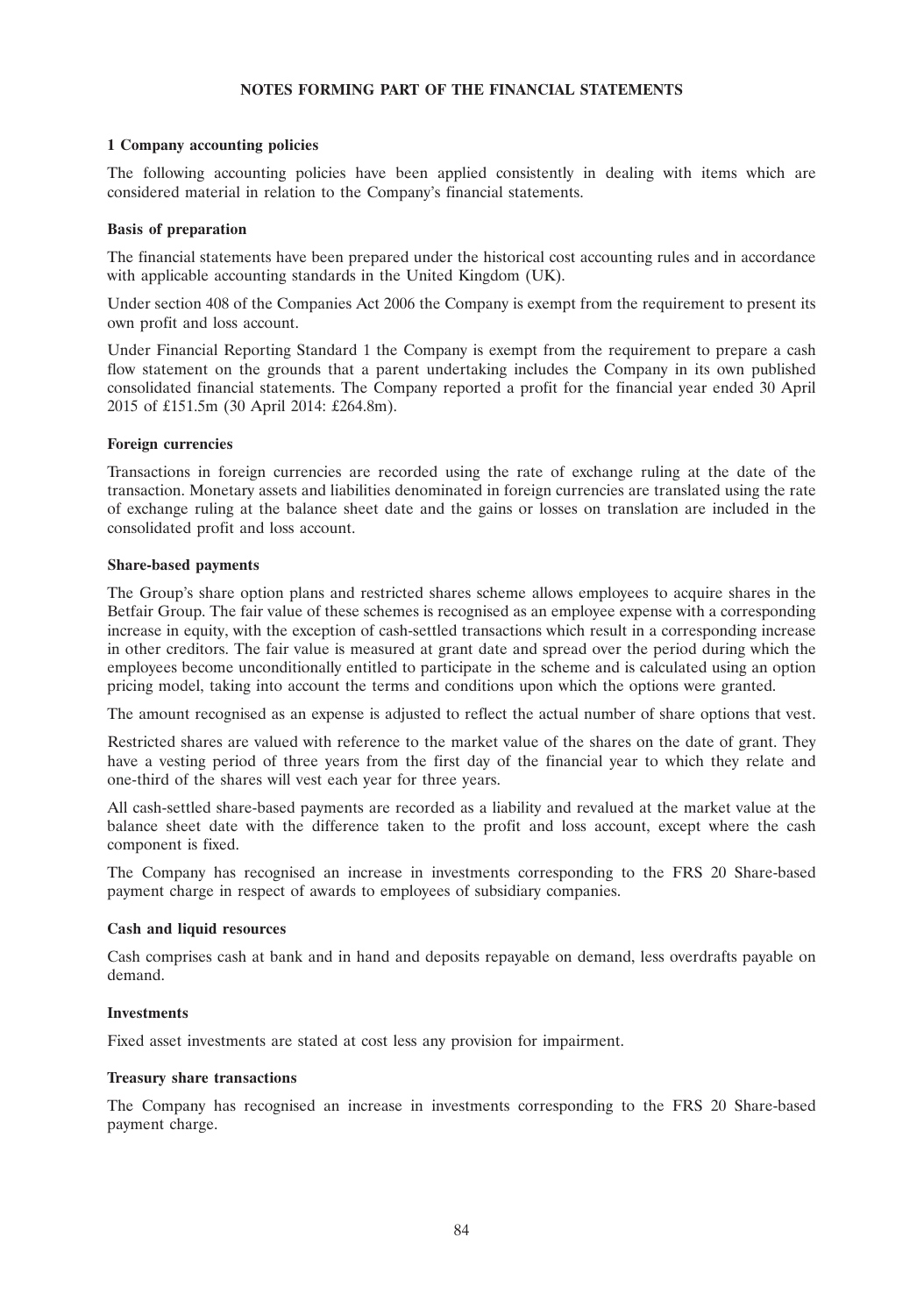### **1 Company accounting policies (Continued)**

## **Director and employee remuneration**

The Company had no employees other than the Directors during the current or prior year.

The remuneration paid to Directors for services to the Company during the year was paid and accounted for by another entity within the Group. Details of the Directors' remuneration is discussed in the Directors' Remuneration Report on pages 53 to 72.

## **2 Investments**

|                                                                            | <b>Shares</b> in<br>Group<br>undertakings |
|----------------------------------------------------------------------------|-------------------------------------------|
|                                                                            | £m                                        |
| Cost                                                                       |                                           |
|                                                                            | 160.2                                     |
| Increase in the cost of investment for share-based payments under FRS $20$ | 9.2                                       |
|                                                                            | 169.4                                     |

## **3 Debtors**

| 2015 | 2014 |
|------|------|
| £m   | £m   |
|      |      |
|      |      |
|      |      |

## **4 Creditors: amounts falling due within one year**

| 2015 2014                     |  |
|-------------------------------|--|
| $\mathbf{f}$ m $\mathbf{f}$ m |  |
|                               |  |

## **5 Reconciliation of movement in capital and reserves**

|                                                       | <b>Share</b><br>capital   | <b>Share</b><br>premium   | Capital<br>redemption<br>reserve | Profit and<br>loss<br>account | Total<br><b>Parent</b><br>equity |
|-------------------------------------------------------|---------------------------|---------------------------|----------------------------------|-------------------------------|----------------------------------|
|                                                       | $\mathbf{f}_{\mathbf{m}}$ | $\mathbf{f}_{\mathbf{m}}$ | $\mathbf{f}_{\mathbf{m}}$        | $\mathbf{f}_{\mathbf{m}}$     | $\mathbf{f}_{\mathbf{m}}$        |
| Balance at 1 May 2013                                 | 0.1                       | 19.4                      |                                  | 77.5                          | 97.0                             |
| Total profit for the year                             |                           |                           |                                  | 264.8                         | 264.8                            |
|                                                       |                           | 2.5                       |                                  |                               | 2.5                              |
|                                                       |                           |                           |                                  | (15.6)                        | (15.6)                           |
| Equity-settled share-based payment transactions       |                           |                           |                                  | 6.5                           | 6.5                              |
| Balance at 30 April 2014                              | 0.1                       | 21.9                      |                                  | 333.2                         | 355.2                            |
| Balance at 1 May 2014                                 | 0.1                       | 21.9                      |                                  | 333.2                         | 355.2                            |
| Total profit for the year                             |                           |                           |                                  | 151.5                         | 151.5                            |
|                                                       |                           | 5.6                       |                                  |                               | 5.6                              |
| Share premium cancellation                            |                           | (22.2)                    |                                  | 22.2                          |                                  |
|                                                       |                           |                           |                                  | (24.1)                        | (24.1)                           |
| Return of capital to shareholders, including fees and |                           |                           |                                  |                               |                                  |
|                                                       |                           |                           |                                  | (200.7)                       | (200.7)                          |
| Equity-settled share-based payment transactions       |                           |                           |                                  | 9.2                           | 9.2                              |
| Balance at 30 April 2015                              | 0.1                       | 5.3                       |                                  | 291.3                         | 296.7                            |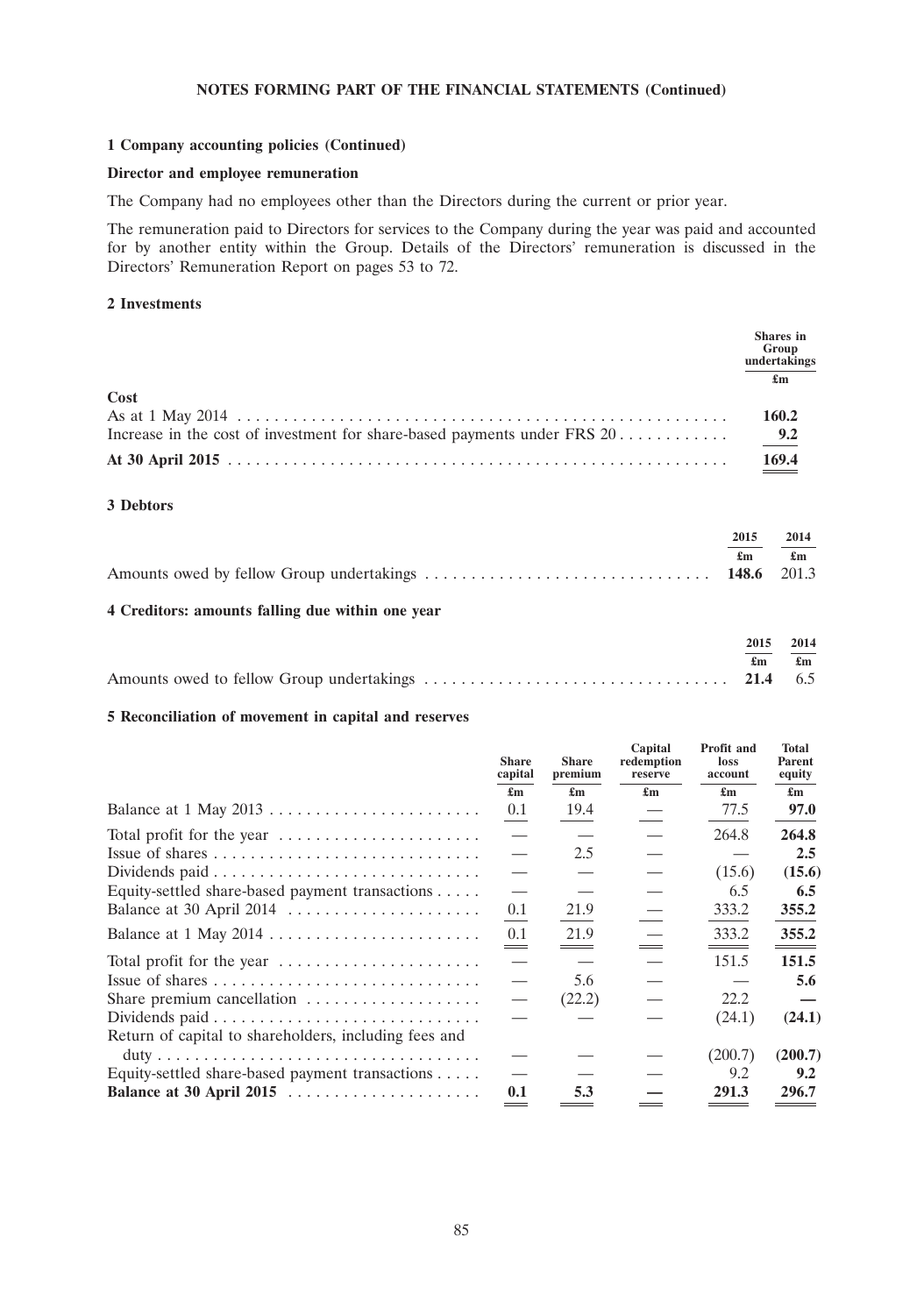## **5 Reconciliation of movement in capital and reserves (Continued)**

## **Return to shareholders in respect of the financial year ended 30 April 2015**

On 4 December 2014 the Company announced its intention, subject to shareholder approval to return approximately £200m to shareholders (the ''Return of Cash''). This was implemented by way of a B share scheme followed by a share consolidation (the ''Capital Reorganisation''), which offered shareholders the ability to elect to receive proceeds of £1.89 per share as income, capital or a combination of the two.

Each Existing Ordinary Share was sub-divided into one Intermediate Ordinary Share and one B share, and every eight Intermediate Ordinary Shares were immediately sub-divided and consolidated into seven New Ordinary Shares.

Shareholders elected to receive the Return of Cash either as a dividend of £1.89 per B share or as consideration of £1.89 per B share for the purchase of their B shares by Jefferies International Limited (''Jefferies''). Following declaration of the B share dividend, the B shares automatically converted into deferred shares with, in practice, no economic or other rights, to be acquired from shareholders by the Company and subsequently cancelled.

The Capital Reorganisation was implemented on 12 January 2015 following shareholder approval on 9 January 2015. The Existing Ordinary Shares were subdivided into 105,687,224 Intermediate Ordinary Shares and 105,687,224 B shares. The Intermediate Ordinary Shares were then subdivided and consolidated into 92,476,321 New Ordinary Shares of 0.095 pence each.

On 22 January 2015, in accordance with the results of the shareholder elections, Jefferies purchased 34,622,872 B shares for an amount equal to £1.89 per share. On 23 January 2015, the Company declared a B share dividend of £1.89 per B share, and following the declaration of the dividend, all B shares were converted into deferred shares. On 27 January the Company purchased 105,687,224 deferred shares, being all of the deferred shares in issue, to be cancelled in line with previous communication to shareholders.

£1.0m has been transferred back to the Group from the Employee Benefit Trust. This represents the return of capital received by the Employee Benefit Trust in respect of the B shares created out of the ordinary shares held in the Employee Benefit Trust at the time of the return.

## **FIVE YEAR SUMMARY**

| $\mathbf{f}_{\mathbf{m}}$                                                                                           | 2015 | 2014 2013 2012* 2011* |  |
|---------------------------------------------------------------------------------------------------------------------|------|-----------------------|--|
|                                                                                                                     |      |                       |  |
|                                                                                                                     |      |                       |  |
| Separately disclosed items—restructuring and other $\rightarrow$ (22.1) (2.5) (17.0)                                |      |                       |  |
|                                                                                                                     |      |                       |  |
|                                                                                                                     |      |                       |  |
| Profit/(loss) for the year $\dots \dots \dots \dots \dots \dots \dots \dots \dots \dots$ 86.4 51.0 (66.3) 34.0 23.0 |      |                       |  |

As reported in previous Annual Reports and not restated for discontinued operation of LMAX.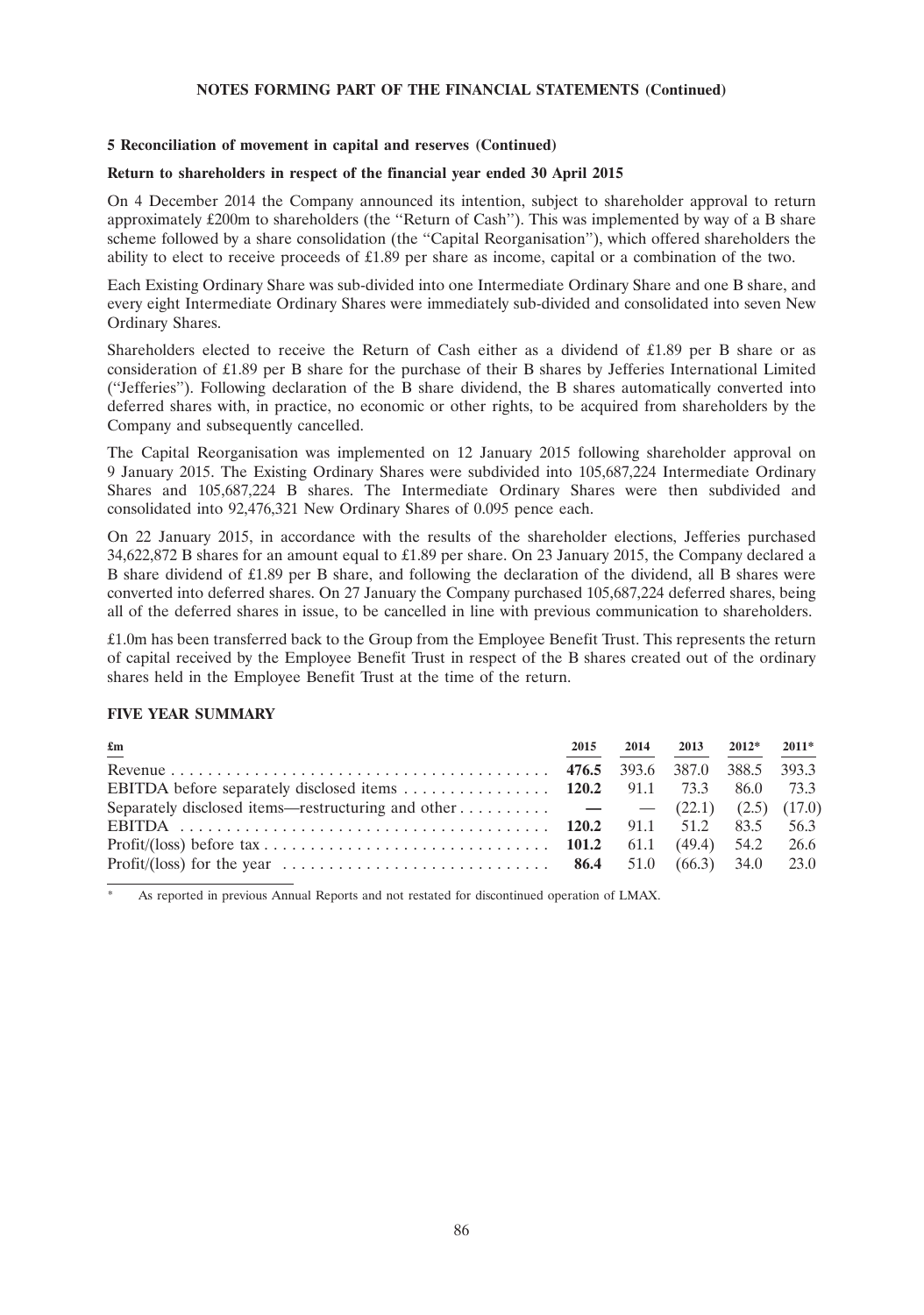## **SECTION B**

**HISTORICAL FINANCIAL INFORMATION RELATING TO THE BETFAIR GROUP FOR THE FINANCIAL YEAR ENDED 30 APRIL 2014**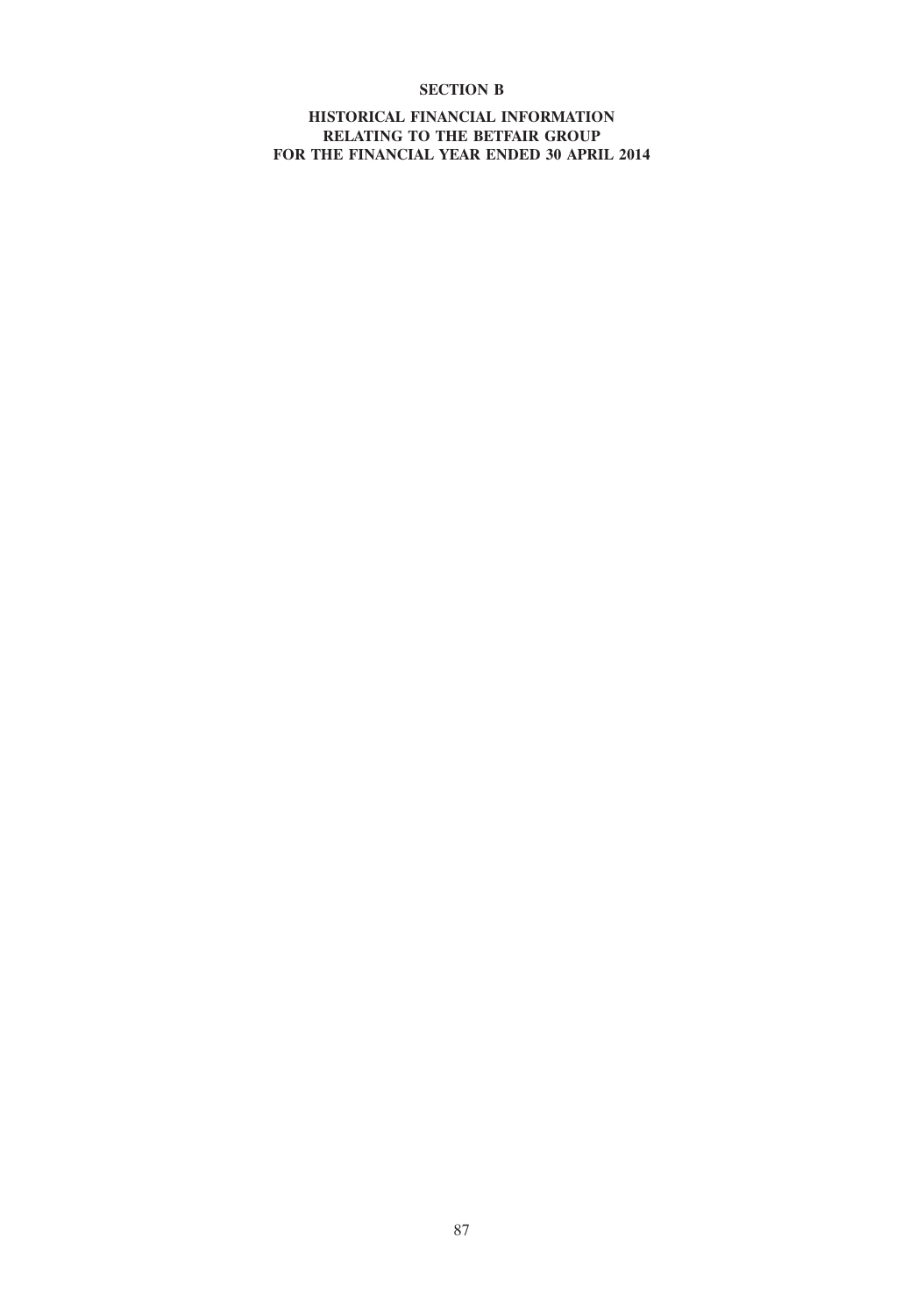### **INDEPENDENT AUDITOR'S REPORT 2014 OF BETFAIR GROUP PLC**

## **Opinions and conclusions arising from our audit**

#### 1. **Our opinion on the financial statements is unmodified**

We have audited the financial statements of Betfair Group plc for the year ended 30 April 2014 set out on pages 75 to 119. In our opinion:

- the financial statements give a true and fair view of the state of the Group's and of the Parent Company's affairs as at 30 April 2014 and of the Group's profit for the year then ended;
- the Group financial statements have been properly prepared in accordance with International Financial Reporting Standards as adopted by the European Union;
- the Parent Company financial statements have been properly prepared in accordance with UK Accounting Standards; and
- the financial statements have been prepared in accordance with the requirements of the Companies Act 2006; and, as regards the Group financial statements, Article 4 of the IAS Regulation.

#### 2. **Our assessment of risks of material misstatement**

In arriving at our audit opinion above on the financial statements the risks of material misstatement that had the greatest effect on our audit were as follows:

#### **Revenue recognition (£393.6m)**

Refer to page 44 (Report of the Audit Committee), page 86 (Accounting policies) and pages 89 to 91 (financial disclosures).

• The risk—The recognition of commission revenues or revenues from winning and losing bets may be misstated. The appropriate recognition of revenue is dependent on IT systems correctly calculating commission revenues and appropriate wins and losses and client funds and core finance processes and controls accurately reporting on and reconciling these transactions.

Revenue streams for the vast majority of the Group's products are computed on highly complex IT systems, with a number of different bases for calculating revenue. There are in excess of 1 billion transactions each year, all requiring a correct IT outcome. There is a risk that each system is not configured correctly from the outset such that commissions or winning and losing bets are calculated incorrectly, that the systems do not interface correctly from the customer facing systems through to the financial information systems and that unauthorised changes are made to any of these systems, which may result in the misstatement of revenue.

The calculation of revenue from the IT systems links directly to the reconciliation of funds between client and corporate accounts and as such client funds must be appropriately managed and safeguarded. There is a risk that commissions or winning and losing bets are not calculated correctly and therefore a risk that the revenue to be transferred from the customer accounts in the ring fenced trust to Betfair corporate accounts could be misstated.

• Our response—Our audit procedures included, among others, the use of IT audit experts throughout the audit process. We critically assessed the design and operating effectiveness of IT controls and tested that the systems are configured appropriately. We traced bets placed on live betting environments from the customer facing systems to the data centre and then from the data centre to the financial information systems to ensure that information is passed appropriately from one system to another. We tested controls over the capture of initial bets, their allocation between different products and their processing through the system to recognition in revenue or in the appropriate customer account. We also tested the configuration of the system which monitors the information transfer between each IT system and evaluated whether it was operating effectively.

Data on a sample of different types of bets placed by customers in different markets was extracted from the systems. Commission rate calculations were re-performed to assess the completeness and accuracy of commissions and revenues from winning bets.

We tested controls related to access to programs and data, program change and development and computer operations by evaluating account set-up and termination for users, password restrictions,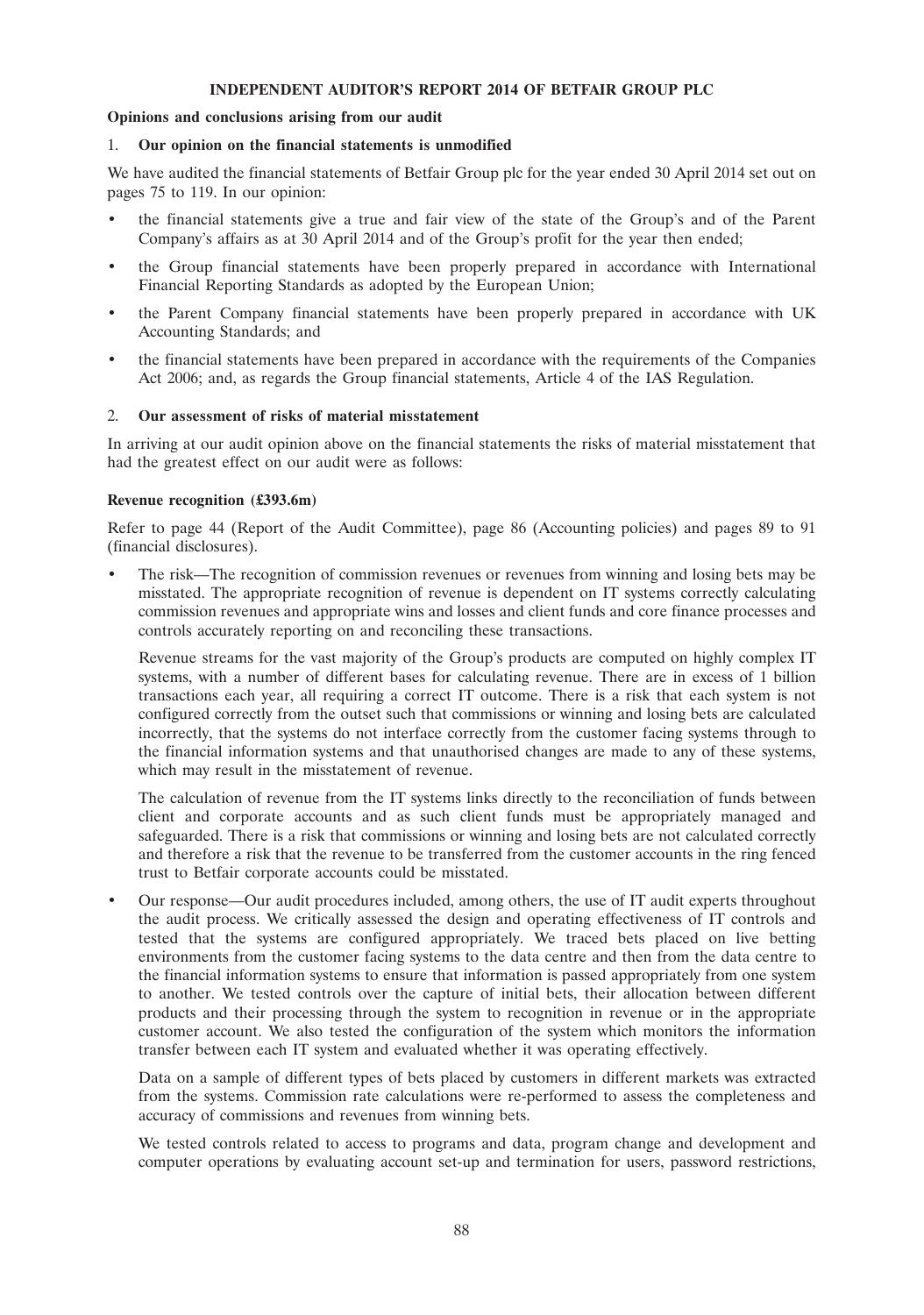access reviews, users with super-user access, program change and development process controls and integration monitoring, and tested whether any unauthorised changes had been made to the system. The overall IT environment was critically assessed, including security policies and procedures, IT organisational structure, strategy and reporting, disaster recovery and back-up testing.

We tested processes and controls over customer account set-up and cash deposits and withdrawals from client accounts. We verify client bank balances to third party information and test the reconciliation of these bank balances to Betfair customers' betting accounts. We have also considered the adequacy of the Group's disclosures in respect of revenue recognition.

## **Valuation of tax provisions**

• The risk—The online gaming regulatory environment is complex and constantly changing. Some markets are highly regulated, while in other markets, online gaming regulation is not yet formed or is unclear. Betfair organises its operations in different jurisdictions in a way which requires the Directors to exercise a level of judgement surrounding the interpretation of international tax laws and the way in which they interact within each jurisdiction. This may result in significant provisions or contingent liabilities for gaming and other indirect taxes in countries where the tax and/or other regulations are not yet formed or are unclear, the volatility of which could have a significant impact on the financial statements, particularly if there is a retrospective element applied to taxes. Where tax regulations are formalised in certain jurisdictions, Betfair must adhere to the operating guidelines within these jurisdictions, such that taxes do not become payable elsewhere, which would result in current tax provisions being understated.

In addition to gaming taxes, the Directors must make judgements in relation to international income tax laws including transfer pricing and controlled foreign companies.

• Our response—Our audit procedures included, among others, challenging the Directors and the Group's in-house lawyers in order to understand and critically assess the procedures that the Group has in place to comply with regulations in different jurisdictions. We used KPMG's wider understanding of the regulatory markets to challenge the Directors and critically assessed the exposure to taxation. We examined correspondence with regulators during the year and evaluated the Group's taxation position, working with KPMG tax specialists to test gaming taxes, indirect taxes and income taxes. We also assessed whether the Group's disclosures detailing legal proceedings adequately disclose the potential liabilities of the Group and considered the adequacy of the disclosures in respect of tax and uncertain tax positions.

## 3. **Our application of materiality and an overview of the scope of our audit**

In establishing the overall audit strategy, and performing the audit, materiality for the Group financial statements as a whole was set at £3.5m. This has been calculated with reference to a benchmark of Group profit before tax, which we consider to be one of the principal considerations for members of the Company in assessing the financial performance of the Group. Materiality represents 6% of Group profit before tax.

We agreed with the Audit Committee to report to it all uncorrected misstatements we identified through our audit with a value in excess of £175,000, for income statement items, in addition to other audit misstatements we believed warranted reporting on qualitative grounds. In addition we considered whether any misstatements corrected by management identified during the course of the audit should be communicated to the Audit Committee to assist it in fulfilling its governance responsibilities.

Audits for Group reporting purposes were performed by component auditors in Malta and Australia. The Group audit team performed the audit over Betfair Group, including consolidation type adjustments in the UK, and the Group audit team also performed reviews over Betfair US (TVG) and Betfair Italy.

These Group procedures covered 88% of Group revenue, 92% of Group profit before tax and 82% of Group assets.

The audits undertaken for Group reporting purposes at the key reporting components of the Group were all performed to materiality levels set by, or agreed with, the Group audit team.

These materiality levels were set individually for each component at £3.0m.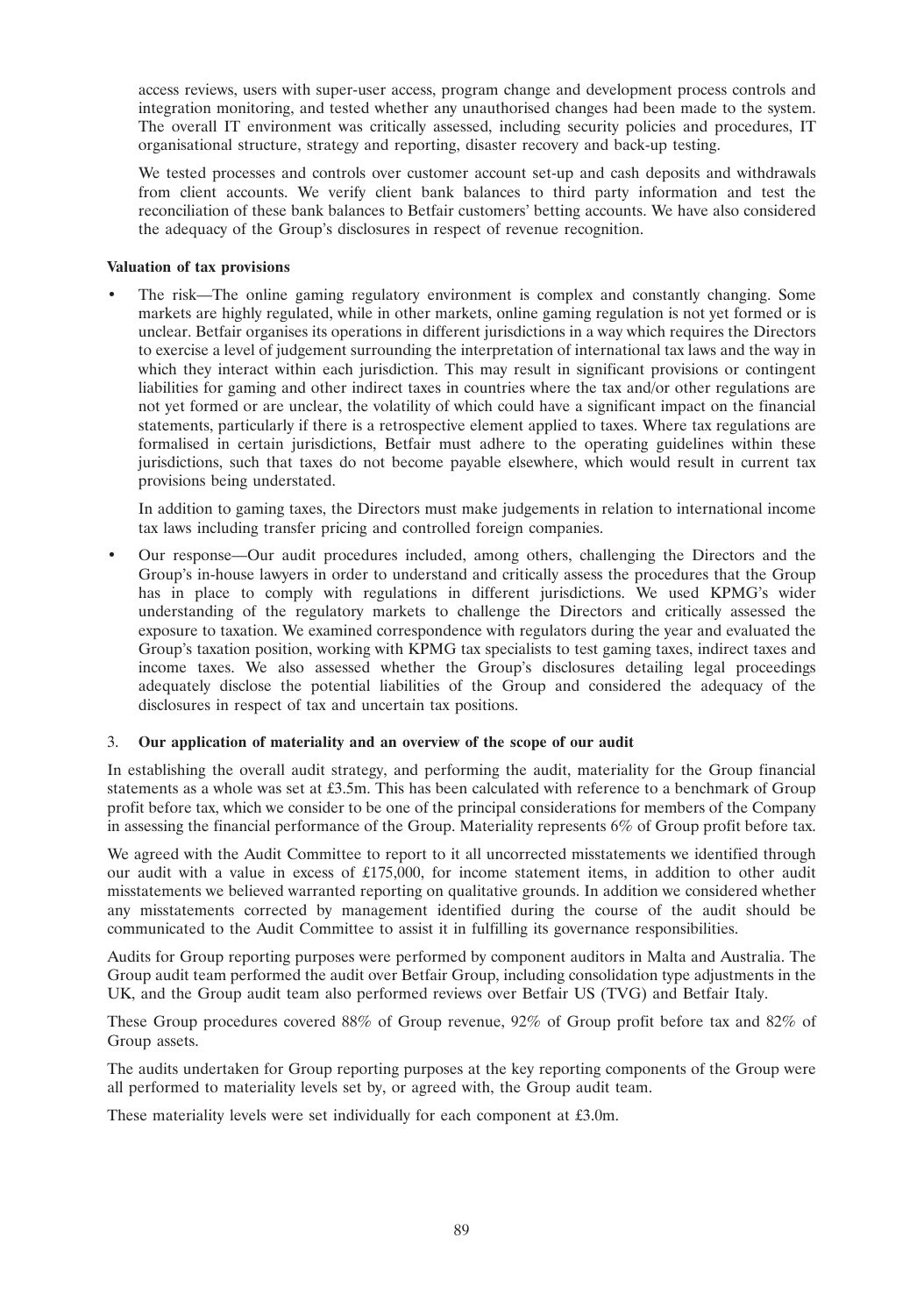Detailed instructions were sent to component auditors, which covered the significant areas that should be covered by the audit engagements (which included the relevant risks of material misstatement detailed above) and set out the information required to be reported back to the Group audit team.

The Group audit team visited the following locations: Malta and Ireland. Telephone meetings were also held with the auditors at these locations and the majority of the other locations that were not physically visited.

## 4. **Our opinion on other matters prescribed by the Companies Act 2006 is unmodified**

In our opinion:

- the part of the Directors' Remuneration Report to be audited has been properly prepared in accordance with the Companies Act 2006;
- the information given in the Strategic Report and the Directors' Report for the financial year for which the financial statements are prepared is consistent with the financial statements; and
- the information given in the Corporate Governance Statement set out on pages 38 to 68 of the Annual Report and Accounts with respect to internal control and risk management systems in relation to financial reporting processes and about share capital structures is consistent with the financial statements.

## 5. **We have nothing to report in respect of the matters on which we are required to report by exception**

Under ISAs (UK and Ireland) we are required to report to you if, based on the knowledge we acquired during our audit, we have identified other information in the Annual Report that contains a material inconsistency with either that knowledge or the financial statements, a material misstatement of fact, or that is otherwise misleading.

In particular, we are required to report to you if:

- we have identified material inconsistencies between the knowledge we acquired during our audit and the Directors' statement that they consider that the Annual Report and financial statements taken as a whole is fair, balanced and understandable and provides the information necessary for shareholders to assess the Group's performance, business model and strategy; or
- the Report of the Audit Committee on pages 43 to 45 does not appropriately address matters communicated by us to the Audit Committee.

Under the Companies Act 2006 we are required to report to you if, in our opinion:

- adequate accounting records have not been kept by the Parent Company, or returns adequate for our audit have not been received from branches not visited by us; or
- the Parent Company financial statements and the part of the Directors' Remuneration Report to be audited are not in agreement with the accounting records and returns; or
- certain disclosures of Directors' remuneration specified by law are not made; or
- we have not received all the information and explanations we require for our audit; or
- a Corporate Governance Statement has not been prepared by the Company.

Under the Listing Rules we are required to review:

- the Directors' statement, set out on page 69, in relation to going concern; and
- the part of the Corporate Governance Statement on page 38 in the Annual Report and Accounts relating to the Company's compliance with the nine provisions of the UK Corporate Governance Code specified for our review.

We have nothing to report in respect of the above responsibilities.

## **Scope of report and responsibilities**

As explained more fully in the Directors' Responsibilities Statement set out on page 71 , the Directors are responsible for the preparation of the financial statements and for being satisfied that they give a true and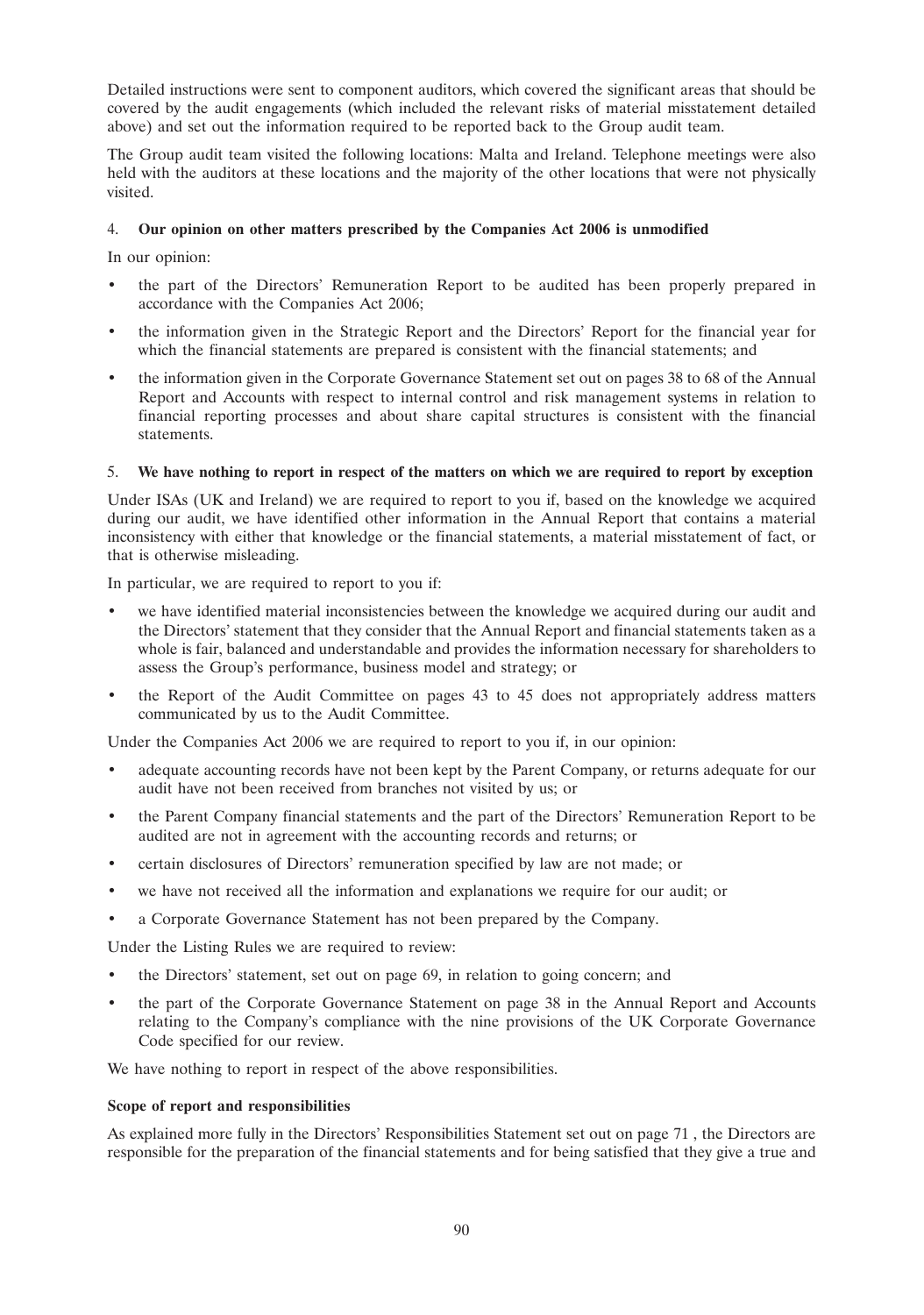fair view. A description of the scope of an audit of financial statements is provided on the Financial Reporting Council's website at www.frc.org.uk/auditscopeukprivate.

This report is made solely to the Company's members as a body and is subject to important explanations and disclaimers regarding our responsibilities, published on our website at responsibilities, published on our website at www.kpmg.com/uk/auditscopeukco2013a, which are incorporated into this report as if set out in full and should be read to provide an understanding of the purpose of this report, the work we have undertaken and the basis of our opinions.

## **Michael Harper (Senior Statutory Auditor)**

for and on behalf of KPMG Audit Plc, Statutory Auditor Chartered Accountants 15 Canada Square London, E14 5GL 11 June 2014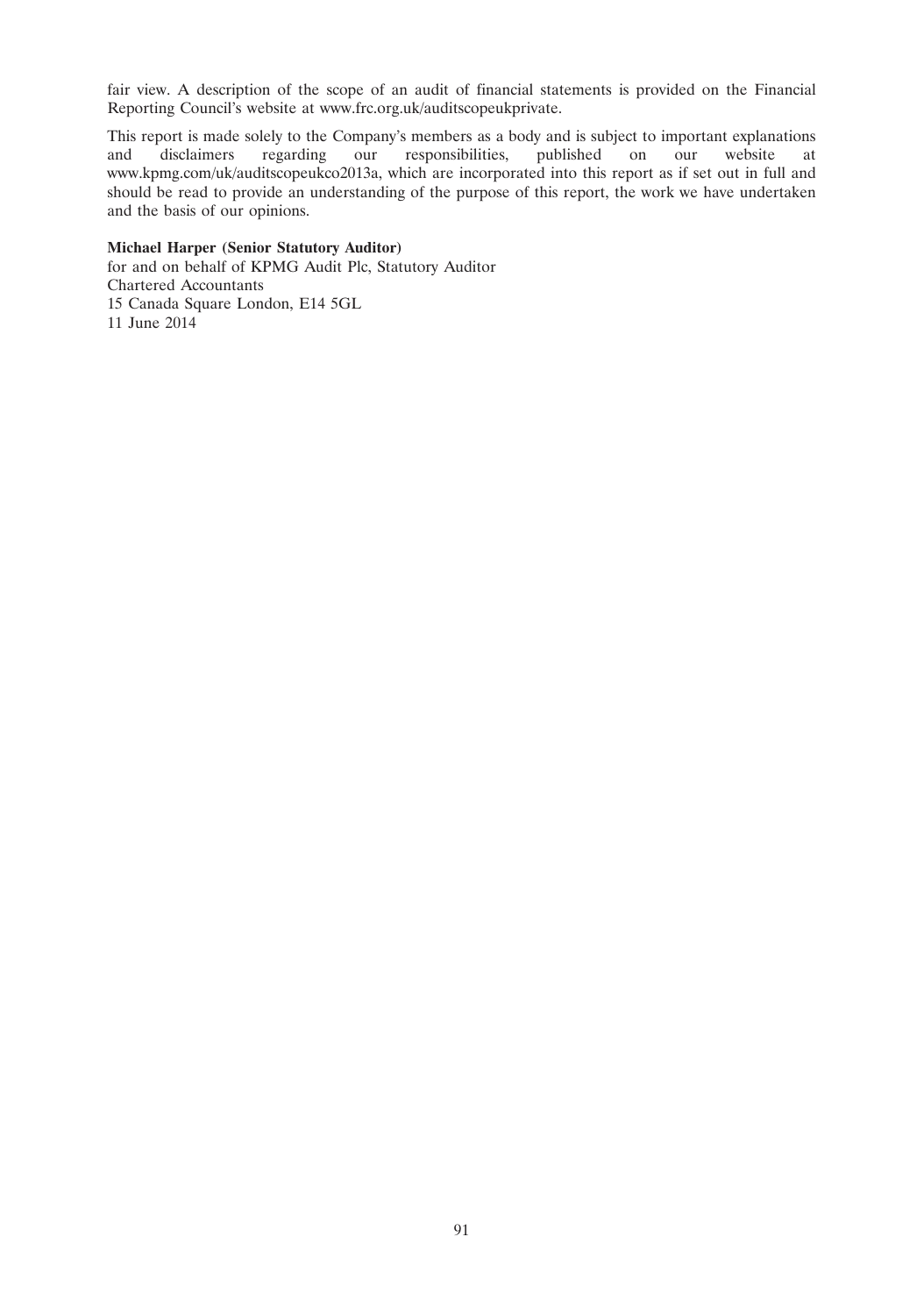# **CONSOLIDATED INCOME STATEMENT FOR THE YEAR ENDED 30 APRIL 2014**

|                                                                                                                               | <b>Note</b> | 2014<br>$\mathbf{f}_{\mathbf{m}}$ | 2013<br>$\mathbf{f}_{\mathbf{m}}$ |
|-------------------------------------------------------------------------------------------------------------------------------|-------------|-----------------------------------|-----------------------------------|
| Continuing operations                                                                                                         | 2           | 393.6<br>(50.9)                   | 387.0<br>(49.8)                   |
|                                                                                                                               |             | 342.7                             | 337.2                             |
|                                                                                                                               |             | (281.1)                           | (406.2)                           |
| Group operating profit/(loss) $\dots \dots \dots \dots \dots \dots \dots \dots \dots \dots \dots \dots \dots$                 |             | 61.6                              | (69.0)                            |
| Analysed as:<br>Underlying EBITDA* (excluding separately disclosed items) $\dots\dots\dots\dots$                              | 2<br>5      | 91.1                              | 73.3<br>(22.1)                    |
|                                                                                                                               | 2           | 91.1                              | 51.2                              |
| Separately disclosed items—impairment of goodwill and other intangible assets.                                                | 5           | (29.5)                            | (82.4)<br>(37.8)                  |
|                                                                                                                               |             | 61.6                              | (69.0)                            |
| Profit on disposal of available-for-sale financial asset                                                                      | 6           |                                   | 16.8                              |
|                                                                                                                               | 7<br>7      | 1.1<br>(0.4)                      | 1.4                               |
|                                                                                                                               |             | 0.7                               | 1.4                               |
|                                                                                                                               | 12          | (1.2)                             | 1.4                               |
|                                                                                                                               |             | 61.1                              | (49.4)                            |
|                                                                                                                               | 8           | (10.1)                            | 4.2                               |
| Profit/(loss) for the year from continuing operations $\dots \dots \dots \dots \dots \dots$                                   |             | 51.0                              | (45.2)                            |
| Discontinued operations<br>Loss for the year/period from discontinued operations, net of tax                                  | 27          |                                   | (21.1)                            |
|                                                                                                                               |             | 51.0                              | (66.3)                            |
| Attributable to:                                                                                                              | 12          | 51.0                              | (66.3)                            |
|                                                                                                                               |             | 51.0                              | (66.3)                            |
| Earnings/(loss) per share from continuing operations<br>Earnings/(loss) per share from continuing and discontinued operations |             | 49.0 <sub>p</sub><br>48.1p        | (44.4)p<br>(44.4)p                |
|                                                                                                                               | 9<br>9      | 49.0 <sub>p</sub><br>48.1p        | (65.1)p<br>(65.1)p                |

<sup>\*</sup> EBITDA is defined as Group operating profit before net finance income, tax, impairment, depreciation and amortisation. It excludes amounts in respect of the Group's equity accounted investments and is considered by the Directors to be a key measure of its financial performance. Underlying EBITDA is defined as EBITDA before separately disclosed items.

\*\* Where any potential ordinary shares would have the effect of decreasing a loss per share, they have not been treated as dilutive.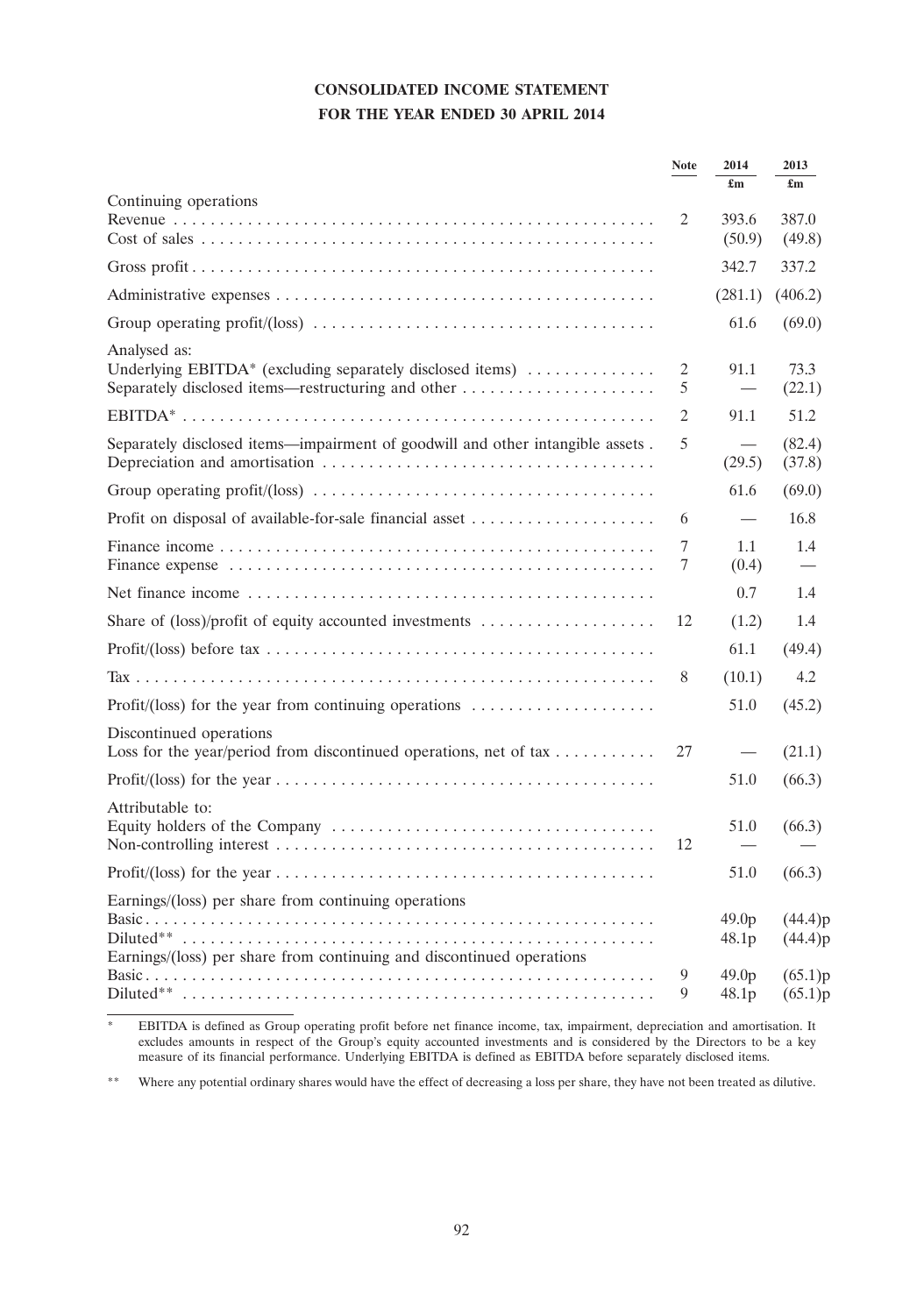# **CONSOLIDATED STATEMENT OF COMPREHENSIVE INCOME FOR THE YEAR ENDED 30 APRIL 2014**

|                                                                                                                                        | 2014<br>$\mathbf{f}_{\mathbf{m}}$ | 2013<br>$\mathbf{f}_{\mathbf{m}}$ |
|----------------------------------------------------------------------------------------------------------------------------------------|-----------------------------------|-----------------------------------|
|                                                                                                                                        | 51.0                              | (66.3)                            |
| Other comprehensive (expense)/income                                                                                                   |                                   |                                   |
| Items that will be reclassified to profit or loss:                                                                                     |                                   |                                   |
| Foreign exchange differences arising on consolidation $\dots \dots \dots \dots \dots \dots \dots$ (4.0) 1.8                            |                                   |                                   |
|                                                                                                                                        |                                   |                                   |
| Total comprehensive income/(expense) for the year $\dots \dots \dots \dots \dots \dots \dots \dots \dots$ 47.0                         |                                   | (64.5)                            |
| Attributable to:                                                                                                                       |                                   |                                   |
|                                                                                                                                        |                                   | (64.5)                            |
|                                                                                                                                        |                                   |                                   |
| Total comprehensive income/(expense) for the year $\dots \dots \dots \dots \dots \dots \dots \dots \dots \dots \dots \dots \tag{64.5}$ |                                   |                                   |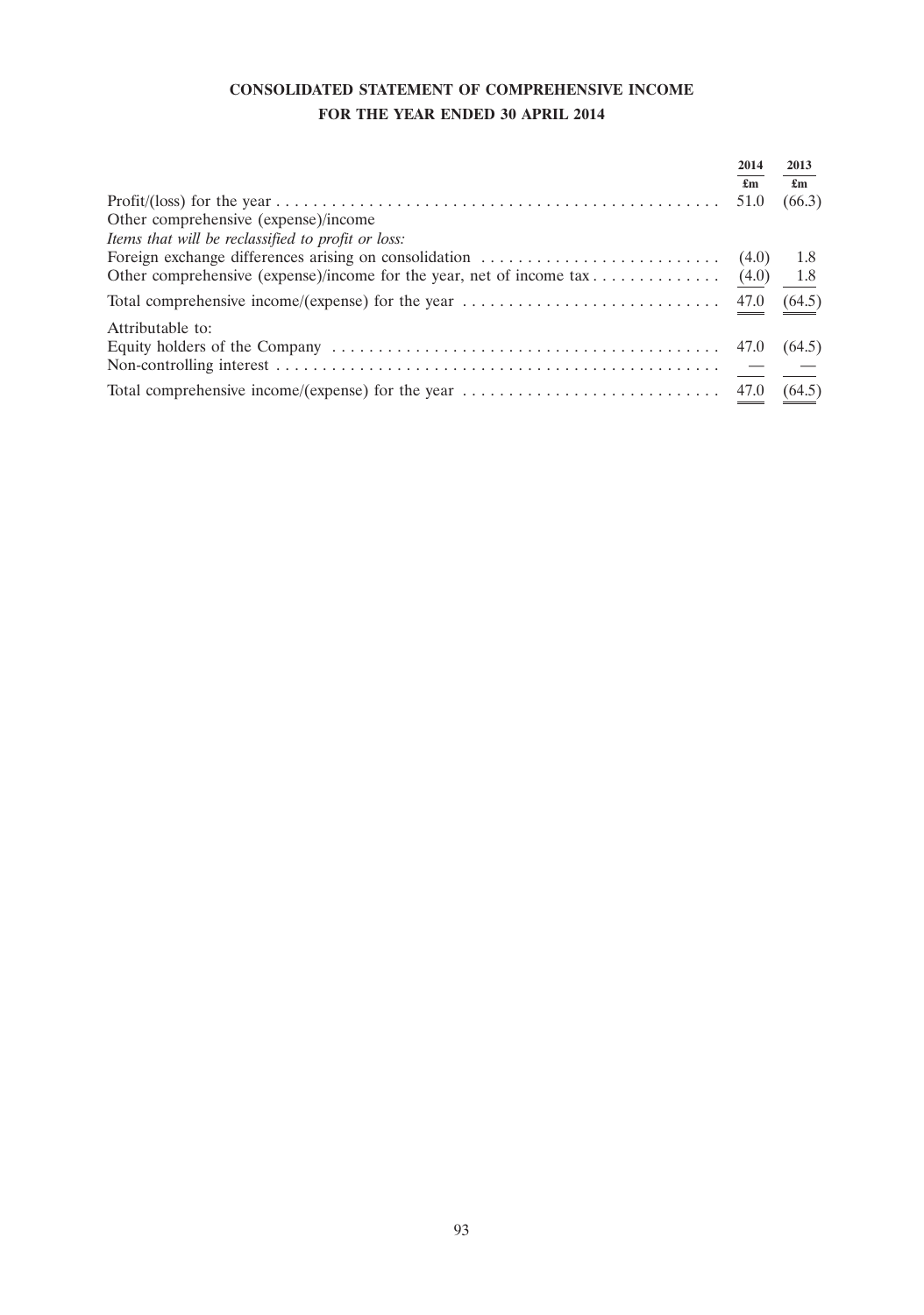## **CONSOLIDATED BALANCE SHEET AS AT 30 APRIL 2014**

|                                                                                            | <b>Note</b> | 2014   | 2013  |
|--------------------------------------------------------------------------------------------|-------------|--------|-------|
|                                                                                            |             | £m     | £m    |
| Assets                                                                                     |             |        |       |
| Non-current assets                                                                         |             |        |       |
|                                                                                            | 10          | 16.7   | 20.6  |
|                                                                                            | 11          | 49.3   | 54.6  |
|                                                                                            | 12          | 5.5    | 7.9   |
|                                                                                            | 13          | 1.3    | 1.3   |
|                                                                                            | 14          | 3.9    | 5.1   |
|                                                                                            |             | 76.7   | 89.5  |
| Current assets                                                                             |             |        |       |
|                                                                                            | 15          | 23.0   | 18.7  |
|                                                                                            | 16          | 209.8  | 168.1 |
|                                                                                            |             | 232.8  | 186.8 |
|                                                                                            |             | 309.5  | 276.3 |
|                                                                                            |             |        |       |
| Liabilities<br><b>Current liabilities</b>                                                  |             |        |       |
|                                                                                            | 17          | 111.8  | 109.6 |
|                                                                                            |             | 24.4   | 21.5  |
|                                                                                            | 18          | 1.2    | 11.6  |
|                                                                                            |             | 137.4  | 142.7 |
| Non-current liabilities                                                                    |             |        |       |
|                                                                                            | 18          | 0.7    | 1.6   |
|                                                                                            |             |        |       |
|                                                                                            |             | 138.1  | 144.3 |
|                                                                                            |             | 171.4  | 132.0 |
| Equity                                                                                     |             |        |       |
|                                                                                            | 19          | 0.1    | 0.1   |
|                                                                                            |             | 21.9   | 19.4  |
|                                                                                            |             | (11.4) | (7.6) |
|                                                                                            |             | 160.8  | 120.1 |
| Equity attributable to equity holders of the Company $\dots \dots \dots \dots \dots \dots$ |             | 171.4  | 132.0 |
|                                                                                            | 12          |        |       |
|                                                                                            |             | 171.4  | 132.0 |
|                                                                                            |             |        |       |

These financial statements were approved by the Board of Directors on 11 June 2014 and were signed on its behalf by:

Breon Corcoran Alexander Gersh<br>
Chief Executive Officer Chief Financial Officer *Chief Executive Officer Chief Financial Officer*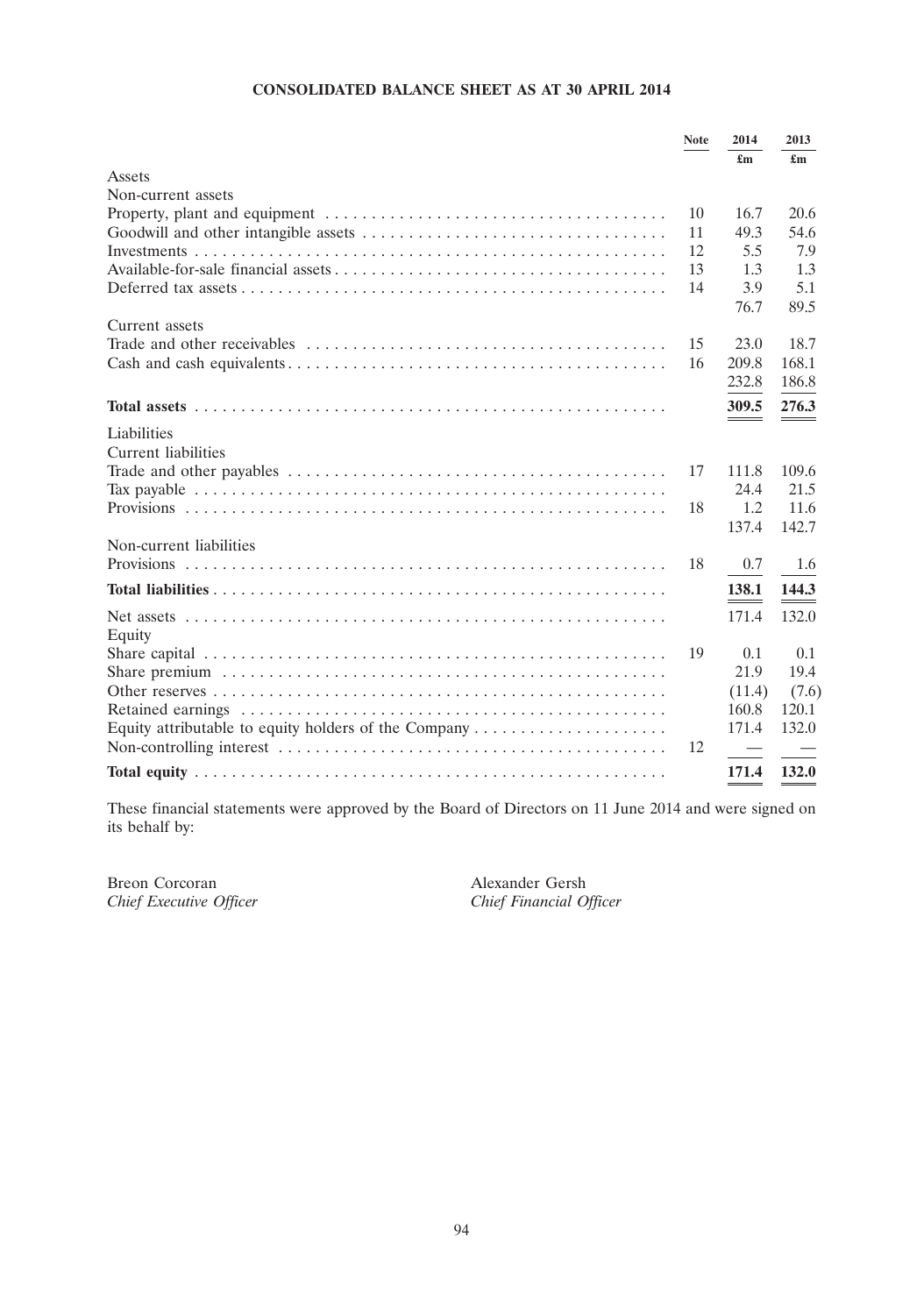# **CONSOLIDATED STATEMENT OF CHANGES IN EQUITY FOR THE YEAR ENDED 30 APRIL 2014 ATTRIBUTABLE TO EQUITY HOLDERS OF THE COMPANY**

|                                                                                     | <b>Share</b><br>$\mathbf{f}_{\mathbf{m}}$ | <b>Share</b><br>capital premium reserves<br>$\mathbf{f}_{\mathbf{m}}$ | Other<br>$\mathbf{f}_{\mathbf{m}}$ | Foreign<br>currency<br>translation Retained<br>reserve<br>$\mathbf{f}_{\mathbf{m}}$ | earnings                        | <b>Total</b><br>equity<br>$\mathbf{f}_{\mathbf{m}}$ | Non-<br>parent controlling<br>interest<br>$\mathbf{f}_{\mathbf{m}}$ | <b>Total</b><br>equity<br>$\mathbf{f}_{\mathbf{m}}$ |
|-------------------------------------------------------------------------------------|-------------------------------------------|-----------------------------------------------------------------------|------------------------------------|-------------------------------------------------------------------------------------|---------------------------------|-----------------------------------------------------|---------------------------------------------------------------------|-----------------------------------------------------|
| Balance at 1 May 2012                                                               | 0.1                                       | 12.0                                                                  | 1.0                                | (10.3)                                                                              | 193.3                           | 196.1                                               |                                                                     | 196.1                                               |
| Comprehensive (expense)/income for<br>the year                                      |                                           |                                                                       |                                    |                                                                                     |                                 |                                                     |                                                                     |                                                     |
| Loss for the year                                                                   |                                           |                                                                       |                                    |                                                                                     | (66.3)                          | (66.3)                                              |                                                                     | (66.3)                                              |
| Other comprehensive income<br>Total comprehensive (expense)/income                  |                                           |                                                                       |                                    | 1.8                                                                                 |                                 | 1.8                                                 |                                                                     | 1.8                                                 |
| for the year<br>Transactions with owners, recorded<br>directly in equity            | $\overbrace{\phantom{aaaaa}}$             |                                                                       |                                    | 1.8                                                                                 | (66.3)                          | (64.5)                                              |                                                                     | (64.5)                                              |
|                                                                                     |                                           | 7.4                                                                   |                                    |                                                                                     |                                 | 7.4                                                 |                                                                     | 7.4                                                 |
| Dividend paid                                                                       |                                           |                                                                       |                                    |                                                                                     | (11.2)                          | (11.2)                                              |                                                                     | (11.2)                                              |
| Equity-settled share-based payments                                                 |                                           |                                                                       |                                    |                                                                                     | 7.5                             | 7.5                                                 |                                                                     | 7.5                                                 |
| Purchase of own shares by the EBT <sup>*</sup>                                      |                                           |                                                                       |                                    |                                                                                     | (3.2)                           | (3.2)                                               |                                                                     | (3.2)                                               |
| Tax on equity-settled share-based                                                   |                                           |                                                                       |                                    |                                                                                     |                                 |                                                     |                                                                     |                                                     |
|                                                                                     |                                           |                                                                       | (0.1)                              |                                                                                     |                                 | (0.1)                                               |                                                                     | (0.1)                                               |
| Total transactions with owners                                                      |                                           | 7.4                                                                   | (0.1)                              |                                                                                     | (6.9)                           | 0.4                                                 |                                                                     | 0.4                                                 |
| Balance at 30 April 2013                                                            | 0.1                                       | 19.4                                                                  | 0.9                                | (8.5)                                                                               | 120.1                           | 132.0                                               |                                                                     | 132.0                                               |
| Balance at $1$ May $2013$<br>Comprehensive income/(expense) for<br>the year         | 0.1                                       | 19.4                                                                  | 0.9                                | (8.5)                                                                               | 120.1                           | 132.0                                               |                                                                     | 132.0                                               |
| Profit for the year                                                                 |                                           |                                                                       |                                    |                                                                                     | 51.0                            | 51.0                                                |                                                                     | 51.0                                                |
| Other comprehensive expense<br>Total comprehensive income/(expense)                 |                                           |                                                                       |                                    | (4.0)                                                                               | $\overbrace{\qquad \qquad }^{}$ | (4.0)                                               |                                                                     | (4.0)                                               |
| for the year                                                                        |                                           |                                                                       |                                    | (4.0)                                                                               | 51.0                            | 47.0                                                |                                                                     | 47.0                                                |
| Transactions with owners, recorded<br>directly in equity                            |                                           |                                                                       |                                    |                                                                                     |                                 |                                                     |                                                                     |                                                     |
|                                                                                     |                                           | 2.5                                                                   |                                    |                                                                                     |                                 | 2.5                                                 |                                                                     | 2.5                                                 |
| Dividend paid                                                                       |                                           |                                                                       |                                    |                                                                                     | (15.6)                          | (15.6)                                              |                                                                     | (15.6)                                              |
| Equity-settled share-based payments                                                 | $\qquad \qquad$                           |                                                                       |                                    |                                                                                     | 6.5                             | 6.5                                                 |                                                                     | 6.5                                                 |
| Sale of own shares by the $EBT^*$                                                   | $\qquad \qquad$                           |                                                                       |                                    | $\qquad \qquad$                                                                     | 1.7                             | 1.7                                                 | $\overline{\phantom{0}}$                                            | 1.7                                                 |
| Purchase of own shares by the EBT <sup>*</sup><br>Tax on equity-settled share-based | $\overline{\phantom{0}}$                  |                                                                       |                                    |                                                                                     | (2.9)                           | (2.9)                                               |                                                                     | (2.9)                                               |
|                                                                                     |                                           |                                                                       | 0.2                                |                                                                                     |                                 | 0.2                                                 |                                                                     | 0.2                                                 |
| Total transactions with owners                                                      |                                           | 2.5                                                                   | 0.2                                |                                                                                     | (10.3)                          | (7.6)                                               |                                                                     | (7.6)                                               |
| Balance at 30 April 2014                                                            | 0.1                                       | 21.9                                                                  | 1.1                                | (12.5)                                                                              | 160.8                           | 171.4                                               |                                                                     | 171.4                                               |
|                                                                                     |                                           |                                                                       |                                    |                                                                                     |                                 |                                                     |                                                                     |                                                     |

\* Employee Benefit Trust is defined as EBT.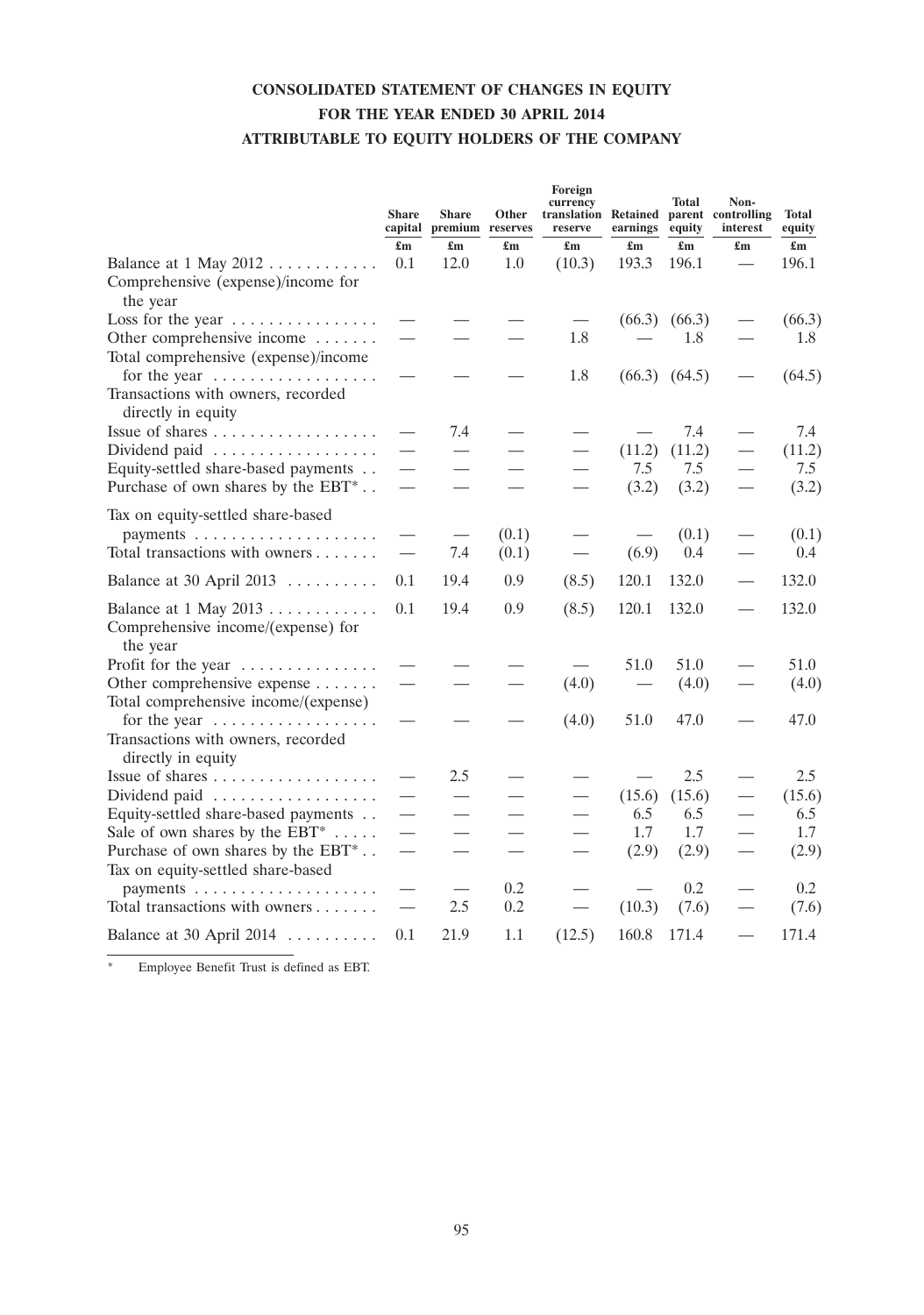# **CONSOLIDATED STATEMENT OF CASH FLOW FOR THE YEAR ENDED 30 APRIL 2014**

|                                                                                         | <b>Note</b> | 2014                             | 2013                      |
|-----------------------------------------------------------------------------------------|-------------|----------------------------------|---------------------------|
|                                                                                         |             | £m                               | $\mathbf{f}_{\mathbf{m}}$ |
| Cash flows from operating activities                                                    |             |                                  |                           |
|                                                                                         |             | 51.0                             | (66.3)                    |
| Adjustments for:                                                                        |             |                                  |                           |
|                                                                                         | 10, 11      | 29.5                             | 40.1                      |
| Equity-settled share-based payments and associated costs                                | 20          | 7.3                              | 9.3                       |
|                                                                                         | 6           | $\overbrace{\qquad \qquad }^{}$  | (16.8)                    |
|                                                                                         | 27          |                                  | 5.3                       |
|                                                                                         | 10, 11      | $\overbrace{\phantom{12322111}}$ | 90.1                      |
| Share of loss/(profit) of equity accounted investments $\dots\dots\dots\dots\dots\dots$ | 12          | 1.2                              | (1.4)                     |
|                                                                                         | $\tau$      | (0.7)                            | (1.5)                     |
|                                                                                         | 8, 27       | 10.1                             | (3.8)                     |
|                                                                                         |             | (4.4)                            | (1.1)                     |
|                                                                                         |             | 2.4                              | 20.7                      |
|                                                                                         | 18          | (11.3)                           | 13.2                      |
|                                                                                         |             | 85.1                             | 87.8                      |
|                                                                                         |             | (5.6)                            | (4.7)                     |
|                                                                                         |             | 79.5                             | 83.1                      |
| Cash flows from investing activities                                                    |             |                                  |                           |
|                                                                                         | 10          | (8.5)                            | (7.2)                     |
|                                                                                         | 11          | (6.5)                            | (12.0)                    |
| Capitalised internal development expenditure                                            | 11          | (7.4)                            | (18.9)                    |
| Disposal of discontinued operation, net of cash disposed                                | 27          |                                  | (24.5)                    |
| Disposal of available-for-sale financial assets                                         | 13          |                                  | 18.8                      |
|                                                                                         |             | 0.9                              | 0.9                       |
|                                                                                         |             | (21.5)                           | (42.9)                    |
| Cash flows from financing activities                                                    |             |                                  |                           |
|                                                                                         | 19          | 2.5                              | 7.4                       |
|                                                                                         | 26          | (15.6)                           | (11.2)                    |
|                                                                                         |             | (2.9)                            | (3.2)                     |
|                                                                                         |             | 1.7                              |                           |
|                                                                                         |             | (14.3)                           | (7.0)                     |
|                                                                                         |             | 43.7                             | 33.2                      |
| Cash and cash equivalents at the beginning of the year                                  | 16          | 168.1                            | 135.4                     |
|                                                                                         |             | (2.0)                            | (0.5)                     |
|                                                                                         | 16          | 209.8                            | 168.1                     |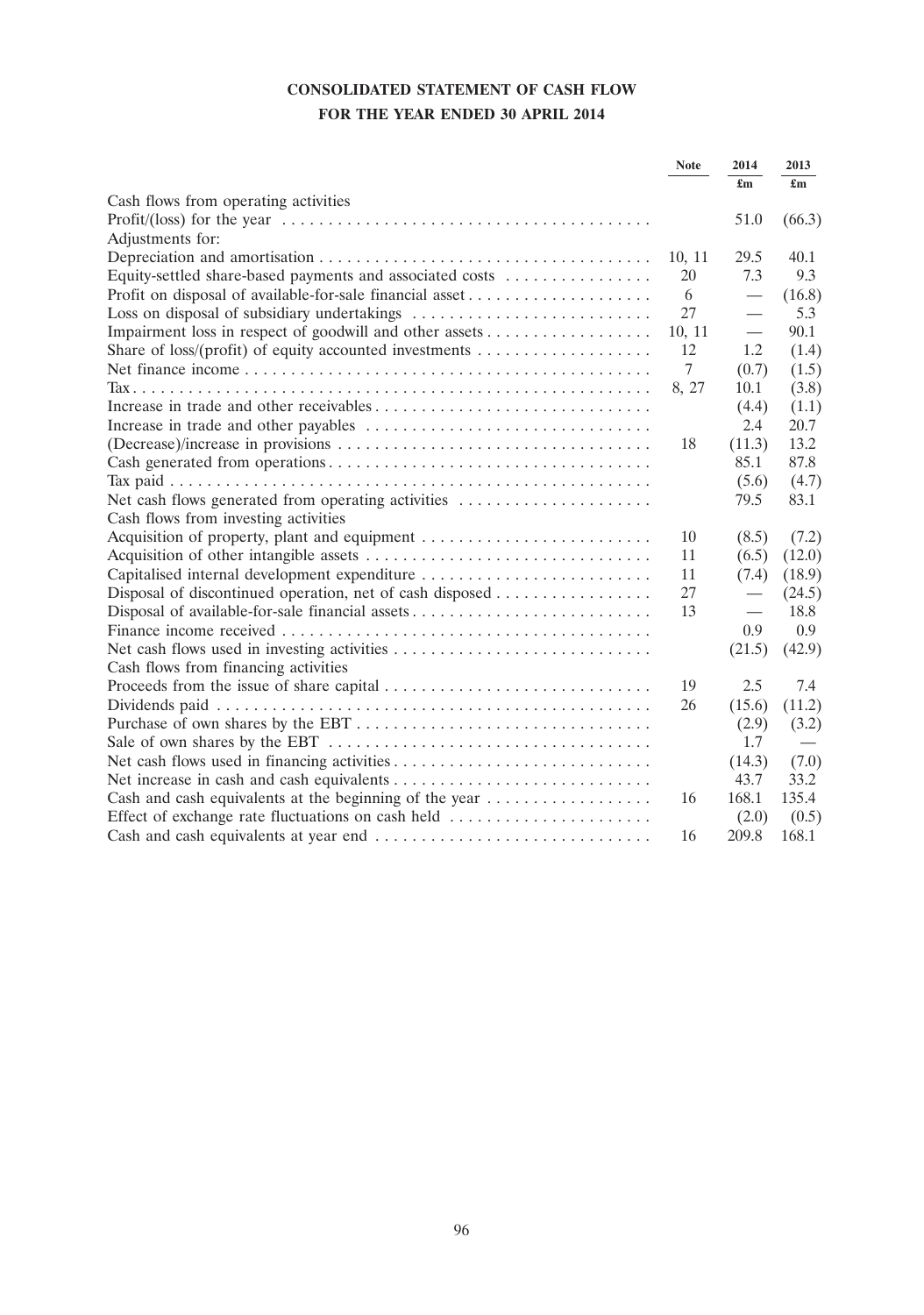## **NOTES (FORMING PART OF THE FINANCIAL STATEMENTS)**

## **1. Accounting policies**

## **Reporting entity**

Betfair Group plc (the 'Company') is a company incorporated and domiciled in the UK.

The consolidated financial statements of the Company as at and for the year ended 30 April 2014 comprise the Company and its subsidiaries (together referred to as the 'Group') and the Group's interest in jointly controlled entities. The Group is involved in the provision of betting services and online gaming products. The Parent Company financial statements present information about the Company as a separate entity and not about its Group.

The consolidated financial statements of the Group for the year ended 30 April 2014 were authorised for issue in accordance with a resolution of the Directors on 11 June 2014.

## **Basis of preparation**

The consolidated financial statements of the Group have been prepared in accordance with International Financial Reporting Standards (IFRSs) as adopted for use in the European Union. The Company has elected to prepare its Parent Company financial statements in accordance with UK GAAP; these are presented on pages 116 to 118.

The consolidated financial statements of the Group have been prepared on the historical cost basis except for the following:

- derivative financial instruments are measured at fair value; and
- financial instruments at fair value through profit or loss are measured at fair value.

## **Going concern**

The Group has considerable financial resources. As a consequence, the Directors believe that the Group is well placed to manage its business risks successfully. The Directors have a reasonable expectation that the Group has adequate resources to continue in operational existence for the foreseeable future, and therefore they continue to adopt the going concern basis in the consolidated financial statements. Further detail is contained in the Directors' Report on page 69.

## **Functional currency and presentation currency**

These consolidated financial statements are presented in Pounds Sterling, which is the Company's functional currency. All financial information presented in Pounds Sterling has been rounded to the nearest million, except where otherwise stated.

## **Changes in accounting policy**

The Group has adopted the following accounting policies, standards, interpretations and amendments to existing standards during the year ended 30 April 2014:

## **IFRS 13 'Fair Value Measurement'**

IFRS 13 establishes a single framework for measuring fair value and making disclosures about fair value measurements, when such measurements are required or permitted by other IFRSs. In particular, it unifies the definition of fair value as the price at which an orderly transaction to sell an asset or to transfer a liability would take place between market participants at the measurement date. It also replaces and expands the disclosure requirements about fair value measurements in other IFRSs, including IFRS 7 'Financial Instruments: Disclosures'. IFRS 13 applies prospectively for annual periods beginning on or after 1 January 2013.

## **Amendments to IAS 1 'Presentation of Items of Other Comprehensive Income'**

As a result of the amendments to IAS 1, the Group has modified the presentation of items of other comprehensive income in its consolidated statement of comprehensive income, to present separately items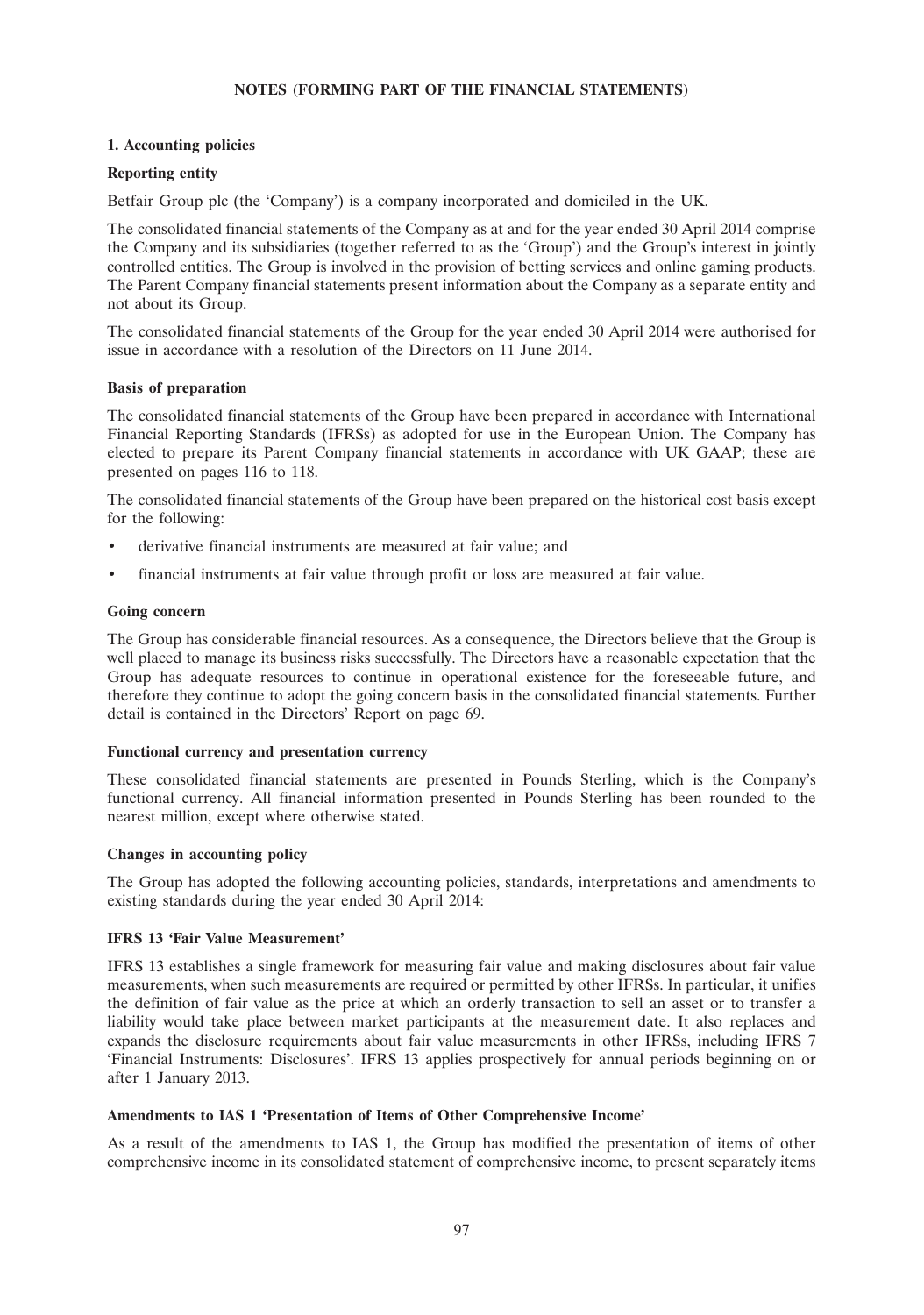#### **1. Accounting policies (Continued)**

that may be reclassified to profit or loss in the future from those that would never be so reclassified. Comparative information has been re-presented accordingly. The adoption of the Amendments to IAS 1 has no impact on the recognised assets, liabilities and comprehensive income of the Group.

The new standards and interpretations did not have a material impact on the results or the financial position of the Group as at 30 April 2014 or on any disclosures.

The Group continues to monitor the potential impact of other new standards and interpretations which may be endorsed by the European Union and require adoption by the Group in future accounting periods.

#### **Basis of consolidation**

#### **Business combinations**

Business combinations are accounted for using the acquisition method as at the acquisition date, which is the date on which control is transferred to the Group. Control is the power to govern the financial and operating policies of an entity so as to obtain benefits from its activities. In assessing control, the Group takes into consideration potential voting rights that are currently exercisable as well as assessing whether the Group has the power, directly or indirectly, to govern the financial and operating policies of an entity so as to obtain benefits from its activities. The Group measures goodwill at the acquisition date as:

- the fair value of the consideration transferred; plus
- the recognised amount of any non-controlling interest in the acquired entity; plus
- if the business combination is achieved in stages, the fair value of the pre-existing equity interest in the acquired entity; less
- the net recognised amount (generally fair value) of the identifiable assets acquired and liabilities assumed.

When the goodwill is negative, a bargain purchase gain is recognised immediately in profit or loss.

Transaction costs, other than those associated with the issue of debt or equity securities, that the Group incurs in connection with business combination are expensed as incurred.

Any contingent consideration payable is measured at fair value as at the acquisition date. If the contingent consideration is classified as equity, then it is not re-measured and settlement is accounted for within equity.

#### **(i) Subsidiaries**

Subsidiaries are entities controlled by the Group. Control exists when the Group has the power, directly or indirectly, to govern the financial and operating policies of an entity so as to obtain benefits from its activities. In assessing control, potential voting rights that are currently exercisable or convertible are taken into account. The financial results of subsidiaries are included in the consolidated financial statements from the date that control commences until the date that control ceases. The accounting policies of subsidiaries have been changed to align them with the policies adopted by the Group when necessary.

#### **(ii) Associates and jointly controlled entities ('equity accounted investments')**

Associates are those entities in which the Group has significant influence, but not control, over the financial and operating policies. Significant influence is presumed to exist when the Group holds between 20% and 50% of the voting power of another entity. Jointly controlled entities are those entities over whose activities the Group has joint control, established by contractual agreement and requiring unanimous consent for strategic, financial and operating decisions. Associates and jointly controlled entities are accounted for using the equity method (equity accounted investments) and are initially recognised at cost. The Group's investment includes goodwill identified on acquisition, net of any accumulated impairment losses.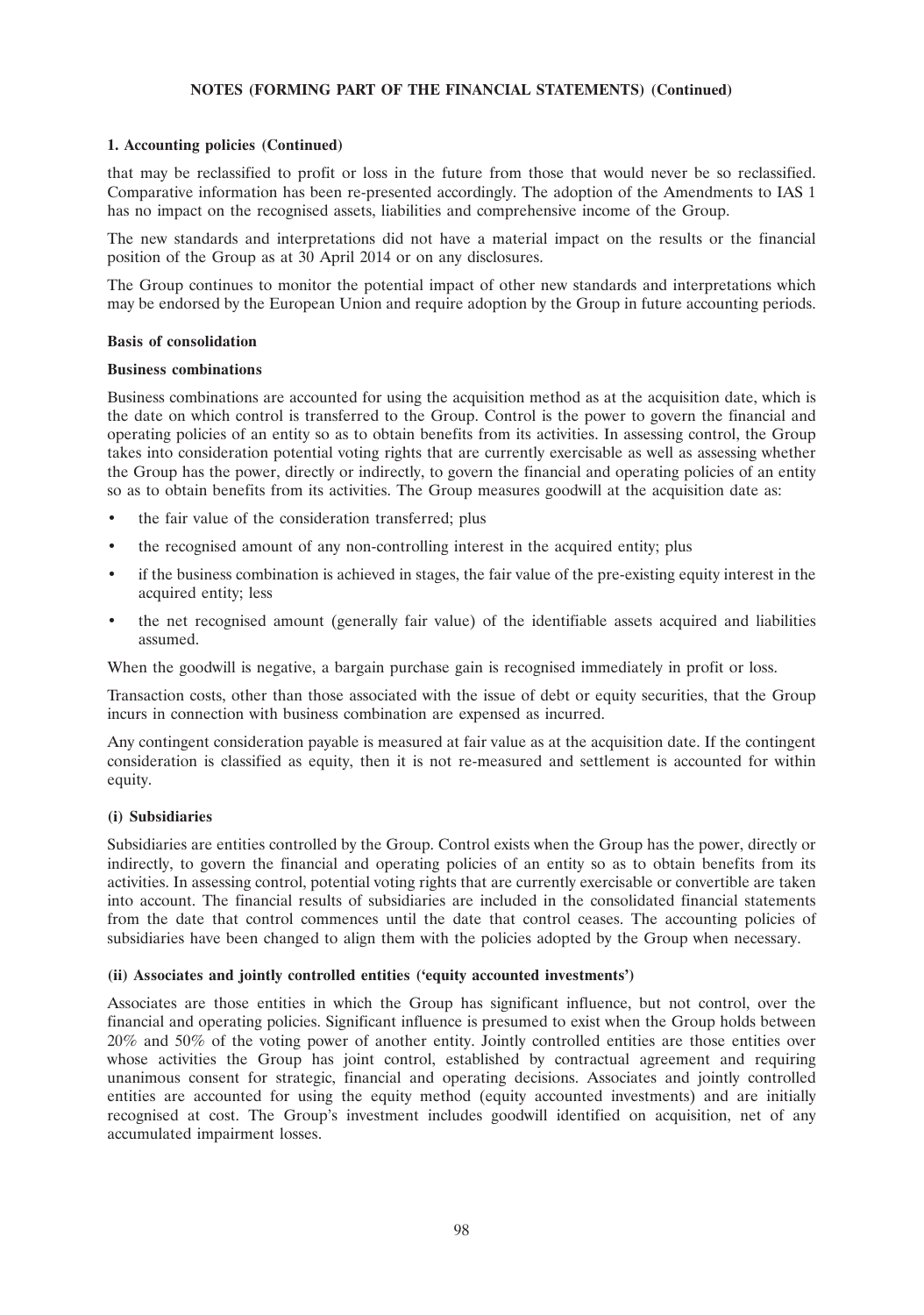## **1. Accounting policies (Continued)**

The consolidated financial statements include the Group's share of the comprehensive income and equity movements of equity accounted investments, from the date that significant influence or joint control commences until the date that significant influence or joint control ceases. When the Group's share of losses exceeds its interest in an equity accounted investment, the Group's carrying amount is reduced to nil and recognition of further losses is discontinued except to the extent that the Group has incurred legal or constructive obligations or made payments on behalf of an investee.

## **(iii) Acquisition of non-controlling interests**

Acquisitions of non-controlling interests are accounted for as transactions with owners in their capacity as owners, therefore no goodwill is recognised as a result.

## Transactions eliminated on consolidation

Intra-group balances and transactions, and any unrealised income and expenses arising from intra-group transactions, are eliminated in preparing the consolidated financial statements. Unrealised gains arising from transactions with equity accounted investments are eliminated against the investment to the extent of the Group's interest in the investments. Unrealised losses are eliminated in the same way as unrealised gains, but only to the extent that there is no evidence of impairment.

## **Foreign currency transactions**

Transactions in foreign currencies are translated to the respective functional currencies of Group entities at the foreign exchange rate ruling at the date of the transaction. Monetary assets and liabilities denominated in foreign currencies at the balance sheet date are retranslated to the functional currency at the foreign exchange rate ruling at that date. The foreign currency gain or loss on monetary items is the difference between amortised cost in the functional currency at the beginning of the period, adjusted for effective interest and payments during the period, and the amortised cost in foreign currency translated at the exchange rate at the end of the period. Non-monetary assets and liabilities that are measured in terms of historical cost in a foreign currency are translated using the exchange rate at the date of the transaction. Non-monetary assets and liabilities denominated in foreign currencies that are stated at fair value are retranslated to the functional currency at foreign exchange rates ruling at the dates the fair value was determined. Foreign currency differences arising on retranslation are recognised in the income statement.

## **Foreign operations**

The assets and liabilities of foreign operations, including goodwill and fair value adjustments arising on consolidation, are translated to the Group's presentational currency, Pounds Sterling, at foreign exchange rates ruling at the reporting date. The income and expenses of foreign operations are translated at an average rate for the year where this rate approximates to the foreign exchange rates ruling at the dates of the transactions.

## **Foreign operations continued**

Exchange differences arising from this translation of foreign operations are taken directly to the translation reserve. When a foreign operation is disposed of, in part or in full, the relevant amount in the translation reserve is transferred to the income statement.

When the settlement of a monetary item receivable from or payable to a foreign operation is neither planned nor likely in the foreseeable future, foreign currency gains and losses arising from such item are considered to form part of a net investment in the foreign operation and are recognised in other comprehensive income and presented in the translation reserve in equity.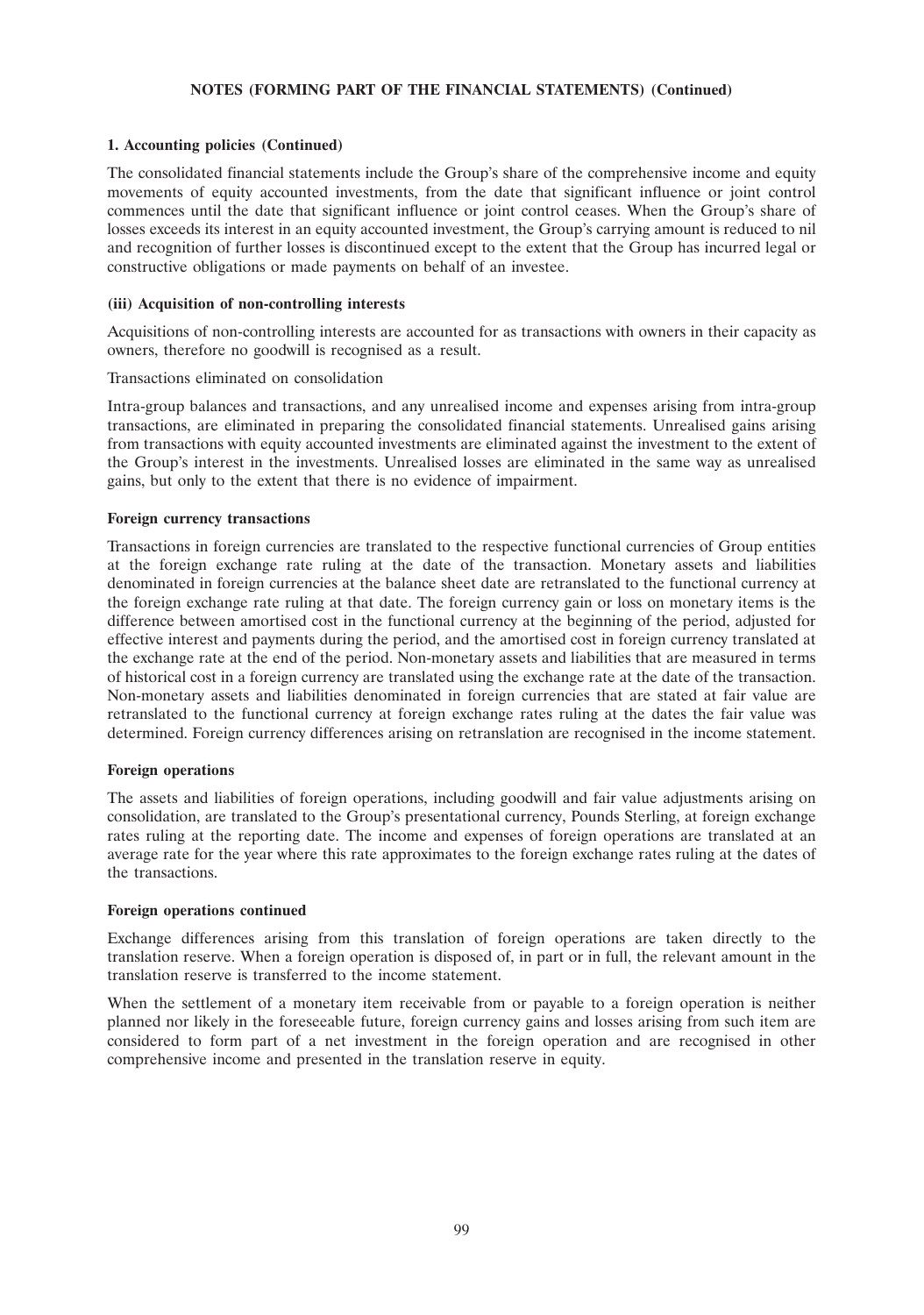## **1. Accounting policies (Continued)**

The most significant currencies for the Group were translated at the following exchange rates:

| Value of £1 | Assets and<br><b>liabilities</b><br>(Closing rates) | Income and<br>expenses<br><b>Cumulative</b><br>average rates) |
|-------------|-----------------------------------------------------|---------------------------------------------------------------|
|             | 122                                                 | 1 1 9                                                         |
|             | 1.68                                                | 1.60                                                          |
|             | 1.82                                                | 1.74                                                          |
|             | 541                                                 | 530                                                           |

#### **Discontinued operations**

Results in relation to discontinued operations are disclosed as a single amount on the face of the consolidated income statement comprising the total post-tax loss of the subsidiary disposed of. The comparative periods in the income statement are stated in the same way.

#### **Restructuring costs**

A restructuring cost is recognised when the Group has developed a detailed formal plan for the restructuring and has raised a valid expectation to those affected that it will carry out the restructuring by starting to implement that plan or announcing its main features to those affected by it. The measurement of a restructuring cost includes only the direct expenditure arising from the restructuring, which are those amounts that are both necessarily incurred by the restructuring and not associated with the ongoing activities of the entity.

#### **Available-for-sale financial assets**

The Group's investments in certain equity securities are classified as available-for-sale financial assets. Subsequent to initial recognition, the assets are reviewed annually for changes in value with any impairment loss recognised through the income statement, and on disposal any realised gains and losses are also recognised through the income statement.

On an annual basis the available-for-sale financial assets are reviewed and re-measured on a fair value basis if the fair value is significantly different to the value previously recorded and where the fair value of the unlisted equity shares can be reliably measured.

## **Financial instruments**

#### **(i) Classification of financial instruments issued by the Group**

Financial instruments issued by the Group are treated as equity only to the extent that they meet the following two conditions:

- they include no contractual obligations upon the Group to deliver cash or other financial assets or to exchange financial assets or financial liabilities with another party under conditions that are potentially unfavourable to the Group; and
- where the instrument will or may be settled in the Company's own equity instruments, it is either a non-derivative that includes no obligation to deliver a variable number of the Company's own equity instruments or is a derivative that will be settled by the Company's exchanging a fixed amount of cash or other financial assets for a fixed number of its own equity instruments.

To the extent that this definition is not met, the proceeds of issue are classified as a financial liability. Where the instrument so classified takes the legal form of the Company's own shares, the amounts presented in these consolidated financial statements for called up share capital and share premium account exclude amounts in relation to those shares.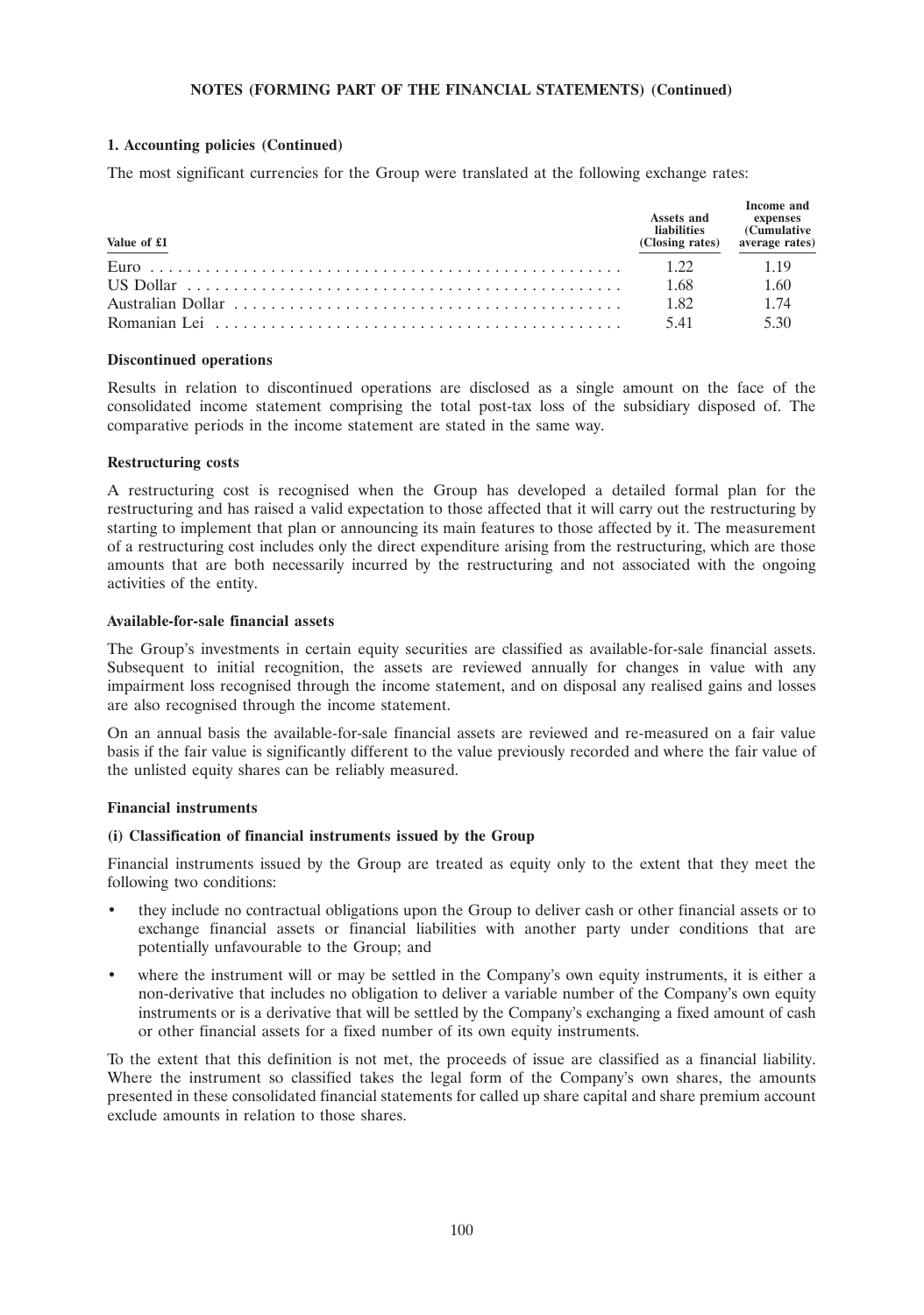## **1. Accounting policies (Continued)**

## **(ii) Non-derivative financial instruments**

Non-derivative financial instruments comprise investments in equity securities, trade and other receivables, including cash and cash equivalents, loans and borrowings, and trade and other payables.

Non-derivative financial instruments are recognised initially at fair value. Subsequent to initial recognition non-derivative financial instruments are measured as described below.

Cash and cash equivalents comprise cash balances and call deposits. Bank overdrafts that are repayable on demand and form an integral part of the Group's cash management are included as a component of cash and cash equivalents for the purpose of the statement of cash flows.

Cash and cash equivalents do not include certain client funds deposited in a stakeholder account held by The Sporting Exchange (Clients) Limited, a wholly-owned subsidiary of the Group, on the basis that they are held on trust for customers and do not belong to and are not at the disposal of the Group.

## **Non-derivative financial instruments measured at fair value through profit or loss**

An instrument is classified at fair value through profit or loss if it is held for trading or is designated as such upon initial recognition. Financial instruments are designated at fair value through profit or loss if the Group manages such investments and makes purchase and sale decisions based on their fair value in accordance with the Group's documented risk management or investment strategy. Upon initial recognition, directly attributable transaction costs are recognised in the income statement when incurred. Financial instruments at fair value through profit or loss are measured at fair value, and changes therein are recognised in the income statement.

## **(iii) Other**

Other non-derivative financial instruments are measured at amortised cost using the effective interest method, less any impairment losses.

#### **(iv) Derivative financial instruments**

The Group holds derivative financial instruments in relation to open betting liability positions arising as a result of open positions at the reporting date.

Derivatives are recognised initially at fair value; attributable transaction costs are recognised in the income statement when incurred. Subsequent to initial recognition, derivatives are measured at fair value, and changes therein are accounted for through the income statement.

#### **Share capital**

#### **(i) Ordinary shares**

Ordinary shares are classified as equity. Incremental costs directly attributable to the issue of ordinary shares and share options are recognised as a deduction from equity, net of any tax effects.

## **(ii) Repurchase of share capital (treasury shares)**

When share capital recognised as equity is repurchased, the amount of the consideration paid which includes directly attributable costs, is net of any tax effects, and is recognised as a deduction from equity. Repurchased shares are classified as treasury shares and are presented as a deduction from total equity. When treasury shares are sold or reissued subsequently, the amount received is recognised as an increase in equity, and the resulting surplus or deficit on the transaction is transferred to or from retained earnings.

#### **Earnings per share**

The Group presents basic and diluted earnings per share ('EPS') data for its ordinary shares. Basic EPS is calculated by dividing the profit or loss attributable to ordinary shareholders of the Company by the weighted average number of ordinary shares outstanding during the year. Diluted EPS is determined by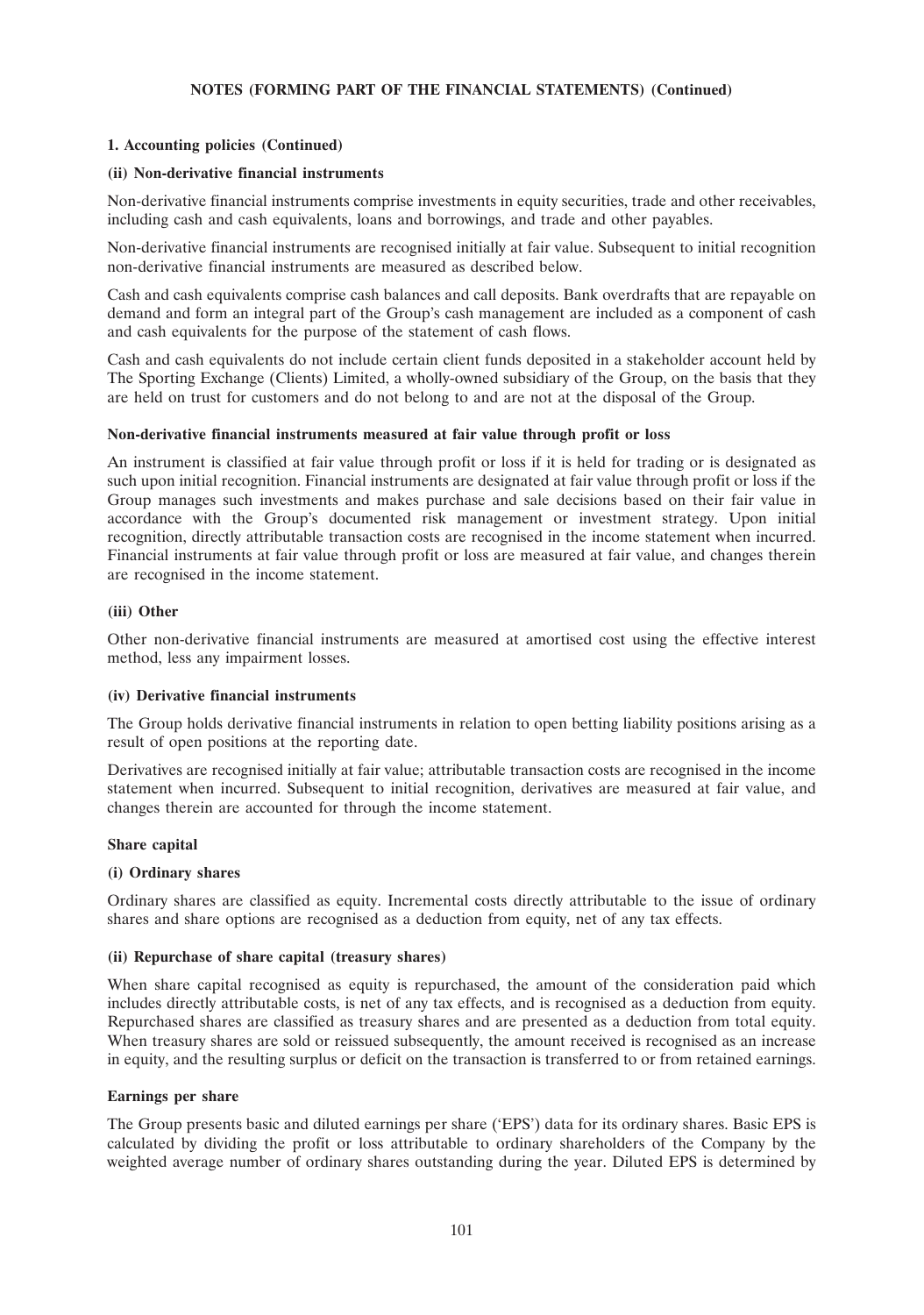## **1. Accounting policies (Continued)**

the profit or loss attributable to ordinary shareholders and the weighted average number of ordinary shares outstanding for the effects of all dilutive potential ordinary shares, which include awards under share award schemes and share options granted to employees.

## **Property, plant and equipment**

## **(i) Recognition and measurement**

Items of property, plant and equipment are measured at cost less accumulated depreciation and any accumulated impairment losses.

Cost includes expenditure that is directly attributable to the acquisition of the asset. The cost of self-constructed assets includes the costs of materials and direct labour and any other directly attributable cost of bringing the assets to a working condition for their intended use.

Gains and losses on disposal of an item of property, plant and equipment are determined by comparing the proceeds from disposal with the carrying amount of property, plant and equipment, and are recognised within the income statement.

## **(ii) Depreciation**

Depreciation is recognised in the income statement on a straight-line basis over the estimated useful lives of each part of an item of property, plant and equipment. Land is not depreciated.

The estimated useful lives for the current and comparative periods are as follows:

Freehold buildings—50 years

Leasehold improvements—Over the term of the lease or the useful economic life of the asset, if shorter

Plant and machinery—10 years

Equipment, fixtures and fittings—3 to 5 years

Depreciation methods, useful lives and residual values are reviewed at each reporting date.

## **Goodwill and other intangible assets**

## **(i) Goodwill**

Goodwill represents amounts arising on acquisition of subsidiaries, associates and jointly controlled entities.

## **Goodwill and other intangible assets continued**

## **Acquisitions on or after 1 May 2007**

In respect of business acquisitions that have occurred since 1 May 2007, goodwill represents the difference between the fair value of consideration for the acquisition and the net fair value of the identifiable assets, liabilities and contingent liabilities acquired. Identifiable intangibles are those which can be sold separately or which arise from legal rights regardless of whether those rights are separable.

## **Acquisitions prior to 1 May 2007**

The Group has taken advantage of the exemption permitted by IFRS 1 and has not elected to restate business combinations that took place prior to 1 May 2007. In respect of acquisitions prior to 1 May 2007, goodwill is included at 1 May 2007 on the basis of its deemed cost, which represents the amount recorded under the Group's previous accounting framework which was broadly comparable save that only separable intangibles were recognised and goodwill was amortised.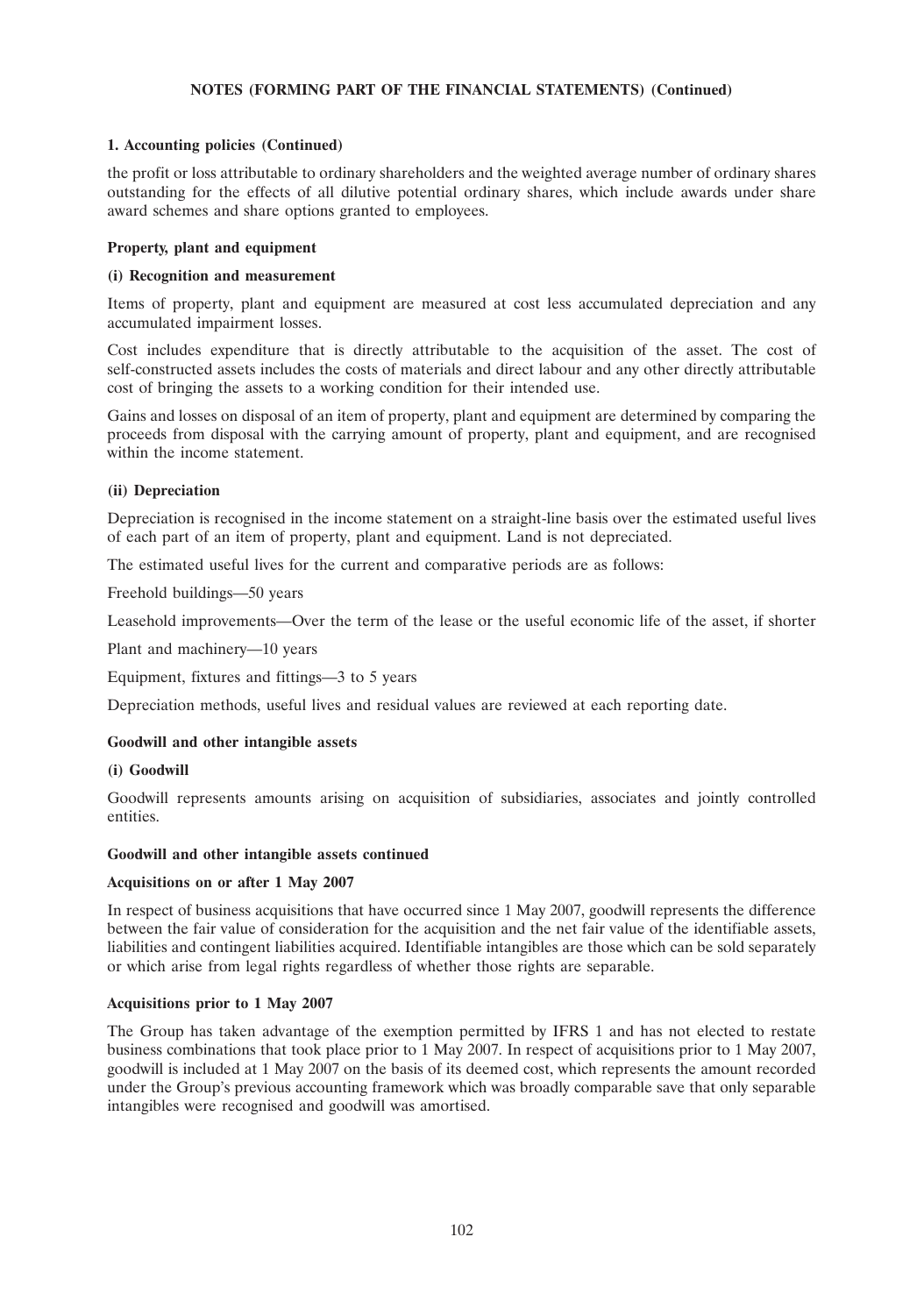### **1. Accounting policies (Continued)**

#### **Subsequent measurement**

Goodwill is measured at cost less any accumulated impairment losses. Goodwill is allocated to cash generating units (CGUs) and is not amortised but is tested annually for impairment. In respect of equity accounted investments, the carrying amount of goodwill is included in the carrying amount of the investment in the investee.

#### **(ii) Internally generated goodwill and brands**

Expenditure on internally generated goodwill and brands is recognised as an expense in the income statement, as incurred.

#### **(iii) Research and development**

Expenditure on research activities is recognised as an expense in the income statement, as incurred.

Expenditure on development activities is recognised as an internally generated intangible asset only when the necessary criteria are met; including demonstrating the technical feasibility of the product and having sufficient certainty over the future revenue or cost savings that will be generated from the product.

The qualifying expenditure capitalised represents costs directly attributable to the development of the asset. This expenditure is capitalised from the point at which the above criteria are met up to the point at which the asset is available for use. If the criteria are not met the expenditure is recognised in the income statement as an expense in the period in which it is incurred.

Capitalised development expenditure assets are amortised on a straight-line basis from the date they are available for use over their useful economic lives.

#### **(iv) Other intangible assets**

Identifiable intangibles are assets which have finite lives, can be sold separately or which arise from legal rights regardless of whether those rights are separable.

Acquired computer software licences are capitalised on the basis of the costs incurred to acquire and bring in to use the specific software. These costs are amortised over their estimated useful economic life or the life of the software licence contract.

Other intangible assets that are acquired by the Group are stated at cost less accumulated amortisation and less accumulated impairment losses.

#### **(v) Amortisation**

Amortisation is recognised in the income statement on a straight-line basis over the estimated useful economic lives of intangible assets, other than goodwill, from the date they are available for use. The estimated useful economic lives are as follows:

Computer software—The shorter of the licence period and up to 10 years

Licences—The shorter of the licence period and up to 10 years

Wagering technologies—6 years

Customer lists—2 to 4 years

Development expenditure—3 years

Brand—2 years

Broadcasting technologies—2 years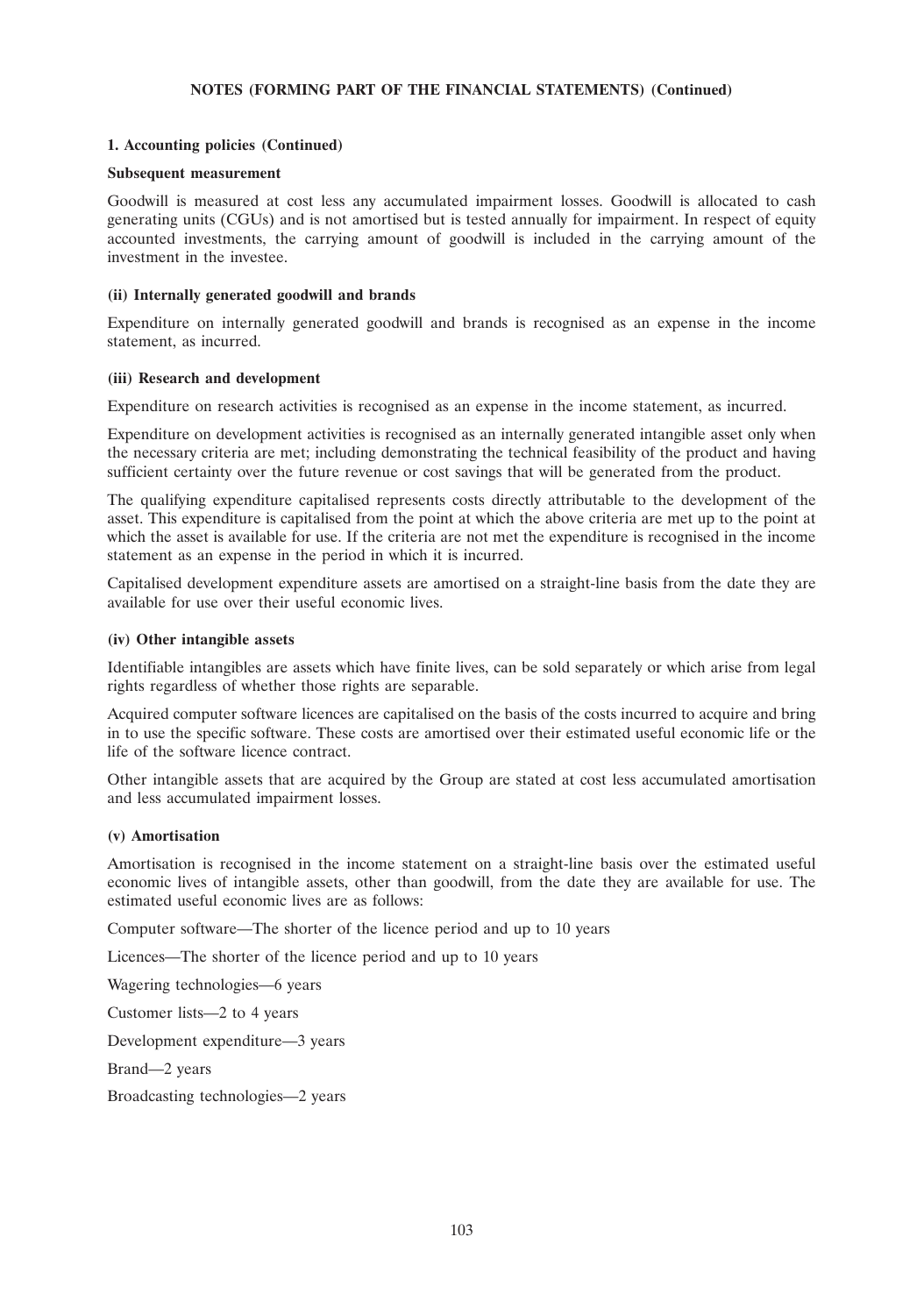## **1. Accounting policies (Continued)**

## **Impairment**

## **(i) Financial assets**

A financial asset is assessed at each reporting date to determine whether there is any objective evidence that it is impaired. An indicator of impairment of a financial asset is apparent if objective evidence highlights that one or more events have had a negative effect on the estimated future cash flows of that asset.

An impairment loss in respect of a financial asset measured at amortised cost is calculated as the difference between its carrying amount, and the present value of the estimated future cash flows discounted at the original effective interest rate. An impairment loss in respect of an available-for-sale financial asset is calculated by reference to its fair value and book value. Significant financial assets are tested for impairment on an individual basis. The remaining financial assets are assessed collectively in groups that share similar credit risk characteristics.

## **All impairment losses are recognised in the income statement.**

An impairment loss is reversed if the reversal can be related objectively to an event occurring after the impairment loss was recognised. For financial assets measured at amortised cost, the reversal is recognised in the income statement. For available-for-sale financial assets that are equity securities, the reversal is recognised directly in equity.

## **(ii) Non-financial assets**

The carrying amounts of the Group's non-financial assets, other than deferred tax assets, are reviewed at each reporting date to determine whether there is any indication of impairment. If any such indication exists, then the asset's recoverable amount is estimated. For goodwill and intangible assets that are not yet available for use, the recoverable amount is estimated each year at the same time.

The recoverable amount of an asset or CGU is the greater of its value in use and its fair value less costs to sell. In assessing value in use, the estimated future cash flows are discounted to their present value using a pre-tax discount rate that reflects current market assessments of the time value of money and the risks specific to the asset. For the purpose of impairment testing, assets are grouped together into the smallest group of assets that generates cash inflows from continuing use that are largely independent of the cash inflows of other assets or groups of assets (the CGU). The goodwill acquired in a business combination, for the purpose of impairment testing, is allocated to CGUs that are expected to benefit from the synergies of the combination.

An impairment loss is recognised if the carrying amount of an asset when allocated to a CGU exceeds its estimated recoverable amount. Impairment losses are recognised in the income statement. Impairment losses recognised in respect of CGUs are allocated first to reduce the carrying amount of any goodwill allocated to the units and then to reduce the carrying amounts of the other assets in the unit on a pro-rata basis.

An impairment loss in respect of goodwill is not reversed. In respect of other assets, impairment losses recognised in prior periods are assessed at each reporting date for any indications that the loss has decreased or no longer exists. An impairment loss is reversed if there has been a change in the estimates used to determine the recoverable amount. An impairment loss is reversed only to the extent that the asset's carrying amount does not exceed the carrying amount that would have been determined, net of depreciation or amortisation, if no impairment loss had been recognised.

## **Employee benefits**

## **(i) Defined contribution plans**

A defined contribution plan is a post-employment benefit plan under which the Group pays fixed contributions into a separate entity and will have no legal or constructive obligation to pay further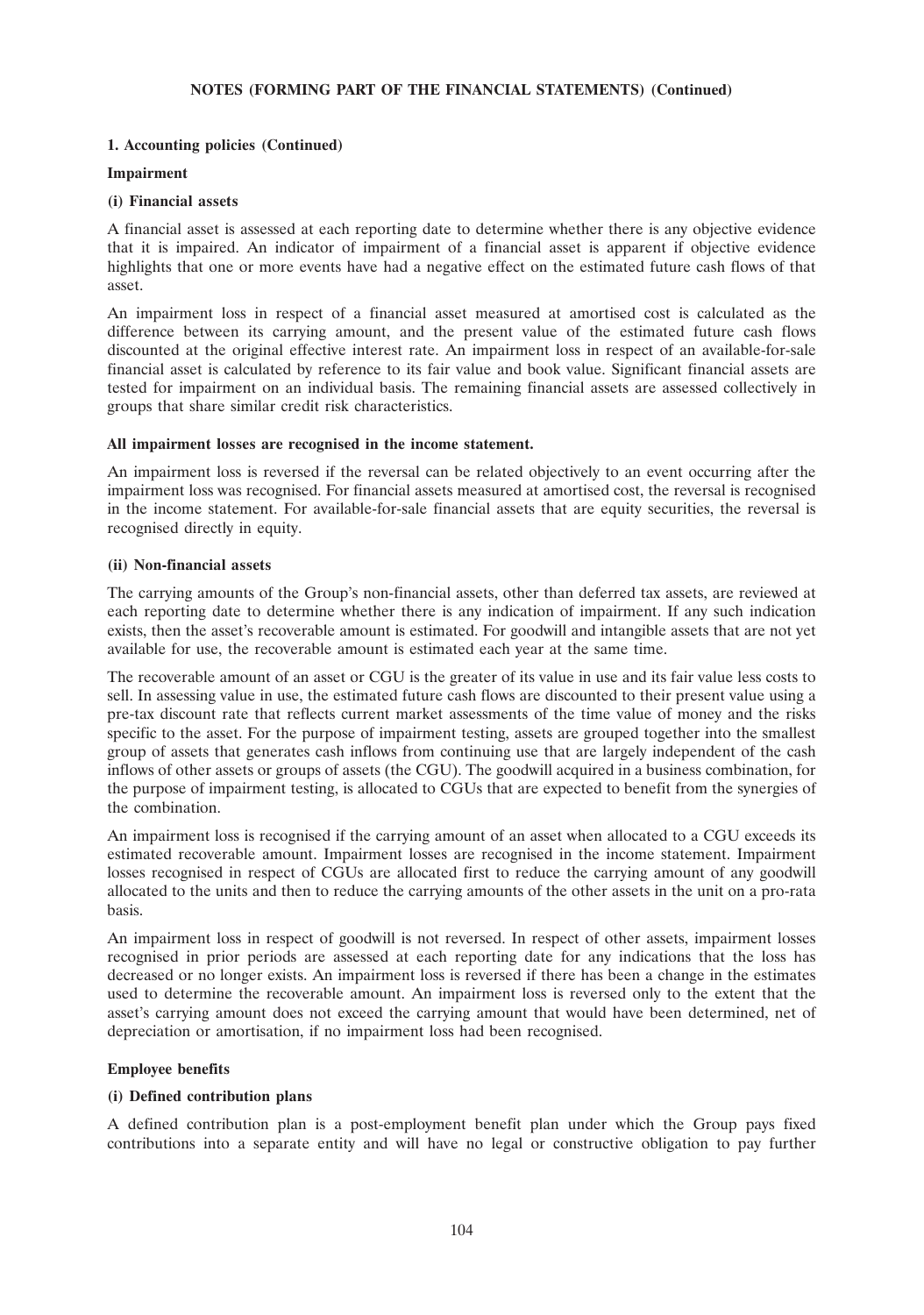### **1. Accounting policies (Continued)**

amounts. Obligations for contributions to defined contribution pension plans are recognised as an employee benefit expense in the income statement when they are due.

#### **(ii) Short-term benefits**

Short-term employee benefit obligations are measured on an undiscounted basis and are expensed as the related service is provided. A liability is recognised for the amount expected to be paid under short-term cash bonus or profit-sharing plans if the Group has a present legal or constructive obligation to pay this amount as a result of past service provided by the employee and the obligation can be estimated reliably.

#### **(iii) Share-based payment transactions**

The following schemes are in place that allow employees to acquire shares in the Group:

#### **Share option plans and Save-As-You-Earn schemes**

Share option plans and Save-As-You-Earn schemes are accounted for as equity-settled share-based payment schemes on the basis that the Group will not be required to settle its obligations under these schemes in cash. The fair value of options granted is recognised as an employee expense with a corresponding increase in equity. The fair value is measured at grant date and spread over the period during which the employees become unconditionally entitled to the share options and is calculated using an option pricing model, taking into account the terms and conditions upon which the options were granted. The amount recognised as an expense is adjusted to reflect the actual number of share options that vest.

## **Restricted share scheme**

The Group provides a restricted share scheme as part of its bonus plan. Awards made under the terms of the restricted share scheme until 2011 represent a conditional right to receive shares in the Company provided that certain Group and individual performance criteria are met. Restricted shares are valued with reference to the market value of the shares on the date of grant.

The shares vest over a three year period and one-third of the total entitlement vest each year. The first year's entitlement can be taken in cash at the option of the employee, and accordingly this component is accounted for as a cash settled scheme and recorded as a liability. If, on the date of settlement, the employee elects to receive shares instead of cash, the liability previously recognised is transferred to equity, as the consideration for the equity instruments issued.

The remaining two-thirds of restricted shares granted cannot be taken in cash and accordingly are accounted for as equity-settled schemes. A charge is recognised in employee expenses on a straight-line basis over the vesting period with a corresponding increase in equity.

In January 2012, the Group modified certain outstanding share options and replaced them with restricted shares on a 3:1 basis.

A number of individuals were granted restricted shares in the current and prior periods.

## **Long Term Incentive Plan ('LTIP'), Deferred Share Incentive Plan ('DSIP'), Short Term Incentive Plan ('STIP') and Management Incentive Plan ('MIP')**

The Group currently operates the LTIP and DSIP. In previous years, the STIP and MIP were used but these were replaced by DSIP in the financial year ended 30 April 2014.

The LTIP entitles recipients to share options and restricted share rewards based on meeting the Group and individual performance criteria over a three year period.

The DSIP provides for one-third of any annual incentive payment (determined under the Annual Cash Incentive Plan) to be paid in deferred shares. Any such deferred element granted under the DSIP will vest 50% after 1 year and 50% after 2 years from the date of grant. Clawback provisions are included and dividends accrue on vested DSIP awards.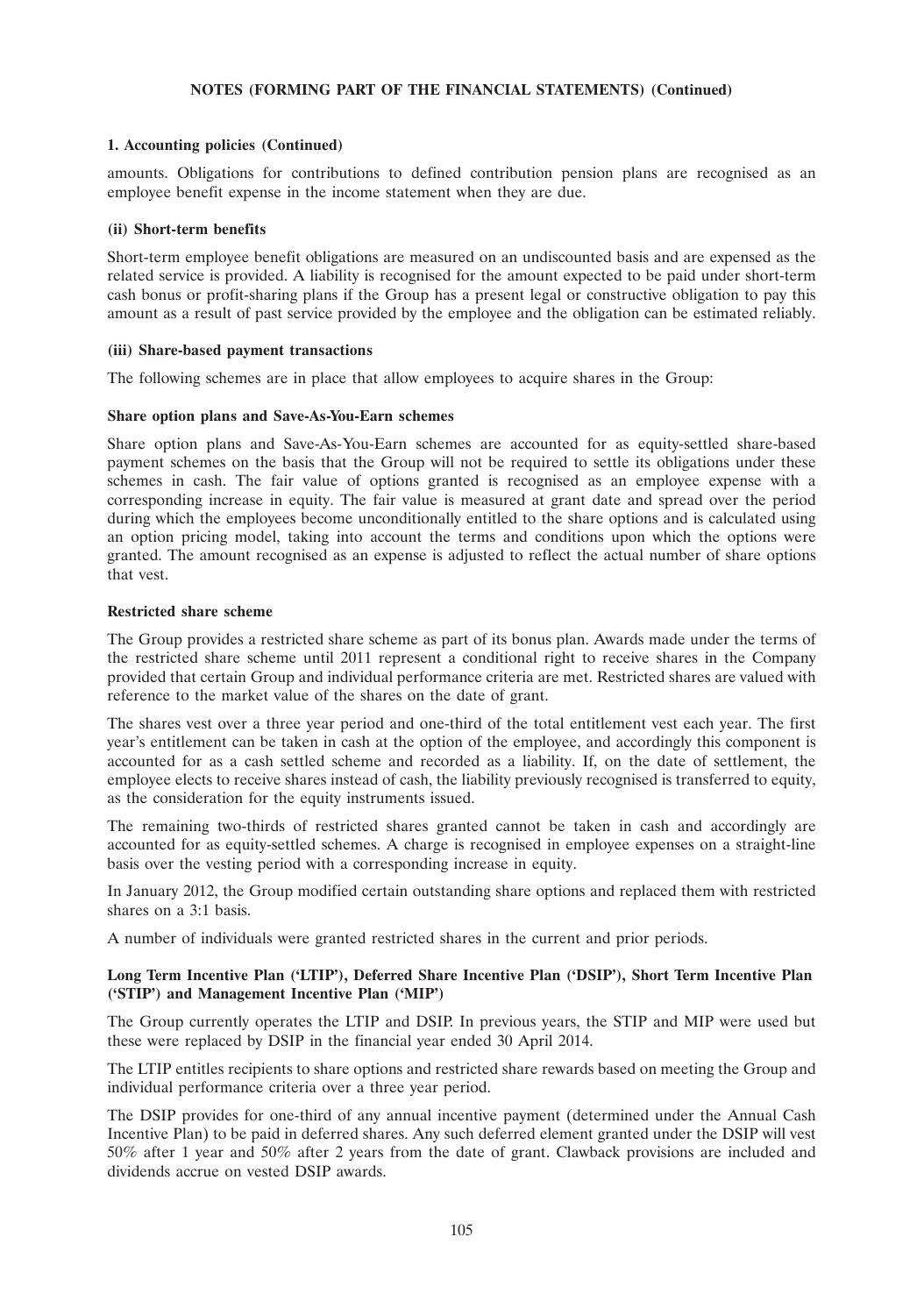# **1. Accounting policies (Continued)**

The previous STIP and MIP structures had both cash and share elements. The cash element was two-thirds of the award; the remaining one-third was paid in deferred shares.

The fair value of the LTIP, DSIP and the share-based elements of the STIP and MIP are calculated under IFRS 2 share-based payment. The cash elements of the STIP and the MIP were fixed in value and paid in the year the award was made, with no option on the part of the recipient to choose whether they receive cash or shares. Accordingly, these cash payments were classified as a cash bonus in the income statement (rather than a 'cash settled share-based payment') and expensed in the year in which the award was made.

# **Long-term Senior Executives' Incentive Plan ('SEIP')**

The long-term SEIP was approved by the Board on 16 October 2007. The plan provides for certain senior management and Directors to be granted one-off awards consisting of a cash and restricted shares element. The scheme came into effect upon the admission of the Group's shares on the London Stock Exchange.

The cash was paid on the date of admission to the participants in the scheme. The restricted shares were granted on the date of admission and half of the restricted shares vested on the first anniversary of the listing and the next half on the second anniversary of the listing.

The restricted shares in the SEIP are measured consistently with the treatment of normal restricted shares.

## **Stakeholder award scheme**

During 2011, the Group issued 309,280 restricted shares and 26,829 phantom shares to the employees of the Group as part of the new Stakeholder award scheme. The scheme relates to the individual employees' performance during the financial year ended 30 April 2010 for which a cash bonus accrual had been recognised. Subsequent to the year ended 30 April 2010 the reward was settled by the issue of equity instruments.

The restricted shares and phantom shares had a vesting period spanning from the first day of the financial year to which they relate to the vest date of 1 August 2011. The restricted shares in the scheme were convertible into shares upon vest date and they were measured consistently with the treatment of normal restricted shares. The phantom shares in the scheme were only convertible to cash upon the vest date and they are measured based on the market value at the date of grant.

## **Revenue**

Revenue is measured as the consideration received from customers and represents amounts received for services provided by the Group, as set out below.

Exchange revenue arises from the Group's betting exchange activities. A commission is earned on each transaction and is recognised on the date the market for an event is settled.

Sportsbook revenue represents the margin derived from betting activity on the Group's fixed odds bookmaking product. Open betting liability positions are recognised based on the best estimate of the outflow that will be required to settle the position at the balance sheet date, and losses arising from these positions are recognised in revenue. This gives rise to a derivative financial instrument and is accounted for at fair value through profit and loss, as described in the Financial Instruments section on page 109.

Gaming revenue can either represent the margin derived from betting activity between customers and the Group or, in relation to Poker and Exchange Games, the commission earned from customers.

TVG revenue is derived from US pari-mutuel betting products (Advanced Deposit Wagering and Tote products) and represents a percentage of the stake recognised on settlement of the event.

Revenue also includes amounts received from the management and investment of customer funds.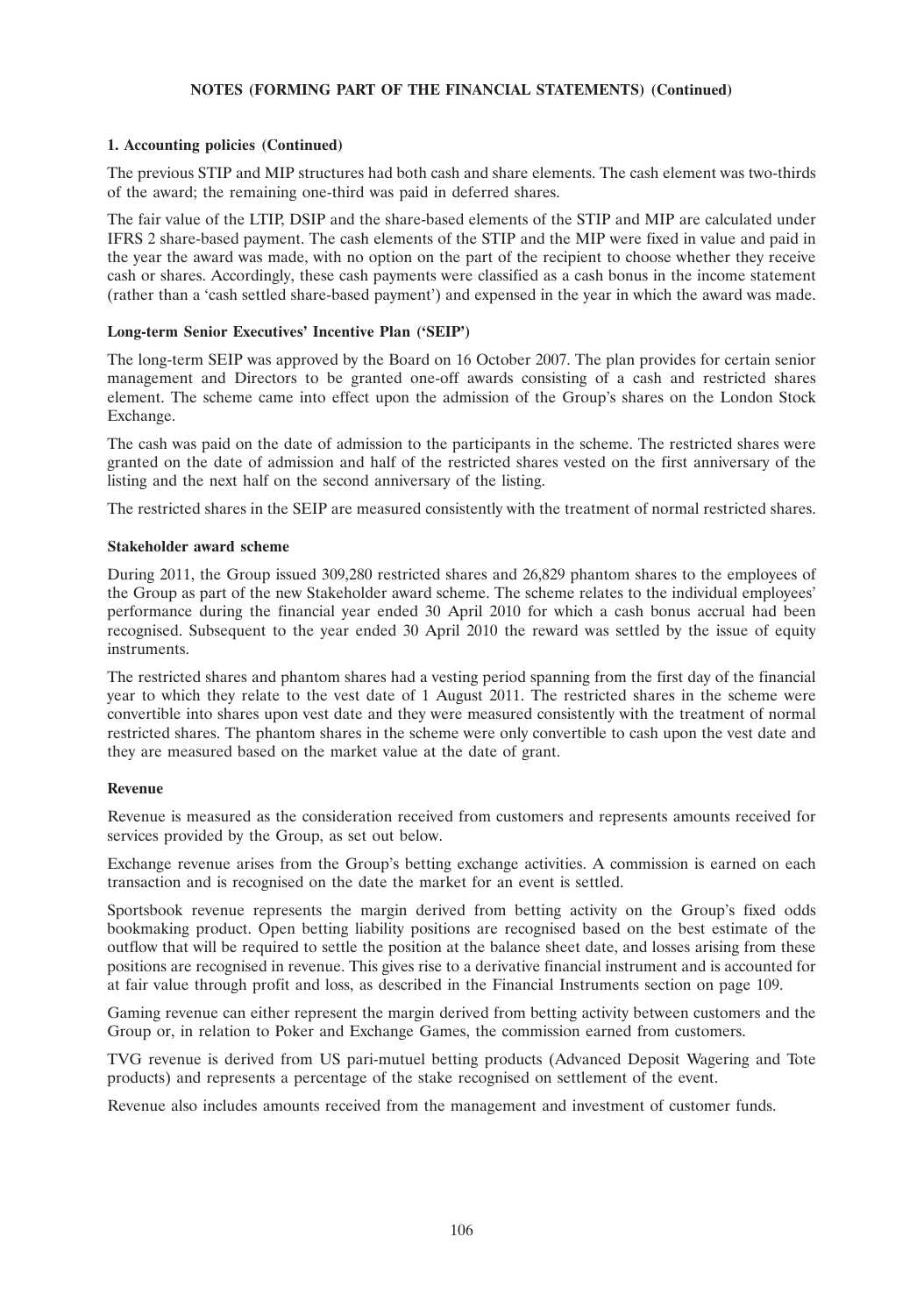# **1. Accounting policies (Continued)**

## **Expenses**

# **(i) Cost of sales**

Cost of sales principally comprises betting and gaming taxes, customer payment transaction fees, sporting levies and other data rights charges.

# **(ii) Operating lease payments**

Payments made under operating leases are recognised in the income statement on a straight-line basis over the term of the lease. Lease incentives received are recognised in the income statement as an integral part of the total lease expense over the term of the lease.

## **Finance income and expense**

Finance income comprises interest earned on corporate funds invested, changes in the fair value of financial assets at fair value through profit or loss, and gains on hedging instruments that are recognised in the income statement. Interest income is recognised as it accrues in the income statement, using the effective interest method.

Finance expenses comprise changes in the fair value of financial assets at fair value through profit or loss.

Foreign currency gains and losses are reported on a net basis, either in finance income or finance expense as appropriate.

# **Tax**

Tax expense comprises current and deferred tax. Tax expense is recognised in the income statement except to the extent that it relates to items recognised directly in equity (through other reserve), in which case it is recognised in equity.

Current tax is the expected tax payable on the taxable income for the year, using tax rates enacted or substantively enacted at the reporting date, and any adjustment to tax payable in respect of previous years.

A deferred tax asset is recognised to the extent that it is probable that future taxable profits will be available against which the temporary difference can be utilised. Deferred tax assets are reviewed at each reporting date and are reduced to the extent that it is no longer probable that the related tax benefit will be realised.

Additional income taxes that arise from the distribution of dividends are recognised at the same time that the liability to pay the related dividend is recognised.

Deferred tax is provided on temporary differences between the carrying amounts of assets and liabilities for financial reporting purposes and the amounts used for tax purposes.

The following temporary differences are not provided for: the initial recognition of goodwill; the initial recognition of assets or liabilities that affect neither accounting nor taxable profit other than in a business combination; and differences relating to investments in subsidiaries to the extent that they will probably not reverse in the foreseeable future.

Deferred tax is measured at the tax rates that are expected to be applied to temporary differences when they reverse, based on the laws that have been enacted or substantively enacted by the reporting date.

Deferred tax assets and liabilities are offset if there is a legally enforceable right to offset current tax liabilities and assets, and they relate to income taxes levied by the same tax authority on the same taxable entity, or on different tax entities, but they intend to settle current tax liabilities and assets on a net basis or their tax assets and liabilities will be realised simultaneously.

In determining the current and deferred tax the Group takes into account the impact of uncertain tax positions and whether additional taxes and interest may be due. The Group believes that its accruals for tax liabilities are adequate for all open tax years based on its assessment of many factors, including interpretations of tax law and prior experience. This assessment relies on estimates and assumptions and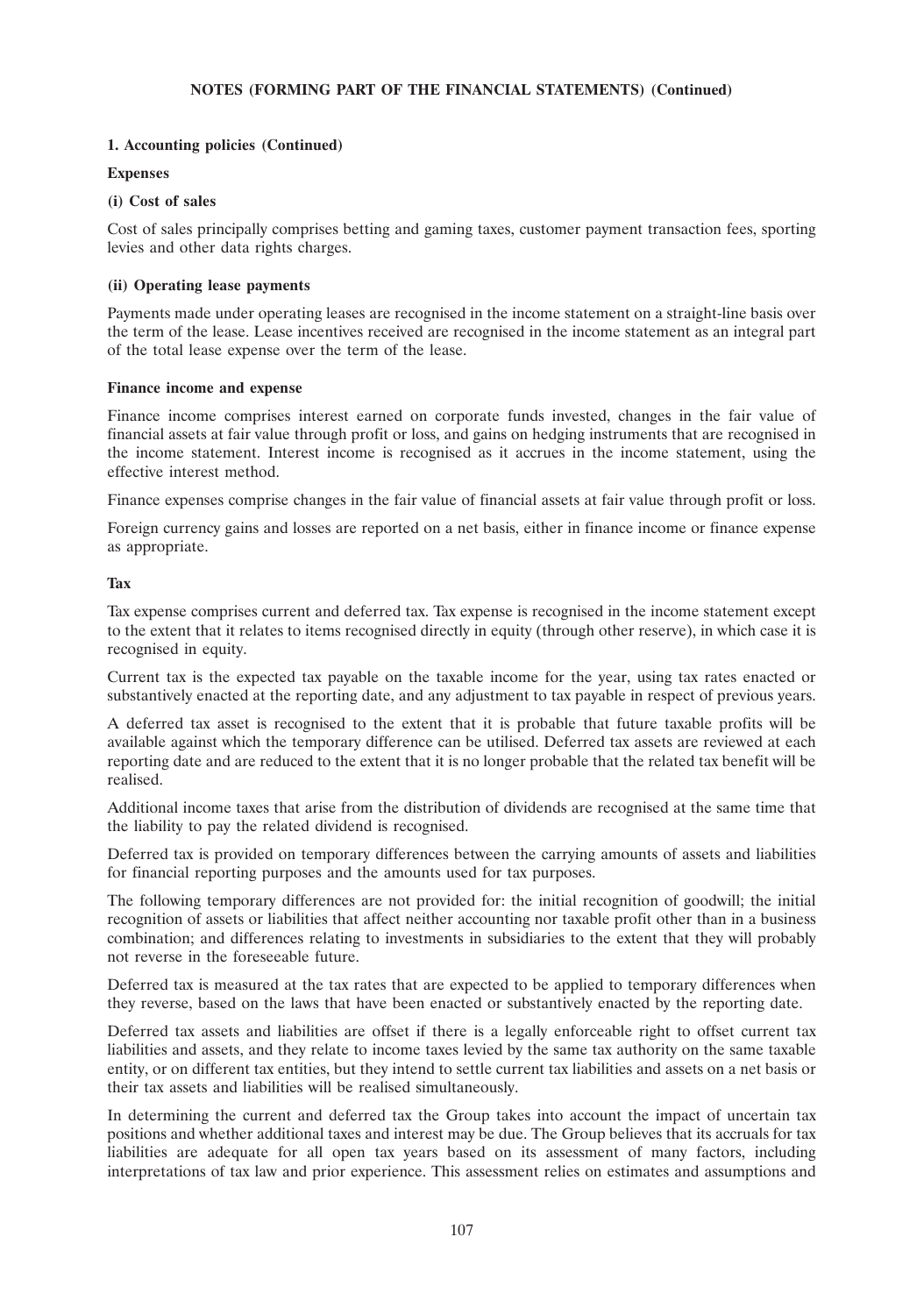# **1. Accounting policies (Continued)**

may involve a series of judgements about future events. New information may become available that causes the Group to change its judgement regarding the adequacy of existing tax liabilities; such changes to tax liabilities will impact tax expense in the period that such a determination is made.

# **Operating segments**

An operating segment is a component of the Group that engages in business activities from which it may earn revenues and incur expenses, including revenues and expenses that relate to transactions with any of the Group's other components.

Segment information is based on the internal reports regularly reviewed by the Group's Chief Operating Decision Maker ('CODM') in order to assess each segment's performance and to allocate resources. The CODM is the Executive Committee who monitors the financial and operational performance of the Group and allocates resources within the budgets agreed by the Board.

# **Leases**

Under accounting standards there is a requirement for management to examine the buildings element within each property lease to determine if the lease meets the definition of a finance lease and, if so, it should be accounted for as such. This review involves determining the fair value of each property at the inception of the lease and analysing the minimum lease payments between their 'land' and 'buildings' elements. Based on management's review of leases for the years ended 30 April 2014 and 2013, all premises leases qualify as operating leases.

## **Separately disclosed items**

Separately disclosed items are those items included within operating profit that the Group considers to be non-recurring or material in nature that should be brought to the reader's attention in understanding the Group's financial performance.

The separate reporting of these items, which are disclosed within the relevant category in the income statement, helps provide a more accurate indication of the Group's underlying business performance.

## **Accounting estimates and judgements**

The preparation of consolidated financial statements in conformity with IFRSs requires management to make estimates, judgements and assumptions that affect the application of accounting policies and the reported amounts of assets, liabilities, income and expenses. Actual results may differ from these estimates.

Estimates and underlying assumptions are reviewed on an ongoing basis. Revisions to accounting estimates are recognised in the period in which the estimates are revised and in any future periods affected. In particular, information about significant areas of estimation uncertainty and critical judgements in applying accounting policies that have the most significant effect on the amounts recognised in the consolidated financial statements is included in the following notes:

## **Estimates**

## **Note 8—Income tax**

Tax on profits is determined according to complex tax laws and regulations. Where the effect of these laws and regulations is unclear, estimates are used in determining the liability for the tax to be paid on past profits which are recognised in the financial statements.

## **Note 11—Measurement of the recoverable amounts of goodwill and other intangible assets**

An impairment review has been performed of all goodwill and intangible assets held by the Group. The impairment review is performed on a 'value in use' basis, which requires estimation of future net operating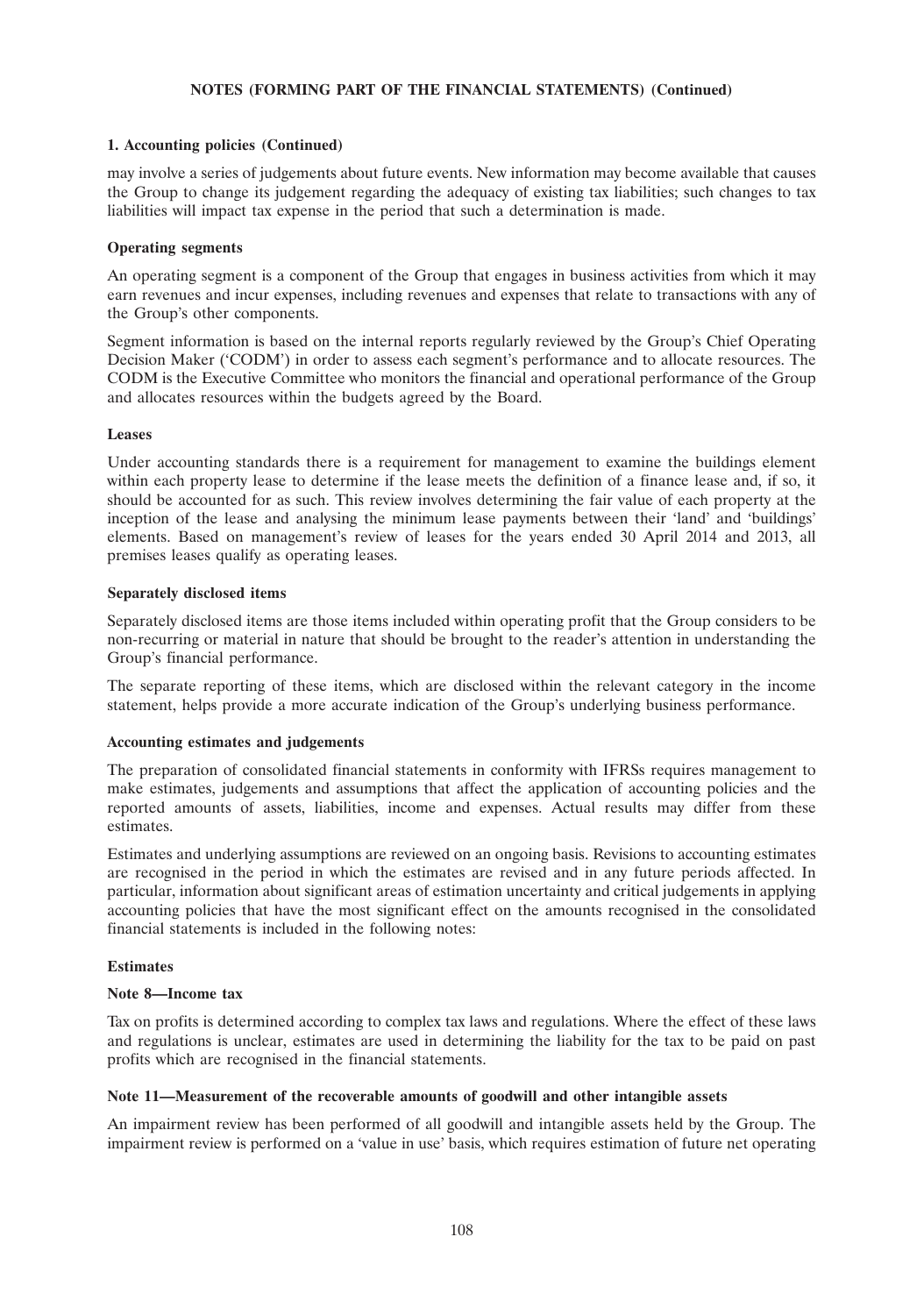# **1. Accounting policies (Continued)**

cash flows, the time period over which they will occur, an appropriate discount rate and an appropriate growth rate.

# **Note 14—Deferred tax**

Deferred tax assets and liabilities represent management's best estimate in determining the amounts to be recognised. When assessing the extent to which deferred tax assets should be recognised, consideration is given to the timing and level of future taxable income.

## **Note 20—Measurement of share-based payments**

Estimation and judgement is required in determining the fair value of shares at the date of award. The fair value is estimated using valuation techniques which take into account the award's term, the risk-free interest rate and the expected volatility of the market price of shares of the Group.

# **Judgements**

# **Note 1—Basis of consolidation**

Judgement is applied when determining if an acquired entity is controlled by the Group, and whether the acquired entity meets the criteria to be defined as a subsidiary. Control is presumed to exist when the Group owns, directly or indirectly through subsidiaries, more than half of the voting power of an entity. However, if the Group owns half or less of the voting power of an entity, control may still exist. In assessing control, the Group considers whether it has the ability to control on a legal or contractual basis rather than whether that control is actually exercised.

## **Note 5—Separately disclosed items**

Judgement has been used by management to identify items that are material in size and unusual or infrequent in nature. Separately disclosed items are those items included within operating profit that the Group considers to be non-recurring or material in nature that should be brought to the reader's attention in understanding the Group's financial performance.

## **Valuation of tax provisions**

Judgement and estimation is required to interpret international tax laws and the way that they interact within each jurisdiction, in order to identify and value provisions in relation to gaming taxes as applicable. In addition to gaming taxes, judgement is required in relation to international tax laws including transfer pricing and controlled foreign companies.

## **Business combinations**

Judgement and estimation is required in the identification and valuation of separable assets and liabilities on acquisitions. In particular, in the identification and valuation of separable intangible assets and determining appropriate useful economic lives for these assets, and also in determining contingent consideration payable in respect of acquisitions where required by the terms of the agreement.

## **Future accounting developments**

The following new standards, interpretations and amendments were issued by the IASB or the IFRIC but were not effective for the financial year (and in some cases have not yet been adopted by the EU):

- IFRS 9 'Financial Instruments'
- IFRS 10 'Consolidated Financial Statements'
- IFRS 11 'Joint Arrangements'
- IFRS 12 'Disclosure of Interests in Other Entities'
- IFRS 14 'Regulatory Deferral Accounts'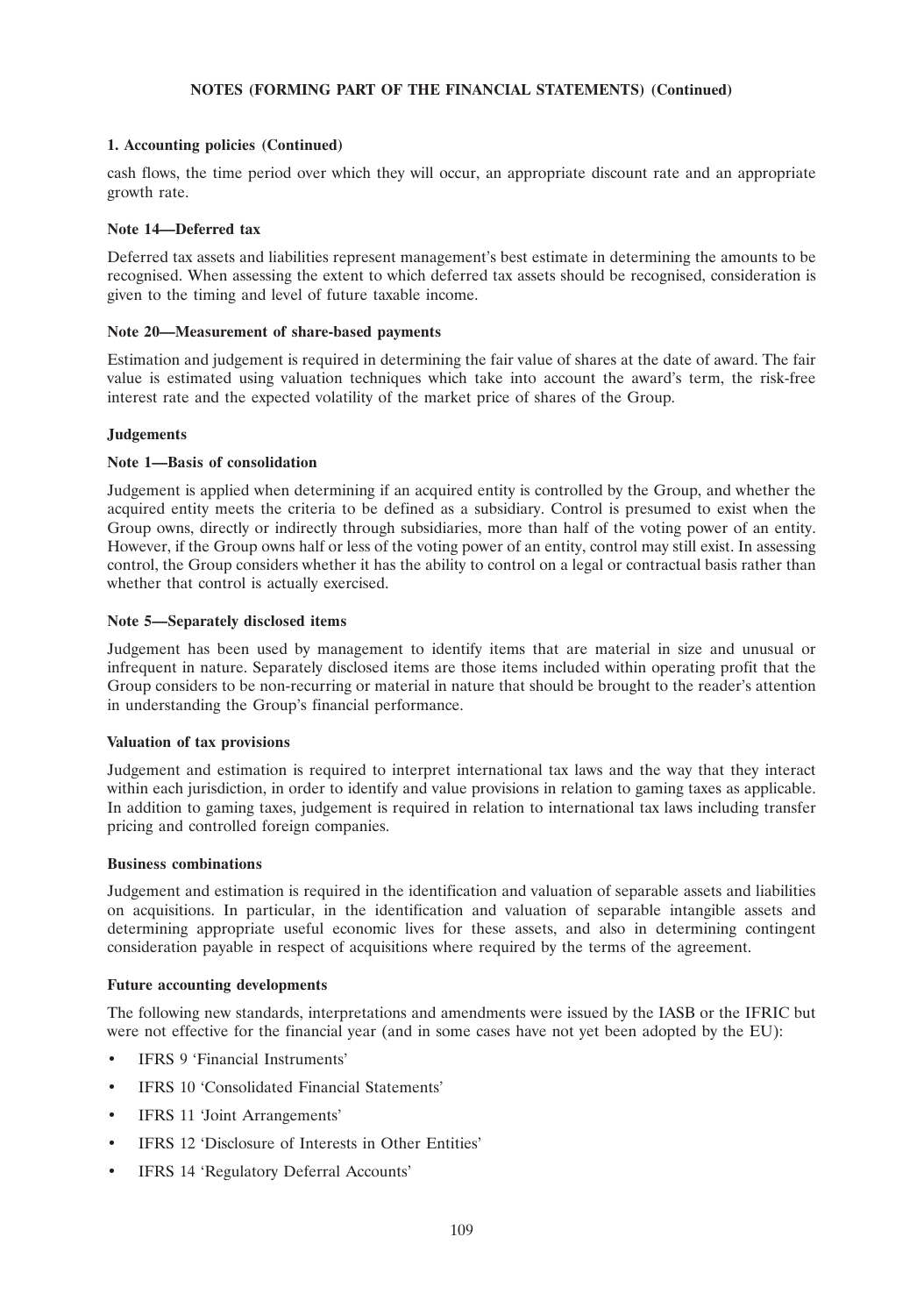# **1. Accounting policies (Continued)**

- revision to IAS 27 'Separate Financial Statements'
- revision to IAS 28 'Investments in Associates and Joint Ventures'
- amendments to IFRS 10, IFRS 11 and IFRS 12, 'Consolidated Financial Statements', 'Joint Arrangements' and 'Disclosure of Interests in Other Entities: Transition Guidance'
- amendments to IFRS 10, IFRS 12 and IAS 27, 'Investment Entities'
- amendments to IAS 32 'Offsetting Financial Assets and Financial Liabilities'
- amendments to IAS 36 'Recoverable Amount Disclosures for Non-Financial Assets'
- amendments to IAS 39 'Novation of Derivatives and Continuation of Hedge Accounting'.

The Directors have decided not to early adopt the above standards and they do not expect that the adoption of the standards listed above will have a material impact on the financial statements of the Group in future periods.

There are no other IFRSs or IFRICs in issue but not yet effective that are expected to have a significant impact for the Group.

## **2 Operating segments**

The Group's continuing operating businesses are organised and managed as reportable business segments according to the information which is used by the Group's CODM in making decisions about reporting matters.

Following the disposal of LMAX in the year ended 30 April 2013, the segment previously disclosed as Other Investments now only comprises Betfair US.

As a result, management considers that it is more appropriate to provide segmental disclosures as follows:

- Betfair excl. US
- **Exchange**
- Sportsbook
- Gaming
- Management of customer funds
- Betfair US.

Exchange consists of the Exchange sports betting product and includes Timeform. Sportsbook (previously described as Sports) consists of the Sportsbook product and Multiples. Gaming consists of various Casino products and bespoke Exchange games products. Tradefair Spreads and Poker are also classified within Gaming. All of these gaming activities are played by customers in a number of geographical areas.

Exchange and Gaming meet the quantitative thresholds required by IFRS 8 as reportable segments. While Sportsbook and revenue from the Management of customer funds do not meet these requirements, these segments are separately disclosed as they are closely monitored by the CODM.

Betfair US (including the TVG Network) meets the quantitative threshold to be disclosed separately.

The results of the Australian joint venture are consolidated in the Group accounts on an equity accounting basis. As such only the net assets and the share of profits/(losses) are presented in the operating segment note below. If proportional consolidation was applied the Group's share of the Australian joint venture would have increased revenue by £15.4m (30 April 2013: £18.0m) and decreased EBITDA by £0.1m (30 April 2013: increase of £2.1m).

The revenue from Exchange, Sportsbook, Gaming and the Management of customer funds represents the developed and integrated parts of the Group's business and has been grouped together as Betfair excl. US.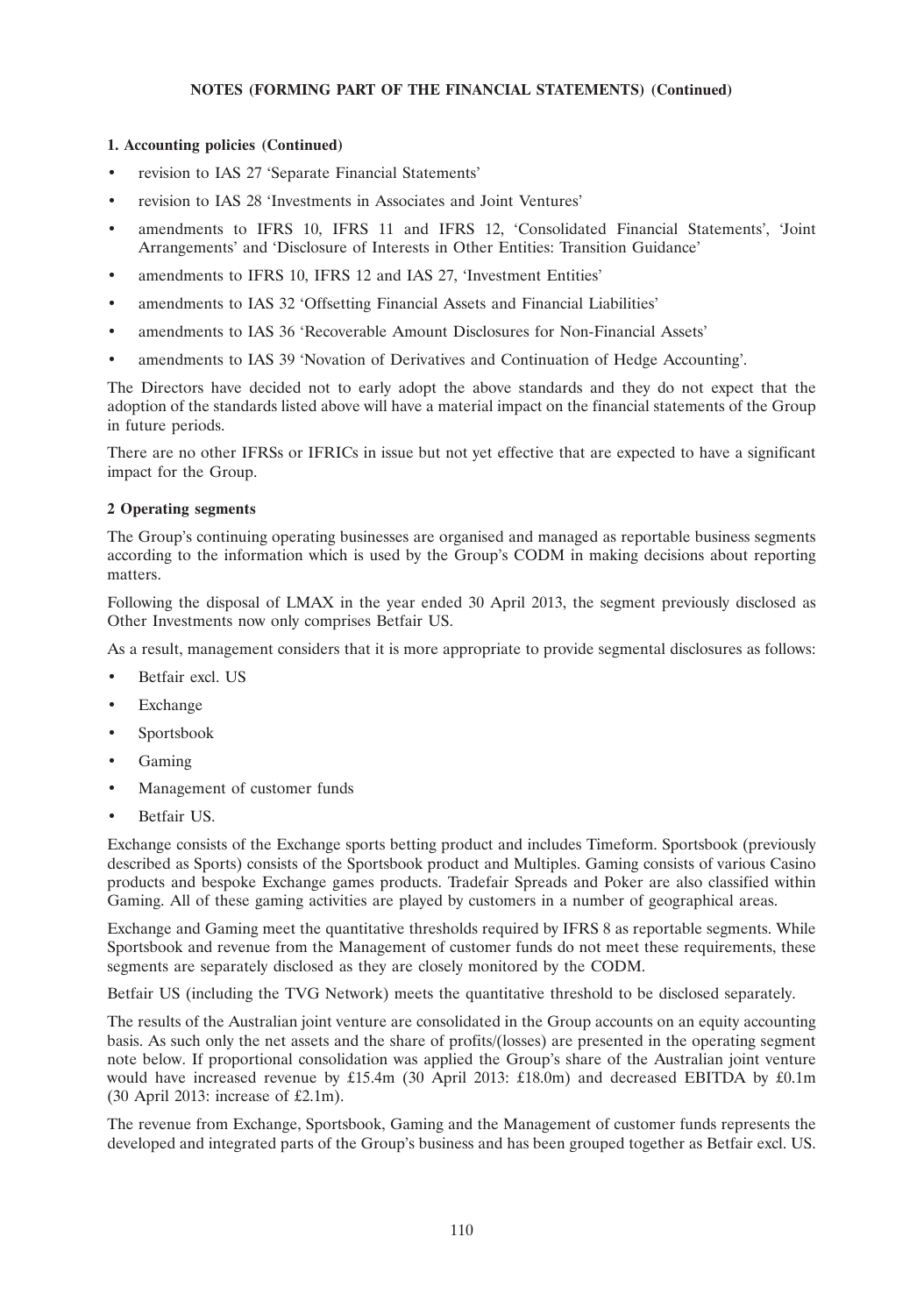#### **2 Operating segments (Continued)**

The Group focuses its internal management reporting predominantly on revenue, as the products' potential to generate revenue is the chief driver of the Group's business and the allocation of resources. The Group's cost base is to a large extent fixed in nature. Corporate expenses, assets and liabilities cannot be allocated to individual operating segments and are not used by the CODM for making operating and resource allocation decisions. However, expenses are allocated and reviewed by the CODM between Betfair excl. US and Betfair US and the analysis of EBITDA for them is summarised below.

Management also reviews Group revenue on a geographic basis, determined by the location of the customers. This information is analysed below on the following basis:

- UK
- Rest of World.

The majority of the Group's non-current assets are located in the UK.

Segmental information for the years ended 30 April 2014 and 30 April 2013 is as follows:

# **Year ended 30 April 2014**

|                                                            |                           | <b>Exchange Sportsbook Gaming</b> |                           | <b>Management</b><br>of customer<br>funds | Betfair excl. Betfair<br><b>US</b> | US.                       | Group                     |
|------------------------------------------------------------|---------------------------|-----------------------------------|---------------------------|-------------------------------------------|------------------------------------|---------------------------|---------------------------|
|                                                            | $\mathbf{f}_{\mathbf{m}}$ | $\mathbf{f}_{\mathbf{m}}$         | $\mathbf{f}_{\mathbf{m}}$ | $\mathbf{f}_{\mathbf{m}}$                 | $\mathbf{f}_{\mathbf{m}}$          | $\mathbf{f}_{\mathbf{m}}$ | $\mathbf{f}_{\mathbf{m}}$ |
| Revenue $\ldots \ldots \ldots \ldots \ldots \ldots \ldots$ | 244.3                     | 36.2                              | 66.2                      | 1.2                                       | 347.9                              | 45.7                      | 393.6                     |
| Underlying EBITDA                                          |                           |                                   |                           |                                           | 89.1                               | 2.0                       | 91.1                      |
| Separately disclosed items—restructuring                   |                           |                                   |                           |                                           |                                    |                           |                           |
| and other                                                  |                           |                                   |                           |                                           |                                    |                           |                           |
|                                                            |                           |                                   |                           |                                           | 89.1                               | 2.0                       | 91.1                      |
| Depreciation and amortisation $\dots \dots$                |                           |                                   |                           |                                           |                                    |                           | (29.5)                    |
| Net finance income                                         |                           |                                   |                           |                                           |                                    |                           | 0.7                       |
| Share of loss of equity accounted                          |                           |                                   |                           |                                           |                                    |                           |                           |
| $investments \ldots \ldots \ldots \ldots \ldots \ldots$    |                           |                                   |                           |                                           |                                    |                           | (1.2)                     |
| Profit before tax                                          |                           |                                   |                           |                                           |                                    |                           | 61.1                      |
|                                                            |                           |                                   |                           |                                           |                                    |                           | (10.1)                    |
| Profit after tax                                           |                           |                                   |                           |                                           |                                    |                           | 51.0                      |
|                                                            |                           |                                   |                           |                                           |                                    |                           | 309.5                     |
| Total liabilities                                          |                           |                                   |                           |                                           |                                    |                           | 138.1                     |
|                                                            |                           |                                   |                           |                                           |                                    |                           |                           |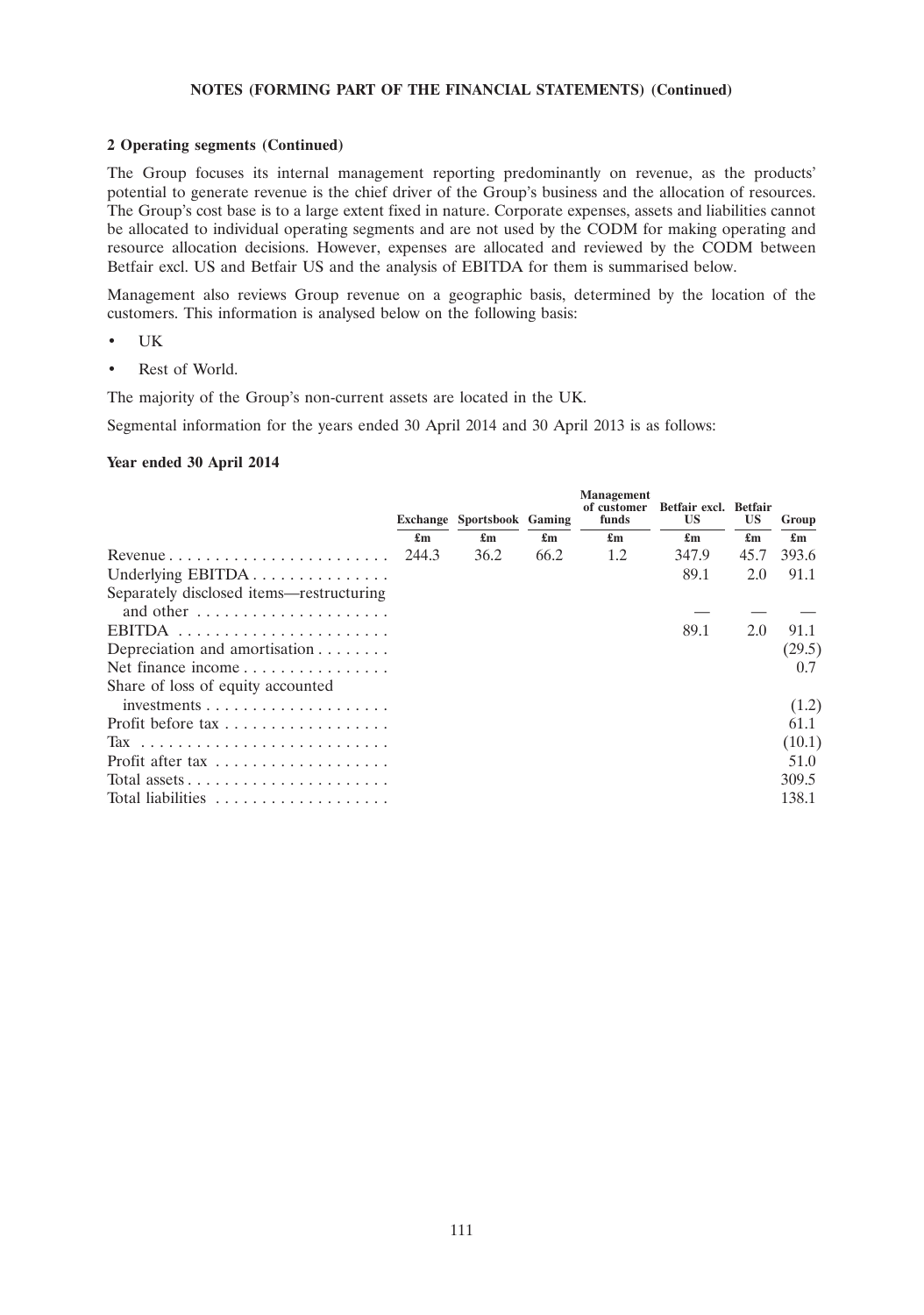## **2 Operating segments (Continued)**

# **Year ended 30 April 2013**

|                                                             |                           | Exchange Sportsbook Gaming |      | <b>Management</b><br>of customer<br>funds | Betfair excl. Betfair<br>US | US                        | Group                     |
|-------------------------------------------------------------|---------------------------|----------------------------|------|-------------------------------------------|-----------------------------|---------------------------|---------------------------|
|                                                             | $\mathbf{f}_{\mathbf{m}}$ | $\mathbf{f}_{\mathbf{m}}$  | £m   | £m                                        | $\mathbf{f}_{\mathbf{m}}$   | $\mathbf{f}_{\mathbf{m}}$ | $\mathbf{f}_{\mathbf{m}}$ |
|                                                             | 247.5                     | 24.1                       | 75.9 | 1.5                                       | 349.0                       | 38.0                      | 387.0                     |
| Underlying EBITDA                                           |                           |                            |      |                                           | 70.4                        | 2.9                       | 73.3                      |
| Separately disclosed items—restructuring                    |                           |                            |      |                                           |                             |                           |                           |
| and other $\dots \dots \dots \dots \dots \dots \dots$       |                           |                            |      |                                           | (21.9)                      | (0.2)                     | (22.1)                    |
|                                                             |                           |                            |      |                                           | 48.5                        | 2.7                       | 51.2                      |
| Depreciation and amortisation $\dots \dots$                 |                           |                            |      |                                           |                             |                           | (37.8)                    |
| Separately disclosed items—impairment.                      |                           |                            |      |                                           |                             |                           | (82.4)                    |
| Profit on disposal of available-for-sale<br>financial asset |                           |                            |      |                                           |                             |                           | 16.8                      |
| Net finance income                                          |                           |                            |      |                                           |                             |                           | 1.4                       |
| Share of profit of equity accounted                         |                           |                            |      |                                           |                             |                           |                           |
| $investments \ldots \ldots \ldots \ldots \ldots \ldots$     |                           |                            |      |                                           |                             |                           | 1.4                       |
|                                                             |                           |                            |      |                                           |                             |                           | (49.4)                    |
|                                                             |                           |                            |      |                                           |                             |                           | 4.2                       |
| Loss for the period from discontinued                       |                           |                            |      |                                           |                             |                           |                           |
|                                                             |                           |                            |      |                                           |                             |                           | (21.1)                    |
| Loss after tax and discontinued                             |                           |                            |      |                                           |                             |                           |                           |
| operations                                                  |                           |                            |      |                                           |                             |                           | (66.3)                    |
| Total assets                                                |                           |                            |      |                                           |                             |                           | 276.3                     |
|                                                             |                           |                            |      |                                           |                             |                           | 144.3                     |
|                                                             |                           |                            |      |                                           |                             |                           |                           |

Geographical information determined by location of customers is set out below:

## **Year ended 30 April 2014**

|                                                              | UK<br><b>Sustainable</b><br>£m | <b>Rest of</b><br>World<br><b>Sustainable</b> | <b>Total</b><br><b>Sustainable</b> | Rest of<br><b>World Other</b> | Group |    |
|--------------------------------------------------------------|--------------------------------|-----------------------------------------------|------------------------------------|-------------------------------|-------|----|
|                                                              |                                |                                               |                                    | £m                            | £m    | £m |
| Betfair excl. $US \dots \dots \dots \dots \dots \dots \dots$ | 246.4                          | 14.0                                          | 260.4                              | 875                           | 347.9 |    |
| Betfair US                                                   |                                | 45.7                                          | 45.7                               |                               | 45.7  |    |
| Total Group revenue                                          | 246.4                          | 59.7                                          | 306.1                              | 875                           | 393.6 |    |

# **Year ended 30 April 2013**

|                     | UK<br><b>Sustainable</b> | <b>Rest of</b><br>World<br><b>Sustainable</b> | Total<br><b>Sustainable</b> | Rest of<br><b>World Other</b> | Group                     |
|---------------------|--------------------------|-----------------------------------------------|-----------------------------|-------------------------------|---------------------------|
|                     | £m                       | £m                                            | £m                          | £m                            | $\mathbf{f}_{\mathbf{m}}$ |
|                     | 228.6                    | 13.4                                          | 242.0                       | 107.0                         | 349.0                     |
|                     |                          | 38.0                                          | 38.0                        |                               | 38.0                      |
| Total Group revenue | 228.6                    | 51.4                                          | 280.0                       | 107.0                         | 387.0                     |

In prior years, revenue was recorded and disclosed on a registration basis. The CODM believes it is more reliable to assess the performance of the Group's operations by analysing revenue on a residency basis following regulatory changes in a number of jurisdictions. Comparatives for the year ended 30 April 2013 have therefore been restated accordingly. Revenue derived from customers located in Ireland is classified within UK.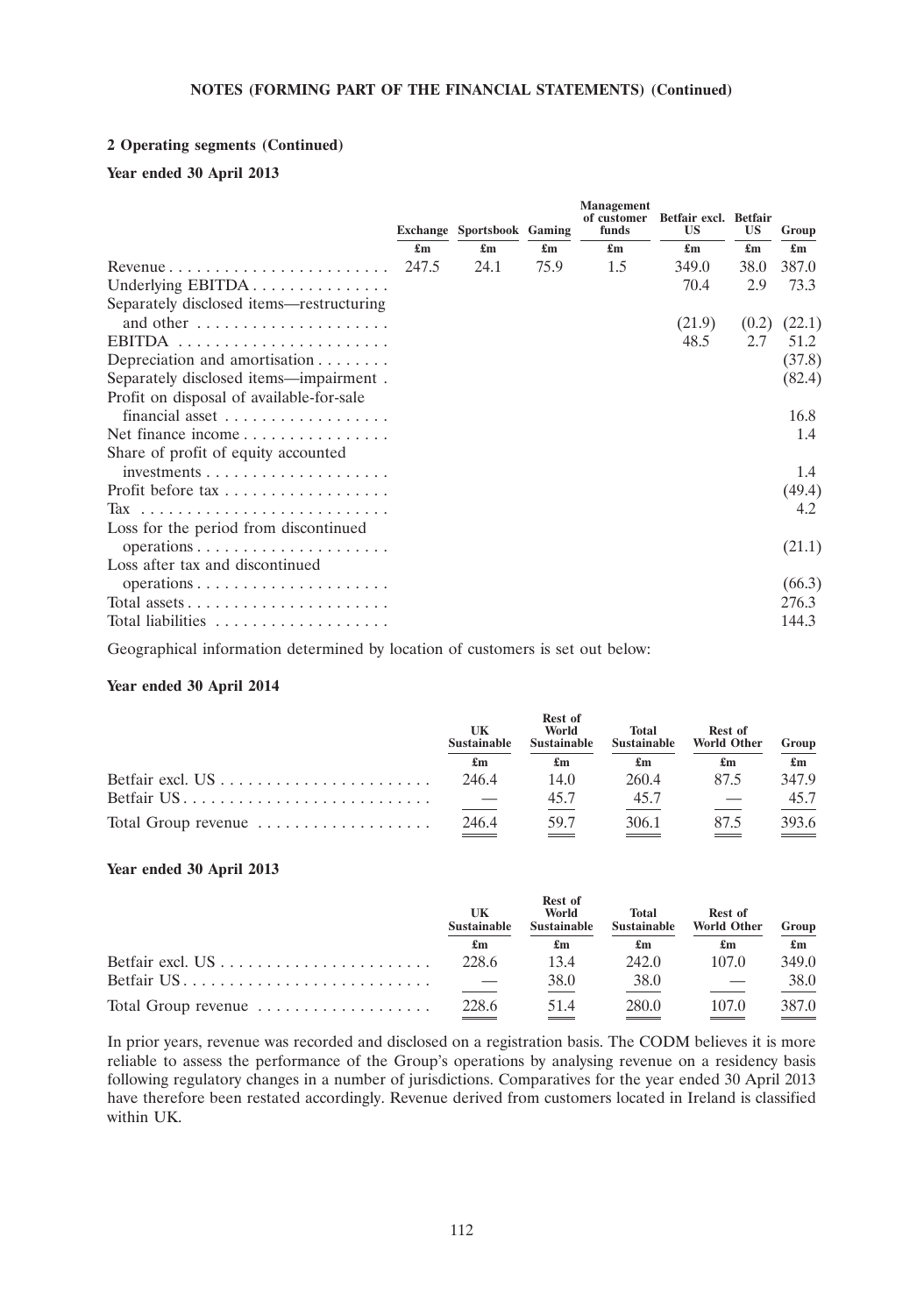#### **3 Profit/(loss) before tax**

# **Profit/(loss) before tax is stated after charging:**

| 2014                      | 2013                                            |
|---------------------------|-------------------------------------------------|
| $\mathbf{f}_{\mathbf{m}}$ | $\overline{\mathbf{\hat{\mathbf{\epsilon}}}}$ m |
|                           |                                                 |
|                           |                                                 |
|                           |                                                 |
|                           |                                                 |
|                           |                                                 |
|                           |                                                 |

#### **Auditors' remuneration:**

|                                                                                                                 | 2014 | 2013                      |
|-----------------------------------------------------------------------------------------------------------------|------|---------------------------|
|                                                                                                                 | £m   | $\mathbf{f}_{\mathbf{m}}$ |
| Fees payable to the Company's auditor for the audit of these financial statements  0.1                          |      | 0.1                       |
| Fees payable to the Company's auditor and its associates for other services:                                    |      |                           |
|                                                                                                                 |      |                           |
| Other services pursuant to legislation—review of interim financial statements $\dots \dots \dots \dots$ 0.1 0.1 |      |                           |
|                                                                                                                 |      |                           |
|                                                                                                                 |      |                           |
|                                                                                                                 |      |                           |
|                                                                                                                 |      | 1.0                       |

Amounts paid to the Company's auditor and their associates in respect of services to the Company, other than the audit of the Company's financial statements, have not been disclosed as the information is required instead to be disclosed on a consolidated basis.

#### **4 Employee numbers and costs**

The average number of persons employed by the Group (including Directors) during the year, analysed by category, was as follows:

| 2014 | 2013 |
|------|------|
| No.  | No.  |
|      | 911  |
|      | 363  |
|      | 446  |
|      | 346  |
|      |      |

The prior year employee numbers include the average number of persons of 71 employed by the Group's discontinued operation LMAX. The categories above disclosing the average number of persons employed has been amended to reflect the new operating structure of the Group. Prior year numbers have been disclosed in a manner consistent with this revised structure.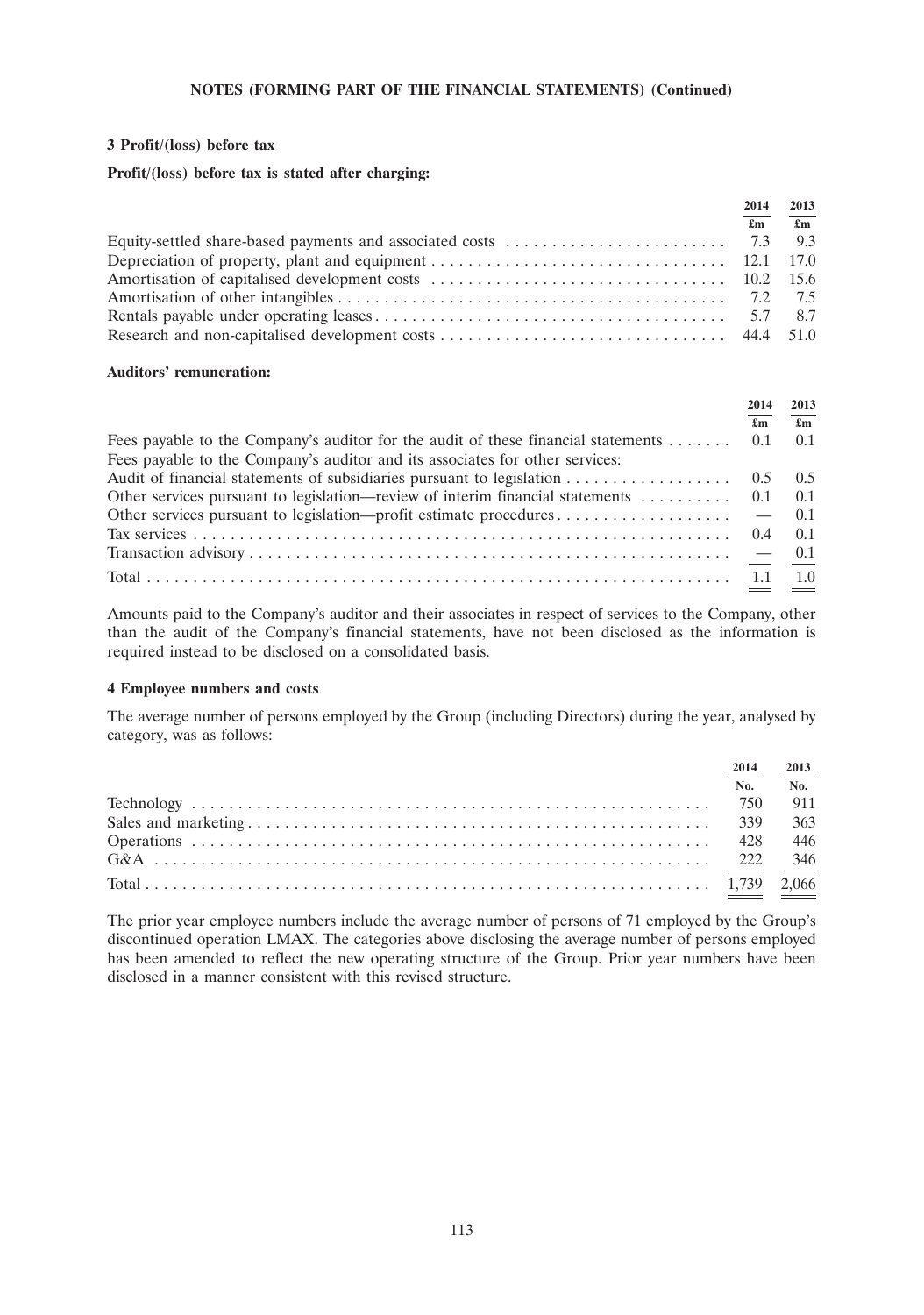#### **4 Employee numbers and costs (Continued)**

The aggregate payroll costs of these persons were as follows:

| 2014 | 2013                           |
|------|--------------------------------|
| £m   | $\mathbf{f}$ m                 |
|      | 104.7                          |
|      | 10.8                           |
|      | <b>Contract Contract State</b> |
|      |                                |
|      |                                |
|      | 127.2                          |

The prior year numbers include the aggregate payroll costs of £5.5m in relation to the Group's discontinued operation LMAX.

Redundancy costs for the year ended 30 April 2013 of £15.9m were classified as ''Separately disclosed items—restructuring and other'' as they related to a major restructuring initiative and were therefore not disclosed in the aggregate payroll costs above.

Details on the remuneration of Directors are set out in the Directors' Remuneration Report on pages 50 to 67.

#### **5 Separately disclosed items**

Separately disclosed items are those items included within operating profit that the Group considers to be non-recurring or material in nature that should be brought to the reader's attention in understanding the Group's financial performance.

#### **Restructuring and other**

| 2014<br>£m | 2013 |
|------------|------|
|            |      |
|            |      |
|            |      |

During the year ended 30 April 2013, the Group incurred costs of £19.4m, which related to restructuring and cost optimisation initiatives (see note 18), and £2.7m in relation to professional fees resulting from the rejected takeover approach by CVC and partners.

#### **Impairment of goodwill and other intangible assets**

|  | 2014 2013                     |
|--|-------------------------------|
|  | $\mathbf{f}$ m $\mathbf{f}$ m |
|  |                               |

As at 30 April 2013, following the announcement of the Group's strategic priorities during the first six months of that financial year, management undertook a review of the carrying value of all intangible assets, including goodwill and capitalised development expenditure. As a result of this review, an impairment charge of £82.4m was recorded in the income statement (see note 11).

#### **6 Profit on disposal of available-for-sale financial asset**

| 2014    | 2013 |
|---------|------|
| £m      | £m   |
| $-16.8$ |      |

On 20 November 2012 the Group sold its shares held in Kabam for \$30m (£18.8m) (see note 13).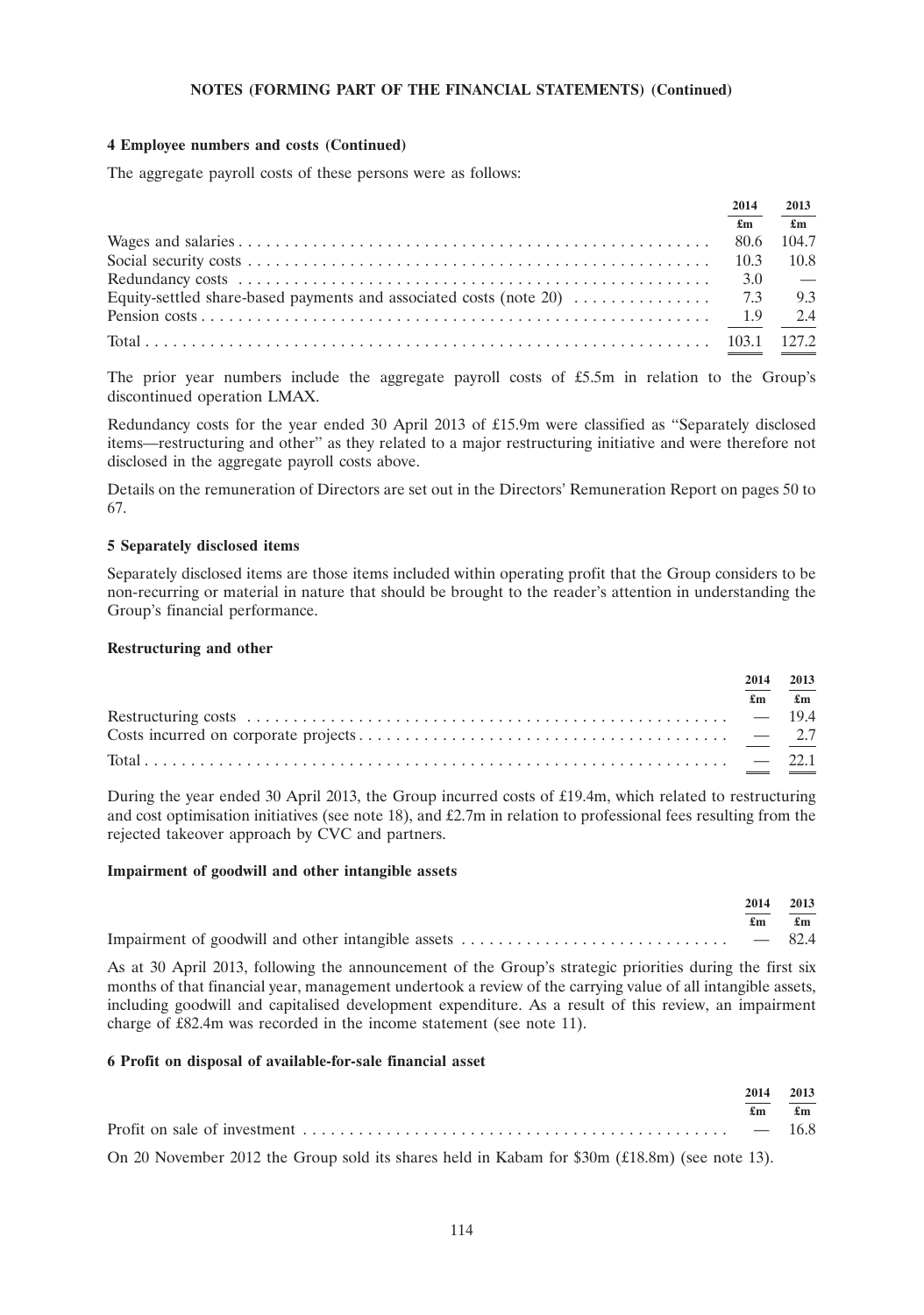# **7 Finance income and expense**

# **Recognised in income statement**

|                 | 2014 | 2013 |
|-----------------|------|------|
|                 | £m   | £m   |
| Finance income  |      |      |
|                 |      | -1.1 |
|                 |      |      |
|                 |      |      |
|                 | 2014 | 2013 |
|                 | £m   | £m   |
| Finance expense |      |      |
|                 |      |      |
|                 |      |      |

# **8 Tax**

# **Recognised in the income statement**

|              | 2014             | 2013 |
|--------------|------------------|------|
|              | £m               | £m   |
| Current tax  |                  |      |
|              |                  | 4.1  |
|              |                  |      |
|              | $4.1 \qquad 0.9$ |      |
|              |                  |      |
|              |                  |      |
| Deferred tax |                  |      |
|              |                  |      |
|              |                  |      |
|              |                  |      |
|              |                  |      |

### **Reconciliation of effective tax rate**

|                                                                                   | 2014                     | 2013                      |
|-----------------------------------------------------------------------------------|--------------------------|---------------------------|
|                                                                                   | £m                       | $\mathbf{f}_{\mathbf{m}}$ |
|                                                                                   | 61.1                     | (49.4)                    |
|                                                                                   | (10.1)                   | 4.2                       |
|                                                                                   | 51.0                     | (45.2)                    |
|                                                                                   | 13.9                     | (11.8)                    |
|                                                                                   | (5.5)                    | (0.9)                     |
|                                                                                   | 5.6                      | 15.5                      |
|                                                                                   | 0.4                      | 0.2                       |
| Current year income statement (credit)/charge for which no deferred tax asset was |                          |                           |
|                                                                                   | (2.5)                    | 1.0                       |
|                                                                                   | (1.8)                    | (0.6)                     |
|                                                                                   | $\overline{\phantom{0}}$ | (3.6)                     |
|                                                                                   | $\overline{\phantom{0}}$ | (4.0)                     |
|                                                                                   | 10.1                     | (4.2)                     |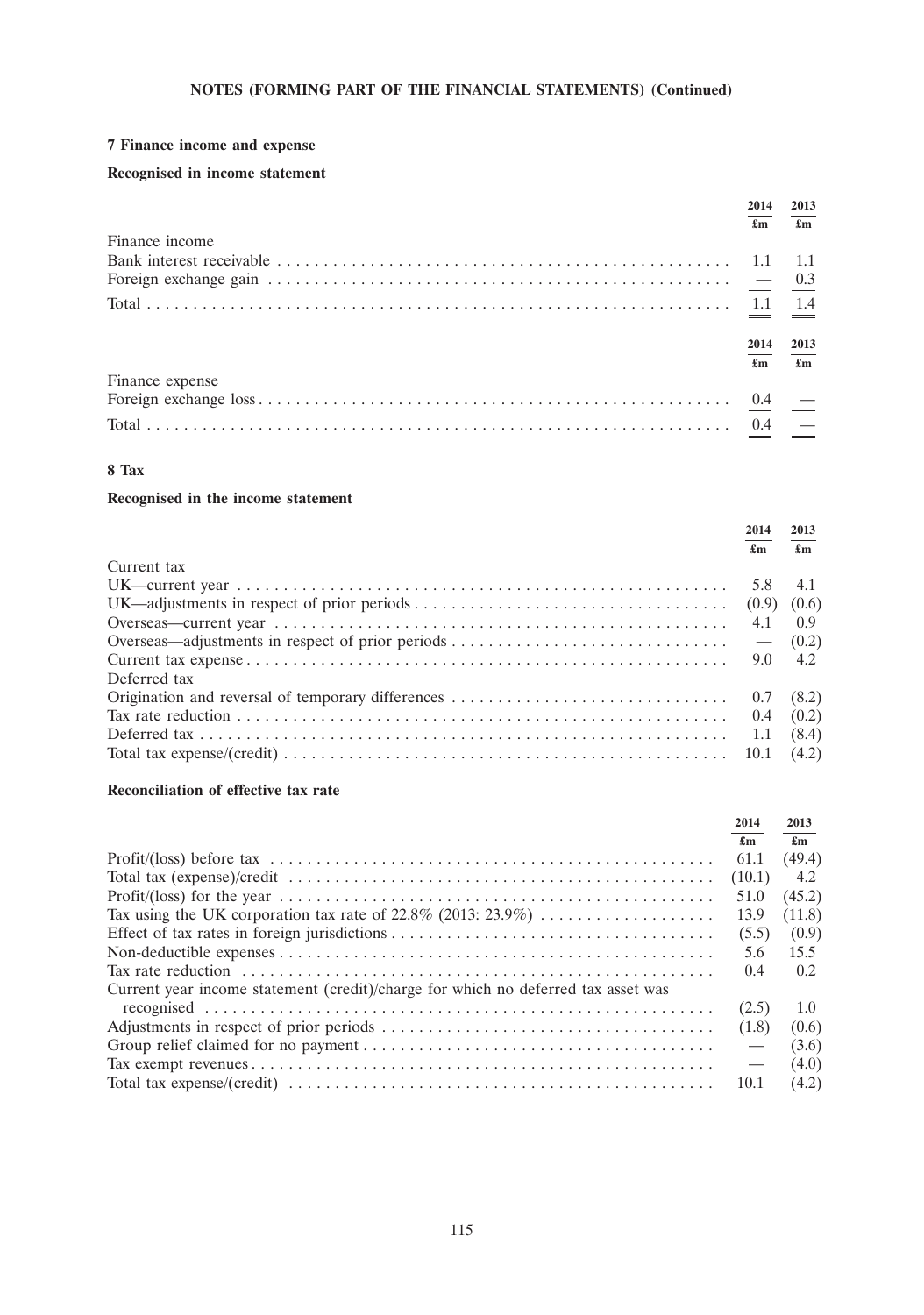#### **8 Tax (Continued)**

#### **Tax recognised directly in equity**

|                                                                                                                           | 2014 | 2013         |
|---------------------------------------------------------------------------------------------------------------------------|------|--------------|
|                                                                                                                           | £m   | $\mathbf{f}$ |
|                                                                                                                           |      |              |
|                                                                                                                           |      |              |
| Current tax in relation to equity-settled share-based payments $\ldots \ldots \ldots \ldots \ldots \ldots \ldots$ 0.3 0.8 |      |              |
|                                                                                                                           |      |              |

The Group's consolidated effective tax rate for the year was 16.5% (30 April 2013: 8.5%).

The tax effect of separately disclosed items and impairment in the year amounted to £nil (30 April 2013: tax credit of £10.4m).

The 2013 Budget on 25 March 2013 announced that the UK corporation tax rate will reduce to 20% by 2015. A reduction in the rate from 24% to 23% (effective from 1 April 2013) was substantively enacted on 3 July 2012, and further reductions to 21% (effective from 1 April 2014) and 20% (effective from 1 April 2015) were substantively enacted on 2 July 2013.

This will reduce the Group's future current tax charge accordingly. The deferred tax liability at 30 April 2014 has been calculated based on the rate of 20% substantively enacted at the balance sheet date.

#### **9 Earnings per share**

#### **Basic earnings per share**

The calculation of basic earnings per share for the year ended 30 April 2014 was based on the profit attributable to ordinary shareholders of £51.0m (30 April 2013: loss of £66.3m) and a weighted average number of ordinary shares outstanding of 103,975,695 (30 April 2013: 101,854,246). The weighted average number of shares has been adjusted for amounts held by the Group's EBT.

| 2014              | 2013    |
|-------------------|---------|
|                   | (66.3)  |
|                   |         |
| 49.0 <sub>p</sub> | (65.1)p |
| 48.1 <sub>p</sub> | (65.1)p |

The loss per share calculations in the prior year include the results of the discontinued operations.

Please see page 75 for the disclosure of basic and diluted earnings per share for the continuing operations of the Group for the year ended 30 April 2013. All earnings in the current year relate to continuing operations.

#### **Diluted earnings per share**

The calculation of diluted earnings per share for the year ended 30 April 2014 was based on the profit attributable to ordinary shareholders of £51.0m (30 April 2013: loss of £66.3m) and a weighted average number of ordinary shares outstanding after adjustment for the effect of all dilutive potential ordinary shares of 106,019,686 (30 April 2013: 103,378,698).

As any potential ordinary shares would have the effect of decreasing the loss per share for the year ended 30 April 2013, they have not been treated as dilutive.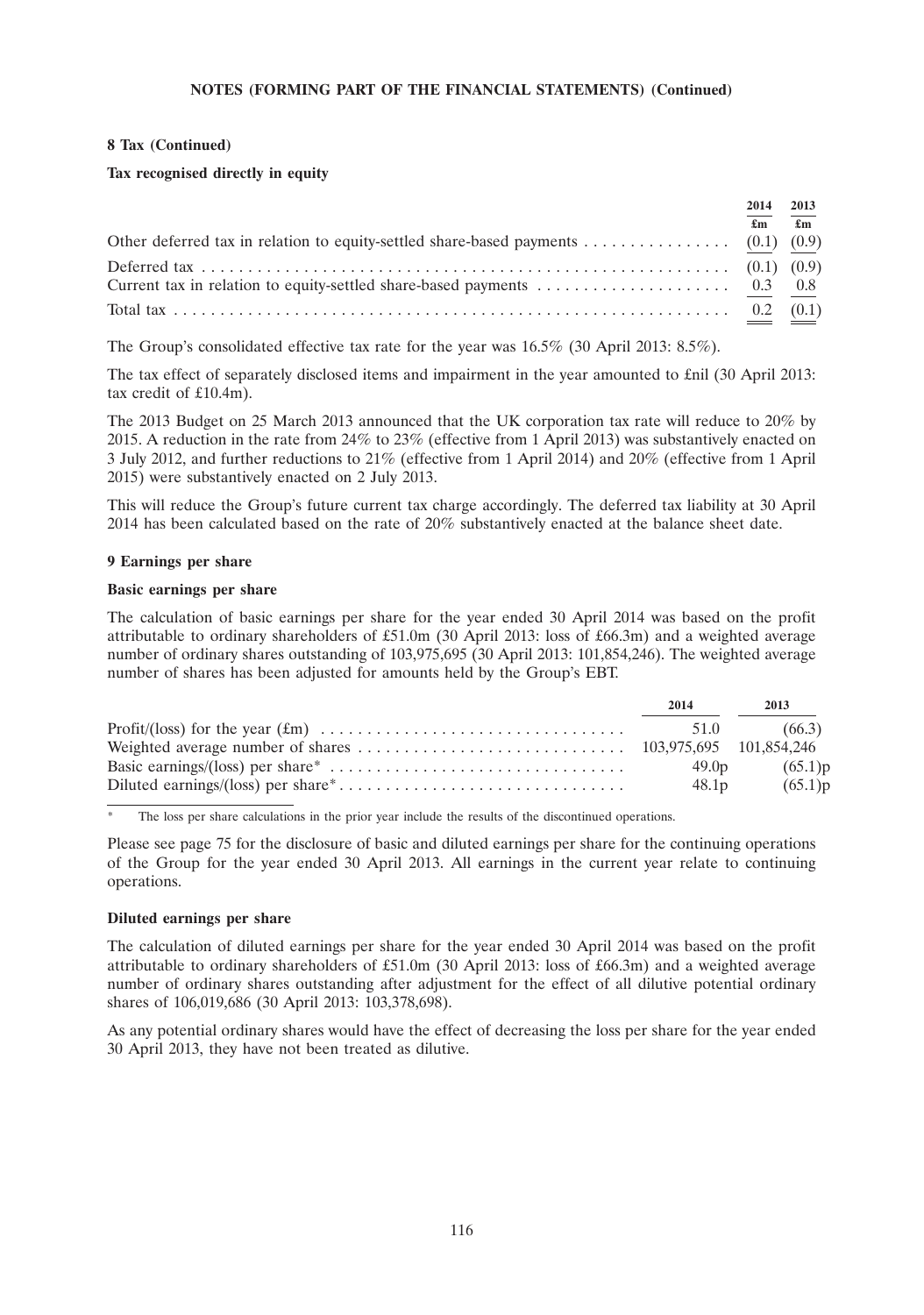#### **9 Earnings per share (Continued)**

Profit/(loss) used to determine diluted earnings/(loss) per share

|                                             | 2014 | 2013 |
|---------------------------------------------|------|------|
|                                             | £m   | £m   |
|                                             |      |      |
| Weighted average number of shares (diluted) |      |      |

**2014 2013** Weighted average number of ordinary shares (basic) ................. 103,975,695 101,854,246 Effect of share options on issue ................................ 2,043,991 1,524,452 Weighted average number of ordinary shares (diluted) ........................ 106,019,686 103,378,698

The average market value of the Company's shares of £9.89 (2013: £7.33) was used to calculate the dilutive effect of share options based on the market value for the year that the options were outstanding.

#### **10 Property, plant and equipment**

|                                                       | <b>Freehold land</b><br>and buildings | Leasehold<br>improvements | Computer<br>equipment | Equipment,<br>fixtures<br>and<br>fittings | <b>Total</b>              |
|-------------------------------------------------------|---------------------------------------|---------------------------|-----------------------|-------------------------------------------|---------------------------|
|                                                       | $\mathbf{f}_{\mathbf{m}}$             | $\mathbf{f}_{\mathbf{m}}$ | £m                    |                                           | $\mathbf{f}_{\mathbf{m}}$ |
| Cost                                                  |                                       |                           |                       |                                           |                           |
|                                                       | 0.8                                   | 13.0                      | 90.1                  | 9.0                                       | 112.9                     |
|                                                       |                                       | 2.2                       | 4.2                   | 0.8                                       | 7.2                       |
|                                                       |                                       | (0.9)                     | (0.2)                 | (0.6)                                     | (1.7)                     |
| Derecognised on disposal of subsidiary                |                                       | (0.4)                     | (4.4)                 | (0.1)                                     | (4.9)                     |
| Net foreign exchange differences                      |                                       | 0.1                       | 0.6                   | 0.1                                       | 0.8                       |
|                                                       | 0.8                                   | 14.0                      | 90.3                  | 9.2                                       | 114.3                     |
|                                                       |                                       | 0.4                       | 2.7                   | 5.4                                       | 8.5                       |
|                                                       |                                       |                           | (1.0)                 | (0.3)                                     | (1.3)                     |
| Net foreign exchange differences                      |                                       | (0.2)                     | (0.4)                 | (0.5)                                     | (1.1)                     |
|                                                       | 0.8                                   | 14.2                      | 91.6                  | 13.8                                      | 120.4                     |
| Depreciation                                          |                                       |                           |                       |                                           |                           |
|                                                       | 0.1                                   | 5.2                       | 69.4                  | 4.5                                       | 79.2                      |
| Depreciation for the year                             |                                       | 2.5                       | 12.7                  | 1.8                                       | 17.0                      |
|                                                       | $\overline{\phantom{0}}$              | 1.9                       | 1.3                   | 0.1                                       | 3.3                       |
|                                                       |                                       | (0.8)                     | (0.2)                 | (0.2)                                     | (1.2)                     |
| Derecognised on disposal of subsidiary                |                                       | (0.4)                     | (4.4)                 | (0.1)                                     | (4.9)                     |
| Net foreign exchange differences                      |                                       | 0.1                       | 0.2                   |                                           | 0.3                       |
|                                                       | 0.1                                   | 8.5                       | 79.0                  | 6.1                                       | 93.7                      |
| Depreciation for the year $\dots\dots\dots\dots\dots$ |                                       | 1.6                       | 9.3                   | 1.2                                       | 12.1                      |
|                                                       |                                       |                           | (0.9)                 | (0.1)                                     | (1.0)                     |
| Net foreign exchange differences                      |                                       | (0.1)                     | (0.6)                 | (0.4)                                     | (1.1)                     |
|                                                       | 0.1                                   | 10.0                      | 86.8                  | 6.8                                       | 103.7                     |
| Net book value                                        |                                       |                           |                       |                                           |                           |
|                                                       | 0.7                                   | 5.5                       | 11.3                  | 3.1                                       | 20.6                      |
|                                                       | 0.7                                   | 4.2                       | 4.8                   | 7.0                                       | 16.7                      |

In the year ended 30 April 2013, additions totalling £1.3m and depreciation totalling £0.4m was recognised in respect of discontinued operations (see note 27). Except for £1.8m of leasehold improvements, the impairment relates solely to the assets of the discontinued operation.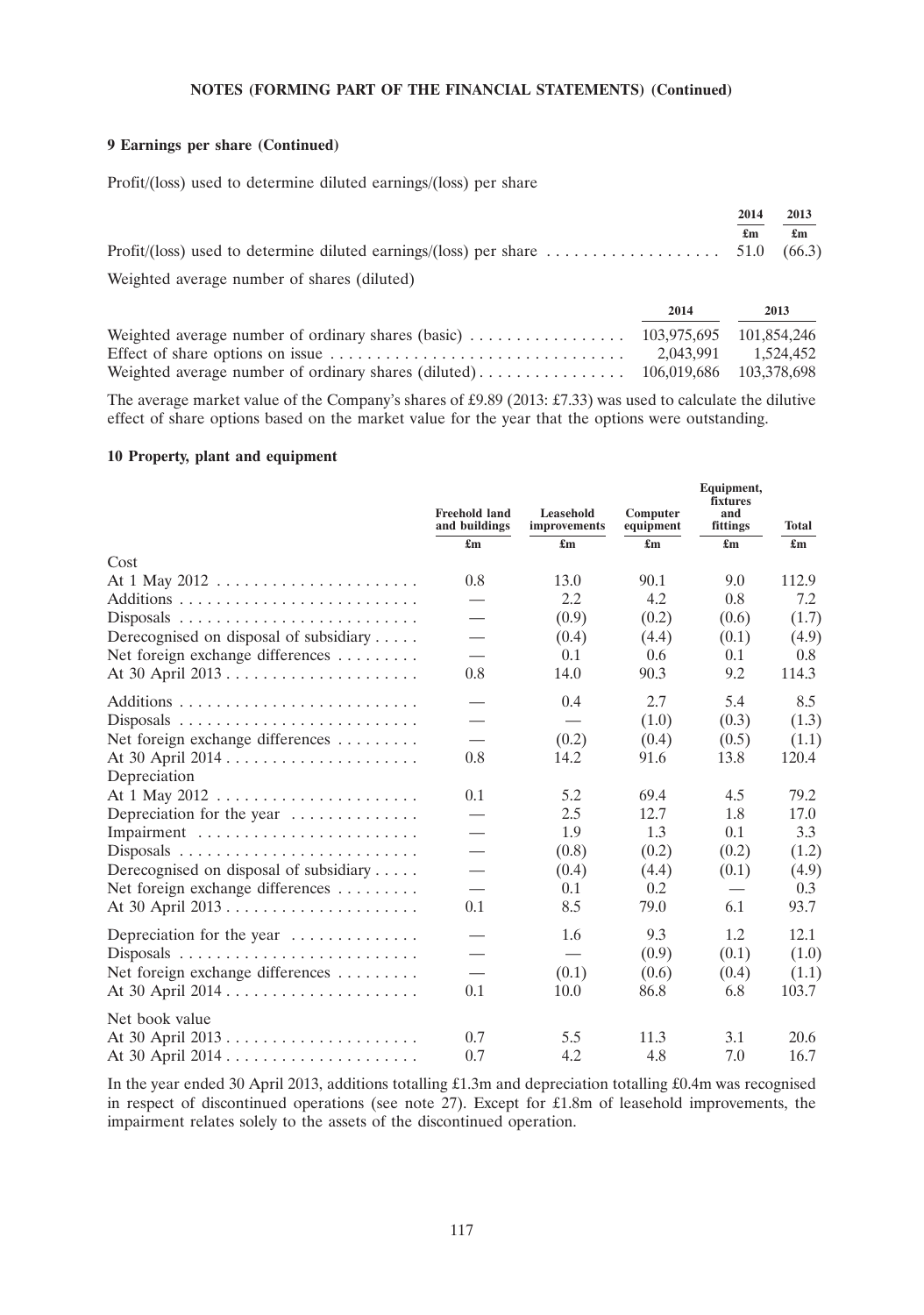#### **11 Goodwill and other intangible assets**

|                                            | Goodwill                         | Computer<br>software      | <b>Licences</b>           | Development<br>expenditure      | <b>Brand</b>              | <b>Customer</b><br>lists  | <b>Broadcasting</b><br>and<br>wagering<br>technologies | Total  |
|--------------------------------------------|----------------------------------|---------------------------|---------------------------|---------------------------------|---------------------------|---------------------------|--------------------------------------------------------|--------|
|                                            | $\mathbf{f}_{\mathbf{m}}$        | $\mathbf{f}_{\mathbf{m}}$ | $\mathbf{f}_{\mathbf{m}}$ | $\mathbf{f}_{\mathbf{m}}$       | $\mathbf{f}_{\mathbf{m}}$ | $\mathbf{f}_{\mathbf{m}}$ | $\mathbf{f}_{\mathbf{m}}$                              |        |
| Cost                                       |                                  |                           |                           |                                 |                           |                           |                                                        |        |
| At 1 May 2012                              | 54.0                             | 31.0                      | 1.6                       | 110.5                           | 2.0                       | 3.9                       | 0.9                                                    | 203.9  |
| Other acquisitions—internally<br>developed |                                  |                           |                           | 18.9                            |                           |                           |                                                        | 18.9   |
| Other acquisitions-externally              |                                  |                           |                           |                                 |                           |                           |                                                        |        |
| purchased                                  |                                  | 3.5                       |                           | 3.2                             |                           | 5.3                       |                                                        | 12.0   |
| Disposals<br>Derecognised on disposal of   | $\overbrace{\phantom{12322111}}$ | (0.1)                     |                           |                                 |                           |                           |                                                        | (0.1)  |
|                                            | $\overbrace{\phantom{12322111}}$ |                           |                           | (13.9)                          |                           |                           |                                                        | (13.9) |
| Net foreign exchange differences           | 1.8                              | 0.1                       |                           | 0.1                             | 0.1                       | 0.2                       | $\overline{\phantom{0}}$                               | 2.3    |
| At 30 April 2013.                          | 55.8                             | 34.5                      | 1.6                       | 118.8                           | 2.1                       | 9.4                       | 0.9                                                    | 223.1  |
| Other acquisitions—internally              |                                  |                           |                           |                                 |                           |                           |                                                        |        |
| developed                                  | $\overbrace{\phantom{aaaaa}}$    |                           |                           | 7.4                             |                           |                           |                                                        | 7.4    |
| Other acquisitions—externally<br>purchased | $\overline{\phantom{0}}$         | 1.0                       | 0.6                       | 4.9                             |                           |                           |                                                        | 6.5    |
| Net foreign exchange differences           | (2.8)                            |                           | (0.1)                     | (0.3)                           | (0.2)                     | (0.3)                     | (0.1)                                                  | (3.8)  |
| At 30 April 2014.                          | 53.0                             | 35.5                      | 2.1                       | 130.8                           | 1.9                       | 9.1                       | 0.8                                                    | 233.2  |
| Amortisation                               |                                  |                           |                           |                                 |                           |                           |                                                        |        |
| At $1$ May $2012$                          | $\overbrace{\qquad \qquad }^{ }$ | 15.2                      | 1.3                       | 49.1                            | 2.0                       | 3.2                       | 0.7                                                    | 71.5   |
| Amortisation for the year                  | $\overbrace{\phantom{12322111}}$ | 6.4                       | 0.1                       | 15.6                            |                           | 1.0                       |                                                        | 23.1   |
| Impairment                                 | 34.6                             | 5.1                       |                           | 47.0                            |                           |                           | 0.1                                                    | 86.8   |
| Disposals                                  | $\overbrace{\qquad \qquad }^{ }$ | (0.1)                     |                           |                                 |                           |                           |                                                        | (0.1)  |
| Derecognised on disposal of                |                                  |                           |                           |                                 |                           |                           |                                                        |        |
| subsidiary                                 |                                  |                           |                           | (13.9)                          |                           |                           | $\overbrace{\phantom{13333}}$                          | (13.9) |
| Net foreign exchange differences           | 0.7                              |                           | 0.1                       | $\hspace{0.1mm}-\hspace{0.1mm}$ | 0.1                       | 0.2                       | $\overline{\phantom{0}}$                               | 1.1    |
| At 30 April 2013.                          | 35.3                             | 26.6                      | 1.5                       | 97.8                            | 2.1                       | 4.4                       | 0.8                                                    | 168.5  |
| Amortisation for the year                  |                                  | 3.7                       | 0.7                       | 10.2                            | $\frac{1}{1}$             | 2.7                       | 0.1                                                    | 17.4   |
| Net foreign exchange differences           | (1.2)                            |                           | (0.1)                     | $\qquad \qquad$                 | (0.2)                     | (0.4)                     | (0.1)                                                  | (2.0)  |
| At 30 April 2014.                          | 34.1                             | 30.3                      | 2.1                       | 108.0                           | 1.9                       | 6.7                       | 0.8                                                    | 183.9  |
|                                            |                                  |                           |                           |                                 |                           |                           |                                                        |        |
| Net book value                             |                                  |                           |                           |                                 |                           |                           |                                                        |        |
| At 30 April 2013                           | 20.5                             | 7.9                       | 0.1                       | 21.0<br>22.8                    | $\overline{\phantom{0}}$  | 5.0                       | 0.1                                                    | 54.6   |
| At 30 April 2014.                          | 18.9                             | 5.2                       |                           |                                 |                           | 2.4                       |                                                        | 49.3   |

Computer software represents software licences which have been purchased from suppliers. Licences represent bookmaking licences held by the Group.

Development expenditure represents internally and externally generated costs incurred on development activities. These costs have been capitalised in accordance with the requirements of IAS 38 'Intangible Assets'.

The remaining other intangibles represent assets purchased as part of the TVG Network acquisition (being brand, customer lists and broadcasting and wagering technologies) and the customer database purchased as part of the Blue Square Bet acquisition in March 2013. These are amortised over their estimated useful economic lives which fall between two to six years.

The amortisation charge of intangible assets is recognised within 'Administrative expenses' in the income statement.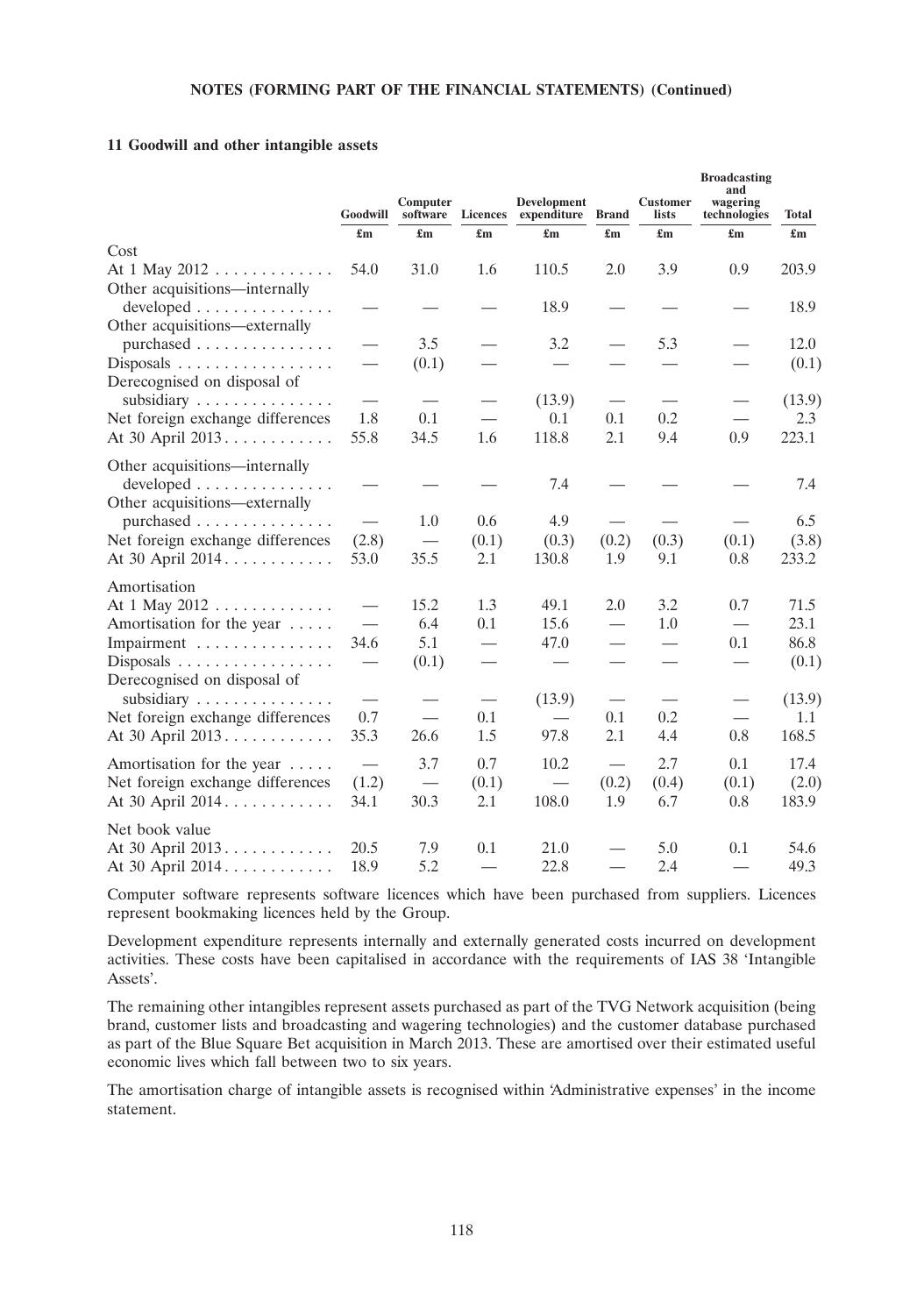#### **11 Goodwill and other intangible assets (Continued)**

In the year ended 30 April 2013, the Group capitalised development expenditure amounting to £1.5m, incurred amortisation of £1.9m and impaired assets amounting to £6.2m in respect of the discontinued operations.

# **Goodwill**

At 30 April 2014, the carrying amount of goodwill, after the impairment review, was £18.9m (2013: £20.5m) allocated across one (2013: one) CGU as follows:

|     | 2014<br>£m | 2013<br>$\mathbf{f}_{\mathbf{m}}$ |
|-----|------------|-----------------------------------|
| CGU |            |                                   |
|     |            |                                   |
|     |            |                                   |

All goodwill is recorded in local currency. Additions are converted at the exchange rate on the date of the transaction and the goodwill at the end of the year is stated at closing exchange rates.

#### **Impairment testing**

#### **Goodwill**

Goodwill is tested annually for impairment at each reporting date by comparing the carrying amounts of these assets with their recoverable amounts. Where the recoverable amount exceeds the carrying amount of the assets, the assets are considered as not impaired.

No impairment charges were incurred in the year ended 30 April 2014 (2013: £34.6m). The TVG CGU is the assets and operations of the TVG Network, which is included in the Group's Betfair US operating segment as disclosed in note 2.

Testing is carried out by allocating the carrying value of these assets to CGUs and determining the recoverable amounts of those CGUs through value in use calculations. The calculation is based on projecting future pre-tax cash flows over a five year period and uses a terminal value to incorporate expectations of growth thereafter. The terminal value is calculated using a perpetuity model, which reflects the expected long-term average growth rate for the business in which the CGU operates.

The budgets for the next financial year, which are subject to Board approval, form the basis of the cash flow projections for each CGU. Cash flow projections for the next four financial years reflect management's expectations of the medium-term operating performance of the CGUs and growth prospects in each CGU's markets and regions, and have been modelled in line with historic patterns experienced by the Group in recent years, where relevant. Growth rates used do not exceed expectations of long-term growth in the local market.

A discount factor is applied to obtain a 'value in use' which is the recoverable amount, unless the fair value less costs to sell the respective CGU is an amount in excess of the 'value in use'. The discount rate is estimated by the Group using a range of equity costs for similar companies and external market data, with samples chosen where applicable from the same markets or territories as the CGU.

The calculation of value in use for goodwill is sensitive to the following key assumptions:

## **(i) Operating cash flow**

One of the key drivers of operating cash flow is revenue as the calculation of the recoverable amount of TVG goodwill is sensitive to future developments in US horseracing. The 2015 revenue figures for the CGU are based on the budget for the next financial year. For the years 2016 to 2019, the likely organic growth rates were assessed for each region in the CGU, taking account of past experience, growth prospects in regions and historic player patterns. The terminal growth rate used was nil% (2013: 2.0%). The management consider the assumed growth rate to be very conservative.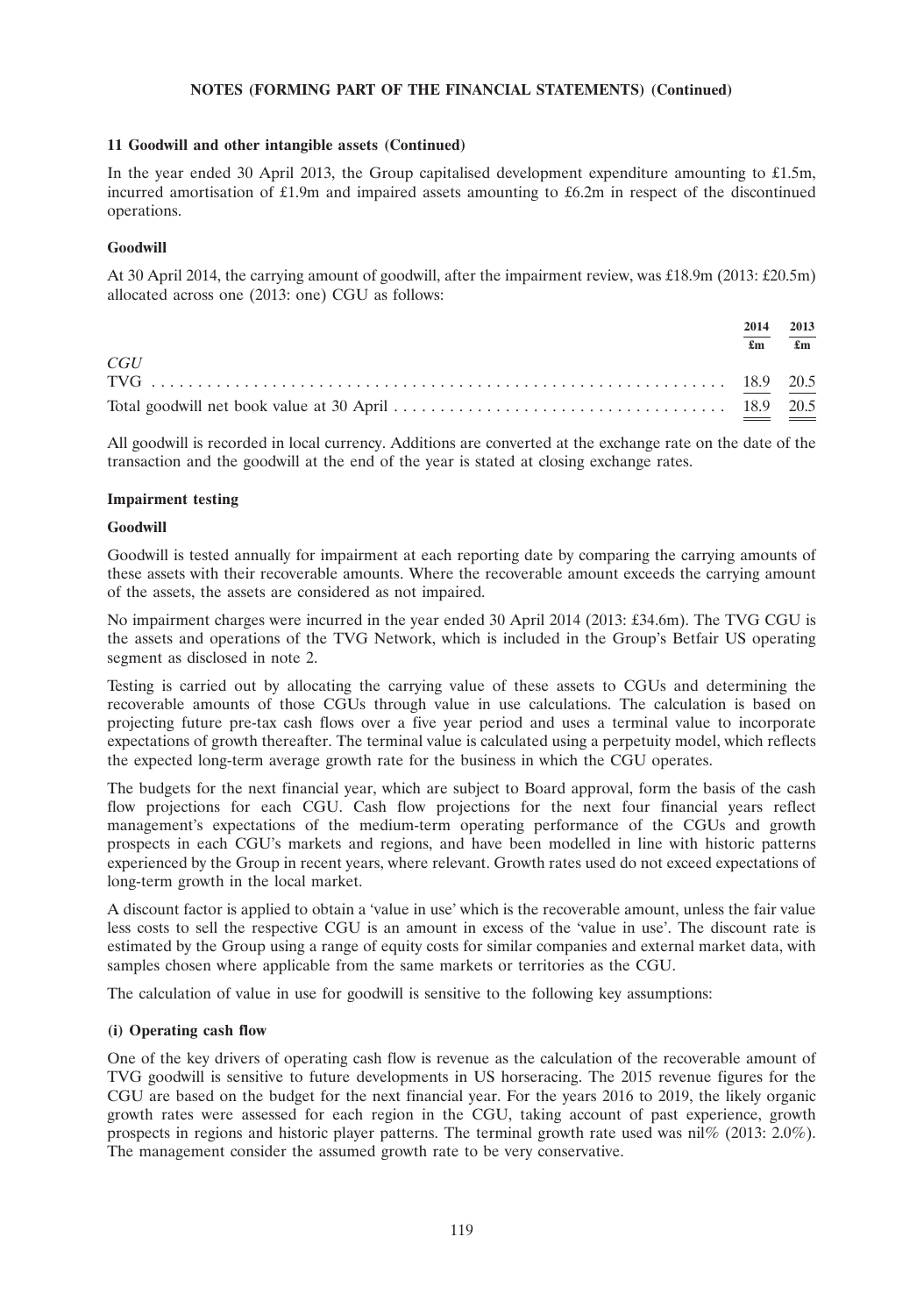#### **11 Goodwill and other intangible assets (Continued)**

#### **(ii) Discount rate applied**

The discount rate applied to a CGU represents a pre-tax rate that reflects the Group's weighted average cost of capital adjusted for the risks specific to the CGU.

For the TVG CGU, a pre-tax discount rate of 12.5% (2013: 12.5%) has been used in discounting the projected cash flows for that CGU.

As discussed on page 23, the TVG business performed positively during the financial year. As a result, there are no reasonable changes in the key assumptions that would cause the carrying amount of the CGU to exceed the recoverable amount.

#### **Impairment charges in respect of the year ended 30 April 2013**

#### **Goodwill**

Impairment charges of £34.6m were recognised in the year ended 30 April 2013 in relation to goodwill. These charges arose as a result of changes to the strategic direction of the business following the appointment of new management.

In prior periods, goodwill was allocated to the following CGUs in line with Group's previous segmental reporting:

- **Sports**
- Games
- Poker
- TVG.

As a result of the changes in the strategic direction, it was considered necessary to monitor goodwill at a more granular level and therefore the carrying value of goodwill was assessed with reference to the original business that was acquired.

The table below sets out each relevant acquisition, the CGU to which the goodwill was previously assigned, the impairment charge recorded and the new reportable segment following the new organisational structure to which the impairment relates:

| <b>Historical acquisition</b>                                                       | CGU | Impairment charge<br>30 April 2013 | <b>Reportable segment</b> |
|-------------------------------------------------------------------------------------|-----|------------------------------------|---------------------------|
|                                                                                     |     | £m                                 |                           |
| $Timeform \dots \dots \dots \dots \dots \dots \dots \dots \dots \dots \dots$ Sports |     | - 6.1                              | Exchange                  |
|                                                                                     |     | 2.6                                | Exchange                  |
|                                                                                     |     | 2.3                                | Gaming                    |
|                                                                                     |     | 10.0                               | Gaming                    |
|                                                                                     |     | 13.6                               | Betfair US                |

The change in strategic direction of the Group meant that zero or negative cash flows were anticipated in respect of Timeform, Betfair TV, TSE Development Romania and Poker Champs. No discount rate was applied to these cash flows as the impact of any discount rate would be immaterial as the value in use was deemed £nil.

Following regulatory developments in the US, management also undertook a strategic review of the US market and TVG's position within that market. As a result of this review, the TVG CGU was impaired by £13.6m. The key changes to assumptions since the previous impairment test related to an anticipated reduction in operating margins and future growth rates. A pre-tax discount rate of 12.5% was used.

#### **Development expenditure and software**

As part of the strategic review conducted in the year ended 30 April 2013, management also performed a detailed review of the carrying value of capitalised development costs. Those projects which were no longer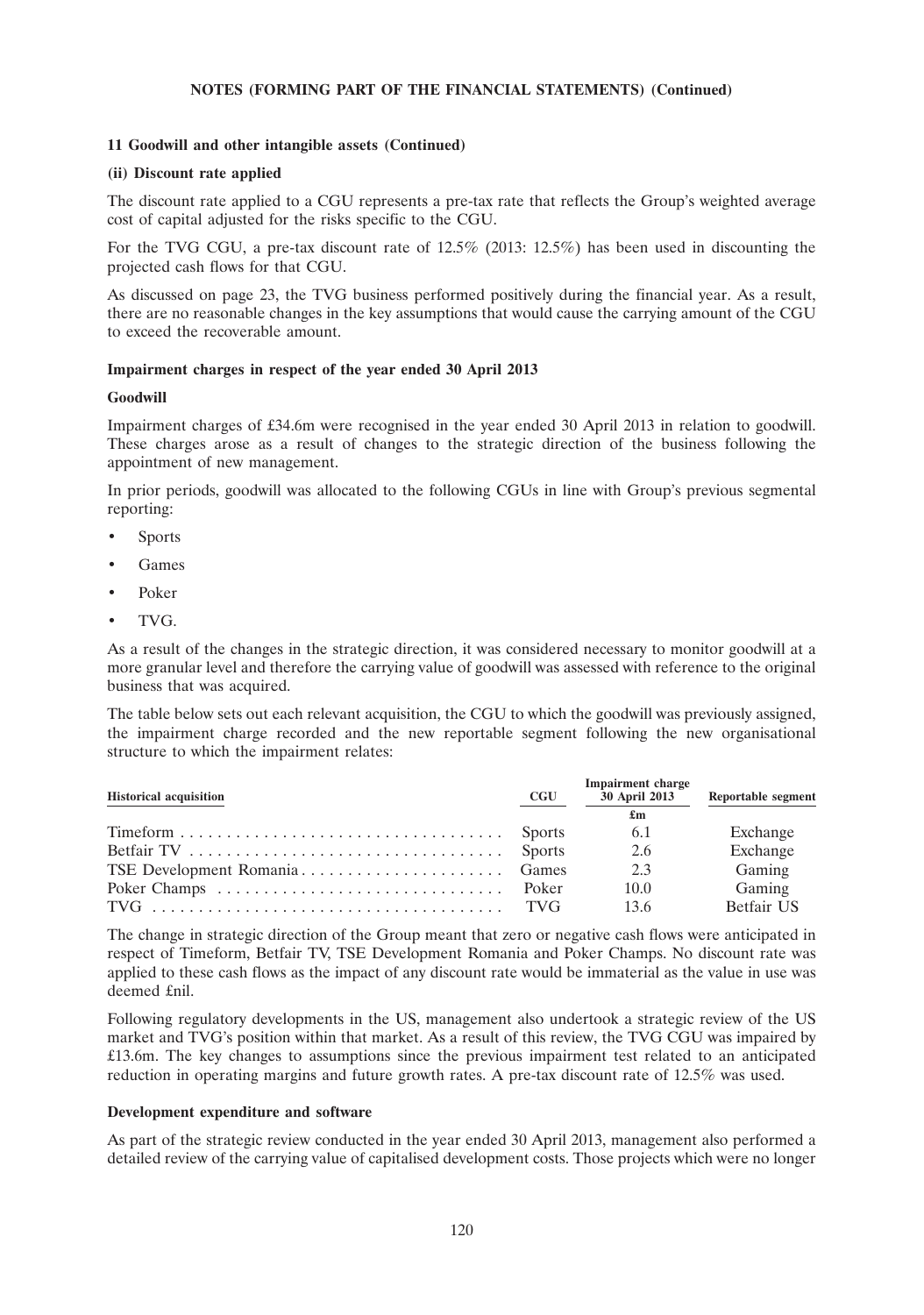#### **11 Goodwill and other intangible assets (Continued)**

in use as part of the change in the strategic direction were impaired resulting in a charge of £47.0m. This charge included the impairment of the development costs incurred in building the US Exchange (£10.4m) and the LMAX Exchange (£6.2m). The charge in respect of LMAX was included within the loss from discontinued operations as a result of the LMAX sale (see note 27). The remaining £30.4m impairment charge related to specific projects where the anticipated returns no longer supported the carrying value as a result of the change in strategic focus of the business.

Following a review of the carrying value of the Group's software assets, an impairment charge of £5.1m was also recorded in the year ended 30 April 2013 as a result of the change in strategic direction.

#### **12 Investments in subsidiaries, associates and jointly controlled entities**

The interest in the Group's joint venture, Betfair Australasia Pty Limited, is as follows:

|                                                                                                                                     | 2014  | 2013                      |
|-------------------------------------------------------------------------------------------------------------------------------------|-------|---------------------------|
|                                                                                                                                     | £m    | $\mathbf{f}_{\mathbf{m}}$ |
| Share of net liabilities                                                                                                            |       |                           |
|                                                                                                                                     |       | $(0.3)$ $(1.7)$           |
|                                                                                                                                     |       | 1.1                       |
|                                                                                                                                     | 0.2   | 0.3                       |
|                                                                                                                                     | 0.3   | $\overline{\phantom{0}}$  |
|                                                                                                                                     | (1.2) | (0.3)                     |
| Goodwill                                                                                                                            |       |                           |
|                                                                                                                                     | 0.4   | 0.4                       |
|                                                                                                                                     | 0.4   | 0.4                       |
| Loan                                                                                                                                |       |                           |
|                                                                                                                                     | 7.8   | 7.5                       |
|                                                                                                                                     |       | 0.3                       |
|                                                                                                                                     | 6.3   | 7.8                       |
| Net book value                                                                                                                      |       |                           |
|                                                                                                                                     | 7.9   | 6.2                       |
|                                                                                                                                     | 5.5   | 7.9                       |
| $\mathbf{r}$ and $\mathbf{r}$ and $\mathbf{r}$ and $\mathbf{r}$ and $\mathbf{r}$ and $\mathbf{r}$ and $\mathbf{r}$ and $\mathbf{r}$ |       |                           |

The table below presents the summary aggregated financial information of the Group's joint venture Betfair Australasia Pty Limited at 100%.

| 2014 | 2013                          |
|------|-------------------------------|
|      | $\mathbf{f}$ m $\mathbf{f}$ m |
|      |                               |
|      |                               |
|      |                               |
|      |                               |
|      |                               |

The Group and Company have the following principal investments in subsidiaries, associates and jointly controlled entities:

|                              | Country of origin | <b>Principal activity</b> | <b>Classification</b> | Ordinary<br>shares held % |
|------------------------------|-------------------|---------------------------|-----------------------|---------------------------|
| The Sporting Exchange        |                   |                           |                       |                           |
| Limited $\dots \dots \dots$  | England           | Holding company           | Subsidiary            | 100                       |
| Betfair Limited              | England           | Support services          | Subsidiary            | 100                       |
| The Sporting Exchange        |                   |                           |                       |                           |
| (Clients) Limited $\ldots$ . | England           | Trust operator            | Subsidiary            | 100                       |
| Timeform Limited             | England           | Publisher                 | Subsidiary            | 100                       |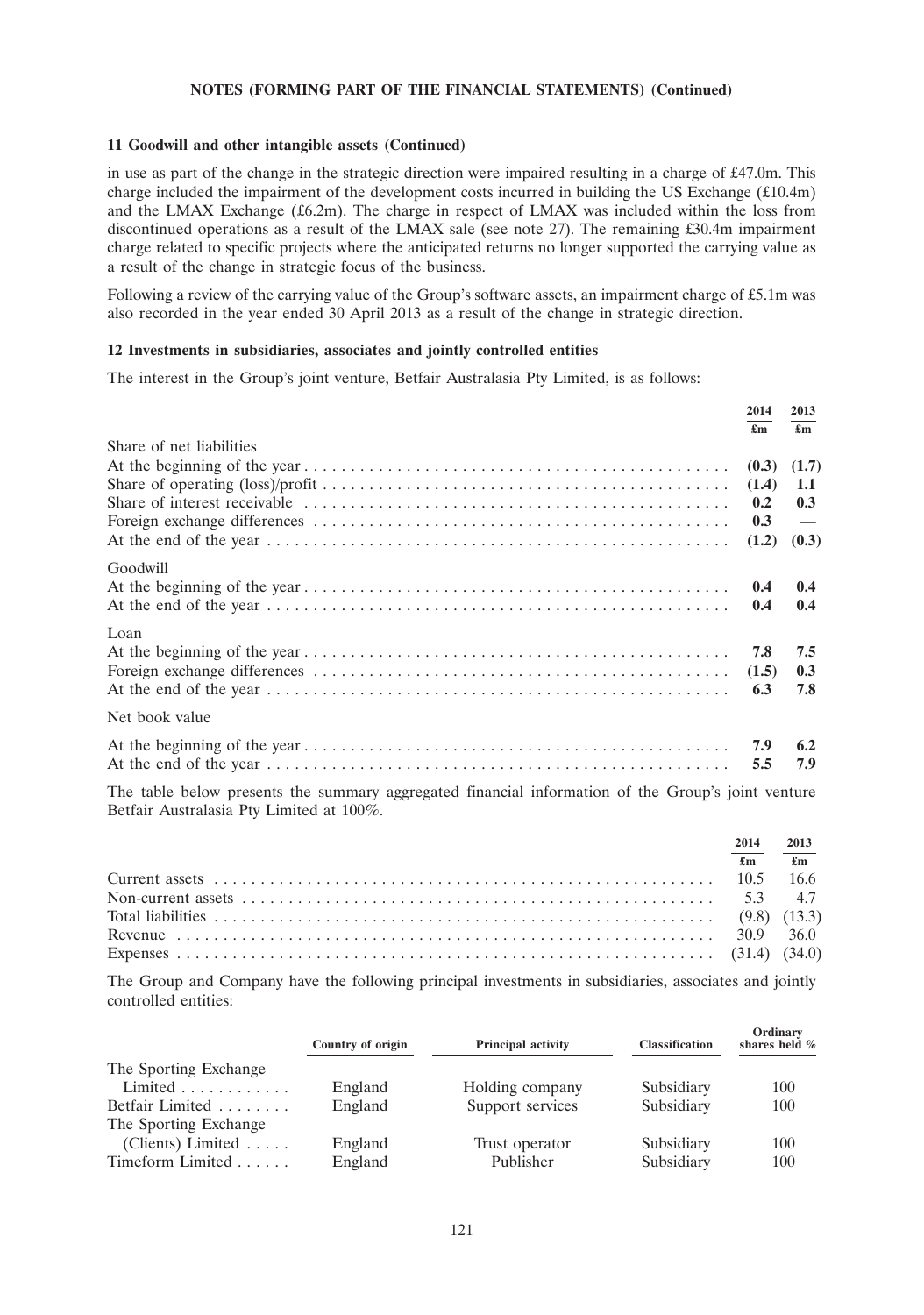|                                                             | Country of origin | Principal activity                                             | <b>Classification</b> | Ordinary<br>shares held % |
|-------------------------------------------------------------|-------------------|----------------------------------------------------------------|-----------------------|---------------------------|
| TSE Global Limited<br><b>TSE Development</b>                | England           | Support services                                               | Subsidiary            | 100                       |
| Limited                                                     | England           | Intellectual property<br>licensor                              | Subsidiary            | 100                       |
| TSE Holdings Limited                                        | England           | Holding company                                                | Subsidiary            | 100                       |
| TSE International Ltd                                       | England           | Holding company                                                | Subsidiary            | 100                       |
| Winslow One Limited                                         | England           | Holding company                                                | Subsidiary            | 100                       |
| Winslow Two                                                 | England           | Holding company                                                | Subsidiary            | 100                       |
| Winslow Three Limited                                       | Cayman Islands    | Investment and holding<br>company                              | Subsidiary            | 100                       |
| Winslow Four                                                | Cayman Islands    | Investment and holding<br>company                              | Subsidiary            | 100                       |
| TSE (Gibraltar) $LP \ldots$ .<br><b>TSE Data Processing</b> | Gibraltar         | Online sports betting                                          | Subsidiary            | 100                       |
| Limited                                                     | Ireland           | Data centre and support<br>services                            | Subsidiary            | 100                       |
| Polco Limited                                               | Malta             | Intellectual property<br>licensor and online sports<br>betting | Subsidiary            | 100                       |
| Betfair Games Limited                                       | Malta             | Online gaming                                                  | Subsidiary            | 100                       |
| Betfair Casino Limited                                      | Malta             | Online gaming                                                  | Subsidiary            | 100                       |
| <b>Betfair Counterparty</b>                                 |                   |                                                                |                       |                           |
| Services Limited                                            | Malta             | Online sports betting                                          | Subsidiary            | 100                       |
| Betfair Entertainment                                       |                   |                                                                |                       |                           |
| Limited $\ldots \ldots \ldots$                              | Malta             | Online gaming                                                  | Subsidiary            | 100                       |
| Betfair International Plc.                                  | Malta             | Online sports betting and<br>gaming                            | Subsidiary            | 100                       |
| Betfair Marketing Limited<br>Betfair Holding (Malta)        | Malta             | Marketing activities                                           | Subsidiary            | 100                       |
| Limited $\ldots \ldots \ldots$<br>Betfair Poker Holdings    | Malta             | Holding company                                                | Subsidiary            | 100                       |
| Limited                                                     | Malta             | Holding company                                                | Subsidiary            | 100                       |
| Betfair Italia S.R.L.                                       | Italy             | Online sports betting and<br>gaming                            | Subsidiary            | 100                       |
| <b>TSE</b> Development                                      |                   |                                                                |                       |                           |
| Romania S.R.L.                                              | Romania           | R&D activities                                                 | Subsidiary            | 100                       |
| TSE Services Limited                                        | Gibraltar         | Support services                                               | Subsidiary            | 100                       |
| TSE Marketing España                                        | Spain             | Marketing activities                                           | Subsidiary            | 100                       |
| The Rebate                                                  |                   |                                                                |                       |                           |
| Company LLC                                                 | <b>USA</b>        | Online gaming                                                  | Subsidiary            | 100                       |
| TSE US Holdings LLC                                         | <b>USA</b>        | Holding company                                                | Subsidiary            | 100                       |
| TSE US LLC                                                  | <b>USA</b>        | R&D activities                                                 | Subsidiary            | 100                       |
| ODS Holdings LLC                                            | <b>USA</b>        | Holding company                                                | Subsidiary            | 100                       |
| ODS Technologies LP                                         | <b>USA</b>        | Online gaming                                                  | Subsidiary            | 100                       |

# **12 Investments in subsidiaries, associates and jointly controlled entities (Continued)**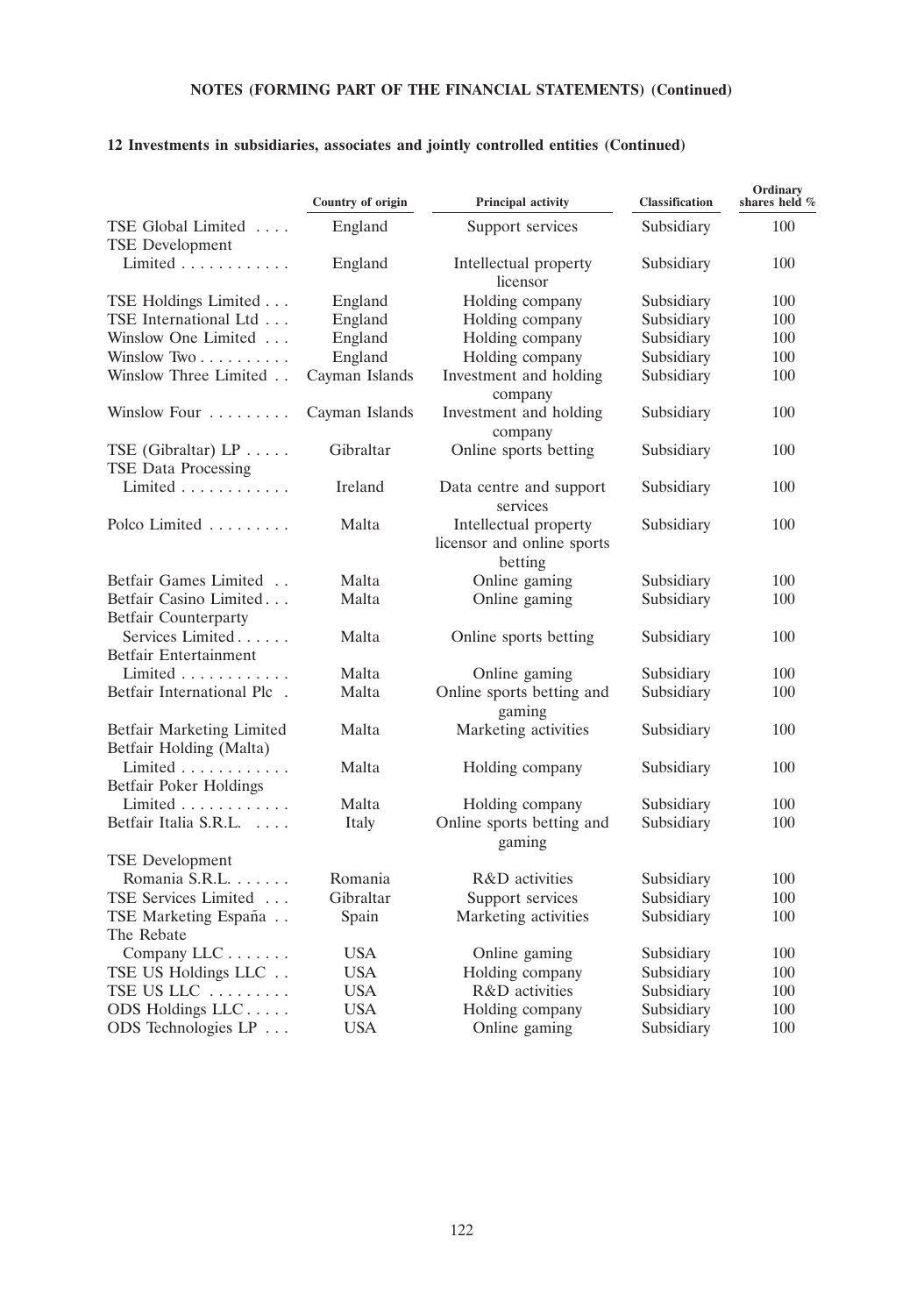|                                | Country of origin | <b>Principal activity</b>         | <b>Classification</b> | Ordinary<br>shares held % |
|--------------------------------|-------------------|-----------------------------------|-----------------------|---------------------------|
| Trackside Live                 |                   |                                   |                       |                           |
| Productions LLC $\ldots$ .     | USA.              | Online gaming                     | Subsidiary            | 100                       |
| ODS Properties Inc             | <b>USA</b>        | Property holding company          | Subsidiary            | 100                       |
| Betfair Interactive            |                   |                                   |                       |                           |
| US LLC $\dots\dots\dots\dots$  | USA.              | Online gaming                     | Subsidiary            | 100                       |
| TSED Unipessoal LDA            | Portugal          | R&D activities                    | Subsidiary            | 100                       |
| <b>Tradefair Spreads</b>       |                   |                                   |                       |                           |
| Limited $*$                    | England           | Spread betting services           | Subsidiary            | 99.75                     |
| London Multi Asset             |                   |                                   |                       |                           |
| Exchange (Holdings)            |                   |                                   |                       |                           |
| $Limited^* \dots \dots \dots$  | England           | Holding company                   | Subsidiary            | 99.75                     |
| Betfair Pty Limited            | Australia         | Bookmaking                        | Joint venture         | 50                        |
| Betfair Development Pty        |                   |                                   |                       |                           |
| Limited $\ldots \ldots \ldots$ | Australia         | Intellectual property<br>licensor | Joint venture         | 50                        |
| Betfair Australasia Pty        |                   |                                   |                       |                           |
| Limited $\ldots$ , $\ldots$ ,  | Australia         | Holding company                   | Joint venture         | 50                        |
| LMAX Limited                   | England           | Trading                           | Investment            | 31.4                      |

# **12 Investments in subsidiaries, associates and jointly controlled entities (Continued)**

Non-controlling interest of 0.25% exists in relation to Tradefair Spreads Limited and London Multi Asset Exchange (Holdings) Limited. The value of this non-controlling interest was less than £0.1m at 30 April 2014 and 30 April 2013.

The Sporting Exchange Limited is held directly by Betfair Group plc. All other subsidiaries are held indirectly.

Other direct holdings of the Group and Company have been excluded in accordance with the Companies Act 2006 s410, as they are not deemed to be significant to these accounts. A full list of the Group and Company subsidiaries will be included in the next annual return.

#### **13 Available-for-sale financial assets**

At 30 April 2014 and 2013, the available-for-sale financial assets comprised the Group's 9.9% (fully diluted holdings of 8.9%) non-controlling interest in Featurespace Limited (£0.1m) and non-controlling interest in LMAX Limited of 31.4% (£1.2m). The Group does not have significant influence over the operations and decision making of LMAX Limited and does not have any representation on the board. The Group's holding in LMAX Limited decreased from 33% to 31.4% on 5 March 2014 as a result of new share issues by LMAX Limited.

On 20 November 2012 the Group sold its shares held in Kabam for \$30m (£18.8m).

|  | 2014 2013                                                                                                                                                                                                                                                                                                                          |
|--|------------------------------------------------------------------------------------------------------------------------------------------------------------------------------------------------------------------------------------------------------------------------------------------------------------------------------------|
|  | $\mathbf{f}$ $\mathbf{f}$ $\mathbf{f}$ $\mathbf{f}$ $\mathbf{f}$ $\mathbf{f}$ $\mathbf{f}$ $\mathbf{f}$ $\mathbf{f}$ $\mathbf{f}$ $\mathbf{f}$ $\mathbf{f}$ $\mathbf{f}$ $\mathbf{f}$ $\mathbf{f}$ $\mathbf{f}$ $\mathbf{f}$ $\mathbf{f}$ $\mathbf{f}$ $\mathbf{f}$ $\mathbf{f}$ $\mathbf{f}$ $\mathbf{f}$ $\mathbf{f}$ $\mathbf{$ |
|  |                                                                                                                                                                                                                                                                                                                                    |
|  |                                                                                                                                                                                                                                                                                                                                    |
|  |                                                                                                                                                                                                                                                                                                                                    |
|  |                                                                                                                                                                                                                                                                                                                                    |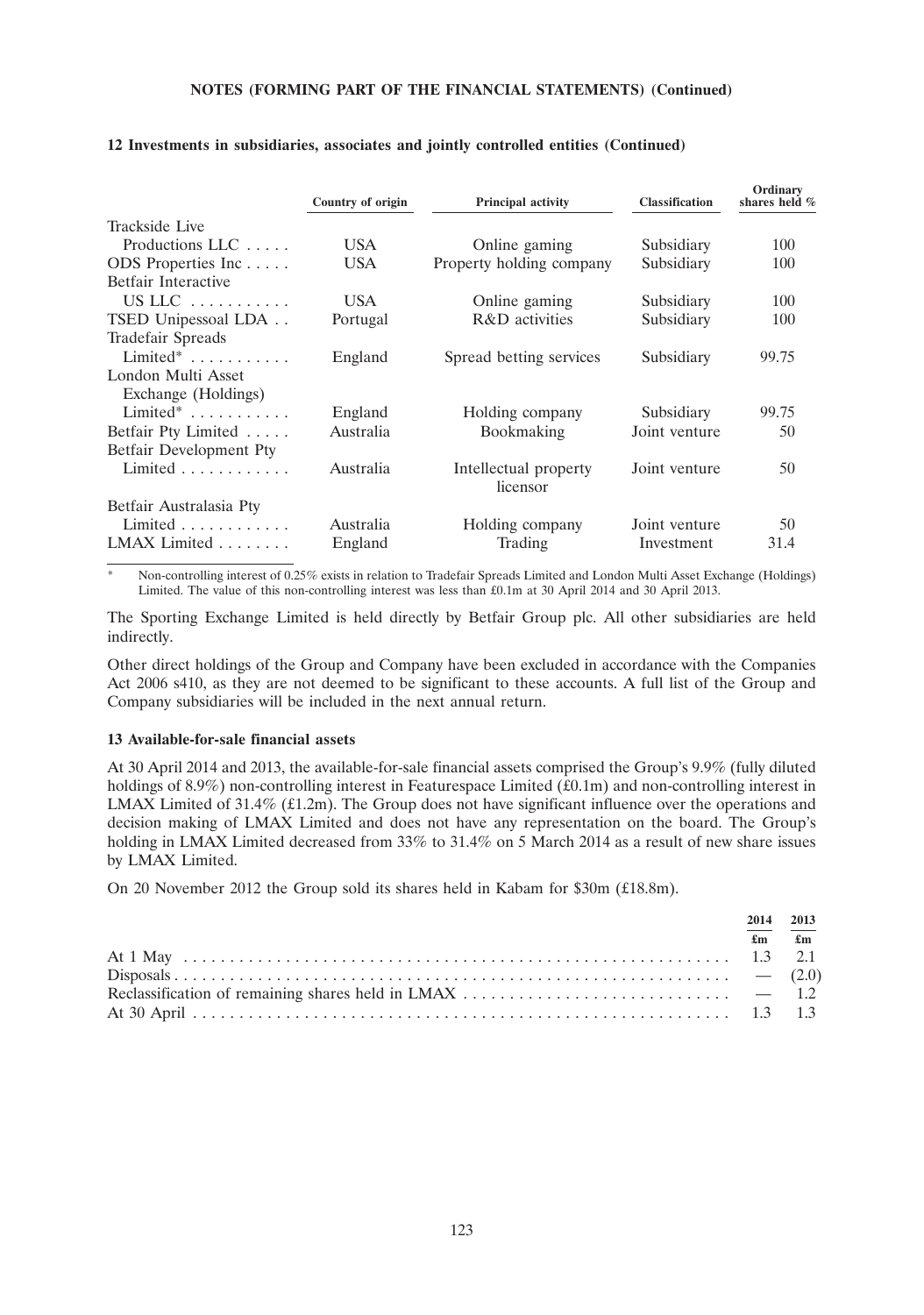#### **14 Deferred tax assets and liabilities**

Recognised deferred tax assets and liabilities are attributable to the following:

|                                                                                                     | <b>Assets</b> |      | <b>Liabilities</b> |                           | <b>Total</b>              |                           |
|-----------------------------------------------------------------------------------------------------|---------------|------|--------------------|---------------------------|---------------------------|---------------------------|
|                                                                                                     | 2014          | 2013 | 2014               | 2013                      | 2014                      | 2013                      |
|                                                                                                     | £m            | £m   | £m                 | $\mathbf{f}_{\mathbf{m}}$ | $\mathbf{f}_{\mathbf{m}}$ | $\mathbf{f}_{\mathbf{m}}$ |
| Property, plant and equipment $\dots \dots \dots \dots \dots \dots \dots \dots$ 5.8                 |               | 6.3  |                    |                           | -5.8                      | 6.3                       |
|                                                                                                     |               |      | (4.1)              |                           | $(4.3)$ $(4.1)$ $(4.3)$   |                           |
| Equity-settled share-based payments and associated costs $\dots \dots$ 1.0 1.2 $-$ 1.0 1.1          |               |      |                    |                           |                           | 1.2                       |
|                                                                                                     |               | 19   | $ -$ 12            |                           |                           |                           |
| Deferred tax assets/(liabilities) $\ldots \ldots \ldots \ldots \ldots \ldots \ldots \ldots$ 8.0 9.4 |               |      | (4.1)              |                           | $(4.3)$ 3.9               | 5.1                       |

The Group has unrecognised deferred tax assets in respect of losses of £8.9m (2013: £12.3m), unrecognised deferred tax assets in respect of depreciation in excess of capital allowances of £0.8m (2013: £1.0m), unrecognised deferred tax assets in respect of share-based payments of £0.6m (2013: £1.9m) and unrecognised deferred tax liabilities in respect of intangible assets of £nil (2013: £0.5m). These have not been recognised on the basis that there is insufficient certainty of there being future taxable profits in those jurisdictions.

#### **Movements in deferred tax are as follows:**

|                                                | Property,<br>plant and<br>equipment | Intangible<br>assets      | <b>Share-based</b><br><i>payments</i> | Tax value of<br>loss<br>carry-forwards | Other                     | <b>Total</b>              |
|------------------------------------------------|-------------------------------------|---------------------------|---------------------------------------|----------------------------------------|---------------------------|---------------------------|
|                                                | £m                                  | $\mathbf{f}_{\mathbf{m}}$ | $\mathbf{f}_{\mathbf{m}}$             | $\mathbf{f}_{\mathbf{m}}$              | $\mathbf{f}_{\mathbf{m}}$ | $\mathbf{f}_{\mathbf{m}}$ |
| Balance at $1$ May $2012$                      | 4.1                                 | (12.4)                    | 3.6                                   | 1.3                                    | 1.4                       | (2.0)                     |
| Adjustment in respect of disposal of           |                                     |                           |                                       |                                        |                           |                           |
| $discontinued$ operations $\dots \dots \dots$  | (0.3)                               | (0.1)                     |                                       |                                        |                           | (0.4)                     |
| Recognised in income statement                 | 2.5                                 | 8.2                       | (1.5)                                 | (1.3)                                  | 0.5                       | 8.4                       |
| Recognised in equity $\dots \dots \dots \dots$ |                                     |                           | (0.9)                                 |                                        |                           | (0.9)                     |
| Balance at 30 April $2013$                     | 6.3                                 | (4.3)                     | 1.2                                   |                                        | 1.9                       | 5.1                       |
| Recognised in income statement                 | (0.5)                               | 0.2                       | (0.1)                                 |                                        | (0.7)                     | (1.1)                     |
| Recognised in equity $\dots \dots \dots \dots$ |                                     |                           | (0.1)                                 |                                        |                           | (0.1)                     |
| Balance at 30 April $2014$                     | 5.8                                 | (4.1)                     | 1.0                                   |                                        | 1.2                       | 3.9                       |

#### **15 Trade and other receivables**

| 2014 | 2013                          |
|------|-------------------------------|
|      | $\mathbf{f}$ m $\mathbf{f}$ m |
|      |                               |
|      |                               |
|      |                               |
|      |                               |

#### **16 Cash and cash equivalents**

| 2014 | 2013  |
|------|-------|
| £m   | £m    |
|      | 168.1 |

The above cash and cash equivalents include £9.0m (2013: £8.9m) of customer funds that are not held on trust in The Sporting Exchange (Clients) Limited in accordance with local regulations. These customer funds that are not held on trust are matched by liabilities of an equal value as disclosed in note 17. The cash and cash equivalent also includes an additional £0.9m of restricted cash relating to the Group's financial guarantees (2013: £5.1m).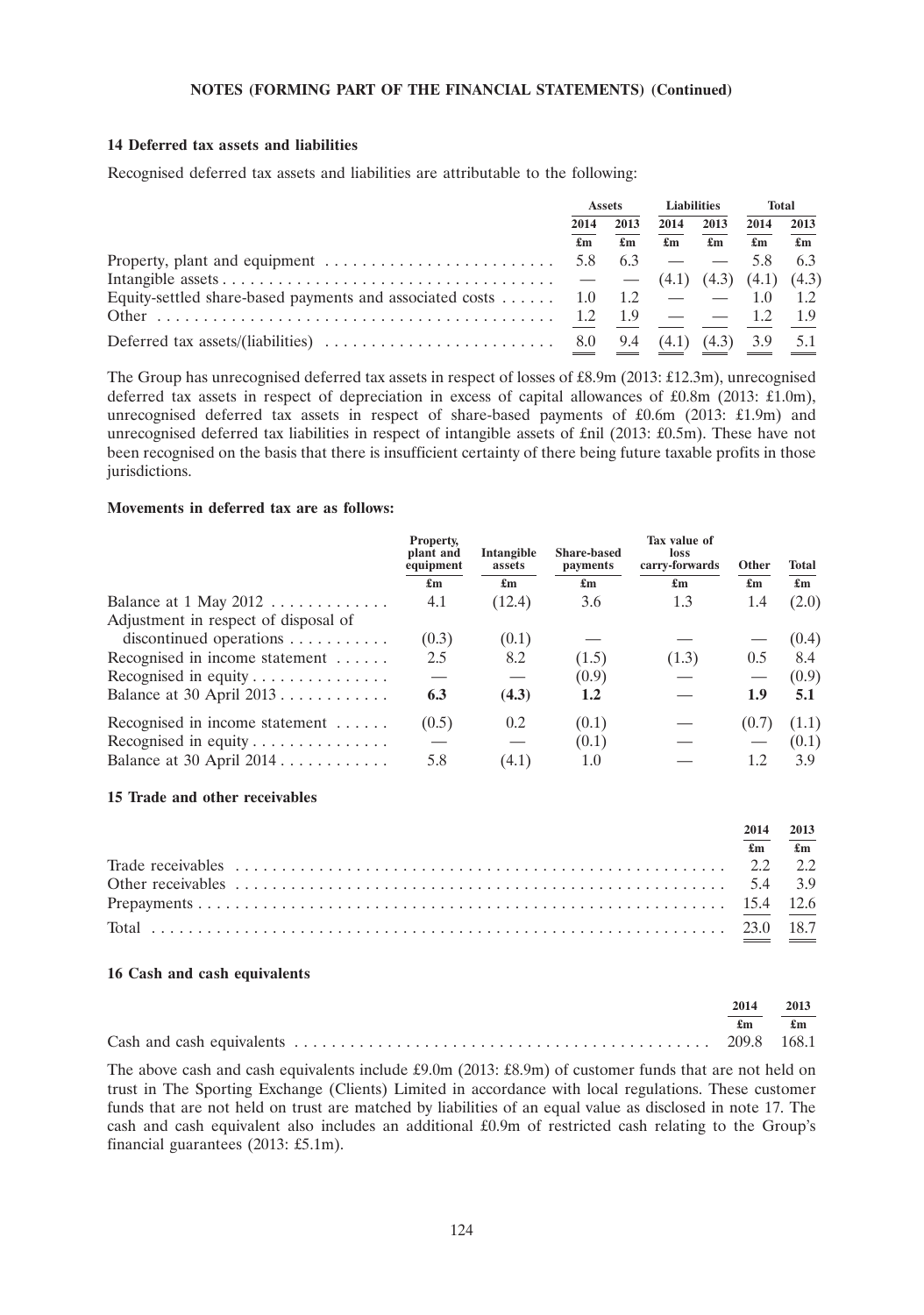#### **16 Cash and cash equivalents (Continued)**

As at 30 April 2014, £269.0m (2013: £284.1m) was held on trust in The Sporting Exchange (Clients) Limited, on behalf of the Group's customers and is equal to the amounts deposited into customer accounts.

### **17 Trade and other payables**

| 2014                      | 2013                          |
|---------------------------|-------------------------------|
| $\mathbf{f}_{\mathbf{m}}$ | $\mathbf{f}$ and $\mathbf{f}$ |
|                           |                               |
|                           |                               |
|                           |                               |
|                           |                               |
|                           |                               |
|                           |                               |

Included in other payables at 30 April 2014 is an amount of £9.0m (2013: £8.9m) in respect of amounts due to customers, representing deposits received and customer winnings which are not held on trust. This is offset by an equivalent amount of customer funds held, which is included in cash and cash equivalents as disclosed in note 16.

# **18 Provisions**

| Redundancy<br>provision | <b>Onerous</b><br>contracts | <b>Total</b>              |
|-------------------------|-----------------------------|---------------------------|
| £m                      | £m                          | $\mathbf{f}_{\mathbf{m}}$ |
|                         |                             |                           |
| 9.7                     | 1.9                         | 11.6                      |
| 9.7                     | 1.9                         | 11.6                      |
| (9.7)                   | (1.6)                       | (11.3)                    |
|                         | 0.9                         | 0.9                       |
|                         | 1.2                         | 1.2                       |
|                         |                             |                           |
|                         | 1.6                         | 1.6                       |
|                         | 1.6                         | 1.6                       |
|                         | (0.9)                       | (0.9)                     |
|                         | 0.7                         | 0.7                       |

Non-current provisions reflect contractual obligations that will be settled more than 12 months after the reporting date. During the period, £0.9m has been reclassified from non-current provisions to current provisions.

The redundancy provision held at 30 April 2013 related to costs incurred as part of restructuring and cost optimisation initiatives. All affected employees have now departed the Group.

Onerous contracts relate to provisions made in relation to operating leases for premises that were vacated during the year ended 30 April 2013 as part of the restructuring.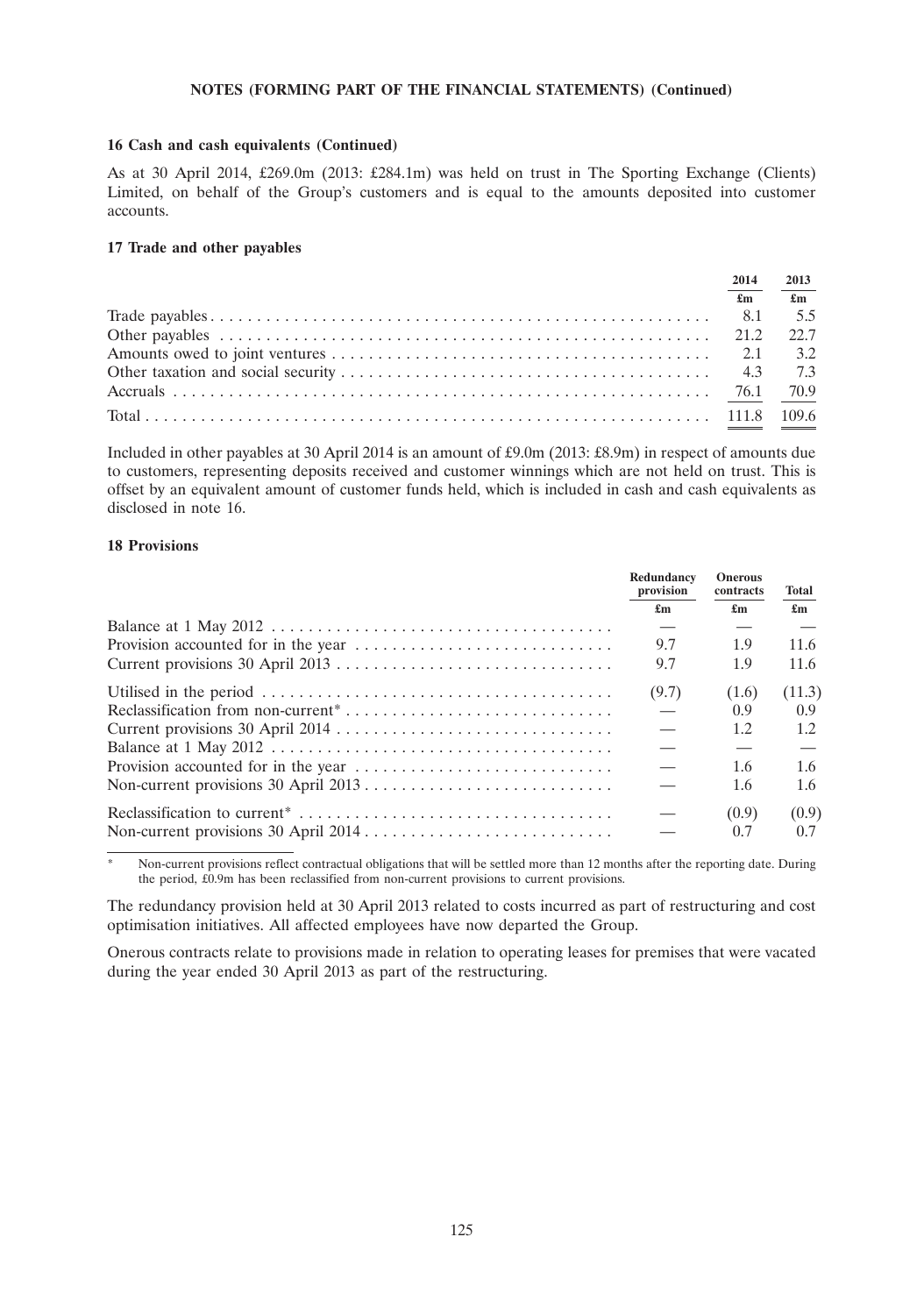# **19 Equity**

### **Share capital**

|                                                                               |             | <b>Ordinary shares</b>          |
|-------------------------------------------------------------------------------|-------------|---------------------------------|
|                                                                               | 2014        | 2013                            |
|                                                                               | No.         | No.                             |
|                                                                               | 104,221,610 | 102,328,826                     |
| Issued by the Group in relation to:                                           |             |                                 |
|                                                                               | 704,426     | 1,864,890                       |
|                                                                               | 62,294      | 27,894                          |
| Total fully paid, ordinary shares of £0.001 each as at 30 April $\dots \dots$ | 104,988,330 | 104.221.610                     |
|                                                                               |             | 2013<br>2014                    |
|                                                                               |             | £m<br>$\mathbf{f}_{\mathbf{m}}$ |
| Allotted, called up and fully paid                                            |             |                                 |

104,988,330 ordinary shares of £0.001 each (30 April 2013: 104,221,610) . . . . . . . . . . . . . . 0.1 0.1

During the year, the Group received consideration of £2.2m (30 April 2013: £7.3m) for the exercise of 704,426 (30 April 2013: 1,864,890) share options and restricted shares and £0.3m (30 April 2013: £0.1m) for the exercise of 62,294 (30 April 2013: 27,894) SAYE options, resulting in total consideration from the issue of shares of £2.5m (30 April 2013: £7.4m).

Exercise prices ranged from £0.001 to £10.00.

The Employee Benefit Trust held 1,515,096 ordinary shares in the Company as at 30 April 2014 (30 April 2013: 2,640,497).

The total fully diluted shares as at 30 April 2014 was 107,077,765 (30 April 2013: 107,500,314).

#### **Other reserves**

Other reserves mainly comprise tax directly recognised in equity.

#### **Translation reserve**

The foreign currency translation reserve comprises all foreign exchange differences on the revaluation of foreign currency entities and long-term foreign currency balances considered to be quasi-equity in nature.

#### **20 Share-based payments**

The Group had the following share-based payment schemes in operation during the year:

- (a) Share option plans
- (b) Save-As-You-Earn ('SAYE') share option schemes
- (c) Restricted share scheme
- (d) Long Term Incentive Plan, Deferred Share Incentive Plan, Short Term Incentive Plan and Management Incentive Plan
- (e) Senior Executives' Incentive Plan
- (f) Stakeholder shares scheme.

As at 30 April 2014, 2,089,435 share options and restricted shares (2013: 3,278,704) in the capital of the Group remain outstanding and are exercisable up to 30 April 2024.

In accordance with IFRS 2, the Group has recognised an expense in respect of all share-based awards granted after 7 November 2002 that had not vested as at 30 April 2006. The total expense recognised in respect of these schemes was £6.5m (excluding Employers' National Insurance costs) for the year ended 30 April 2014 (30 April 2013: £8.5m). Employers' National Insurance costs amount to £0.8m (30 April 2013: £0.8m).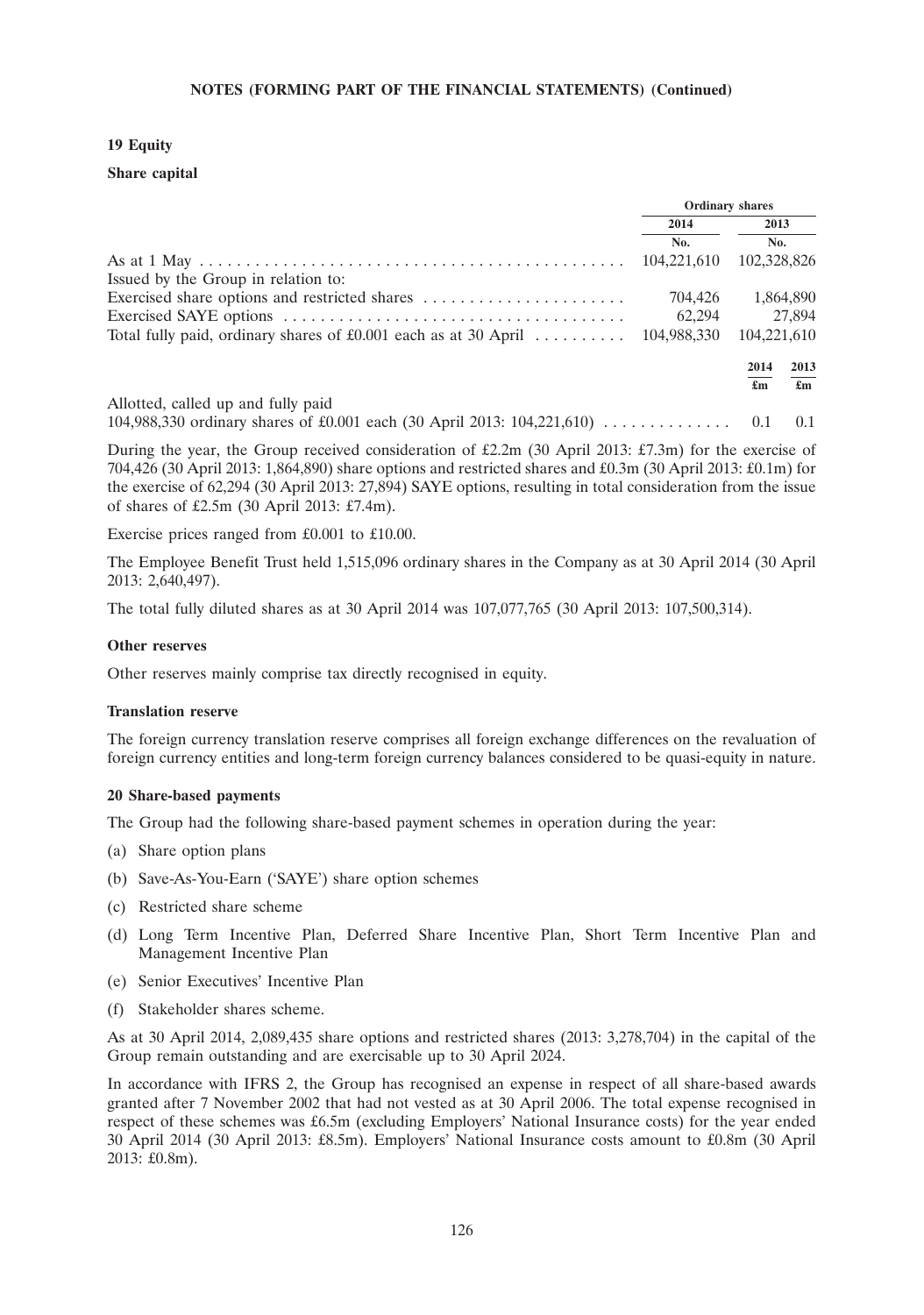#### **20 Share-based payments (Continued)**

The fair value of the options (Share option plans and SAYE share option schemes) is determined using the Black-Scholes option pricing model. The expected term used in the model is based on management's best estimate, for the effects of non-transferability, exercise restrictions and behavioural considerations.

The expected dividend yield and volatility was calculated based on the historical yield and historical volatility of the Company since initial listing on the London Stock Exchange.

#### **(a) Share option plans**

Under the Group's share option plans, options may be granted to the Directors and employees to purchase ordinary shares. No consideration is payable on the grant of an option. Options typically vest over a period of four years and the term of the options may not exceed ten years. Share options are granted under a service condition. There are no market conditions associated with the share option grants. Options vest subject to continued employment although certain employees may be given extended vesting dates after their employment ceases.

| <b>Financial year granted</b> | Outstanding at<br>1 May 2013 | <b>Granted</b><br>during the<br>vear | Lapsed/<br>Cancelled<br>during<br>the year | <b>Exercised</b><br>during<br>the year | Outstanding at<br>30 April 2014 | <b>Exercise</b><br>Price<br>£ | <b>Exercisable</b><br>before |
|-------------------------------|------------------------------|--------------------------------------|--------------------------------------------|----------------------------------------|---------------------------------|-------------------------------|------------------------------|
| 2004                          | 5,000                        |                                      | (5,000)                                    |                                        |                                 | $0.25 - 2.25$                 | 2014                         |
| 2005                          | 231,545                      |                                      | $\overbrace{\phantom{123331}}$             | (161,242)                              | 70,303                          | $2.17 - 4.50$                 | 2015                         |
| $2006$                        | 377,469                      |                                      |                                            | $(3,571)$ $(198,837)$                  | 175,061                         | 4.50                          | 2016                         |
| 2007                          | 601,538                      |                                      | $\overline{\phantom{m}}$                   | (67,050)                               | 534,488                         | $0.001 - 10.00$               | 2017                         |
| 2008                          | 36,275                       |                                      |                                            | $\hspace{0.05cm}$                      | 36,275                          | $0.001 - 10.00$               | 2018                         |
| $2009$                        | 6.313                        |                                      | (1,313)                                    |                                        | 5,000                           | $0.001 - 10.00$               | 2019                         |
| 2010                          | 13,000                       |                                      |                                            | (3,000)                                | 10,000                          | $0.001 - 10.00$               | 2020                         |
| 2011                          | 13,062                       |                                      | (3,708)                                    | (3,225)                                | 6.129                           | $0.001 - 10.00$               | 2021                         |
| 2012                          | 61,157                       |                                      | (3,107)                                    | (33, 855)                              | 24,195                          | $0.001 - 8.71$                | 2022                         |
|                               | 1,345,359                    |                                      |                                            | $(16,699)$ $(467,209)$                 | 861,451                         |                               |                              |

855,014 options were exercisable under this scheme as at 30 April 2014 (2013: 1,293,384).

The weighted average exercise price for share options exercised during the year is £4.77 (2013: £4.35) at a weighted average share price at the date of exercise of £9.51 (2013: £7.58).

The fair value of the options is expensed over the period that the options vest. The following assumptions were used in the Black-Scholes pricing model for these options:

| Financial year options granted | 2004-2013    |
|--------------------------------|--------------|
|                                | £0.40–£10.00 |
|                                |              |
|                                |              |
|                                |              |
|                                |              |
|                                |              |

There were no options granted under the share option plan during the year ended 30 April 2014 (2013: 10,036). The weighted average fair value of the awards granted during the year ended 30 April 2013 under the share option plan at the date of grant was £5.05.

The expense recognised in the income statement (excluding Employers' National Insurance costs) was a charge of £nil (2013: credit of £0.1m).

The Group provides for National Insurance contributions, where necessary, on options which were granted to certain employees on or after 6 April 1999 under its unapproved share option schemes. The charge is based on the expected timing of future exercises of the share options and the market value of the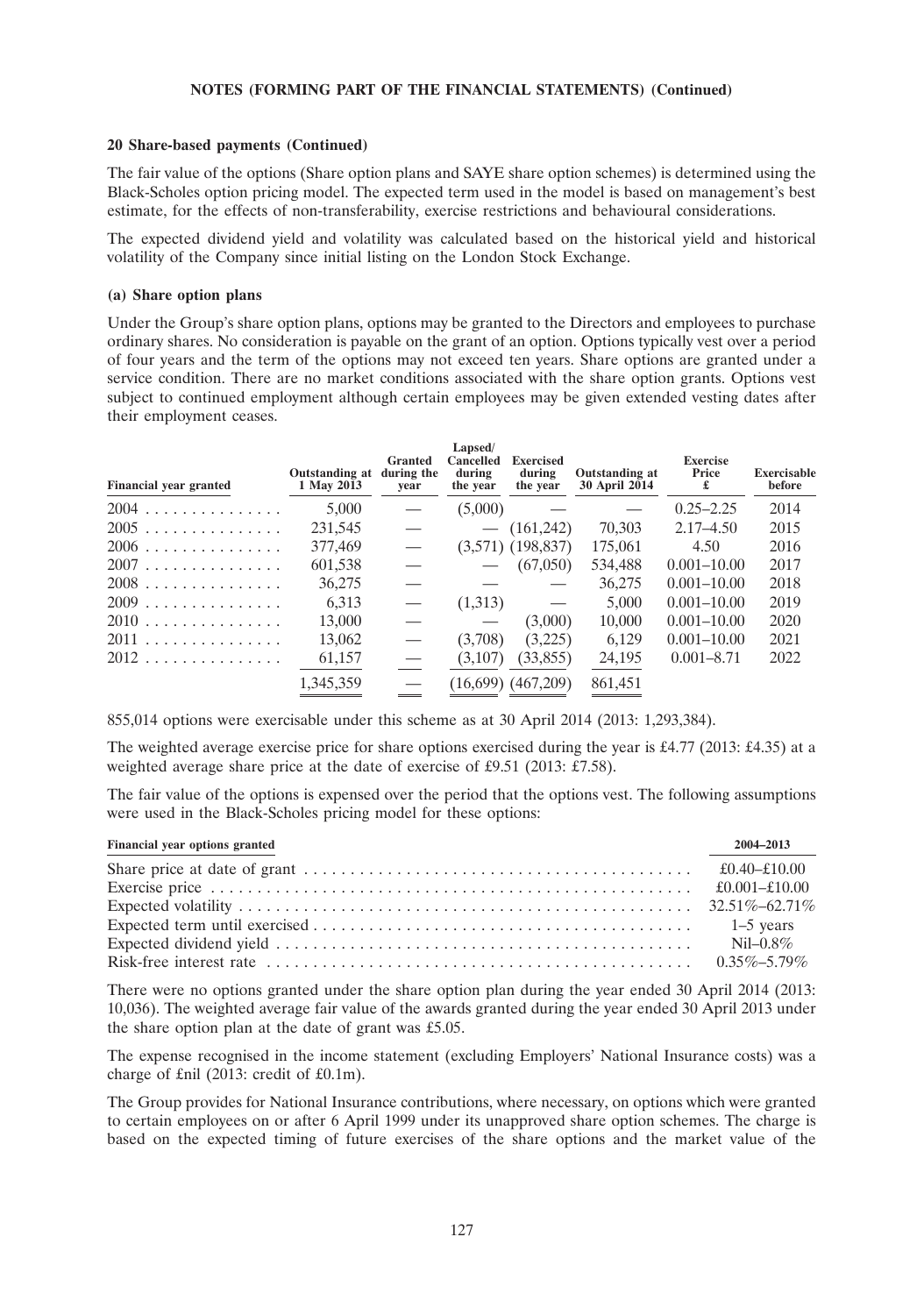#### **20 Share-based payments (Continued)**

underlying shares expected at those dates in those cases where the liability has not been passed onto the employee.

#### **(b) Save-As-You-Earn ('SAYE') share option schemes**

The Group operates an HMRC approved SAYE share option scheme in which all UK employees and some international employees can participate. Participants save a fixed amount of up to £250 per month for three years and are then able to use these savings to buy shares in the Group at a price fixed at a 20% discount to the market value at the start of the savings period. There are no market conditions associated with the SAYE option grants.

The SAYE options must ordinarily be exercised within six months of completing the relevant savings period, and are satisfied through the issue of new shares. In line with market practice, the exercise of these options is not subject to any performance condition.

| <b>Financial year granted</b> | <b>Outstanding at</b><br>1 May 2013 | <b>Granted</b><br>during<br>the year | Lapsed/<br>cancelled<br>vear | <b>Exercised</b><br>vear | during the during the Outstanding at<br>30 April 2014 | <b>Exercise</b><br>price | Exercisable<br>before |
|-------------------------------|-------------------------------------|--------------------------------------|------------------------------|--------------------------|-------------------------------------------------------|--------------------------|-----------------------|
|                               | 22,720                              |                                      | $-$ (16,053) (6,667)         |                          |                                                       | 8.00                     | 2013                  |
|                               | 462,544                             |                                      | $-$ (135,522) (55,627)       |                          | 271,395                                               | 5.68                     | 2015                  |
|                               | $\sim$ $\sim$                       |                                      | $231,173$ $(20,823)$ —       |                          | 210,350                                               | 8.17                     | 2017                  |
|                               | 485,264                             |                                      | 231,173 (172,398) (62,294)   |                          | 481,745                                               |                          |                       |

The weighted average exercise price for share options exercised during the year is £5.96 (2013: £6.13) at a weighted average share price at the date of exercise of £9.93 (2013: £7.38).

The fair value of the SAYE share options is expensed over the service period based on the Black-Scholes model with the following assumptions:

| Financial year options granted | 2014     | $2010 - 2013$       |
|--------------------------------|----------|---------------------|
|                                |          | £2.71-£10.00        |
|                                | £8.17    | £2.17–£8.00         |
|                                |          | $40.07\% - 54.40\%$ |
|                                |          | $3.25$ years        |
|                                |          | Nil-0.69%           |
|                                | $0.94\%$ | $0.84\% - 5.08\%$   |

There were 231,173 SAYE options granted during the year ended 30 April 2014 (30 April 2013: nil). The weighted average fair value of the options granted in the year ended 30 April 2014 was £3.40.

The expense recognised in the income statement (excluding Employers' National Insurance costs) was £0.4m (2013: £0.9m).

#### **(c) Restricted shares schemes**

The Group provided a restricted shares scheme as part of its bonus plan until 2010. In 2011, the bonus plan was revised with the introduction of the Long Term Incentive Plan, Deferred Share Incentive Plan, Short Term Incentive Plan and Management Incentive Plan. Refer to note 20(d).

Awards made under the terms of the restricted shares scheme plan prior to 2010 have vested.

In January 2012, the Group modified certain outstanding share options and replaced them with restricted shares on a 3:1 basis. These were expensed over the remaining vesting period of the originally granted share options.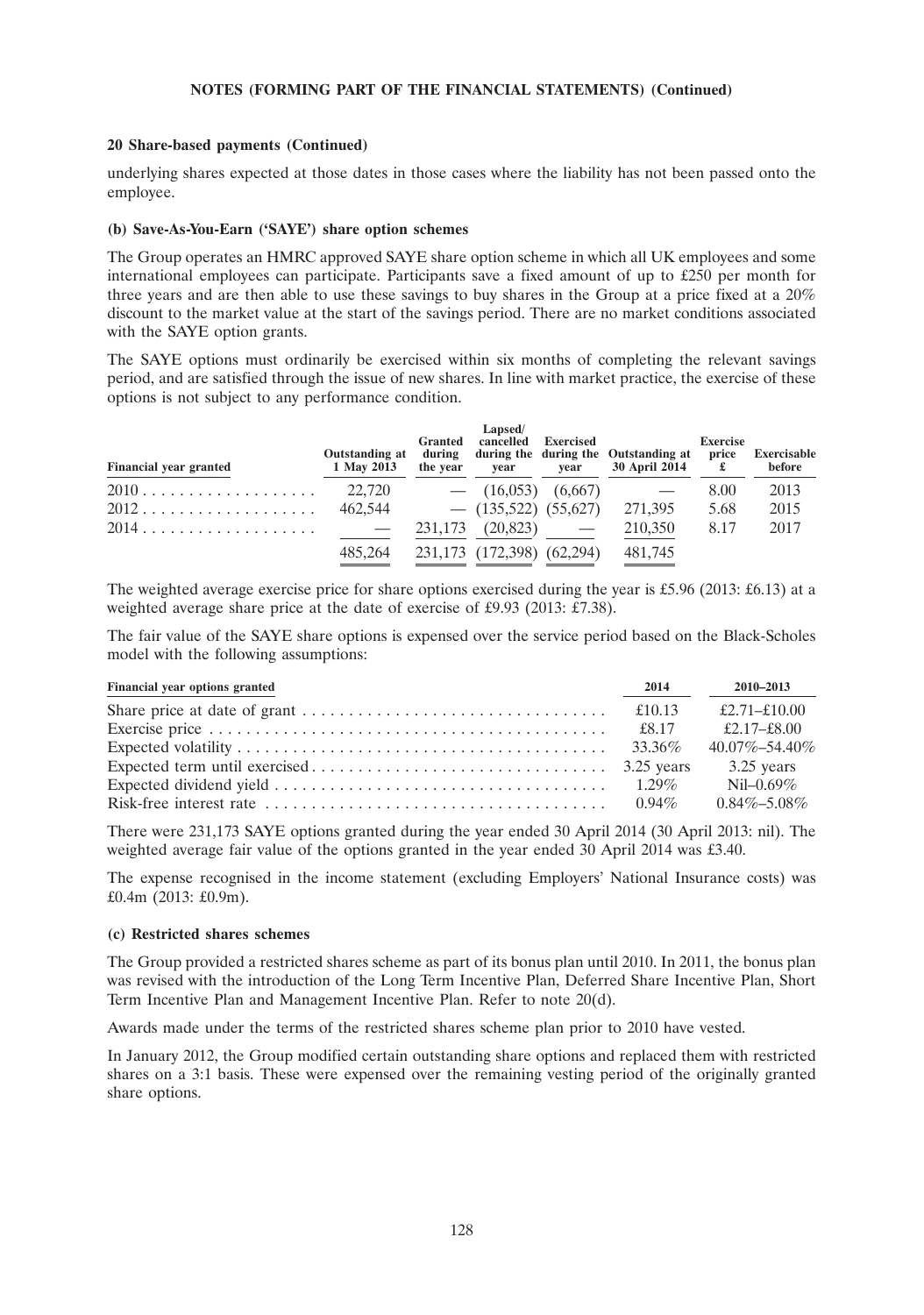#### **20 Share-based payments (Continued)**

A number of individuals were granted restricted shares in the current and prior periods. These have a range of vesting periods of up to three years from the first day of the award to which they relate and one-third of the shares will vest each year for three years.

| Scheme year | Outstanding at<br>1 May 2013 | <b>Granted</b><br>during<br>the year | <b>Lapsed/</b><br>cancelled<br>vear | <b>Exercised</b><br>vear | during the during the Outstanding at<br><b>30 April 2014</b> | <b>Exercise</b><br>price<br>£ | <b>Exercisable</b><br>before |
|-------------|------------------------------|--------------------------------------|-------------------------------------|--------------------------|--------------------------------------------------------------|-------------------------------|------------------------------|
|             | 56,449                       |                                      |                                     | (56, 449)                |                                                              | 0.001                         | 2013                         |
|             | 77,561                       |                                      |                                     | (61, 658)                | 15,903                                                       | 0.001                         | 2014                         |
|             | 202,613                      |                                      | (917)                               | (171, 146)               | 30,550                                                       | 0.001                         | 2017                         |
|             | 405,053                      |                                      |                                     | (157, 194)               | 247,859                                                      | 0.001                         | 2018                         |
|             | $\sim$ $-$                   | 64,727                               |                                     | (833)                    | 63.894                                                       | 0.001                         | 2019                         |
|             | 741.676                      | 64,727                               | (917)                               | (447,280)                | 358,206                                                      |                               |                              |

Restricted shares are valued with reference to the market value of the shares on the date of grant.

The weighted average exercise price for share options exercised during the year was £0.001 (2013: £0.001) at a weighted average share price at the date of exercise of £9.94 (2013: £7.87).

The total expense recognised in the income statement related to the restricted shares (excluding Employers' National Insurance costs) was £1.4m (2013: £2.8m).

The Employers' National Insurance costs amounted to £0.2m (2013: £0.3m).

## **d) Long Term Incentive Plan, Deferred Share Incentive Plan, Short Term Incentive Plan and Management Incentive Plan**

The following shares were introduced to incentivise and reward for the successful delivery of the short-term and long-term business strategy:

- Long Term Incentive Plan ('LTIP') which consists of share options and restricted share awards;
- Short Term Incentive Plan ('STIP') which consists of cash and restricted share awards;
- Management Incentive Plan ('MIP') which consists of cash and restricted share awards; and
- Deferred Share Incentive Plan ('DSIP') which consists of cash and restricted share awards.

The schemes have awards in the form of cash, share options and restricted shares. Determining the fair value of each element is consistent with the measurement outlined above in each share-based payment category. The level of award granted in each of the schemes is based on a mixture of the individual performance of the employee and the Group wide performance over the term of the award which is between one and three years.

| Scheme year | <b>Outstanding at</b><br>1 May 2013 | <b>Granted</b><br>during<br>the year | Lapsed/<br>cancelled<br>vear | <b>Exercised</b><br>vear | during the during the Outstanding at<br><b>30 April 2014</b> | <b>Exercise</b><br>price | <b>Exercisable</b><br>before |
|-------------|-------------------------------------|--------------------------------------|------------------------------|--------------------------|--------------------------------------------------------------|--------------------------|------------------------------|
|             | 3,746                               |                                      | (788)                        | (1,388)                  | 1,570                                                        | 0.001                    | 2020                         |
|             | 4,184                               | $\sim$ $-$                           | (586)                        | (1,375)                  | 2.223                                                        | 0.001                    | 2021                         |
|             | 143,042                             |                                      | $-$ (39,762)                 | (47, 532)                | 55.748                                                       | 0.001                    | 2023                         |
|             | $\sim$ $-$                          | 210,857                              | (21.615)                     | (22.487)                 | 166,755                                                      | 0.001                    | 2024                         |
|             | 150,972                             | 210,857                              | (62,751)                     | (72, 782)                | 226,296                                                      |                          |                              |

The weighted average exercise price for share options exercised during the year was £0.001 (2013: £0.001) at a weighted average share price at the date of exercise of £9.71 (2013: £7.38).

The fair value of the share options in the LTIP scheme is expensed over the three year period that the options vest. No grants were awarded in the current year which included option elements. The following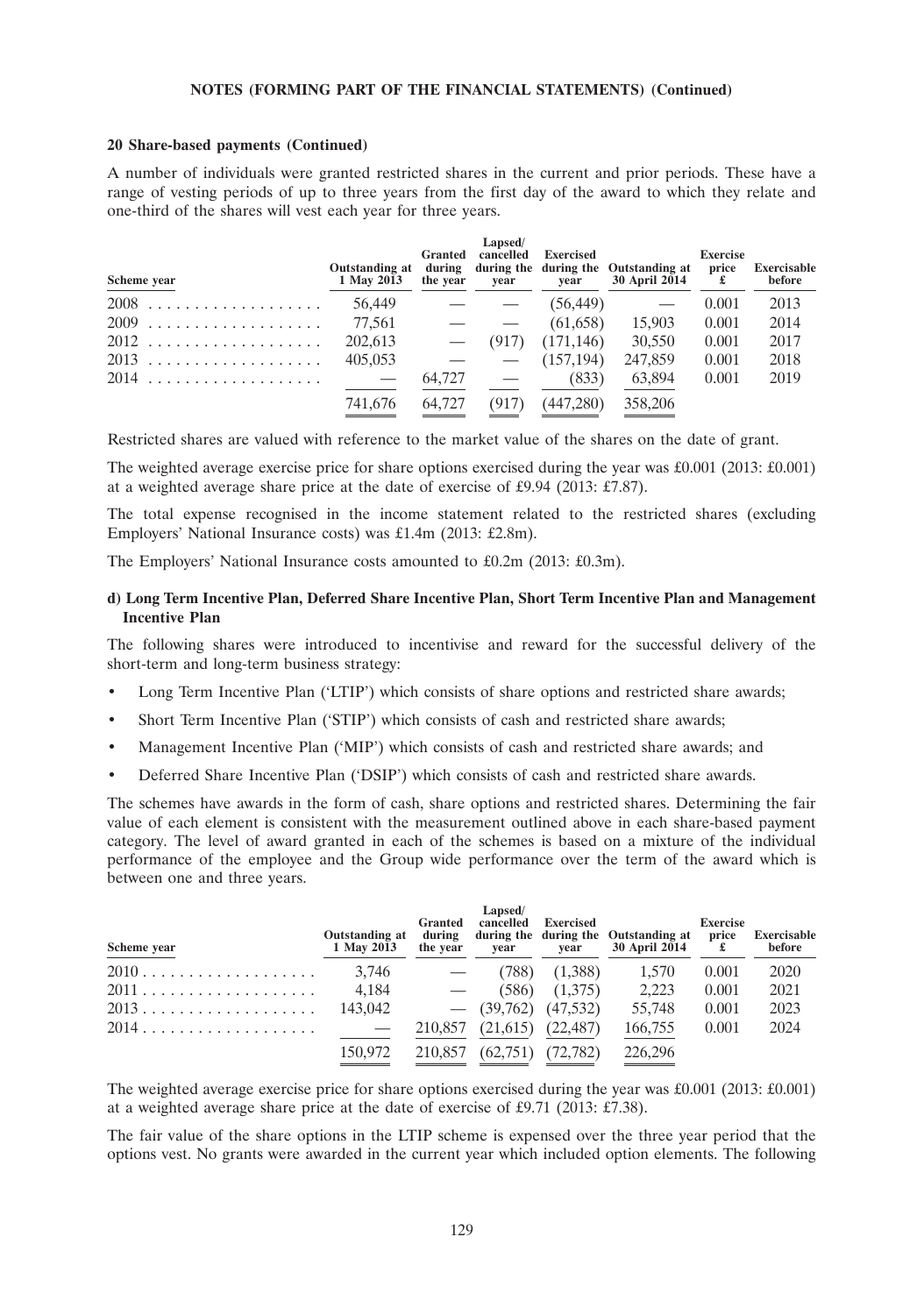### **20 Share-based payments (Continued)**

assumptions were used in the Black-Scholes pricing model for options conditionally granted in the year ended 30 April 2012:

| Financial year options granted | 2012 |
|--------------------------------|------|
|                                |      |
|                                |      |
|                                |      |
|                                |      |
|                                |      |
|                                |      |

The STIP and the MIP have cash elements which are fixed in value and are paid and expensed in the first year that the awards are issued. The cash award represents two-thirds of the total award. There is no option given to elect to have these issued in shares. The cash element issued is classified as a cash bonus in the income statement and not a 'cash settled share-based payment' on the basis that the employee does not have the option to choose whether they receive cash or shares.

The restricted shares in the LTIP, DSIP, STIP and MIP are measured consistently with the treatment of normal restricted shares. The restricted shares in the LTIP scheme vest at the end of the third year. The vesting period of the STIP, MIP and DSIP restricted shares vest over the second and third year of the scheme.

An expense of £4.7m for the options and restricted shares has been recognised (excluding Employers' National Insurance costs) which is management's best estimate of the charge in respect of these awards for the current year (2013: £4.3m). The cash element of the scheme has been included in the bonus cash pool for the performance year ended 30 April 2014.

The Employers' National Insurance costs amounted to £0.6m (2013: £0.5m).

## **(e) Senior Executives' Incentive Plan**

The long-term Senior Executives' Incentive Plan ('SEIP') was approved by the Board on 16 October 2007. The plan entailed certain senior management and Directors being granted one-off awards consisting of a cash and restricted shares element. The scheme came into effect upon the admission of the Group's shares on the London Stock Exchange, and the cash was paid on the date of admission to the participants in the scheme. The restricted shares were granted on the date of admission and half will vest on the first anniversary of the listing and the next half on the second anniversary of the listing subject to continued employment.

The restricted shares in the SEIP are measured consistently with the treatment of normal restricted shares.

The expense recognised (excluding Employers' National Insurance costs) was £nil (2013: £0.6m). The Employers' National Insurance costs amounted to £nil (2013: £0.1m).

|             | Lapsed/<br>Granted cancelled Exercised |      |      |      |                                                                                                              | <b>Exercise</b> |        |  |  |
|-------------|----------------------------------------|------|------|------|--------------------------------------------------------------------------------------------------------------|-----------------|--------|--|--|
| Scheme year | 1 May 2013                             | vear | vear | vear | Outstanding at during the during the during the Outstanding at price Exercisable<br>30 April 2014 $\epsilon$ |                 | before |  |  |
|             |                                        |      |      |      |                                                                                                              |                 | 2021   |  |  |

The weighted average exercise price for share options exercised during the year was  $£0.001$  (2013:  $£0.001$ ) at a weighted average share price at the date of exercise of £9.30 (2013: £7.44).

#### **(f) Stakeholder award scheme**

During 2011, the Group issued restricted shares and phantom shares to the employees of the Group as part of the stakeholder award scheme. The scheme relates to the individual employees' performance during the financial year ended 30 April 2010.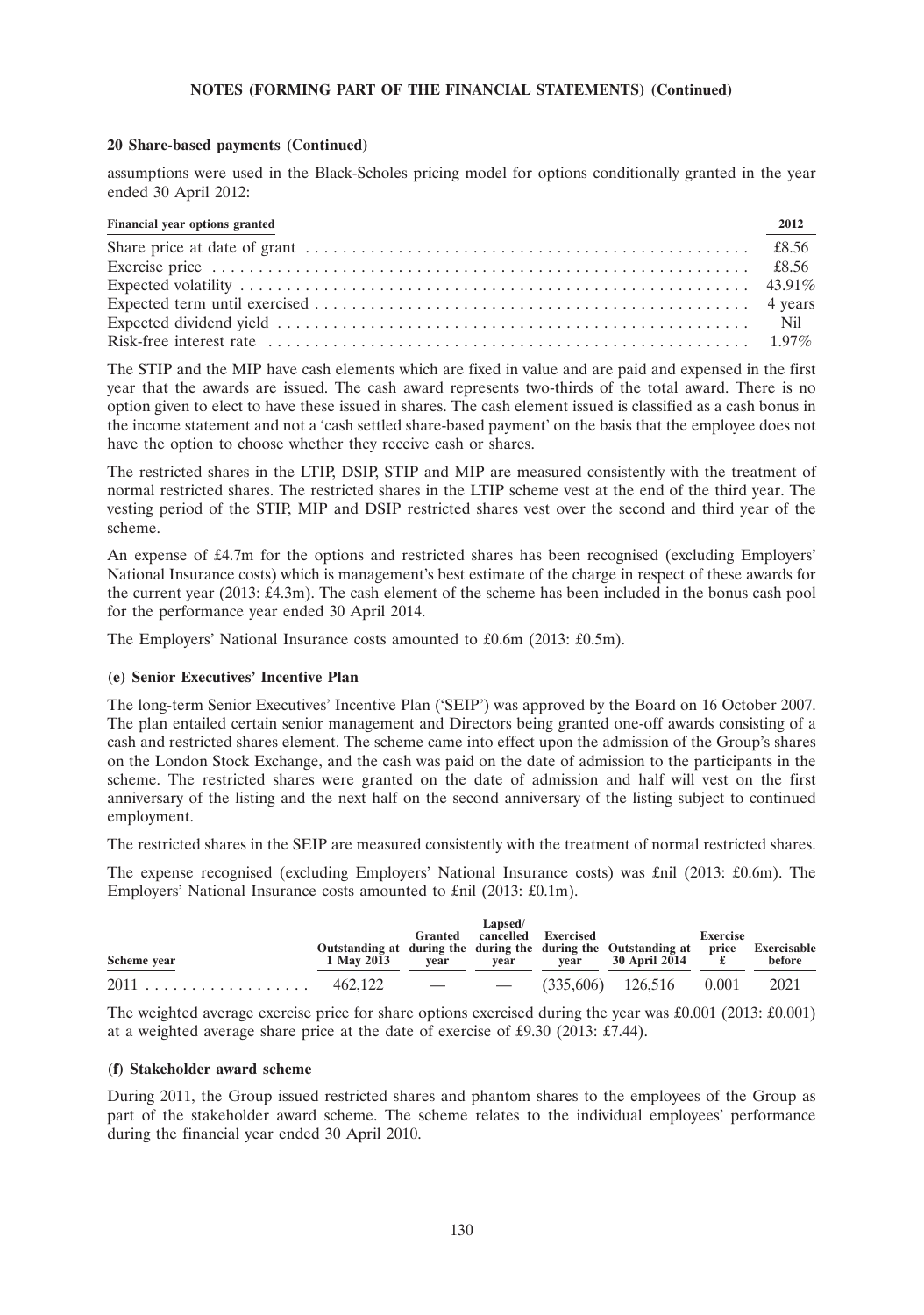#### **20 Share-based payments (Continued)**

The restricted shares and phantom shares have a vesting period spanning from the first day of the financial year to which they relate to the vest date of 1 August 2011. The restricted shares in the scheme are convertible into shares upon vest date and they are measured consistently with the treatment of normal restricted shares. The phantom shares in the scheme are only convertible to cash upon the vest date and they are measured based on the market value at the date of grant (1 May 2010: £10.00).

No expense was incurred in the year ended 30 April 2014 (2013: £nil).

| Scheme year | Outstanding Granted cancelled Exercised Outstanding Exercise<br>2013 | Lapsed/ | at 1 May during during during at 30 April price Exercisable<br>the year the year the year $2014$ f. | before |
|-------------|----------------------------------------------------------------------|---------|-----------------------------------------------------------------------------------------------------|--------|
|             |                                                                      |         |                                                                                                     |        |

The weighted average exercise price for share options exercised during the year was  $\text{\pounds}0.001$  (2013:  $\text{\pounds}0.001$ ) at a weighted average share price at the date of exercise of £9.39 (2013: £7.42).

#### **21 Employee benefits**

#### **Defined contribution plans**

In August 2008, the Group introduced a defined contribution pension plan available to certain employees. The total expense shown within pension costs disclosed in note 4 relating to this plan in the current year was £1.9m (2013: £2.4m).

#### **22 Financial instruments**

The carrying value of the Group's financial instruments by category, together with their fair values, is analysed as follows:

|                                                | Carrying<br>value<br>2014 | Fair<br>value<br>2014     | Carrying<br>value<br>2013 | Fair<br>value<br>2013     |
|------------------------------------------------|---------------------------|---------------------------|---------------------------|---------------------------|
|                                                | $\mathbf{f}_{\mathbf{m}}$ | $\mathbf{f}_{\mathbf{m}}$ | $\mathbf{f}_{\mathbf{m}}$ | $\mathbf{f}_{\mathbf{m}}$ |
| Financial assets                               |                           |                           |                           |                           |
| Available-for-sale financial assets            |                           |                           |                           |                           |
|                                                | 1.3                       | 1.3                       | 1.3                       | 1.3                       |
| Loans and receivables                          |                           |                           |                           |                           |
|                                                | 7.6                       | 7.6                       | 6.1                       | 6.1                       |
| Cash and cash equivalents (note 16)            |                           |                           |                           |                           |
| Financial liabilities                          |                           |                           |                           |                           |
|                                                | 209.8                     | 209.8                     | 168.1                     | 168.1                     |
| Derivative financial liability (note $22(b)$ ) |                           |                           |                           |                           |
|                                                | (0.1)                     | (0.1)                     | (0.1)                     | (0.1)                     |
|                                                | (29.3)                    | (29.3)                    | (28.2)                    | (28.2)                    |
|                                                | (2.1)                     | (2.1)                     | (3.2)                     | (3.2)                     |
|                                                | 187.2                     | 187.2                     | 144.0                     | 144.0                     |
|                                                |                           |                           |                           |                           |

#### **a) Fair values of financial instruments**

#### **Available-for-sale financial assets**

The fair value of available-for-sale financial assets is valued by reference to valuation techniques using observable inputs other than quoted prices included within level 1.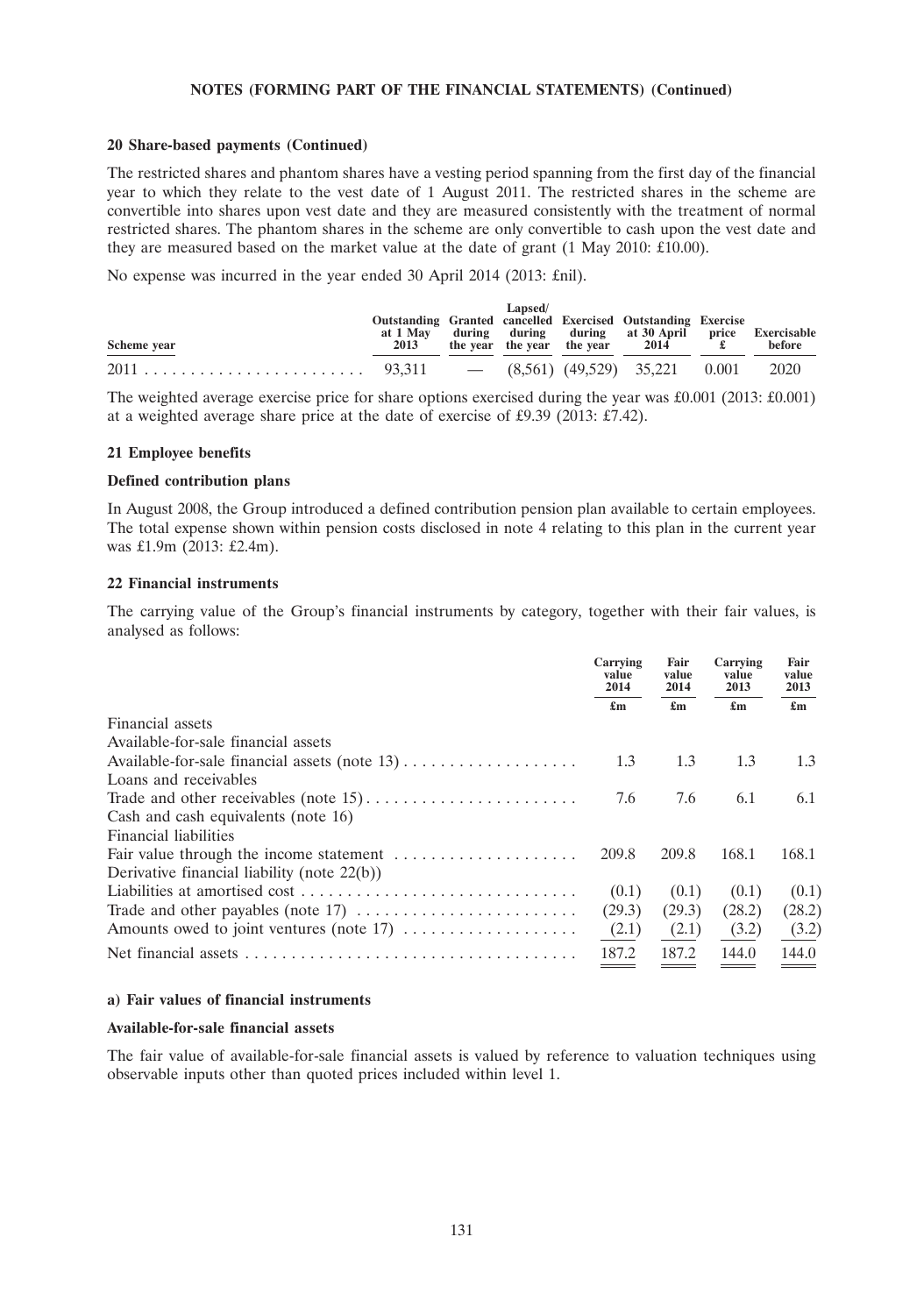# **22 Financial instruments (Continued)**

### **Trade and other receivables**

The fair value of trade and other receivables is valued at fair value less any provision for bad debts. The fair value is estimated using the present value of future cash flows discounted at the market rate of interest at the reporting date if the effect is material.

### **Cash and cash equivalents**

The fair value of cash and cash equivalents approximates to book value due to its short-term maturity.

#### **Trade and other payables and amounts owed to joint ventures**

The fair value of trade and other payables and amounts owed to joint ventures is estimated as the present value of future cash flows, discounted at the market rate of interest at the balance sheet date if the effect is material.

#### **Derivative financial instruments**

Derivative financial instruments comprise sports betting open positions. The fair value of open sports bets at the year end has been calculated using the latest available prices on the Group's own markets on relevant sporting events. The fair value calculation also includes the impact of any exchange hedging activities in relation to these open positions.

The table below sets out fair value measurements using the IFRS 13 fair value hierarchy:

| <b>Total</b><br>2014      | Level 1<br>2014           | Level 2<br>2014           | Level 3<br>2014           |
|---------------------------|---------------------------|---------------------------|---------------------------|
| $\mathbf{f}_{\mathbf{m}}$ | $\mathbf{f}_{\mathbf{m}}$ | $\mathbf{f}_{\mathbf{m}}$ | $\mathbf{f}_{\mathbf{m}}$ |
| 1.3                       |                           | 1.3                       |                           |
| (0.1)                     | $\overline{\phantom{0}}$  | (0.1)                     |                           |
| 1.2                       |                           | 1.2                       |                           |
| Total<br>2013             | Level 1<br>2013           | <b>Level 2</b><br>2013    | Level 3<br>2013           |
| $\mathbf{f}_{\mathbf{m}}$ | $\mathbf{f}_{\mathbf{m}}$ | $\mathbf{f}_{\mathbf{m}}$ | $\mathbf{f}_{\mathbf{m}}$ |
| 1.3                       |                           | 1.3                       |                           |
| (0.1)                     |                           | (0.1)                     |                           |
| 1.2                       |                           | 1.2                       |                           |

Categorisation within the hierarchy has been determined on the basis of the lowest level input that is significant to the fair value measurement of the relevant asset as follows:

Level 1—valued using quoted prices in active markets for identical assets.

Level 2—valued by reference to valuation techniques using observable inputs other than quoted prices included within level 1.

Level 3—valued by reference to valuation techniques using inputs that are not based on observable market data.

There have been no transfers during the year between levels 1 and 2.

The fair value of open bet liabilities are classified as level 2 in the hierarchy using observable inputs other than quoted prices. The principal assumptions relate to anticipated gross win margins on unsettled bets with the fair value determined by future sporting results.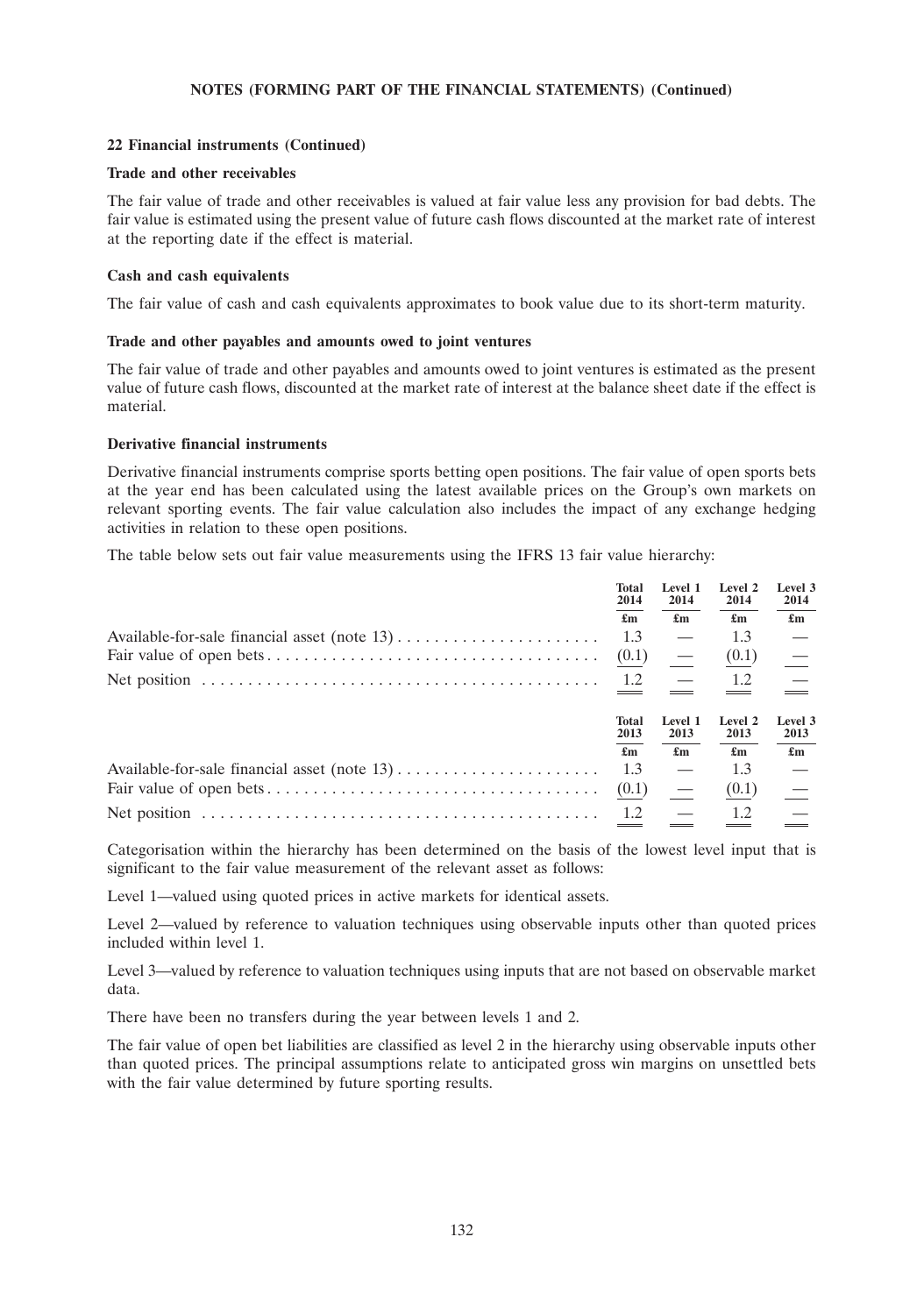# **22 Financial instruments (Continued)**

### **(b) Financial risk management**

The Board of Directors has overall responsibility for the establishment and oversight of the Group's risk management framework. Risk management policies and procedures are reviewed regularly and monitored to reflect changes in market conditions and the Group's activities.

The Group aims to develop a disciplined and constructive control environment in which all employees understand their roles and obligations surrounding risk management.

The Group has exposure to the following risks from its use of financial instruments:

- Liquidity risk
- Market risk including currency risk and interest risk
- Credit risk.

This note presents information about the Group's exposure to the above risks as well as outlining the Group's objectives, policies and processes for managing financial risk and the measurement of capital.

#### **Liquidity risk**

Liquidity risk is the risk that the Group will not be able to meet its financial obligations as they fall due. The Group's approach to managing liquidity is to ensure, as far as possible, that it will always have sufficient liquidity to meet its liabilities when due, under both normal and stressed conditions, without incurring unacceptable losses or risking damage to the Group's reputation. The Group also spreads its cash reserves across several highly rated banks and investments to mitigate counterparty risks.

The Group performs regular cash flow projections to ensure that it has sufficient cash on demand to meet expected operational expenses for a period of at least 90 days. The Group has no committed lines of credit.

The Group's financial liabilities, including estimated interest payments and excluding the effect of netting agreements summarised in the table below, all have contractual maturities of one year or less as at 30 April 2014.

|                                      |                           | Carrying<br>amount |  |
|--------------------------------------|---------------------------|--------------------|--|
|                                      | 2014                      | 2013               |  |
|                                      | $\mathbf{f}_{\mathbf{m}}$ | $\mathbf{m}$       |  |
| Non-derivative financial liabilities |                           |                    |  |
|                                      |                           |                    |  |
|                                      |                           |                    |  |
| Derivative financial liabilities     |                           |                    |  |
|                                      |                           |                    |  |
|                                      |                           |                    |  |

The maturity analysis of the financial liabilities is as follows:

## **30 April 2014**

|                                                                           |    |     | $0-30$ days $31-60$ days $61-90$ days $> 91$ days Total     |             |                           |
|---------------------------------------------------------------------------|----|-----|-------------------------------------------------------------|-------------|---------------------------|
|                                                                           | £m | £m  | £m                                                          | £m          | $\mathbf{f}_{\mathbf{m}}$ |
| Trade and other payables $\ldots \ldots \ldots \ldots \ldots \ldots$ 28.0 |    | (17 | 0.1                                                         | 05          | 29.3                      |
| Derivative financial liability                                            |    |     | the company's company's state of the company's state of the | $\sim$ $ -$ | (0.1                      |
|                                                                           |    |     |                                                             |             | 21                        |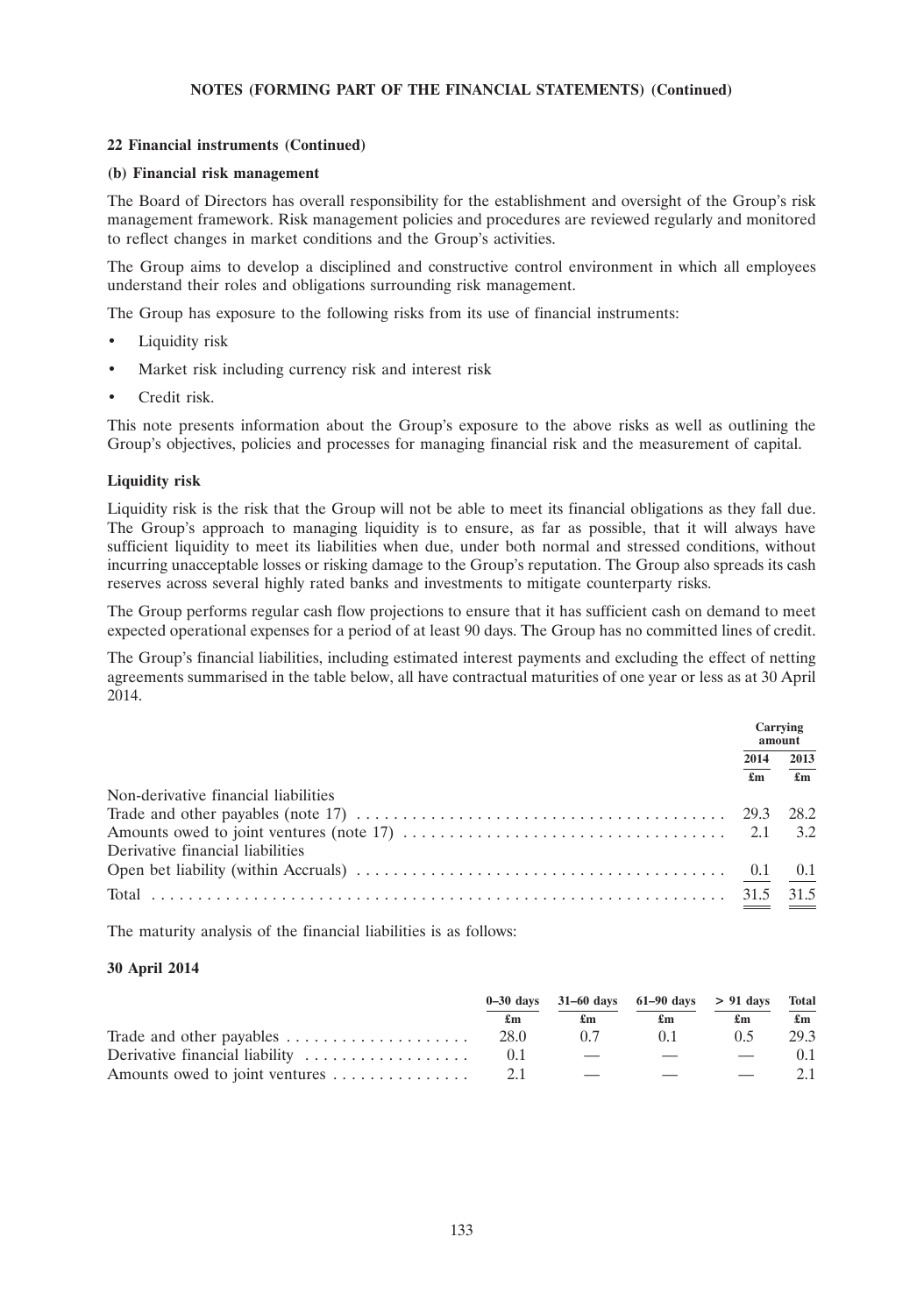# **22 Financial instruments (Continued)**

### **30 April 2013**

|                                |      | $0-30 \text{ days}$ 31-60 days 61-90 days > 91 days Total |                          |                          |                           |
|--------------------------------|------|-----------------------------------------------------------|--------------------------|--------------------------|---------------------------|
|                                | £m   | £m                                                        | £m                       | £m                       | $\mathbf{f}_{\mathbf{m}}$ |
| Trade and other payables       | 26.7 | 07                                                        | 0.3                      | 05                       | 28.2                      |
| Derivative financial liability |      |                                                           | $\overline{\phantom{a}}$ | $\overline{\phantom{0}}$ | 0.1                       |
| Amounts owed to joint ventures |      | $\overline{\phantom{a}}$                                  | <b>Communication</b>     |                          | 32                        |

### **Market risk**

Market risk is the risk that changes in market prices, such as foreign currency exchange rates and interest rates, will affect the Group's income or the value of its holdings in financial instruments. The objective of market risk management is to manage and control market risk exposures within acceptable parameters, while optimising the return on risk.

The management of market risk is performed by the Group under the supervision of the Corporate Risk Committee and according to the guidelines approved by them. The Group will utilise hedges where there is an identified requirement to manage profit or loss volatility.

#### **Foreign currency risk**

The Group is exposed to currency risk on sales and purchases that are denominated in a currency other than Pounds Sterling (GBP). The currencies in which these transactions primarily are denominated are US Dollars (USD), Euros (EUR) and Australian Dollars (AUD).

The Group does not normally hedge against these sales and purchases. However, the Group monitors all foreign currency exposures and where appropriate may undertake currency hedging to mitigate the risk of unfavourable foreign exchange movements on specific commitments the Group enters into.

The Group's exposure to foreign currency risk is as follows. This is based on the carrying amount for monetary financial instruments except derivatives when it is based on notional amounts:

#### **30 April 2014**

| <b>GBP</b> |  | EUR USD AUD Other                                           | Total |
|------------|--|-------------------------------------------------------------|-------|
| £m         |  | $\pounds$ m $\pounds$ m $\pounds$ m $\pounds$ m $\pounds$ m |       |
|            |  |                                                             |       |
|            |  |                                                             |       |
|            |  |                                                             |       |

## **30 April 2013**

| <b>GRP</b>     |  | EUR USD AUD Other Total                                                                   |  |
|----------------|--|-------------------------------------------------------------------------------------------|--|
| $\mathbf{f}$ m |  | $\mathfrak{m}$ $\mathfrak{m}$ $\mathfrak{m}$ $\mathfrak{m}$ $\mathfrak{m}$ $\mathfrak{m}$ |  |
|                |  |                                                                                           |  |
|                |  |                                                                                           |  |
|                |  |                                                                                           |  |

#### **Sensitivity analysis**

A 15.0% weakening of Pounds Sterling against the following currencies at 30 April would have increased/ (decreased) equity and income statement by the amounts shown below. This calculation assumes that the change occurred at the balance sheet date and had been applied to risk exposures existing at that date.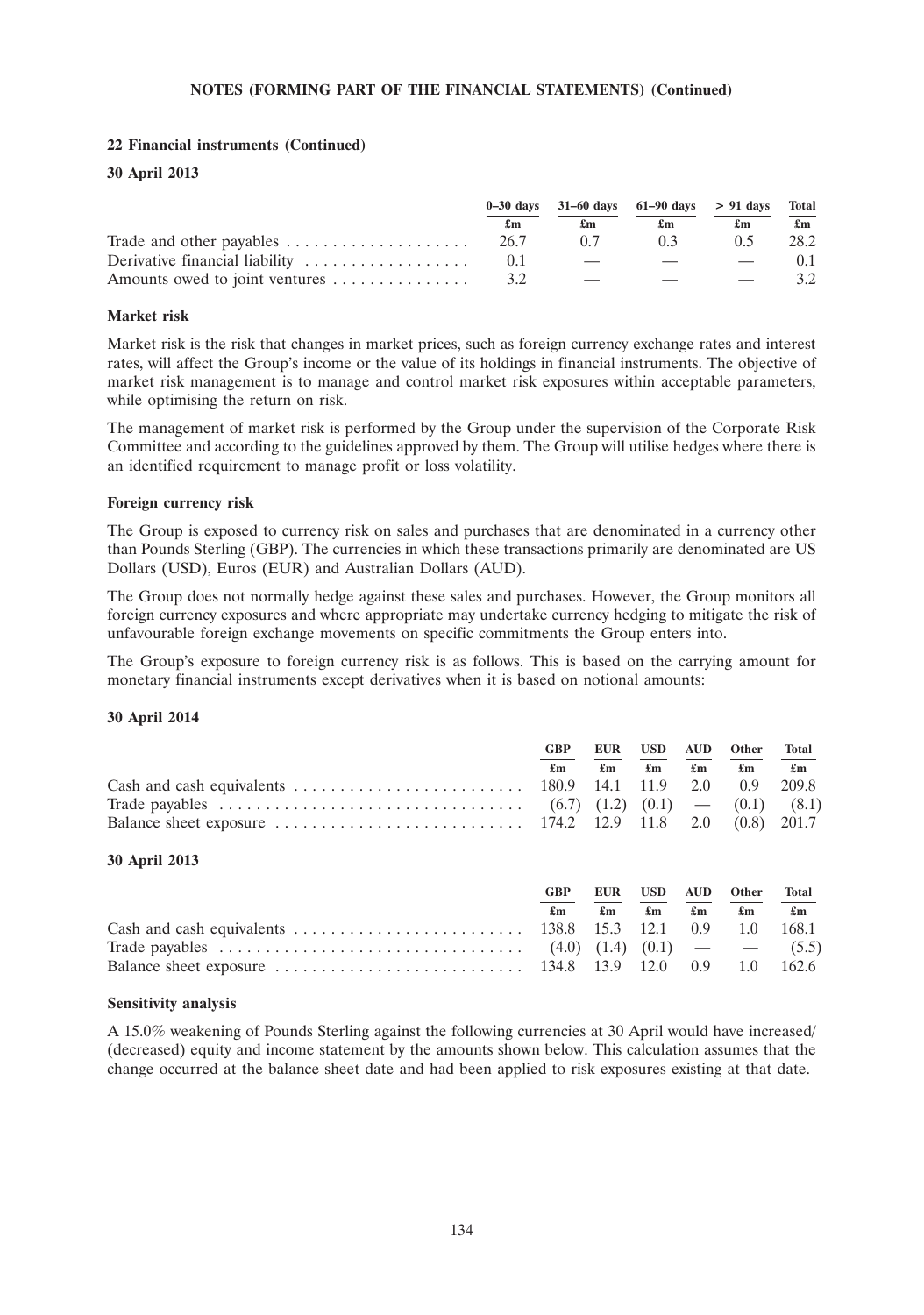#### **22 Financial instruments (Continued)**

This analysis assumes that all other variables, in particular other exchange rates and interest rates, remain constant.

|                  |      | <b>Equity</b>             |                           | statement |      |      |
|------------------|------|---------------------------|---------------------------|-----------|------|------|
|                  | 2014 | 2013                      |                           |           | 2014 | 2013 |
|                  | £m   | $\mathbf{f}_{\mathbf{m}}$ | $\mathbf{f}_{\mathbf{m}}$ |           |      |      |
| Foreign currency |      |                           |                           |           |      |      |
|                  |      |                           |                           |           |      |      |
|                  |      |                           |                           |           |      |      |
|                  |      |                           |                           |           |      |      |

A 15.0% strengthening of Pounds Sterling against the following currencies at 30 April 2014 would have had the equal but opposite effect on the above currencies to the amounts shown above, on the basis that all other variables remain constant.

#### **Interest rate risk**

The Group has no bank loans and therefore is not exposed to interest rate risk on its liabilities. At the balance sheet date the Group's interest-bearing financial assets were as follows:

|                           | 2014 | 2013 |
|---------------------------|------|------|
|                           | £m   | £m   |
| Variable rate instruments |      |      |
|                           |      |      |

#### **Sensitivity analysis**

An increase of 200 and a decrease of 200 basis points in interest rates at the balance sheet date would have increased/(decreased) equity and profit by the amounts shown below. The rationale behind the 2.0% sensitivity analysis is that interest rates in the UK have been low due to the economic climate and any increase or decrease greater than 2.0% is unlikely to occur. This calculation assumes that the change occurred at the balance sheet date and had been applied to risk exposures existing at that date.

This analysis assumes that all other variables, in particular foreign currency rates, remain constant and considers the effect of financial instruments with variable interest rates. The analysis is performed on the same basis for 2013.

|                | 2014<br>£m | 2013<br>$\mathbf{f}$ m |
|----------------|------------|------------------------|
| Profit or loss |            |                        |

#### **Credit risk**

Credit/counterparty risk is the risk of financial loss to the Group if a customer or counterparty to a financial instrument fails to meet its contractual obligations, and arises principally from the Group's receivables from customers and investments.

Group treasury policy and objectives in relation to credit risk is to minimise the likelihood that the Group will experience financial loss due to counterparty failure and to ensure that in the event of a single loss, the failure of any single counterparty would not materially impact the financial wellbeing of the Group.

The Group limits its exposure to credit risk by only depositing surplus funds on a short-term basis. The ring-fenced customer funds held by the Group in trust are spread across leading banking groups with the main aim of reducing risk as opposed to maximising income.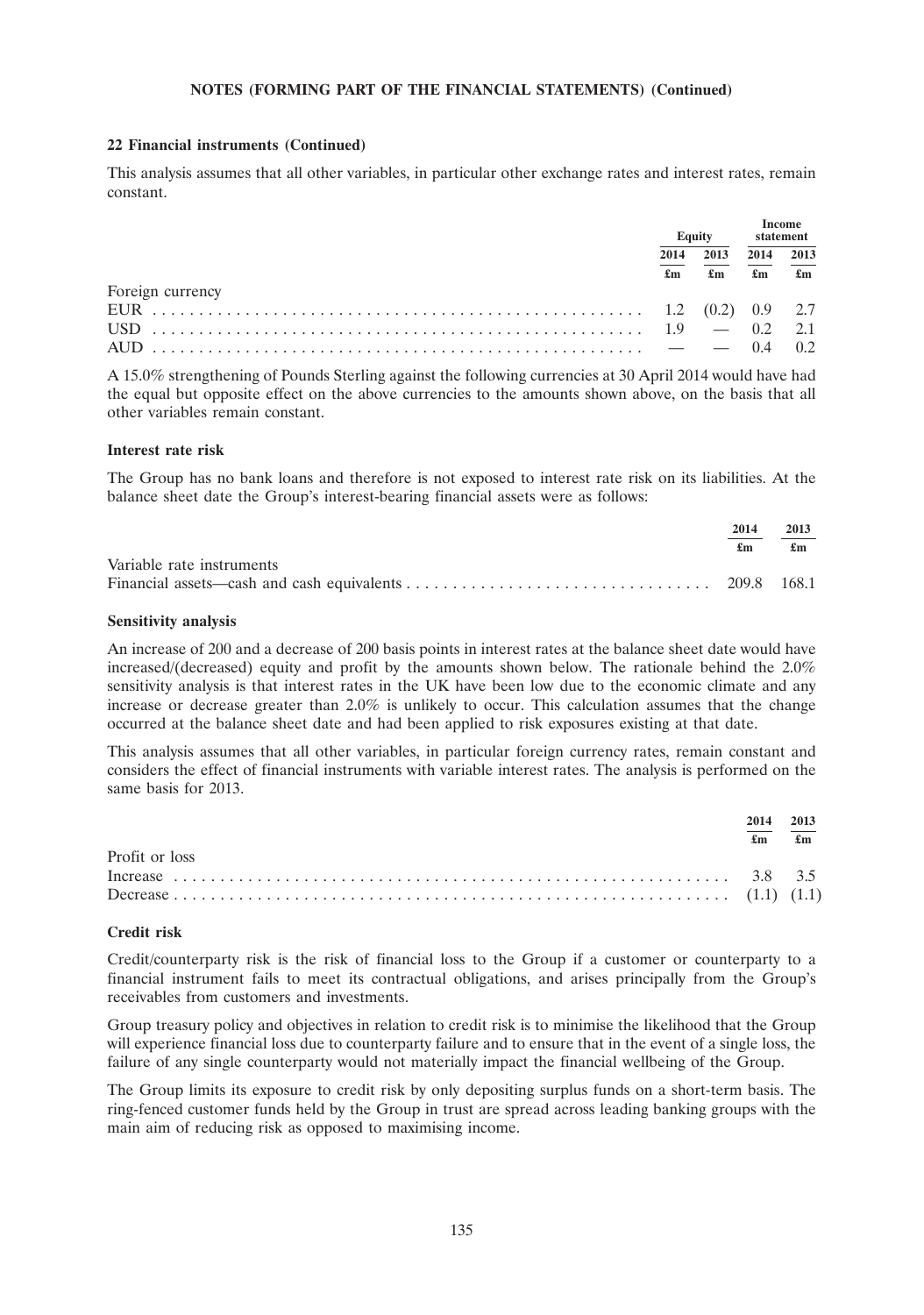#### **22 Financial instruments (Continued)**

As of 30 April 2014, the trade receivables balance was £2.2m (2013: £2.2m) of which £1.3m is current and £0.9m is past due. An amount of £0.3m (2013: £0.7m) of the gross trade receivable balance has been provided for.

#### **Exposure to credit risk**

The carrying amount of the financial assets represents the maximum credit exposure. Therefore, the maximum exposure to credit risk at the balance sheet date was £217.4m (2013: £174.2m) being the total of the carrying amount of the financial assets excluding equity investments, shown in note  $22(a)$ .

#### **Capital management**

The capital structure of the Group consists of cash and cash equivalents and equity attributable to equity holders of the parent, comprising issued capital, reserves and retained earnings as disclosed in note 19.

The Group regularly monitors capital on the basis of gross cash (defined as cash and cash equivalents) which was £209.8m at 30 April 2014 (30 April 2013: £168.1m). The Board's policy is to maintain a strong capital base so as to maintain investor and creditor confidence and to sustain future development of the business. The Group's objectives when managing capital are to safeguard the Group's ability to continue as a going concern in order to provide returns for shareholders and benefits for stakeholders and to maintain an optimal capital structure to reduce the cost of capital. The Group finances its operations through retained earnings and the management of working capital and has sufficient capital for its needs. To maintain or adjust the capital structure, the Group may adjust the dividend payment to shareholders, return capital to shareholders or issue new shares. As discussed in the Chairman's Statement on page 4, the Board targets a progressive and sustainable dividend and continues to consider the appropriate payout ratio to be approximately 40% of profit after tax in the medium term.

## **23 Operating leases**

The Group had total future minimum payments under non-cancellable operating leases as follows:

| 2014                          | 2013 |
|-------------------------------|------|
| $\mathbf{f}$ m $\mathbf{f}$ m |      |
|                               |      |
|                               |      |
|                               |      |
|                               |      |

Operating lease payments represent rents payable by the Group for office properties. These leases have varying terms, escalation charges and renewal rights.

During the year £5.7m was recognised as an expense in the income statement in respect of operating leases (2013: £8.7m).

#### **24 Capital commitments**

**Contracted but not provided for in the financial statements:**

|  | 2014 2013                     |
|--|-------------------------------|
|  | $\mathbf{f}$ m $\mathbf{f}$ m |
|  |                               |
|  |                               |
|  |                               |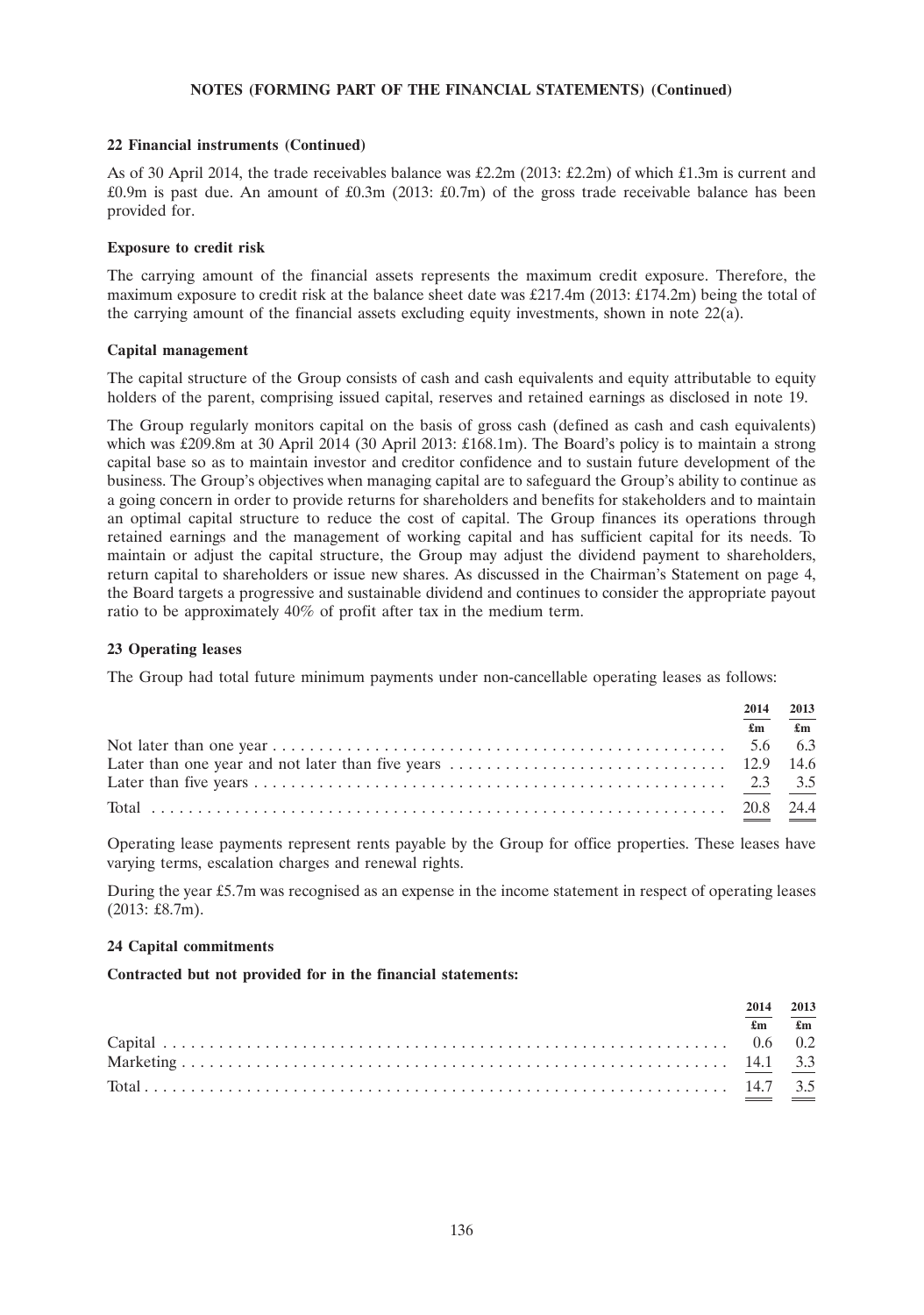### **25 Related parties**

#### **Group**

Transactions between the Company and its subsidiaries, which are related parties, have been eliminated on consolidation and are not disclosed in this note.

### **Betfair Pty Limited**

During the year the Group recharged the Australian joint venture, Betfair Pty Limited, the following costs:

• operational costs amounting to £4.6m (2013: £1.5m).

During the year the Australian joint venture recharged the Group the following costs:

- salary and related costs amounting to £nil (2013: £0.3m); and
- operational costs amounting to £2.9m (2013: £2.7m).

The outstanding balance as at 30 April 2014 of loans receivable from the Australian joint venture is £6.3m (2013: £7.8m). The balance is not interest bearing.

In addition to the recharges detailed above, the Group collects revenue on behalf of the joint venture and to a lesser extent the Australian joint venture collects revenue on behalf of the Group.

As at 30 April 2014, the Group owed £2.1m (2013: £3.2m) to the Australian joint venture.

#### **Featurespace Limited**

During the year the Group was charged  $\text{\pounds}0.1\text{m}$  (2013:  $\text{\pounds}0.2\text{m}$ ) for consultancy services by Featurespace Limited in which the Group has a non-controlling interest.

#### **LMAX Limited**

The Group utilised tax losses amounting to £1.1m that were transferred from LMAX limited, for consideration of £0.3m (2013: the Group recharged LMAX Limited costs amounting to £0.4m and were recharged costs amounting to £0.2m prior to the disposal). This consideration remained payable to LMAX Limited as at 30 April 2014 (2013: £nil) and is included within Other payables.

#### **Transactions with key management personnel**

Key management personnel compensation, including the Group's Directors and Non-Executive Directors, is shown in the table below:

| 2014           | 2013           |
|----------------|----------------|
| $\mathbf{f}$ m | $\mathbf{f}$ m |
|                |                |
|                |                |
|                |                |

#### **26 Dividends**

|                                                                                         | 2014 | 2013                      |
|-----------------------------------------------------------------------------------------|------|---------------------------|
|                                                                                         | £m   | $\mathbf{f}_{\mathbf{m}}$ |
| Amounts recognised as distributions to equity holders in the period                     |      |                           |
| Final dividend for the year ended 30 April 2013 of 9.0p per qualifying ordinary share   |      |                           |
|                                                                                         |      | 9.3 7.1                   |
| Interim dividend for the year ended 30 April 2014 of 6.0p per qualifying ordinary share |      |                           |
|                                                                                         |      |                           |
|                                                                                         |      |                           |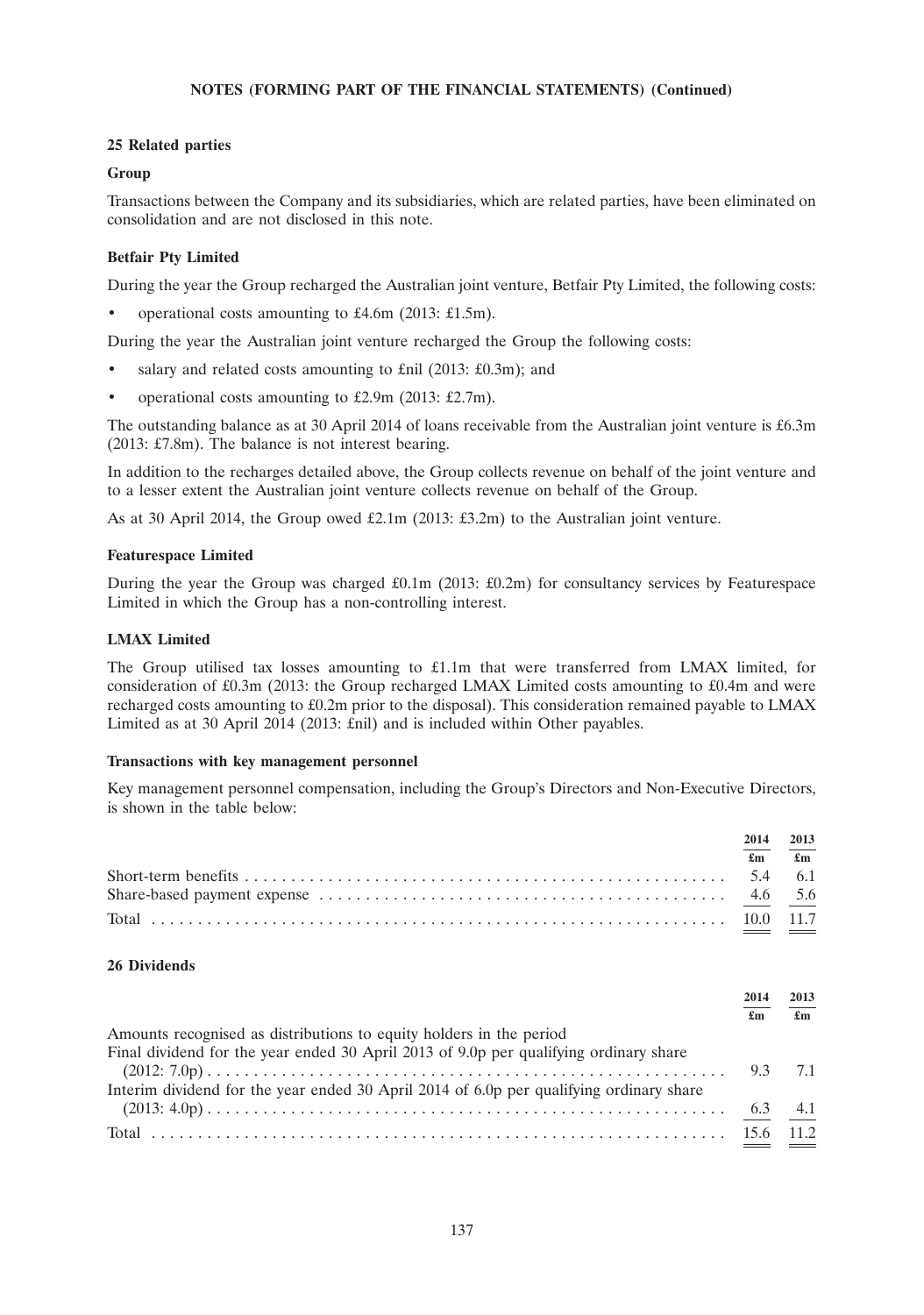# **26 Dividends (Continued)**

The proposed final dividend for the year ended 30 April 2014 is 14.0 pence per share (2013: 9.0 pence).

The proposed final dividend is subject to approval by shareholders at the Annual General Meeting and has not been included as a liability in these financial statements. The estimated dividend to be paid amounts to £14.6m.

## **Returns to shareholders in respect of the financial years ended 30 April 2011, 2012 and 2013**

The Company has paid a final dividend for the year ended 30 April 2011 and interim and final dividends for the years ended 30 April 2012 and 2013 (the 'Dividends'). The Company has recently been advised that, as a result of certain changes to the technical guidance issued by the Institute of Chartered Accounts in England and Wales (the 'ICAEW') in October 2010, the Company did not have sufficient distributable reserves to make those distributions and so they should not have been paid by the Company to its shareholders.

In addition, certain purchases of ordinary shares made by the Company in the year ended 30 April 2012 (the 'Purchases of Ordinary Shares') were not effectively carried out because, although the purchases had been approved by shareholders, the Company did not have sufficient distributable reserves for the reasons stated above. These purchases of 6,506,009 ordinary shares of £0.001 each were made at prices of between £5.76 and £9.00 per share.

At all relevant times, sufficient distributable reserves would have been available in the Company had its subsidiary undertakings passed up distributable profits to the Company through distributions from those subsidiary undertakings' own distributable reserves.

The Directors consider that it is in the best interests of the Company to take the necessary steps to regularise this position, since shareholders received the dividends they were intended to receive, the Company purchased the shares it intended to purchase and the Company clearly would not wish to take any action it could technically take against the relevant shareholders to recover any amounts in connection with the Dividends and Purchases of Ordinary Shares.

The Company has therefore entered into deed polls to discharge any current or former shareholder of the Company that received a Dividend or tendered shares under the Company's programme of market purchases from any obligation to repay any amount to the Company in connection with the Dividends and Purchases of Ordinary Shares.

Furthermore, a special resolution is proposed, numbered 18 and set out in the notice of the Annual General Meeting, to cancel and extinguish the ordinary shares concerned. Subject to obtaining the requisite consent at the Annual General Meeting, the Company intends to seek the confirmation of the Court for the cancellation and reduction described above, as required by the Companies Act 2006. Shareholders will not need to take any further action in this respect.

An appropriation has already been made from the distributable reserve position of the Company for the total purchase cost in respect of the ordinary shares concerned. This is similar to the accounting treatment had the purported purchases been made on the appropriate basis and such a transfer has been reflected in the Company's financial statements with no recognition of the sums recoverable. The Directors believe the legal position will be rectified promptly following the Annual General Meeting.

# **27 Disposals and discontinued operations**

On 18 December 2012 the Group entered into a sale and purchase agreement for the sale of 67% of the shares of LMAX Limited for £2.4m. The transaction was finalised in January 2013, on which date control of LMAX Limited passed to the acquirer.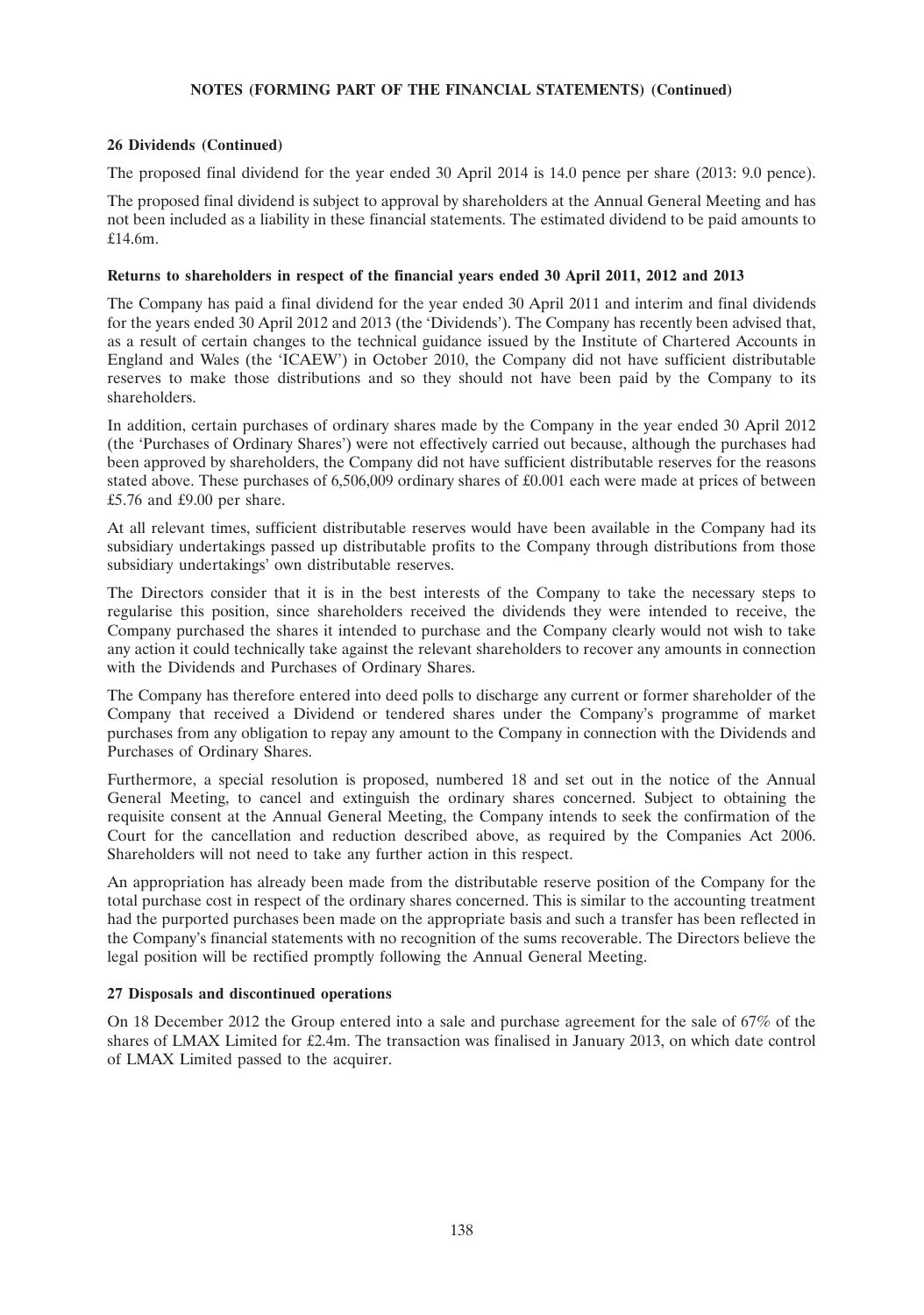#### **27 Disposals and discontinued operations (Continued)**

The net assets of LMAX Limited at the date of disposal were:

| 2013                      |
|---------------------------|
| $\mathbf{f}_{\mathbf{m}}$ |
|                           |
|                           |
|                           |
|                           |
|                           |
|                           |
|                           |

Cash and cash equivalents includes £22.7m of client's funds held matched by liabilities of an equal value in trade and other payables.

The results of the discontinued operations, which were included in the consolidated income statement for the year ended 30 April 2013, were as follows:

|                                                  | Period ended<br><b>18 January 2013</b> |
|--------------------------------------------------|----------------------------------------|
|                                                  | $\mathbf{f}_{\mathbf{m}}$              |
|                                                  | 4.1                                    |
|                                                  | (2.2)                                  |
|                                                  | 1.9                                    |
|                                                  | (17.4)                                 |
|                                                  | (15.5)                                 |
|                                                  | (5.5)                                  |
|                                                  | (7.7)                                  |
|                                                  | (2.3)                                  |
|                                                  | (15.5)                                 |
|                                                  | 0 <sub>1</sub>                         |
|                                                  | (15.4)                                 |
|                                                  | (5.3)                                  |
|                                                  | (0.4)                                  |
| Net loss attributable to discontinued operations | (21.1)                                 |

The Group incurred no profit or loss from discontinued operations in the year ended 30 April 2014.

During the year ended 30 April 2013, LMAX Limited contributed £5.2m to the Group's net operating cash flows and paid £2.8m in respect of investing activities.

## **28 Contingent liabilities**

In obtaining a licence to operate in New Jersey, the Group has paid and committed to prepay a revenue share to a third party which is contingent on that third party meeting specific requirements. As at 30 April 2014, the Group deems the fulfilment of these criteria as uncertain. In the event that the payment was to crystallise, there would be no significant impact on the profitability of the Group.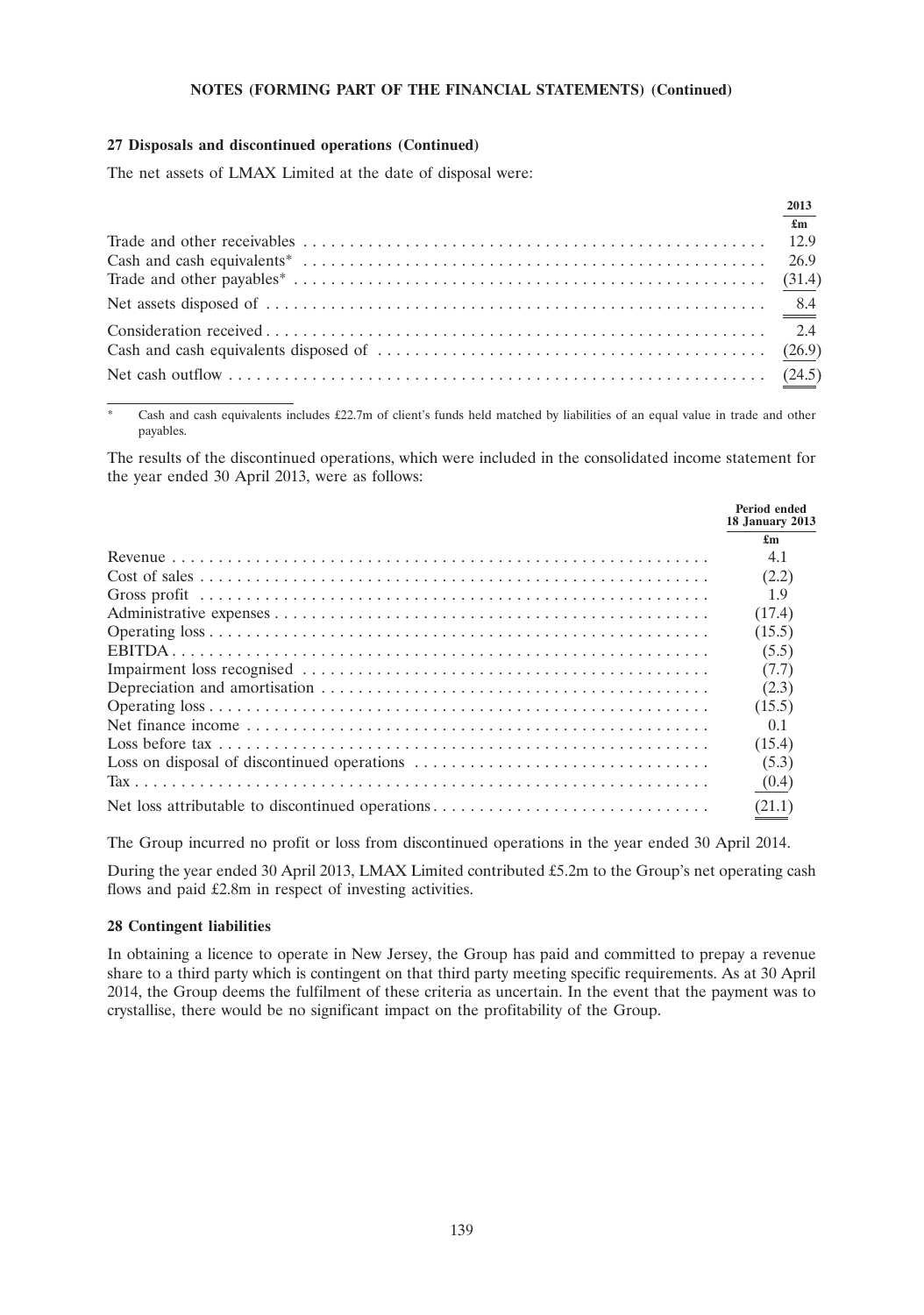# **COMPANY BALANCE SHEET**

# **AS AT 30 APRIL 2014**

|                                                                                                                                                                  | <b>Note</b>   | 2014<br>£m | 2013<br>£m |
|------------------------------------------------------------------------------------------------------------------------------------------------------------------|---------------|------------|------------|
| Fixed assets                                                                                                                                                     |               |            |            |
|                                                                                                                                                                  | $\mathcal{L}$ | 160.2      | 153.7      |
| Current assets                                                                                                                                                   |               |            |            |
|                                                                                                                                                                  | 3             | 201.3      | 6.4        |
|                                                                                                                                                                  |               | 0.2        | 1.6        |
|                                                                                                                                                                  |               | 201.5      | 8.0        |
|                                                                                                                                                                  |               | (6.5)      | (12.0)     |
|                                                                                                                                                                  |               | 195.0      | (4.0)      |
| Total assets less current liabilities                                                                                                                            |               |            |            |
| Creditors: Amounts falling due after more than one year $\dots \dots \dots \dots \dots$ 5 $-$                                                                    |               |            | (52.7)     |
|                                                                                                                                                                  |               | 355.2      | 97.0       |
| Capital and reserves                                                                                                                                             |               |            |            |
|                                                                                                                                                                  | 6             | 0.1        | 0.1        |
|                                                                                                                                                                  | 6             | 21.9       | 19.4       |
|                                                                                                                                                                  | 6             | 333.2      | 77.5       |
| Shareholders' funds $\ldots$ , $\ldots$ , $\ldots$ , $\ldots$ , $\ldots$ , $\ldots$ , $\ldots$ , $\ldots$ , $\ldots$ , $\ldots$ , $\ldots$ , $\ldots$ , $\ldots$ |               | 355.2      | 97.0       |
|                                                                                                                                                                  |               |            |            |

These financial statements were approved by the Board of Directors on 11 June 2014 and were signed on its behalf by:

Breon Corcoran Alexander Gersh *Chief Executive Officer Chief Financial Officer*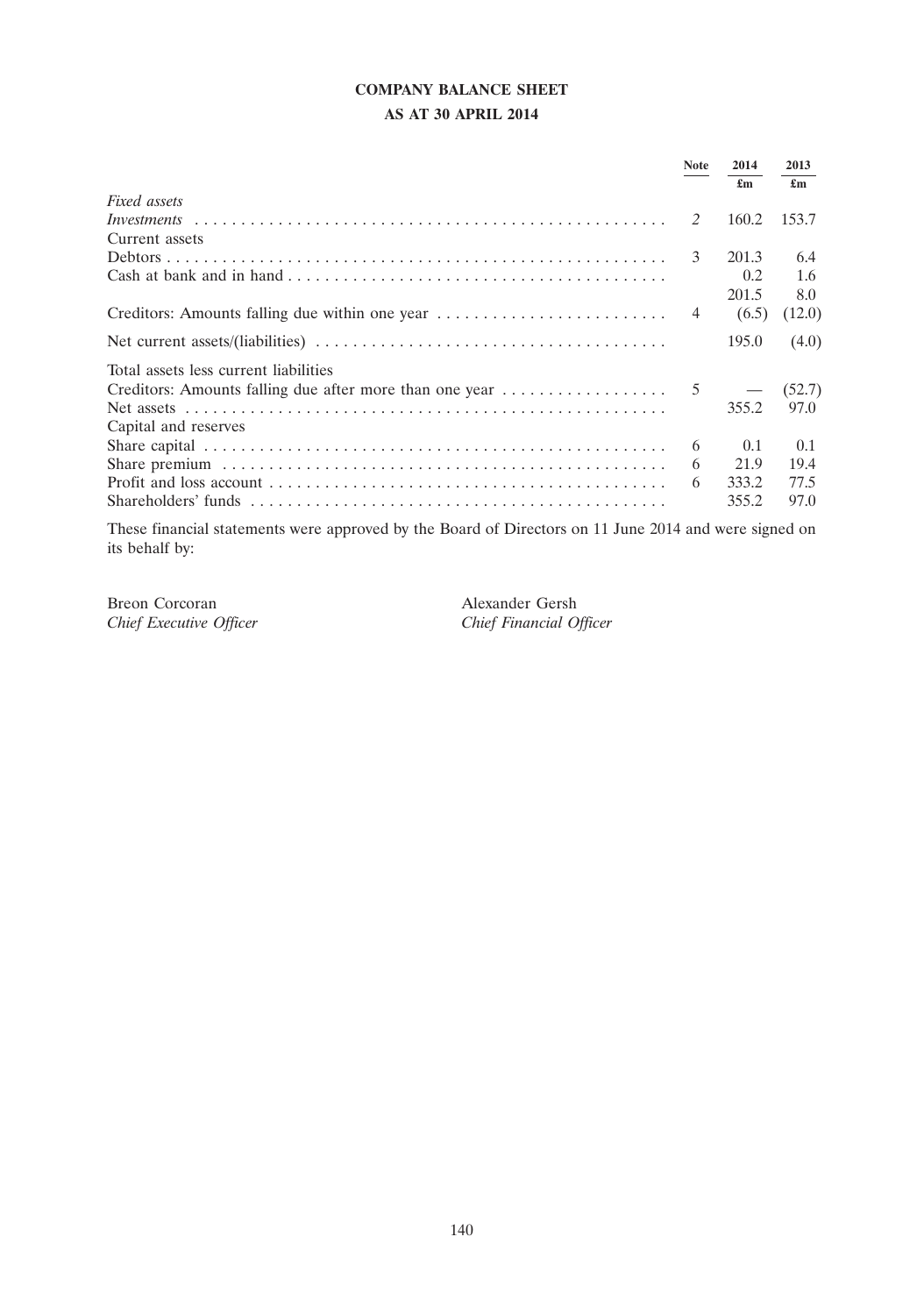#### **NOTES**

#### **(FORMING PART OF THE FINANCIAL STATEMENTS)**

#### **1 Company accounting policies**

The following accounting policies have been applied consistently in dealing with items which are considered material in relation to the Company's financial statements.

#### **Basis of preparation**

The financial statements have been prepared under the historical cost accounting rules and in accordance with applicable accounting standards in the United Kingdom (UK).

Under section 408 of the Companies Act 2006 the Company is exempt from the requirement to present its own profit and loss account.

Under Financial Reporting Standard 1 the Company is exempt from the requirement to prepare a cash flow statement on the grounds that a parent undertaking includes the Company in its own published consolidated financial statements. The Company reported a profit for the financial year ended 30 April 2014 of £264.8m (2013: £0.9m loss).

#### **Foreign currencies**

Transactions in foreign currencies are recorded using the rate of exchange ruling at the date of the transaction. Monetary assets and liabilities denominated in foreign currencies are translated using the rate of exchange ruling at the balance sheet date and the gains or losses on translation are included in the consolidated profit and loss account.

#### **Share-based payments**

**The Group's share option plans and restricted shares scheme allows employees to acquire shares in** the Betfair Group. The fair value of these schemes is recognised as an employee expense with a corresponding increase in equity, with the exception of cash settled transactions which result in a corresponding increase in other creditors. The fair value is measured at grant date and spread over the period during which the employees become unconditionally entitled to participate in the scheme and is calculated using an option pricing model, taking into account the terms and conditions upon which the options were granted.

The amount recognised as an expense is adjusted to reflect the actual number of share options that vest.

Restricted shares are valued with reference to the market value of the shares on the date of grant. They have a vesting period of three years from the first day of the financial year to which they relate and one-third of the shares will vest each year for three years.

All cash settled share-based payments are recorded as a liability and revalued at the market value at the balance sheet date with the difference taken to the profit and loss account, except where the cash component is fixed.

The Company has recognised an increase in investments corresponding to the FRS 20 Share-based payment charge in respect of awards to employees of subsidiary companies.

#### **Cash and liquid resources**

Cash comprises cash at bank and in hand and deposits repayable on demand, less overdrafts payable on demand.

#### **Investments**

Fixed asset investments are stated at cost less any provision for impairment.

#### **Treasury share transactions**

The Company has recognised an increase in investments corresponding to the FRS 20 Share-based payment charge.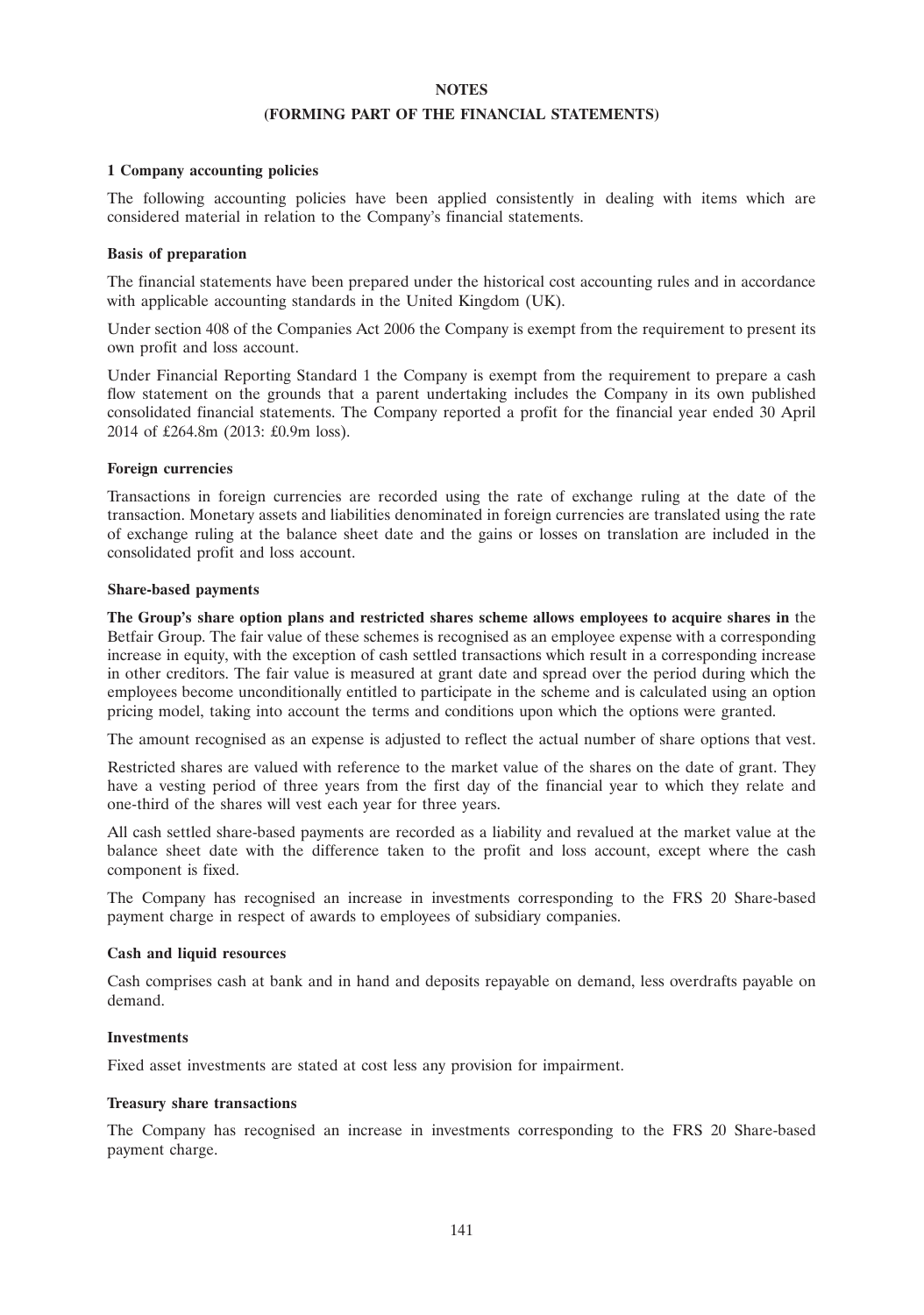### **NOTES**

### **(FORMING PART OF THE FINANCIAL STATEMENTS) (Continued)**

### **1 Company accounting policies (Continued)**

### **Director and employee remuneration**

The Company had no employees other than the Directors during the current or prior year.

The remuneration paid to Directors for services to the Company during the year was paid and accounted for by another entity within the Group. Details of the Directors' remuneration is discussed in the Directors' Remuneration Report on pages 50 to 67.

#### **2 Investments**

|                                                                                   | <b>Shares in Group</b><br>undertakings   |                                           |
|-----------------------------------------------------------------------------------|------------------------------------------|-------------------------------------------|
|                                                                                   | $\mathbf{f}_{\mathbf{m}}$                |                                           |
| Cost<br>Increase in the cost of investment for share-based payments under FRS 20  | 153.7<br>6.5<br>160.2                    |                                           |
| 3 Debtors                                                                         |                                          |                                           |
|                                                                                   | 2014<br>£m<br>201.3                      | 2013<br>$\mathbf{f}_{\mathbf{m}}$<br>6.4  |
| 4 Creditors: amounts falling due within one year                                  |                                          |                                           |
| 5 Creditors: amounts falling due after more than one year                         | 2014<br>$\mathbf{f}_{\mathbf{m}}$<br>6.5 | 2013<br>$\mathbf{f}_{\mathbf{m}}$<br>12.0 |
| The balance as at 30 April 2013 was fully repaid in the year ended 30 April 2014. | 2014<br>$\mathbf{f}_{\mathbf{m}}$        | 2013<br>$\mathbf{f}_{\mathbf{m}}$<br>52.7 |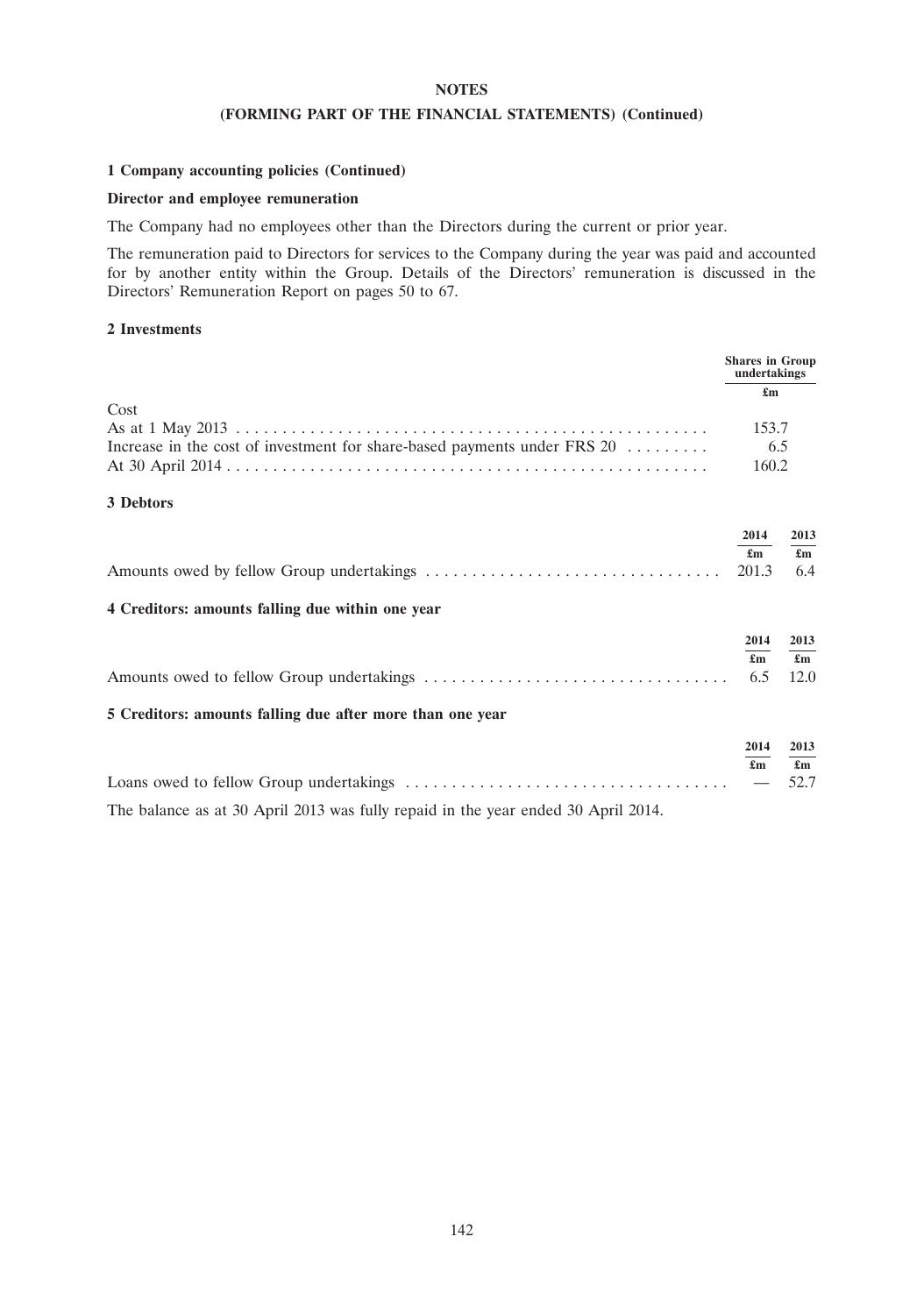### **NOTES**

## **(FORMING PART OF THE FINANCIAL STATEMENTS) (Continued)**

# **6 Reconciliation of movement in capital and reserves**

|                                                 | <b>Share</b><br>capital          | <b>Share</b><br>premium  | Profit and<br>loss account | <b>Total Parent</b><br>equity |
|-------------------------------------------------|----------------------------------|--------------------------|----------------------------|-------------------------------|
|                                                 | $\mathbf{f}_{\mathbf{m}}$        | £m                       | £m                         | $\mathbf{f}_{\mathbf{m}}$     |
| Balance at 1 May 2012                           | 0.1                              | 12.0                     | 82.1                       | 94.2                          |
|                                                 | $\hspace{0.05cm}$                |                          | (0.9)                      | (0.9)                         |
|                                                 |                                  | 7.4                      |                            | 7.4                           |
| Dividends paid                                  | $\overline{\phantom{m}}$         |                          | (11.2)                     | (11.2)                        |
| Equity-settled share-based payment transactions | $\equiv$                         | $\overline{\phantom{0}}$ | 7.5                        | 7.5                           |
|                                                 | 0.1                              | 19.4                     | 77.5                       | 97.0                          |
|                                                 | 0.1                              | 19.4                     | 77.5                       | 97.0                          |
|                                                 | $\overline{\phantom{0}}$         |                          | 264.8                      | 264.8                         |
|                                                 | $\overbrace{\phantom{12322111}}$ | 2.5                      |                            | 2.5                           |
| Dividends paid                                  |                                  |                          | (15.6)                     | (15.6)                        |
| Equity-settled share-based payment transactions | $\overline{\phantom{m}}$         |                          | 6.5                        | 6.5                           |
| Balance at 30 April 2014                        | 0.1                              | 21.9                     | 333.2                      | 355.2                         |

### **FIVE YEAR SUMMARY**

| $\mathbf{f}_{\mathbf{m}}$                                                                                           | 2014 | 2013 | $2012$ $2011*$ $2010*$ |  |
|---------------------------------------------------------------------------------------------------------------------|------|------|------------------------|--|
|                                                                                                                     |      |      |                        |  |
|                                                                                                                     |      |      |                        |  |
| Separately disclosed items—restructuring and other $-$ (22.1) (2.5) (17.0) (4.6)                                    |      |      |                        |  |
|                                                                                                                     |      |      |                        |  |
|                                                                                                                     |      |      |                        |  |
| Profit/(loss) for the year $\dots \dots \dots \dots \dots \dots \dots \dots \dots \dots$ 51.0 (66.3) 34.0 23.0 15.1 |      |      |                        |  |

\* As reported in previous Annual Reports and not restated for discontinued operation of LMAX.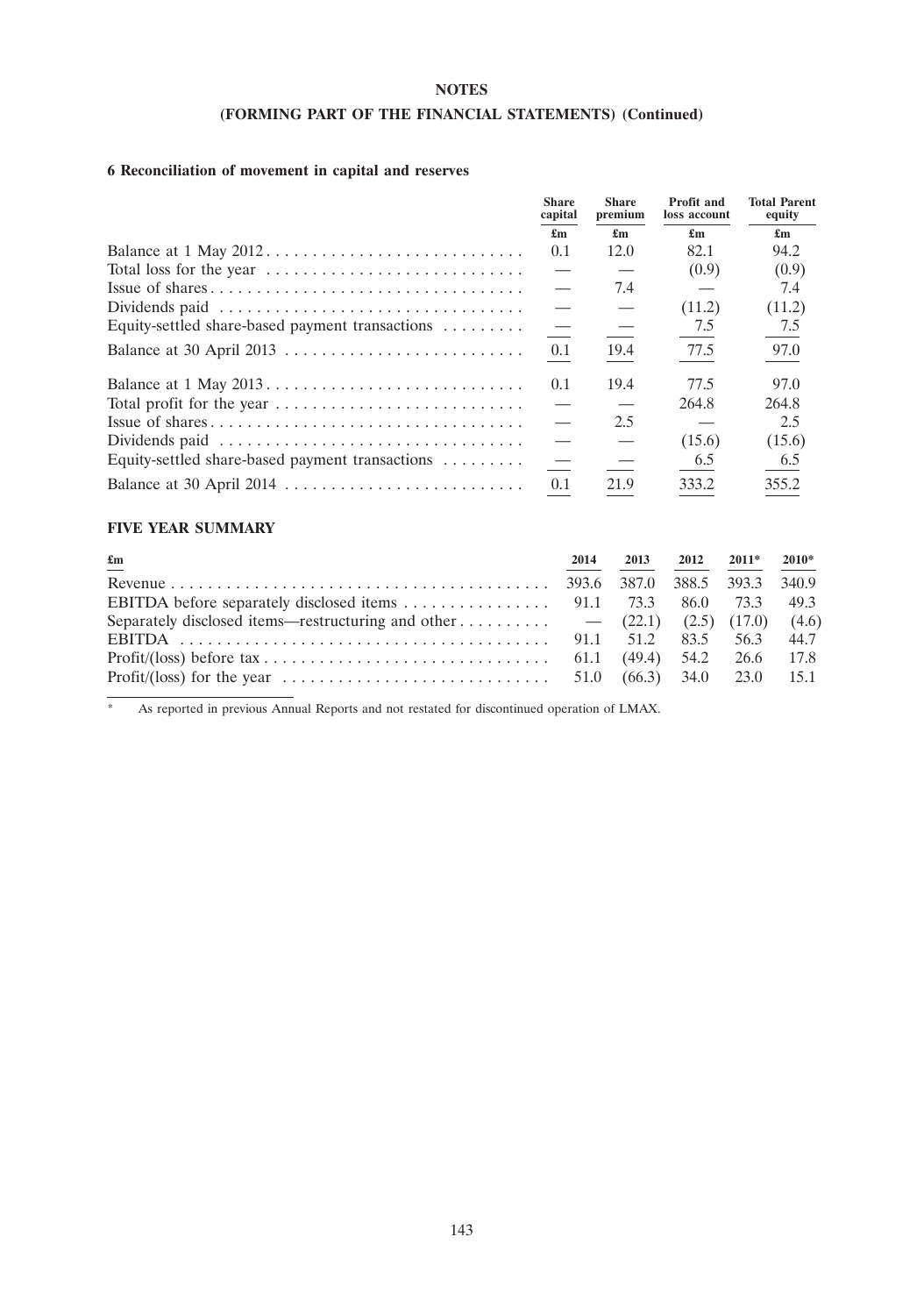## **SECTION C**

**HISTORICAL FINANCIAL INFORMATION RELATING TO THE BETFAIR GROUP FOR THE YEAR ENDED 30 APRIL 2013**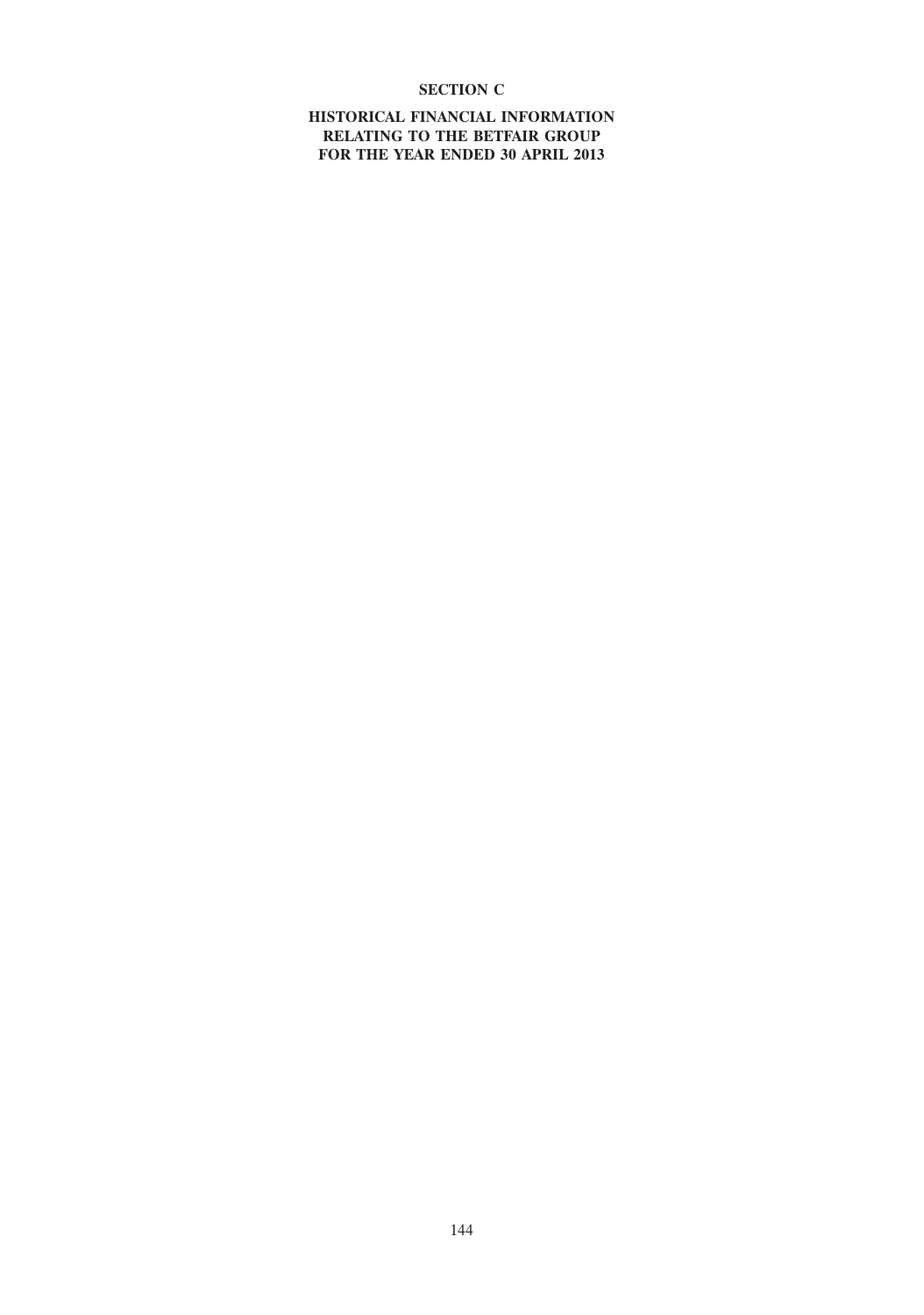### **INDEPENDENT AUDITOR'S REPORT 2013 OF BETFAIR GROUP PLC**

We have audited the financial statements of Betfair Group plc for the year ended 30 April 2013 set out on pages 59 to 102. The financial reporting framework that has been applied in their preparation is applicable law and International Financial Reporting Standards (IFRSs) as adopted by the EU. The financial reporting framework that has been applied in the preparation of the Parent Company Financial Statements is applicable law and UK Accounting Standards (UK Generally Accepted Accounting Practice).

This report is made solely to the Company's members, as a body, in accordance with Chapter 3 of Part 16 of the Companies Act 2006. Our audit work has been undertaken so that we might state to the Company's members those matters we are required to state to them in an auditor's report and for no other purpose. To the fullest extent permitted by law, we do not accept or assume responsibility to anyone other than the Company and the Company's members, as a body, for our audit work, for this report, or for the opinions we have formed.

### **Respective responsibilities of Directors and auditor**

As explained more fully in the Directors' Responsibilities Statement set out on page 34, the Directors are responsible for the preparation of the Financial Statements and for being satisfied that they give a true and fair view. Our responsibility is to audit, and express an opinion on, the Financial Statements in accordance with applicable law and International Standards on Auditing (UK and Ireland). Those standards require us to comply with the Auditing Practices Board's Ethical Standards for Auditors.

### **Scope of the audit of the financial statements**

A description of the scope of an audit of financial statements is provided on the Financial Reporting Council's website at www.frc.org.uk/auditscopeukprivate

### **Opinion on financial statements**

In our opinion:

- the Financial Statements give a true and fair view of the state of the Group's and of the Parent Company's affairs as at 30 April 2013 and of the Group's loss for the year then ended;
- the Group Financial Statements have been properly prepared in accordance with IFRSs as adopted by the EU;
- the Parent Company Financial Statements have been properly prepared in accordance with UK Generally Accepted Accounting Practice; and
- the Financial Statements have been prepared in accordance with the requirements of the Companies Act 2006; and, as regards the Group Financial Statements, Article 4 of the IAS Regulation.

### **Opinion on other matters prescribed by the Companies Act 2006**

In our opinion:

- the part of the Directors' Remuneration Report to be audited has been properly prepared in accordance with the Companies Act 2006;
- the information given in the Directors' Report for the financial year for which the Financial Statements are prepared is consistent with the Financial Statements; and
- the information given in the Corporate Governance Statement set out on pages 44 to 47 in the Annual Report with respect to internal control and risk management systems in relation to financial reporting processes and about share capital structures is consistent with the Financial Statements.

Matters on which we are required to report by exception

We have nothing to report in respect of the following:

Under the Companies Act 2006 we are required to report to you if, in our opinion:

adequate accounting records have not been kept by the Parent Company, or returns adequate for our audit have not been received from branches not visited by us; or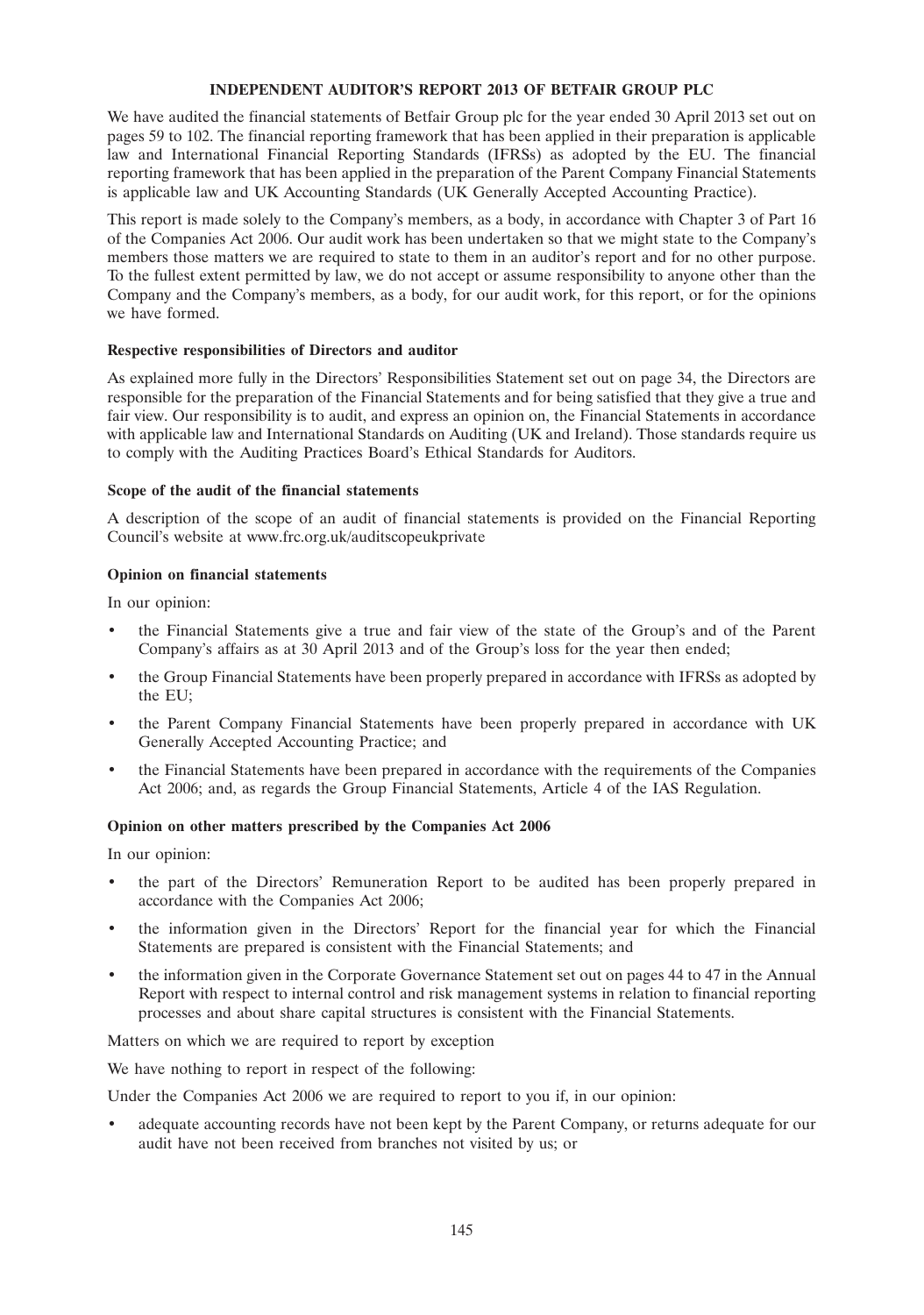- the Parent Company Financial Statements and the part of the Directors' Remuneration Report to be audited are not in agreement with the accounting records and returns; or
- certain disclosures of Directors' remuneration specified by law are not made; or
- we have not received all the information and explanations we require for our audit; or
- a Corporate Governance Statement has not been prepared by the Company.

Under the Listing Rules we are required to review:

- the Directors' statement, set out on page 33, in relation to going concern;
- the part of the Corporate Governance Statement relating to the company's compliance with the nine provisions of the UK Corporate Governance Code specified for our review; and
- certain elements of the report to shareholders by the Board on Directors' remuneration.

Michael Harper Senior Statutory Auditor for and on behalf of KPMG Audit Plc, Statutory Auditor. Chartered Accountants 15 Canada Square London, E14 5GL 27 June 2013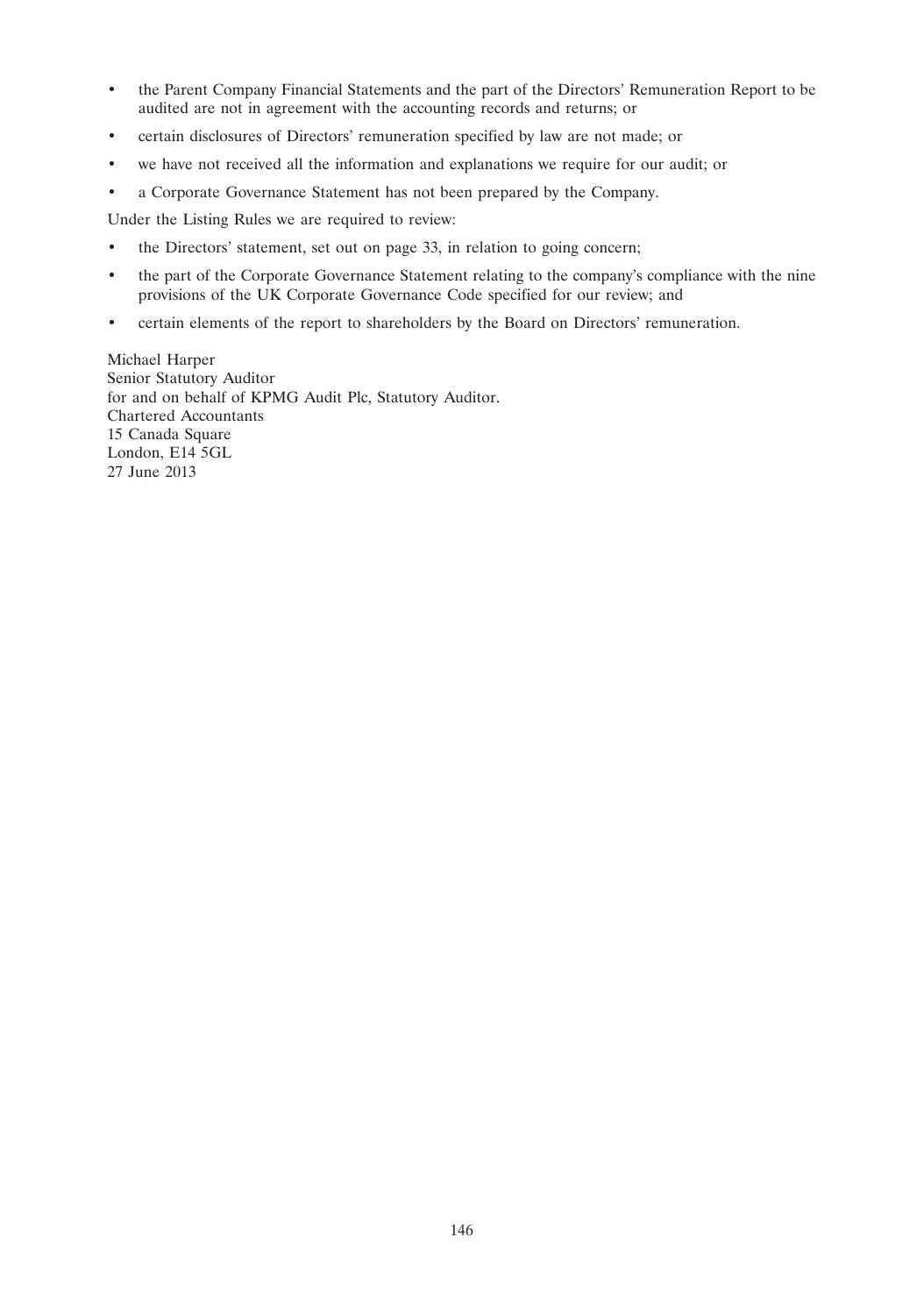### **CONSOLIDATED INCOME STATEMENT**

### **For the year ended 30 April 2013**

|                                                                                            | <b>Note</b>    | 2013    | 2012              |
|--------------------------------------------------------------------------------------------|----------------|---------|-------------------|
|                                                                                            |                | £m      | £m                |
| <b>Continuing operations</b>                                                               |                |         |                   |
| Revenue $\dots\dots\dots\dots\dots\dots\dots\dots\dots\dots\dots\dots\dots\dots\dots\dots$ | 2              | 387.0   | 388.5             |
|                                                                                            |                | (49.8)  | (48.1)            |
|                                                                                            |                | 337.2   | 340.4             |
|                                                                                            |                | (406.2) | (294.1)           |
| Group operating (loss)/profit                                                              |                | (69.0)  | 46.3              |
| Analysed as:                                                                               |                |         |                   |
| Underlying EBITDA* (excluding separately disclosed items)                                  | $\overline{2}$ | 73.3    | 86.0              |
|                                                                                            | 5              | (22.1)  | (2.5)             |
|                                                                                            | $\overline{c}$ | 51.2    | 83.5              |
| Impairment of goodwill and other assets                                                    |                | (82.4)  |                   |
|                                                                                            |                | (37.8)  | (37.2)            |
| Group operating (loss)/profit                                                              |                | (69.0)  | 46.3              |
| Profit on disposal of available-for-sale financial asset                                   | 6              | 16.8    |                   |
|                                                                                            | 7              | 1.4     | 3.6               |
|                                                                                            | 7              |         |                   |
|                                                                                            |                | 1.4     | 3.6               |
| Share of profit of equity accounted investments $\dots\dots\dots\dots\dots$                | 12             | 1.4     | 4.3               |
|                                                                                            |                | (49.4)  | 54.2              |
|                                                                                            | 8              | 4.2     | (7.6)             |
| $(Loss)/profit$ for the year from continuing operations                                    |                | (45.2)  | 46.6              |
| <b>Discontinued operations</b>                                                             |                |         |                   |
| Loss for the period/year from discontinued operations, net of tax                          | 27             | (21.1)  | (12.6)            |
|                                                                                            |                | (66.3)  | 34.0              |
| <b>Attributable to:</b>                                                                    |                |         |                   |
|                                                                                            |                | (66.3)  | 34.7              |
|                                                                                            |                |         | (0.7)             |
|                                                                                            |                | (66.3)  | 34.0              |
|                                                                                            |                |         |                   |
| (Loss)/earnings per share from continuing operations                                       |                |         |                   |
|                                                                                            |                | (44.4)p | 45.4p             |
| Diluted**                                                                                  |                |         | 44.5p             |
| (Loss)/earnings per share from continuing and discontinued                                 |                |         |                   |
| operations                                                                                 |                |         |                   |
|                                                                                            | 9              | (65.1)p | 33.1 <sub>p</sub> |
| Diluted**                                                                                  | 9              |         | 32.5p             |

\* EBITDA is defined as Group operating profit before finance income, tax, impairment, depreciation and amortisation. It excludes amounts in respect of the Group's equity accounted investments and is considered by the Directors to be a key measure of its financial performance.

Underlying EBITDA has historically been presented as Adjusted EBITDA and defined as EBITDA before separately disclosed items and charges relating to equity-settled share-based payments. For the year ended 30 April 2013, Adjusted EBITDA has been renamed Underlying EBITDA and includes charges relating to equity-settled share-based payments but excludes separately disclosed items. Comparative periods have been amended accordingly. Separately disclosed items in the prior year include results from High Rollers (2013: £nil, 2012: £3.9m profit).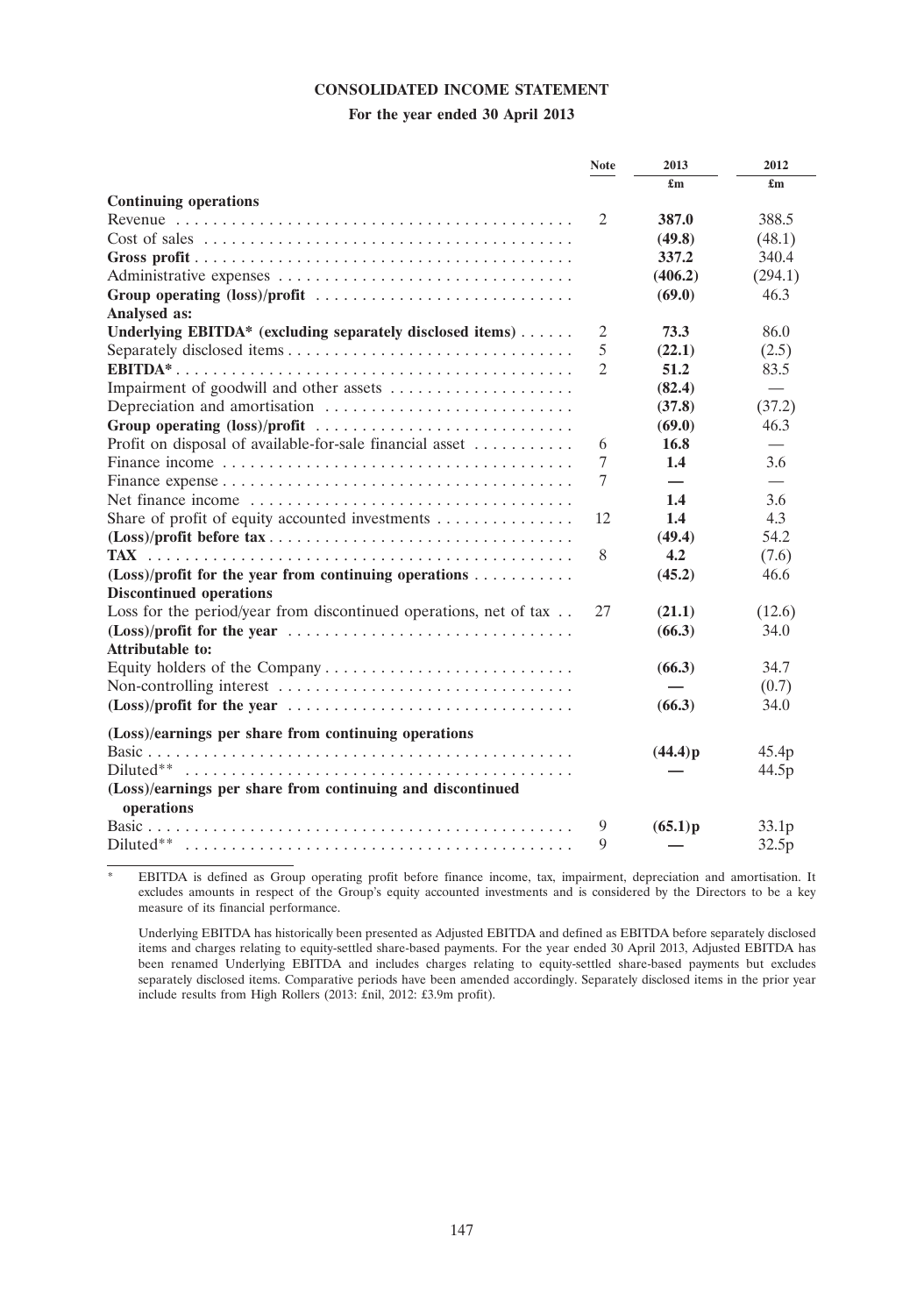## **CONSOLIDATED STATEMENT OF COMPREHENSIVE INCOME**

# **For the year ended 30 April 2013**

|                                                                                | 2013   | 2012                      |
|--------------------------------------------------------------------------------|--------|---------------------------|
|                                                                                | £m     | $\mathbf{f}_{\mathbf{m}}$ |
| (Loss)/profit for the year                                                     |        |                           |
|                                                                                | (66.3) | 34.0                      |
| Foreign exchange differences arising on consolidation                          | 1.8    | (2.9)                     |
| Other comprehensive income/(expense) for the year, net of income tax $\dots$ . | 1.8    | (2.9)                     |
|                                                                                | (64.5) | 31.1                      |
| Attributable to:                                                               |        |                           |
|                                                                                | (64.5) | 31.8                      |
|                                                                                |        | (0.7)                     |
|                                                                                | (64.5) | 31.1                      |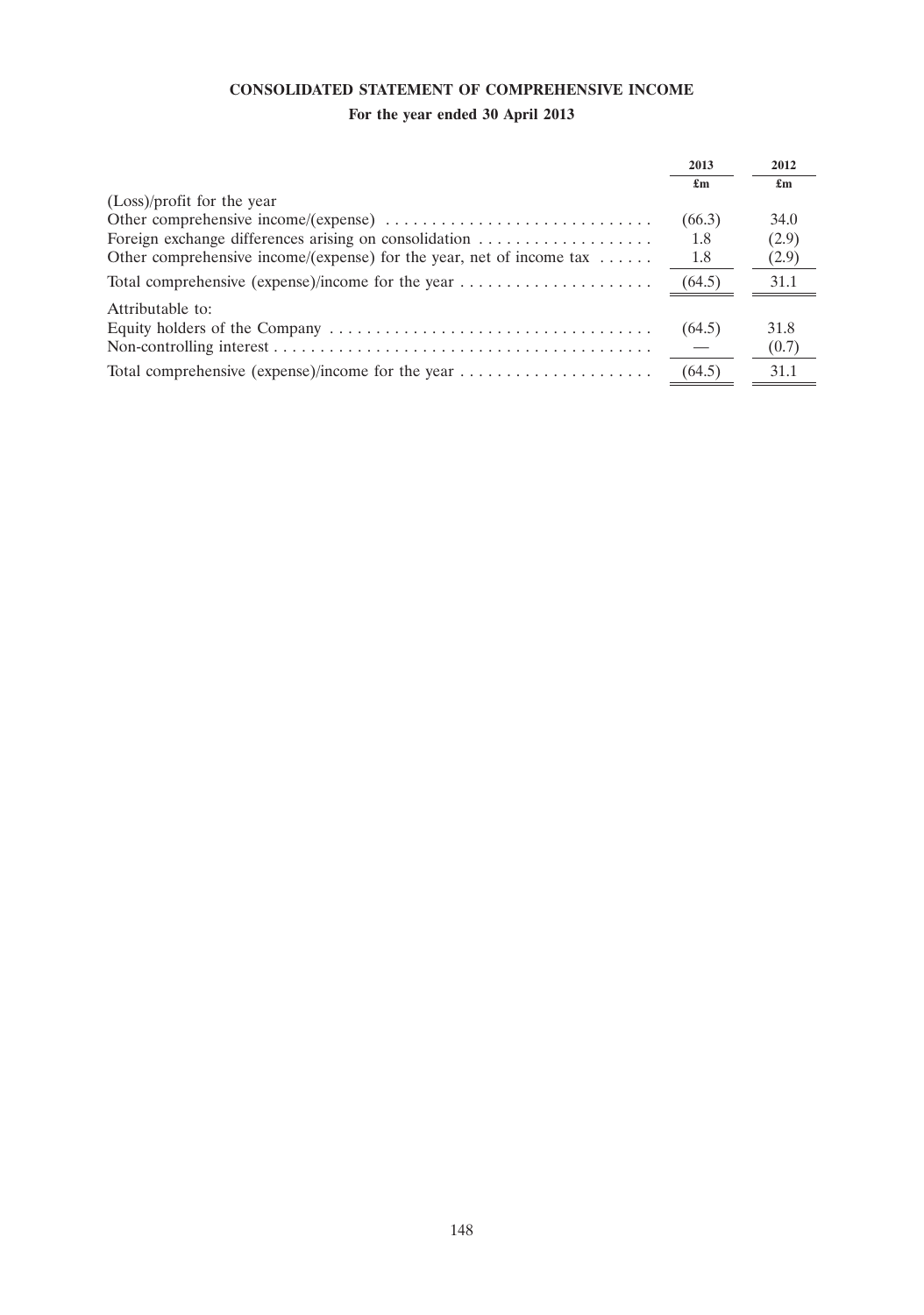## **CONSOLIDATED BALANCE SHEET**

## **As at 30 April 2013**

|                         | <b>Note</b> | 2013                      | 2012  |
|-------------------------|-------------|---------------------------|-------|
|                         |             | $\mathbf{f}_{\mathbf{m}}$ | £m    |
| Assets                  |             |                           |       |
| Non-current assets      |             |                           |       |
|                         | 10          | 20.6                      | 33.7  |
|                         | 11          | 54.6                      | 132.4 |
|                         | 12          | 7.9                       | 6.2   |
|                         | 13          | 1.3                       | 2.1   |
|                         | 14          | 5.1                       |       |
|                         |             | 89.5                      | 174.4 |
|                         |             |                           |       |
| Current assets          |             |                           |       |
|                         | 15          | 18.7                      | 29.6  |
|                         | 16          | 168.1                     | 135.4 |
|                         |             | 186.8                     | 165.0 |
|                         |             | 276.3                     | 339.4 |
|                         |             |                           |       |
| Liabilities             |             |                           |       |
| Current liabilities     |             |                           |       |
|                         | 17          | 109.6                     | 118.4 |
|                         |             | 21.5                      | 22.9  |
|                         | 18          | 11.6                      |       |
|                         |             | 142.7                     | 141.3 |
| Non-current liabilities |             |                           |       |
|                         | 14          |                           | 2.0   |
|                         | 18          | 1.6                       |       |
|                         |             | 144.3                     | 143.3 |
|                         |             | 132.0                     | 196.1 |
| Equity                  |             |                           |       |
|                         | 19          | 0.1                       | 0.1   |
|                         |             | 19.4                      | 12.0  |
|                         |             | (7.6)                     | (9.3) |
|                         |             | 120.1                     | 193.3 |
|                         |             | 132.0                     | 196.1 |
|                         |             |                           |       |
|                         | 19          | 132.0                     | 196.1 |

These financial statements were approved by the Board of Directors on 27 June 2013 and were signed on its behalf by:

**Chief Executive Officer** 

**Breon Corcoran Alexander Gersh**<br> *Chief Executive Officer* Chief Financial Officer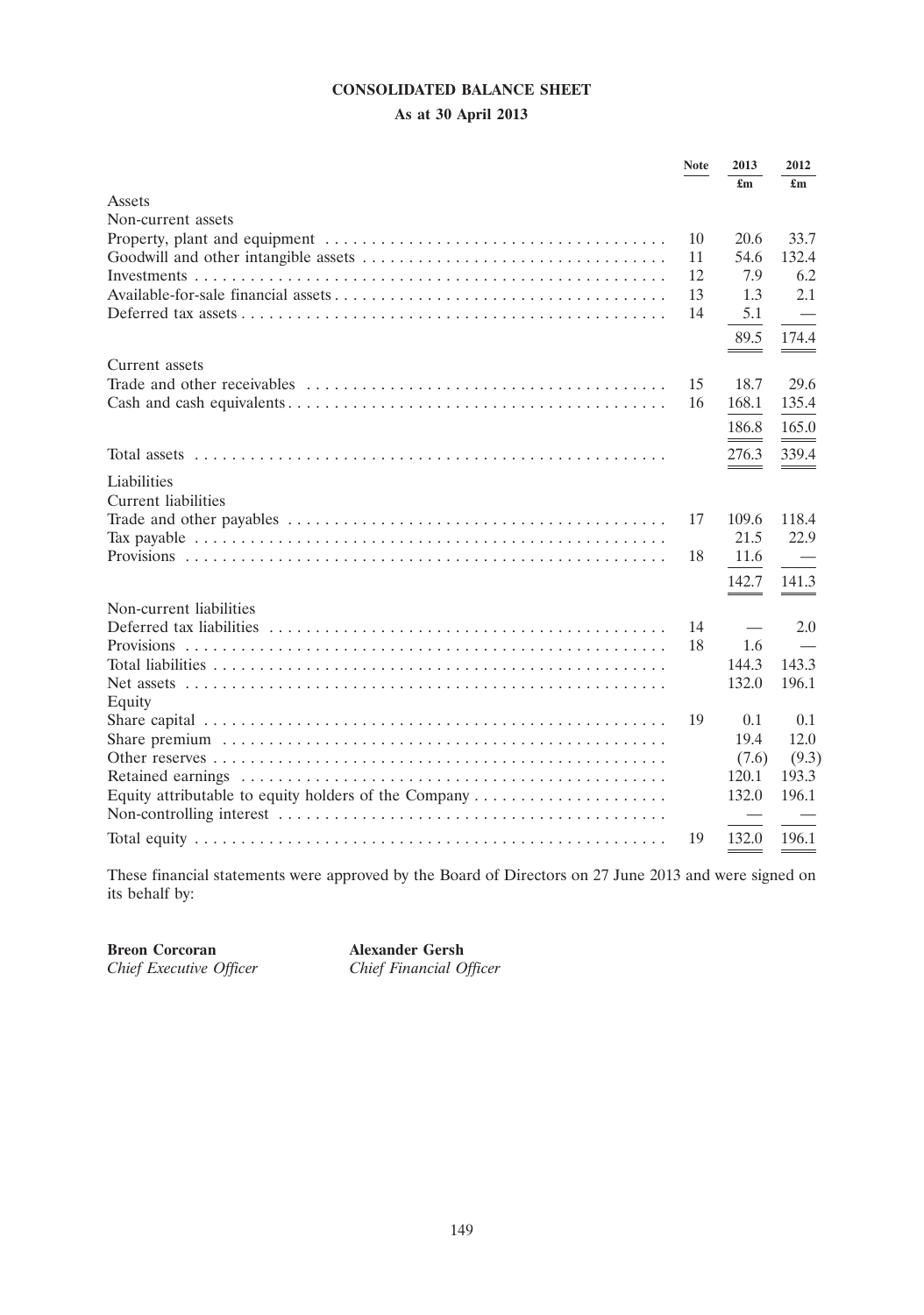## **CONSOLIDATED STATEMENT OF CHANGES IN EQUITY**

## **For the year ended 30 April 2013**

# **Attributable to equity holders of the Company**

|                                                                                                                                                      | <b>Share</b><br>capital   | <b>Share</b><br>premium reserves | Other                     | Foreign<br>currency<br>translation Retained<br>reserve | earnings                  | <b>Total</b><br>equity    | Non-<br>parent controlling<br>interest | <b>Total</b><br>equity    |
|------------------------------------------------------------------------------------------------------------------------------------------------------|---------------------------|----------------------------------|---------------------------|--------------------------------------------------------|---------------------------|---------------------------|----------------------------------------|---------------------------|
|                                                                                                                                                      | $\mathbf{f}_{\mathbf{m}}$ | $\mathbf{f}_{\mathbf{m}}$        | $\mathbf{f}_{\mathbf{m}}$ | $\mathbf{f}_{\mathbf{m}}$                              | $\mathbf{f}_{\mathbf{m}}$ | $\mathbf{f}_{\mathbf{m}}$ | £m                                     | $\mathbf{f}_{\mathbf{m}}$ |
|                                                                                                                                                      | 0.1                       | 10.7                             | 1.6                       | (7.5)                                                  | 207.0                     | 211.9                     | 3.7                                    | 215.6                     |
| Comprehensive income for the year                                                                                                                    |                           |                                  |                           |                                                        |                           |                           |                                        |                           |
|                                                                                                                                                      |                           |                                  |                           |                                                        | 34.7                      | 34.7                      | (0.7)                                  | 34.0                      |
| Other comprehensive expense                                                                                                                          |                           |                                  |                           | (2.8)                                                  | (0.1)                     | (2.9)                     | $\overbrace{\phantom{12333}}$          | (2.9)                     |
| Total comprehensive income/(expense) for the                                                                                                         |                           |                                  |                           |                                                        |                           |                           |                                        |                           |
|                                                                                                                                                      |                           |                                  |                           | (2.8)                                                  | 34.6                      | 31.8                      | (0.7)                                  | 31.1                      |
| Transactions with owners, recorded directly in                                                                                                       |                           |                                  |                           |                                                        |                           |                           |                                        |                           |
| equity                                                                                                                                               |                           |                                  |                           |                                                        |                           |                           |                                        |                           |
| Issue of shares $\dots \dots \dots \dots \dots \dots \dots$                                                                                          |                           | 1.3                              |                           |                                                        |                           | 1.3                       |                                        | 1.3                       |
|                                                                                                                                                      |                           |                                  |                           |                                                        | (9.6)                     | (9.6)                     | $\overbrace{\phantom{12333}}$          | (9.6)                     |
| Equity-settled share-based payments                                                                                                                  |                           |                                  |                           |                                                        | 7.6                       | 7.6                       | $\overline{\phantom{0}}$               | 7.6                       |
| Purchase of own shares                                                                                                                               |                           |                                  |                           |                                                        | (50.2)                    | (50.2)                    | $\qquad \qquad$                        | (50.2)                    |
| Purchase of own shares by the $EBT^*$                                                                                                                |                           |                                  |                           |                                                        | (0.1)                     | (0.1)                     | $\qquad \qquad$                        | (0.1)                     |
| Sale of own shares by the $EBT^*$                                                                                                                    |                           |                                  |                           |                                                        | 1.0                       | 1.0                       | $\overline{\phantom{0}}$               | 1.0                       |
| Deferred tax on equity-settled share-based                                                                                                           |                           |                                  |                           |                                                        |                           |                           |                                        |                           |
|                                                                                                                                                      |                           |                                  | (0.6)                     |                                                        | $\overline{\phantom{0}}$  | (0.6)                     |                                        | (0.6)                     |
| Total transactions with owners                                                                                                                       |                           | 1.3                              | (0.6)                     |                                                        | (51.3)                    | (50.6)                    | $\qquad \qquad =$                      | (50.6)                    |
| Changes in ownership interests in subsidiaries<br>Acquisition of non-controlling interest<br>Total changes in ownership interests in<br>subsidiaries |                           |                                  |                           |                                                        | 3.0                       | 3.0                       | (3.0)                                  |                           |
| Balance at 30 April 2012                                                                                                                             | 0.1                       | 12.0                             | 1.0                       | (10.3)                                                 | 193.3                     | 196.1                     |                                        | 196.1                     |
|                                                                                                                                                      |                           |                                  | $\overline{\phantom{0}}$  |                                                        | $\equiv$                  |                           | $\equiv$                               |                           |
| Comprehensive (expense)/income for the year                                                                                                          | 0.1                       | 12.0                             | 1.0                       | (10.3)                                                 | 193.3                     | 196.1                     |                                        | 196.1                     |
|                                                                                                                                                      |                           |                                  |                           |                                                        | (66.3)                    | (66.3)                    | $\overbrace{\phantom{123321}}$         | (66.3)                    |
| Other comprehensive income                                                                                                                           |                           |                                  |                           | 1.8                                                    |                           | 1.8                       |                                        | 1.8                       |
| Total comprehensive (expense)/income for the                                                                                                         |                           |                                  |                           |                                                        |                           |                           |                                        |                           |
|                                                                                                                                                      |                           |                                  |                           | 1.8                                                    | (66.3)                    | (64.5)                    |                                        | (64.5)                    |
| Transactions with owners, recorded directly in<br>equity                                                                                             |                           |                                  |                           |                                                        |                           |                           |                                        |                           |
| Issue of shares $\dots \dots \dots \dots \dots \dots \dots$                                                                                          |                           | 7.4                              |                           |                                                        |                           | 7.4                       |                                        | 7.4                       |
| Dividend paid $\ldots \ldots \ldots \ldots \ldots \ldots \ldots$                                                                                     |                           |                                  |                           | $\overline{\phantom{0}}$                               | (11.2)                    | (11.2)                    |                                        | (11.2)                    |
| Equity-settled share-based payments                                                                                                                  |                           |                                  |                           | $\overline{\phantom{0}}$                               | 7.5                       | 7.5                       |                                        | 7.5                       |
| Purchase of own shares by the EBT <sup>*</sup>                                                                                                       |                           |                                  |                           |                                                        | (3.2)                     | (3.2)                     |                                        | (3.2)                     |
| Deferred tax on equity-settled share-based                                                                                                           |                           |                                  | (0.1)                     |                                                        | $\overline{\phantom{0}}$  | (0.1)                     |                                        | (0.1)                     |
| Total transactions with owners                                                                                                                       |                           | 7.4                              | (0.1)                     |                                                        | (6.9)                     | 0.4                       |                                        | 0.4                       |
|                                                                                                                                                      |                           |                                  |                           |                                                        |                           |                           | $\equiv$                               |                           |
| Balance at 30 April 2013                                                                                                                             | 0.1                       | 19.4                             | 0.9                       | (8.5)                                                  | 120.1                     | 132.0                     |                                        | 132.0                     |

Employee Benefit Trust is defined as EBT.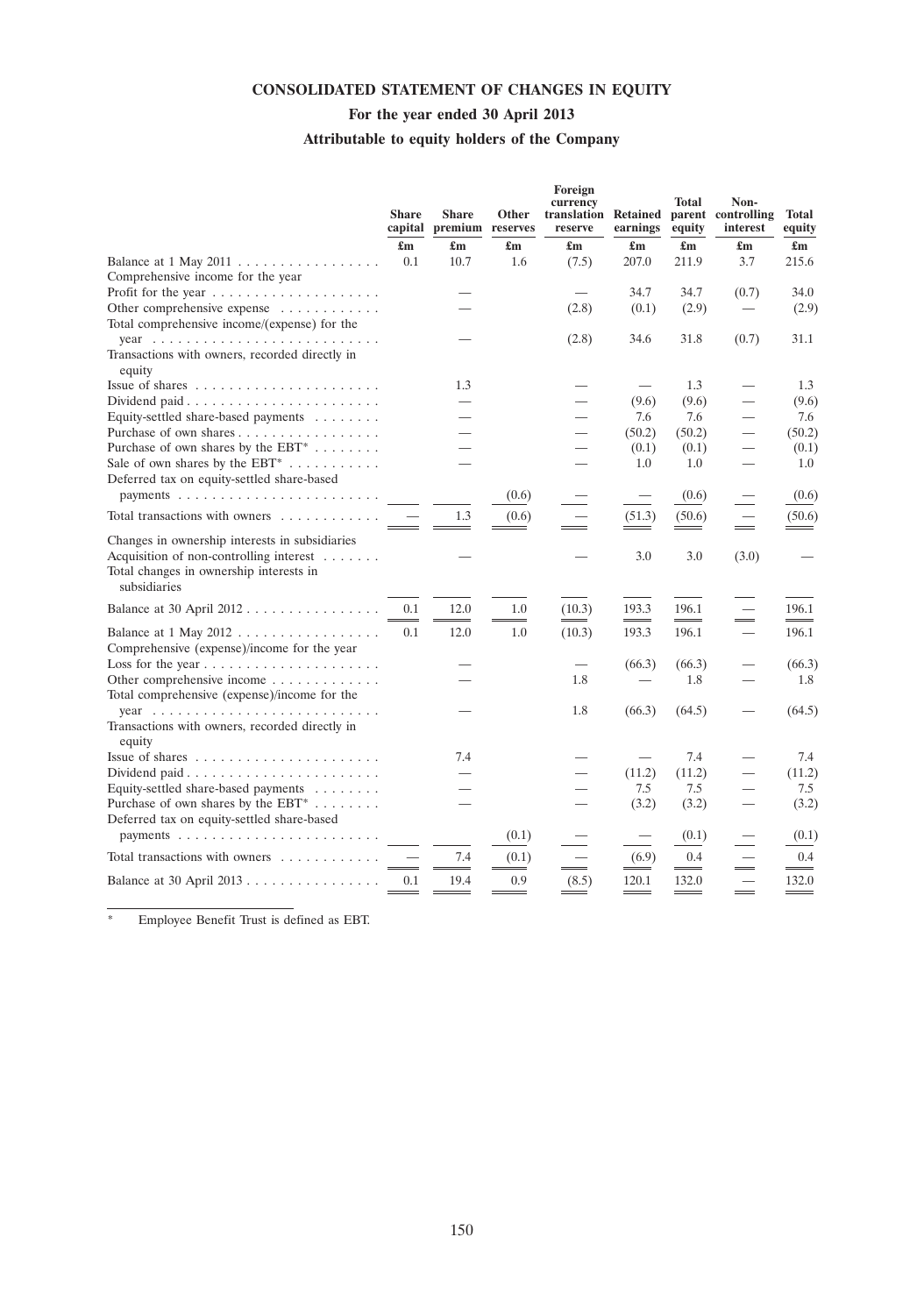## **CONSOLIDATED STATEMENT OF CASH FLOW**

# **For the year ended 30 April 2013**

|                                                          | <b>Note</b> | 2013                      | 2012                      |
|----------------------------------------------------------|-------------|---------------------------|---------------------------|
|                                                          |             | $\mathbf{f}_{\mathbf{m}}$ | $\mathbf{f}_{\mathbf{m}}$ |
| Cash flows from operating activities                     |             |                           |                           |
|                                                          |             | (66.3)                    | 34.0                      |
| Adjustments for:                                         |             |                           |                           |
|                                                          | 10, 11      | 40.1                      | 41.2                      |
| Equity-settled share-based payments and associated costs | 20          | 9.3                       | 8.1                       |
|                                                          | 6           | (16.8)                    |                           |
|                                                          | 27          | 5.3                       |                           |
|                                                          | 10,11       | 90.1                      |                           |
| Share of profit of equity accounted investments          | 12          | (1.4)                     | (4.3)                     |
|                                                          | 7           | (1.5)                     | (3.4)                     |
|                                                          | 8, 27       | (3.8)                     | 7.6                       |
|                                                          |             | (1.1)                     | (8.4)                     |
|                                                          |             | 20.7                      | 26.1                      |
|                                                          | 18          | 13.2                      |                           |
|                                                          |             | 87.8                      | 100.9                     |
|                                                          |             | (4.7)                     | (4.5)                     |
| Net cash flows generated from operating activities       |             | 83.1                      | 96.4                      |
| Cash flows from investing activities                     |             |                           |                           |
|                                                          |             | (7.2)                     | (14.3)                    |
|                                                          |             | (12.0)                    | (15.3)                    |
| Capitalised internal development expenditure             |             | (18.9)                    | (29.4)                    |
| Disposal of discontinued operation, net of cash disposed | 27          | (24.5)                    |                           |
|                                                          | 12          |                           | (0.1)                     |
| Disposal of available-for-sale financial assets          | 13          | 18.8                      |                           |
|                                                          |             | 0.9                       | 1.3                       |
|                                                          |             | (42.9)                    | (57.8)                    |
| Cash flows from financing activities                     |             |                           |                           |
|                                                          | 19          | 7.4                       | 1.3                       |
|                                                          | 19          | (11.2)                    | (9.6)                     |
|                                                          | 19          | $\overline{\phantom{0}}$  | (50.2)                    |
|                                                          | 19          | (3.2)                     | (0.1)                     |
|                                                          | 19          | $\overline{\phantom{0}}$  | 1.0                       |
|                                                          |             | (7.0)                     | (57.6)                    |
|                                                          |             | 33.2                      | (19.0)                    |
| Cash and cash equivalents at the beginning of the year   | 16          | 135.4                     | 155.0                     |
|                                                          |             | (0.5)                     | (0.6)                     |
|                                                          | 16          | 168.1                     | 135.4                     |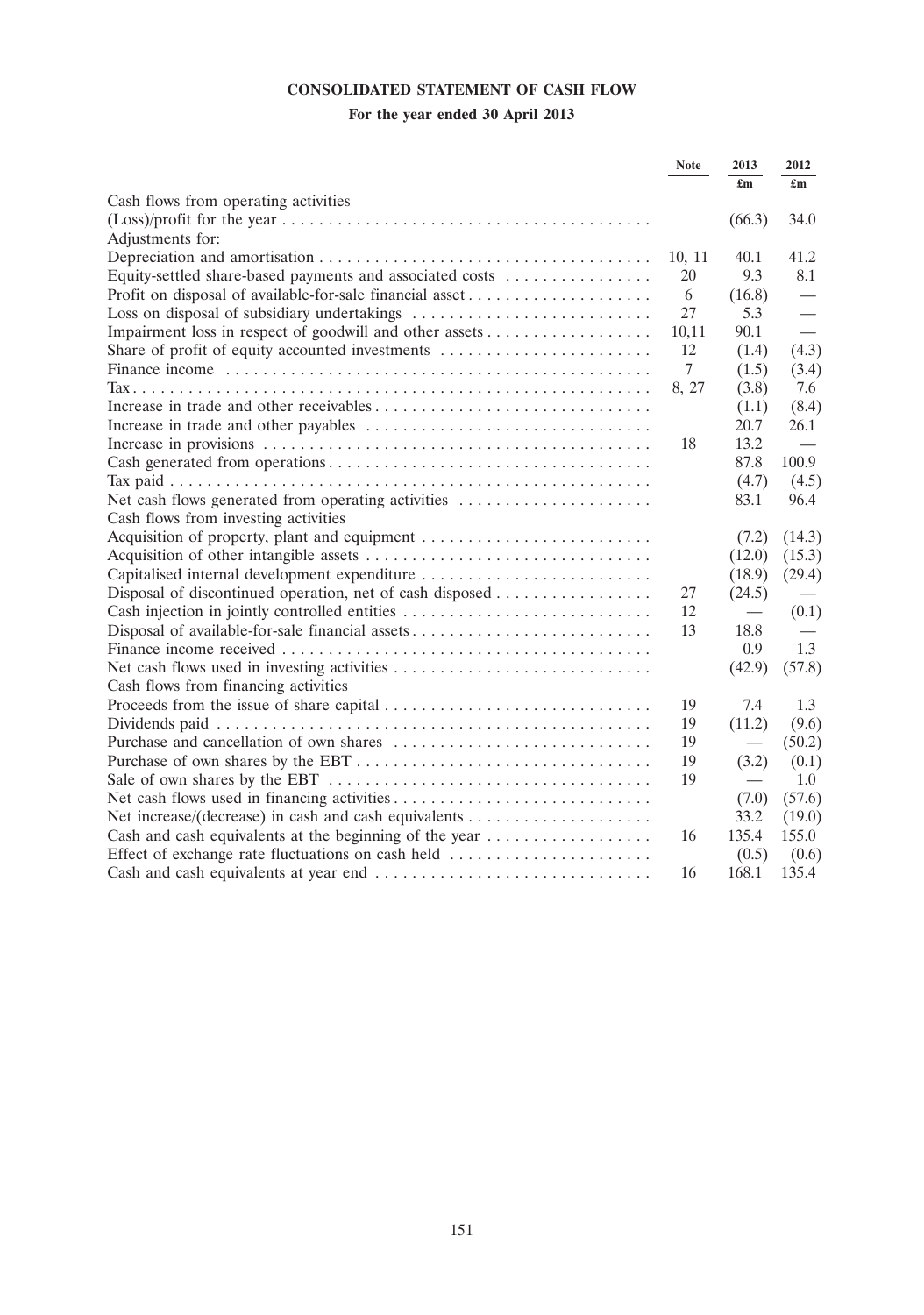### **NOTES (FORMING PART OF THE FINANCIAL STATEMENTS)**

### **1 Accounting policies**

### **Reporting entity**

Betfair Group pic (the 'Company') is a company incorporated and domiciled in the UK.

The consolidated financial statements of the Company as at and for the year ended 30 April 2013 comprise the Company and its subsidiaries (together referred to as the 'Group') and the Group's interest in jointly controlled entities. The Group is involved in the provision of betting services and online gaming products. The Parent Company financial statements present information about the Company as a separate entity and not about its Group.

The consolidated financial statements of the Group for the year ended 30 April 2013 were authorised for issue in accordance with a resolution of the Directors on 27 June 2013.

### **Basis of preparation**

The consolidated financial statements of the Group have been prepared in accordance with International Financial Reporting Standards (IFRSs) as adopted for use in the European Union. The Company has elected to prepare its Parent Company financial statements in accordance with UK GAAP; these are presented on pages 99 to 101.

The consolidated financial statements of the Group have been prepared on the historical cost basis except for the following:

- derivative financial instruments are measured at fair value; and
- financial instruments at fair value through profit or loss are measured at fair value.

#### **Going concern**

The Group has considerable financial resources. As a consequence, the Directors believe that the Group is well placed to manage its business risks successfully despite the ongoing economic uncertainty. The Directors have a reasonable expectation that the Group has adequate resources to continue in operational existence for the foreseeable future, and therefore they continue to adopt the going concern basis in the consolidated financial statements. Further detail is contained in the Directors' Report on page 33.

### **Functional currency and presentation currency**

These consolidated financial statements are presented in Pounds Sterling, which is the Company's functional currency. All financial information presented in Pounds Sterling has been rounded to the nearest million, except otherwise stated.

### **Changes in accounting policy**

The new standards and interpretations did not have a material impact on the results or the financial position of the Group as at 30 April 2013 or on any disclosures.

The Group continues to monitor the potential impact of other new standards and interpretations which may be endorsed by the European Union and require adoption by the Group in future accounting periods.

#### **Basis of consolidation**

#### **Business combinations**

Business combinations are accounted for using the acquisition method as at the acquisition date, which is the date on which control is transferred to the Group. Control is the power to govern the financial and operating policies of an entity so as to obtain benefits from its activities. In assessing control, the Group takes into consideration potential voting rights that are currently exercisable. The Group measures goodwill at the acquisition date as:

- the fair value of the consideration transferred; plus
- the recognised amount of any non-controlling interest in the acquired entity; plus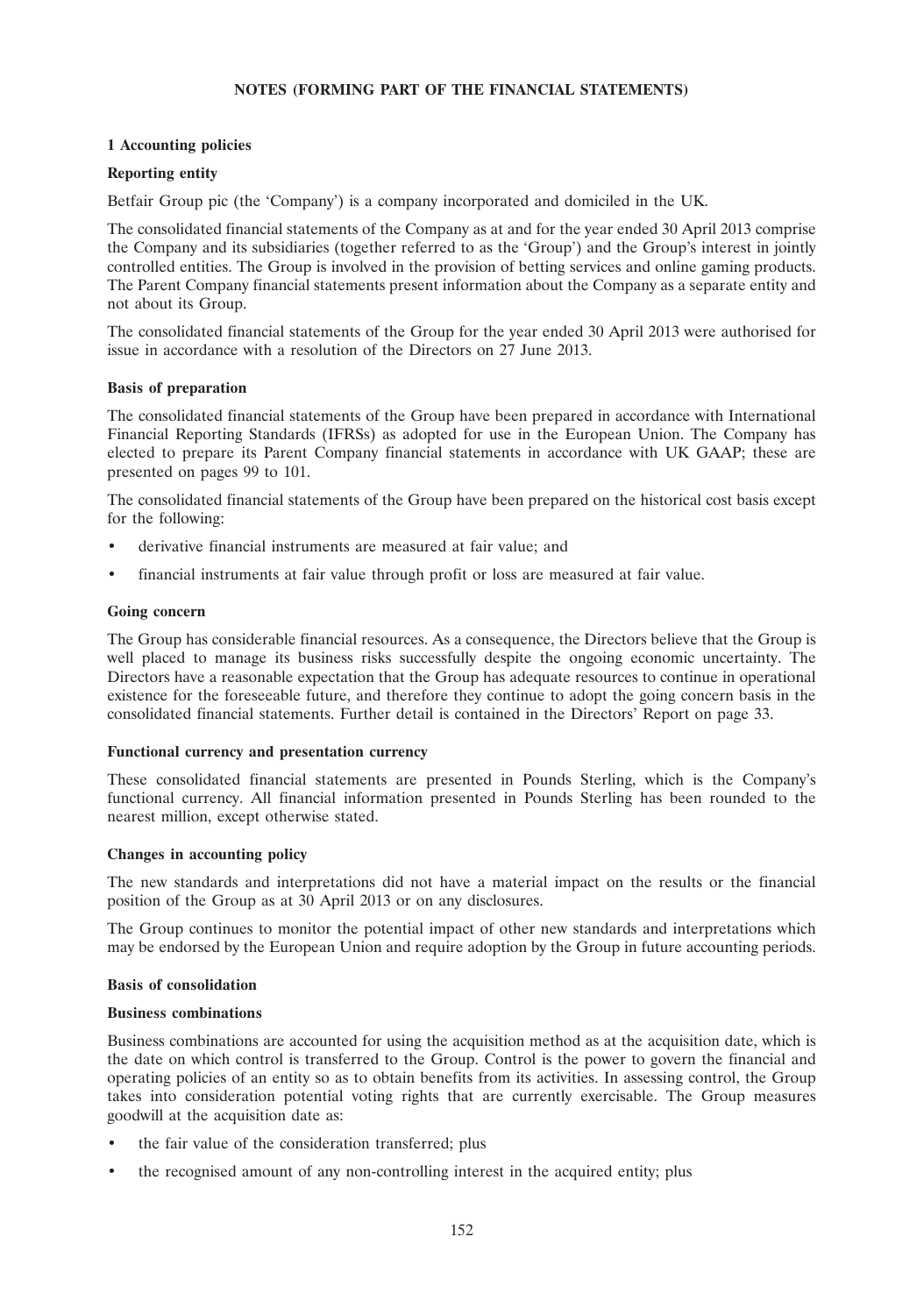### **1 Accounting policies (Continued)**

- if the business combination is achieved in stages, the fair value of the pre-existing equity interest in the acquired entity; less
- the net recognised amount (generally fair value) of the identifiable assets acquired and liabilities assumed.

When the goodwill is negative, a bargain purchase gain is recognised immediately in profit or loss.

Transaction costs, other than those associated with the issue of debt or equity securities, that the Group incurs in connection with a business combination are expensed as incurred.

Any contingent consideration payable is measured at fair value as at the acquisition date. If the contingent consideration is classified as equity, then it is not re-measured and settlement is accounted for within equity.

### **i) Subsidiaries**

Subsidiaries are entities controlled by the Group. Control exists when the Group has the power, directly or indirectly, to govern the financial and operating policies of an entity so as to obtain benefits from its activities. In assessing control, potential voting rights that are currently exercisable or convertible are taken into account. The financial results of subsidiaries are included in the consolidated financial statements from the date that control commences until the date that control ceases. The accounting policies of subsidiaries have been changed when necessary to align them with the policies adopted by the Group.

### **(ii) Associates and jointly controlled entities ('equity accounted investments')**

Associates are those entities in which the Group has significant influence, but not control, over the financial and operating policies. Significant influence is presumed to exist when the Group holds between 20% and 50% of the voting power of another entity. Jointly controlled entities are those entities over whose activities the Group has joint control, established by contractual agreement and requiring unanimous consent for strategic, financial and operating decisions. Associates and jointly controlled entities are accounted for using the equity method (equity accounted investments) and are initially recognised at cost. The Group's investment includes goodwill identified on acquisition, net of any accumulated impairment losses.

The consolidated financial statements include the Group's share of the comprehensive income and equity movements of equity accounted investments, from the date that significant influence or joint control commences until the date that significant influence or joint control ceases. When the Group's share of losses exceeds its interest in an equity accounted investment, the Group's carrying amount is reduced to nil and recognition of further losses is discontinued except to the extent that the Group has incurred legal or constructive obligations or made payments on behalf of an investee.

### **(iii) Acquisition of non-controlling interests**

Acquisitions of non-controlling interests are accounted for as transactions with owners in their capacity as owners therefore no goodwill is recognised as a result.

### **Transactions eliminated on consolidation**

Intra-group balances and transactions, and any unrealised income and expenses arising from intra-group transactions, are eliminated in preparing the consolidated financial statements. Unrealised gains arising from transactions with equity accounted investments are eliminated against the investment to the extent of the Group's interest in the investments. Unrealised losses are eliminated in the same way as unrealised gains, but only to the extent that there is no evidence of impairment.

### **Foreign currency transactions**

Transactions in foreign currencies are translated to the respective functional currencies of Group entities at the foreign exchange rate ruling at the date of the transaction. Monetary assets and liabilities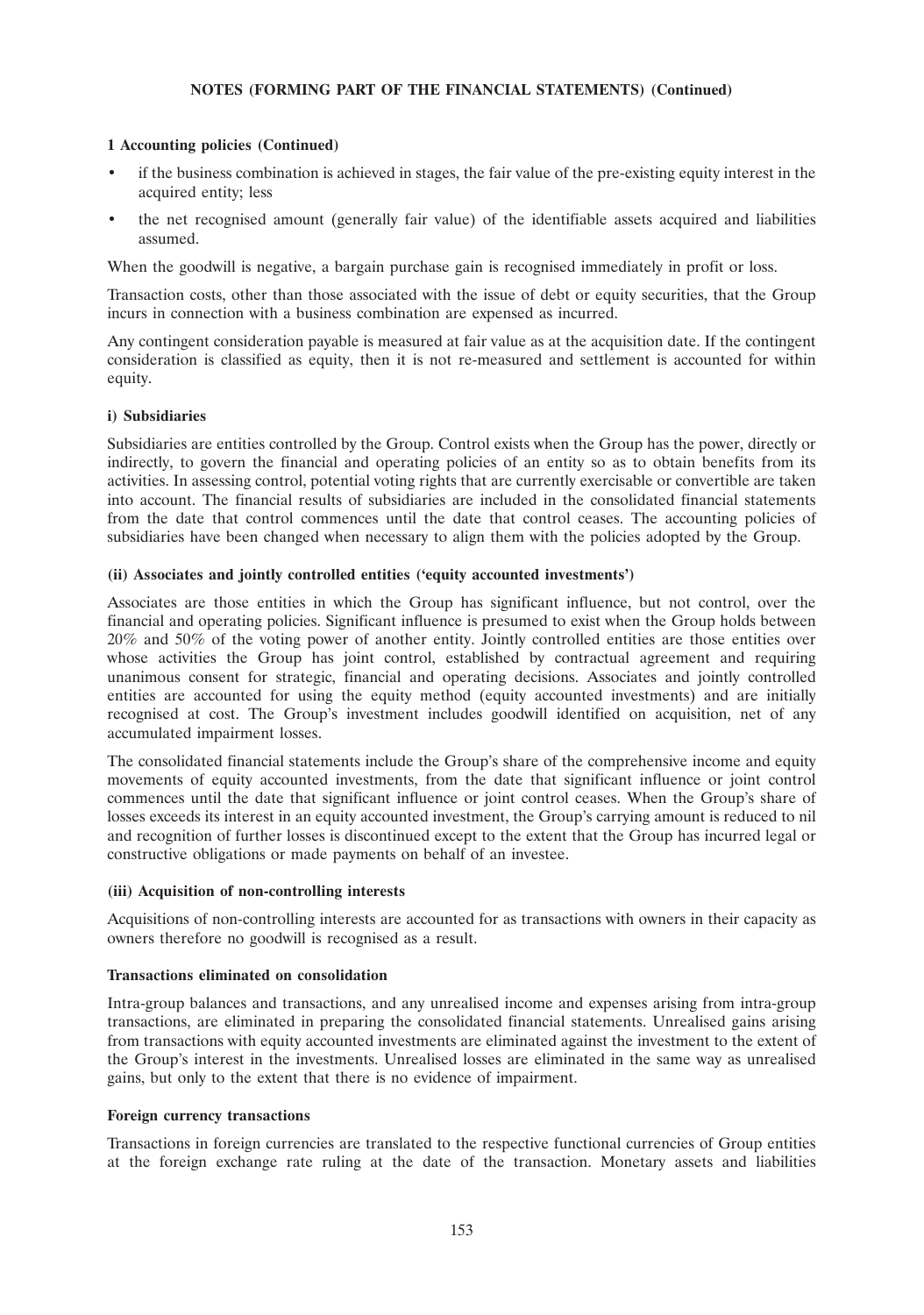### **1 Accounting policies (Continued)**

denominated in foreign currencies at the balance sheet date are retranslated to the functional currency at the foreign exchange rate ruling at that date. The foreign currency gain or loss on monetary items is the difference between amortised cost in the functional currency at the beginning of the period, adjusted for effective interest and payments during the period, and the amortised cost in foreign currency translated at the exchange rate at the end of the period. Non-monetary assets and liabilities that are measured in terms of historical cost in a foreign currency are translated using the exchange rate at the date of the transaction. Non-monetary assets and liabilities denominated in foreign currencies that are stated at fair value are retranslated to the functional currency at foreign exchange rates ruling at the dates the fair value was determined. Foreign currency differences arising on retranslation are recognised in the income statement.

#### **Foreign operations**

The assets and liabilities of foreign operations, including goodwill and fair value adjustments arising on consolidation, are translated to the Group's presentational currency, Pounds Sterling, at foreign exchange rates ruling at the reporting date. The income and expenses of foreign operations are translated at an average rate for the year where this rate approximates to the foreign exchange rates ruling at the dates of the transactions.

Exchange differences arising from this translation of foreign operations are taken directly to the Translation reserve. When a foreign operation is disposed of, in part or in full, the relevant amount in Translation reserve is transferred to the income statement.

When the settlement of a monetary item receivable from or payable to a foreign operation is neither planned nor likely in the foreseeable future, foreign currency gains and losses arising from such item are considered to form part of a net investment in the foreign operation and are recognised in other comprehensive income and presented in the translation reserve in equity.

The most significant currencies for the Group were translated at the following exchange rates:

| Value of £1 |        | Assets and liabilities Income and expenses<br>(Closing rates) (Cumulative average rates) |
|-------------|--------|------------------------------------------------------------------------------------------|
|             | - 1.18 | 122                                                                                      |
|             | -1.55  | 1.58                                                                                     |
|             | 1.50   | 153                                                                                      |
|             | 5.12   | -5.47                                                                                    |

#### **Discontinued operations**

Results in relation to discontinued operations are disclosed as a single amount on the face of the consolidated income statement comprising the total post-tax loss of the subsidiary disposed of. The comparative periods in the income statement are stated in the same way.

#### **Restructuring costs**

A restructuring cost is recognised when the Group has developed a detailed formal plan for the restructuring and has raised a valid expectation to those affected that it will carry out the restructuring by starting to implement that plan or announcing its main features to those affected by it. The measurement of a restructuring cost includes only the direct expenditure arising from the restructuring, which are those amounts that are both necessarily incurred by the restructuring and not associated with the ongoing activities of the entity.

### **Available-for-sale financial assets**

The Group's investments in certain equity securities are classified as available-for-sale financial assets. Subsequent to initial recognition, the assets are reviewed annually for changes in value with any impairment loss recognised through the income statement, and on disposal any realised gains and losses are also recognised through the income statement.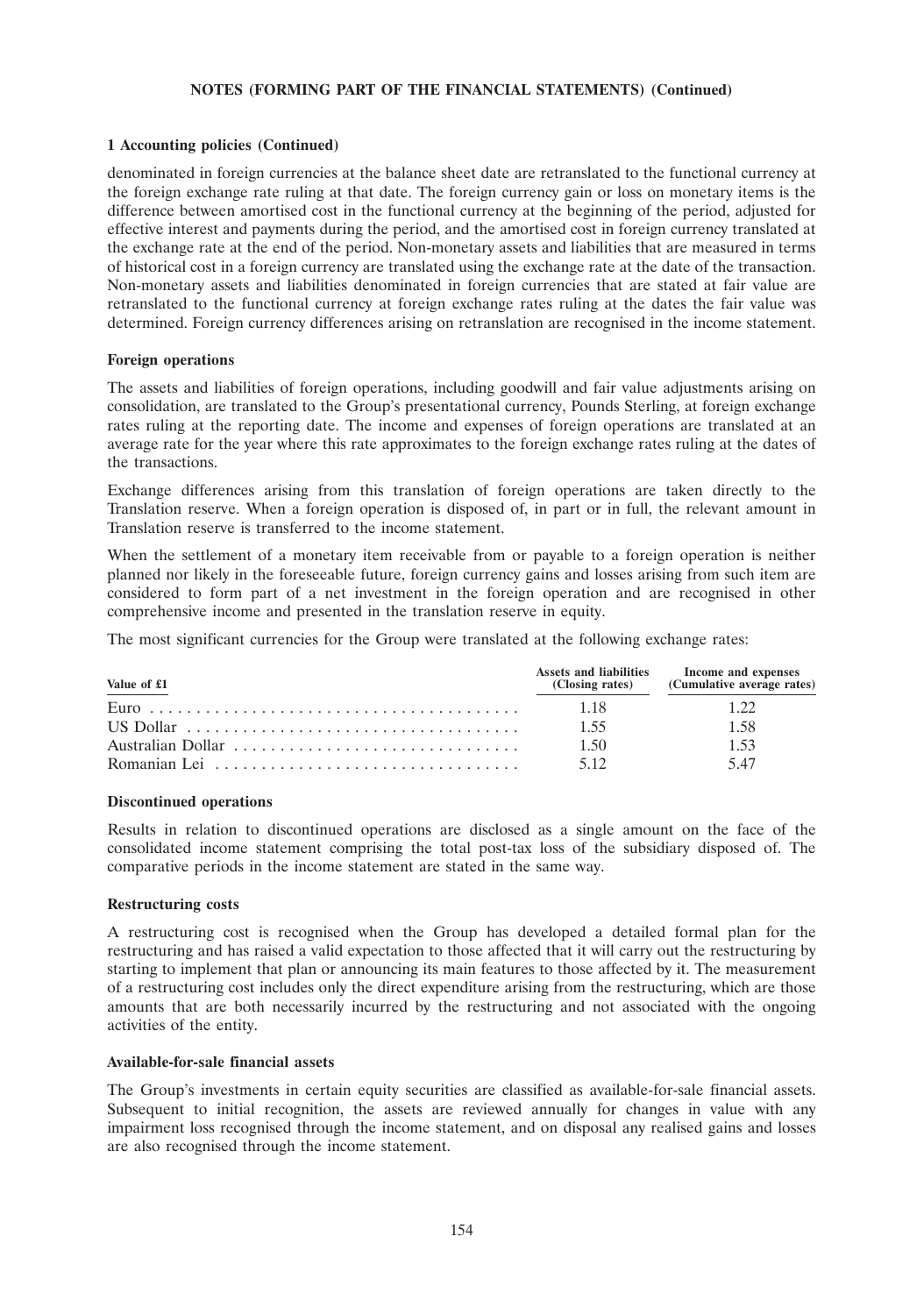### **1 Accounting policies (Continued)**

On an annual basis the available-for-sale financial assets are reviewed and re-measured on a fair value basis if the fair value is significantly different to the value previously recorded and where the fair value of the unlisted equity shares can be reliably measured.

#### **Financial instruments**

#### **(i) Classification of financial instruments issued by the Group**

Financial instruments issued by the Group are treated as equity only to the extent that they meet the following two conditions:

- they include no contractual obligations upon the Group to deliver cash or other financial assets or to exchange financial assets or financial liabilities with another party under conditions that are potentially unfavourable to the Group; and
- where the instrument will or may be settled in the Company's own equity instruments, it is either a non-derivative that includes no obligation to deliver a variable number of the Company's own equity instruments or is a derivative that will be settled by the Company's exchanging a fixed amount of cash or other financial assets for a fixed number of its own equity instruments.

To the extent that this definition is not met, the proceeds of issue are classified as a financial liability. Where the instrument so classified takes the legal form of the Company's own shares, the amounts presented in these consolidated financial statements for called up share capital and share premium account exclude amounts in relation to those shares.

#### **(ii) Non-derivative financial instruments**

Non-derivative financial instruments comprise investments in equity securities, trade and other receivables, including cash and cash equivalents, loans and borrowings, and trade and other payables.

Non-derivative financial instruments are recognised initially at fair value. Subsequent to initial recognition non-derivative financial instruments are measured as described below.

Cash and cash equivalents comprise cash balances and call deposits. Bank overdrafts that are repayable on demand and form an integral part of the Group's cash management are included as a component of cash and cash equivalents for the purpose of the statement of cash flows.

Cash and cash equivalents do not include certain client funds deposited in a stakeholder account held by The Sporting Exchange (Clients) Limited, a wholly-owned subsidiary of the Group, on the basis that they are held on trust for customers and do not belong to and are not at the disposal of the Group.

Non-derivative financial instruments measured at fair value through profit or loss

An instrument is classified at fair value through profit or loss if it is held for trading or is designated as such upon initial recognition. Financial instruments are designated at fair value through profit or loss if the Group manages such investments and makes purchase and sale decisions based on their fair value in accordance with the Group's documented risk management or investment strategy. Upon initial recognition, directly attributable transaction costs are recognised in the income statement when incurred. Financial instruments at fair value through profit or loss are measured at fair value, and changes therein are recognised in the income statement.

### **(iii) Other**

Other non-derivative financial instruments are measured at amortised cost using the effective interest method, less any impairment losses.

### **(iv) Derivative financial instruments**

The Group from time to time holds derivative financial instruments to hedge its foreign currency risk exposure.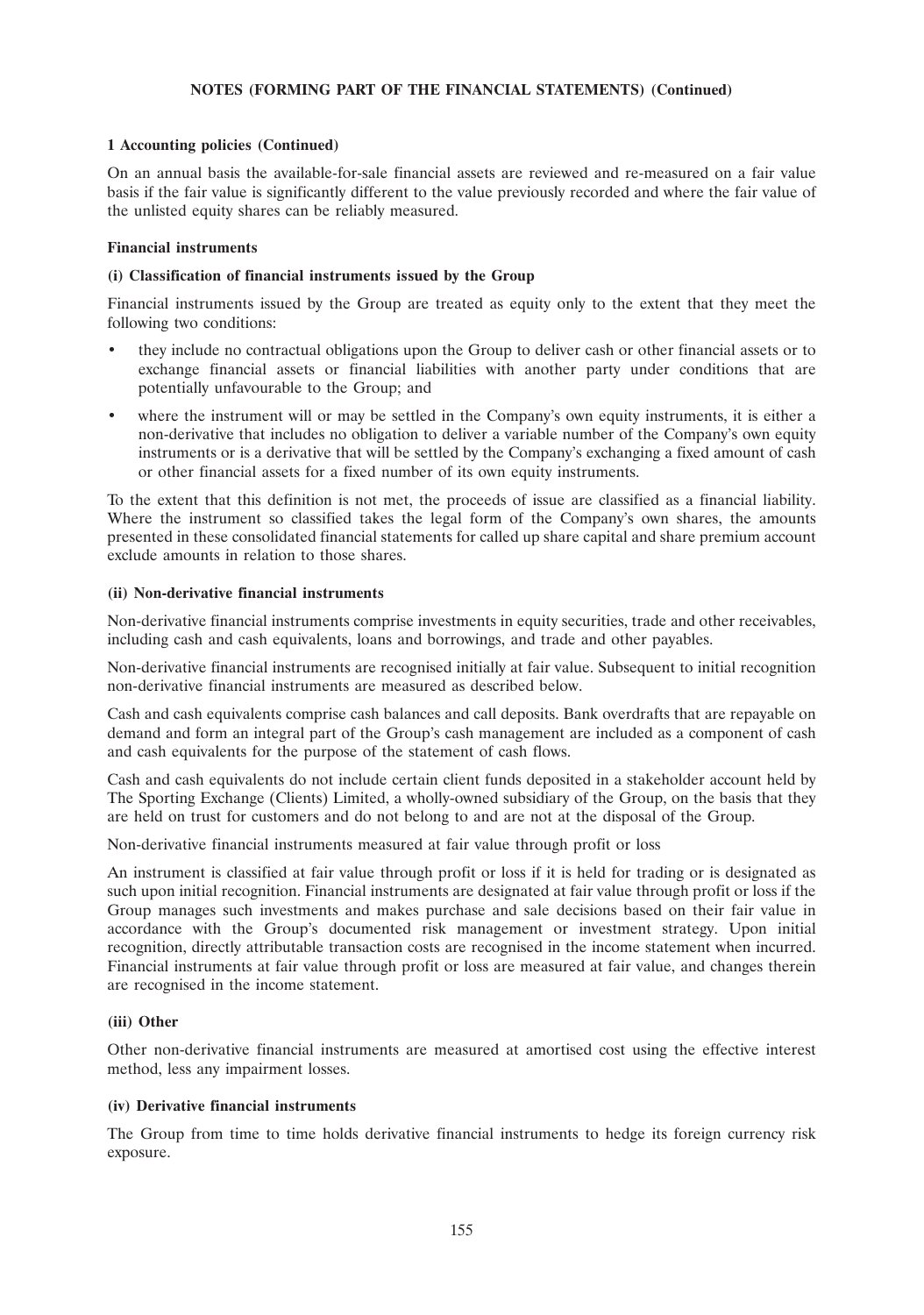### **1 Accounting policies (Continued)**

Derivatives are recognised initially at fair value; attributable transaction costs are recognised in the income statement when incurred. Subsequent to initial recognition, derivatives are measured at fair value, and changes therein are accounted for as described below.

### **Cash flow hedges**

Changes in the fair value of the derivative hedging instrument designated as a cash flow hedge are recognised directly in equity to the extent that the hedge is effective. To the extent that the hedge is ineffective, changes in fair value are recognised in the income statement.

If the hedging instrument no longer meets the criteria for hedge accounting, expires or is sold, terminated or exercised, then hedge accounting is discontinued prospectively. The cumulative gain or loss previously recognised in equity remains there until the forecast transaction occurs. When the hedged item is a non-financial asset, the amount recognised in equity is transferred to the carrying amount of the asset when it is recognised. In other cases the amount recognised in equity is transferred to the income statement in the same period that the hedged item affects the income statement.

### **Share capital**

### **(i) Ordinary shares**

Ordinary shares are classified as equity. Incremental costs directly attributable to the issue of ordinary shares and share options are recognised as a deduction from equity, net of any tax effects.

### **(ii) Repurchase of share capital (treasury shares)**

When share capital recognised as equity is repurchased, the amount of the consideration paid which includes directly attributable costs, is net of any tax effects, and is recognised as a deduction from equity. Repurchased shares are classified as treasury shares and are presented as a deduction from total equity. When treasury shares are sold or reissued subsequently, the amount received is recognised as an increase in equity, and the resulting surplus or deficit on the transaction is transferred to or from retained earnings.

When the Company opts to buy back its own shares, this is treated as a cancellation of shares resulting in a reduction in equity.

### **Earnings per share**

The Group presents basic and diluted earnings per share ('EPS') data for its ordinary shares. Basic EPS is calculated by dividing the profit or loss attributable to ordinary shareholders of the Company by the weighted average number of ordinary shares outstanding during the period. Diluted EPS is determined by the profit or loss attributable to ordinary shareholders and the weighted average number of ordinary shares outstanding for the effects of all dilutive potential ordinary shares, which include awards under share award schemes and share options granted to employees.

### **Property, plant and equipment**

### **(i) Recognition and measurement**

Items of property, plant and equipment are measured at cost less accumulated depreciation and any accumulated impairment losses.

Cost includes expenditure that is directly attributable to the acquisition of the asset. The cost of self-constructed assets includes the costs of materials and direct labour and any other directly attributable cost to bringing the assets to a working condition for their intended use.

Gains and losses on disposal of an item of property, plant and equipment are determined by comparing the proceeds from disposal with the carrying amount of property, plant and equipment, and are recognised within the income statement.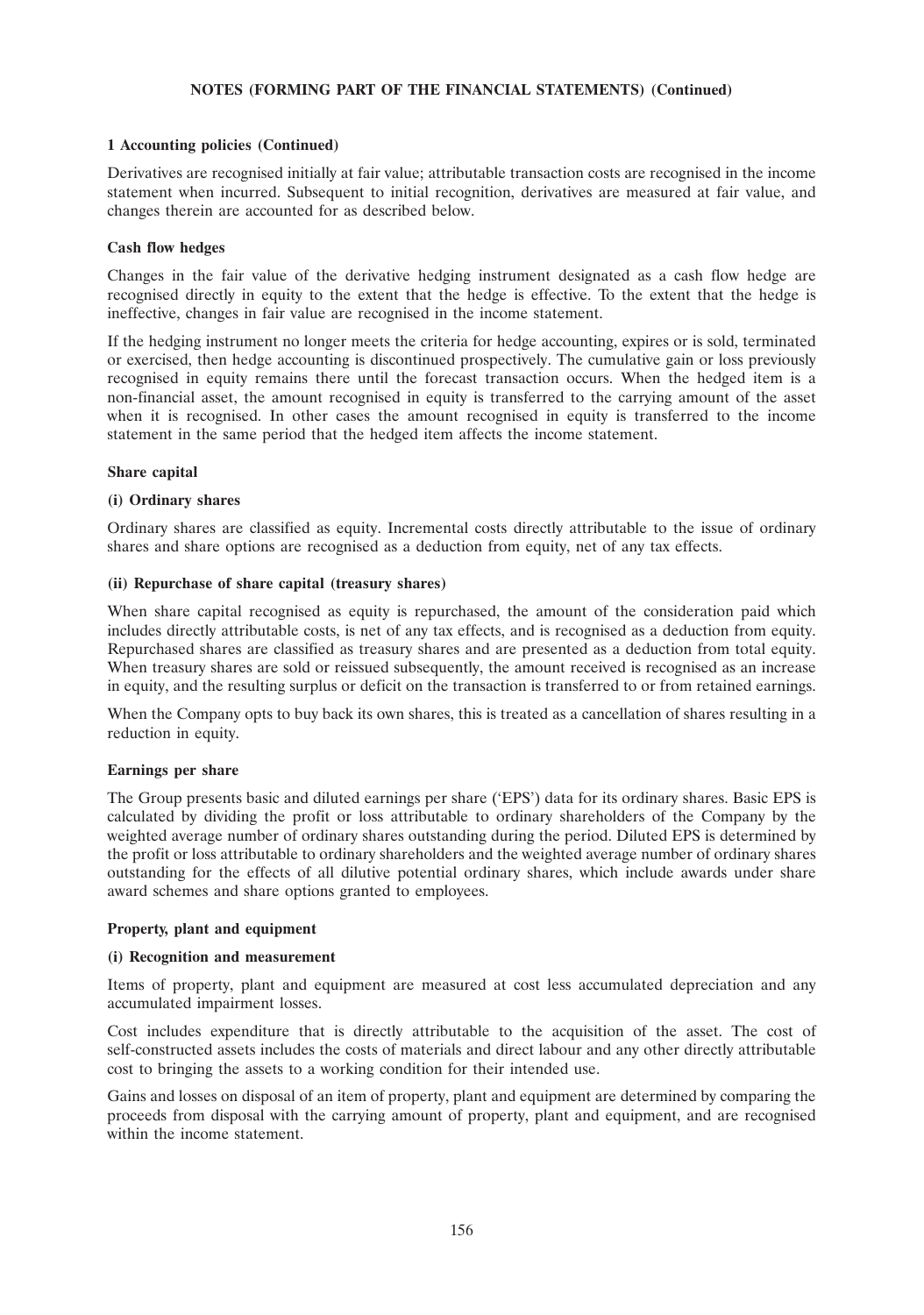## **1 Accounting policies (Continued)**

### **(ii) Depreciation**

Depreciation is recognised in the income statement on a straight-line basis over the estimated useful lives of each part of an item of property, plant and equipment. Land is not depreciated.

The estimated useful lives for the current and comparative periods are as follows:

Freehold buildings—50 years

Leasehold improvements—Over the term of the lease or the useful economic life of the asset, if shorter

Plant and machinery—10 years

Fixtures and fittings—5 years

Computer equipment—3 years

Motor vehicles—3 years

Depreciation methods, useful lives and residual values are reviewed at each balance sheet date.

### **Goodwill and other intangible assets**

### **(i) Goodwill**

Goodwill represents amounts arising on acquisition of subsidiaries, associates and jointly controlled entities.

### **Acquisitions on or after 1 May 2007**

In respect of business acquisitions that have occurred since 1 May 2007, goodwill represents the difference between the fair value of consideration for the acquisition and the net fair value of the identifiable assets, liabilities and contingent liabilities acquired. Identifiable intangibles are those which can be sold separately or which arise from legal rights regardless of whether those rights are separable.

### **Acquisitions prior to 1 May 2007**

The Group has taken advantage of the exemption permitted by IFRS 1 and has not elected to restate business combinations that took place prior to 1 May 2007. In respect of acquisitions prior to 1 May 2007, goodwill is included at 1 May 2007 on the basis of its deemed cost, which represents the amount recorded under the Group's previous accounting framework which was broadly comparable save that only separable intangibles were recognised and goodwill was amortised.

### **Subsequent measurement**

Goodwill is measured at cost less any accumulated impairment losses. Goodwill is allocated to CGUs and is not amortised but is tested annually for impairment. In respect of equity accounted investments, the carrying amount of goodwill is included in the carrying amount of the investment in the investee.

### **(ii) Internally generated goodwill and brands**

Expenditure on internally generated goodwill and brands is recognised in the income statement as an expense, as incurred.

### **(iii) Research and development**

Expenditure on research activities is recognised in the income statement as an expense in the period in which it is incurred.

Expenditure on development activities is recognised as an internally generated intangible asset only when the necessary criteria are met; including demonstrating the technical feasibility of the product and having sufficient certainty over the future revenue or cost savings that will be generated from the product.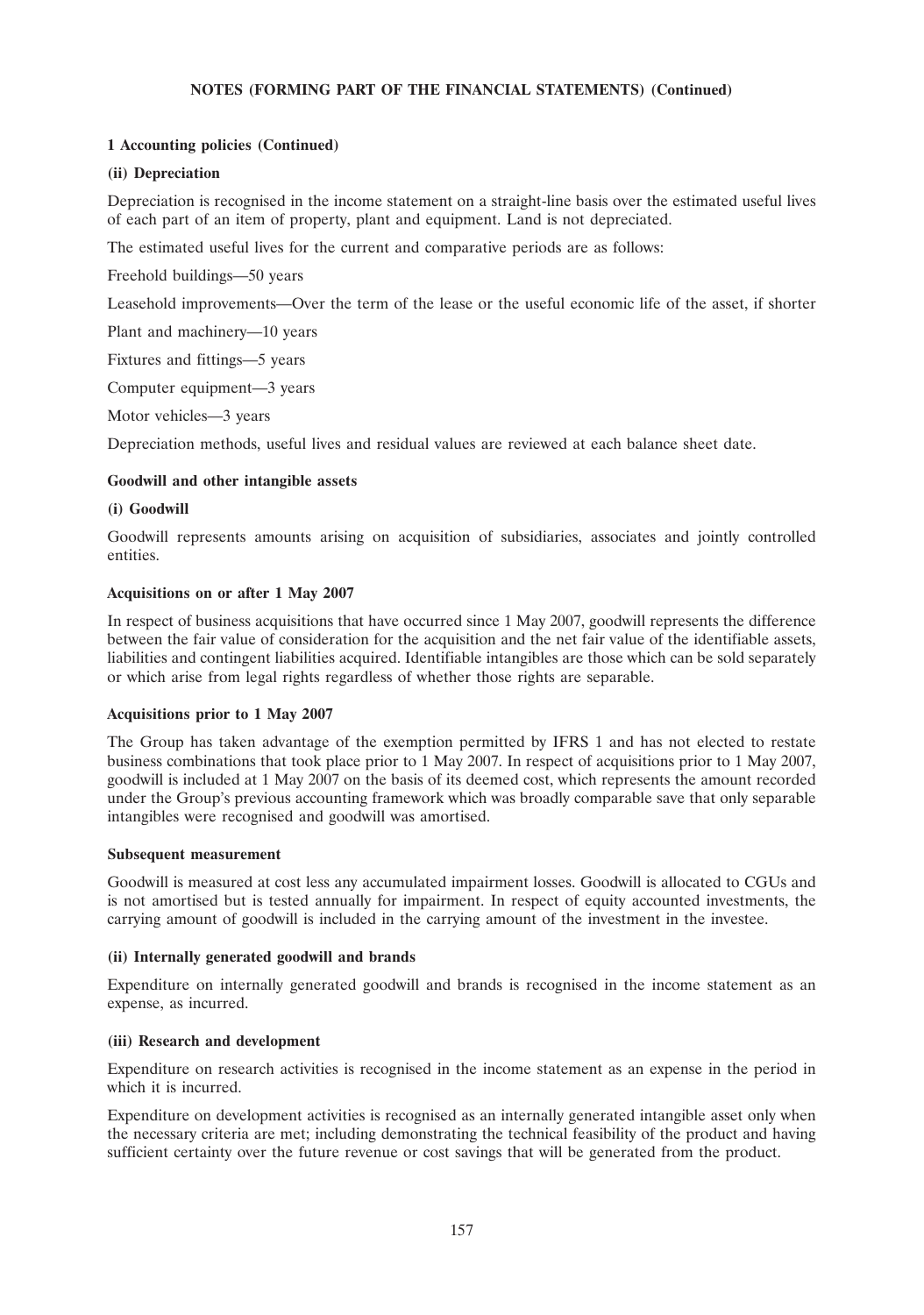### **1 Accounting policies (Continued)**

The qualifying expenditure capitalised represents costs directly attributable to the development of the asset. This expenditure is capitalised from the point at which the above criteria are met up to the point at which the asset is available for use. If the criteria are not met the expenditure is recognised in the income statement as an expense in the period in which it is incurred.

Capitalised development expenditure assets are amortised on a straight-line basis from the date they are available for use over their useful economic lives.

### **(iv) Other intangible assets**

Identifiable intangibles are assets which have finite lives, can be sold separately or which arise from legal rights regardless of whether those rights are separable.

Acquired computer software licences are capitalised on the basis of the costs incurred to acquire and bring in to use, the specific software. These costs are amortised over their estimated useful economic life or the life of the software licence contract.

Other intangible assets that are acquired by the Group are stated at cost less accumulated amortisation and less accumulated impairment losses.

#### **(v) Amortisation**

Amortisation is recognised in the income statement on a straight-line basis over the estimated useful economic lives of intangible assets, other than goodwill, from the date they are available for use. The estimated useful economic lives are as follows:

Computer software—The shorter of the licence period and up to 10 years

Licences—The shorter of the licence period and up to 10 years

Wagering technologies—6 years

Customer lists—2 to 4 years

Development expenditure—3 years

Brand—2 years

Broadcasting technologies—2 years

#### **Impairment**

#### **(i) Financial assets**

A financial asset is assessed at each reporting date to determine whether there is any objective evidence that it is impaired. An indicator of impairment of a financial asset is apparent if objective evidence highlights that one or more events have had a negative effect on the estimated future cash flows of that asset.

An impairment loss in respect of a financial asset measured at amortised cost is calculated as the difference between its carrying amount, and the present value of the estimated future cash flows discounted at the original effective interest rate. An impairment loss in respect of an available-for-sale financial asset is calculated by reference to its fair value and book value. Significant financial assets are tested for impairment on an individual basis. The remaining financial assets are assessed collectively in groups that share similar credit risk characteristics.

All impairment losses are recognised in the income statement.

An impairment loss is reversed if the reversal can be related objectively to an event occurring after the impairment loss was recognised. For financial assets measured at amortised cost, the reversal is recognised in the income statement. For available-for-sale financial assets that are equity securities, the reversal is recognised directly in equity.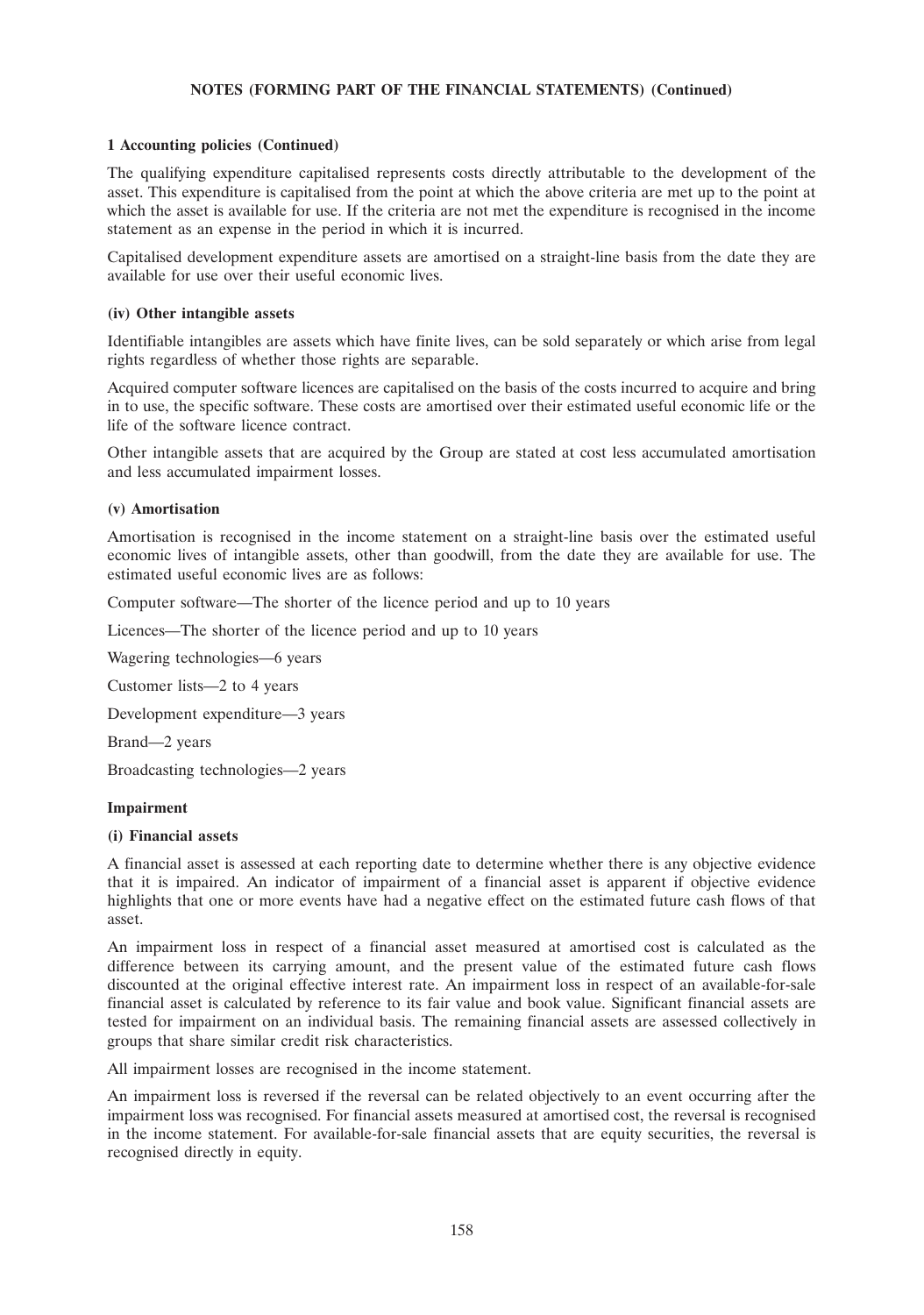## **1 Accounting policies (Continued)**

### **(ii) Non-financial assets**

The carrying amounts of the Group's non-financial assets, other than deferred tax assets, are reviewed at each reporting date to determine whether there is any indication of impairment. If any such indication exists, then the asset's recoverable amount is estimated. For goodwill and intangible assets that are not yet available for use, the recoverable amount is estimated each year at the same time.

The recoverable amount of an asset or cash generating unit is the greater of its value in use and its fair value less costs to sell. In assessing value in use, the estimated future cash flows are discounted to their present value using a pre-tax discount rate that reflects current market assessments of the time value of money and the risks specific to the asset. For the purpose of impairment testing, assets are grouped together into the smallest group of assets that generates cash inflows from continuing use that are largely independent of the cash inflows of other assets or groups of assets (the 'cash generating unit'). The goodwill acquired in a business combination, for the purpose of impairment testing, is allocated to cash generating units that are expected to benefit from the synergies of the combination.

An impairment loss is recognised if the carrying amount of an asset when allocated to a cash generating unit exceeds its estimated recoverable amount. Impairment losses are recognised in the income statement. Impairment losses recognised in respect of cash generating units are allocated first to reduce the carrying amount of any goodwill allocated to the units and then to reduce the carrying amounts of the other assets in the unit on a pro rata basis.

An impairment loss in respect of goodwill is not reversed. In respect of other assets, impairment losses recognised in prior periods are assessed at each reporting date for any indications that the loss has decreased or no longer exists. An impairment loss is reversed if there has been a change in the estimates used to determine the recoverable amount. An impairment loss is reversed only to the extent that the asset's carrying amount does not exceed the carrying amount that would have been determined, net of depreciation or amortisation, if no impairment loss had been recognised.

### **Employee benefits**

### *(i)* **Defined contribution plans**

A defined contribution plan is a post-employment benefit plan under which the Company pays fixed contributions into a separate entity and will have no legal or constructive obligation to pay further amounts. Obligations for contributions to defined contribution pension plans are recognised as an employee benefit expense in the income statement when they are due.

### *(ii)* **Short-term benefits**

Short-term employee benefit obligations are measured on an undiscounted basis and are expensed as the related service is provided. A liability is recognised for the amount expected to be paid under short-term cash bonus or profit-sharing plans if the Group has a present legal or constructive obligation to pay this amount as a result of past service provided by the employee and the obligation can be estimated reliably.

#### *(iii)* **Share-based payment transactions**

The following schemes are in place that allow employees to acquire shares in the Group:

### **Share option plans and Save-As-You-Earn schemes**

Share option plans and Save-As-You-Earn schemes are accounted for as equity-settled share-based payment schemes on the basis that the Group will not be required to settle its obligations under these schemes in cash. The fair value of options granted is recognised as an employee expense with a corresponding increase in equity. The fair value is measured at grant date and spread over the period during which the employees become unconditionally entitled to the share options and is calculated using an option pricing model, taking into account the terms and conditions upon which the options were granted. The amount recognised as an expense is adjusted to reflect the actual number of share options that vest.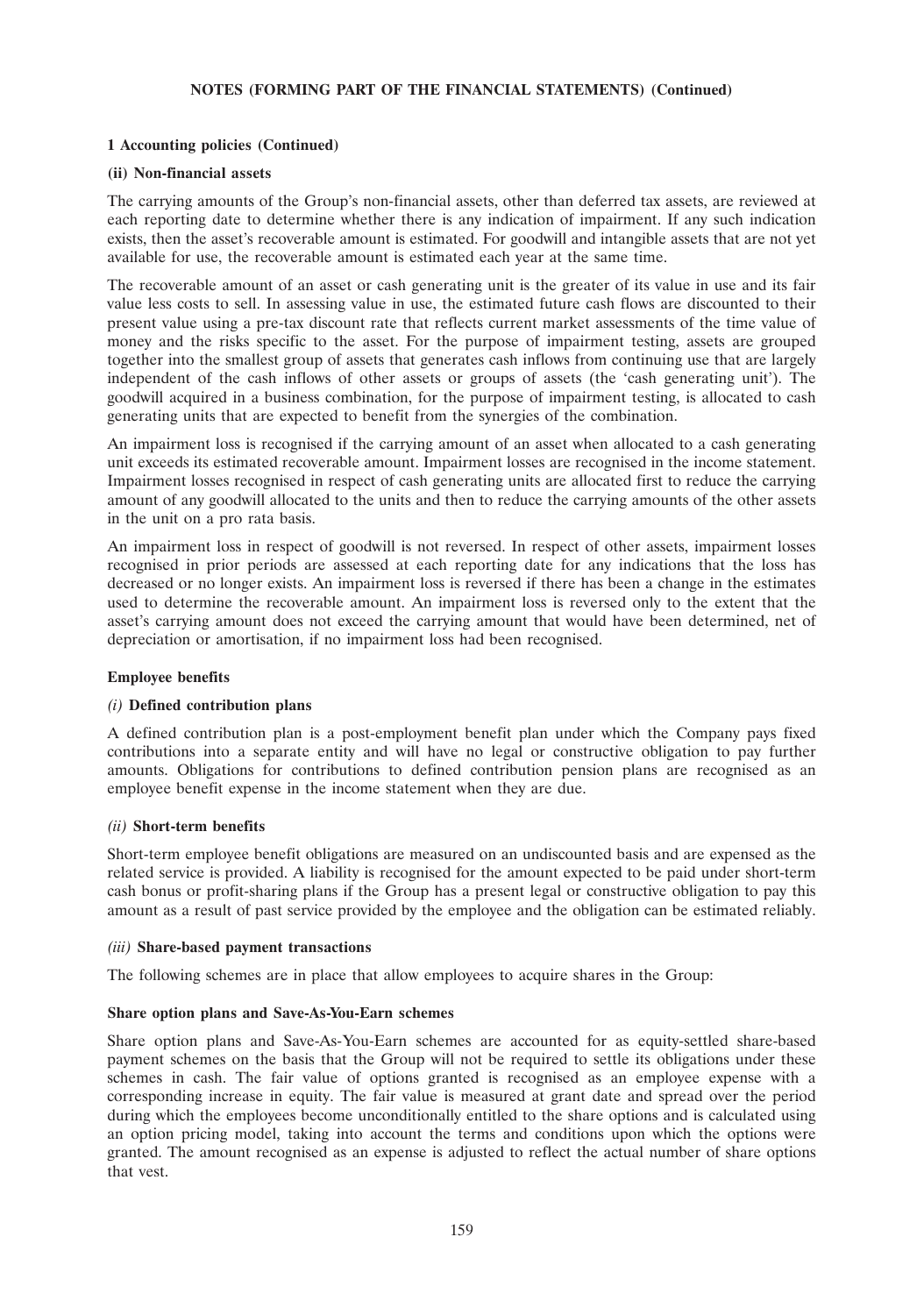### **1 Accounting policies (Continued)**

#### **Restricted share scheme**

The Group provides a restricted share scheme as part of its bonus plan. Awards made under the terms of the restricted share scheme until 2011 represent a conditional right to receive shares in the Company provided that certain Group and individual performance criteria are met. Restricted shares are valued with reference to the market value of the shares on the date of grant.

The shares vest over a three-year period and one-third of the total entitlement vest each year. The first year's entitlement can be taken in cash at the option of the employee, and accordingly this component is accounted for as a cash settled scheme and recorded as a liability. If, on the date of settlement, the employee elects to receive shares instead of cash, the liability previously recognised is transferred to equity, as the consideration for the equity instruments issued.

The remaining two-thirds of restricted shares granted cannot be taken in cash and accordingly are accounted for as equity-settled schemes. A charge is recognised in employee expenses on a straight-line basis over the vesting period with a corresponding increase in equity.

### **Long-term incentive plan ('LTIP'), Short-term incentive plan ('STIP') and Management incentive plan ('MIP')**

During the 2010 financial year, the Group revised the terms of the existing restricted shares scheme for Directors, executives and senior management with the LTIP, STIP and MIP schemes.

These bonus schemes entitle the recipients to cash, share options and restricted share rewards based on meeting the Group and individual performance criteria over a three year (for LTIP) and one year period (STIP and MIP). The schemes have awards in the form of cash, share options and restricted shares. Determining the fair value of each element is consistent with the measurement outlined above in each share- based payment category.

The STIP and the MIP have cash elements which are fixed in value and are paid and expensed in the first year that the award is issued. The cash award represents two-thirds of the total award. There is no option given to the recipient of the award to elect to have these issued in shares. The cash element issued is classified as a cash bonus in the income statement and not a 'cash settled share-based payment'. This is on the basis that the employee does not have the option to choose whether they receive cash or shares.

### **Long-term Senior Executives' Incentive Plan ('SEIP')**

The Long-term Senior Executives' Incentive Plan (SEIP) was approved by the Board on 16 October 2007. The plan provides for certain senior management and Directors to be granted one-off awards consisting of a cash and restricted shares element. The scheme came into effect upon the admission of the Group's shares on the London Stock Exchange.

The cash was paid on the date of admission to the participants in the scheme. The restricted shares were granted on the date of admission and half of the restricted shares vested on the first anniversary of the listing and the next half on the second anniversary of the listing.

The restricted shares in the SEIP are measured consistently with the treatment of normal restricted shares.

#### **Stakeholder award scheme**

During 2011, the Group issued 309,280 restricted shares and 26,829 phantom shares to the employees of the Group as part of the new Stakeholder award scheme. The scheme relates to the individual employees' performance during the financial year ended 30 April 2010 for which a cash bonus accrual had been recognised. Subsequent to the year ended 30 April 2010 the reward was settled by the issue of equity instruments.

The restricted shares and phantom shares had a vesting period spanning from the first day of the financial year to which they relate to the vest date of 1 August 2011. The restricted shares in the scheme were convertible into shares upon vest date and they were measured consistently with the treatment of normal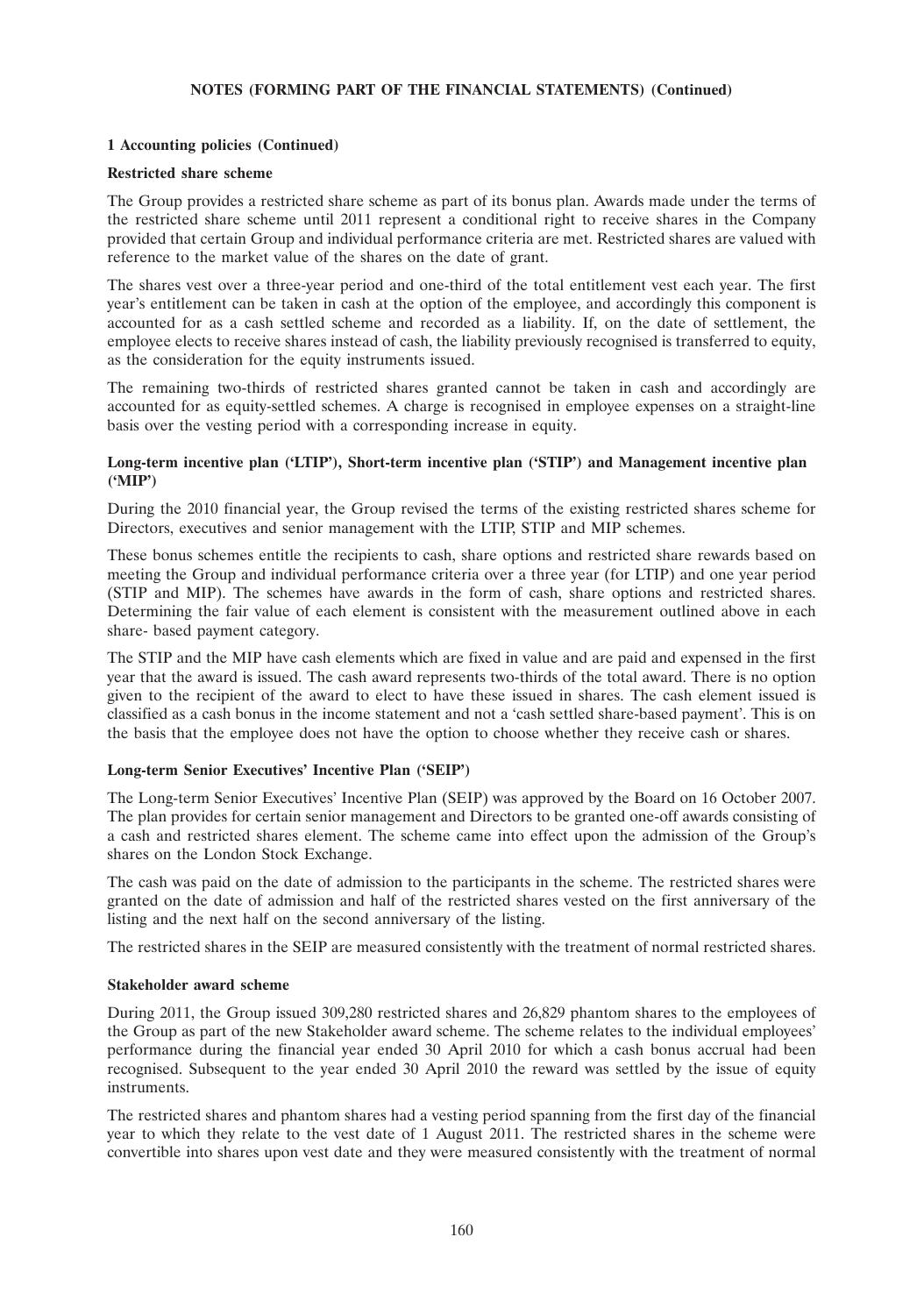## **1 Accounting policies (Continued)**

restricted shares. The phantom shares in the scheme were only convertible to cash upon the vest date and they are measured based on the market value at the date of grant.

### **Revenue**

Revenue is measured as the consideration received from customers and represents amounts received for services provided by the Group, as set out below.

Commission and fee income arising from the Group's betting exchange activities, which comprises both sports betting and exchange games, is recognised on the date the market for an event is settled.

The Sportsbook, Games, and Multiples product revenue represents gains and losses from betting activity. Open betting liability positions are recognised based on the best estimate of the expenditure that will be required to settle the position at the balance sheet date, and losses arising from these positions are recognised in revenue.

Revenues from pari-mutuel betting products (Advanced Deposit Wagering and Tote products) represents a percentage of the stake recognised on settlement of the event.

Commission revenue on spread betting and other financial products is recognised on the date of the transaction of each trade.

Online Poker revenue is recorded as the net income (rake) earned from completed poker games.

Revenue also includes amounts received from the management of customer funds.

#### **Expenses**

#### *(i)* **Cost of sales**

Cost of sales principally comprises betting and gaming taxes, customer payment transaction fees, sporting levies and other data rights charges.

### *(ii)* **Operating lease payments**

Payments made under operating leases are recognised in the income statement on a straight-line basis over the term of the lease.

Lease incentives received are recognised in the income statement as an integral part of the total lease expense over the term of the lease.

#### **Finance income and expense**

Finance income comprises interest earned on corporate funds invested, changes in the fair value of financial assets at fair value through profit or loss, and gains on hedging instruments that are recognised in the income statement. Interest income is recognised as it accrues in the income statement, using the effective interest method.

Finance expenses comprise interest expense on borrowings, unwinding of the discount on provisions, changes in the fair value of financial assets at fair value through profit or loss, impairment losses recognised on financial assets, and losses on hedging instruments that are recognised in the income statement. All borrowing costs are recognised in the income statement using the effective interest method.

Foreign currency gains and losses are reported on a net basis, either in finance income or finance expense as appropriate.

#### **Tax**

Tax expense comprises current and deferred tax. Tax expense is recognised in the income statement except to the extent that it relates to items recognised directly in equity (through the other reserve), in which case it is recognised in equity.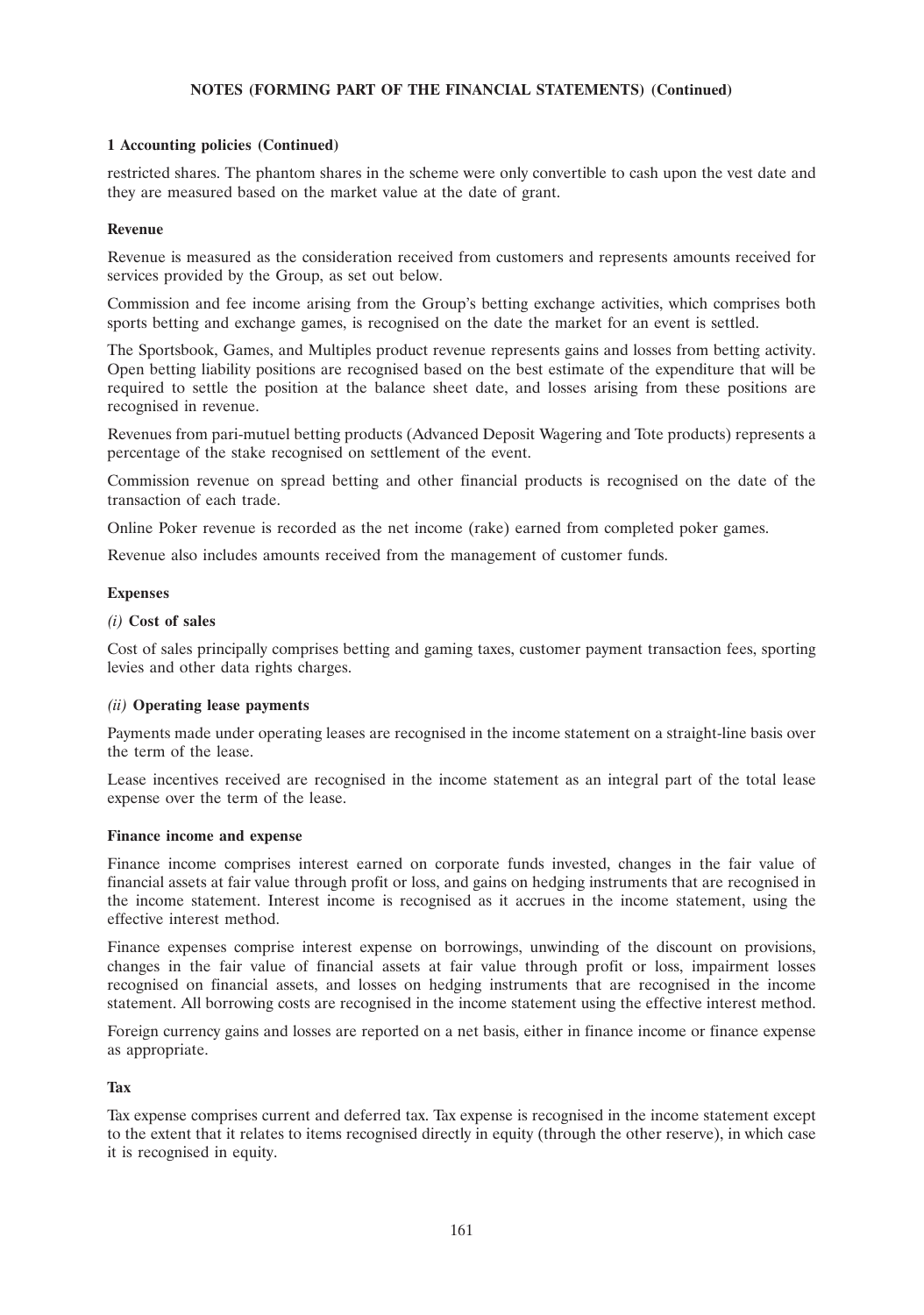### **1 Accounting policies (Continued)**

Current tax is the expected tax payable on the taxable income for the year, using tax rates enacted or substantively enacted at the reporting date, and any adjustment to tax payable in respect of previous years.

A deferred tax asset is recognised to the extent that it is probable that future taxable profits will be available against which the temporary difference can be utilised. Deferred tax assets are reviewed at each reporting date and are reduced to the extent that it is no longer probable that the related tax benefit will be realised.

Additional income taxes that arise from the distribution of dividends are recognised at the same time that the liability to pay the related dividend is recognised.

Deferred tax is provided on temporary differences between the carrying amounts of assets and liabilities for financial reporting purposes and the amounts used for tax purposes.

The following temporary differences are not provided for: the initial recognition of goodwill; the initial recognition of assets or liabilities that affect neither accounting nor taxable profit other than in a business combination, and differences relating to investments in subsidiaries to the extent that they will probably not reverse in the foreseeable future.

Deferred tax is measured at the tax rates that are expected to be applied to temporary differences when they reverse, based on the laws that have been enacted or substantively enacted by the reporting date.

Deferred tax assets and liabilities are offset if there is a legally enforceable right to offset current tax liabilities and assets, and they relate to income taxes levied by the same tax authority on the same taxable entity, or on different tax entities, but they intend to settle current tax liabilities and assets on a net basis or their tax assets and liabilities will be realised simultaneously.

In determining the current and deferred tax the Group takes into account the impact of uncertain tax positions and whether additional taxes and interest may be due. The Group believes that its accruals for tax liabilities are adequate for all open tax years based on its assessment of many factors, including interpretations of tax law and prior experience. This assessment relies on estimates and assumptions and may involve a series of judgments about future events. New information may become available that causes the Group to change its judgement regarding the adequacy of existing tax liabilities; such changes to tax liabilities will impact tax expense in the period that such a determination is made.

#### **Operating segments**

An operating segment is a component of the Group that engages in business activities from which it may earn revenues and incur expenses, including revenues and expenses that relate to transactions with any of the Group's other components.

Segment information is based on the internal reports regularly reviewed by the Group's Chief Operating Decision Maker ('CODM') in order to assess each segment's performance and to allocate resources. The CO DM is the Chief Executive Officer.

#### **Leases**

Under accounting standards there is a requirement for management to examine the buildings element within each property lease to determine if the lease meets the definition of a finance lease and, if so, it should be accounted for as such. This review involves determining the fair value of each property at the inception of the lease and analysing the minimum lease payments between their 'land' and 'buildings' elements. Based on management's review of leases for the years ended 30 April 2013 and 2012, all premises leases qualify as operating leases.

#### **Separately disclosed items**

Items that are material in size, unusual or infrequent in nature are included within operating profit and disclosed separately in the income statement.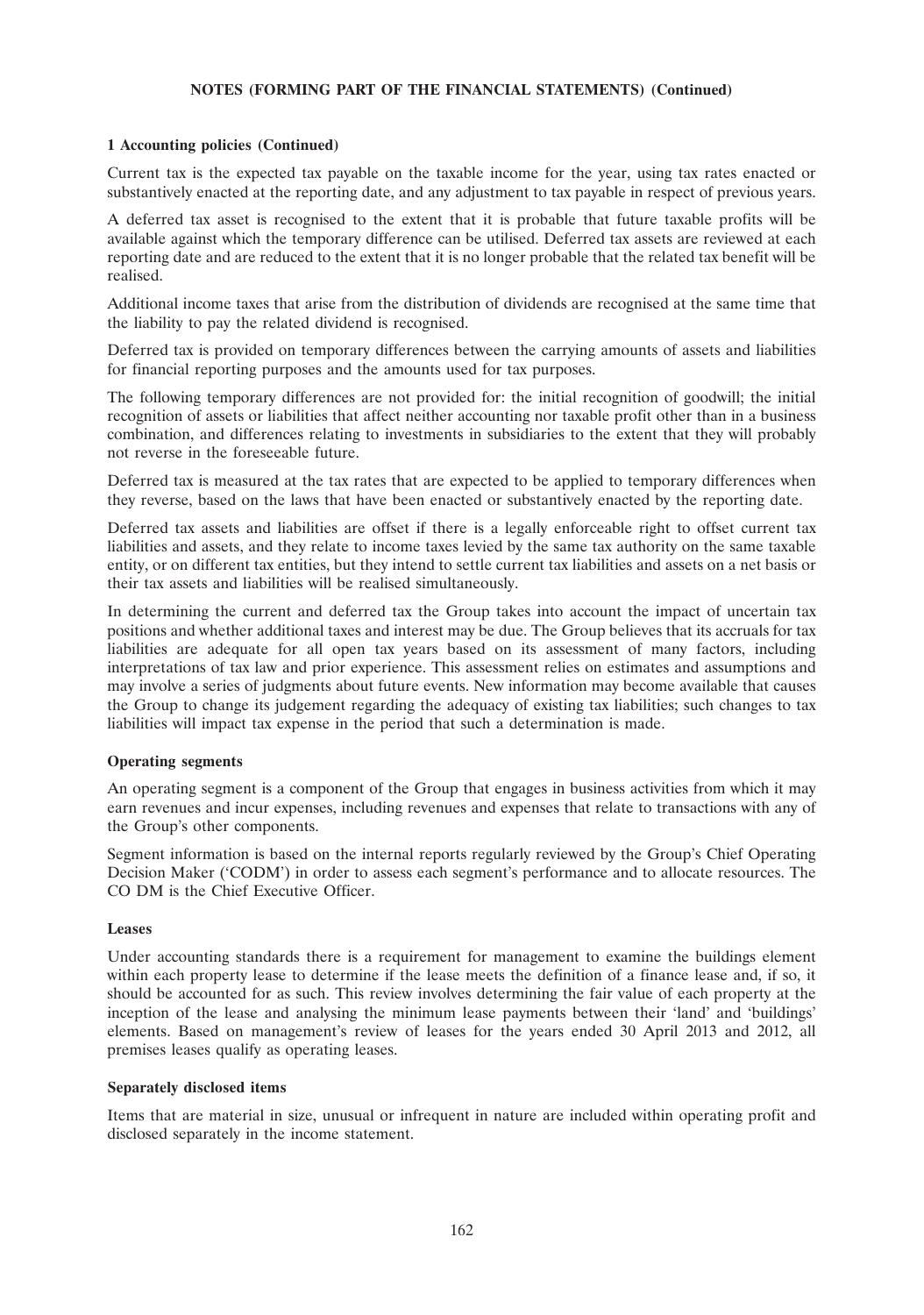## **1 Accounting policies (Continued)**

The separate reporting of these items, which are disclosed within the relevant category in the income statement, helps provide a more accurate indication of the Group's underlying business performance.

### **Accounting estimates and judgements**

The preparation of consolidated financial statements in conformity with IFRSs requires management to make judgements, estimates and assumptions that affect the application of accounting policies and the reported amounts of assets, liabilities, income and expenses.

Actual results may differ from these estimates.

Estimates and underlying assumptions are reviewed on an ongoing basis. Revisions to accounting estimates are recognised in the period in which the estimates are revised and in any future periods affected. In particular, information about significant areas of estimation uncertainty and critical judgements in applying accounting policies that have the most significant effect on the amounts recognised in the consolidated financial statements is included in the following notes:

#### **Estimates**

#### **Note 11—Capitalisation of development expenditure**

The Group makes certain estimates surrounding costs included in the capitalisation of development expenditure incurred for each project, when considering whether or not a project meets the criteria within IAS 38 'Intangible assets'. An estimate is also required in determining the start and end dates of the projects as well as determining the appropriate useful economic lives of each capitalised project.

#### **Note 8—Income tax**

Tax on profits is determined according to complex tax laws and regulations. Where the effect of these laws and regulations is unclear, estimates are used in determining the liability for the tax to be paid on past profits which are recognised in the financial statements.

### **Note 11—Measurement of the recoverable amounts of goodwill and other intangible assets**

A full impairment review has been performed of all goodwill and intangible assets held by the Group on a cash generating unit basis. The impairment review is performed on a Value in use' basis, which requires estimation of future net operating cash flows, the time period over which they will occur, an appropriate discount rate and an appropriate growth rate.

### **Note 14—Deferred tax**

Deferred tax assets and liabilities represent management's best estimate in determining the amounts to be recognised. When assessing the extent to which deferred tax assets should be recognised, consideration is given to the timing and level of future taxable income.

#### **Note 17—Accounting for accruals**

The calculation of accruals contains an inherent level of subjectivity. Management considers that the current level of accruals represents management's best estimate of the likely exposure.

### **Note 20—Measurement of share-based payments**

Judgement and estimation is required in determining the fair value of shares at the date of award. The fair value is estimated using valuation techniques which take into account the award's term, the risk free interest rate and the expected volatility of the market price of shares of comparable businesses to the Group.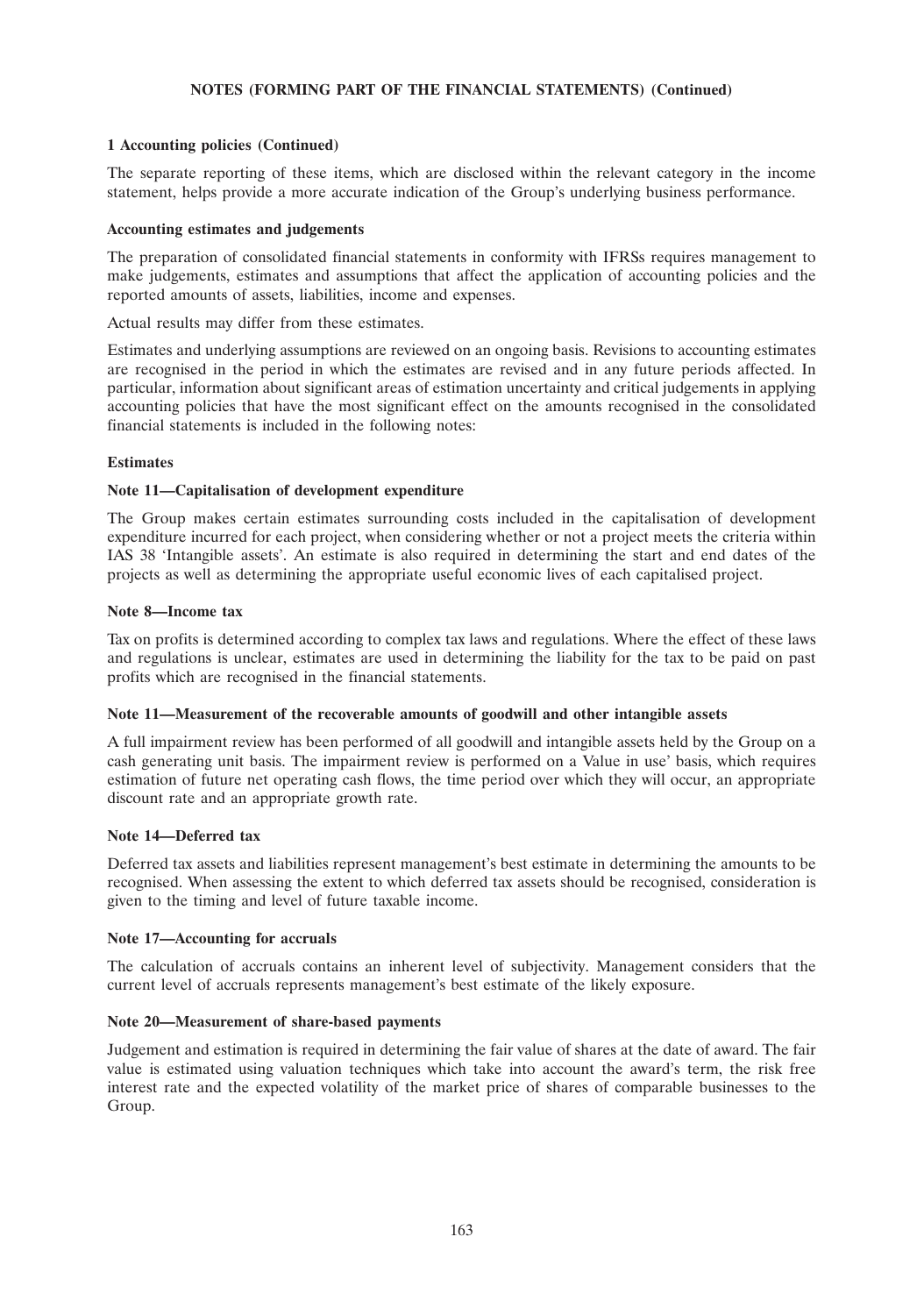### **1 Accounting policies (Continued)**

#### **Judgements**

#### **Note 1—Basis of consolidation**

Judgement is applied when determining if an acquired entity is controlled by the Group, and whether the acquired entity meets the criteria to be defined as a subsidiary. Control is presumed to exist when the Group owns, directly or indirectly through subsidiaries, more than half of the voting power of an entity. However if the Group owns half or less of the voting power of an entity, control may still exist. In assessing control, the Group considers whether it has the ability to control on a legal or contractual basis rather than whether that control is actually exercised. Specific examples of where the Group has control of subsidiaries are where it has the power to govern the entity's financial and operating policies by virtue of statute or agreement and where it has the power to cast the majority of votes of the entity's governing body.

#### **Note 5—Separately disclosed items**

Judgement has been used by management to identify items that are material in size and unusual or infrequent in nature. They are included within operating profit and disclosed separately in the income statement. The separate reporting of these items helps to provide an indication of the Group's underlying business performance.

### **Note 22—Valuation of derivative financial instruments**

Judgement is required in the assessment of prospective effectiveness both at hedge inception and during the period over which hedge accounting is adopted. The fair value of derivative financial instruments can also involve judgement. Where appropriate, external valuations from financial institutions are undertaken to support the carrying value of such items.

#### **Business combinations**

Judgement and estimation is required in the identification and valuation of separable assets and liabilities on acquisitions. In particular, in the identification and valuation of separable intangible assets and determining appropriate useful economic lives for these assets, and also in determining contingent consideration payable in respect of acquisitions where required by the terms of the agreement.

#### **Future accounting developments**

The following new standards, interpretations and amendments were issued by the IASB or the IFRIC but were not effective for the financial year (and in some cases have not yet been adopted by the EU):

- amendments to IAS 1 Presentation of Items of Other Comprehensive Income
- IFRS 10 Consolidated Financial Statements
- IFRS 11 Joint Arrangements
- IFRS 12 Disclosure of Interests in Other Entities
- IFRS 13 Fair Value Measurement
- revision to IAS 27 Separate Financial Statements
- revision to IAS 28 Investments in Associates and Joint Ventures
- revision to IAS 19 Employee Benefits
- amendments to IFRS 1 Government Loans
- amendments to IAS 32 Offsetting Financial Assets and Financial Liabilities
- **IFRS 9 Financial Instruments**
- amendments to IFRS 7 Financial Instruments: Disclosures—Offsetting of financial assets and financial liabilities.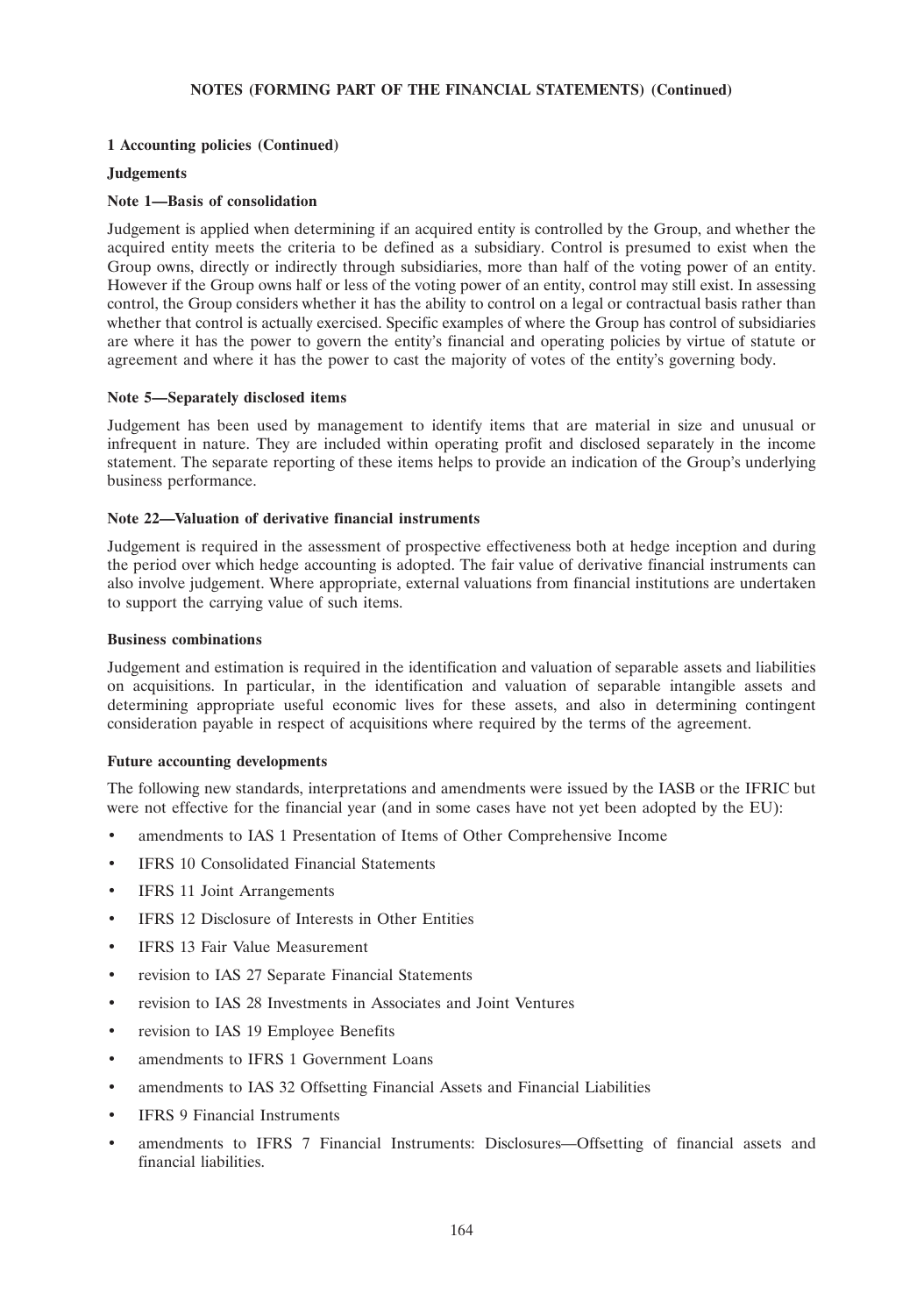### **1 Accounting policies (Continued)**

The Directors have decided not to early adopt the above standards and they do not expect that the adoption of the standards listed above will have a material impact on the financial statements of the Group in future periods.

There are no other IFRSs or IFRICs in issue but not yet effective that are expected to have a significant impact for the Group.

### **Reclassification of equity-settled shared-based payments**

Underlying EBITDA in the Consolidated Income Statement has historically been presented as EBITDA excluding separately disclosed items and equity-settled share-based payments. For the year ended 30 April 2013 charges relating to equity-settled share-based payments have been included within Underlying EBITDA and comparative periods have been amended accordingly.

If no reclassification was made, the Underlying EBITDA would be £82.6m for the year ended 30 April 2013 and £94.1m for the year ended 30 April 2012, respectively.

### **2 Operating segments**

The Group's continuing operating businesses are organised and managed as reportable business segments according to the information which is used by the Group's CODM in making decisions about reporting matters. These segments are:

- Core Betfair
- **Exchange**
- **Sports**
- Gaming
- Management of customer funds
- Other investments
- Betfair US

### **High Rollers**

As stated in the interim release for the six months ended 31 October 2012, it was the intention of the CODM to operate a new organisational structure based on the Exchange, Sports and Gaming business units. The Group has realigned operations from the previous structure to provide reportable business performance under these units. To meet the requirements of IFRS 8, the operating segments disclosure has been revised to reflect the new reportable business segments. Comparative periods have been amended accordingly.

Exchange consists of the Exchange sports betting product, which offers markets on Racing, Football, Sports and Specials (SAS) and Timeform. Sports consists of the Sportsbook, Multiples and our Betfair Select product. Gaming consists of various casino products and bespoke exchange games products. Tradefair Spreads and Poker are also classified within Gaming. All of these gaming activities are played by customers in a number of geographical areas.

Exchange and Gaming meet the quantitative thresholds required by IFRS 8 as reportable segment. While Sports and revenue from the management of customer funds do not meet these requirements, these segments are separately disclosed as they are closely monitored by the CODM.

The Group's US operations (including the TVG Network) meet the quantitative threshold to be disclosed separately.

Following the decision to dispose of the Group's subsidiary LMAX Limited in October 2012 (which was completed in January 2013) and treatment of these operations as discontinued, the segmental information disclosed previously has been amended (see note 27).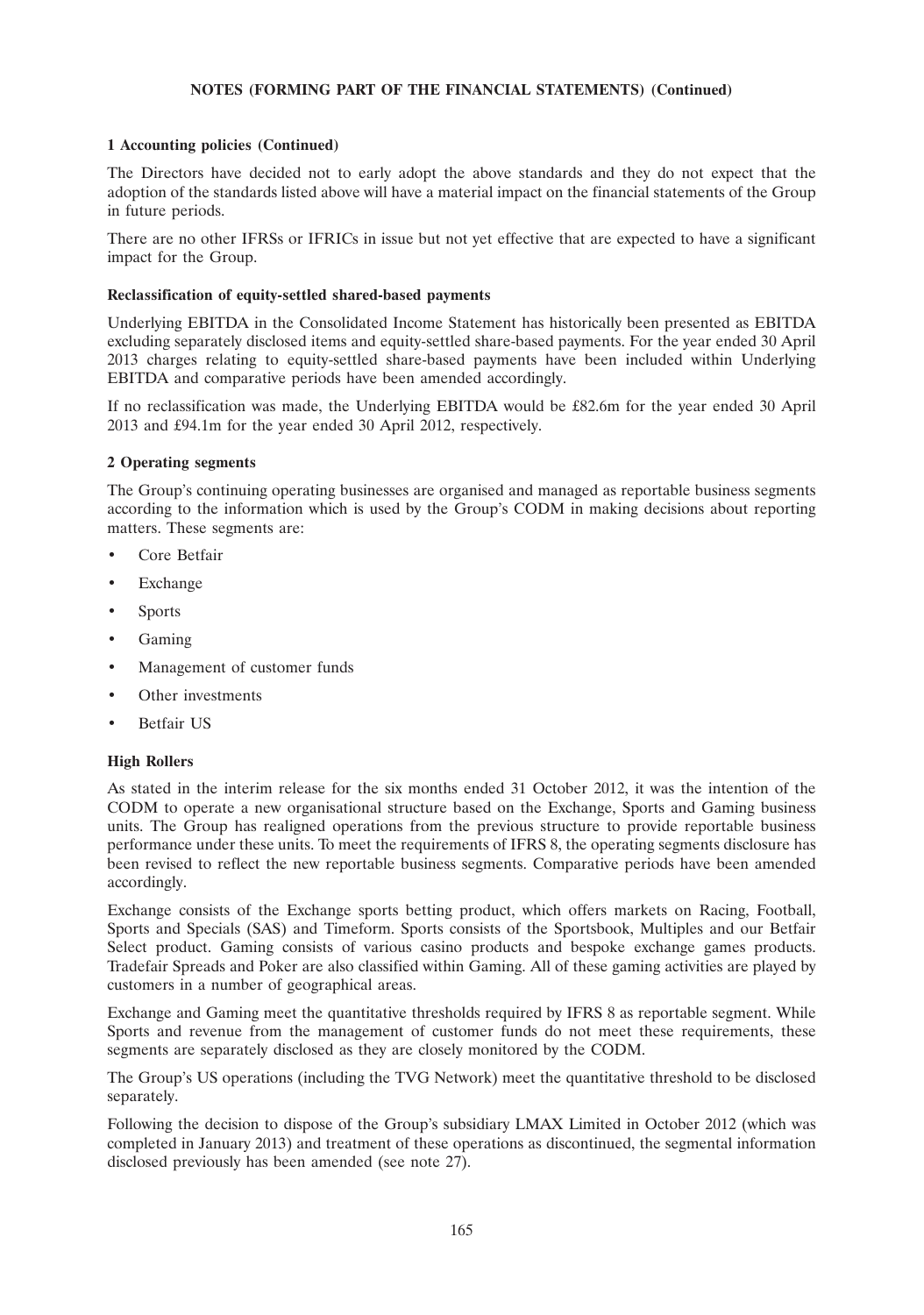## **2 Operating segments (Continued)**

Tradefair Spreads Limited, which was previously reported under the LMAX segment, is part of the Group's continuing operations and is now reported as part of the Core reporting segment.

Similarly, High Rollers was also assessed by the Board as being a reportable segment in 2011.

The results of the Australian joint venture are consolidated in the Group accounts on an equity accounting basis. As such only the net assets and the share of profits/losses are presented in the operating segment note below. If proportional consolidation was applied the Group's share of the Australian joint venture would have increased revenue by £18.0m (30 April 2011: £16.0m) and increased EBITDA by £2.1m (30 April 2012: increase by £4.9m).

The revenue from Exchange, Sports, Gaming and the management of customer funds represents the developed and integrated parts of the Group's business and have been grouped together as Core Betfair. Other investments represent relatively recent additions to the Group's business and which the CODM considers to be in the early stages of development.

The Group focuses its internal management reporting predominantly on revenue, as the products' potential to generate revenue is the chief driver of the Group's business and the allocation of resources. The Group's cost base is to a large extent fixed in nature. Corporate expenses, assets and liabilities cannot be allocated to individual operating segments and are not used by the CODM for making operating and resource allocation decisions. However, expenses are allocated and reviewed by the CODM between Core Betfair, Other investments and High Rollers and the analysis of EBITDA for them is summarised below.

Management also reviews Group revenue on a geographic basis, determined by the location of the customers when known. This information is analysed below on the following basis:

- UK
- Europe
- Rest of World
- Unallocated.

The majority of the Group's non-current assets are located in the UK.

Revenue unallocated to a geographical segment represents amounts from the management of customer funds and High Rollers.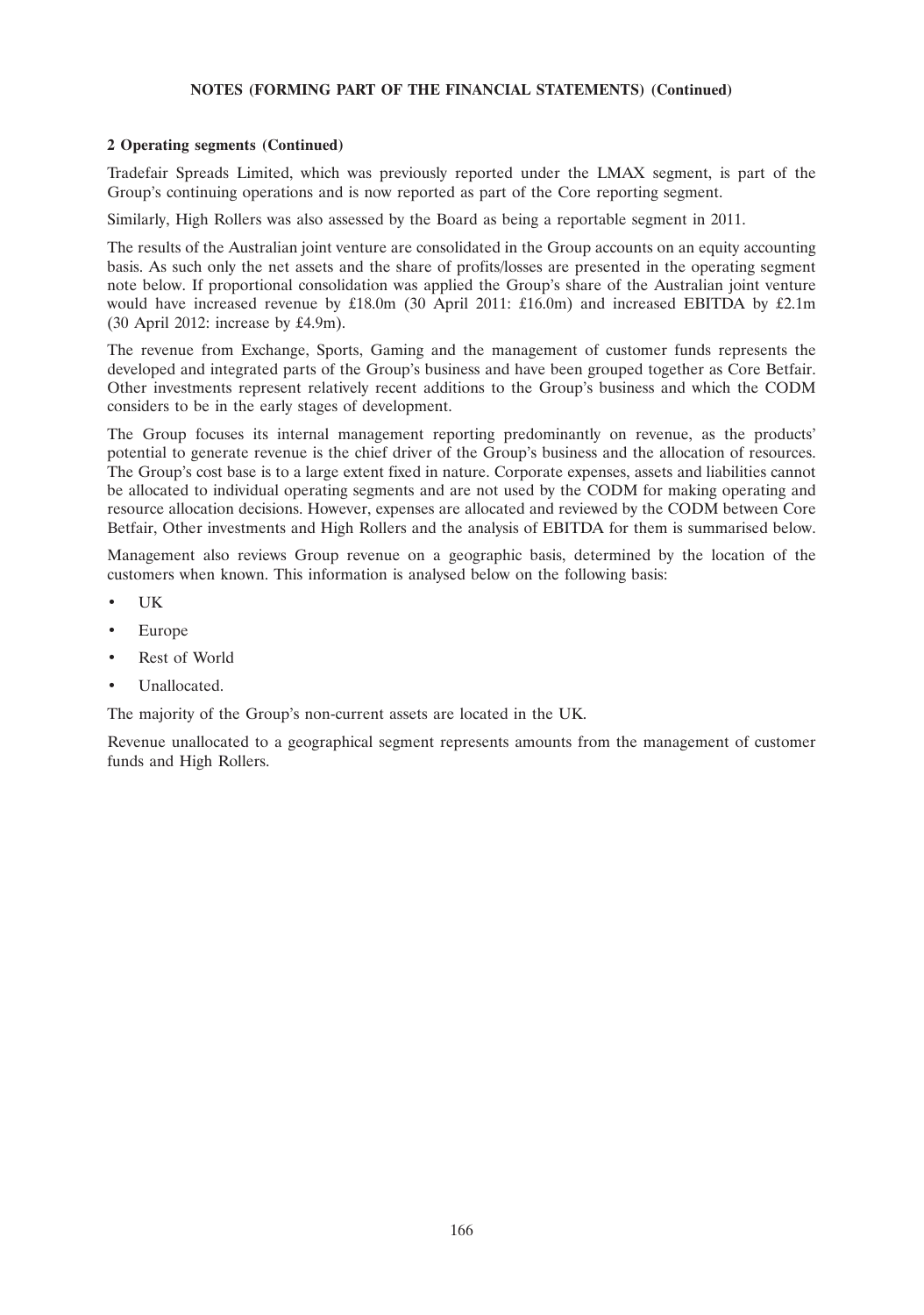### **2 Operating segments (Continued)**

Segmental information for the years ended 30 April 2013 and 30 April 2012 is as follows:

### **Year ended 30 April 2013**

|                                                 |                           |                           | Exchange Sports Gaming**  | <b>Management</b><br>of customer<br>funds | Core<br><b>Betfair</b>    | <b>Betfair US</b>         | Other<br>investments      | High<br>Rollers           | Group                     |
|-------------------------------------------------|---------------------------|---------------------------|---------------------------|-------------------------------------------|---------------------------|---------------------------|---------------------------|---------------------------|---------------------------|
|                                                 | $\mathbf{f}_{\mathbf{m}}$ | $\mathbf{f}_{\mathbf{m}}$ | $\mathbf{f}_{\mathbf{m}}$ | $\mathbf{f}_{\mathbf{m}}$                 | $\mathbf{f}_{\mathbf{m}}$ | $\mathbf{f}_{\mathbf{m}}$ | $\mathbf{f}_{\mathbf{m}}$ | $\mathbf{f}_{\mathbf{m}}$ | $\mathbf{f}_{\mathbf{m}}$ |
| Revenue $\ldots \ldots \ldots \ldots$           | 247.5                     | 24.1                      | 75.9                      | 1.5                                       | 349.0                     | 38.0                      | 38.0                      |                           | 387.0                     |
| Underlying EBITDA*                              |                           |                           |                           |                                           | 70.4                      | 2.9                       | 2.9                       |                           | 73.3                      |
| Separately disclosed items                      |                           |                           |                           |                                           | (21.9)                    | (0.2)                     | (0.2)                     |                           | (22.1)                    |
| EBITDA                                          |                           |                           |                           |                                           | 48.5                      | 2.7                       | 2.7                       |                           | 51.2                      |
| Depreciation and                                |                           |                           |                           |                                           |                           |                           |                           |                           |                           |
| amortization                                    |                           |                           |                           |                                           |                           |                           |                           |                           | (37.8)                    |
| Impairment                                      |                           |                           |                           |                                           |                           |                           |                           |                           | (82.4)                    |
| Profit on disposal of<br>available-for-sale     |                           |                           |                           |                                           |                           |                           |                           |                           |                           |
| financial asset                                 |                           |                           |                           |                                           |                           |                           |                           |                           | 16.8                      |
| Net finance income                              |                           |                           |                           |                                           |                           |                           |                           |                           | 1.4                       |
| Share of profit of equity                       |                           |                           |                           |                                           |                           |                           |                           |                           |                           |
| accounted investments.                          |                           |                           |                           |                                           |                           |                           |                           |                           | 1.4                       |
| Profit before $\text{tax} \ldots \ldots$        |                           |                           |                           |                                           |                           |                           |                           |                           | (49.4)                    |
| $\text{Tax} \ldots \ldots \ldots \ldots \ldots$ |                           |                           |                           |                                           |                           |                           |                           |                           | 4.2                       |
| Loss for the period from                        |                           |                           |                           |                                           |                           |                           |                           |                           |                           |
| discontinued operations                         |                           |                           |                           |                                           |                           |                           |                           |                           | (21.1)                    |
| Loss after tax and<br>discontinued operations   |                           |                           |                           |                                           |                           |                           |                           |                           | (66.3)                    |
|                                                 |                           |                           |                           |                                           |                           |                           |                           |                           |                           |
| Total assets                                    |                           |                           |                           |                                           |                           |                           |                           |                           | 276.3                     |
| Total liabilities                               |                           |                           |                           |                                           |                           |                           |                           |                           | 144.3                     |

Underlying EBITDA has historically been presented as Adjusted EBITDA and defined as EBITDA before separately disclosed items and charges relating to equity-settled share-based payments. For the year ended 30 April 2013, Adjusted EBTIDA has been renamed Underlying EBITDA and includes charges relating to equity-settled share-based payments but excludes separately disclosed items. Comparative periods have been amended accordingly. Separately disclosed items in the prior year include results from High Rollers (2013: £nil, 2012: £3.9m profit)

\*\* Includes results from Tradefair Spreads Limited that was previously disclosed as LMAX and classified as other investments.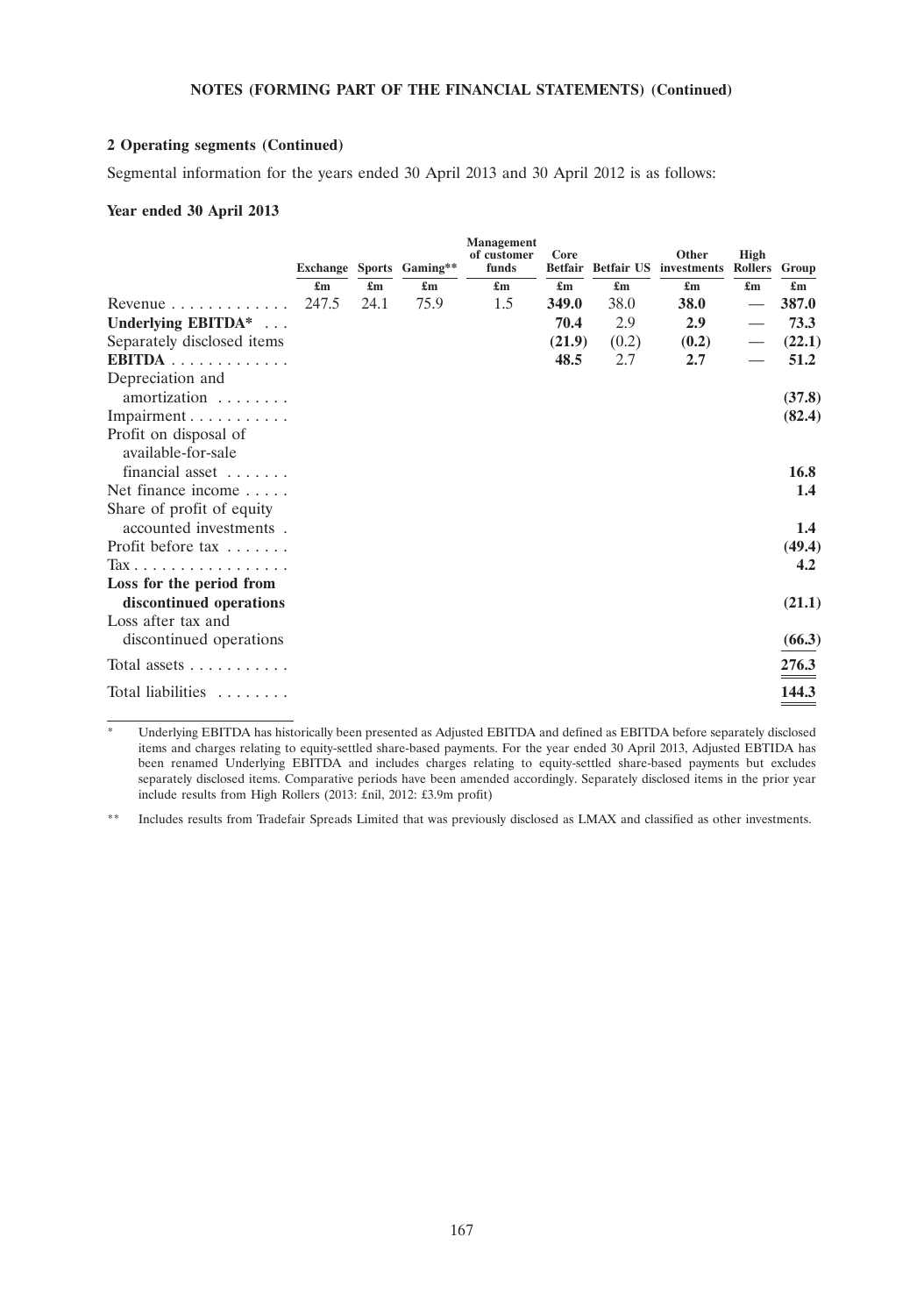#### **2 Operating segments (Continued)**

### **Year ended 30 April 2012**

|                                                    |                           |                           | Exchange Sports Gaming**  | <b>Management</b><br>of customer<br>funds | Core<br><b>Betfair</b>    |       | Other<br><b>Betfair US</b> investments | <b>High</b><br><b>Rollers</b> | Group                     |
|----------------------------------------------------|---------------------------|---------------------------|---------------------------|-------------------------------------------|---------------------------|-------|----------------------------------------|-------------------------------|---------------------------|
|                                                    | $\mathbf{f}_{\mathbf{m}}$ | $\mathbf{f}_{\mathbf{m}}$ | $\mathbf{f}_{\mathbf{m}}$ | $\mathbf{f}_{\mathbf{m}}$                 | $\mathbf{f}_{\mathbf{m}}$ | £m    | $\mathbf{f}_{\mathbf{m}}$              | $\mathbf{f}_{\mathbf{m}}$     | $\mathbf{f}_{\mathbf{m}}$ |
| Revenue *** $\dots \dots$                          | 250.1                     | 18.1                      | 81.1                      | 3.0                                       | 352.3                     | 36.2  | 36.2                                   |                               | 388.5                     |
| Underlying EBITDA*                                 |                           |                           |                           |                                           | 86.9                      | (0.9) | (0.9)                                  | 3.9                           | 86.0                      |
| Separately disclosed                               |                           |                           |                           |                                           |                           |       |                                        |                               |                           |
| items                                              |                           |                           |                           |                                           | (6.4)                     |       |                                        |                               | (2.5)                     |
| EBITDA                                             |                           |                           |                           |                                           | 80.5                      | (0.9) | (0.9)                                  | 3.9                           | 83.5                      |
| Depreciation and<br>amortisation                   |                           |                           |                           |                                           |                           |       |                                        |                               | (37.2)                    |
| Net finance income $\dots$                         |                           |                           |                           |                                           |                           |       |                                        |                               | 3.6                       |
| Share of profit of equity<br>accounted investments |                           |                           |                           |                                           |                           |       |                                        |                               | 4.3                       |
| Profit before tax                                  |                           |                           |                           |                                           |                           |       |                                        |                               | 54.2                      |
| Tax                                                |                           |                           |                           |                                           |                           |       |                                        |                               | (7.6)                     |
| Loss for the year from<br>discontinued             |                           |                           |                           |                                           |                           |       |                                        |                               |                           |
| operations                                         |                           |                           |                           |                                           |                           |       |                                        |                               | (12.6)                    |
| Profit after tax and<br>discontinued               |                           |                           |                           |                                           |                           |       |                                        |                               |                           |
| operations                                         |                           |                           |                           |                                           |                           |       |                                        |                               | <b>34.0</b>               |
| Total assets                                       |                           |                           |                           |                                           |                           |       |                                        |                               | 339.4                     |
| Total liabilities                                  |                           |                           |                           |                                           |                           |       |                                        |                               | (143.3)                   |

Underlying EBITDA has historically been presented as Adjusted EBITDA and defined as EBITDA before separately disclosed items and charges relating to equity-settled share-based payments. For the year ended 30 April 2013, Adjusted EBITDA has been renamed Underlying EBITA and includes charges relating to equity-settled share-based payments but excludes separately disclosed items. Comparative periods have been amended accordingly. Separately disclosed items in the prior year include results from High Rollers (2013: £nil, 2012: £3.9m profit).

\*\* The results relating to Tradefair Spreads Limited's operation which was previously reported under the LMAX segment and which is still part of the Group's continuing operations is shown within Gaming.

\*\*\* The amount previously disclosed has been amended to reflect the new organisational structure of reportable segments.

Geographical information determined by location of customers is set out below:

#### **Year ended 30 April 2013**

|                                                                              | $UK**$ |       | Europe Rest of World Unallocated |     | Group                                |
|------------------------------------------------------------------------------|--------|-------|----------------------------------|-----|--------------------------------------|
|                                                                              | £m     | £m    | £m                               | £m  | $\mathbf{f}_{\mathbf{m}}$            |
|                                                                              |        |       | 22.4                             | 15  | 349.0                                |
|                                                                              |        |       | 38.0                             |     | 38.0                                 |
| Total Group revenue $\ldots \ldots \ldots \ldots \ldots \ldots \ldots$ 214.3 |        | 110.8 | 60.4<br>___                      | 1.5 | 387.0<br>$\sim$ $\sim$ $\sim$ $\sim$ |

#### **Year ended 30 April 2012**

| $UK**$ |    | Europe Rest of World Unallocated |            | Group                     |
|--------|----|----------------------------------|------------|---------------------------|
| £m     | £m | £m                               | £m         | $\mathbf{f}_{\mathbf{m}}$ |
|        |    | 18.7                             | 3 O        | 352.3                     |
|        |    | 36.2                             | $\sim$ $-$ | 36.2                      |
|        |    | 54.9                             | 3.0        | 388.5                     |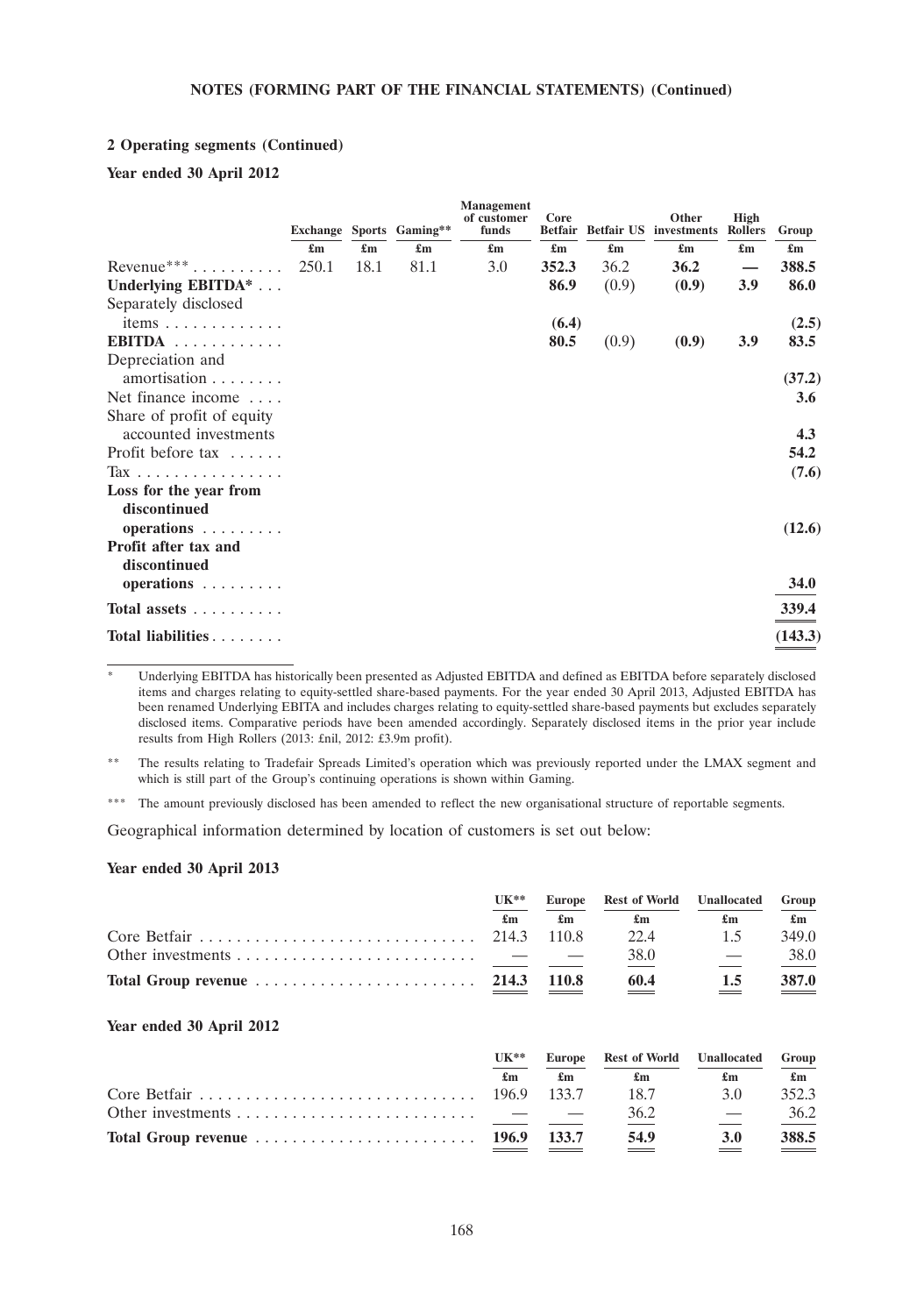### **3 (Loss)/profit before tax**

(Loss)/profit before tax is stated after charging:

| 2013                      | 2012         |
|---------------------------|--------------|
| $\mathbf{f}_{\mathbf{m}}$ | $\mathbf{f}$ |
|                           |              |
|                           |              |
|                           |              |
|                           |              |
|                           |              |
|                           |              |

#### **Auditors' remuneration:**

|                                                                                                       | 2013 | 2012 |
|-------------------------------------------------------------------------------------------------------|------|------|
|                                                                                                       | £m   | £m   |
| Fees payable to the Company's auditor for the audit of these financial statements  0.1                |      | 0.1  |
| Fees payable to the Company's auditor and its associates for other services:                          |      |      |
|                                                                                                       |      |      |
| Other services pursuant to legislation—review of interim financial statements $\dots \dots \dots$ 0.1 |      | 0.1  |
| Other services pursuant to legislation—profit estimate listing procedures 0.1 —                       |      |      |
|                                                                                                       |      | 0.5  |
|                                                                                                       |      | 0.1  |
|                                                                                                       |      | 1.4  |

Amounts paid to the Company's auditor and their associates in respect of services to the Company, other than the audit of the Company's financial statements, have not been disclosed as the information is required instead to be disclosed on a consolidated basis.

#### **4 Employee numbers and costs**

The average number of persons employed by the Group (including Directors) during the year, analysed by category, was as follows:

| 2013 | 2012 |
|------|------|
| No.  | No.  |
|      | -994 |
|      | 281  |
| 545  | 656  |
|      | 333  |
|      |      |

The above numbers include the average numbers of persons of 71 (2012: 78) employed by Group's discontinued operation LMAX.

The number of persons employed by the Group (including Directors) as at 30 April 2013 was 1,773 (2012: 2,302).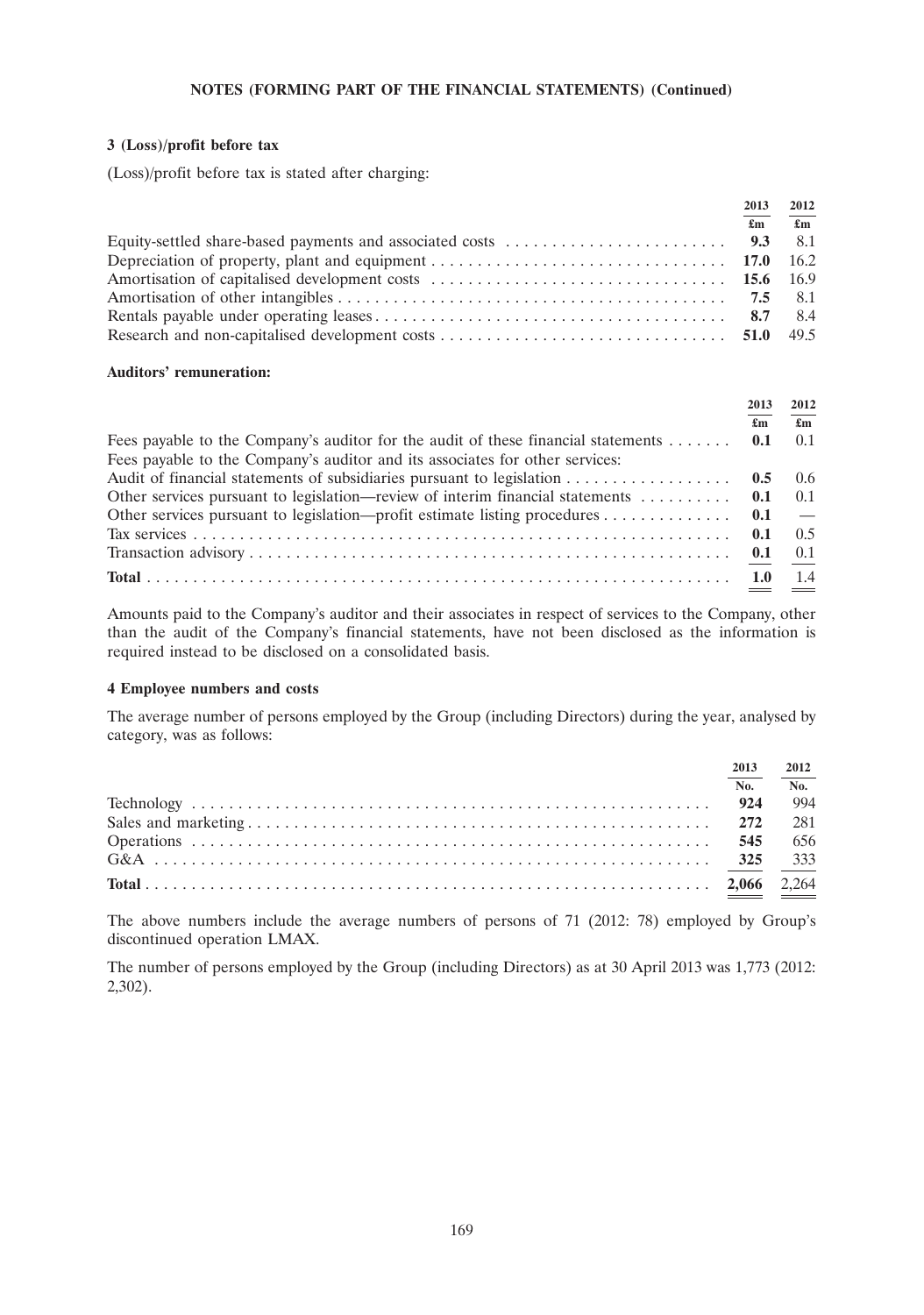### **4 Employee numbers and costs (Continued)**

The aggregate payroll costs of these persons were as follows:

| 2013<br>2012              |                |
|---------------------------|----------------|
| $\mathbf{f}_{\mathbf{m}}$ | $\mathbf{f}$ m |
|                           |                |
|                           |                |
|                           |                |
|                           |                |
|                           |                |
|                           |                |

The above numbers include the aggregate payroll costs of £5.5m (2012: £6.7m) in relation to the Group's discontinued operation LMAX.

Details on the remuneration of Directors are set out in the Directors' Remuneration Report on pages 48 to 56.

#### **5 Separately disclosed items**

Separately disclosed items are those items the Group considers to be non-recurring or material in nature that should be brought to the reader's attention in understanding the Group's financial performance.

| 2013 | 2012                          |
|------|-------------------------------|
|      | $\mathbf{f}$ m $\mathbf{f}$ m |
|      |                               |
|      |                               |
|      |                               |
|      |                               |
|      |                               |

During the year ended 30 April 2013, the Group has incurred costs of £19.4m, which relate to its restructuring and cost optimisation initiatives (see note 18), and £2.7m in relation to professional fees resulting from the rejected takeover approach by CVC and partners. During the year ended 30 April 2012, regulatory developments comprise a one-off expense relating to Spanish gaming tax and other costs relating to the Group's Spanish operations in prior periods. During the year ended 30 April 2013, separately disclosed items have been recorded within administrative expenses (2012: separately disclosed items were recorded within cost of sales).

#### **Impairment of goodwill and other intangible assets**

| 2013 2012 |                               |
|-----------|-------------------------------|
|           | $\mathbf{f}$ m $\mathbf{f}$ m |
|           |                               |

As at 30 April 2013, following the announcement of the Group's strategic priorities during the first six months of the financial year, management has undertaken a review of the carrying value of all intangible assets, including goodwill and capitalised development expenditure. As a result of this review, an impairment charge of £82.4m has been recorded in the income statement (see note 11).

### **6 Profit on disposal of available-for-sale financial asset**

|                                                                                                | 2013 | 2012                          |
|------------------------------------------------------------------------------------------------|------|-------------------------------|
|                                                                                                |      | $\mathbf{f}$ m $\mathbf{f}$ m |
|                                                                                                |      |                               |
| On 20 November 2012 the Group sold its shares held in Kabam for $$30m (£18.8m)$ (see note 13). |      |                               |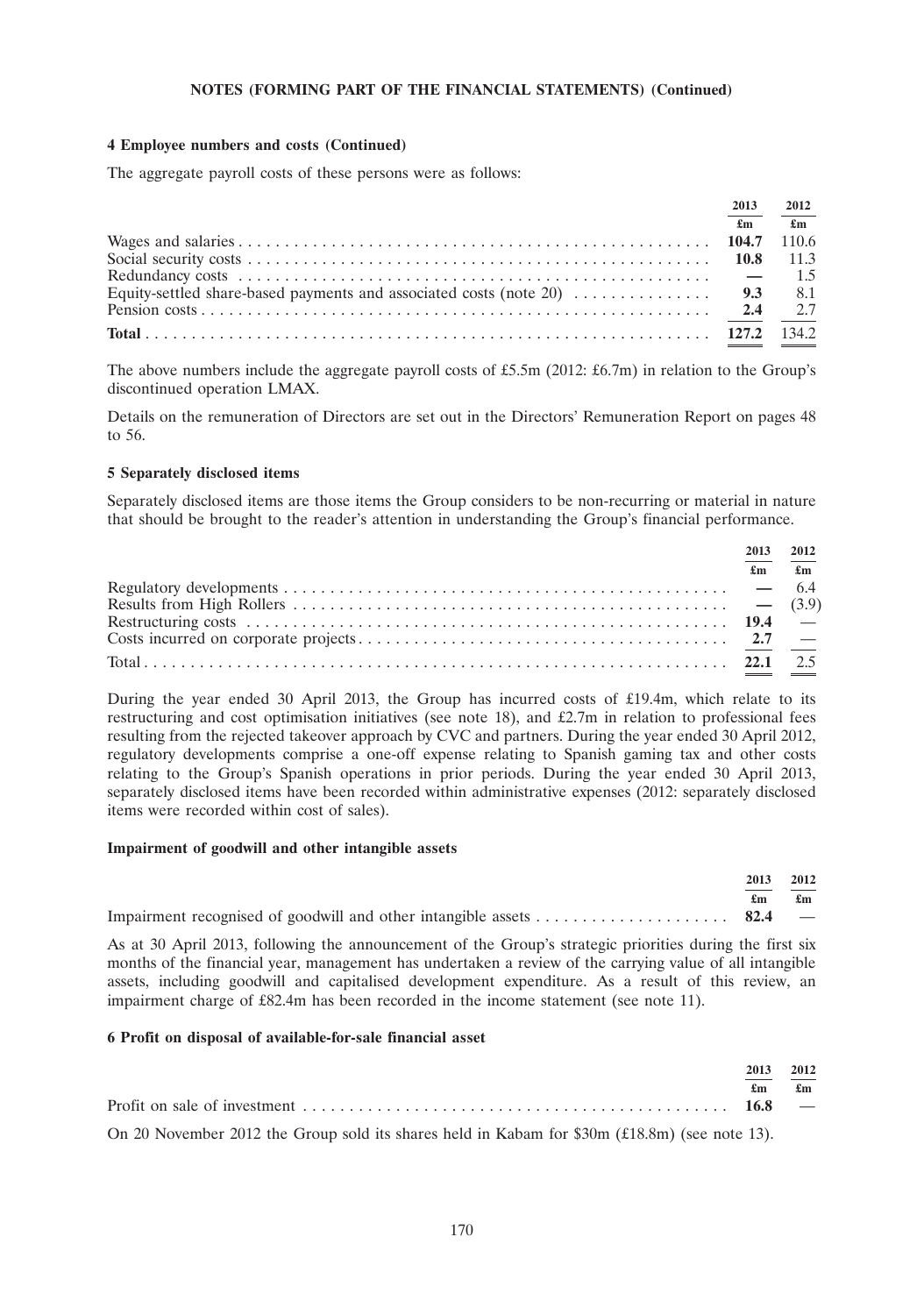### **7 Finance income and expense**

### **Recognised in income statement**

|                       | 2013                      | 2012                      |
|-----------------------|---------------------------|---------------------------|
|                       | $\mathbf{f}_{\mathbf{m}}$ | $\mathbf{f}_{\mathbf{m}}$ |
| <b>Finance income</b> |                           |                           |
|                       |                           |                           |
|                       |                           |                           |
|                       |                           |                           |

The Group has no finance expense in the current year (2012: £nil).

## **8 Tax**

## **Recognised in the income statement**

|                    | 2013<br>£m | 2012<br>$\mathbf{f}_{\mathbf{m}}$ |
|--------------------|------------|-----------------------------------|
| <b>Current tax</b> | 0.9        | 4.8<br>2.6                        |
|                    |            |                                   |
| Deferred tax       |            | 4.4                               |
|                    |            |                                   |
|                    |            | 7.6                               |

### **Reconciliation of effective tax rate**

|                                                                    | 2013                      | 2012                      |
|--------------------------------------------------------------------|---------------------------|---------------------------|
|                                                                    | $\mathbf{f}_{\mathbf{m}}$ | $\mathbf{f}_{\mathbf{m}}$ |
|                                                                    | (49.4)                    | 54.2                      |
|                                                                    | 4.2                       | (7.6)                     |
|                                                                    | (45.2)                    | 46.6                      |
| Tax using the UK corporation tax rate of 23.9% (2012: $25.8\%$ )   | (11.8)                    | 14.0                      |
|                                                                    | (0.9)                     | (2.1)                     |
|                                                                    | 15.5                      | 1.1                       |
|                                                                    | 0.2                       | (0.1)                     |
| Current year losses for which no deferred tax asset was recognised | 1.0                       | 2.1                       |
|                                                                    | (0.6)                     | (4.7)                     |
|                                                                    | (3.6)                     | (2.7)                     |
|                                                                    | (4.0)                     |                           |
|                                                                    | (4.2)                     | 7.6                       |

## **Tax recognised directly in equity**

| 2013 | 2012         |
|------|--------------|
| £m   | $\mathbf{f}$ |
|      |              |
|      |              |
|      |              |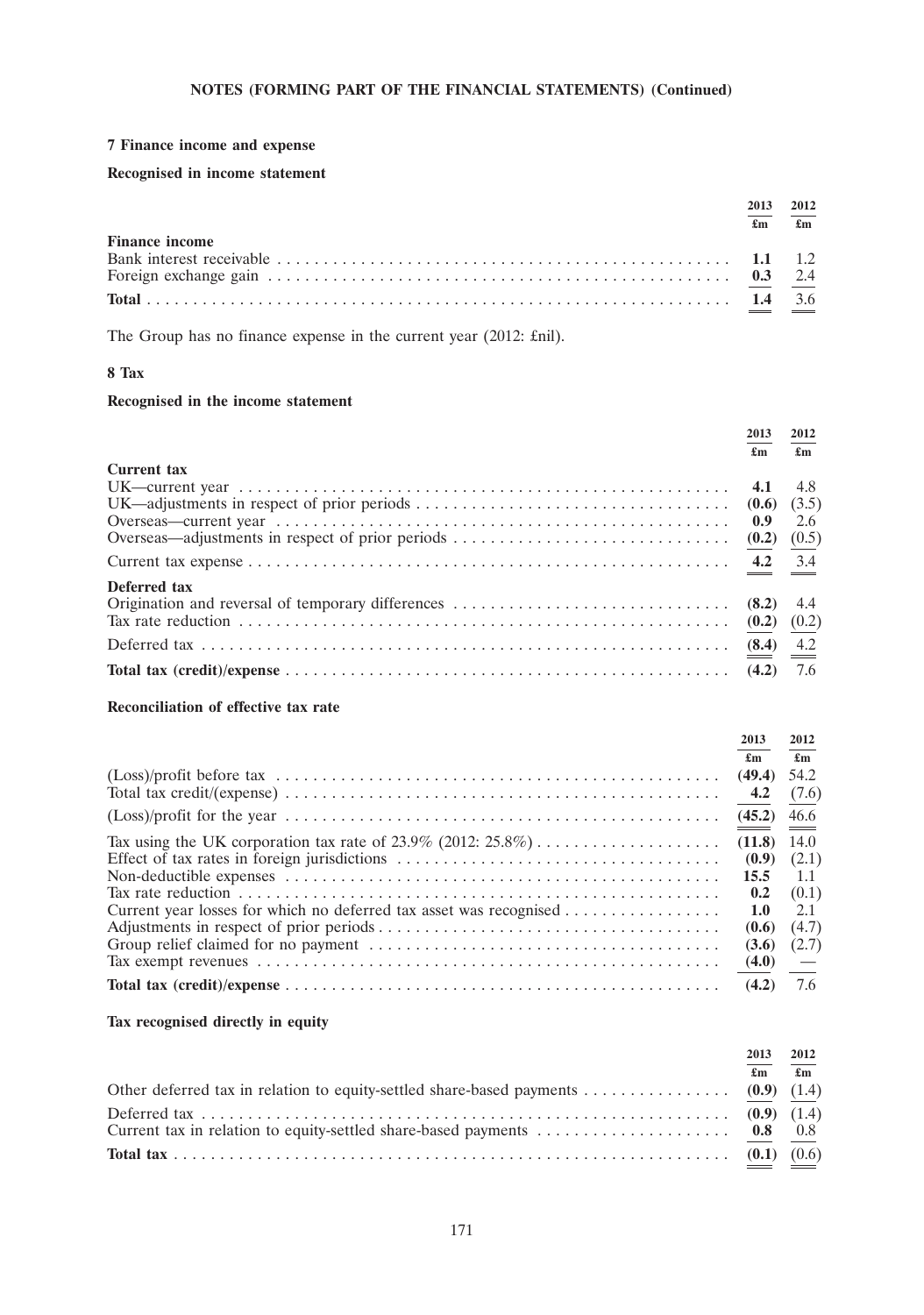### **8 Tax (Continued)**

The Group's consolidated effective tax rate for the year was 8.5% (30 April 2012: 14.0% restated for LMAX discontinued operations).

The tax effect of exceptional and impairment items in the current year amounted to a tax credit of £10.4m (2012: £0.2m).

The 2013 Budget on 25 March 2013 announced that the UK corporation tax rate will reduce to 20% by 2015. A reduction in the rate from 26% to 24% (effective from 1 April 2012) was substantively enacted on 26 March 2012, and a further reduction to 23% (effective from 1 April 2013) was substantively enacted on 3 July 2012.

This will reduce the Group's future current tax charge accordingly. The deferred tax liability at 30 April 2013 has been calculated based on the rate of 23% substantively enacted at the balance sheet date.

It has not yet been possible to quantify the full anticipated effect of the announced further 3% rate reduction, although this will further reduce the Group's future current tax charge and reduce the Group's deferred tax liability accordingly.

### **9 Earnings per share**

#### **Basic earnings per share**

The calculation of basic earnings per share for the year ended 30 April 2013 was based on the loss attributable to ordinary shareholders of £66.3m (30 April 2012: profit of £34.7m) and a weighted average number of ordinary shares outstanding of 101,854,246 (30 April 2012:104,569,704).

| 2013       | 2012          |
|------------|---------------|
|            | $(66.3)$ 34.7 |
|            |               |
| $(65.1)$ p | 33.1p         |
|            | 32.5p         |

The (loss)/earnings per share calculations include the results of the discontinued operations.

Please see page 59 for the separately disclosed basic and diluted earnings per share for the continuing operations of the Group.

### **Diluted earnings per share**

The calculation of diluted earnings per share for the year ended 30 April 2013 was based on the loss attributable to ordinary shareholders of £66.3m (30 April 2012: profit of £34.7m) and a weighted average number of ordinary shares outstanding after adjustment for the effect of all dilutive potential ordinary shares of 103,378,698 (30 April 2012: 106,780,109).

As any potential ordinary shares would have the effect of decreasing the loss per share for the year ended 30 April 2013, they have not been treated as dilutive; hence diluted earnings per share have not been disclosed.

### **Profit used to determine diluted earnings per share**

|                                                                                                                    | 2013 | 2012 |
|--------------------------------------------------------------------------------------------------------------------|------|------|
| (Loss)/profit used to determine diluted earnings per share $\dots \dots \dots \dots \dots \dots \dots$ (66.3) 34.7 |      |      |

As any potential ordinary shares would have the effect of decreasing the loss per share for the year ended 30 April 2013, they have not been treated as dilutive; hence diluted earnings per share have not been disclosed.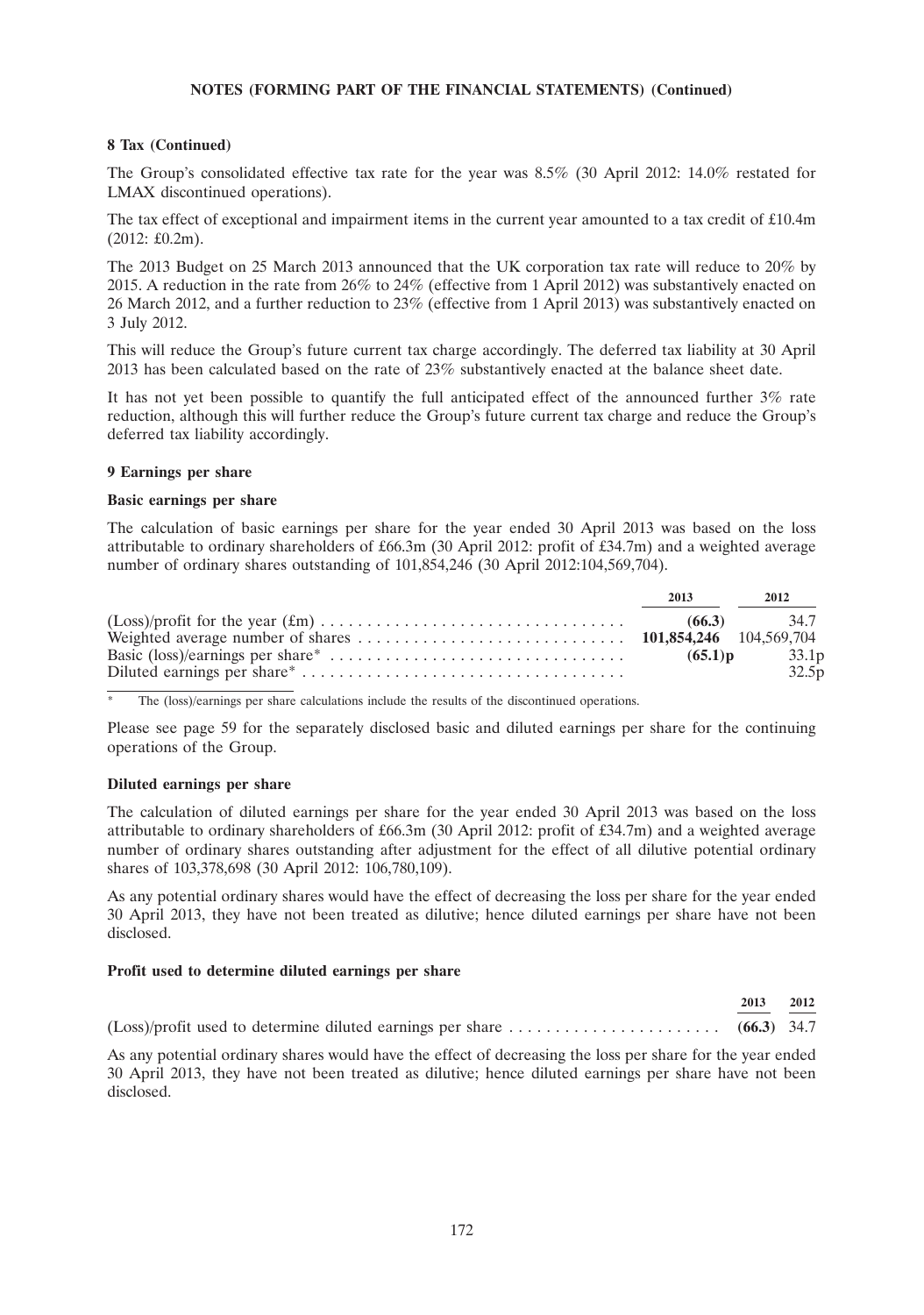### **9 Earnings per share (Continued)**

### **Weighted average number of shares (diluted)**

|                                                                                             | 2013 | 2012                    |
|---------------------------------------------------------------------------------------------|------|-------------------------|
| Weighted average number of ordinary shares (basic) $\ldots$ , , , , 101,854,246 104,569,704 |      |                         |
|                                                                                             |      | $1,524,452$ $2,210,405$ |
|                                                                                             |      |                         |

The average market value of the Company's shares of £7.33 (2012: £7.76) was used to calculate the dilutive effect of share options based on the market value for the year that the options were outstanding.

### **10 Property, plant and equipment**

|                                                                        | <b>Freehold land</b><br>and buildings | Leasehold<br>improvements | Computer<br>equipment     | <b>Fixtures</b> and<br>fittings | Vehicles, plant<br>and equipment | Total                     |
|------------------------------------------------------------------------|---------------------------------------|---------------------------|---------------------------|---------------------------------|----------------------------------|---------------------------|
|                                                                        | £m                                    | $\mathbf{f}_{\mathbf{m}}$ | £m                        | $\mathbf{f}_{\mathbf{m}}$       | $\mathbf{f}_{\mathbf{m}}$        | $\mathbf{f}_{\mathbf{m}}$ |
| Cost                                                                   |                                       |                           |                           |                                 |                                  |                           |
| At 1 May 2011                                                          | 0.8                                   | 13.7                      | 80.4                      | 6.9                             | 0.7                              | 102.5                     |
| Additions                                                              |                                       | 4.2                       | 10.7                      | 1.7                             | 0.3                              | 16.9                      |
| Disposals<br>Net foreign exchange                                      |                                       | (4.9)                     | (1.0)                     | (0.4)                           | (0.3)                            | (6.6)                     |
| differences                                                            |                                       |                           |                           | 0.1                             |                                  | 0.1                       |
| At 30 April 2012                                                       | 0.8                                   | 13.0                      | 90.1                      | 8.3                             | 0.7                              | 112.9                     |
| Additions                                                              |                                       | 2.2                       | 4.2                       | 0.8                             |                                  | 7.2                       |
| $Disposals$<br>Derecognised on disposal of                             |                                       | (0.9)                     | (0.2)                     | (0.1)                           | (0.5)                            | (1.7)                     |
| subsidiary $\dots \dots \dots \dots$<br>Net foreign exchange           |                                       | (0.4)                     | (4.4)                     | (0.1)                           |                                  | (4.9)                     |
| differences                                                            |                                       | 0.1                       | 0.6                       | 0.1                             |                                  | 0.8                       |
| At 30 April 2013                                                       | 0.8                                   | 14.0                      | 90.3                      | 9.0                             | 0.2                              | 114.3                     |
| <b>Depreciation</b>                                                    |                                       |                           |                           |                                 |                                  |                           |
| At $1$ May $2011$                                                      | 0.1                                   | 8.1                       | 57.8                      | 3.1                             | 0.4                              | 69.5                      |
| Depreciation for the year                                              |                                       | 2.0                       | 12.6                      | 1.4                             | 0.2                              | 16.2                      |
| Disposals $\dots \dots \dots \dots \dots$<br>Net foreign exchange      |                                       | (4.9)                     | (1.0)                     | (0.4)                           | (0.3)                            | (6.6)                     |
| differences                                                            |                                       |                           |                           | 0.1                             |                                  | 0.1                       |
| At 30 April 2012                                                       | 0.1                                   | 5.2                       | 69.4                      | 4.2                             | 0.3                              | 79.2                      |
| Depreciation for the year $\dots$                                      |                                       | 2.5                       | 12.7                      | 1.7                             | 0.1                              | 17.0                      |
| Impairment                                                             |                                       | 1.9                       | 1.3                       | 0.1                             |                                  | 3.3                       |
| Disposals $\ldots \ldots \ldots \ldots$<br>Derecognised on disposal of |                                       | (0.8)                     | (0.2)                     |                                 | (0.2)                            | (1.2)                     |
| subsidiary $\dots \dots \dots \dots$<br>Net foreign exchange           |                                       | (0.4)                     | (4.4)                     | (0.1)                           |                                  | (4.9)                     |
| differences $\dots\dots\dots\dots$                                     |                                       | 0.1                       | 0.2                       |                                 |                                  | 0.3                       |
| At 30 April 2013                                                       | 0.1<br>$\overline{\phantom{0}}$       | 8.5<br>$\hspace{0.05cm}$  | 79.0<br>$\qquad \qquad =$ | 5.9                             | 0.2                              | 93.7                      |
| Net book value                                                         |                                       |                           |                           |                                 |                                  |                           |
| At 30 April 2012                                                       | 0.7                                   | 7.8                       | 20.7                      | 4.1                             | 0.4                              | 33.7                      |
| At 30 April 2013                                                       | 0.7                                   | 5.5                       | 11.3                      | 3.1                             |                                  | 20.6                      |

In the year ended 30 April 2013, additions totaling £1.3m and depreciation totaling £0.4m was recognised in respect of discontinued operations (see note 27). Except for £1.8m of leasehold improvements, the impairment relates solely to the assets of the discontinued operation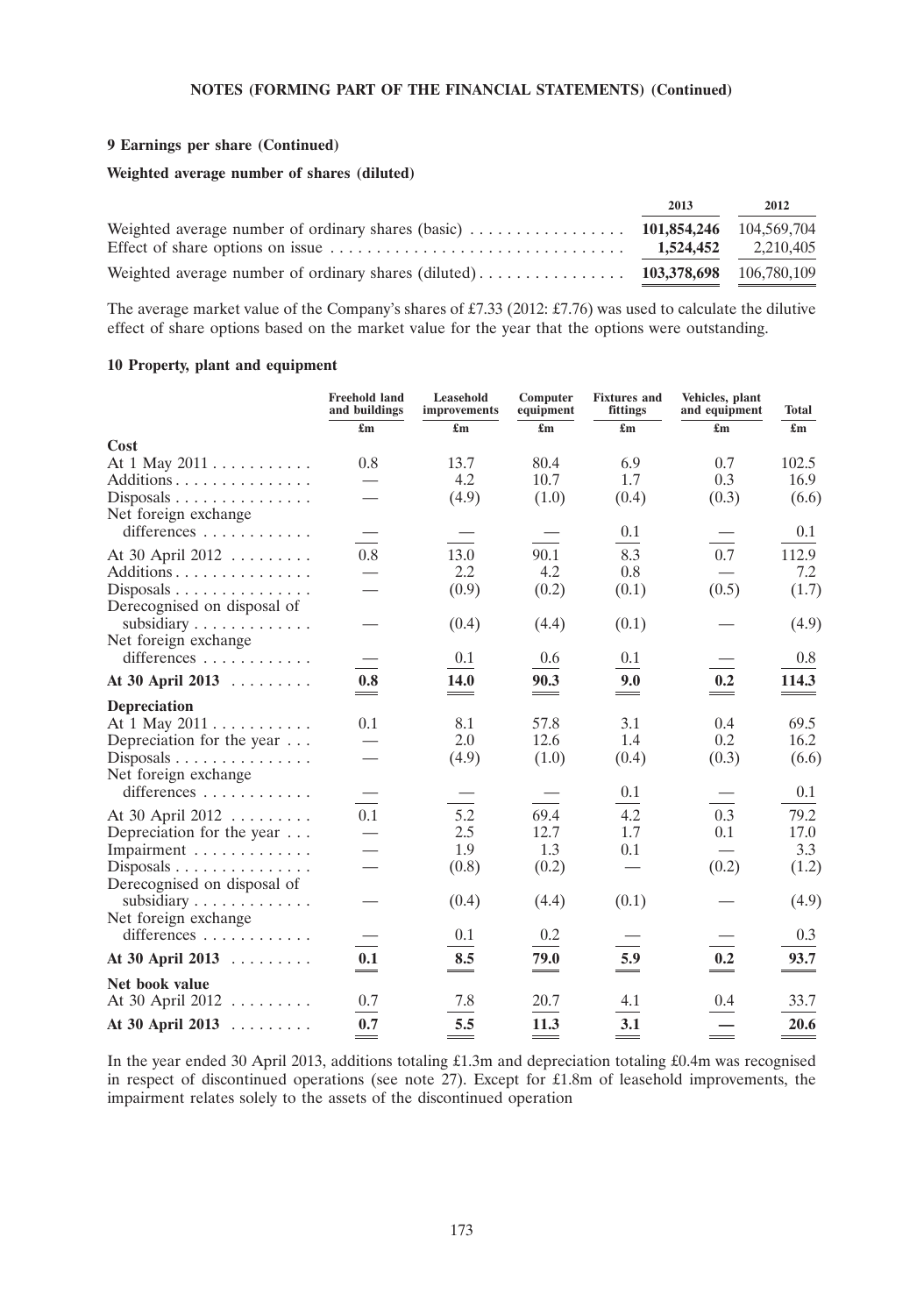### **11 Goodwill and other intangible assets**

|                                                                             | Goodwill                  | Computer<br>Software      | <b>Licences</b>                        | Development<br>expenditure | <b>Brand</b>              | <b>Customer</b><br>lists        | <b>Broadcasting</b><br>and<br>wagering | Total                     |
|-----------------------------------------------------------------------------|---------------------------|---------------------------|----------------------------------------|----------------------------|---------------------------|---------------------------------|----------------------------------------|---------------------------|
| Cost                                                                        | $\mathbf{f}_{\mathbf{m}}$ | $\mathbf{f}_{\mathbf{m}}$ | $\mathbf{f}_{\mathbf{m}}$              | $\mathbf{f}_{\mathbf{m}}$  | $\mathbf{f}_{\mathbf{m}}$ | $\mathbf{f}_{\mathbf{m}}$       | $\mathbf{f}_{\mathbf{m}}$              | $\mathbf{f}_{\mathbf{m}}$ |
| At 1 May 2011                                                               | 53.5                      | 21.7                      | 1.7                                    | 74.1                       | 1.9                       | 3.8                             | 0.9                                    | 157.6                     |
| Acquisitions through business<br>combinations                               | 0.2                       |                           |                                        |                            |                           |                                 |                                        | 0.2                       |
| Other acquisitions internally<br>developed<br>Other acquisitions externally |                           |                           |                                        | 29.4                       |                           |                                 |                                        | 29.4                      |
| purchased                                                                   |                           | 9.5                       |                                        | 7.0                        |                           |                                 |                                        | 16.5                      |
| $Disposals$                                                                 | $\overline{\phantom{0}}$  | (0.2)                     |                                        |                            |                           |                                 |                                        | (0.2)                     |
| Net foreign exchange differences                                            | 0.3                       |                           | (0.1)                                  |                            | 0.1                       | 0.1                             |                                        | 0.4                       |
| At 30 April 2012<br>Other acquisitions internally                           | 54.0                      | 31.0                      | 1.6                                    | 110.5                      | 2.0                       | 3.9                             | 0.9                                    | 203.9                     |
| developed<br>Other acquisitions externally                                  |                           |                           |                                        | 18.9                       |                           |                                 |                                        | 18.9                      |
| purchased                                                                   | $\overline{\phantom{0}}$  | 3.5                       |                                        | 3.2                        |                           | 5.3                             |                                        | 12.0                      |
| Disposals<br>Derecognised on disposal of                                    |                           | (0.1)                     |                                        |                            |                           |                                 |                                        | (0.1)                     |
| subsidiary $\ldots \ldots \ldots \ldots$                                    |                           |                           |                                        | (13.9)                     |                           |                                 |                                        | (13.9)                    |
| Net foreign exchange differences                                            | 1.8                       | 0.1                       | $\overline{\phantom{0}}$               | 0.1                        | 0.1                       | 0.2                             | $\overline{\phantom{0}}$               | 2.3                       |
| At 30 April 2013                                                            | 55.8                      | 34.5                      | 1.6                                    | 118.8                      | 2.1                       | 9.4                             | 0.9                                    | 223.1                     |
| <b>Amortisation</b>                                                         |                           |                           |                                        |                            |                           |                                 |                                        |                           |
| At 1 May 2011                                                               |                           | 8.5                       | 1.3                                    | 32.2                       | 1.9                       | 2.1                             | 0.6                                    | 46.6                      |
| Amortisation for the year                                                   |                           | 6.9                       | 0.1                                    | 16.9                       |                           | 1.0                             | 0.1                                    | 25.0                      |
| Disposals                                                                   |                           | (0.2)                     |                                        |                            |                           | $\overbrace{\qquad \qquad }^{}$ | $\overbrace{\qquad \qquad }^{}$        | (0.2)                     |
| Net foreign exchange differences                                            |                           | $\equiv$                  | (0.1)                                  | $\overline{\phantom{0}}$   | 0.1                       | 0.1                             | $\equiv$                               | 0.1                       |
| At 30 April 2012.                                                           | $\overline{\phantom{0}}$  | 15.2                      | 1.3                                    | 49.1                       | 2.0                       | 3.2                             | 0.7                                    | 71.5                      |
| Amortisation for the year                                                   |                           | 6.4                       | 0.1                                    | 15.6                       |                           | 1.0                             |                                        | 23.1                      |
| Impairment                                                                  | 34.6                      | 5.1                       |                                        | 47.0                       |                           |                                 | 0.1                                    | 86.8                      |
| Disposals<br>Derecognised on disposal of                                    |                           | (0.1)                     |                                        |                            |                           |                                 |                                        | (0.1)                     |
| subsidiary<br>Net foreign exchange differences                              | 0.7                       | $\overline{\phantom{0}}$  | $\hspace{0.1mm}-\hspace{0.1mm}$<br>0.1 | (13.9)                     | 0.1                       | 0.2                             |                                        | (13.9)<br>1.1             |
| At 30 April 2013                                                            | 35.3                      | 26.6                      | 1.5                                    | 97.8                       | 2.1                       | 4.4                             | 0.8                                    | 168.5                     |
| Net book value                                                              |                           |                           |                                        |                            |                           |                                 |                                        |                           |
| At 30 April 2012.                                                           | 54.0                      | 15.8                      | 0.3                                    | 61.4                       |                           | 0.7                             | 0.2                                    | 132.4                     |
| At 30 April 2013                                                            | 20.5                      | 7.9                       | 0.1                                    | 21.0                       |                           | 5.0                             | 0.1                                    | 54.6                      |

Computer software represents software licences which have been purchased from suppliers. Licences represent bookmaking licences held by the Group.

Development expenditure represents internally and externally generated costs incurred on development activities. These costs have been capitalised in accordance with the requirements of IAS 38 'Intangible Assets'.

The remaining other intangibles represent assets purchased as part of the TVG Network acquisition (being brand, customer lists and broadcasting and wagering technologies) and the customer database purchased as part of the Blue Square Bet acquisition in March 2013. These are amortised over their estimated useful economic lives which fall between two to six years.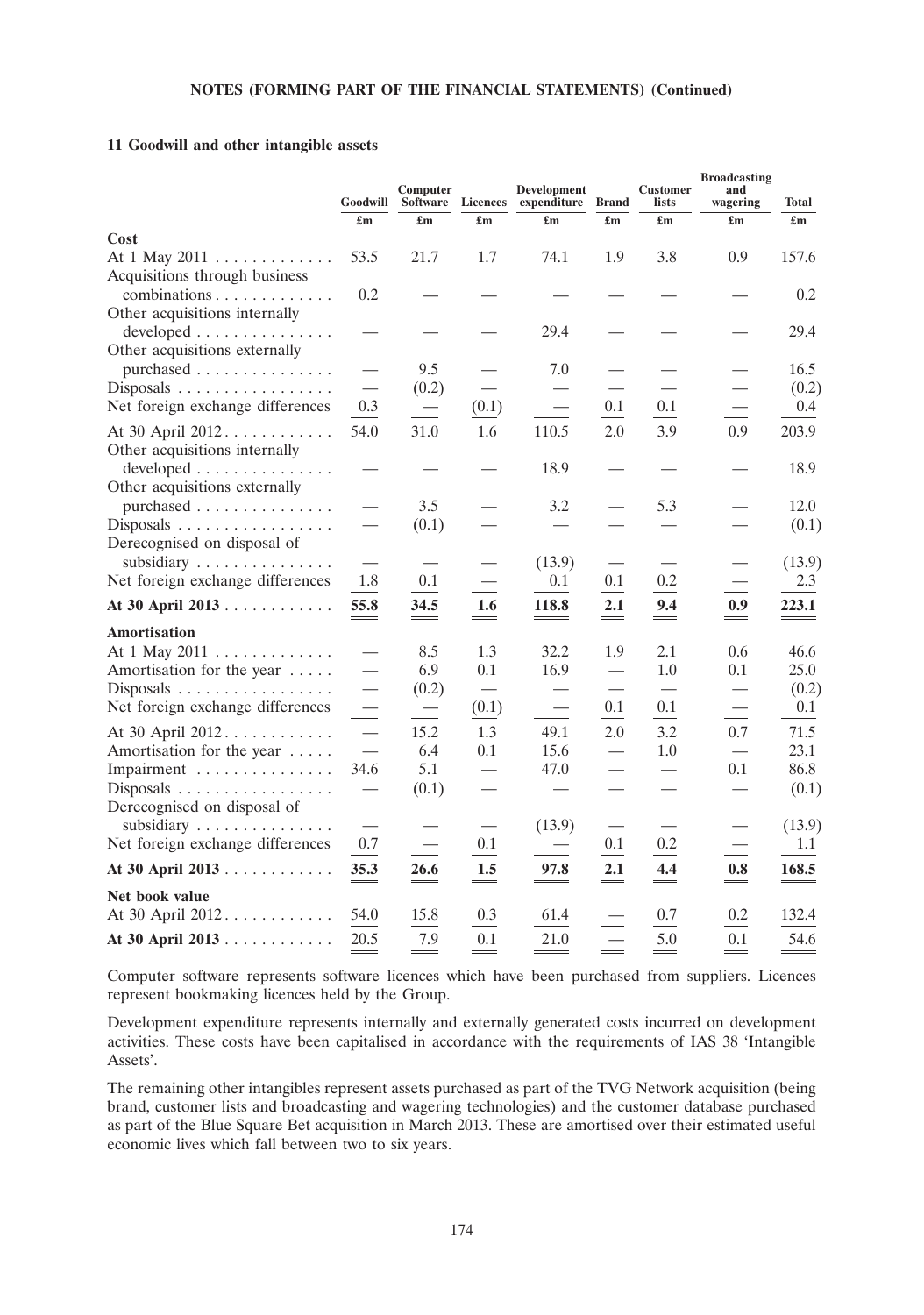### **11 Goodwill and other intangible assets (Continued)**

The amortisation charge of intangible assets is recognised within 'Administrative expenses' in the income statement.

In the year ended 30 April 2013, the Group capitalised development expenditure amounting to £1.5m, incurred amortisation of £1.9m and impaired assets amounting to £6.2m in respect of the discontinued operations.

#### **Goodwill**

At 30 April 2013, the carrying amount of goodwill, after the impairment review, was £20.5m (2012: £54.0m) allocated across one (2012: four) cash generating units (CGUs) as follows:

|            | 2013 | 2012<br>$\mathbf{f}$ |
|------------|------|----------------------|
|            | £m   |                      |
| <b>CGU</b> |      |                      |
|            |      |                      |
|            |      |                      |
|            |      |                      |
|            |      |                      |
|            |      |                      |

All goodwill is recorded in local currency. Additions during the year are converted at the exchange rate on the date of the transaction and the goodwill at the end of the year is stated at closing exchange rates.

#### **Impairment testing**

#### **Goodwill**

Impairment charges of £34.6m were recognised in the year ended 30 April 2013. In the prior periods, goodwill has been allocated to the following CGU's in line with Group's segmental reporting:

**Sports** 

it is considered appropriate to monitor the business at a more granular level and goodwill has been allocated to CGU's on this basis.

In line with this approach, subsequent impairments of £21.0m have been recognised in respect of past acquisitions.

Following recent regulatory developments in the US, management undertook a strategic review of the US market and TVG's position within that market. As a result of this review, the TVG CGU has been impaired by £13.6m. The key changes to assumptions since the previous impairment test relate to an anticipated reduction in operating margins and future growth rates.

In order to determine whether impairments are required, the Directors estimate the recoverable amount of each CGU. The calculation is based on projecting future pre-tax cash flows over a five year period and uses a terminal value to incorporate expectations of growth thereafter. The terminal value is calculated using a perpetuity model, which reflects the expected long-term average growth rate for the business in which the CGU operates.

The budgets for the next financial year form the basis of the cash flow projections for each CGU. Cash flow projections for the next four financial years reflect management's expectations of the medium term operating performance of the CGUs and growth prospects in each CGU's markets and regions, and have been modelled in line with historic patterns experienced by the Group in recent years, where relevant. A discount factor is applied to obtain a Value in use' which is the recoverable amount, unless the fair value less costs to sell the respective CGU is an amount in excess of the Value in use'.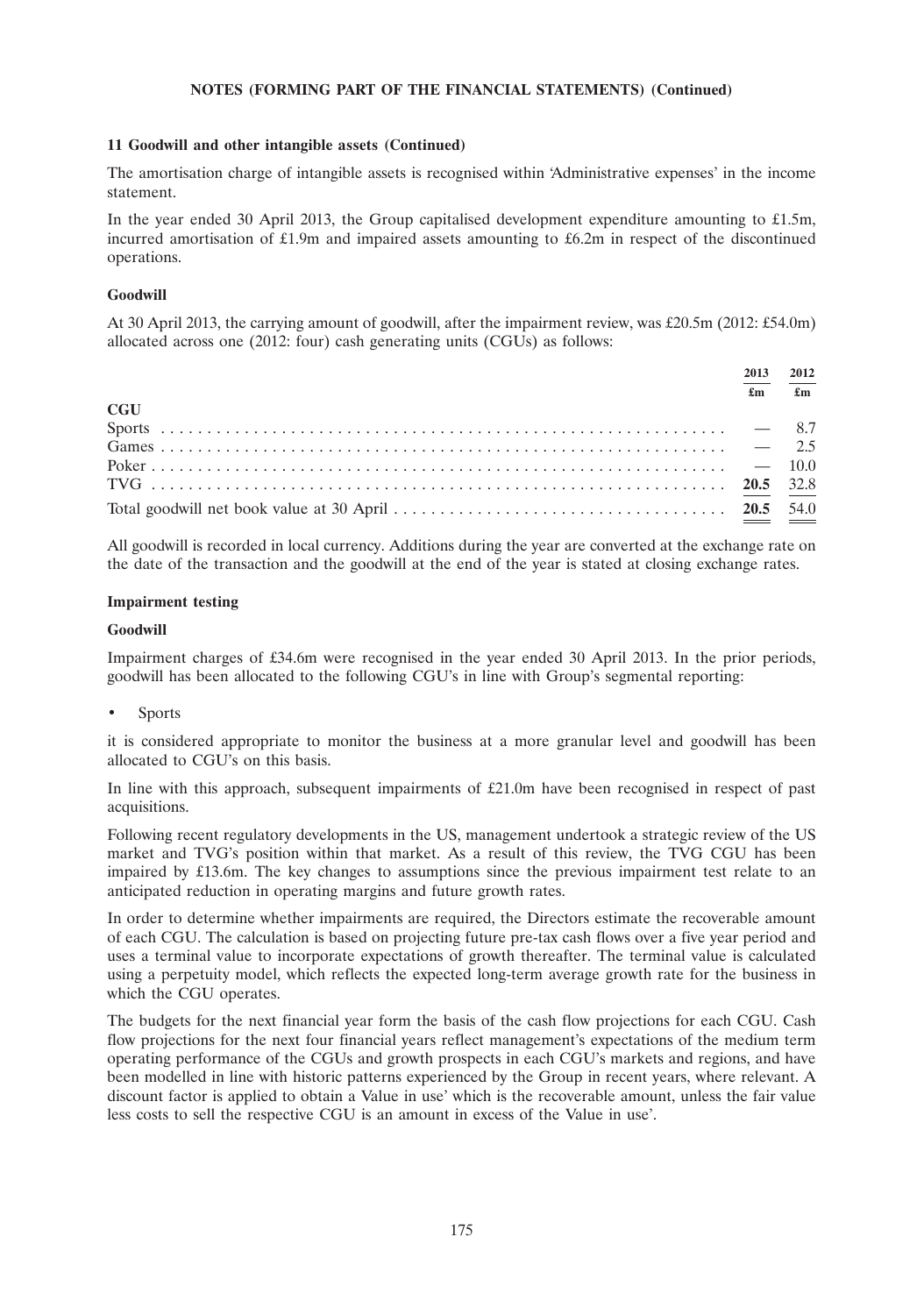### **11 Goodwill and other intangible assets (Continued)**

The calculation of value in use for goodwill is sensitive to the following key assumptions:

#### *(i) Operating cash flow*

One of the key drivers of operating cash flow is revenue. The 2014 revenue figures for each CGU are based on the budget for the next financial year. For the years 2015 to 2018, the likely organic growth rates were assessed for each region in the CGU, taking account of past experience, growth prospects in regions and historic player patterns. For TVG CGU, the terminal growth rate used was  $2.0\%$  (2012: 2.0%). The management consider the assumed growth rate to be conservative.

#### *(ii) Discount rate applied*

The discount rate applied to a CGU represents a pre-tax rate that reflects the Group's weighted average cost of capital adjusted for the risks specific to the CGU.

For the TVG CGU, a pre-tax discount rate of 12.5% (2012: 12.5%) has been used in discounting the projected cash flows for that CGU.

The calculation of recoverable amount of TVG goodwill is primarily sensitive to forecast future earnings, the discount rates applied as well as future developments in US horseracing. Management have considered the effect of either a decrease of up to 10.0% in future planned earnings for all financial years ending 30 April 2018 or an increase in the discount rate for each CGU of up to 2.0%, both of which are considered unlikely. There are no reasonable changes in the key assumptions that would cause the carrying amount of TVG CGUs to exceed the recoverable amount.

#### **Development expenditure and software**

As part of the strategic review, management has also performed a detailed review of the carrying value of capitalised development costs. Those projects which are no longer in use as part of the sustainable revenues strategy (as referred in the Strategic Review section) have been impaired resulting in a charge of £47.0m. This charge includes the impairment of the development costs incurred in building the US Exchange (£10.4m) and the LMAX Exchange (£6.2m). The charge in respect of LMAX has been included within the loss from discontinued operations as a result of the LMAX sale (see note 27). The remaining £30.4m impairment charge relates to specific projects where the anticipated returns no longer support the carrying value as a result of the change in strategic focus of the business.

Following a review of the carrying value of the Group's software assets, an impairment charge of £5.1m has also been recorded.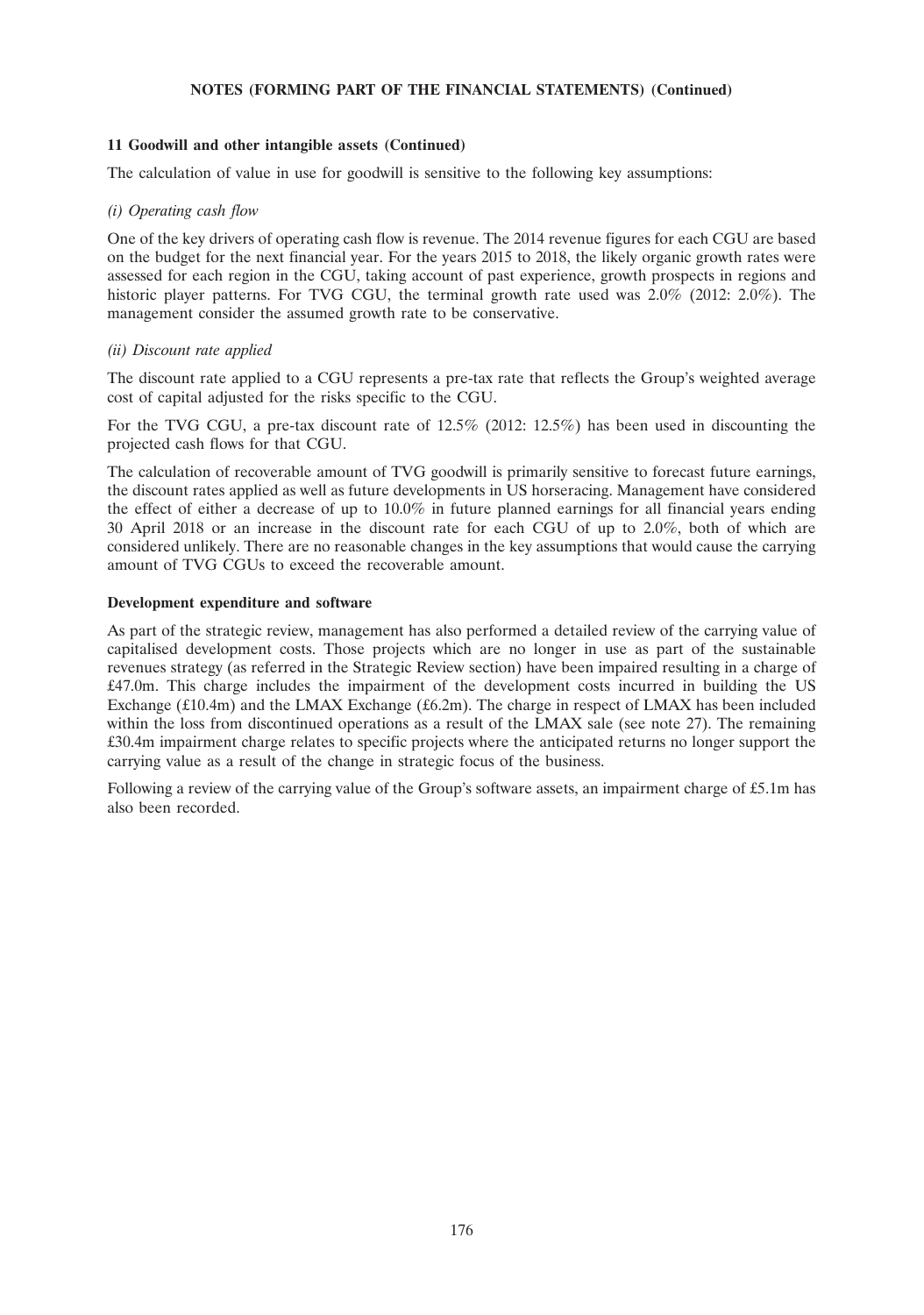# **12 Investments in subsidiaries, associates and jointly controlled entities**

The Group and Company have the following principal investments in subsidiaries, associates and jointly controlled entities:

|                                | Country of origin | Principal activity             | <b>Classification</b> | Ordinary<br>shares<br>held $%$ |
|--------------------------------|-------------------|--------------------------------|-----------------------|--------------------------------|
| The Sporting Exchange          |                   |                                |                       |                                |
| Limited $\ldots \ldots \ldots$ | England           | Holding company                | Subsidiary            | 100                            |
| Betfair Limited                | England           | Support services               | Subsidiary            | 100                            |
| <b>Betfair General Betting</b> |                   |                                |                       |                                |
| Limited                        | England           | Bookmaking                     | Subsidiary            | 100                            |
| The Sporting Exchange          |                   |                                |                       |                                |
| (Clients) Limited              | England           | Gambling and betting           | Subsidiary            | 100                            |
| Timeform Limited               | England           | Publisher                      | Subsidiary            | 100                            |
| <b>Timeform Betfair Racing</b> |                   |                                |                       |                                |
| Club Limited                   | England           | Horse racing club              | Subsidiary            | 100                            |
| TSE Global Limited             | England           | Trading                        | Subsidiary            | 100                            |
| TSE Development Limited.       | England           | Intellectual property licensor | Subsidiary            | 100                            |
| TSE Holdings Limited           | England           | Holding company                | Subsidiary            | 100                            |
| Winslow One Limited            | England           | Holding company                | Subsidiary            | 100                            |
| Winslow Two                    | England           | Holding company                | Subsidiary            | 100                            |
| Winslow Three Limited          | Cayman Islands    | Support services               | Subsidiary            | 100                            |
| Winslow Four                   | Cayman Islands    | Support services               | Subsidiary            | 100                            |
| TSE (Gibraltar) $LP$           | Gibraltar         | Bookmaking                     | Subsidiary            | 100                            |
| <b>TSE Data Processing</b>     |                   |                                |                       |                                |
| Limited $\ldots \ldots \ldots$ | Ireland           | Data centre                    | Subsidiary            | 100                            |
| Polco Limited                  | Malta             | Intellectual property licensor | Subsidiary            | 100                            |
| Betfair Games Limited          | Malta             | Online gaming                  | Subsidiary            | 100                            |
| Betfair Casino Limited         | Malta             | Online gaming                  | Subsidiary            | 100                            |
| <b>Betfair Counterparty</b>    |                   |                                |                       |                                |
| Services Limited               | Malta             | Online gaming                  | Subsidiary            | 100                            |
| Betfair Entertainment          |                   |                                |                       |                                |
| Limited                        | Malta             | Online gaming                  | Subsidiary            | 100                            |
| Betfair International Pic.     | Malta             | Bookmaking                     | Subsidiary            | 100                            |
| Betfair Marketing Limited.     | Malta             | Marketing activities           | Subsidiary            | 100                            |
| Betfair Holding (Malta)        |                   |                                |                       |                                |
| Limited                        | Malta             | Holding company                | Subsidiary            | 100                            |
| Betfair Poker Holdings         |                   |                                |                       |                                |
| Limited                        | Malta             | Holding company                | Subsidiary            | 100                            |
| Betfair Italia S.R.L.          | Italy             | Bookmaking                     | Subsidiary            | 100                            |
| TSE Holdings (Hong Kong)       |                   |                                |                       |                                |
| Limited                        | Hong Kong         | Holding company                | Subsidiary            | 100                            |
| TSE (Beijing) Management       |                   |                                |                       |                                |
| Consulting Co Limited          | China             | Support services               | Subsidiary            | 100                            |
| <b>TSE Development</b>         |                   |                                |                       |                                |
| Romania S.R.L.                 | Romania           | R&D activities                 | Subsidiary            | 100                            |
| TSE Services Limited           | Gibraltar         | Support services               | Subsidiary            | 100                            |
| TSE Marketing Espana           | Spain             | Marketing activities           | Subsidiary            | 100                            |
| The Rebate Company LLC.        | <b>USA</b>        | Online gaming                  | Subsidiary            | 100                            |
| TSE US Holdings Inc            | <b>USA</b>        | Holding company                | Subsidiary            | 100                            |
| TSE US LLC                     | <b>USA</b>        | R&D activities                 | Subsidiary            | 100                            |
| ODS Holdings LLC               | <b>USA</b>        | Holding company                | Subsidiary            | 100                            |
| ODS Technologies LP            | <b>USA</b>        | Online gaming                  | Subsidiary            | 100                            |
| Betfair US LLC                 | <b>USA</b>        | Online gaming                  | Subsidiary            | 100                            |
| Tradefair Spreads Limited      | England           | Spread Betting services        | Subsidiary            | 99.98                          |
|                                |                   |                                |                       |                                |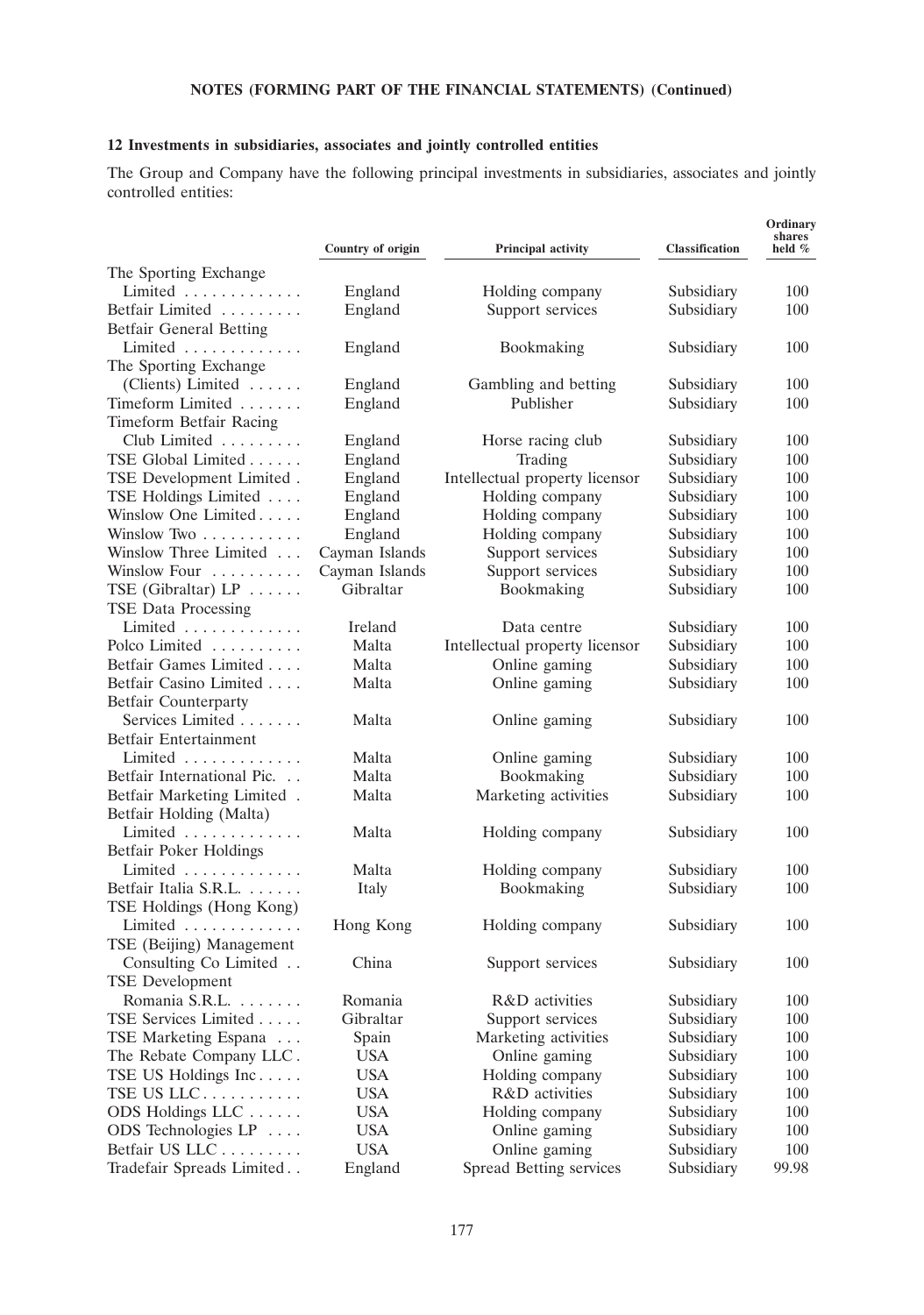|                                       | Country of origin | Principal activity             | <b>Classification</b> | Ordinary<br>shares<br>held $%$ |
|---------------------------------------|-------------------|--------------------------------|-----------------------|--------------------------------|
| London Multi Asset                    |                   |                                |                       |                                |
| Exchange (Holdings)                   |                   |                                |                       |                                |
| Limited $\ldots \ldots \ldots$        | England           | Holding company                | Subsidiary            | 99.98                          |
| Betfair Pty Limited                   | Australia         | <b>Bookmaking</b>              | Joint venture         | 50                             |
| Betfair Development Pty               |                   |                                |                       |                                |
| Limited $\ldots \ldots \ldots$        | Australia         | Intellectual property licensor | Joint venture         | 50                             |
| Betfair Australasia Pty               |                   |                                |                       |                                |
| Limited $\ldots \ldots \ldots \ldots$ | Australia         | Holding company                | Joint venture         | 50                             |
| TSED Unipessoal LDA                   | Portugal          | R&D activities                 | Subsidiary            | 100                            |
|                                       |                   |                                |                       |                                |

## **12 Investments in subsidiaries, associates and jointly controlled entities (Continued)**

The Sporting Exchange Limited is held directly by Betfair Group plc. All other subsidiaries are held indirectly.

Other direct holdings of the Group and Company have been excluded in accordance with the Companies Act 2006 s410, as they are not deemed to be significant to these accounts. A full list of the Group and Company subsidiaries will be included in the next annual return.

The interest in the joint ventures of the Group is as follows:

|                                 | 2013                     | 2012                      |
|---------------------------------|--------------------------|---------------------------|
|                                 | £m                       | $\mathbf{f}_{\mathbf{m}}$ |
| <b>Share of net liabilities</b> |                          |                           |
|                                 | (1.7) (6.1)              |                           |
|                                 | 1.1                      | 4.2                       |
|                                 | 0.3                      | 0.1                       |
|                                 | $\overline{\phantom{0}}$ | 0.1                       |
|                                 | $\overline{\phantom{0}}$ | (0.1)                     |
|                                 |                          |                           |
|                                 |                          |                           |
| Goodwill                        |                          |                           |
|                                 |                          |                           |
|                                 | 0.4                      | 0.4                       |
| Loan                            |                          |                           |
|                                 | 7.5                      | 7.7                       |
|                                 |                          | (0.2)                     |
|                                 |                          |                           |
| Net book value                  |                          |                           |
|                                 |                          |                           |
|                                 |                          | 6.2                       |
|                                 |                          |                           |

\* £1.9m of the share of the operating profit of Betfair Australasia Pty Limited in the year ended 30 April 2012 comprises a one-off gain of £2.9m due to a settlement of historic tax matters related to Goods and Services Tax (GST) which is partially offset by a one-off legal fee of £1.0m accrued to cover fees relating to an ongoing legal case.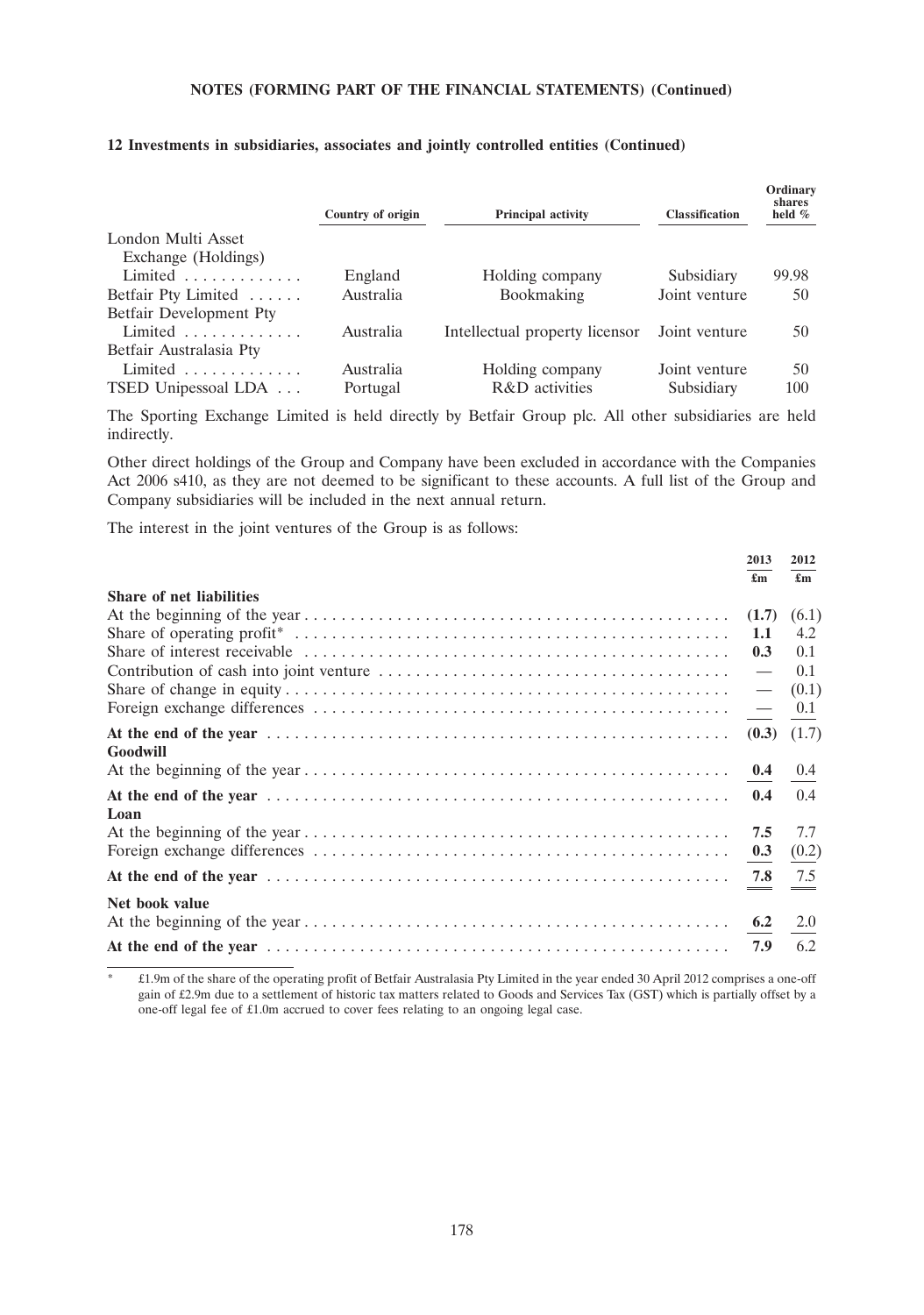## **12 Investments in subsidiaries, associates and jointly controlled entities (Continued)**

The table below presents the summary aggregated financial information of the Group's joint venture Betfair Australasia Pty Limited at 100%.

| 2013 2012 |                                                                                                                                                                                                                                                                                                                                    |
|-----------|------------------------------------------------------------------------------------------------------------------------------------------------------------------------------------------------------------------------------------------------------------------------------------------------------------------------------------|
|           | $\mathbf{f}$ $\mathbf{f}$ $\mathbf{f}$ $\mathbf{f}$ $\mathbf{f}$ $\mathbf{f}$ $\mathbf{f}$ $\mathbf{f}$ $\mathbf{f}$ $\mathbf{f}$ $\mathbf{f}$ $\mathbf{f}$ $\mathbf{f}$ $\mathbf{f}$ $\mathbf{f}$ $\mathbf{f}$ $\mathbf{f}$ $\mathbf{f}$ $\mathbf{f}$ $\mathbf{f}$ $\mathbf{f}$ $\mathbf{f}$ $\mathbf{f}$ $\mathbf{f}$ $\mathbf{$ |
|           |                                                                                                                                                                                                                                                                                                                                    |
|           |                                                                                                                                                                                                                                                                                                                                    |
|           |                                                                                                                                                                                                                                                                                                                                    |
|           |                                                                                                                                                                                                                                                                                                                                    |
|           |                                                                                                                                                                                                                                                                                                                                    |

## **13 Available-for-sale financial asset**

At 30 April 2013, the available-for-sale financial assets comprised the Group's 8.9% (fully diluted holdings of 9.9%) non-controlling interest in Featurespace Limited (£0.1m) and non-controlling interest in LMAX Limited of 33% (£1.2m). On 20 November 2012 the Group sold its shares held in Kabam for \$30m (£18.8m).

| 2013 2012 |                                                                                                                                                                                                                                                                                                                                    |
|-----------|------------------------------------------------------------------------------------------------------------------------------------------------------------------------------------------------------------------------------------------------------------------------------------------------------------------------------------|
|           | $\mathbf{f}$ $\mathbf{f}$ $\mathbf{f}$ $\mathbf{f}$ $\mathbf{f}$ $\mathbf{f}$ $\mathbf{f}$ $\mathbf{f}$ $\mathbf{f}$ $\mathbf{f}$ $\mathbf{f}$ $\mathbf{f}$ $\mathbf{f}$ $\mathbf{f}$ $\mathbf{f}$ $\mathbf{f}$ $\mathbf{f}$ $\mathbf{f}$ $\mathbf{f}$ $\mathbf{f}$ $\mathbf{f}$ $\mathbf{f}$ $\mathbf{f}$ $\mathbf{f}$ $\mathbf{$ |
|           |                                                                                                                                                                                                                                                                                                                                    |
|           |                                                                                                                                                                                                                                                                                                                                    |
|           |                                                                                                                                                                                                                                                                                                                                    |
|           |                                                                                                                                                                                                                                                                                                                                    |

## **14 Deferred tax assets and liabilities**

Recognised deferred tax assets and liabilities are attributable to the following:

|                                                                                   | Assets     |                           | <b>Liabilities</b>        |                           | <b>Total</b>       |                           |      |      |
|-----------------------------------------------------------------------------------|------------|---------------------------|---------------------------|---------------------------|--------------------|---------------------------|------|------|
|                                                                                   | 2013<br>£m | 2012                      |                           |                           | 2013               | 2012                      | 2013 | 2012 |
|                                                                                   |            | $\mathbf{f}_{\mathbf{m}}$ | $\mathbf{f}_{\mathbf{m}}$ | $\mathbf{f}_{\mathbf{m}}$ | £m                 | $\mathbf{f}_{\mathbf{m}}$ |      |      |
|                                                                                   | 6.3        | 4.2                       |                           |                           | 6.3                | 4.2                       |      |      |
|                                                                                   |            |                           |                           |                           |                    |                           |      |      |
| Equity-settled share-based payments and associated costs $\dots$ 1.2              |            |                           |                           | $3.6 - -1.2$              |                    | 3.6                       |      |      |
|                                                                                   |            |                           |                           |                           |                    |                           |      |      |
|                                                                                   | <b>1.9</b> | 13                        |                           |                           | $\blacksquare$ 1.9 | 13                        |      |      |
| Deferred tax assets/(liabilities) $\ldots \ldots \ldots \ldots \ldots \ldots$ 9.4 |            | 12.0                      | (4.3)                     | (14.0)                    | 5.1                | (2.0)                     |      |      |

The Group has unrecognised deferred tax assets in respect of losses of £12.3m (2012: £11.7m), unrecognised deferred tax assets in respect of depreciation in excess of capital allowances of £1.0m (2012: £0.9m), unrecognised deferred tax assets in respect of share-based payments of £1.9m (2012: £nil) and unrecognised deferred tax liabilities in respect of intangible assets of £0.5m (2012: £nil).

These have not been recognised on the basis that there is insufficient certainty of there being future taxable profits in those jurisdictions.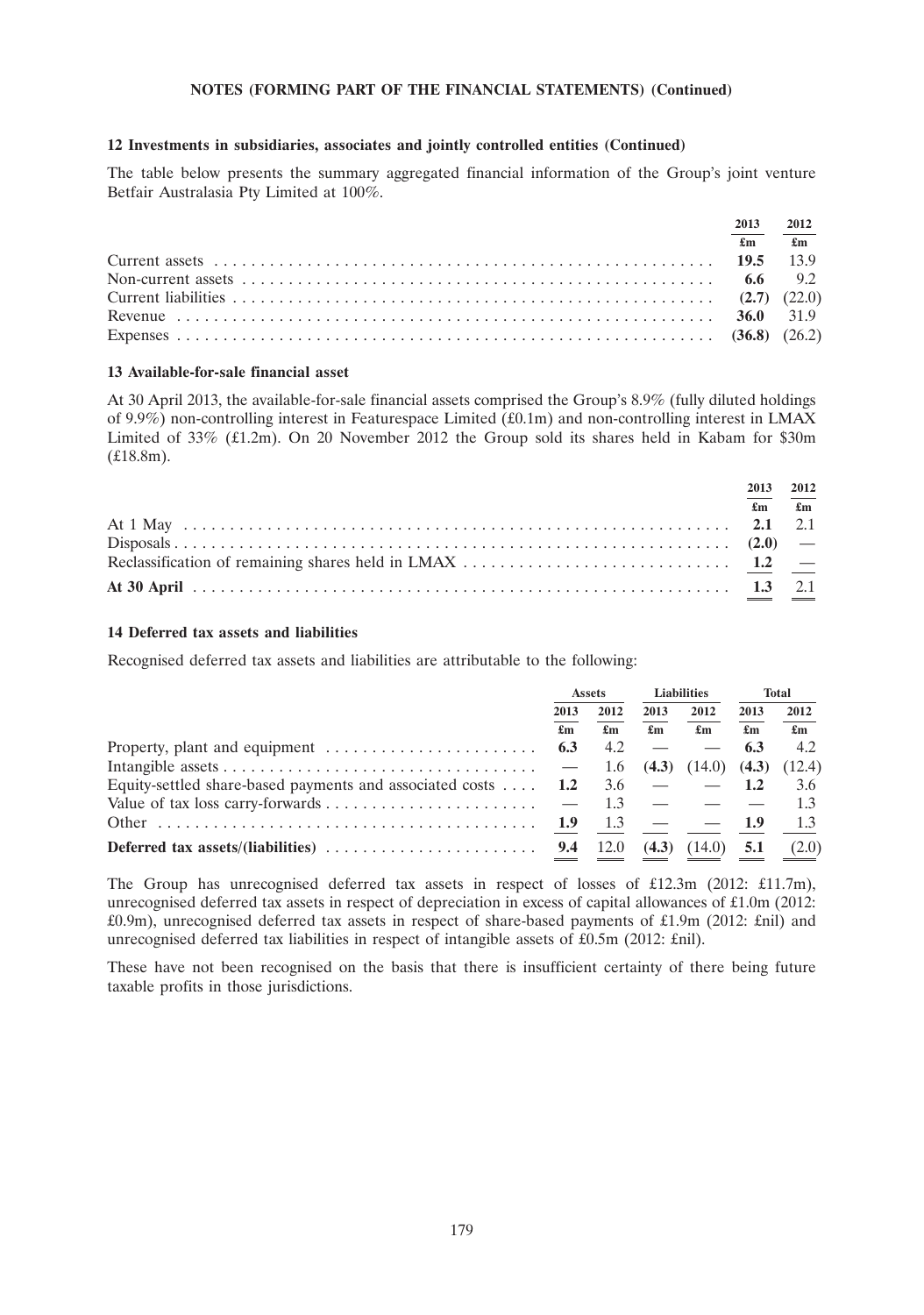## **14 Deferred tax assets and liabilities (Continued)**

Movements in deferred tax are as follows:

|                                                                    | Property,<br>plant and<br>Equipment |                           | Intangible<br><b>Assets</b> | <b>Share-based</b><br>payments | Tax value of<br>loss carry-<br>forwards | Other                     | <b>Total</b> |
|--------------------------------------------------------------------|-------------------------------------|---------------------------|-----------------------------|--------------------------------|-----------------------------------------|---------------------------|--------------|
|                                                                    | $\mathbf{f}_{\mathbf{m}}$           | $\mathbf{f}_{\mathbf{m}}$ | $\mathbf{f}_{\mathbf{m}}$   | $\mathbf{f}_{\mathbf{m}}$      | $\mathbf{f}_{\mathbf{m}}$               | $\mathbf{f}_{\mathbf{m}}$ |              |
| Balance at $1$ May $2011$                                          | 3.6                                 | (8.9)                     | 5.4                         | 1.4                            | 2.1                                     | 3.6                       |              |
| Recognised in income statement                                     | 0.5                                 | (3.5)                     | (0.4)                       | (0.1)                          | (0.7)                                   | (4.2)                     |              |
| Foreign exchange differences                                       |                                     |                           |                             |                                |                                         |                           |              |
| Recognised in equity                                               |                                     |                           | (1.4)                       |                                |                                         | (1.4)                     |              |
| Balance at 30 April $2012$<br>Adjustment in respect of disposal of | 4.1                                 | (12.4)                    | 3.6                         | 1.3                            | 1.4                                     | (2.0)                     |              |
| discontinued operations $\dots \dots \dots$                        | (0.3)                               | (0.1)                     |                             |                                |                                         | (0.4)                     |              |
| Recognised in income statement                                     | 2.5                                 | 8.2                       | (1.5)                       | (1.3)                          | 0.5                                     | 8.4                       |              |
| Foreign exchange differences                                       |                                     |                           |                             |                                |                                         |                           |              |
| Recognised in equity                                               |                                     |                           | (0.9)                       |                                |                                         | (0.9)                     |              |
| Balance at 30 April 2013                                           | 6.3                                 | (4.3)                     | 1.2                         |                                | 1.9                                     | 5.1                       |              |

### **15 Trade and other receivables**

| 2013 | 2012                          |
|------|-------------------------------|
|      | $\mathbf{f}$ m $\mathbf{f}$ m |
|      |                               |
|      |                               |
|      |                               |
|      |                               |

#### **16 Cash and cash equivalents**

| 2013 | 2012 |
|------|------|
| £m   | £m   |
|      |      |

As at 30 April 2013, £284.1m (30 April 2012: £288.3m) was held on trust in The Sporting Exchange (Clients) Limited, on behalf of the Group's customers and is equal to the amounts deposited into customer accounts.

The above cash and cash equivalent includes £8.9m (2012: £15.1m; £9.3m of which is related to LMAX Limited) of client funds, that are not held on trust in The Sporting Exchange (Clients) Limited in accordance with local regulations. These client funds that are not held on trust are matched by liabilities of an equal value as disclosed in note 17. The cash and cash equivalent also includes an additional £5.1m of restricted cash relating to the Group's financial guarantees (2012: £8.0m).

# **17 Trade and other payables**

| 2013                      | 2012           |
|---------------------------|----------------|
| $\mathbf{f}_{\mathbf{m}}$ | $\mathbf{f}$ m |
| 5.5                       | 15.6           |
|                           | 25.0           |
|                           | 3.0            |
|                           | 3.9            |
|                           | 70.9           |
|                           |                |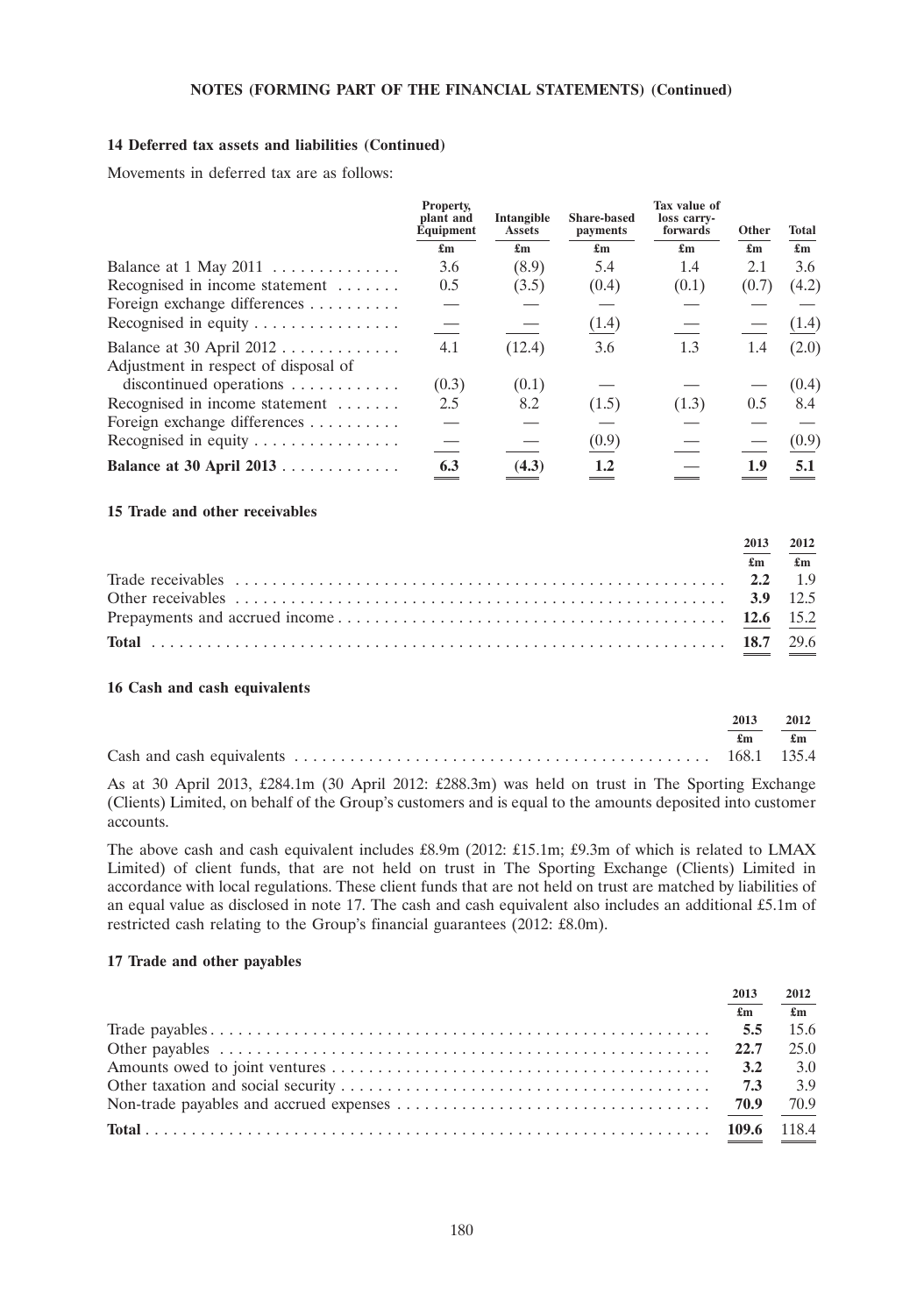### **17 Trade and other payables (Continued)**

Included in other payables at 30 April 2013 is an amount of £8.9m (2012: £15.1m) in deposits received and customer winnings which are not held on trust. This is offset by included in cash and cash equivalents as disclosed in note 16 respect of amounts due to customers, representing an equivalent amount of client funds held, which is included in cash and cash equivalents as disclosed in note 16.

## **18 Provisions**

|  | Redundancy<br>provision<br>£m | <b>Onerous</b><br>contracts | <b>Total</b>              |
|--|-------------------------------|-----------------------------|---------------------------|
|  |                               | £m                          | $\mathbf{f}_{\mathbf{m}}$ |
|  | 9.7                           | 1.9                         | 11.6                      |
|  | 9.7                           | 1.9                         | 11.6                      |
|  | $\overline{\phantom{m}}$      | 1.6                         | 1.6                       |
|  |                               | 1.6                         | $1.6^{\circ}$             |

The redundancy provision relates to costs incurred as part of restructuring and cost optimisation initiatives. All affected employees will depart the Group within one year of the balance sheet date.

Onerous contracts relate to provisions made in relation to operating leases for premises that have been vacated during the course of the year as part of the restructuring.

## **19 Equity**

### **Share capital**

|                                                                                 | <b>Ordinary Shares</b> |                                                        |
|---------------------------------------------------------------------------------|------------------------|--------------------------------------------------------|
|                                                                                 | 2013                   | 2012                                                   |
|                                                                                 | No.                    | No.                                                    |
| Issued by the Group in relation to:                                             | 102,328,826            | 107,904,239                                            |
|                                                                                 | 1,864,890              | 921,983                                                |
|                                                                                 | 27,894                 | 8.613                                                  |
|                                                                                 |                        | (6,506,009)                                            |
|                                                                                 |                        |                                                        |
|                                                                                 | 104.221.610            | 102,328,826                                            |
|                                                                                 |                        | 2012<br>2013                                           |
|                                                                                 |                        | $\mathbf{f}_{\mathbf{m}}$<br>$\mathbf{f}_{\mathbf{m}}$ |
|                                                                                 |                        | 0.1<br>0.1                                             |
| $104.221.610$ ordinary shares of $f(0.001, 0.001)$ (20 April 2012: 102.328.826) |                        |                                                        |

104,221,610 ordinary shares of £0.001 each (30 April 2012: 102,328,826)

During the year, the Group received consideration of £7.3m (30 April 2012: £1.2m) for the exercise of 1,864,890 (30 April 2012: 921,983) share options and restricted shares and £0.1m (30 April 2012: £0.1m) for the exercise of 27,894 (30 April 2012: 8,613) SAYE options, resulting in total consideration from the issue of shares of £7.4m (30 April 2012: £1.3m).

Exercise prices ranged from £0.001 to £8.00.

The Employee Benefit Trust held 2,640,497 ordinary shares in the Company as at 30 April 2013 (30 April 2012: 2,458,771).

As part of the Share Buyback Programme, the Group purchased 6,506,009 shares at a total cost of £50.2m (including the cost of the transaction of  $£0.2m$ ) during the year ended 30 April 2012.

The total fully diluted shares as at 30 April 2013 was 107,500,314 (30 April 2012: 107,773,076).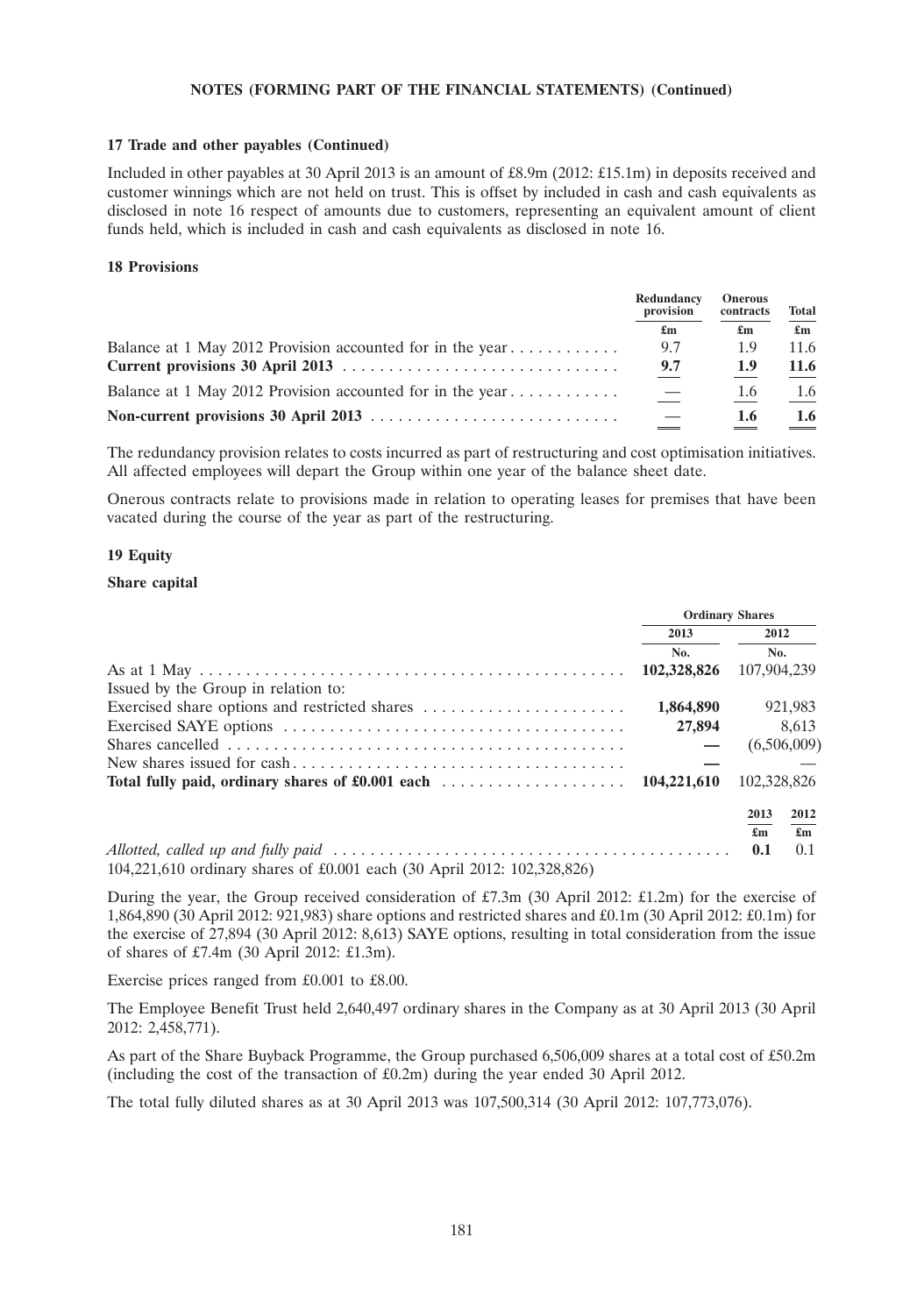## **19 Equity (Continued)**

### **Other Reserves**

Other reserves mainly comprise tax directly recognised in equity.

### **Translation reserve**

The foreign currency translation reserve comprises all foreign exchange differences on the revaluation of foreign currency entities and long- term foreign currency balances considered to be quasi-equity in nature.

## **Reconciliation of movement in equity**

|                                                       | 2013                      | 2012                      |
|-------------------------------------------------------|---------------------------|---------------------------|
|                                                       | $\mathbf{f}_{\mathbf{m}}$ | $\mathbf{f}_{\mathbf{m}}$ |
|                                                       | 196.1                     | 215.6                     |
| Total comprehensive income for the year               |                           |                           |
|                                                       | (66.3)                    | 34.0                      |
| Other comprehensive income/(expense)                  |                           |                           |
|                                                       |                           | (2.9)                     |
|                                                       |                           | (2.9)                     |
|                                                       |                           |                           |
| Transactions with owners, recorded directly in equity |                           |                           |
|                                                       | 7.4                       | 1.3                       |
|                                                       | $\overline{\phantom{0}}$  | (50.2)                    |
|                                                       | (3.2)                     | (0.1)                     |
|                                                       |                           | 1.0                       |
| Equity-settled share-based payment transactions       | 7.5                       | 7.6                       |
|                                                       | (11.2)                    | (9.6)                     |
|                                                       | (0.1)                     | (0.6)                     |
|                                                       | 0.4                       | (50.6)                    |
|                                                       | 132.0                     | 196.1                     |

### **20 Share-based payments**

The Group had the following share-based payment schemes in operation during the year:

- (a) Share option plans
- (b) Save-As-You-Earn (SAYE) share option schemes
- (c) Restricted share scheme
- (d) Long-term incentive plan, Short-term incentive plan and Management incentive plan
- (e) Senior Executives' Incentive Plan
- (f) Stakeholder shares scheme.

As at 30 April 2013, 3,278,704 share options and restricted shares (2012: 5,444,250) in the capital of the Group remain outstanding and are exercisable up to 30 April 2023.

In accordance with IFRS 2, the Group has recognised an expense in respect of all share-based awards granted after 7 November 2002 that had not vested as at 30 April 2006. The total expense recognised in respect of these schemes was £8.5m (excluding Employers' National Insurance costs) for the year ended 30 April 2013 (30 April 2012: £7.6m). Employers' National Insurance costs amount to £0.8m (30 April 2012: £0.5m).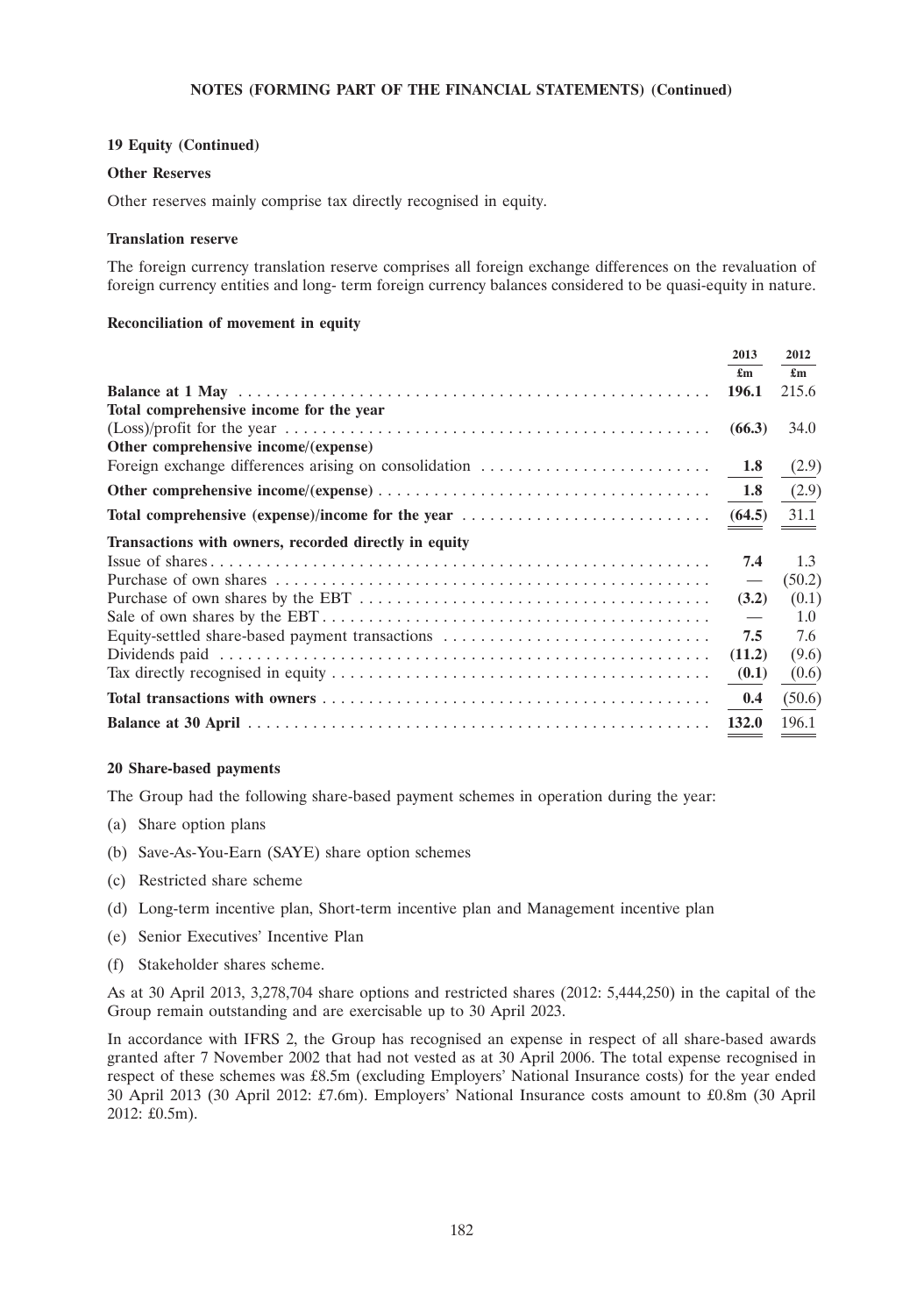### **20 Share-based payments (Continued)**

The fair value of the options (Share option plans and Save-As-You-Earn share option schemes) is determined using the Black-Scholes option pricing model. The expected volatility is based on historical volatilities of the Group's traded options. The expected term used in the model is based on management's best estimate, for the effects of non-transferability, exercise restrictions and behavioural considerations.

The expected dividend yield and volatility was calculated based on the historical yield and historical volatility of the Company since initial listing on the London Stock Exchange.

### **(a) Share option plans**

Under the Group's share option plans, options may be granted to the Directors and employees to purchase ordinary shares. No consideration is payable on the grant of an option. Options typically vest over a period of four years and the term of the options may not exceed ten years. Share options are granted under a service condition. There are no market conditions associated with the share option grants. Options vest subject to continued employment although certain employees may be given extended vesting dates after their employment ceases.

| <b>Financial vear</b><br>granted    | <b>Outstanding as</b><br>at 1 May 2012 | <b>Granted</b><br>during the<br>vear | Lapsed/<br>cancelled<br>during<br>the year | <b>Exercised</b><br>during<br>the year | Outstanding as at<br><b>30 April 2013</b> | <b>Exercise</b><br>price<br>£ | <b>Exercisable</b><br>before |
|-------------------------------------|----------------------------------------|--------------------------------------|--------------------------------------------|----------------------------------------|-------------------------------------------|-------------------------------|------------------------------|
| 2004.                               | 30.893                                 |                                      |                                            | (25,893)                               | 5,000                                     | $0.25 - 2.25$                 | 2014                         |
| 2005                                | 340,773                                |                                      |                                            | (109, 228)                             | 231,545                                   | $2.17 - 4.50$                 | 2015                         |
| $2006$                              | 1,908,946                              |                                      |                                            | (1,531,477)                            | 377,469                                   | 4.50                          | 2016                         |
| $2007. \ldots \ldots \ldots \ldots$ | 601,538                                |                                      |                                            |                                        | 601,538                                   | $0.001 - 10.00$               | 2017                         |
| $2008$                              | 36,275                                 |                                      |                                            |                                        | 36,275                                    | $0.001 - 10.00$               | 2018                         |
| $2009$                              | 8,313                                  |                                      | (2,000)                                    |                                        | 6.313                                     | $0.001 - 10.00$               | 2019                         |
| $2010$                              | 16,187                                 | $\overline{\phantom{m}}$             | (3, 187)                                   |                                        | 13,000                                    | $0.001 - 10.00$               | 2020                         |
| 2011                                | 80,200                                 |                                      | (67, 138)                                  |                                        | 13,062                                    | $0.001 - 10.00$               | 2021                         |
| 2012                                | 340,111                                |                                      | (264, 738)                                 | (14,216)                               | 61,157                                    | $0.001 - 8.71$                | 2022                         |
| 2013                                | $\overbrace{\phantom{123221111}}$      | 10,036                               | (6,252)                                    | (3,784)                                |                                           | $0.001 - 8.76$                | 2023                         |
|                                     | 3,363,236                              | 10,036                               |                                            | $(343,315)$ $(1,684,598)$              | 1,345,359                                 |                               |                              |

1,293,384 options were exercisable under this scheme as at 30 April 2013 (2012: 2,943,808).

The weighted average exercise price for share options exercised during the year is £4.35 (2012: £2.18).

The fair value of the options is expensed over the period that the options vest. The following assumptions were used in the Black-Scholes pricing model for these options:

| <b>Financial year granted</b> | 2013         | 2003-2012           |
|-------------------------------|--------------|---------------------|
|                               | £8.06        | £0.40–£10.00        |
|                               | £0.001-£8.76 | £0.001-£10.00       |
|                               | 40.35%       | $32.51\% - 62.71\%$ |
|                               | 1–4 vears    | $1-5$ years         |
|                               | $0.8\%$      | $NiI - 0.8\%$       |
|                               |              | $0.35\% - 5.79\%$   |

The weighted average fair value of the awards granted during the year ended 30 April 2013 under the share option plan at the date of grant was £5.05 (2012: £4.12).

The expense recognised in the income statement (excluding Employers' National Insurance costs) was a credit of  $£0.1m$  (2012: charge of £1.0m).

The Group provides for National Insurance contributions, where necessary, on options which were granted to certain employees on or after 6 April 1999 under its unapproved share option schemes. The charge is based on the expected timing of future exercises of the share options and the market value of the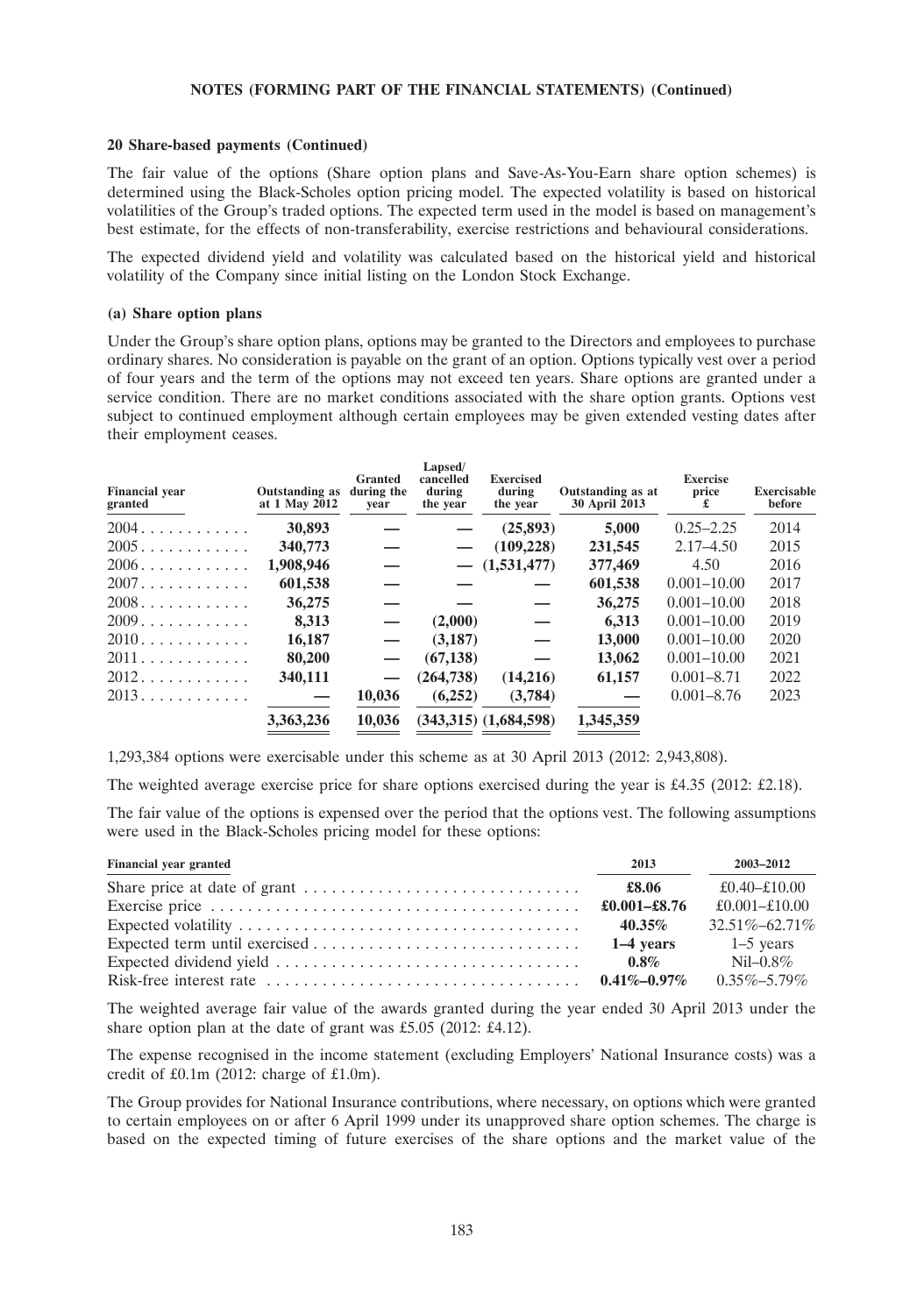### **20 Share-based payments (Continued)**

underlying shares expected at those dates in those cases where the liability has not been passed onto the employee.

### **(b) Save-As-You-Earn (SAYE) share option schemes**

The Group operates a HMRC approved SAYE share option scheme in which all UK employees and some international employees can participate. Participants save a fixed amount of up to £250 per month for three years and are then able to use these savings to buy shares in the Group at a price fixed at a 20% discount to the market value at the start of the savings period. There are no market conditions associated with the SAYE option grants.

The SAYE options must ordinarily be exercised within six months of completing the relevant savings period, and are satisfied through the issue of new shares. In line with market practice, the exercise of these options is not subject to any performance condition.

| <b>Financial year</b><br>granted | Outstanding at during<br>1 May 2012 | <b>Granted</b>           | Lapsed/<br>cancelled<br>the year during the year | <b>Exercised</b><br>during<br>the year | <b>Outstanding at</b><br>30 April 2013 | <b>Exercise</b><br>price | <b>Exercisable</b><br>before |
|----------------------------------|-------------------------------------|--------------------------|--------------------------------------------------|----------------------------------------|----------------------------------------|--------------------------|------------------------------|
| $2009$                           | 41,768                              | $\overline{\phantom{m}}$ | (38,568)                                         | (3,200)                                |                                        | 8.00                     | 2012                         |
| 2010                             | 57,150                              | $\overline{\phantom{0}}$ | (34, 430)                                        | $\overline{\phantom{0}}$               | 22,720                                 | 8.00                     | 2013                         |
| $2012$                           | 633,677                             | $\overline{\phantom{m}}$ | (146, 439)                                       | (24,694)                               | 462,544                                | 5.68                     | 2014                         |
|                                  | 732,595                             | $\hspace{0.05cm}$        | (219, 437)                                       | (27, 894)                              | 485,264                                |                          |                              |

The weighted average exercise price for share options exercised during the year is £6.13 (2012: £8.00). 2003–2012

The fair value of the SAYE share options is expensed over the service period based on the Black-Scholes model with the following assumptions:

| Financial year options granted                                                                                      | 2003-2012 |
|---------------------------------------------------------------------------------------------------------------------|-----------|
| Share price at date of grant $\dots \dots \dots \dots \dots \dots \dots \dots \dots \dots \dots \dots$ £2.71-£10.00 |           |
|                                                                                                                     |           |
|                                                                                                                     |           |
|                                                                                                                     |           |
|                                                                                                                     |           |
|                                                                                                                     |           |

There were no SAYE share options granted during the year ended 30 April 2013 (30 April 2012: 661,201). The weighted average fair value of the options granted in the year ended 30 April 2012 was £3.21.

The expense recognised in the income statement (excluding Employers' National Insurance costs) was £0.9m (2012: £0.7m).

### **(c) Restricted shares schemes**

The Group provided a restricted shares scheme as part of its bonus plan until 2010. In 2010, the bonus plan was revised with the introduction of the Long-term incentive plan, Short-term incentive plan and Management incentive plan. Refer to note 20 (d).

Awards made under the terms of the restricted share scheme plan prior to 2010 have vested.

In January 2012, the Group modified certain outstanding share options and replaced them with restricted shares on a 3:1 basis. These were expensed over the remaining vesting period of the originally granted share options.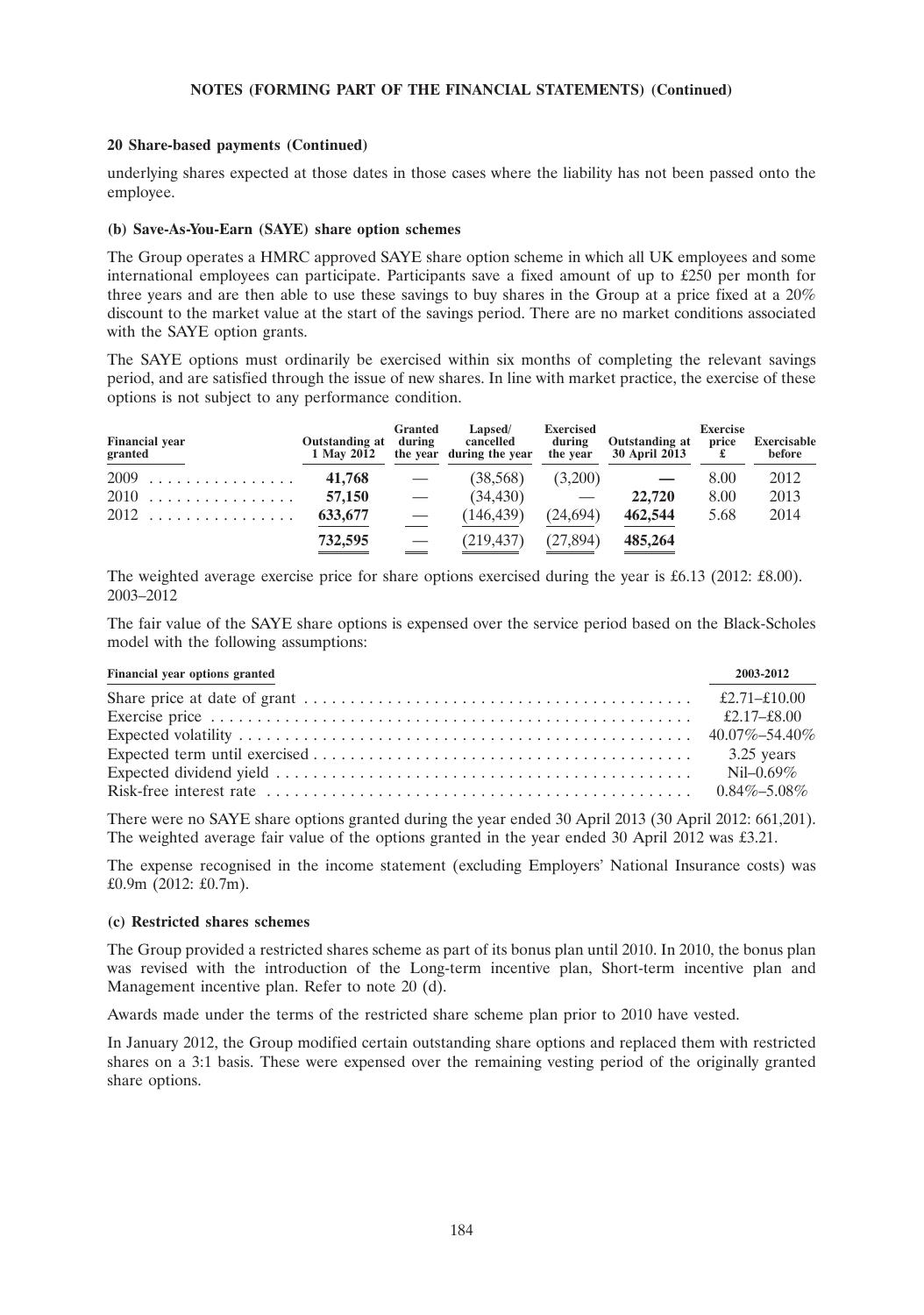## **20 Share-based payments (Continued)**

A number of individuals were granted restricted shares in the period. These have a range of vesting periods of up to three years from the first day of the award to which they relate and one third of the shares will vest each year for three years.

| Scheme year | 1 May 2012 | <b>Granted</b><br>vear | Outstanding at during the Lapsed/cancelled during the Outstanding at<br>during the year | <b>Exercised</b><br>vear | <b>30 April 2013</b> | <b>Exercisable</b><br>Price | <b>Exercisable</b><br>before |
|-------------|------------|------------------------|-----------------------------------------------------------------------------------------|--------------------------|----------------------|-----------------------------|------------------------------|
| $2007$      | 49.542     |                        |                                                                                         | (49, 542)                |                      | 0.001                       | 2012                         |
| $2008$      | 83,919     |                        |                                                                                         | (27, 470)                | 56,449               | 0.001                       | 2013                         |
| $2009$      | 128,680    |                        |                                                                                         | (51, 119)                | 77,561               | 0.001                       | 2014                         |
| $2012$      | 327,652    |                        | (23.970)                                                                                | (101,069)                | 202,613              | 0.001                       | 2017                         |
| $2013$      | $\sim$ $-$ | 405,053                |                                                                                         |                          | 405.053              | 0.001                       | 2018                         |
|             | 589,793    | 405,053                | (23,970)                                                                                | (229,200)                | 741,676              |                             |                              |

Restricted shares are valued with reference to the market value of the shares on the date of grant.

The weighted average exercise price for share options exercised during the year was £0.001 (2012: £0.001).

The total expense recognised in the income statement related to the restricted shares (excluding Employers' National Insurance costs) was £2.8m (2012: £0.6m).

### **(d) Long-term incentive plan. Short-term incentive plan and Management incentive plan**

In 2010, the Group revised the terms of the existing restricted shares scheme for the Directors, executives and senior management with the introduction of the following schemes:

- Long-term incentive plan (LTIP) which consists of share options and restricted share awards;
- Short-term incentive plan (STIP) which consists of cash and restricted share awards; and
- Management incentive plan (MIP) which consists of cash and restricted share awards.

The schemes have awards in the form of cash, share options and restricted shares. Determining the fair value of each element is consistent with the measurement outlined above in each share-based payment category. The level of award granted in each of the schemes is based on a mixture of the individual performance of the employee and the Group wide performance over the term of the award which is between one and three years.

|             |                                         | <b>Granted</b> |                              |                                                    |               | <b>Exercise</b> |                       |
|-------------|-----------------------------------------|----------------|------------------------------|----------------------------------------------------|---------------|-----------------|-----------------------|
| Scheme year | Outstanding at during the<br>1 May 2012 | vear           | Cancelled<br>during the year | <b>Exercised during Outstanding at</b><br>the year | 30 April 2013 | Price<br>£      | Exercisable<br>before |
| $2010$      | 4.794                                   |                |                              | (1,048)                                            | 3.746         | 0.001           | 2020                  |
| $2011$      | 4.689                                   |                |                              | (505)                                              | 4.184         | 0.001           | 2021                  |
| $2013$      | $\sim$ $-$                              | 181.954        | (38, 912)                    |                                                    | 143,042       | 0.001           | 2023                  |
|             | 9.483                                   | 181,954        | (38, 912)                    | (1,553)                                            | 150,972       |                 |                       |

The fair value of the share options in the LTIP scheme is expensed over the three year period that the options vest. No grants were awarded in the current year which included option elements. The following assumptions were used in the Black-Scholes pricing model for options in the previous year:

| Financial year options granted | 2012 |
|--------------------------------|------|
|                                |      |
|                                |      |
|                                |      |
|                                |      |
|                                |      |
|                                |      |

The STIP and the MIP have cash elements which are fixed in value and are paid and expensed in the first year that the awards are issued. The cash award represents two-thirds of the total award. There is no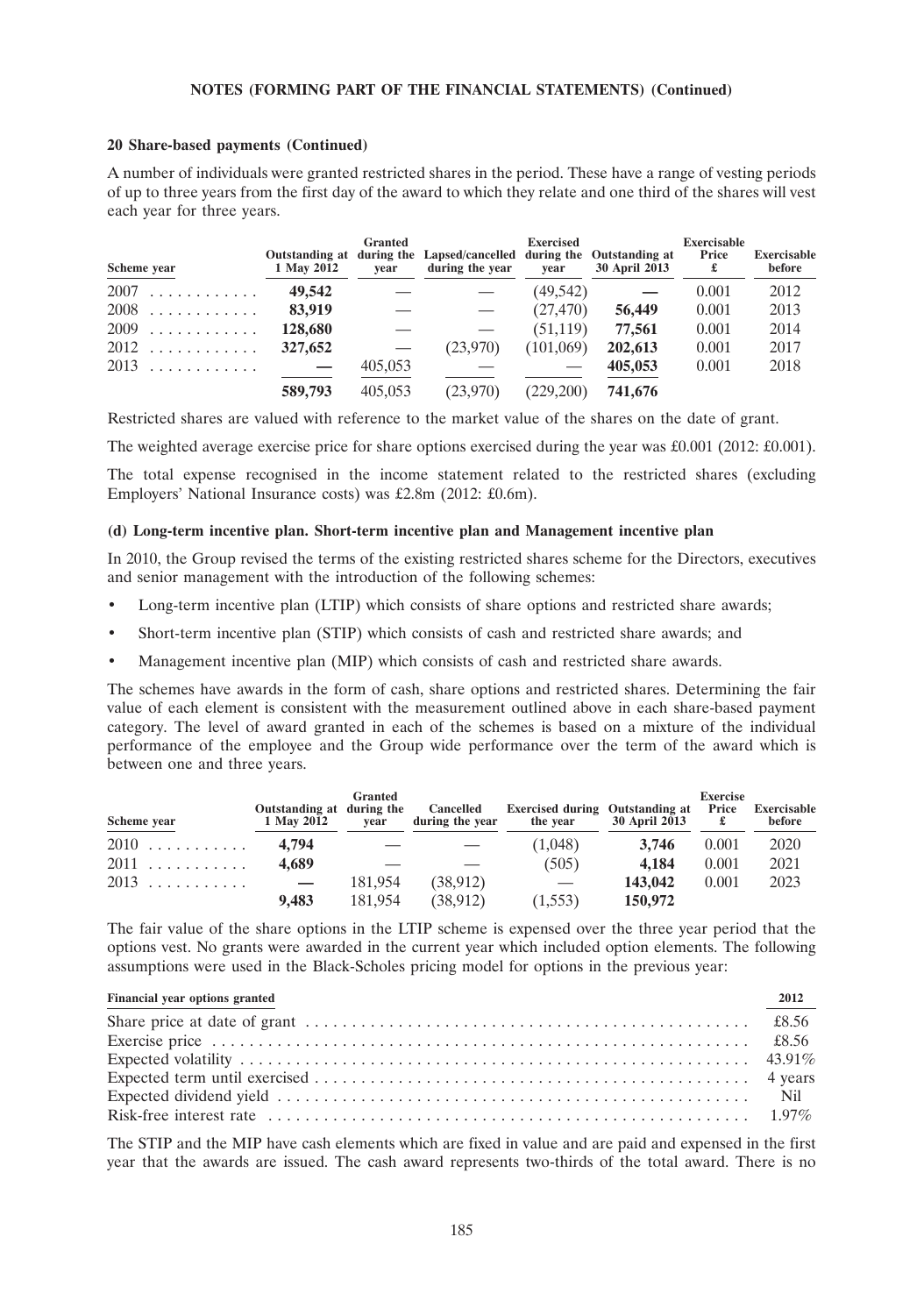### **20 Share-based payments (Continued)**

option given to elect to have these issued in shares. The cash element issued is classified as a cash bonus in the income statement and not a 'cash settled share-based payment' on the basis that the employee does not have the option to choose whether they receive cash or shares.

The restricted shares in the LTIP, STIP and MIP are measured consistently with the treatment of normal restricted shares. The restricted shares in the LTIP scheme vest at the end of the third year. The vesting period of the STIP and MIP restricted shares vest over the second and third year after the first year's cash element is paid.

An expense of £4.3m for the options and restricted shares has been recognised (excluding Employers' National Insurance costs) which is management's best estimate of the charge in respect of these awards for the current year (2012: £0.6m). The cash element of the scheme has been included in the bonus cash pool for the performance year ended 30 April 2013.

The Employers' National Insurance costs amounted to £0.5m (2012: £0.1m).

### **(e) Senior Executives' Incentive Plan**

The Long-term Senior Executives' Incentive Plan ('SEIP') was approved by the Board on 16 October 2007. The plan entailed certain senior management and Directors be granted one-off awards consisting of a cash and restricted shares element. The scheme came into effect upon the admission of the Group's shares on the London Stock Exchange, and the cash was paid on the date of admission to the participants in the scheme. The restricted shares were granted on the date of admission and half will vest on the first anniversary of the listing and the next half on the second anniversary of the listing subject to continued employment.

The restricted shares in the SEIP are measured consistently with the treatment of normal restricted shares.

The expense recognised (excluding Employers' National Insurance costs) was £0.6m (2012: £4.6m). The Employers' National Insurance costs amounted to £0.1m (2012: £0.3m).

| Scheme year    | Outstanding at during the Cancelled<br>1 May 2012 | Granted<br>vear | Lapsed /<br>during the year the year $30$ April 2013 | Exercised | during Outstanding at | Exercisable<br><b>Price</b> | Exercisable<br>before |
|----------------|---------------------------------------------------|-----------------|------------------------------------------------------|-----------|-----------------------|-----------------------------|-----------------------|
| $2011$ 600,486 |                                                   |                 | $-$ (7,576) (130,788) 462,122                        |           |                       | 0.001                       | 2021                  |

# **(f) Stakeholder award scheme**

During 2011, the Group issued restricted shares and phantom shares to the employees of the Group as part of the stakeholder award scheme. The scheme relates to the individual employees' performance during the financial year ended 30 April 2010.

The restricted shares and phantom shares have a vesting period spanning from the first day of the financial year to which they relate to the vest date of 1 August 2011. The restricted shares in the scheme are convertible into shares upon vest date and they are measured consistently with the treatment of normal restricted shares. The phantom shares in the scheme are only convertible to cash upon the vest date and they are measured based on the market value at the date of grant (1 May 2010: £10.00).

No expense was incurred in the year ended 30 April 2013 (2012: Nil).

| Scheme year    | Outstanding<br>at 1 May<br>2012 | Granted<br>during<br>the vear | Lapsed/<br>Cancelled<br>during<br>the year | Exercised<br>during<br>the year | Outstanding<br>at 30 April<br>2013 | Exercisable<br>Price | Exercisable<br>before |
|----------------|---------------------------------|-------------------------------|--------------------------------------------|---------------------------------|------------------------------------|----------------------|-----------------------|
| $2011$ 148,657 |                                 | the company of the company of | (11.224)                                   | (44, 122)                       | 93.311                             | 0.001                | 2020                  |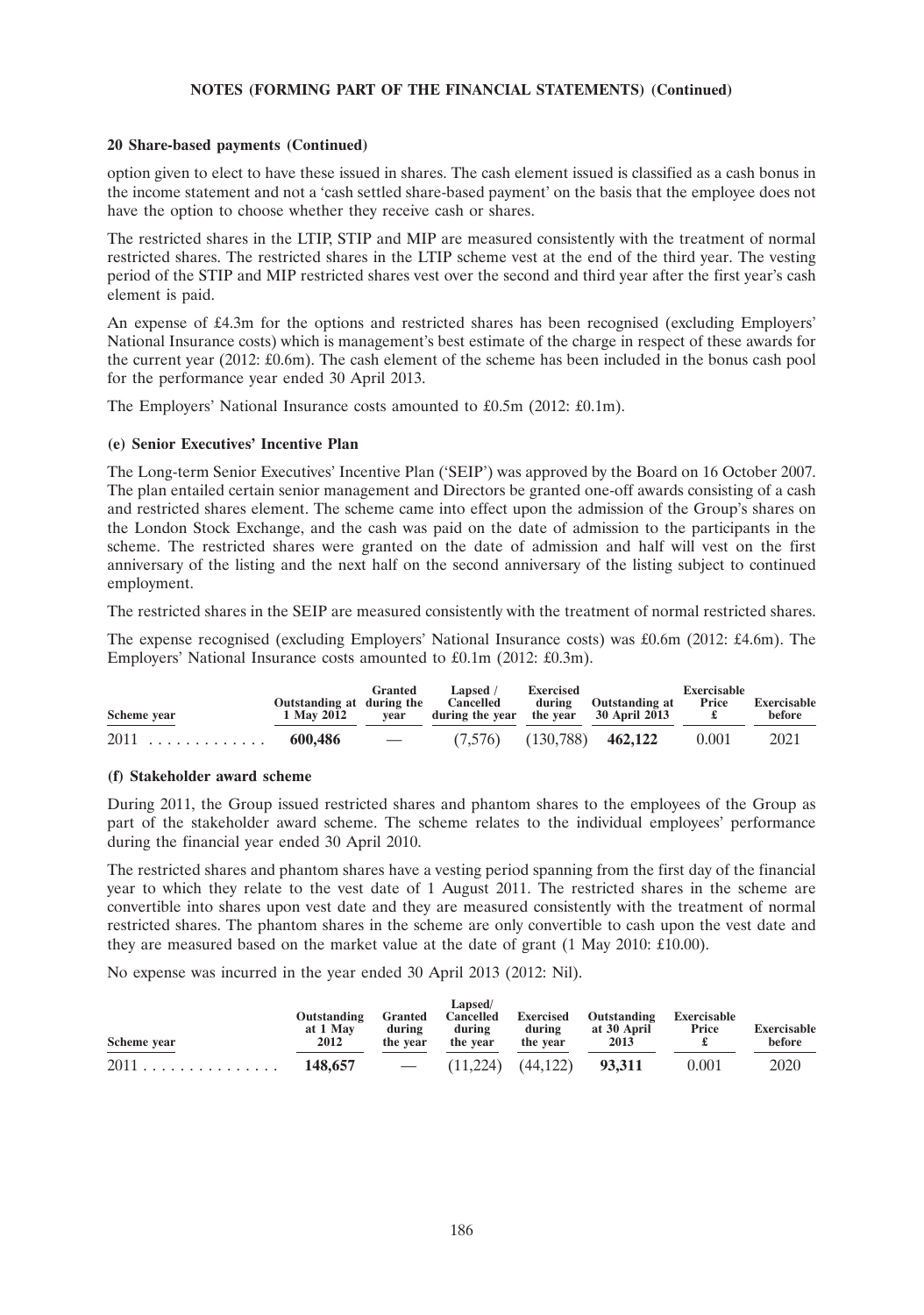# **21 Employee benefits**

# **Defined contribution plans**

In August 2008, the Group introduced a defined contribution pension plan available to certain employees. The total expense shown within pension costs disclosed in note 4 relating to this plan in the current year was £2.4m (2012: £2.7m).

# **22 Financial instruments**

The carrying value of the Group's financial instruments by category together, with their fair values is analysed as follows:

|                                                     | Carrying value<br>2013 | <b>Fair value</b><br>2013 | Carrying value<br>2012 | <b>Fair value</b><br>2012 |  |
|-----------------------------------------------------|------------------------|---------------------------|------------------------|---------------------------|--|
|                                                     | £m                     | £m                        | £m                     | $\mathbf{f}_{\mathbf{m}}$ |  |
| Trade and other receivables (note 15) $\dots \dots$ | 6.1                    | 6.1                       | 14.4                   | 14.4                      |  |
| Cash and cash equivalents (note $16)$               | 168.1                  | 168.1                     | 135.4                  | 135.4                     |  |
| Derivative financial liability (note $22(b)$ )      | (0.1)                  | (0.1)                     | (0.1)                  | (0.1)                     |  |
| Trade and other payables (note $17)$                | (28.2)                 | (28.2)                    | (40.6)                 | (40.6)                    |  |
| Net financial assets                                | 145.9                  | 145.9                     | 109.1                  | 109.1                     |  |

# **(a) Fair values of financial instruments Trade and other receivables**

The fair value of trade and other receivables is valued at fair value less any provision for bad debts. The fair value is estimated using the present value of future cash flows discounted at the market rate of interest at the reporting date if the effect is material.

# **Trade and other payables**

The fair value of trade and other payables is estimated as the present value of future cash flows, discounted at the market rate of interest at the balance sheet date if the effect is material.

# **Derivative financial instruments**

Derivative financial instruments comprise Sports betting open positions. The fair value of open Sports bets at the year end has been calculated using the latest available prices on the Group's own markets on relevant sporting events. The fair value calculation also includes the impact of any exchange hedging activities in relation to these open positions.

# **Cash and cash equivalents**

The fair value of cash and cash equivalents is estimated as its carrying amount where the cash is repayable on demand. Where it is not repayable on demand then the fair value is estimated at the present value of future cash flows, discounted at the market rate of interest at the balance sheet date.

The table below sets out fair value measurements using the IFRS 7 fair value hierarchy:

| Total<br>2013 | 2013                      | Level 1 Level 2<br>2013 | Level 3<br>2013           |
|---------------|---------------------------|-------------------------|---------------------------|
| £m            | $\mathbf{f}_{\mathbf{m}}$ | £m                      | $\mathbf{f}_{\mathbf{m}}$ |
|               |                           | 1.3                     |                           |
|               |                           | (0.1)                   |                           |
| 1.2           |                           | 1.2                     |                           |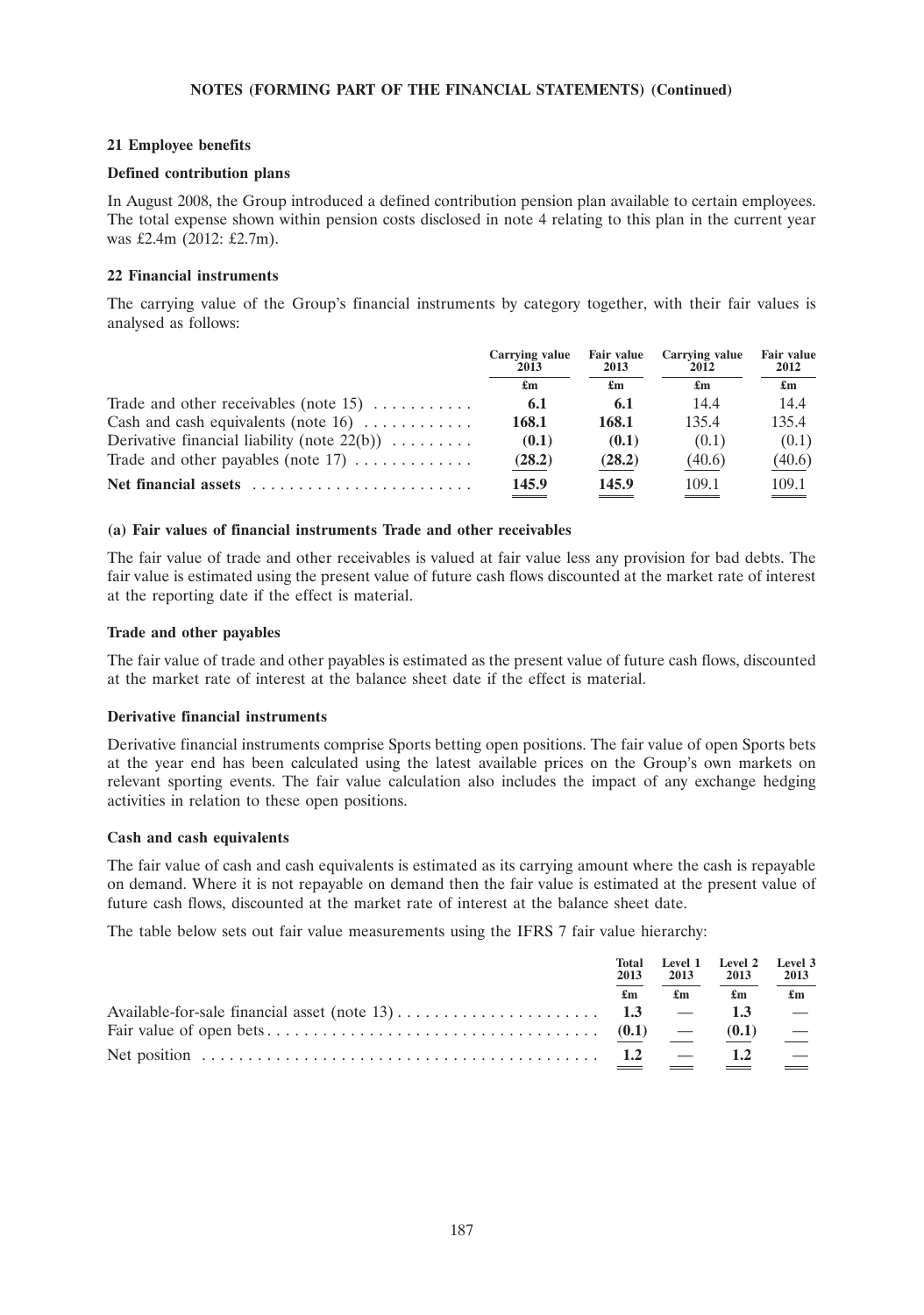# **22 Financial instruments (Continued)**

|  | Total<br>2013<br>$\mathbf{f}_{\mathbf{m}}$ |    |       |                           |  | 2013 | Level 1 Level 2 Level 3<br>2013 | 2013 |
|--|--------------------------------------------|----|-------|---------------------------|--|------|---------------------------------|------|
|  |                                            | £m | £m    | $\mathbf{f}_{\mathbf{m}}$ |  |      |                                 |      |
|  |                                            |    |       |                           |  |      |                                 |      |
|  |                                            |    | (0.1) | $\overline{\phantom{a}}$  |  |      |                                 |      |
|  | 2.0                                        |    | 2.0   |                           |  |      |                                 |      |

Categorisation within the hierarchy has been determined on the basis of the lowest level input that is significant to the fair value measurement of the relevant asset as follows:

Level 1—valued using quoted prices in active markets for identical assets

Level 2—valued by reference to valuation techniques using observable inputs other than quoted prices included within level 1 Level 3—valued by reference to valuation techniques using inputs that are not based on observable market data.

There have been no transfers during the year between levels 1 and 2.

### **(b) Financial risk management**

The Board of Directors has overall responsibility for the establishment and oversight of the Group's risk management framework.

Risk management policies and procedures are reviewed regularly and monitored to reflect changes in market conditions and the Group's activities.

The Group aims to develop a disciplined and constructive control environment in which all employees understand their roles and obligations surrounding risk management.

The Group has exposure to the following risks from its use of financial instruments:

- Liquidity risk
- Market risk including currency risk and interest risk; and
- Credit risk.

This note presents information about the Group's exposure to the above risks as well as outlining the Group's objectives, policies and processes for managing financial risk and the measurement of capital

# **Liquidity risk**

Liquidity risk is the risk that the Group will not be able to meet its financial obligations as they fall due. The Group's approach to managing liquidity is to ensure, as far as possible, that it will always have sufficient liquidity to meet its liabilities when due, under both normal and stressed conditions, without incurring unacceptable losses or risking damage to the Group's reputation. The Group also spreads its cash reserves across several highly rated banks and investments to mitigate counterparty risks.

The Group performs regular cash flow projections to ensure that it has sufficient cash on demand to meet expected operational expenses for a period of at least 90 days. The Group has no committed lines of credit.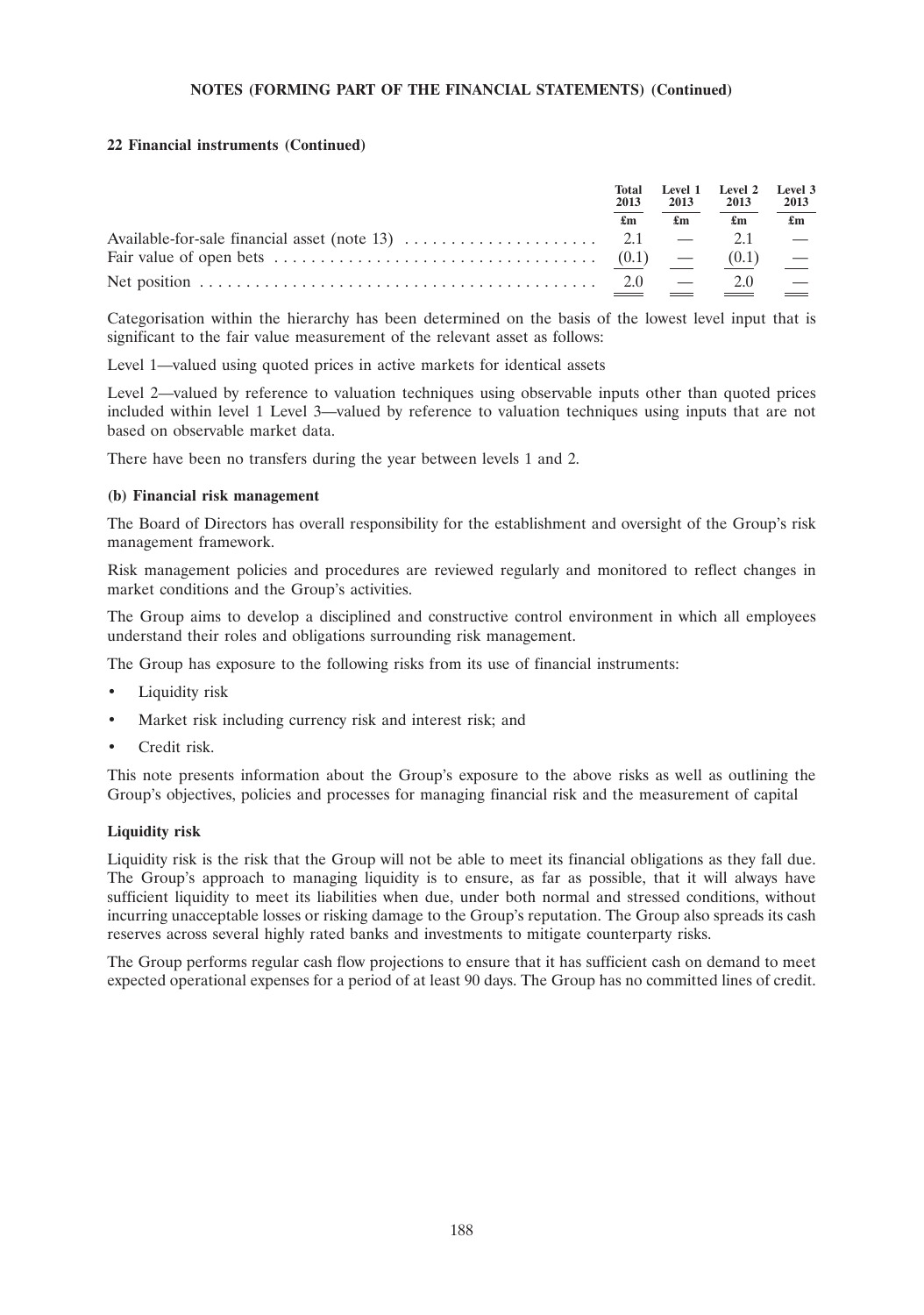# **22 Financial instruments (Continued)**

The Group's financial liabilities, including estimated interest payments and excluding the effect of netting agreements summarised in the table below all have contractual maturities of one year or less as at 30 April 2013.

|                                                                     |                           | Carrying<br>amount        |
|---------------------------------------------------------------------|---------------------------|---------------------------|
|                                                                     | 2013                      | 2012                      |
|                                                                     | $\mathbf{f}_{\mathbf{m}}$ | $\mathbf{f}_{\mathbf{m}}$ |
| Trade and other payables (note 17)                                  | 28.2                      | 40.6                      |
| Open bet liability (within non-trade payables and accrued expenses) | 0.1                       | (1)                       |
| <b>Total</b>                                                        | 28.3                      | 40.7<br>$\sim$            |

The maturity analysis of the trade and other payables is as follows:

# **30 April 2013**

|                      |      | $0-30 \text{ days}$ 31-60 days 61-90 days > 91 days |     |     | Total                     |
|----------------------|------|-----------------------------------------------------|-----|-----|---------------------------|
|                      | £m   | £m                                                  | £m  | £m  | $\mathbf{f}_{\mathbf{m}}$ |
|                      | 26.7 | 0.7                                                 | 0.3 | 0.5 | 28.2                      |
| <b>30 April 2012</b> |      |                                                     |     |     |                           |

|                | $0-30$ days $31-60$ days $61-90$ days $> 91$ days Total                                                                                                                                                                                                                                          |                                                                                                                                                                                                                                                                                                  |                                                     |  |
|----------------|--------------------------------------------------------------------------------------------------------------------------------------------------------------------------------------------------------------------------------------------------------------------------------------------------|--------------------------------------------------------------------------------------------------------------------------------------------------------------------------------------------------------------------------------------------------------------------------------------------------|-----------------------------------------------------|--|
| $\mathbf{f}$ m | $\mathbf{f}$ and $\mathbf{f}$ and $\mathbf{f}$ and $\mathbf{f}$ and $\mathbf{f}$ and $\mathbf{f}$ and $\mathbf{f}$ and $\mathbf{f}$ and $\mathbf{f}$ and $\mathbf{f}$ and $\mathbf{f}$ and $\mathbf{f}$ and $\mathbf{f}$ and $\mathbf{f}$ and $\mathbf{f}$ and $\mathbf{f}$ and $\mathbf{f}$ and | $\mathbf{f}$ and $\mathbf{f}$ and $\mathbf{f}$ and $\mathbf{f}$ and $\mathbf{f}$ and $\mathbf{f}$ and $\mathbf{f}$ and $\mathbf{f}$ and $\mathbf{f}$ and $\mathbf{f}$ and $\mathbf{f}$ and $\mathbf{f}$ and $\mathbf{f}$ and $\mathbf{f}$ and $\mathbf{f}$ and $\mathbf{f}$ and $\mathbf{f}$ and | $\mathbf{f}_{\mathbf{m}}$ $\mathbf{f}_{\mathbf{m}}$ |  |
|                |                                                                                                                                                                                                                                                                                                  |                                                                                                                                                                                                                                                                                                  |                                                     |  |

# **Market risk**

Market risk is the risk that changes in market prices, such as foreign currency exchange rates and interest rates will affect the Group's income or the value of its holdings in financial instruments. The objective of market risk management is to manage and control market risk exposures within acceptable parameters, while optimising the return on risk.

The management of market risk is performed by the Group under the supervision of the Corporate Risk Committee and according to the guidelines approved by them. The Group will utilise hedges where there is an identified requirement to manage profit or loss volatility.

# **Foreign currency risk**

The Group is exposed to currency risk on sales and purchases that are denominated in a currency other than Pounds Sterling (GBP). The currencies in which these transactions primarily are denominated are US Dollars (USD), Euros (EUR) and Australian Dollars (AUD).

The Group does not normally hedge against these sales and purchases. However, the Group monitors all foreign currency exposures and where appropriate may undertake currency hedging to mitigate the risk of unfavourable foreign exchange movements on specific commitments the Group enters into.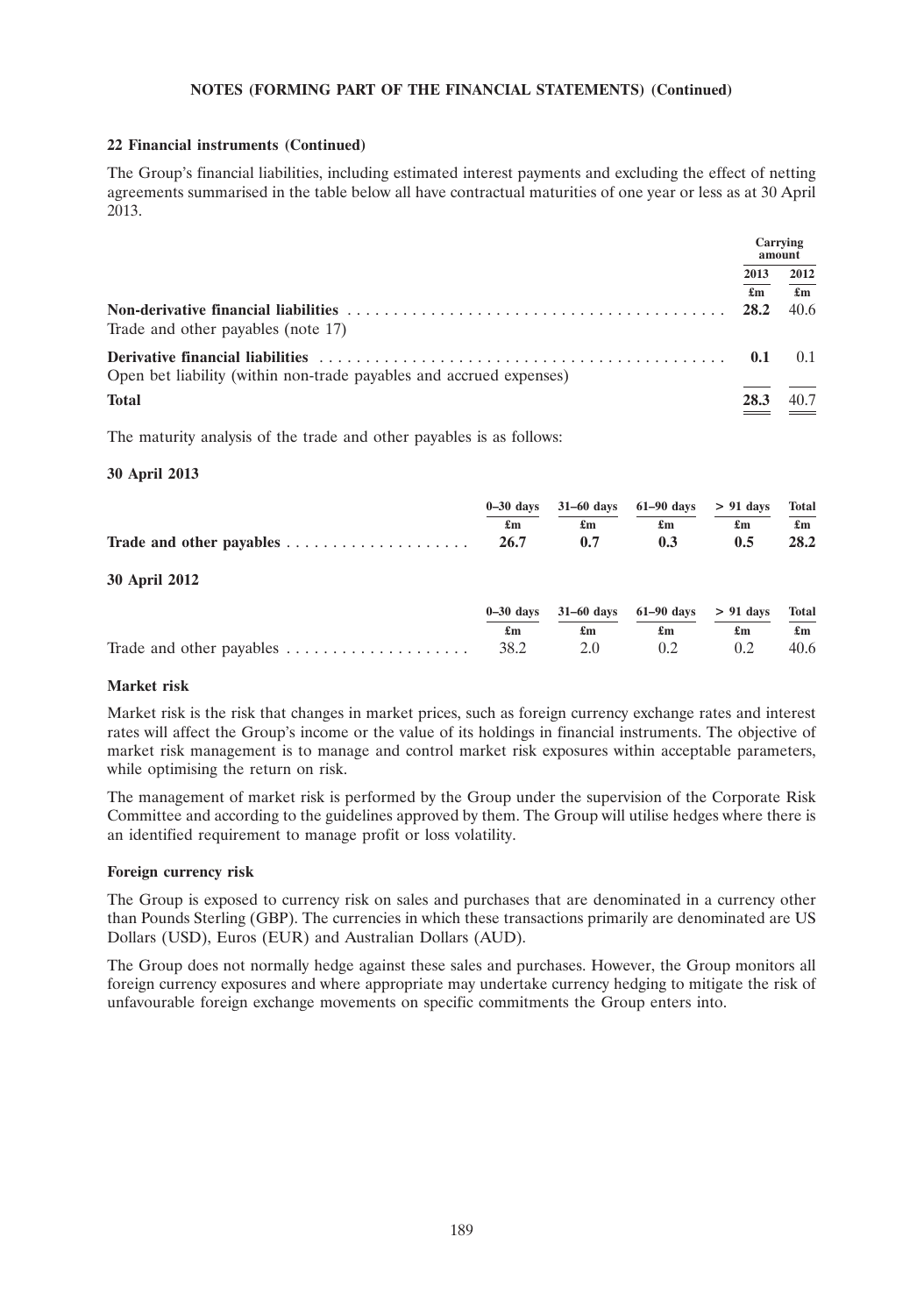## **22 Financial instruments (Continued)**

The Group's exposure to foreign currency risk is as follows. This is based on the carrying amount for monetary financial instruments except derivatives when it is based on notional amounts:

### **30 April 2013**

|                                                                                                         | <b>GBP</b> | <b>EUR</b> | <b>USD</b>  | <b>AUD</b>                | Other                     | <b>Total</b>              |
|---------------------------------------------------------------------------------------------------------|------------|------------|-------------|---------------------------|---------------------------|---------------------------|
|                                                                                                         | £m         | £m         | £m          | $\mathbf{f}_{\mathbf{m}}$ | $\mathbf{f}_{\mathbf{m}}$ | $\mathbf{f}_{\mathbf{m}}$ |
| Cash and cash equivalents $\ldots \ldots \ldots \ldots \ldots \ldots \ldots \ldots$ 138.8 15.3 12.1 0.9 |            |            |             |                           | $\sim$ 1.0                | 168.1                     |
|                                                                                                         |            |            |             |                           |                           |                           |
|                                                                                                         |            |            | <b>12.0</b> | 0.9                       | 1.0                       | 162.6                     |
| $20.1$ 12010                                                                                            |            |            |             |                           |                           |                           |

#### **30 April 2012**

| <b>GBP</b><br>£m |  | EUR USD AUD Other<br>$\mathfrak{m}$ $\mathfrak{m}$ $\mathfrak{m}$ $\mathfrak{m}$ $\mathfrak{m}$ $\mathfrak{m}$ | Total |
|------------------|--|----------------------------------------------------------------------------------------------------------------|-------|
|                  |  |                                                                                                                |       |
|                  |  |                                                                                                                |       |
|                  |  |                                                                                                                |       |

A 15.0% weakening of the following currencies against the Pounds Sterling at 30 April 2013 would have increased/(decreased) equity and income statement by the amounts shown below. This calculation assumes that the change occurred at the balance sheet date and had been applied to risk exposures existing at that date.

This analysis assumes that all other variables, in particular other exchange rates and interest rates, remain constant.

|                                                                                                                    | Equity                            |            | <b>Statement</b> |                           |                                   |
|--------------------------------------------------------------------------------------------------------------------|-----------------------------------|------------|------------------|---------------------------|-----------------------------------|
|                                                                                                                    | 2013<br>$\mathbf{f}_{\mathbf{m}}$ | 2012<br>£m | 2013             | $\mathbf{f}_{\mathbf{m}}$ | 2012<br>$\mathbf{f}_{\mathbf{m}}$ |
| <b>Foreign Currency</b>                                                                                            |                                   |            |                  |                           |                                   |
|                                                                                                                    |                                   |            |                  |                           |                                   |
| $\text{USD}\dots\dots\dots\dots\dots\dots\dots\dots\dots\dots\dots\dots\dots\dots\dots\dots \qquad -2.1 \quad 3.2$ |                                   |            |                  |                           |                                   |
|                                                                                                                    |                                   |            |                  |                           |                                   |

A 15.0% strengthening of the above currencies against Pounds Sterling at 30 April would have had the equal but opposite effect on the above currencies to the amounts shown above, on the basis that all other variables remain constant.

### *Interest rate risk*

The Group has no bank loans and therefore is not exposed to interest rate risk on its liabilities. At the balance sheet date the Group's interest- bearing financial assets were as follows:

|                           | 2013 | 2012 |
|---------------------------|------|------|
|                           | £m   | £m   |
| Variable rate instruments |      |      |
|                           |      |      |

#### **Sensitivity analysis**

An increase of 200 and a decrease of 200 basis points in interest rates at the balance sheet date would have increased/(decreased) equity and profit by the amounts shown below. The rationale behind the 2.0% sensitivity analysis is that interest rates in the UK have been low due to the economic climate and any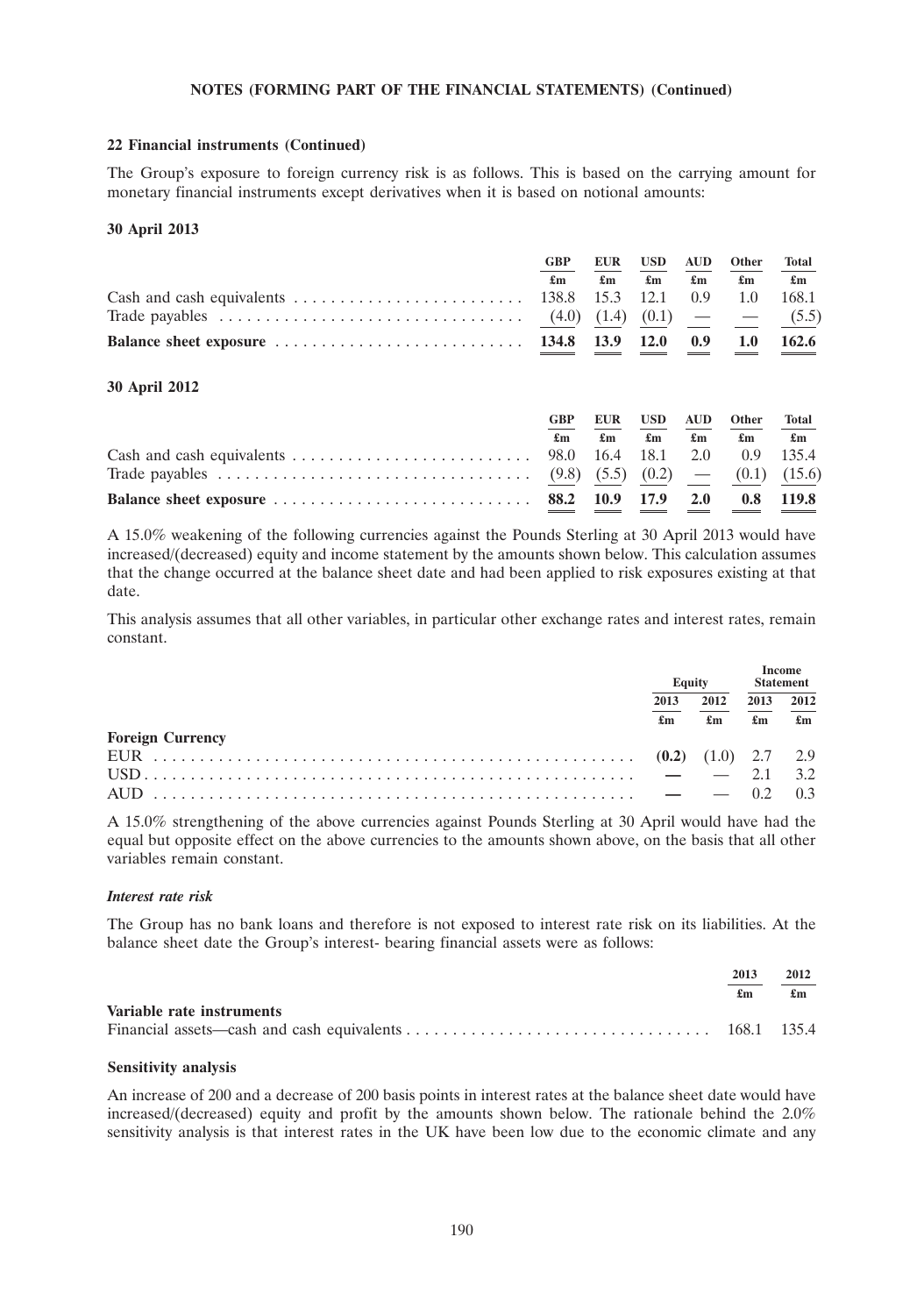### **22 Financial instruments (Continued)**

increase or decrease greater than 2.0% is unlikely to occur. This calculation assumes that the change occurred at the balance sheet date and had been applied to risk exposures existing at that date.

This analysis assumes that all other variables, in particular foreign currency rates, remain constant and considers the effect of financial instruments with variable interest rates. The analysis is performed on the same basis for 2012.

|                | 2013 | 2012                      |
|----------------|------|---------------------------|
|                | £m   | $\mathbf{f}_{\mathbf{m}}$ |
| Profit or loss |      |                           |
|                |      |                           |
|                |      |                           |

### **Credit risk**

Credit/counterparty risk is the risk of financial loss to the Group if a customer or counterparty to a financial instrument fails to meet its contractual obligations, and arises principally from the Group's receivables from customers and investments.

Group Treasury policy and objectives in relation to credit risk is to minimise the likelihood that the Group will experience financial loss due to counterparty failure and to ensure that in the event of a single loss, the failure of any single counterparty would not materially impact the financial wellbeing of the Group.

The Group limits its exposure to credit risk by only depositing surplus funds on a short-term basis. The ring-fenced customer funds held by the Group in trust are spread across leading banking groups with the main aim of reducing risk as opposed to maximising income.

Trade receivables are assessed for risk of default by customers and terms of trade are adjusted accordingly. Receivables are insured on risk and cost grounds.

As of 30 April 2013, the trade receivables balance was £2.2m (2012: £1.9m) of which £1.4m is current and £0.8m is past due.

An amount of £0.7m (2012: £0.5m) of the trade receivable balance has been provided for.

### **Exposure to credit risk**

The carrying amount of the financial assets represents the maximum credit exposure. Therefore, the maximum exposure to credit risk at the balance sheet date was £174.2m (2012: £149.8m) being the total of the carrying amount of the financial assets excluding equity investments, shown in note 22(a).

### **Capital management**

The capital structure of the Group consists of cash and cash equivalents and equity attributable to equity holders of the parent, comprising issued capital, reserves and retained earnings as disclosed in note 19.

The Board's policy is to maintain a strong capital base so as to maintain investor and creditor confidence and to sustain future development of the business. The Group's objectives when managing capital are to safeguard the Group's ability to continue as a going concern in order to provide returns for shareholders and benefits for stakeholders and to maintain an optimal capital structure to reduce the cost of capital. The Group currently has sufficient capital for its needs.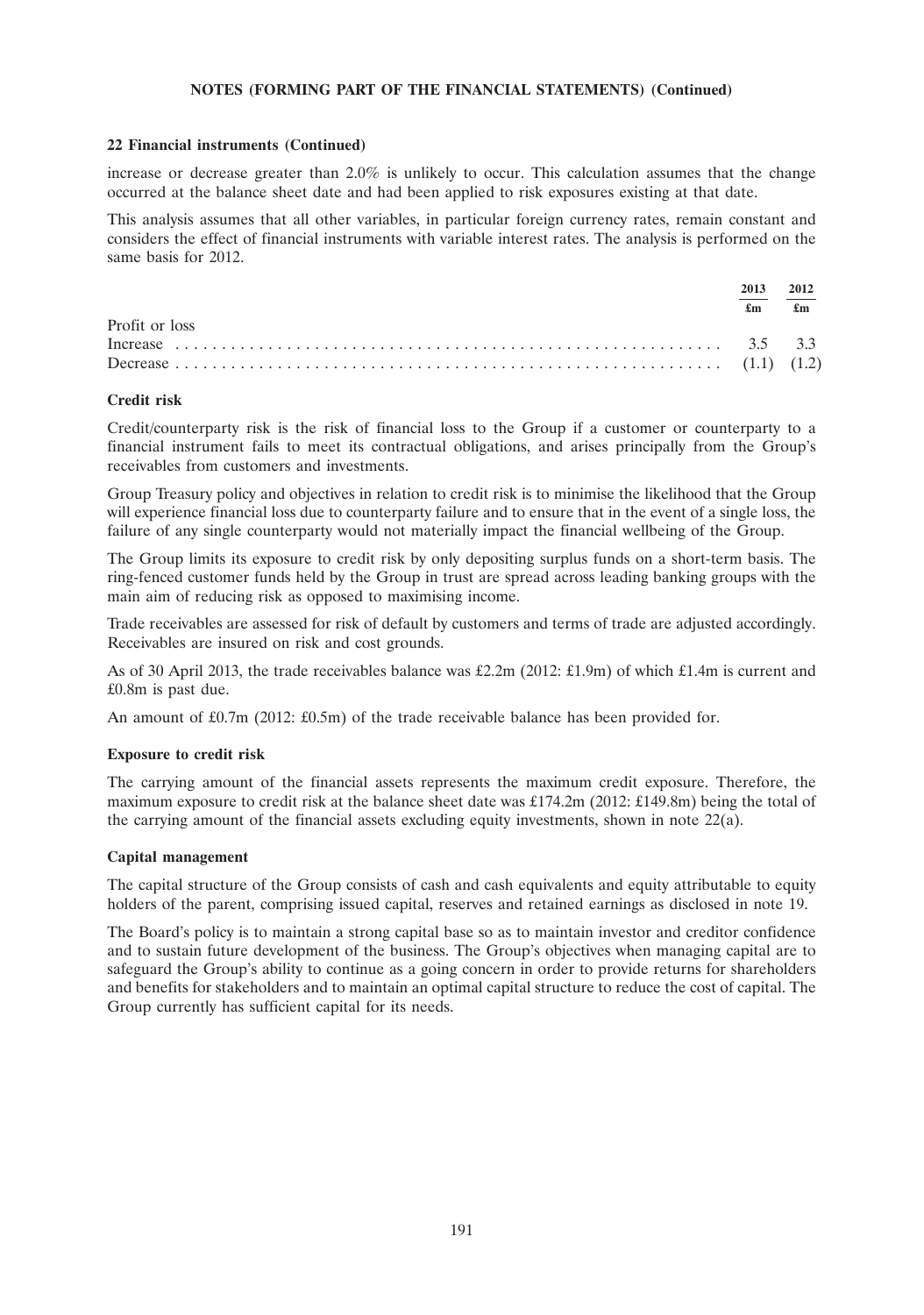## **23 Operating leases**

The Group had total future minimum payments under non-cancellable operating leases as follows:

| 2013 | 2012                          |
|------|-------------------------------|
|      | $\mathbf{f}$ m $\mathbf{f}$ m |
|      |                               |
|      |                               |
|      |                               |
|      |                               |

Operating lease payments represent rents payable by the Group for office properties. These leases have varying terms, escalation charges and renewal rights.

During the year £8.7m was recognised as an expense in the income statement in respect of operating leases (2012: £8.4m).

### **24 Capital commitments**

Contracted but not provided for in the financial statements:

|                           | 2013 2012      |
|---------------------------|----------------|
| $\mathbf{f}_{\mathbf{m}}$ | $\mathbf{f}$ m |
|                           |                |
|                           |                |
|                           |                |

# **25 Related parties**

### **Group**

Transactions between the Company and its subsidiaries, which are related parties, have been eliminated on consolidation and are not disclosed in this note.

# **Betfair Pty Limited**

During the year the Group recharged the Australian joint venture, Betfair Pty Limited, the following costs:

- salary and related costs amounting to £nil (2012: £0.1m); and
- operational costs amounting to £1.5m (2012: £0.9m).

During the year the Australian joint venture recharged the Group the following costs:

- salary and related costs amounting to  $£0.3m$  (2012:  $£0.5m$ ); and
- operational costs amounting to £2.7m (2012: £2.0m).

The outstanding balance as at 30 April 2013 of loans receivable from the Australian joint venture is  $\text{\textsterling}7.8m$ (2012: £7.5m).

The balance is not interest bearing.

In addition to the recharges detailed above, the Group collects revenue on behalf of the joint venture and to a lesser extent the Australian joint venture collects revenue on behalf of the Group.

As at 30 April 2013, the Group owed £3.2m (2012: £3.0m) to the Australian joint venture.

### **Featurespace Limited**

During the year the Group was charged £0.2m (2012: £0.5m) for consultancy services by Featurespace Limited in which the Group have a non-controlling interest.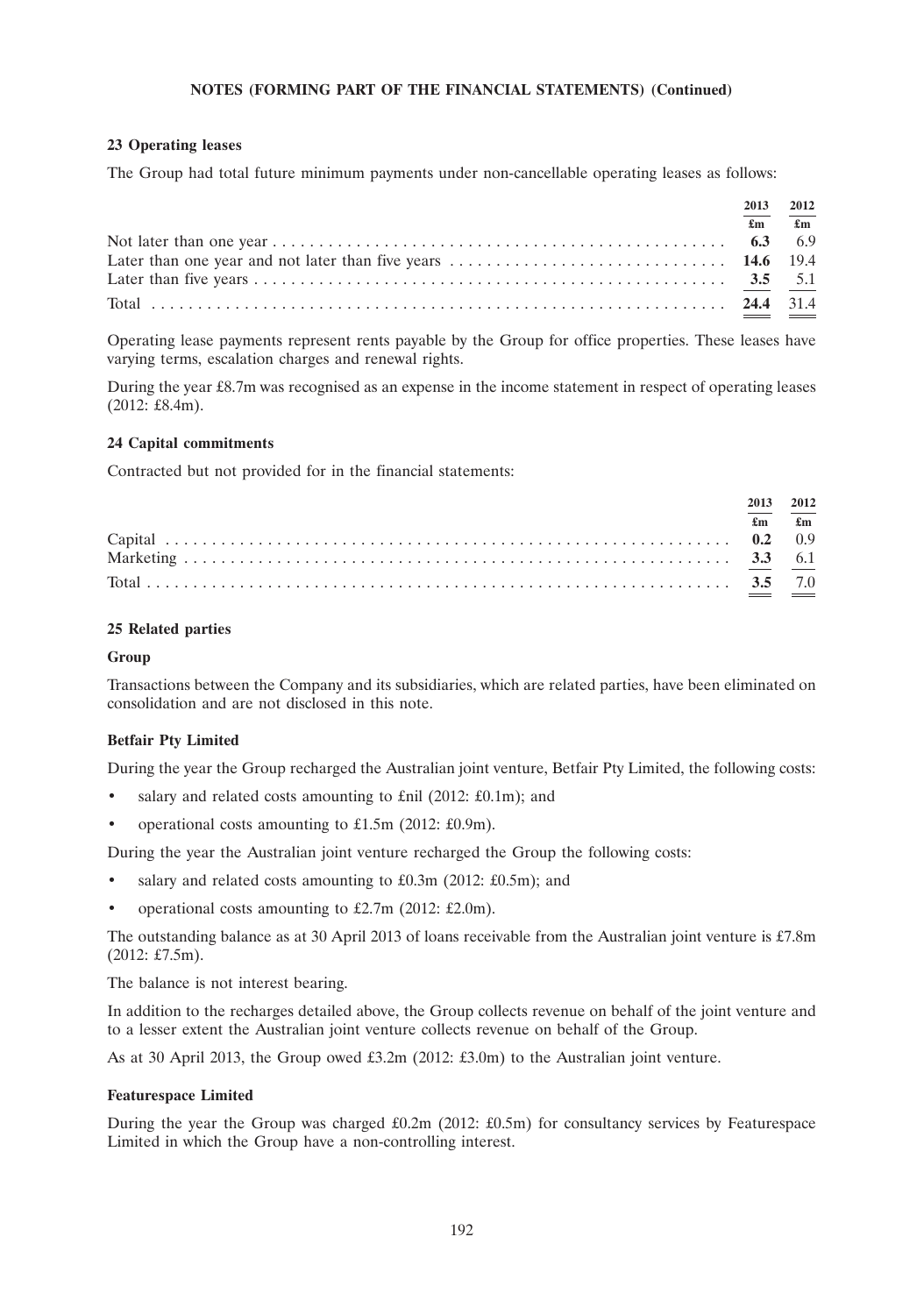### **25 Related parties (Continued)**

## **Transactions with key management personnel**

Key management personnel compensation, excluding the Group's Directors, is shown in the table below:

| 2013           | 2012         |
|----------------|--------------|
| $\mathbf{f}$ m | $\mathbf{f}$ |
|                |              |
|                |              |
|                |              |

# **26 Dividends**

|                                                                                         |     | 2012 |
|-----------------------------------------------------------------------------------------|-----|------|
|                                                                                         | £m  | £m   |
| Amounts recognized as distributions to equity holders in period                         |     |      |
| Final dividend for the year ended 30 April 2012 of 7.0p per qualifying ordinary share   |     |      |
|                                                                                         | 7.4 |      |
| Interim dividend for the year ended 30 April 2013 of 4.0p per qualifying ordinary share |     |      |
|                                                                                         |     |      |
|                                                                                         |     | 9.6  |

Proposed final dividend for the year ended 30 April 2013 of 9.0p per share (2012: 7.0p).

The proposed final dividend is subject to approval by shareholders at the Annual General Meeting and has not been included as a liability in these financial statements.

## **27 Disposals during the year and discontinued operations**

On 18 December 2012 the Group entered into a sale and purchase agreement for the sale of 67% of the shares of LMAX Limited for £2.4m. The transaction was finalised in January 2013, on which date control of LMAX Limited passed to the acquirer.

The net assets of LMAX Limited at the date of disposal were:

Cash and cash equivalents includes £22.7m of clients funds held matched by liabilities of an equal value in trade and other payables.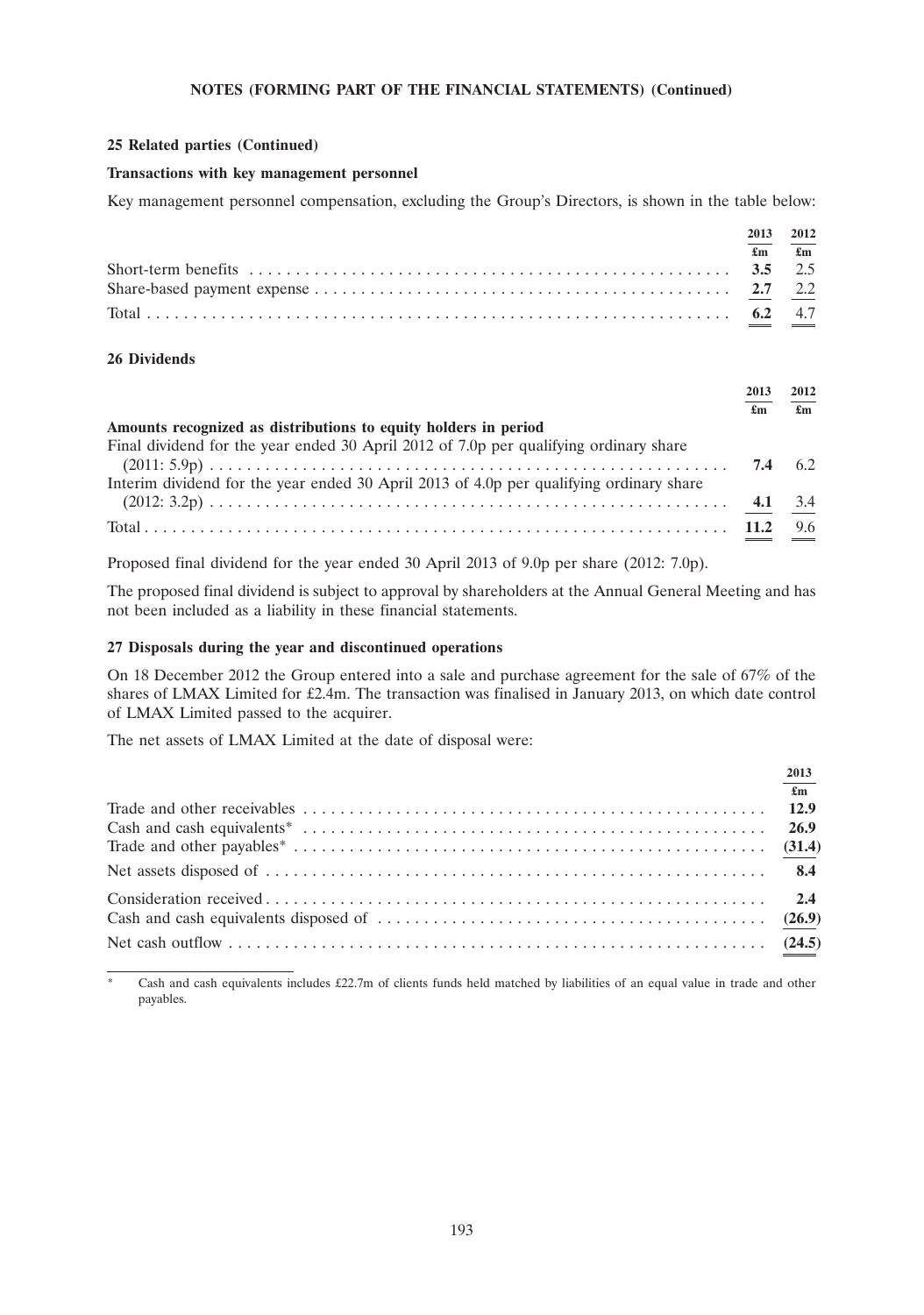# **27 Disposals during the year and discontinued operations (Continued)**

The results of the discontinued operations, which have been included in the consolidated income statement, were as follows:

| <b>Period ended</b><br>18 January<br>2013 | Year ended<br>30 April 2012 |
|-------------------------------------------|-----------------------------|
| £m                                        | $\mathbf{f}_{\mathbf{m}}$   |
| 4.1                                       | 1.2                         |
| (2.2)                                     | (0.6)                       |
| 1.9                                       | 0.6                         |
| (17.4)                                    | (13.0)                      |
| (15.5)                                    | (12.4)                      |
| (5.5)                                     | (8.3)                       |
| (7.7)                                     |                             |
| (2.3)                                     | (4.1)                       |
| (15.5)                                    | (12.4)                      |
| 0.1                                       | (0.2)                       |
| (15.4)                                    | (12.6)                      |
| (5.3)                                     |                             |
| (0.4)                                     |                             |
| (21.1)                                    | (12.6)                      |

During the year, LMAX Limited contributed £5.2m (2012: £2.3m) to the Group's net operating cash flows and paid £2.8m (2012: £2.9m)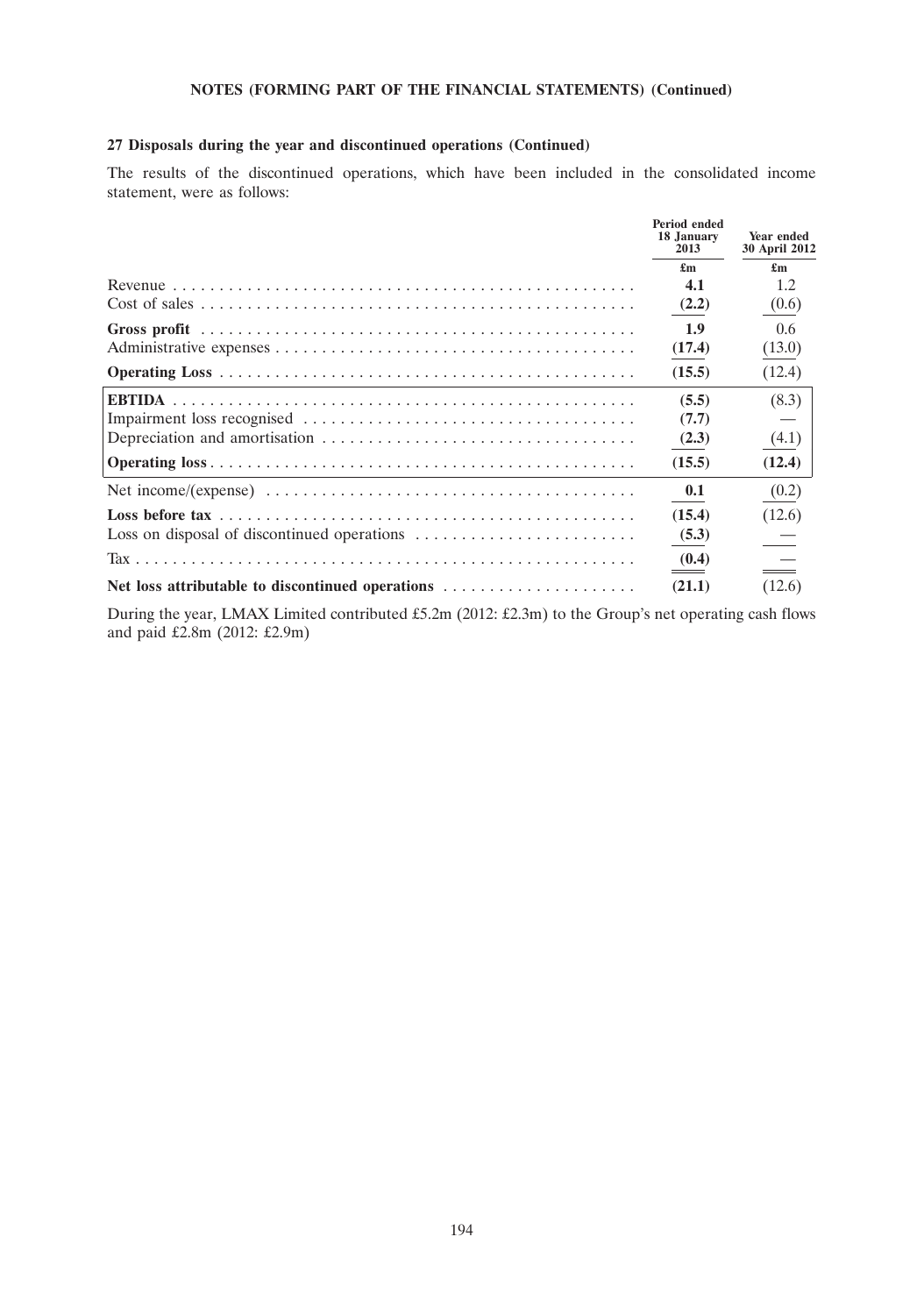# **COMPANY BALANCE SHEET**

# **As at 30 April 2013**

|                                                                | <b>Note</b>    | 2013                      | 2012   |
|----------------------------------------------------------------|----------------|---------------------------|--------|
|                                                                |                | $\mathbf{f}_{\mathbf{m}}$ | £m     |
|                                                                |                |                           |        |
|                                                                | 2              | 153.7                     | 146.2  |
|                                                                |                |                           |        |
|                                                                | 3              | 6.4                       | 0.7    |
|                                                                |                | 1.6                       | 0.8    |
|                                                                |                | 8.0                       | 1.5    |
| <b>Creditors:</b> Amounts falling due within one year          | $\overline{4}$ | (12.0)                    | (3.0)  |
|                                                                |                | (4.0)                     | (1.5)  |
|                                                                | 5              |                           |        |
| <b>Creditors:</b> Amounts falling due after more than one year |                | (52.7)                    | (50.5) |
|                                                                |                | 97.0                      | 94.2   |
|                                                                |                |                           |        |
|                                                                | 6              | 0.1                       | 0.1    |
|                                                                | 6              | 19.4                      | 12.0   |
|                                                                | 6              | 77.5                      | 82.1   |
|                                                                |                | 97.0                      | 94.2   |

These financial statements were approved by the Board of Directors on 27 June 2013 and were signed on its behalf by:

**Breon Corcoran Alexander Gersh** *Chief Executive Officer Chief Financial Officer*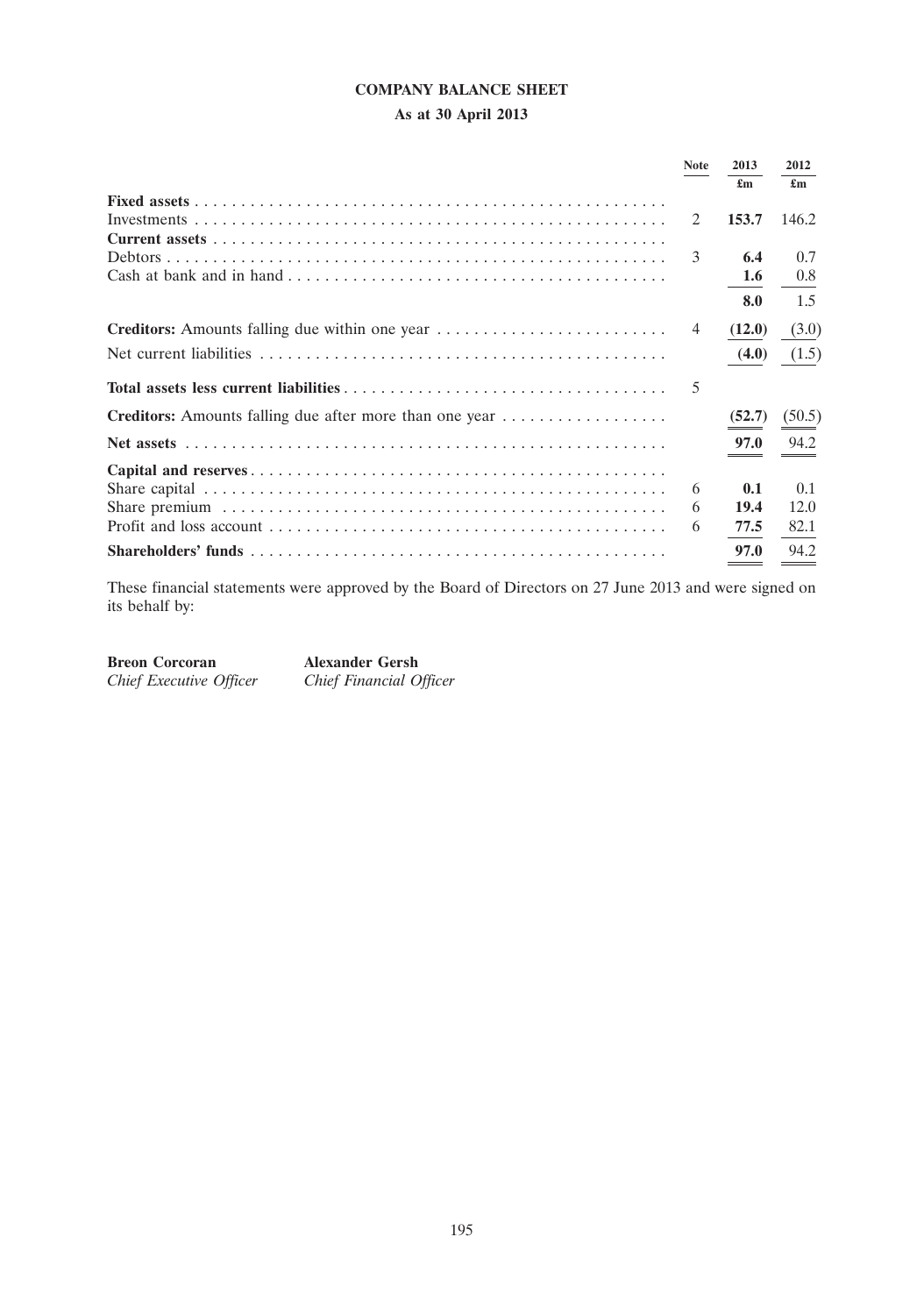### **NOTES**

### **Forming part of the Financial Statements**

### **1 Company accounting policies**

The following accounting policies have been applied consistently in dealing with items which are considered material in relation to the Company's financial statements.

### **Basis of preparation**

The financial statements have been prepared under the historical cost accounting rules and in accordance with applicable accounting standards in the United Kingdom (UK).

Under section s408 of the Companies Act 2006 the Company is exempt from the requirement to present its own profit and loss account.

Under Financial Reporting Standard 1 the Company is exempt from the requirement to prepare a cash flow statement on the grounds that a parent undertaking includes the Company in its own published consolidated financial statements. The Company reported a loss for the financial year ended 30 April 2013 of £0.9m (2012: £0.5m).

### **Foreign currencies**

Transactions in foreign currencies are recorded using the rate of exchange ruling at the date of the transaction. Monetary assets and liabilities denominated in foreign currencies are translated using the rate of exchange ruling at the balance sheet date and the gains or losses on translation are included in the consolidated profit and loss account.

### **Share-based payments**

The Group's share option plans and restricted shares scheme allows employees to acquire shares in the Betfair Group. The fair value of these schemes is recognised as an employee expense with a corresponding increase in equity, with the exception of cash settled transactions which result in a corresponding increase in other creditors. The fair value is measured at grant date and spread over the period during which the employees become unconditionally entitled to participate in the scheme and is calculated using an option pricing model, taking into account the terms and conditions upon which the options were granted.

The amount recognised as an expense is adjusted to reflect the actual number of share options that vest.

Restricted shares are valued with reference to the market value of the shares on the date of grant. They have a vesting period of three years from the first day of the financial year to which they relate and one third of the shares will vest each year for three years.

All cash settled share-based payments are recorded as a liability and revalued at the market value at the balance sheet date with the difference taken to the profit and loss account, except where the cash component is fixed.

The Company has recognised an increase in investments corresponding to the FRS 20 Share-based payment charge in respect of awards to employees of subsidiary companies.

# **Cash and liquid resources**

Cash comprises cash at bank and in hand and deposits repayable on demand, less overdrafts payable on demand.

### **Investments**

Fixed asset investments are stated at cost less any provision for impairment.

### **Treasury share transactions**

The Company has recognised an increase in investments corresponding to the FRS 20 Share-based payment charge.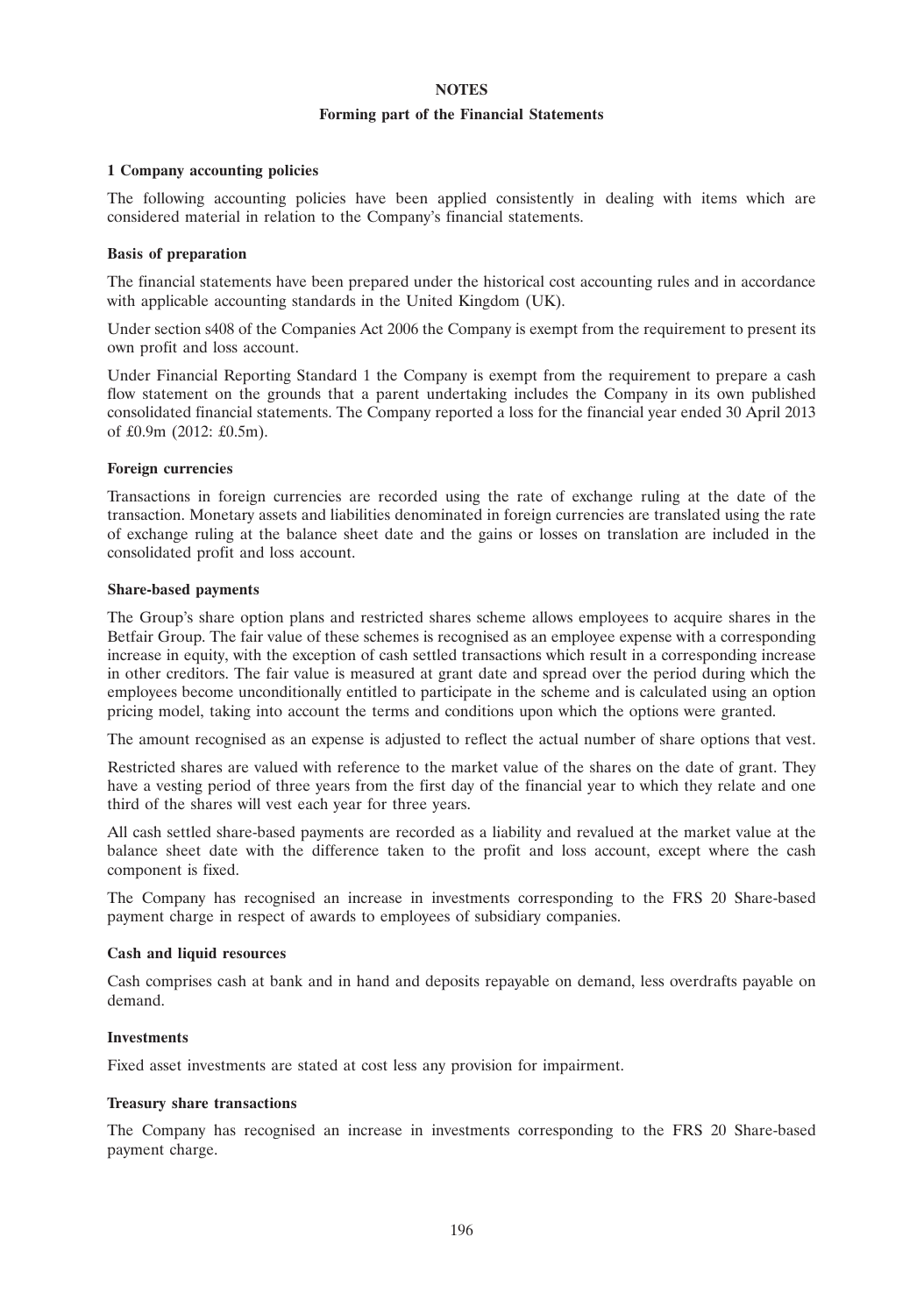# **NOTES**

# **Forming part of the Financial Statements (Continued)**

# **2 Investments**

|                                                                                  |                                                  | <b>Shares</b> in<br>Group<br>undertakings<br>$\mathbf{f}_{\mathbf{m}}$ |
|----------------------------------------------------------------------------------|--------------------------------------------------|------------------------------------------------------------------------|
| Cost<br>Increase in the cost of investment for share-based payments under FRS 20 |                                                  | 146.2<br>7.5<br>153.7                                                  |
| 3 Debtors                                                                        |                                                  |                                                                        |
| 4 Creditors: amounts falling due within one year                                 | 2013<br>$\mathbf{f}_{\mathbf{m}}$<br>6.4         | 2012<br>$\mathbf{f}_{\mathbf{m}}$<br>0.7                               |
| 5 Creditors: amounts falling due more than one year                              | 2013<br>$\mathbf{f}_{\mathbf{m}}$<br><b>12.0</b> | 2012<br>$\mathbf{f}_{\mathbf{m}}$<br>3.0                               |
|                                                                                  | 2013<br>$\mathbf{f}_{\mathbf{m}}$<br>52.7        | 2012<br>$\mathbf{f}_{\mathbf{m}}$<br>50.5                              |

# **6 Reconciliation of movement in capital and reserves**

|                                                 | <b>Share</b><br>capital<br>$\mathbf{f}_{\mathbf{m}}$ | <b>Share</b><br>premium<br>£m | <b>Profit and</b><br>loss account<br>$\mathbf{f}_{\mathbf{m}}$ | Total<br>Parent<br>equity<br>$\mathbf{f}_{\mathbf{m}}$ |
|-------------------------------------------------|------------------------------------------------------|-------------------------------|----------------------------------------------------------------|--------------------------------------------------------|
|                                                 | 0.1                                                  | 10.7                          | 134.8                                                          | 145.6                                                  |
|                                                 |                                                      |                               | (0.5)                                                          | (0.5)                                                  |
|                                                 |                                                      | 1.3                           |                                                                | 1.3                                                    |
|                                                 |                                                      |                               | (50.2)                                                         | (50.2)                                                 |
|                                                 |                                                      |                               | (9.6)                                                          | (9.6)                                                  |
| Equity-settled share-based payment transactions |                                                      |                               | 7.6                                                            | 7.6                                                    |
|                                                 | 0.1                                                  | 12.0                          | 82.1                                                           | 94.2                                                   |
|                                                 | 0.1                                                  | 12.0                          | 82.1                                                           | 94.2                                                   |
|                                                 |                                                      |                               | (0.9)                                                          | (0.9)                                                  |
|                                                 |                                                      | 7.4                           |                                                                | 7.4                                                    |
|                                                 |                                                      | $\overbrace{\phantom{13333}}$ | (11.2)                                                         | (11.2)                                                 |
| Equity-settled share-based payment transactions |                                                      |                               | 7.5                                                            | 7.5                                                    |
| Balance at 30 April 2013                        | 0.1                                                  | 19.4                          | 77.5                                                           | 97.0                                                   |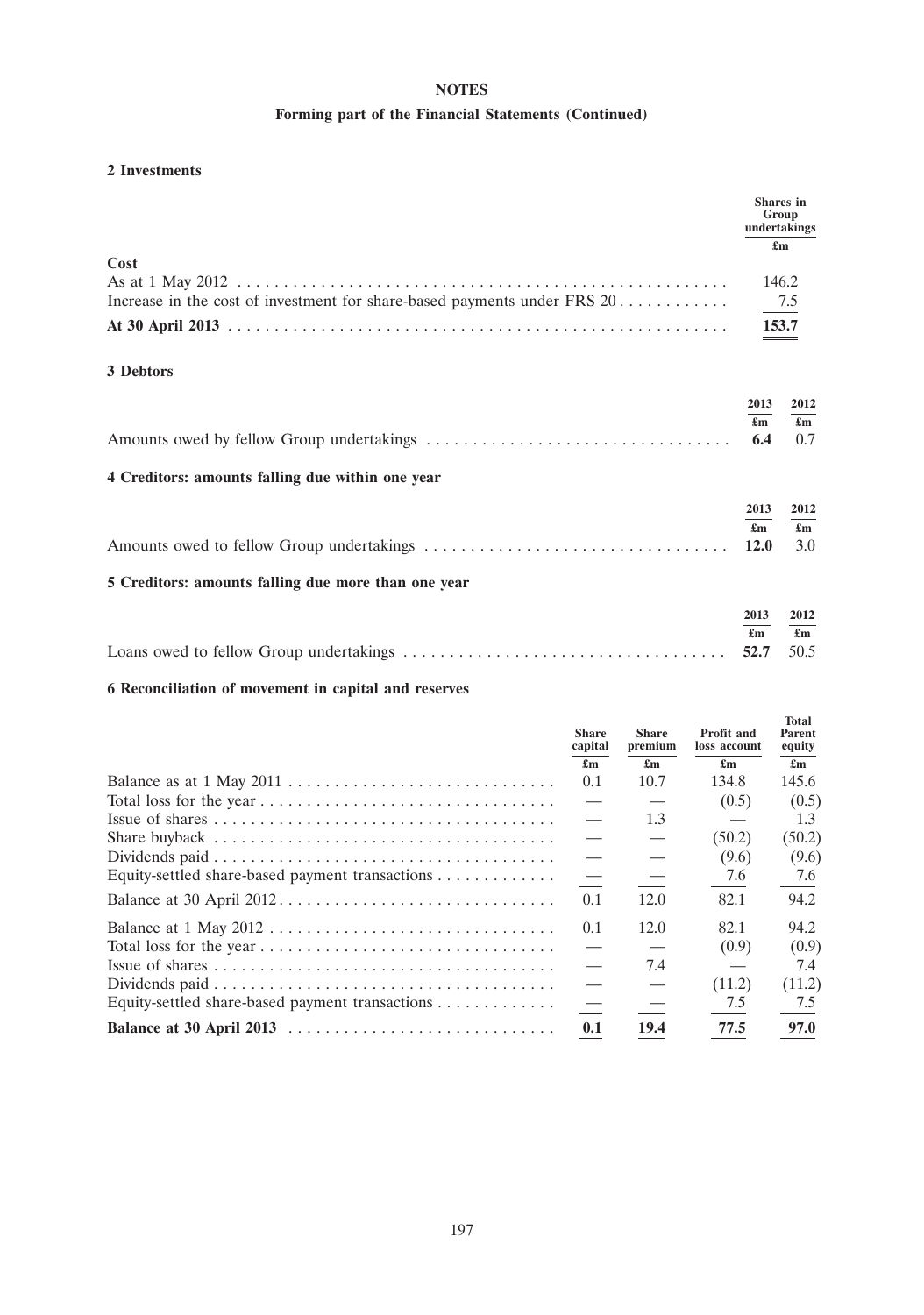# **NOTES**

# **Forming part of the Financial Statements (Continued)**

# **6 Reconciliation of movement in capital and reserves (Continued)**

# **FIVE YEAR SUMMARY**

| $\mathbf{f}_{\mathbf{m}}$                                | 2013         | 2012  | $2011*$ | $2010*$ | $2009*$ |
|----------------------------------------------------------|--------------|-------|---------|---------|---------|
|                                                          | <b>387.0</b> | 388.5 | 393.3   | 340.9   | 301.2   |
| Underlying EBITDA excluding equity-settled share-based   |              |       |         |         |         |
|                                                          | 82.6         | 94.1  | 79.7    | 53.5    | 70.3    |
| Equity-settled share-based payments and associated costs | (9.3)        | (8.1) | (6.4)   | (4.2)   | (4.3)   |
| EBITDA before separately disclosed items                 | 73.3         | 86.0  | 73.3    | 49.3    | 66.0    |
|                                                          | (22.1)       | (2.5) | (17.0)  | (4.6)   | (0.9)   |
|                                                          | 51.2         | 83.5  | 56.3    | 44.7    | 65.1    |
|                                                          | (49.4)       | 54.2  | 26.6    | 17.8    | 47.5    |
|                                                          | (66.3)       | 34.0  | 23.0    | 15.1    | 38.8    |

\* As reported in previous Annual Reports and not restated for discontinued operation of LMAX.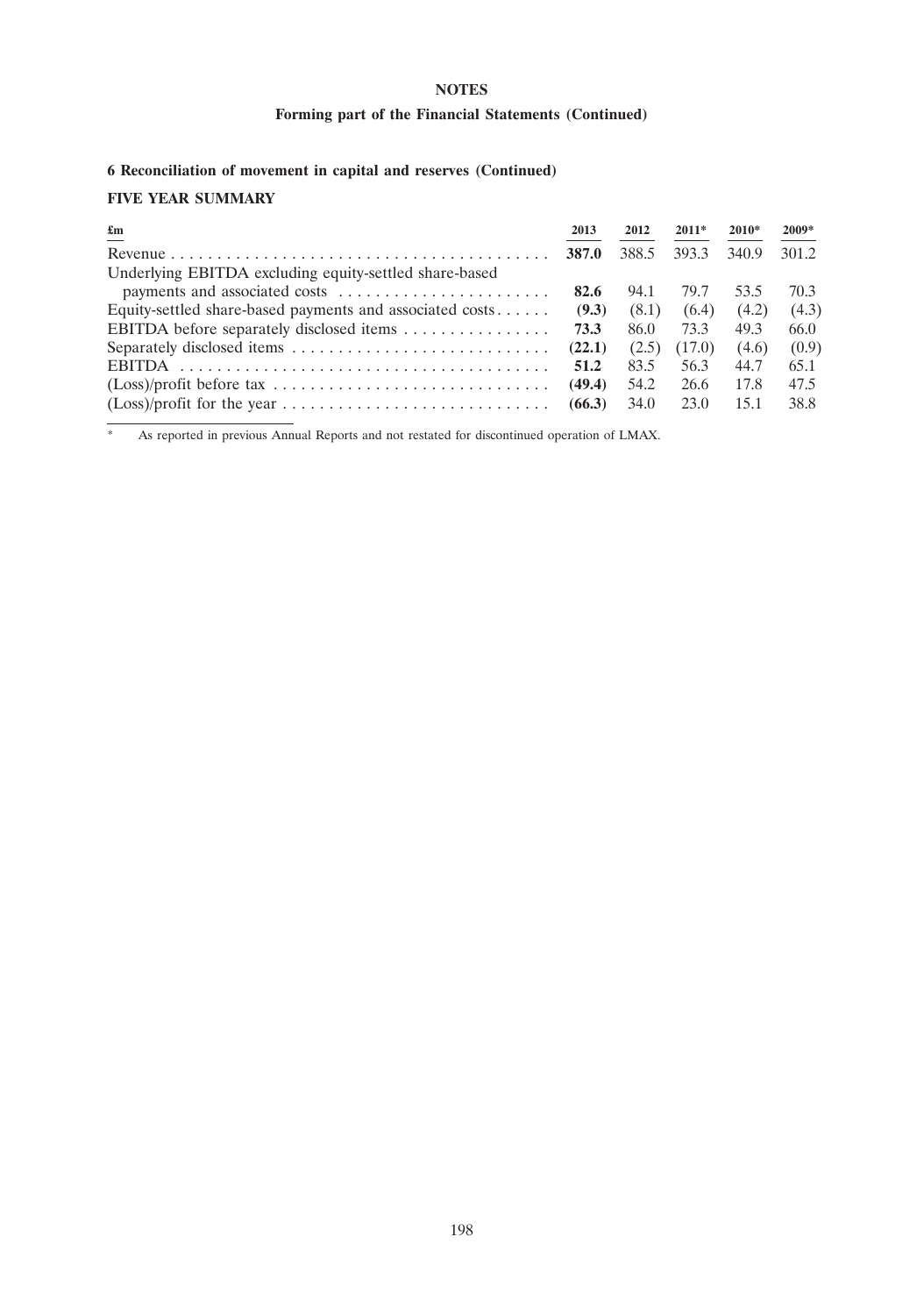# **SECTION D**

# **BETFAIR UNAUDITED FINANCIAL STATEMENTS FOR THE SIX MONTHS ENDED 31 OCTOBER 2015**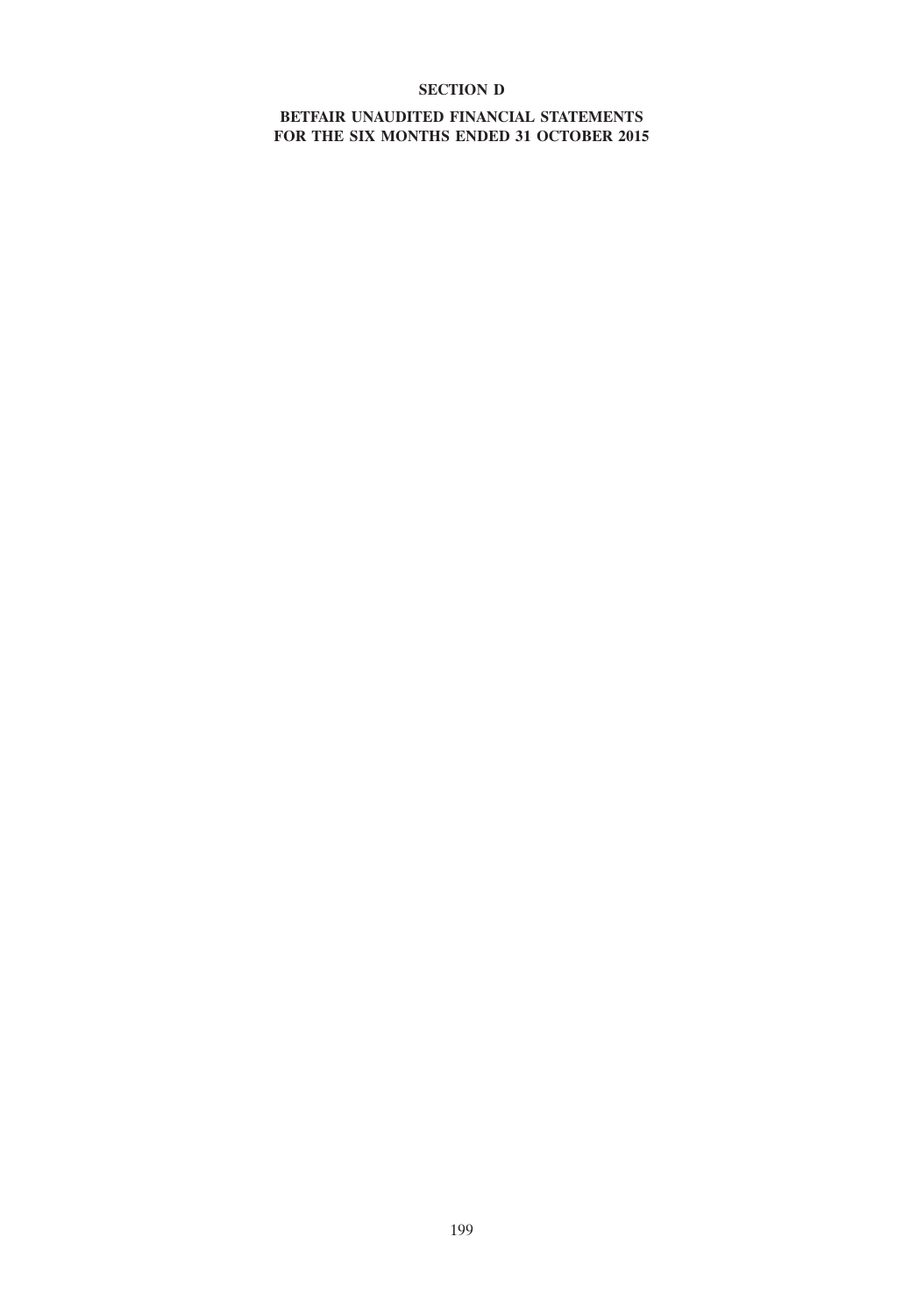# **Betfair Unaudited Financial Statements for the six months ended 31 October 2015**

## **Condensed Consolidated Income Statement**

|                                                                                         | Six months<br>ended<br>31 October 2015<br>(Unaudited) | Six months<br>ended<br>31 October 2014<br>(Unaudited) | Year ended<br>30 April 2015<br>(Audited) |
|-----------------------------------------------------------------------------------------|-------------------------------------------------------|-------------------------------------------------------|------------------------------------------|
|                                                                                         | $\mathbf{f}_{\mathbf{m}}$                             | $\mathbf{f}_{\mathbf{m}}$                             | $\mathbf{f}_{\mathbf{m}}$                |
| <b>Continuing operations</b>                                                            |                                                       |                                                       |                                          |
|                                                                                         | 274.4                                                 | 237.6                                                 | 476.5                                    |
| $Cost of sales \dots \dots \dots \dots \dots \dots \dots \dots \dots \dots \dots \dots$ | (60.4)                                                | (37.2)                                                | (90.6)                                   |
|                                                                                         | 214.0                                                 | 200.4                                                 | 385.9                                    |
| Administrative expenses                                                                 | (146.8)                                               | (140.5)                                               | (291.6)                                  |
| Group operating profit                                                                  | 67.2                                                  | 59.9                                                  | 94.3                                     |
| Analysed as:                                                                            |                                                       |                                                       |                                          |
|                                                                                         | 80.5                                                  | 73.9                                                  | 120.2                                    |
| Depreciation and amortisation                                                           | (13.3)                                                | (14.0)                                                | (25.9)                                   |
| Group operating profit                                                                  | 67.2                                                  | 59.9                                                  | 94.3                                     |
| Net finance (expense)/income                                                            | (0.9)                                                 | 0.9                                                   | 0.4                                      |
| Share of profit of equity accounted investments                                         |                                                       | 0.1                                                   | 0.1                                      |
| Profit on disposal of joint venture                                                     |                                                       | 6.4                                                   | 6.4                                      |
|                                                                                         | 66.3                                                  | 67.3                                                  | 101.2                                    |
| Tax                                                                                     | (10.3)                                                | (9.7)                                                 | (14.8)                                   |
| Profit for the period/year<br><b>Attributable to:</b>                                   | 56.0                                                  | 57.6                                                  | 86.4                                     |
| Equity holders of the Parent $\dots \dots \dots \dots \dots \dots \dots$                | 56.0                                                  | 57.6                                                  | 86.4                                     |
| Non-controlling interest                                                                |                                                       |                                                       |                                          |
|                                                                                         | 56.0                                                  | 57.6                                                  | 86.4                                     |
| <b>Earnings per share</b>                                                               |                                                       |                                                       |                                          |
|                                                                                         | 60.3p                                                 | 55.0 <sub>p</sub>                                     | 85.9p                                    |
|                                                                                         | 58.8 <sub>p</sub>                                     | 53.7 <sub>p</sub>                                     | 83.7p                                    |

\* EBITDA is defined as Group operating profit before net finance (expense) / income, tax, depreciation and amortisation. It excludes amounts in respect of the Group's equity accounted investments and profit on disposal of joint venture in the prior year and is considered by the Directors to be a key measure of its financial performance.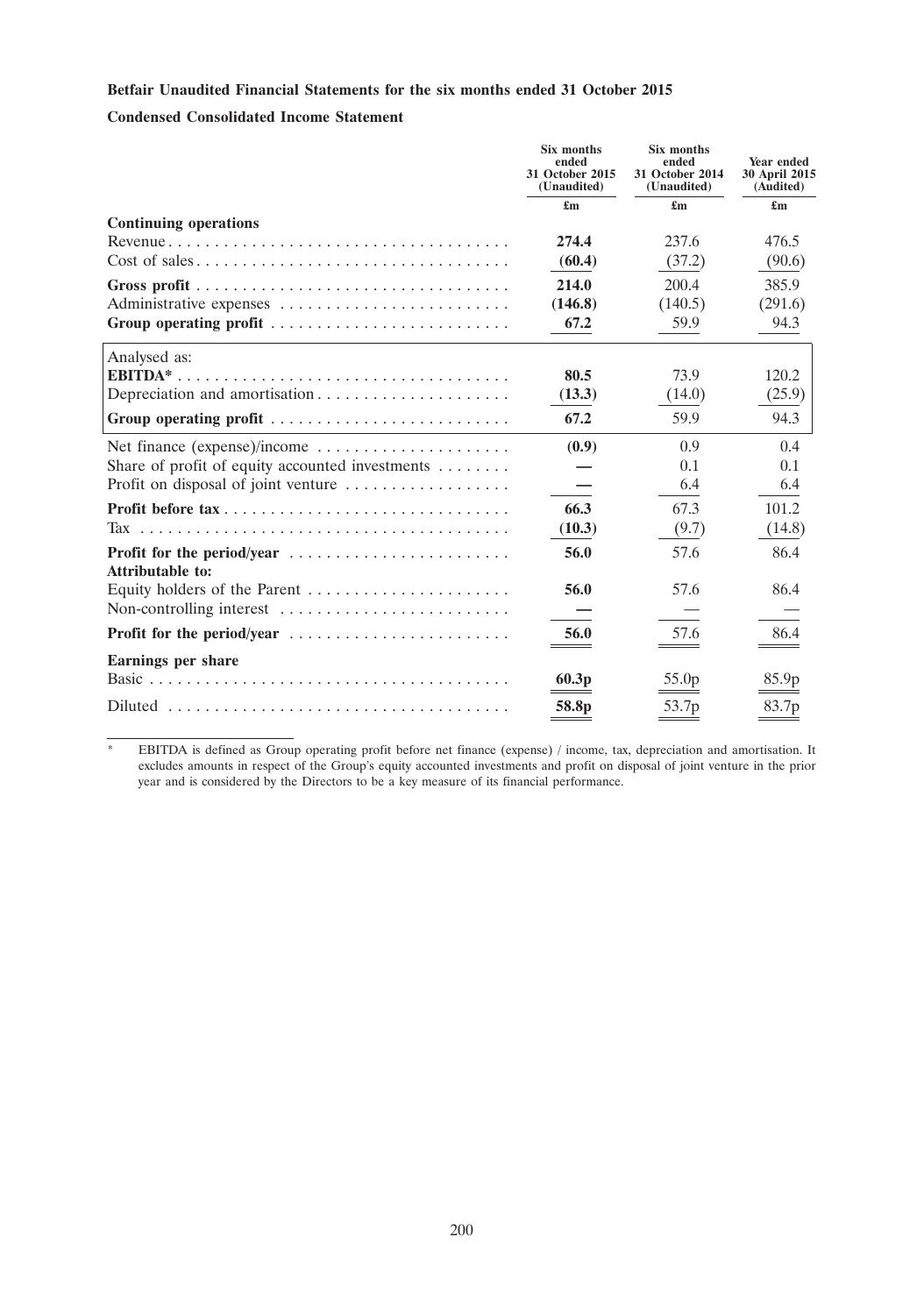# **Condensed Consolidated Balance Sheet**

|                                                                                             | 31 October 2015<br>(Unaudited) | 31 October 2014<br>(Unaudited) | 30 April 2015<br>(Audited)       |
|---------------------------------------------------------------------------------------------|--------------------------------|--------------------------------|----------------------------------|
|                                                                                             | £m                             | $\mathbf{f}_{\mathbf{m}}$      | £m                               |
| <b>Non-current assets</b>                                                                   |                                |                                |                                  |
| Property, plant and equipment                                                               | 18.2                           | 14.0                           | 14.8                             |
| Goodwill and other intangible assets                                                        | 78.7                           | 46.1                           | 83.2                             |
|                                                                                             | 0.1                            | 0.1                            | 0.1                              |
|                                                                                             | 1.3                            | 1.3                            | 1.3                              |
|                                                                                             | 9.2                            | 5.0                            | 4.2                              |
|                                                                                             | 107.5                          | 66.5                           | 103.6                            |
| <b>Current assets</b>                                                                       |                                |                                |                                  |
|                                                                                             | 28.9                           | 24.2                           | 23.3                             |
|                                                                                             | 139.4                          | 271.4                          | 105.1                            |
|                                                                                             | 168.3                          | 295.6                          | 128.4                            |
|                                                                                             | 275.8                          | 362.1                          | 232.0                            |
| <b>Current liabilities</b>                                                                  |                                |                                |                                  |
| Trade and other payables                                                                    | 124.2                          | 110.9                          | 128.1                            |
| Tax payable $\dots \dots \dots \dots \dots \dots \dots \dots \dots \dots \dots \dots$       | 32.3                           | 32.9                           | 29.5                             |
|                                                                                             | 4.1                            | 1.1                            | 5.1                              |
|                                                                                             | 160.6                          | 144.9                          | 162.7                            |
| <b>Non-current liabilities</b>                                                              |                                |                                |                                  |
| Trade and other payables                                                                    | 20.0                           |                                | 19.5                             |
|                                                                                             |                                | 0.5                            | 0.4                              |
|                                                                                             | 180.6                          | 145.4                          | 182.6                            |
| Net assets $\ldots \ldots \ldots \ldots \ldots \ldots \ldots \ldots \ldots \ldots \ldots$   | 95.2                           | 216.7                          | 49.4<br>$\overline{\phantom{a}}$ |
| Share capital $\ldots \ldots \ldots \ldots \ldots \ldots \ldots \ldots \ldots \ldots$       | 0.1                            | 0.1                            | 0.1                              |
|                                                                                             | 5.5                            | 0.9                            | 5.3                              |
| Other reserves                                                                              | (2.6)                          | (11.8)                         | (9.0)                            |
| Retained earnings                                                                           | 92.2                           | 227.5                          | 53.0                             |
| Equity attributable to equity holders of the Parent                                         | 95.2                           | 216.7                          | 49.4                             |
| Non-controlling interest                                                                    |                                |                                |                                  |
| Total equity $\ldots \ldots \ldots \ldots \ldots \ldots \ldots \ldots \ldots \ldots \ldots$ | 95.2                           | 216.7                          | 49.4                             |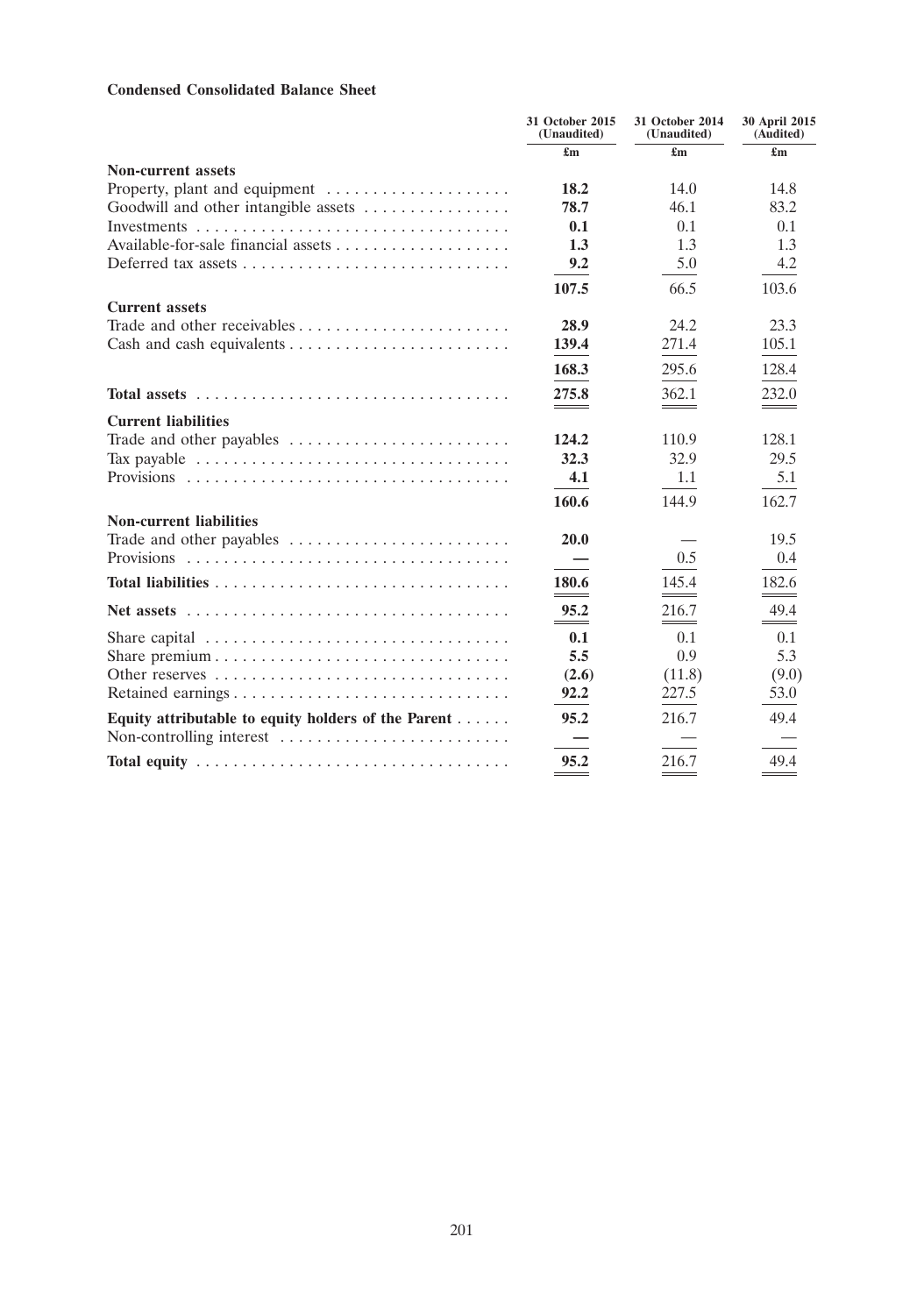# **Condensed Consolidated Statement of Cash Flow**

|                                                                                                                   | Six months<br>ended<br>31 October 2015<br>(Unaudited) | Six months<br>ended<br>31 October 2014<br>(Unaudited) | Year ended<br>30 April 2015<br>(Audited) |
|-------------------------------------------------------------------------------------------------------------------|-------------------------------------------------------|-------------------------------------------------------|------------------------------------------|
|                                                                                                                   | $\mathbf{f}_{\mathbf{m}}$                             | $\mathbf{f}_{\mathbf{m}}$                             | $\mathbf{f}_{\mathbf{m}}$                |
| Cash flows from operating activities                                                                              |                                                       |                                                       |                                          |
| Profit for the period/year<br>Adjustments for:                                                                    | 56.0                                                  | 57.6                                                  | 86.4                                     |
| Depreciation and amortisation                                                                                     | 13.3                                                  | 14.0                                                  | 25.9                                     |
| Equity-settled share-based payments and associated costs.                                                         | 6.9                                                   | 5.7                                                   | 10.4                                     |
| Profit on disposal of joint venture                                                                               | $\overline{\phantom{0}}$                              | (6.4)                                                 | (6.4)                                    |
| Share of profit of equity accounted investments                                                                   |                                                       | (0.1)                                                 | (0.1)                                    |
| Net finance expense/(income)                                                                                      | 0.9                                                   | (0.9)                                                 | (0.4)                                    |
|                                                                                                                   | 10.3                                                  | 9.7                                                   | 14.8                                     |
| Increase in trade and other receivables                                                                           | (5.8)                                                 | (1.4)                                                 | (0.7)                                    |
| (Decrease)/increase in trade and other payables                                                                   | (6.0)                                                 | (1.9)                                                 | 13.6                                     |
|                                                                                                                   | (1.4)                                                 | (0.2)                                                 | 3.6                                      |
| Cash generated from operations                                                                                    | 74.2                                                  | 76.1                                                  | 147.1                                    |
|                                                                                                                   | (5.9)                                                 | (2.2)                                                 | (8.0)                                    |
|                                                                                                                   | 68.3                                                  | 73.9                                                  | 139.1                                    |
| Cash flows from investing activities                                                                              |                                                       |                                                       |                                          |
| Acquisition of business combination, net of cash received.                                                        |                                                       |                                                       | (16.6)                                   |
| Acquisition of property, plant and equipment                                                                      | (5.3)                                                 | (2.3)                                                 | (6.3)                                    |
| Acquisition of other intangible assets                                                                            | (2.3)                                                 | (2.0)                                                 | (6.9)                                    |
| Capitalised internal development expenditure                                                                      | (2.9)                                                 | (3.1)                                                 | (6.6)                                    |
|                                                                                                                   | (0.7)                                                 |                                                       |                                          |
| Cash received on disposal of joint venture                                                                        |                                                       | 5.5                                                   | 5.5                                      |
| Cash received from repayment of joint venture loan                                                                |                                                       | 6.5                                                   | 6.5                                      |
|                                                                                                                   | 0.3                                                   | 0.7                                                   | 1.1                                      |
| Net cash (used in)/from investing activities                                                                      | (10.9)                                                | 5.3                                                   | (23.3)                                   |
| Cash flows from financing activities                                                                              |                                                       |                                                       |                                          |
| Proceeds from the issue of share capital                                                                          | 0.2                                                   | 1.2                                                   | 5.6                                      |
|                                                                                                                   | (23.1)                                                | (14.6)                                                | (24.1)                                   |
| Return of capital to shareholders, including fees and duty.                                                       |                                                       |                                                       | (200.7)                                  |
| Purchase of own shares by the EBT                                                                                 |                                                       | (5.2)                                                 | (5.2)                                    |
|                                                                                                                   |                                                       | 1.8                                                   | 4.4                                      |
| Net cash used in financing activities                                                                             | (22.9)                                                | (16.8)                                                | (220.0)                                  |
| Net increase/(decrease) in cash and cash equivalents<br>Cash and cash equivalents at the beginning of the period/ | 34.5                                                  | 62.4                                                  | (104.2)                                  |
|                                                                                                                   | 105.1                                                 | 209.8                                                 | 209.8                                    |
| Effect of exchange rate fluctuations on cash held                                                                 | (0.2)                                                 | (0.8)                                                 | (0.5)                                    |
| Cash and cash equivalents at period/year end                                                                      | 139.4                                                 | 271.4                                                 | 105.1                                    |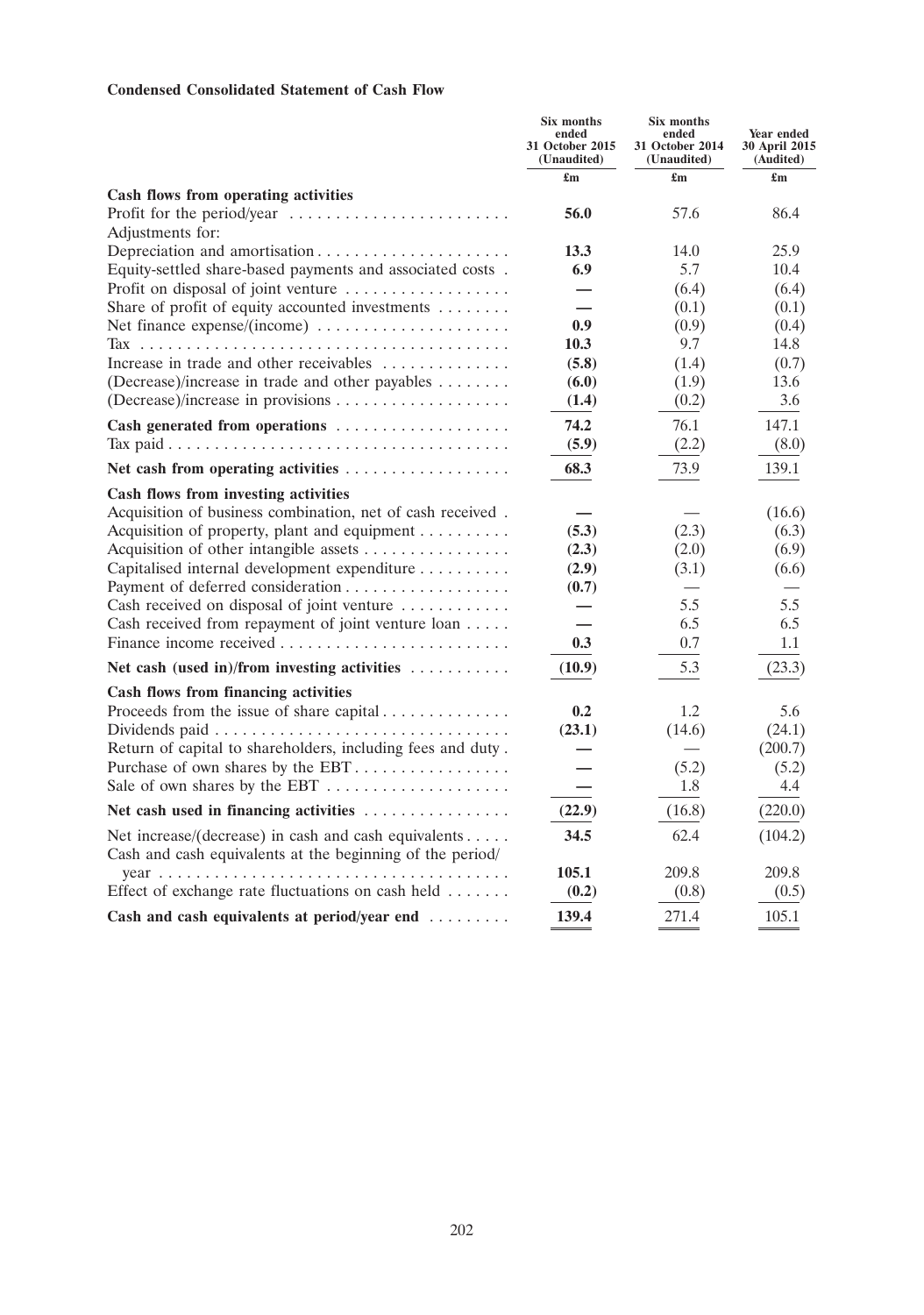### **INDEPENDENT REVIEW REPORT TO BETFAIR GROUP PLC**

### **Introduction**

We have been engaged by the company to review the condensed set of financial statements in the half-yearly financial report for the six months ended 31 October 2015 which comprises the condensed consolidated income statement, the condensed consolidated statement of comprehensive income, the condensed consolidated balance sheet, the condensed consolidated statement of changes in equity, and condensed consolidated statement of cash flow for the six month period then ended, and the related explanatory notes. We have read the other information contained in the half-yearly financial report and considered whether it contains any apparent misstatements or material inconsistencies with the information in the condensed set of financial statements.

This report is made solely to the company in accordance with the terms of our engagement to assist the company in meeting the requirements of the Disclosure and Transparency Rules (''the DTR'') of the UK's Financial Conduct Authority (''the UK FCA''). Our review has been undertaken so that we might state to the company those matters we are required to state to it in this report and for no other purpose. To the fullest extent permitted by law, we do not accept or assume responsibility to anyone other than the company for our review work, for this report, or for the conclusions we have reached.

### **Directors' responsibilities**

The half-yearly financial report is the responsibility of, and has been approved by, the directors. The directors are responsible for preparing the half-yearly financial report in accordance with the DTR of the UK FCA.

As disclosed in note 1, the annual financial statements of the group are prepared in accordance with IFRSs as adopted by the EU. The condensed set of financial statements included in this half-yearly financial report has been prepared in accordance with IAS 34 *Interim Financial Reporting* as adopted by the EU.

### **Our responsibility**

Our responsibility is to express to the company a conclusion on the condensed set of financial statements in the half-yearly financial report based on our review.

## **Scope of review**

We conducted our review in accordance with International Standard on Review Engagements (UK and Ireland) 2410 *Review of Interim Financial Information Performed by the Independent Auditor of the Entity* issued by the Auditing Practices Board for use in the UK. A review of interim financial information consists of making enquiries, primarily of persons responsible for financial and accounting matters, and applying analytical and other review procedures. A review is substantially less in scope than an audit conducted in accordance with International Standards on Auditing (UK and Ireland) and consequently does not enable us to obtain assurance that we would become aware of all significant matters that might be identified in an audit. Accordingly, we do not express an audit opinion.

### **Conclusion**

Based on our review, nothing has come to our attention that causes us to believe that the condensed set of financial statements in the half-yearly financial report for the six months ended 31 October 2015 is not prepared, in all material respects, in accordance with IAS 34 as adopted by the EU and the DTR of the UK FCA.

### **Michael Harper**

for and on behalf of KPMG LLP Chartered Accountants 15 Canada Square London E14 5GL 25 November 2015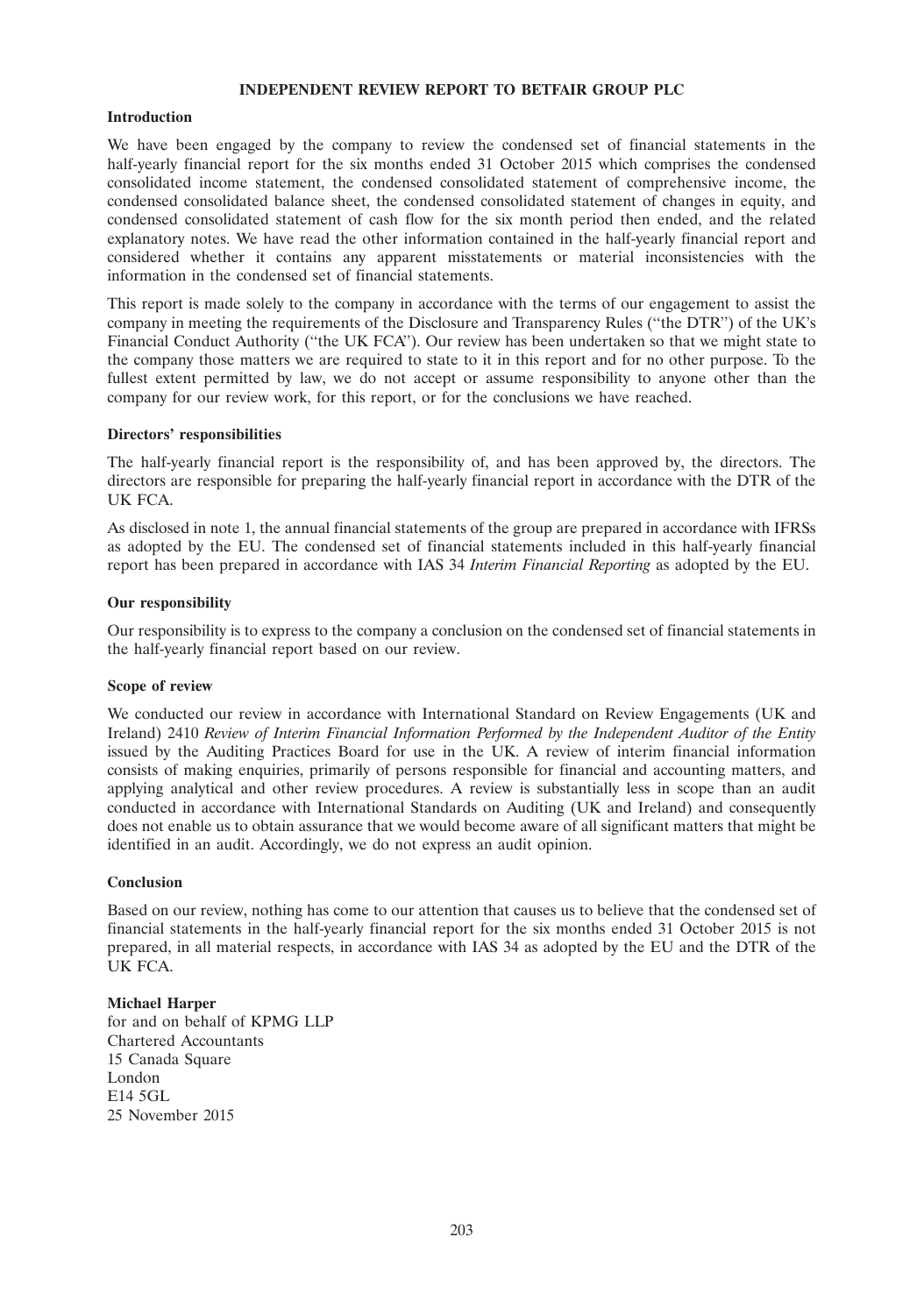### **PART V**

### **UNAUDITED PRO FORMA FINANCIAL INFORMATION OF THE COMBINED GROUP**

### **SECTION A**

## **Unaudited pro forma financial information relating to the Combined Group**

Set out below is the consolidated pro forma income statement of the Combined Group for the year ended 31 December 2014 and the consolidated pro forma statement of net assets of the Combined Group as at 31 December 2014 (the ''**pro forma financial information**'').

The unaudited pro forma income statement of the Combined Group has been prepared to illustrate the effect of the Merger on the earnings of the Paddy Power Group as if the Merger had taken place on 1 January 2014.

The unaudited pro forma statement of net assets of the Combined Group has been prepared to illustrate the effect of the Merger of Paddy Power and Betfair and payment of the Special Dividend by Paddy Power on the consolidated net assets of the Paddy Power Group as at 31 December 2014 as if the Merger and the Special Dividend payment had taken place on that date.

The pro forma financial information has been prepared on the basis set out in the notes below and is based on the audited income statement and balance sheet of Paddy Power for the year ended 31 December 2014 and the audited income statement and balance sheet of Betfair for the year ended 30 April 2015.

The pro forma financial information has been prepared for illustrative purposes only and, because of its nature, addresses a hypothetical situation and therefore does not represent the Paddy Power Group's actual financial position or results.

The pro forma financial information has been prepared in accordance with the requirements of items 1 to 6 of Annex as applied by the Irish Listing Rule 10.3.3 and UK Listing Rule 13.3.3R and has been prepared in a manner consistent with the accounting policies of the Paddy Power Group for the financial period ended 31 December 2014.

Shareholders should read the whole of this document and not rely solely on the pro forma financial information contained in this Part V of this Circular.

KPMG's report on the unaudited pro forma financial information is set out in Section B of this Part V of this Circular.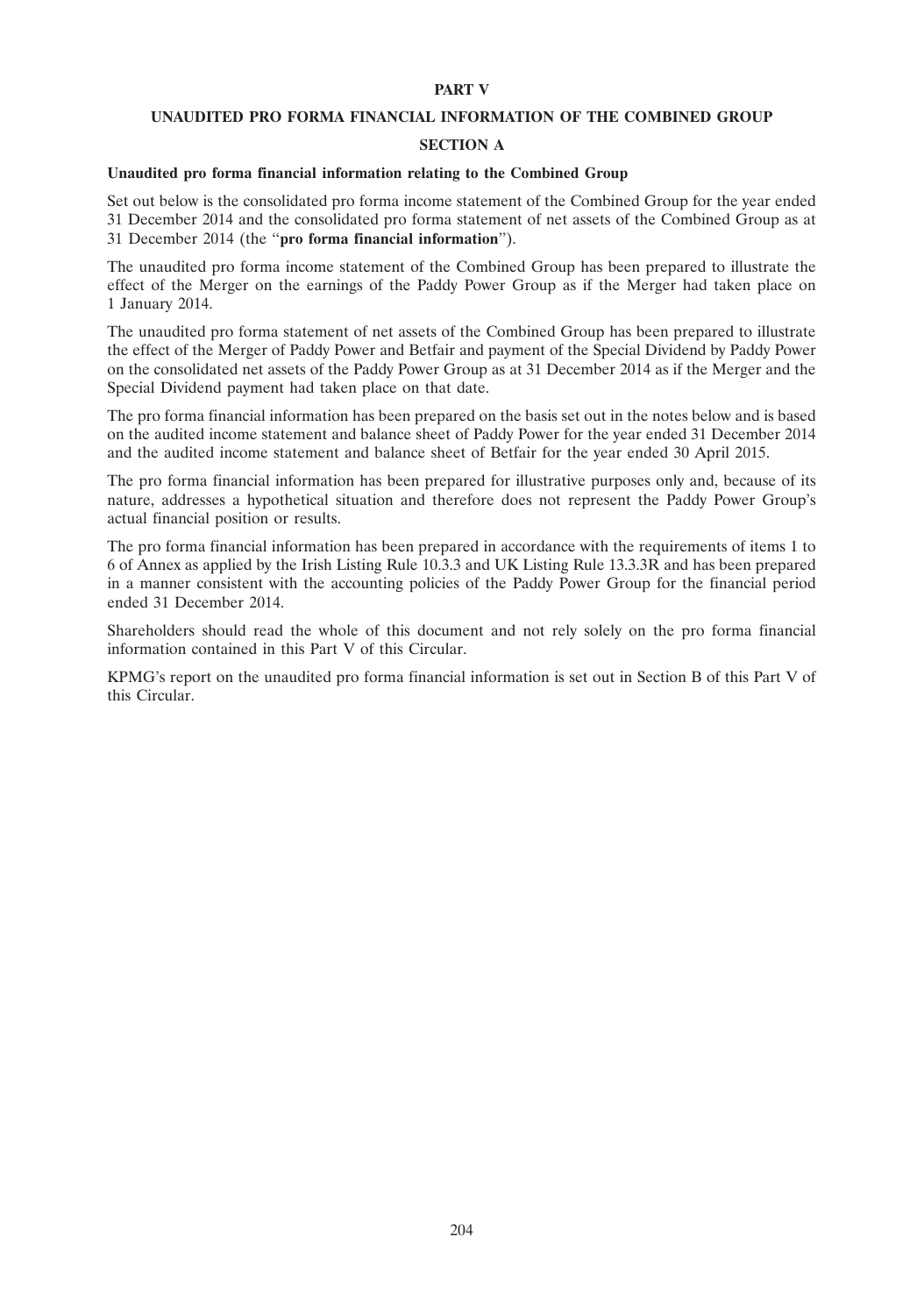### **Unaudited pro forma statement of net assets of the Combined Group as at 31 December 2014**

|                                              | <b>Paddy Power</b><br>as at | <b>Paddy Power</b><br>as at | <b>Betfair</b> as<br>at   | Pro forma adjustments  |                            | Pro Forma<br>statement of<br>net assets of |
|----------------------------------------------|-----------------------------|-----------------------------|---------------------------|------------------------|----------------------------|--------------------------------------------|
|                                              | 31 December<br>2014         | 31 December<br>2014         | 30 April<br>2015          | Cost of<br>transaction | <b>Special</b><br>dividend | <b>Paddy Power</b><br><b>Betfair</b>       |
|                                              | $\epsilon_{\rm m}$          | £m                          | $\mathbf{f}_{\mathbf{m}}$ | £m                     | $\mathbf{f}_{\mathbf{m}}$  | $\mathbf{f}_{\mathbf{m}}$                  |
|                                              | Note 1                      | Note 1                      | Note 2                    | Note 3                 | Note 4                     |                                            |
| <b>Assets</b>                                |                             |                             |                           |                        |                            |                                            |
| <b>Non-current assets</b>                    |                             |                             |                           |                        |                            |                                            |
| Property plant and equipment                 | 126.7                       | 93.6                        | 14.8                      |                        |                            | 108.4                                      |
| Intangible assets                            | 76.4                        | 56.4                        | 58.1                      |                        |                            | 114.5                                      |
| Goodwill                                     | 102.8                       | 75.9                        | 25.1                      |                        |                            | 101.0                                      |
| Deferred tax assets $\dots \dots$            | 8.3                         | 6.1                         | 4.2                       |                        |                            | 10.3                                       |
| Trade and other receivable $\dots$ .         | 2.0                         | 1.5                         | $\overline{\phantom{0}}$  |                        |                            | 1.5                                        |
| Investments $\dots\dots\dots\dots\dots\dots$ |                             |                             | 0.1                       |                        |                            | 0.1                                        |
| Available-for-sale $\ldots$ ,                |                             |                             | 1.3                       |                        |                            | 1.3                                        |
| Total non-current assets                     | 316.2                       | 233.5                       | 103.6                     |                        |                            | 337.1                                      |
|                                              | $-$                         |                             | $ -$                      |                        |                            |                                            |
| <b>Current assets</b>                        |                             |                             |                           |                        |                            |                                            |
| Trade and other receivables $\dots$ .        | 32.4                        | 23.9                        | 23.3                      |                        |                            | 47.2                                       |
| Financial assets—restricted cash             | 39.2                        | 29.0                        |                           |                        |                            | 29.0                                       |
| Financial assets—deposits                    | 19.3                        | 14.3                        |                           |                        |                            | 14.3                                       |
| Cash and cash equivalents                    | 226.5                       | 167.3                       | 105.1                     | (45.4)                 | (59.1)                     | 167.9                                      |
| Total current assets                         | 317.4                       | 234.5                       | 128.4                     | (45.4)                 | (59.1)                     | 258.4                                      |
| Total assets                                 | 633.6                       | 468.0                       | 232.0                     | (45.4)                 | (59.1)                     | 595.5                                      |
| <b>Current liabilities</b>                   |                             |                             |                           |                        |                            |                                            |
| Trade and other payables                     | 201.4                       | 148.8                       | 128.1                     |                        |                            | 276.9                                      |
| Derivative financial liabilities             | 17.0                        | 12.5                        |                           |                        |                            | 12.5                                       |
| Provisions                                   | 0.5                         | 0.4                         | 5.1                       |                        |                            | 5.5                                        |
| Current tax payable                          | 17.4                        | 12.8                        | 29.5                      |                        |                            | 42.3                                       |
| Borrowings $\dots \dots \dots \dots \dots$   | $\overline{\phantom{0}}$    |                             |                           |                        |                            |                                            |
| Total current liabilities $\ldots$ ,,,,,,    | 236.3                       | 174.5                       | 162.7                     |                        |                            | 337.2                                      |
|                                              | $\sim$                      |                             |                           |                        |                            |                                            |
| <b>Non-current liabilities</b>               |                             |                             |                           |                        |                            |                                            |
| Trade and other payables                     | 5.8                         | 4.3                         | 19.5                      |                        |                            | 23.8                                       |
|                                              | 1.2                         | 0.9                         | 0.4                       |                        |                            | 1.3                                        |
| Deferred tax liabilities                     | 3.2                         | 2.3                         |                           |                        |                            | 2.3                                        |
| Borrowings                                   | $\overline{\phantom{0}}$    |                             |                           |                        |                            |                                            |
| Derivative financial liabilities             | 0.1                         | 0.1                         |                           |                        |                            | 0.1                                        |
| Total non-current liabilities                | 10.3                        | 7.6                         | 19.9                      |                        |                            | 27.5                                       |
| Total liabilities                            | 246.6                       | 182.1                       | 182.6                     |                        |                            | 364.7                                      |
| Net assets/(liabilities) $\dots \dots$       | 387.0                       | 285.9                       | 49.4                      | (45.4)                 | (59.1)                     | 230.8                                      |

**Notes to the unaudited pro forma statement of net assets of the Combined Group:**

1. The net assets of the Paddy Power Group have been extracted without adjustment from the audited balance sheet as at 31 December 2014 as published in the Paddy Power Group's annual report dated 2 March 2015 and as converted to pounds sterling at  $E1.35382$ :£1.

2. The Betfair Group net assets have been extracted without adjustment from the audited balance sheet as at 30 April 2015 as published in the Betfair Group's annual report dated 17 June 2015. For comparative purposes Goodwill has been set out separately from Intangible assets.

3. Estimated costs associated with the Merger are £29.7 million (euro costs converted at  $E1.35382:£1$ ). In addition stamp duty of £15.7 million ( $E$ 21.3 million converted at  $E$ 1.35382:£1) is estimated to be payable by Paddy Power Group on issue of shares.

4. As part of the Merger it is proposed that a special dividend of  $$80$  million (£59.1 million converted at  $$1.35382$ :£1) will be paid to the Paddy Power Shareholders who are on the register of members of Paddy Power on the business day prior to Completion.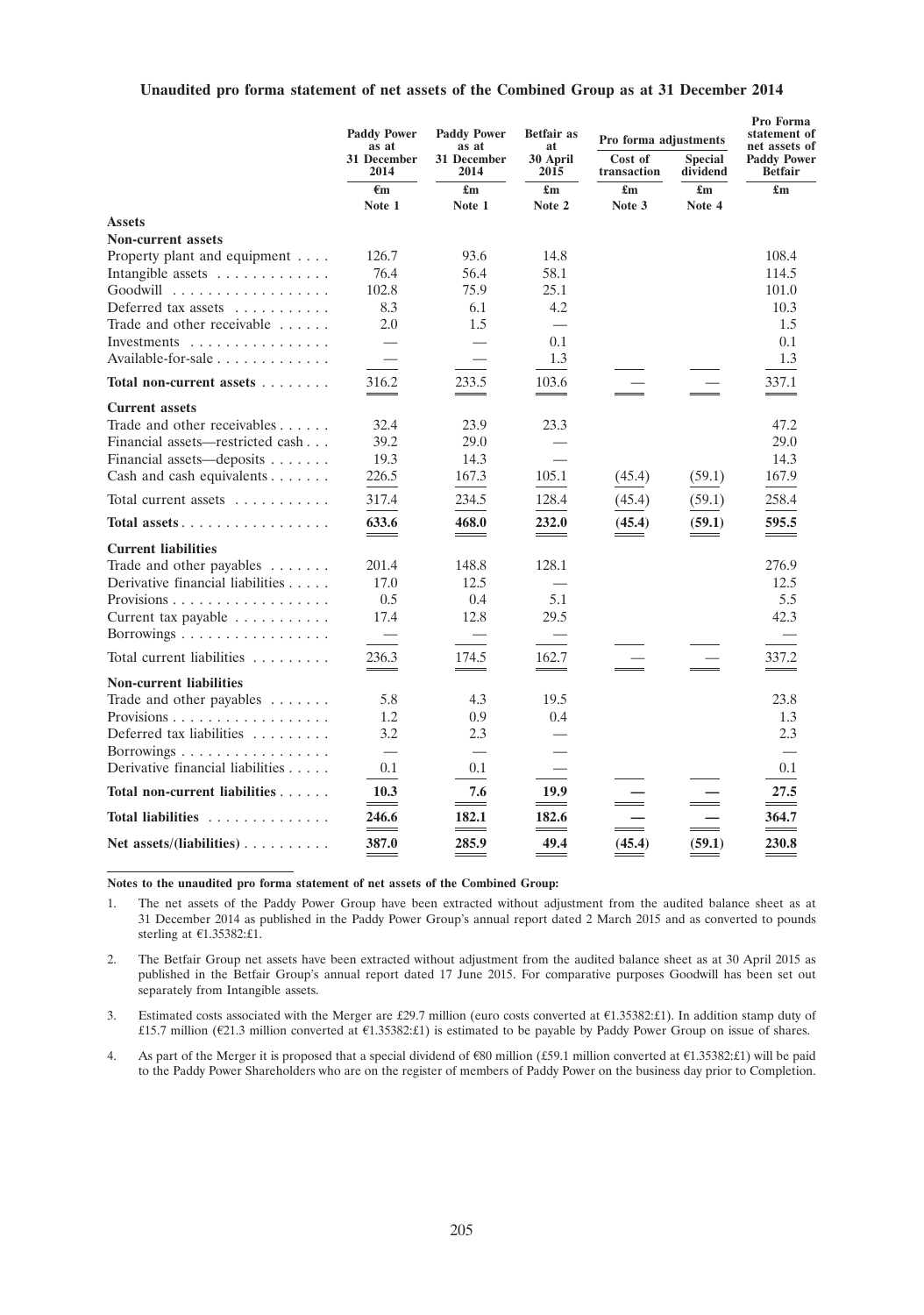### **Unaudited pro forma income statement for the year ended 31 December 2014**

|                                                                 |                                                                                                     |         |                                                                                                     | Pro forma adjustments                                                                    |                        |                                                                                 |
|-----------------------------------------------------------------|-----------------------------------------------------------------------------------------------------|---------|-----------------------------------------------------------------------------------------------------|------------------------------------------------------------------------------------------|------------------------|---------------------------------------------------------------------------------|
|                                                                 | <b>Income</b><br>statement of<br><b>Paddy Power</b><br>for the year<br>ended<br>31 December<br>2014 |         | <b>Income</b><br>statement of<br><b>Paddy Power</b><br>for the year<br>ended<br>31 December<br>2014 | <b>Income</b><br>statement<br>of Betfair<br>for the<br>year<br>ended<br>30 April<br>2015 | Cost of<br>transaction | Pro forma<br>income<br>statement<br>for Paddy<br><b>Power</b><br><b>Betfair</b> |
|                                                                 | €m                                                                                                  | £m      | £m                                                                                                  | £m                                                                                       | £m                     |                                                                                 |
|                                                                 | Note 5                                                                                              | Note 5  | Note 6                                                                                              | Note 7                                                                                   | Note 8                 |                                                                                 |
|                                                                 | 881.6                                                                                               | 651.2   | 476.5                                                                                               |                                                                                          | 1,127.7                |                                                                                 |
| Direct betting costs $\dots \dots \dots \dots \dots \dots$      | (167.7)                                                                                             | (123.9) | (90.6)                                                                                              |                                                                                          | (214.5)                |                                                                                 |
| Gross profit $\ldots \ldots \ldots \ldots \ldots \ldots \ldots$ | 713.9                                                                                               | 527.3   | 385.9                                                                                               |                                                                                          | 913.2                  |                                                                                 |
| Employee expenses                                               | (257.3)                                                                                             | (190.1) |                                                                                                     |                                                                                          | (190.1)                |                                                                                 |
|                                                                 | (58.4)                                                                                              | (43.1)  |                                                                                                     |                                                                                          | (43.1)                 |                                                                                 |
| Marketing expenses                                              | (100.9)                                                                                             | (74.5)  |                                                                                                     |                                                                                          | (74.5)                 |                                                                                 |
| <b>Technology and communications expenses</b>                   | (48.6)                                                                                              | (35.9)  |                                                                                                     |                                                                                          | (35.9)                 |                                                                                 |
| Depreciation and amortisation                                   | (48.0)                                                                                              | (35.4)  |                                                                                                     |                                                                                          | (35.4)                 |                                                                                 |
| Other expenses, net                                             | (36.9)                                                                                              | (27.3)  |                                                                                                     | (29.7)                                                                                   | (57.0)                 |                                                                                 |
| Administrative expenses                                         |                                                                                                     |         | (291.6)                                                                                             |                                                                                          | (291.6)                |                                                                                 |
| Total operating expenses                                        | (550.1)                                                                                             | (406.3) | (291.6)                                                                                             | (29.7)                                                                                   | (727.6)                |                                                                                 |
|                                                                 | 163.8                                                                                               | 121.0   | 94.3                                                                                                | (29.7)                                                                                   | 185.6                  |                                                                                 |
| Finance income                                                  | 2.9                                                                                                 | 2.1     | 1.1                                                                                                 |                                                                                          | 3.2                    |                                                                                 |
| Finance expense                                                 | (0.2)                                                                                               | (0.1)   | (0.7)                                                                                               |                                                                                          | (0.8)                  |                                                                                 |
| Profit on disposal of joint venture                             |                                                                                                     |         | 6.4                                                                                                 |                                                                                          | 6.4                    |                                                                                 |
| Share of profit/(loss) of equity accounted                      |                                                                                                     |         |                                                                                                     |                                                                                          |                        |                                                                                 |
| investments                                                     |                                                                                                     |         | 0.1                                                                                                 |                                                                                          | 0.1                    |                                                                                 |
|                                                                 | 166.5                                                                                               | 123.0   | 101.2                                                                                               | (29.7)                                                                                   | 194.5                  |                                                                                 |
| Income tax expense                                              | (21.7)                                                                                              | (16.0)  | (14.8)                                                                                              |                                                                                          | (30.8)                 |                                                                                 |
| Profit for year                                                 | 144.8                                                                                               | 107.0   | 86.4                                                                                                | (29.7)                                                                                   | 163.7                  |                                                                                 |

**Notes to the unaudited pro forma statement of comprehensive income**

5. The Paddy Power Group income statement has been extracted, without material adjustment, from the audited financial statements of the Paddy Power Group for the year ended 31 December 2014 and converted to pounds sterling at  $E1.35382:£1$ .

6. The Betfair Group income statement has been extracted, without material adjustment, from the audited financial statements of the Betfair Group for the year ended 30 April 2015.

7. Estimated costs associated with the Merger are £29.7 million (euro costs converted at  $E1.35382:£1$ ).

8. No adjustment has been made to the unaudited pro forma income statement to reflect trading results of Paddy Power since 31 December 2014 or Betfair since 30 April 2015. Neither has any adjustment been made for any synergies, or related costs (which will be incurred post merger) to achieve, which are anticipated to result from the Merger.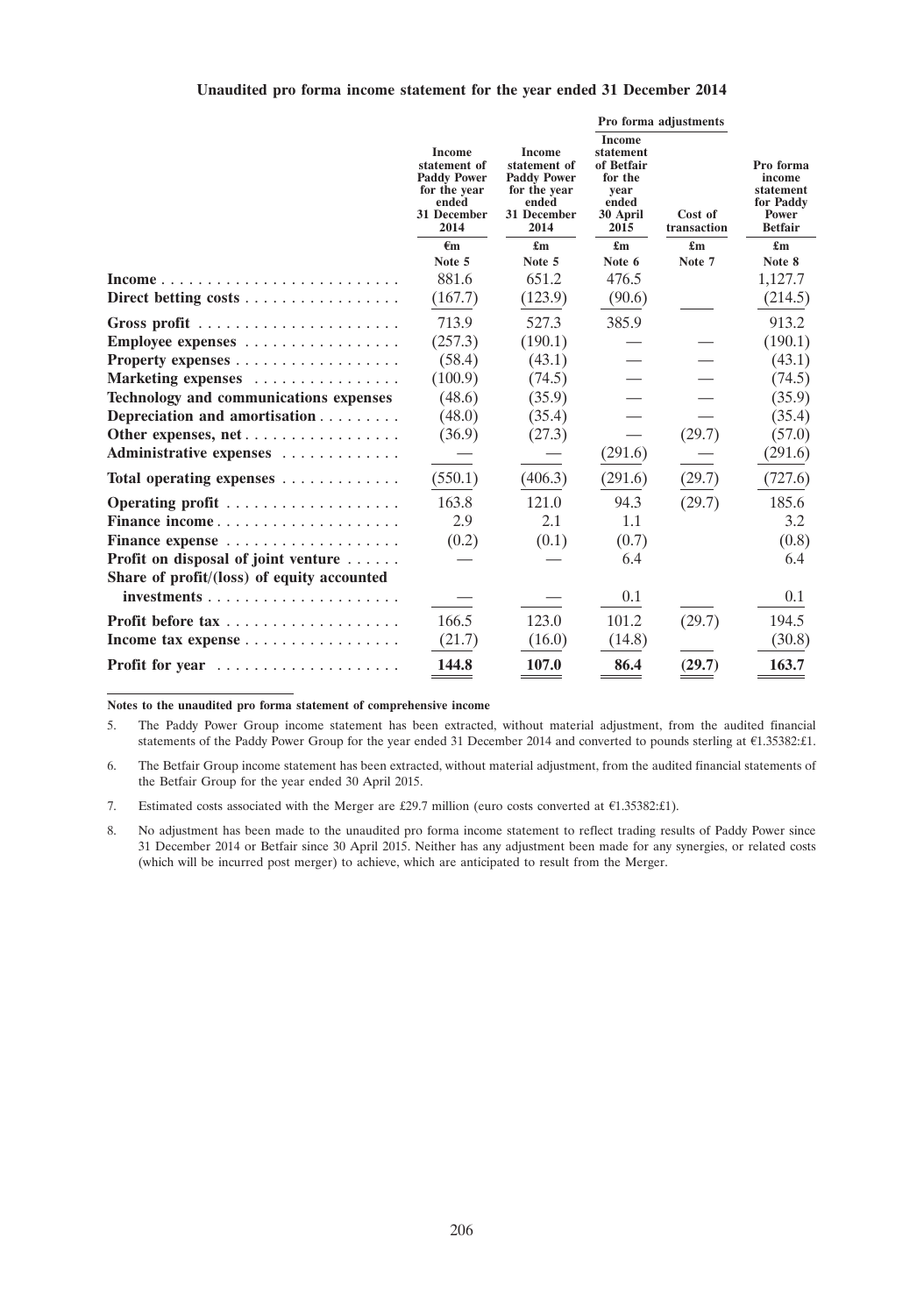## **SECTION B**

# **ACCOUNTANT'S REPORT ON THE UNAUDITED PRO FORMA FINANCIAL INFORMATION OF THE COMBINED GROUP**

The Directors Paddy Power plc Power Tower Belfield Office Park Beech Hill Road Clonskeagh Dublin 4

27 November 2015

Dear Sirs

# Paddy Power plc (the "Company")

We report on the pro forma financial information (the ''**Pro forma financial information**'') set out in Part V of the Company's circular dated 27 November 2015 which has been prepared on the basis described in the notes thereto, for illustrative purposes only, to provide information about how the proposed merger of the Company with Betfair Group plc might have affected the financial information presented on the basis of the accounting policies adopted by the Company in preparing the financial statements for the year ended 31 December 2014. This report is required by paragraph 10.3.3 of the Listing Rules of the Irish Stock Exchange and paragraph 13.3.3R of the Listing Rules of the Financial Conduct Authority and is given for the purpose of complying with those items and for no other purpose.

### **Responsibilities**

It is the responsibility of the directors of the Company to prepare the Pro forma financial information in accordance with item 10.3.3 of the Listing Rules of the Irish Stock Exchange and 13.3.3R of the Listing Rules of the Financial Conduct Authority.

It is our responsibility to form an opinion, as required by paragraph 7 of Annex II of the Prospectus Directive Regulation as to the proper compilation of the Pro forma financial information and to report that opinion to you.

In providing this opinion we are not updating or refreshing any reports or opinions previously made by us on any financial information used in the compilation of the Pro forma financial information, nor do we accept responsibility for such reports or opinions beyond that owed to those to whom those reports or opinions were addressed by us at the dates of their issue.

Save for any responsibility which we may have to those persons to whom this report is expressly addressed and which we may have to ordinary shareholders of the Company as a result of the inclusion of this report in the Class 1 Circular, to the fullest extent permitted by law we do not assume any responsibility and will not accept any liability to any other person for any loss suffered by any such other person as a result of, arising out of, or in connection with this report or our statement, required by and given solely for the purposes of complying with Irish Listing Rule 10.4.1(6) of the Irish Stock Exchange and Listing Rule 13.4.1R (6) of the Financial Conduct Authority, consenting to its inclusion in the Class 1 Circular.

### **Basis of opinion**

We conducted our work in accordance with the Standards for Investment Reporting issued by the Auditing Practices Board in the United Kingdom and Ireland. The work that we performed for the purpose of making this report, which involved no independent examination of any of the underlying financial information, consisted primarily of comparing the unadjusted financial information with the source documents, considering the evidence supporting the adjustments and discussing the Pro forma financial information with the directors of the Company.

We planned and performed our work so as to obtain the information and explanations we considered necessary in order to provide us with reasonable assurance that the Pro forma financial information has been properly compiled on the basis stated and that such basis is consistent with the accounting policies of the Company.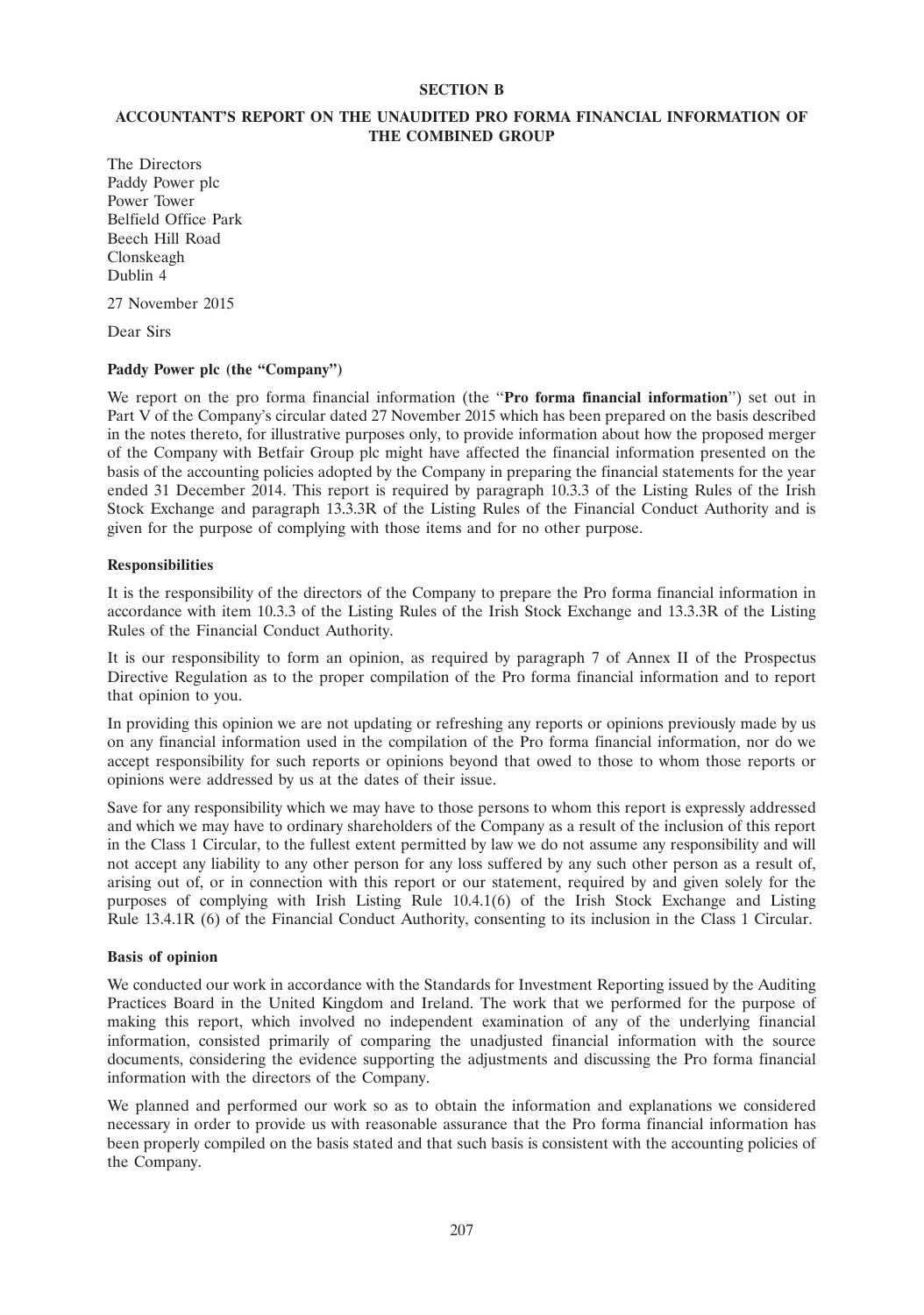Our work has not been carried out in accordance with auditing or other standards and practices generally accepted in the United States of America or other jurisdictions and accordingly should not be relied upon as if it had been carried out in accordance with those standards and practices.

# **Opinion**

In our opinion:

- a) the Pro forma financial information has been properly compiled on the basis stated; and
- b) such basis is consistent with the accounting policies of the Company.

Yours faithfully

KPMG *Chartered Accountants Dublin, Ireland*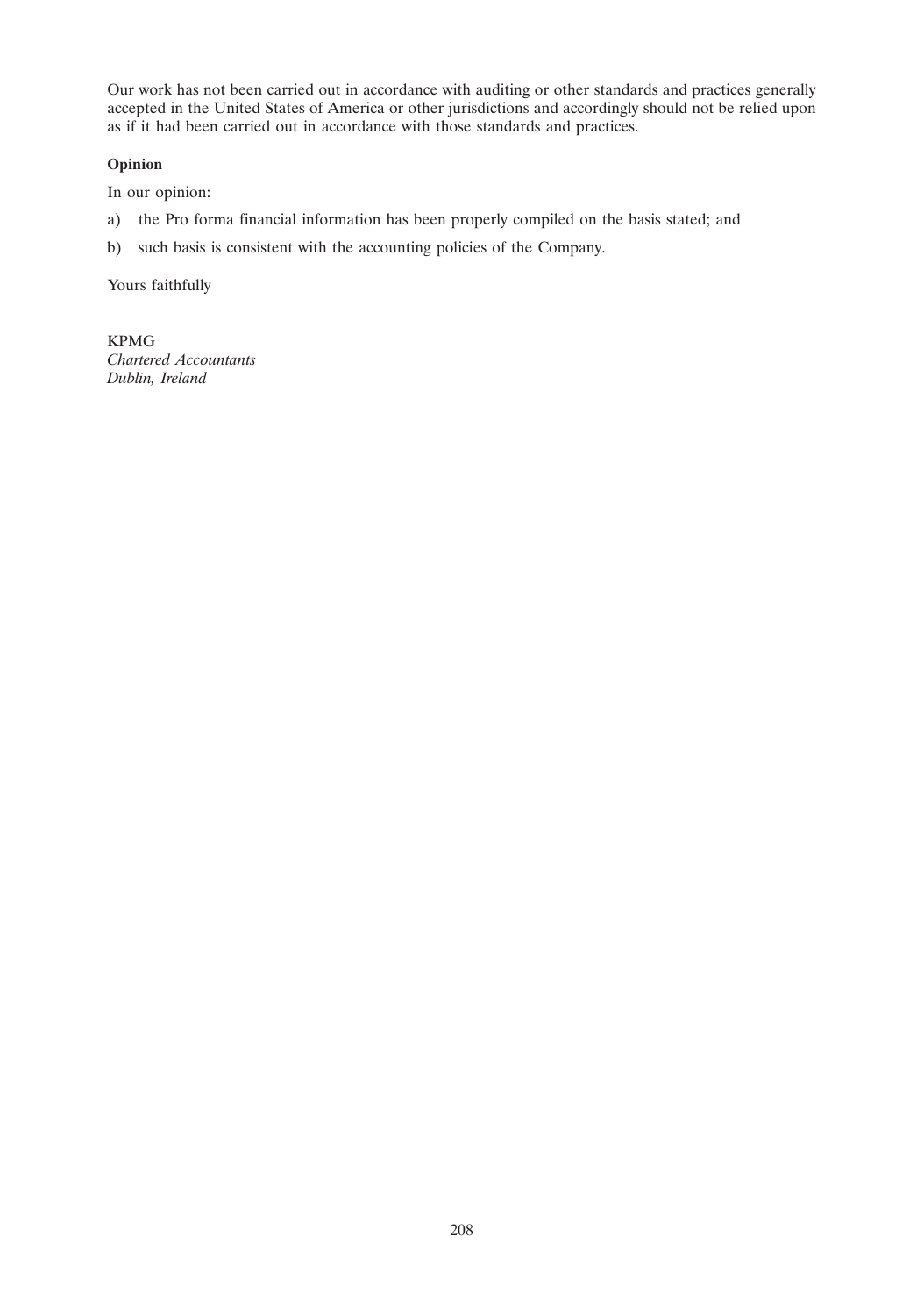### **PART VI**

## **ADDITIONAL INFORMATION**

# 1. **Responsibility**

The Company and the Directors, whose names appear below, accept responsibility for the information contained in this Circular. To the best of the knowledge and belief of the Company and the Directors (who have taken all reasonable care to ensure that such is the case) the information contained in this Circular is in accordance with the facts and does not omit anything likely to affect the import of such information.

### 2. **Directors**

2.1 The Directors are as follows:

Gary McGann\**(Chairman)* Andy McCue (*Chief Executive Officer)* Cormac McCarthy (*Chief Financial Officer*) Tom Grace\* (*Senior Independent Director*) Michael Cawley\* Danuta Gray\* Ulric Jerome\* Stewart Kenny\* Pádraig Ó Ríordáin\*

denotes Non-Executive Director

## 3. **Directors' interests and service contracts**

- 3.1 As at 25 November, being the latest practicable date prior to the publication of this Circular, the interests of the Directors, and of their connected persons in the issued ordinary share capital of the Company are set out below:
- (a) Interests in Ordinary Shares (beneficial unless otherwise indicated) as at 25 November:

| Name | Number of<br>shares |
|------|---------------------|
|      | 610                 |
|      |                     |
|      |                     |
|      |                     |
|      | 3,600               |
|      |                     |
|      |                     |
|      |                     |
|      |                     |

(b) Directors' Share Options as at 25 November under Paddy Power Share Schemes:

| <b>Director</b>                        | Name of Scheme | Number of<br><b>Options</b> | <b>Exercise</b><br>Price | <b>Exercise Period</b>            |
|----------------------------------------|----------------|-----------------------------|--------------------------|-----------------------------------|
| Cormac McCarthy Share Save Scheme 2014 |                | 676                         |                          | $\epsilon$ 45.52 4 December 2018– |
|                                        |                |                             |                          | 3 June 2019                       |
| Andy McCue  Share Save Scheme 2013     |                | 778                         | €39.60                   | 4 December 2019–                  |
|                                        |                |                             |                          | 3 June 2020                       |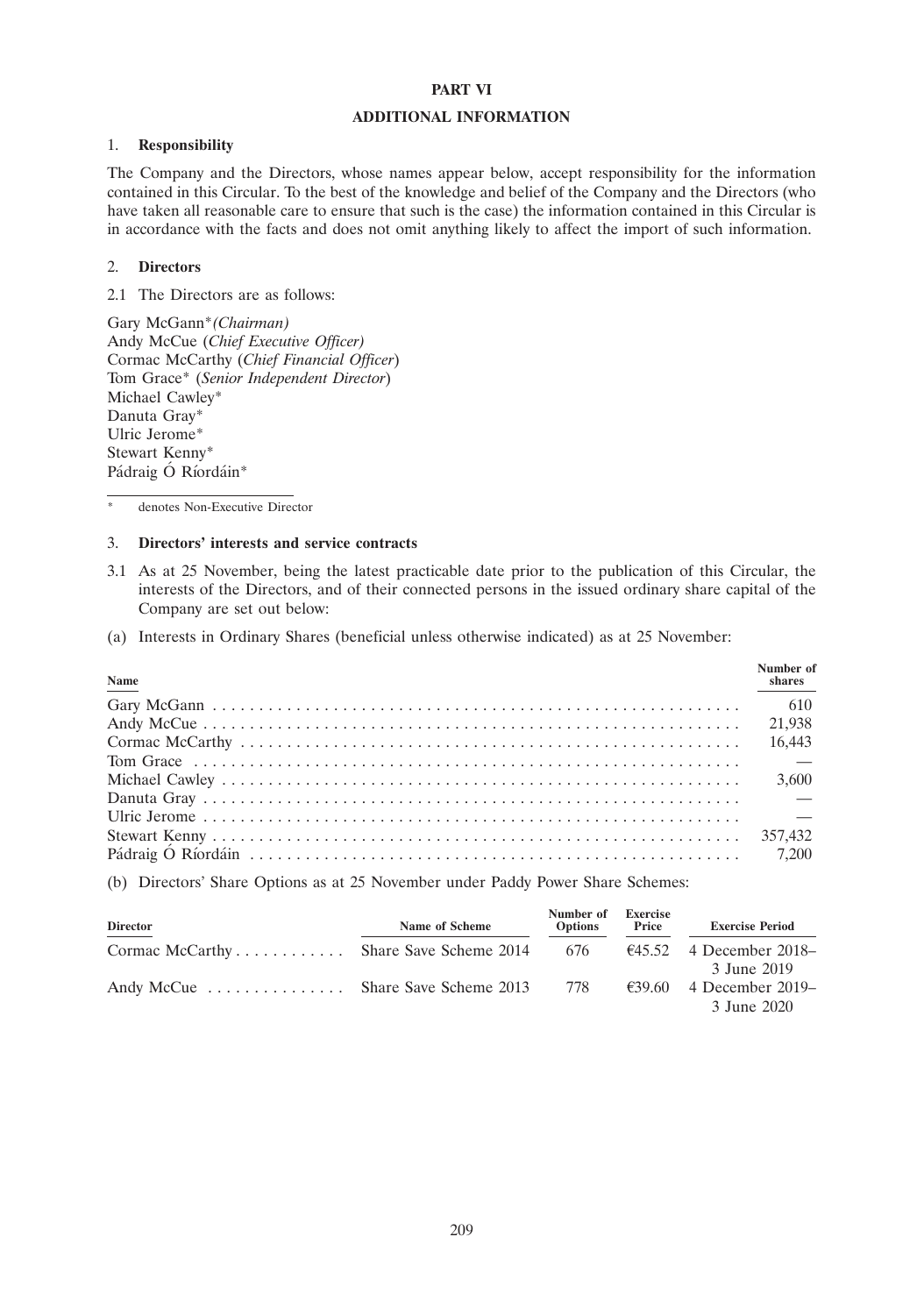(c) Directors' share options as at 25 November under the Paddy Power Long Term Incentive Plan:

| <b>Director</b> | <b>Grants</b><br>Outstanding | <b>Grant Price at</b><br>date of Grant | <b>Date Shares</b><br><b>Granted</b> | <b>Vesting Date</b> |
|-----------------|------------------------------|----------------------------------------|--------------------------------------|---------------------|
| Andy McCue      | 6,136                        | €45.41                                 | 5 March 2013                         | 5 March 2016        |
|                 | 18,396                       | €67.95                                 | 14 May 2013                          | 14 May 2016         |
|                 | 18,835                       | €59.73                                 | 4 March 2014                         | 4 March 2017        |
|                 | 30,257                       | €72.71                                 | 3 March 2015                         | 3 March 2018        |
| Cormac McCarthy | 18,396                       | €67.95                                 | 14 May 2013                          | 14 May 2016         |
|                 | 18,835                       | €59.73                                 | 4 March 2014                         | 4 March 2017        |
|                 | 13.753                       | €72.71                                 | 3 March 2015                         | 3 March 2018        |

3.2 Details of service contracts and letters of appointment in place for current Directors:

| Name | Date of first<br>appointment | <b>Expiry date</b><br>of current<br>appointment |
|------|------------------------------|-------------------------------------------------|
|      |                              | 2016 AGM                                        |
|      | 4 September 2014             | 2016 AGM                                        |
|      | 1 September 2011             | 2016 AGM                                        |
|      | 3 January 2006               | 2016 AGM                                        |
|      | 17 July 2013                 | 2016 AGM                                        |
|      | 17 January 2013              | 2016 AGM                                        |
|      |                              | $2016$ AGM                                      |
|      | 1 June 1988                  | 2016 AGM                                        |
|      | 8 July 2008                  | 2016 AGM                                        |

# *Non-executive Directors*

The non-executive Directors do not have service contracts but have letters of appointment. The standard terms of the letters of appointment are available for inspection at the Company's registered office. Non-executive Directors are currently appointed for an initial three-year term subject to satisfactory performance and annual re-election by Paddy Power Shareholders at Annual General Meetings. They are expected to give three months' notice of resignation but this is without prejudice to their right to resign immediately if they feel it appropriate. A non-executive Director's term of office is subject to his annual re-election by shareholders and their letter of appointment does not provide for any compensation for loss of office.

# *Executive Directors*

The notice period for Cormac McCarthy is six months. The notice period for Andy McCue is 12 months. Both incumbent executive directors are employed on contracts with a normal retirement age of 65. Neither incumbent executive director is entitled to any contractual termination payment other than for payment in lieu of notice, which includes salary and benefits only.

The Board considers the ongoing contribution of Andy McCue to be of core importance to the success of the Combined Group and the delivery of the envisaged synergies. To provide for Mr. McCue's transition from Group Chief Executive to Group Chief Operating Officer and to provide him with clarity of role and tenure, the Company will enter into a new service agreement with him, effective on Completion. This service agreement will provide that Mr. McCue's salary, pension and bonus potential will not be less beneficial than those currently in place and that his employment is subject to a twelve month notice period by either Mr. McCue or the Company. Should Mr. McCue's employment be ended without cause, or if, after 12 months in his new role, he has reasonable grounds to believe that there has been an unacceptable diminution of his duties and responsibilities since the commencement of his role as Group Chief Operating Officer, he will be paid a severance payment of 2.5 years remuneration and treated as a good leaver under the Company's share schemes.

It has been agreed that Cormac McCarthy will cease to be Group Financial Officer of the Company from Completion. His six month notice period will commence on that date, at the expiry of which he will leave the Company. In addition to his contractual terms, Mr. McCarthy will be treated as a good leaver under the Company's share schemes and will receive a combined bonus and ex-gratia payment of  $E$ 252,493, based on an exit date of 1 July 2016 which will increase proportionally if the exit date is later than this, payment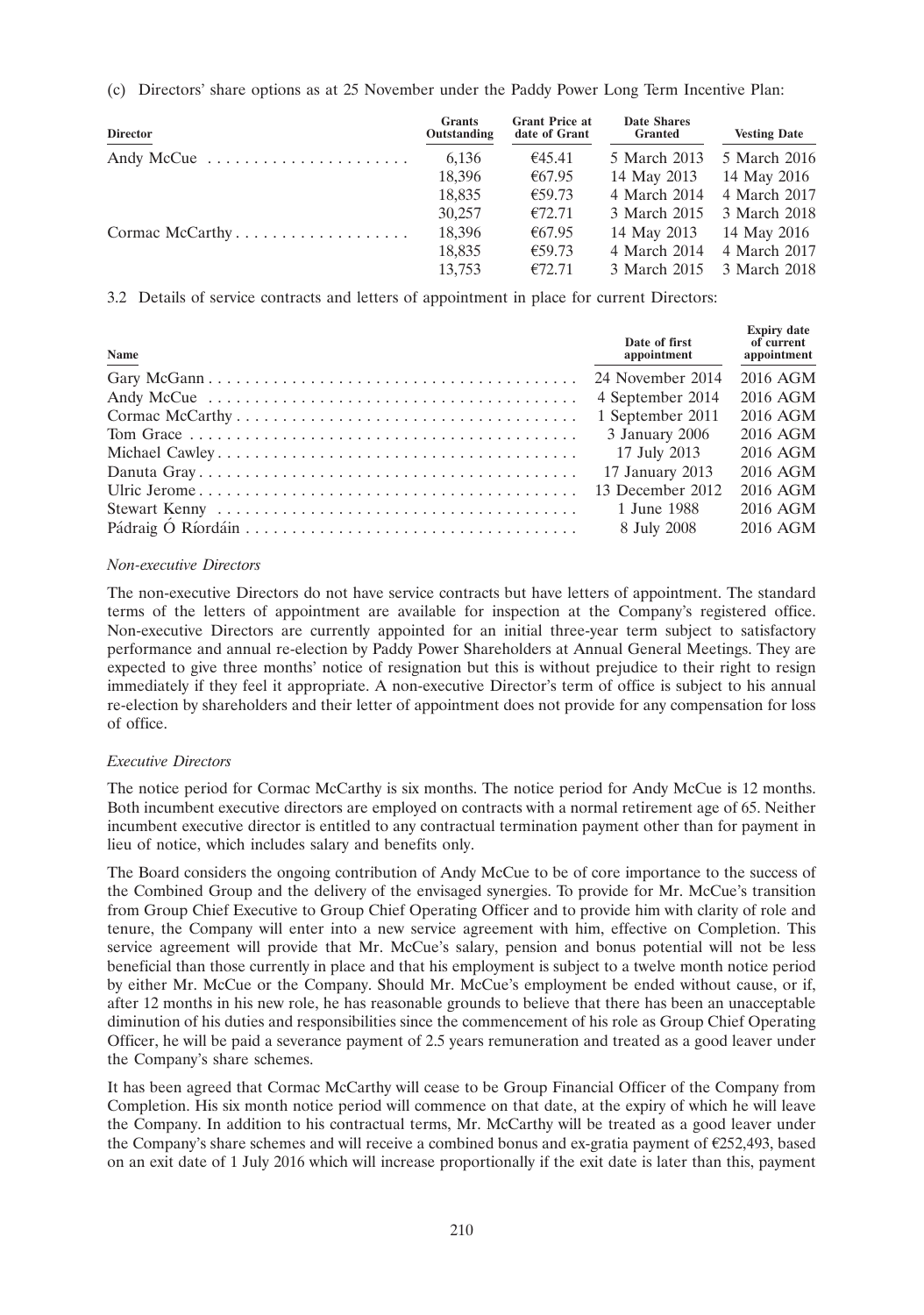of which shall be conditional upon the approval of the Paddy Power Shareholders at the Extraordinary General Meeting (notice of which is included at the end of this Circular).

# 4. **Major Shareholders**

So far as is known to the Company, the names of any persons other than a Director who, directly or indirectly, are interested in 3% or more of the Company's issued ordinary share capital as at 25 November (being the latest practicable date prior to the publication of this Circular) are as follows:

| Name | <b>Number of Ordinary</b><br>Shares at date of<br><b>Notification</b> | Reported Holding as a<br>percentage of current<br>issued share capital |
|------|-----------------------------------------------------------------------|------------------------------------------------------------------------|
|      | 4,210,994                                                             | $9.56\%$                                                               |
|      | 3,855,514                                                             | $8.75\%$                                                               |
|      | 3,472,822                                                             | 7.88%                                                                  |
|      | 3,057,530                                                             | $6.94\%$                                                               |
|      | 2,820,919                                                             | $6.40\%$                                                               |
|      | 1,742,983                                                             | $3.96\%$                                                               |
|      | 1,409,180                                                             | $3.20\%$                                                               |

Save as set out above, the Company is not aware of any person other than a Director who is directly or indirectly interested in 3% or more of the issued ordinary share capital of the Company.

# 5. **Consents**

Morgan Stanley has given and has not withdrawn its written consent to the inclusion in this Circular of its name and references thereto in the form and context in which it appears.

IBI Corporate Finance has given and has not withdrawn its written consent to the inclusion in this Circular of its name and references thereto in the form and context in which it appears.

KPMG has given and not withdrawn its written consent to the inclusion in this Circular of its reports set out in Part IV (*Historical Financial Information*) and report set out in Part V (*Unaudited Pro Forma Financial Information*) and references to its name in the form and context in which it appears.

# 6. **Material contracts**

# 6.1 **Material contracts to which Paddy Power is a party**

Set out below is a summary of each material contract, other than contracts entered into in the ordinary course of business, to which Paddy Power or any member of the Paddy Power Group is a party, for the two years immediately preceding the date of this Circular as well as a summary of any other contract (not being a contract entered into in the ordinary course of business) entered into by any member of the Paddy Power Group which contains any provision under which any member of the Paddy Power Group has any obligation or entitlement which is material to the group as at the date of this Circular:

- (a) the Co-operation Agreement, the terms of which are summarised in Part II (*Principal Terms and Conditions of the Merger*) of this Circular;
- (b) the Confidentiality Agreement, the terms of which are summarised in Part II (*Principal Terms and Conditions of the Merger*) of this Circular; and
- (c) the revolving credit facility agreement dated 18 May 2015 between Paddy Power and its subsidiaries identified therein as borrowers and/or guarantors, Barclays Bank PLC as co-ordinating arranger, Barclays Bank PLC and Lloyds Bank PLC as mandated lead arrangers, Lloyds Bank plc as Agent and the financial institutions specified therein as original lenders (the ''**Facility Agreement**''), a summary of which is set out below.

# *Revolving Credit Facility Agreement*

Paddy Power and certain of its subsidiaries entered into a  $\epsilon$ 300 million revolving credit facility agreement dated 18 May 2015 with Barclays Bank PLC as co-ordinating arranger, Barclays Bank PLC and Lloyds Bank PLC as mandated lead arrangers, Lloyds Bank plc as agent and the financial institutions specified therein as original lenders (the ''**Facility Agreement**''). The revolving credit facility was made available for a term of five years to fund general corporate purposes of the Paddy Power Group.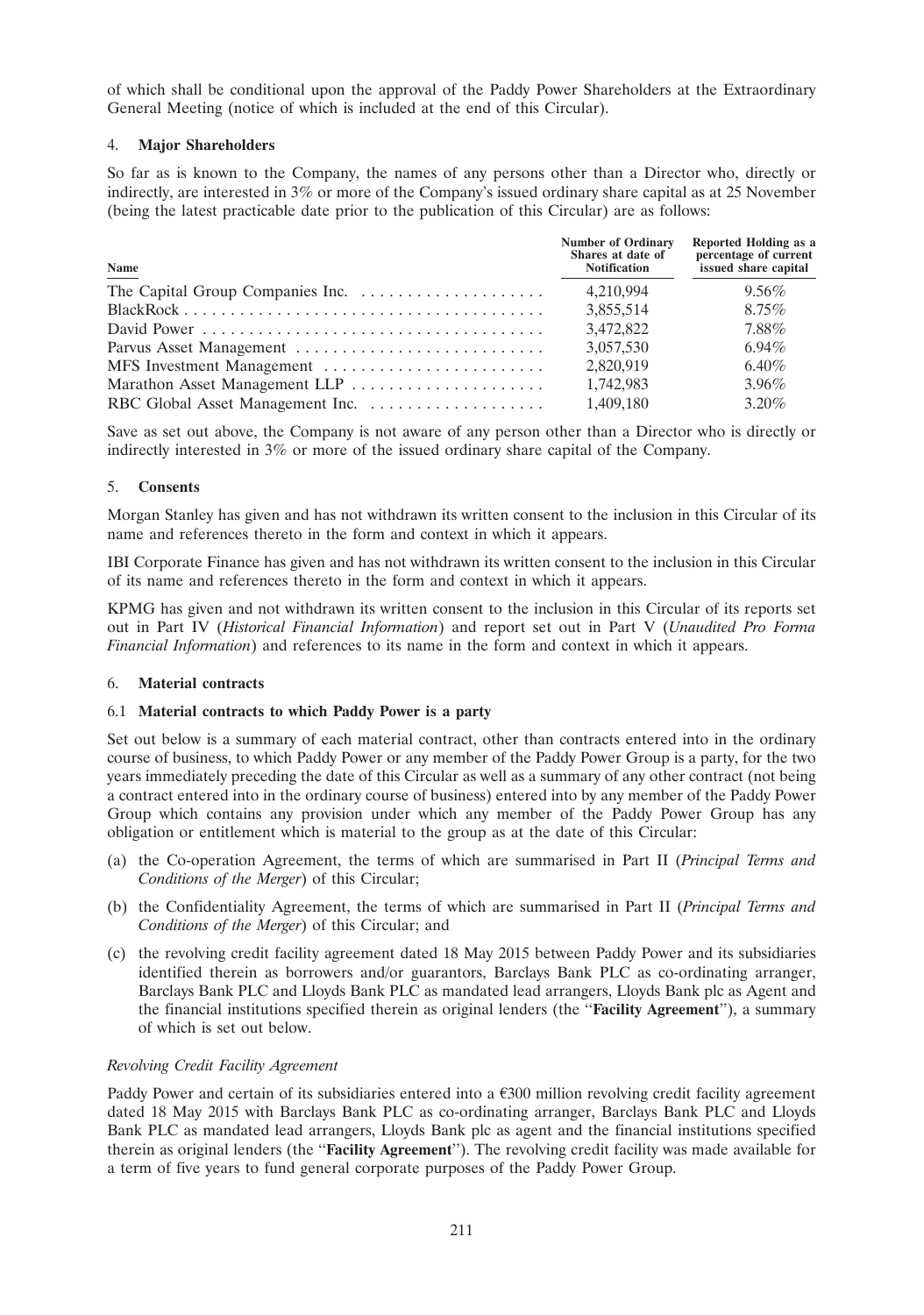The Facility Agreement contains customary representations, undertakings, events of default and prepayment events. Financial covenants apply and are tested twice yearly. Interest is payable at the end of each interest period in respect of the amounts then drawn under the Facility Agreement and is calculated as the aggregate of a margin plus EURIBOR (in the case of a loan in euro), LIBOR (in the case of a loan in pounds sterling) or BBSY Bid (in the case of a loan in Australian dollars). The margin is subject to a margin ratchet based on the ratio of consolidated net borrowings of the Paddy Power Group to consolidated EBITDA of the Paddy Power Group. Commitment fees are chargeable in respect of undrawn commitments and the fee is based on a percentage of the applicable margin. Default interest is chargeable in respect of amounts due but unpaid, as is customary.

# 6.2 **Material contracts to which Betfair is a party**

Set out below is a summary of each material contract, other than contracts entered into in the ordinary course of business, to which Betfair or any member of the Betfair Group is a party, for the two years immediately preceding the date of this Circular as well as a summary of any other contract (not being a contract entered into in the ordinary course of business) entered into by any member of the Betfair Group which contains any provision under which any member of the Betfair Group has any obligation or entitlement which is material to the group as at the date of this Circular:

- (a) the Co-operation Agreement, the terms of which are summarised in Part II (*Principal Terms and Conditions of the Merger*) of this Circular;
- (b) the Confidentiality Agreement, the terms of which are summarised in Part II (*Principal Terms and Conditions of the Merger*) of this Circular;
- (c) the guarantee agreement dated 18 November 2014 between The Sporting Exchange Limited (''**TSEL**'') and National Westminster Bank plc (acting through The Royal Bank of Scotland plc) (the "Bank"), a summary of which is set out below; and
- (d) the acquisition agreement dated 17 February 2015 between TSE US Holdings LLC and the Stronach Group, a summary of which is set out below.

# *Guarantee Agreement*

Under the terms of the guarantee agreement (''**Bank Guarantee Agreement**'') TSEL may request the Bank to issue guarantees on behalf of itself or any of its subsidiaries as listed in Schedule 1 of the Bank Guarantee Agreement for general business purposes, up to a limit of £20 million.

# *Acquisition agreement to relation to acquisition of HRTV (now known as TVG2)*

TSE US Holdings LLC entered into an acquisition agreement dated 17 February 2015 pursuant to which it acquired the HRTV horseracing television network from the Stronach Group. The television operations of HRTV have been combined with Betfair's TVG network. TSE US Holdings LLC owns 100% of the equity in the unified television platform. As part of the acquisition, TVG acquired broadcast rights to all races from Santa Anita, Gulfstream Park, Pimlico, Golden Gate Fields and Laurel Park for a term of seven years.

TSE US Holdings LLC made an initial payment of \$25.6 million and estimates that it will pay further consideration with a fair value totalling \$30.9 million over the seven-year period, although the total consideration is dependent upon TVG's future performance.

# 7. **Litigation**

# 7.1 **Litigation in respect of the Paddy Power Group**

There have been no governmental, legal or arbitration proceedings (including any such proceedings which are pending or threatened of which the Company is aware), during the 12 months preceding the date of this Circular which may have or have had a significant effect on the financial position or profitability of the Paddy Power Group.

### 7.2 **Litigation in respect of the Betfair Group**

Other than as set out in the paragraph below, there have been no governmental, legal or arbitration proceedings (including any such proceedings which are pending or threatened of which the Company is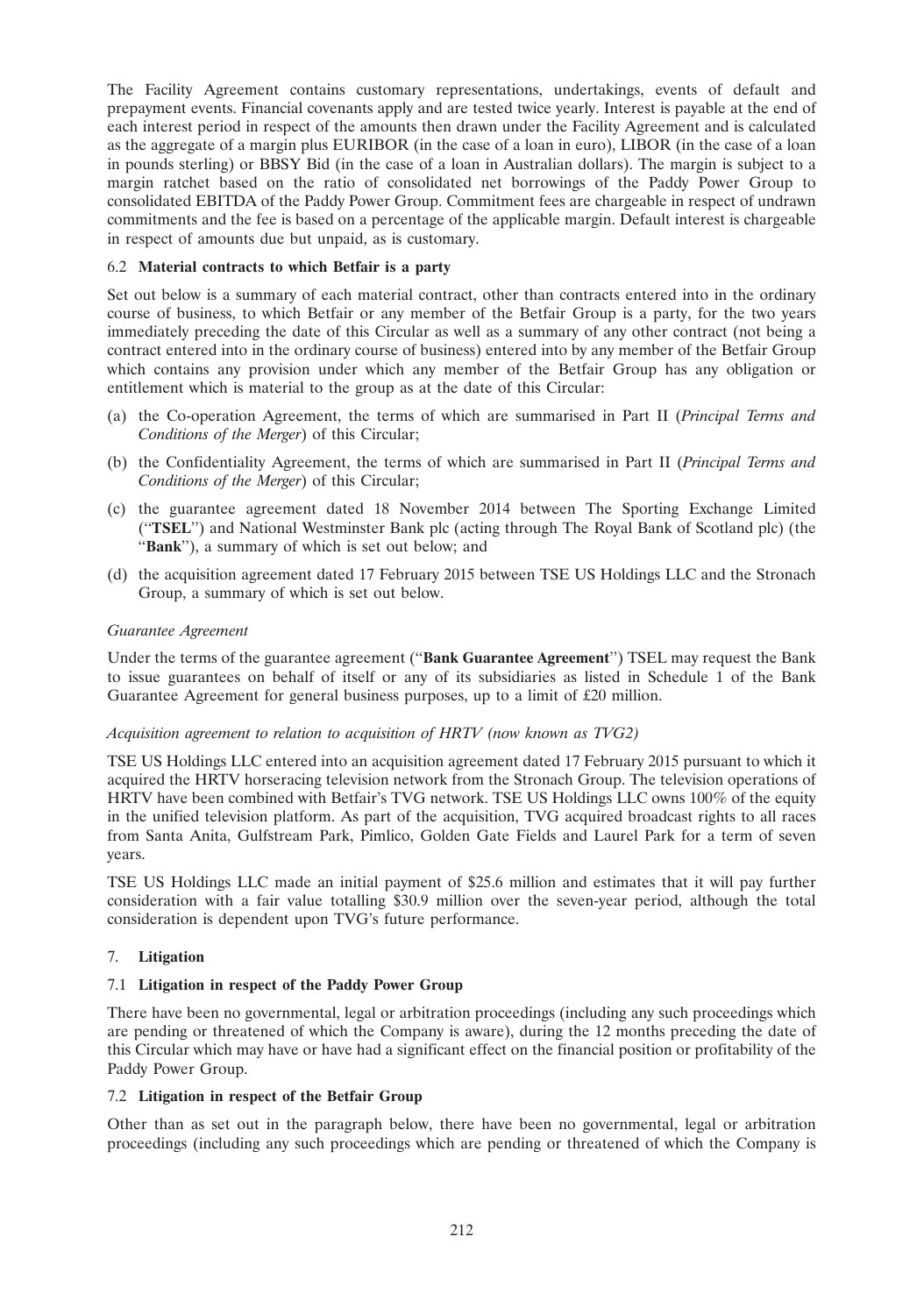aware), during the 12 months preceding the date of this Circular which may have or have had a significant effect on the financial position or profitability of the Betfair Group.

Following the rejection of an appeal in September 2015 against a one-off tax assessment of sports betting tax by the German Tax Authorities in relation to the operation of its Betting Exchange in Germany in the period from July to November 2012, Betfair has recently issued appeal proceedings in the German Courts. The basis for this challenge was the decision by the Tax Authorities in Germany to apply the same principles and methods of calculation of taxation to Betfair's Betting Exchange as are applied to other more traditional online betting companies, the effect of which leads to an effective taxation rate on the operation of Betfair's Betting Exchange of many times the profit derived from such activity. The outcome of this challenge is not yet known, and may not be known for some time. Whilst the maximum potential tax liability could be greater, Betfair has a provision of approximately  $E2.9$  million in its accounts in relation to this claim which the directors believe is sufficient at the current time.

## 8. **Working capital**

Paddy Power is of the opinion that, taking into account the Combined Group's cash resources and available bank facilities, the Combined Group has sufficient working capital for its present requirements, that is, for at least the next twelve months from the date of this Circular.

### 9. **Profit Forecast**

## 9.1 **Profit Forecast for Paddy Power**

On 26 August 2015, as part of its results announcement for the period ended 30 June 2015, Paddy Power made the following profit forecast:

''*We now expect full year 2015 reported operating profit to be a mid to high single digit percentage above 2014 and the consensus market forecast''* (the ''*August Profit Forecast*'').

As at the date of the August Profit Forecast, the mean consensus for operating profit for the financial year ending 2015 was very similar to the actual operating profit for the financial year ending 31 December 2014. As a result of the August Profit Forecast, the mean consensus forecast has increased, exceeding the previous consensus forecast for operating profit for the financial year ending 31 December 2015. As a result, the statement *''and the consensus market forecast'',* which was outside of the control or influence of the Directors, is no longer valid.

Accordingly, on 17 November 2015, as part of its interim management statement for the trading period ended 15 November 2015, Paddy Power made the following profit forecast:

''*The Board continues to expect full year 2015 reported operating profit to be a mid to high single digit percentage increase above 2014''.*

Save for the amendments to the August Profit Forecast set out above, for the purposes of Rule 28 of the Code, the Directors confirm that the profit forecast referred to in the Announcement, remains valid, was properly compiled on the basis of the assumptions stated below and that the basis of accounting is consistent with the accounting policies of the Paddy Power Group. Each of KPMG and Morgan Stanley have indicated that they have no objection to their reports set out in Part B and Part C of Appendix V of the Announcement continuing to apply to the profit forecast.

### 9.2 **Basis of preparation**

The Profit Forecast is unaudited and has been prepared on a basis consistent with the accounting policies adopted by Paddy Power which are in accordance with IFRS and those which Paddy Power anticipates will be applicable for the year ended 31 December 2015. The Directors have prepared the profit forecast based on the unaudited management accounts for the seven month period from 1 January to 31 July 2015 and a forecast of the results for the five month period ended 31 December 2015.

### 9.3 **Assumptions**

The Profit Forecast has been prepared on the basis of the following assumptions, all of which are outside the control or influence of the Directors:

• there will be no material change in the ownership and control of the Paddy Power Group;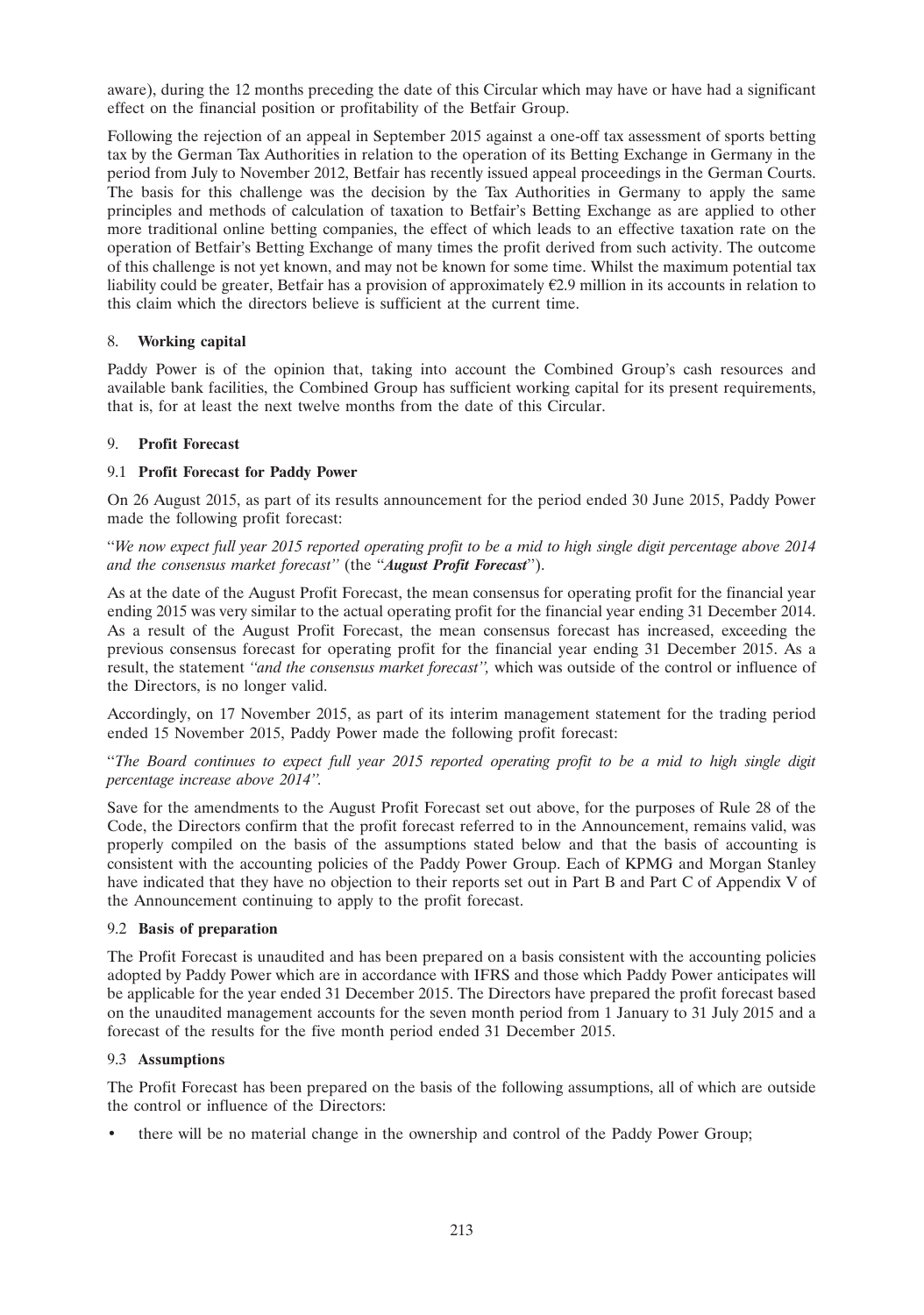- there will be no material change to the Paddy Power Group's customer base or their ability or willingness to meet their obligations to the Paddy Power Group from that currently anticipated by the Directors;
- there will be no material change to foreign exchange rates currently prevailing;
- there will be no material change in current trading conditions or performance;
- there will be no disruption to the sporting calendar or broadcasting of major sporting events due to weather or other factors;
- there will no material change in legislation or regulatory requirements impacting the Paddy Power Group's operations or accounting policies;
- there will not be any changes in general trading and economic conditions in the countries in which the Paddy Power Group operates or trades which would materially affect the Paddy Power Group's business;
- there will be no business interruptions that materially affect the Paddy Power Group, its major suppliers or its customers by reason of technological faults, natural disasters, industrial disruption, civil disturbance or government action; and
- there will be no material change to the competitive environment leading to an adverse impact on consumer preferences or the capacity of the business to penetrate new markets.

### 10. **Significant changes**

### 10.1 **Significant changes in respect of the Paddy Power Group**

There has been no significant change in the trading or financial position of the Paddy Power Group since 30 June 2015 (being the date to which the latest published financial information of Paddy Power was prepared).

#### 10.2 **Significant changes in respect of the Betfair Group**

There has been no significant change in the trading or financial position of the Betfair Group since 31 October 2015 (being the date to which the latest published financial information of Betfair was prepared).

### 11. **Related party transactions**

There have been no related party transactions that the Paddy Power Group has entered into during the period between 31 December 2014, being the date to which the latest audited financial statements were published, and the date of this Circular save for continuing arrangements with directors and key management personnel of the nature disclosed in Note 7 of the Paddy Power 2014 Annual Report and Accounts.

### 12. **Incorporation by reference**

Your attention is drawn to the documents on page 229 which and are incorporated by reference into this Circular.

### **Documents available for inspection**

Copies of the following documents will be available for inspection during normal business hours on weekdays (Saturdays, Sundays and public holidays excepted) at the registered office of the Company, at the offices of Arthur Cox, Earlsfort Centre, Earlsfort Terrace, Dublin 2 and at the offices of 12 Gough Square, London EC4A 3DW, United Kingdom from the date of this Circular up to and including the date of the Extraordinary General Meeting:

- (a) the Memorandum and Articles of the Company;
- (b) the proposed Paddy Power Betfair Articles of Association;
- (c) the annual report and accounts of the Company for the financial year ended 31 December 2014;
- (d) the report from KPMG set out in Part V (*Unaudited Pro Forma Financial Information*);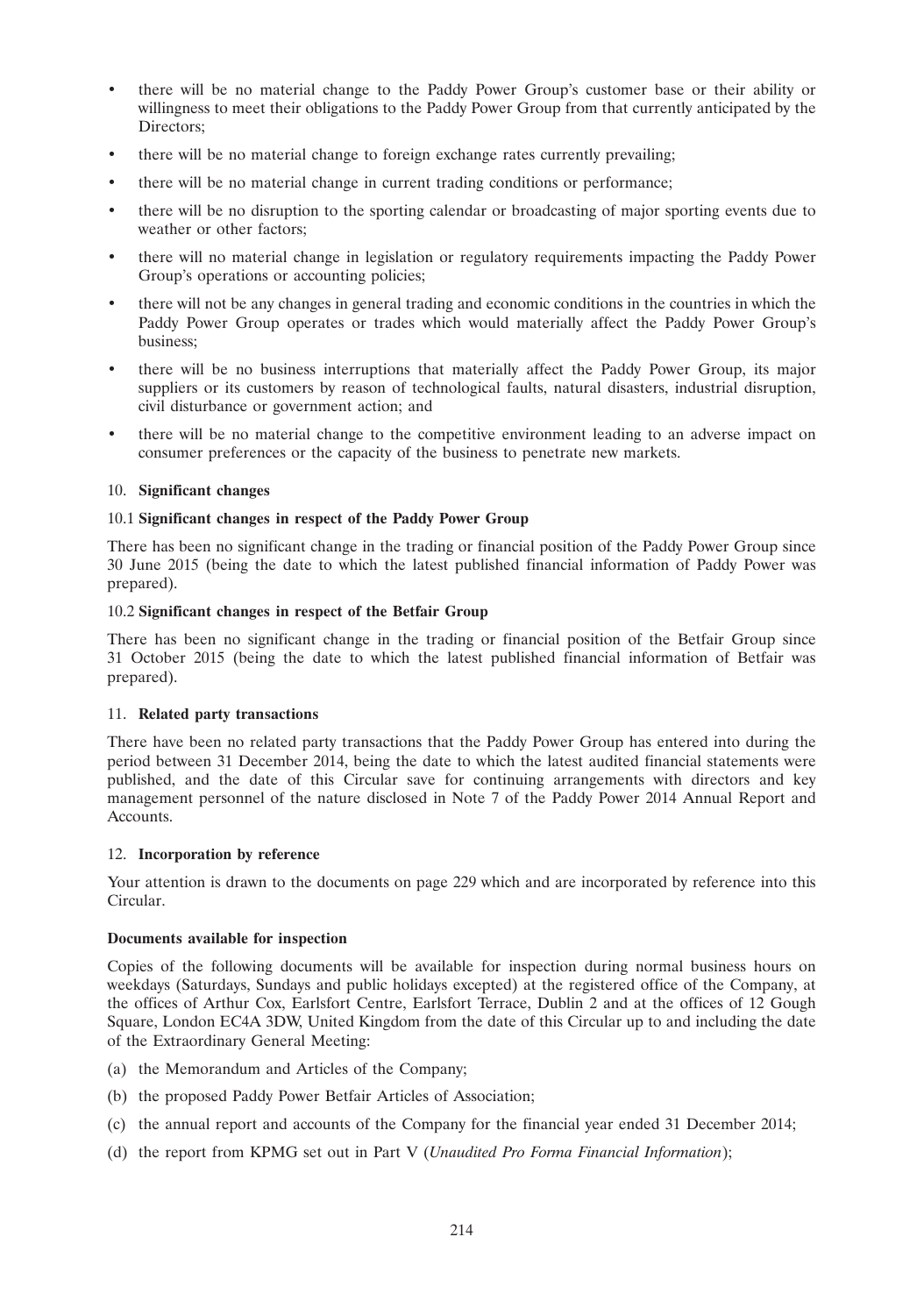- (e) the documents which are incorporated by reference in this Circular as set forth on page 229 (*Documents Incorporated by Reference*)
- (f) this Circular;
- (g) the Prospectus;
- (h) the written consents referred to in Section 5 of this Part VI;
- (i) the Co-operation Agreement;
- (j) 2015 Long Term Incentive Plan;
- (k) 2015 Medium Term Incentive Plan;
- (l) 2015 Deferred Share Incentive Plan; and
- (m) Paddy Power Sharesave Scheme.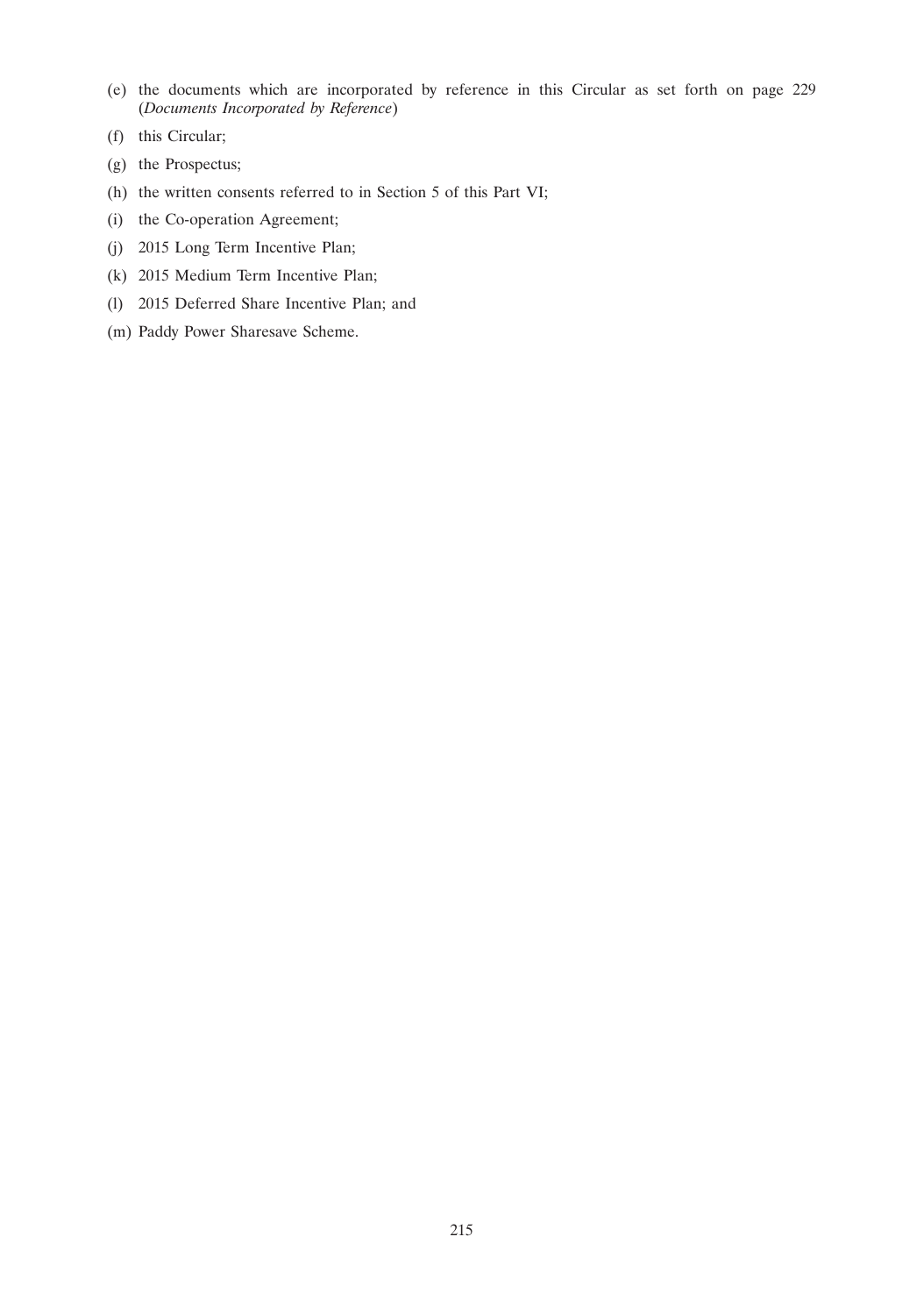#### **APPENDIX**

### **SECTION A**

#### **Summary of Proposed Share Based Incentive Plans**

Set out below is a summary of the proposed share based incentive plans which, if adopted, will be used by the Company to incentivise employees following completion of the Merger. If approved, these plans will operate in substitution for the existing 2013 Long Term Incentive Plan.

## **Resolution 12 and Proposed 2015 Long Term Incentive Plan (''2015 LTIP'')**

Resolution 12 seeks Shareholder approval for the adoption of a new long term incentive plan (the ''**2015 Long Term Incentive Plan''** or "2015 LTIP") which is a key element of the Company's strategy to grow the combined businesses of Paddy Power and Betfair and maximise synergies from the merger of both groups.

## *Features specific to the 2015 LTIP*

The 2015 LTIP will be an important driver of the Combined Group's growth by making available to senior executives (including executive directors of the Company) share awards (''**Awards**'') and nil cost Options (''**Options**'') which will vest if performance conditions are met over a performance period of at least three financial years, with vesting after a minimum of three years after the date of grant. The performance conditions will be challenging and will be determined by the Remuneration Committee at the time of grant. For incentives granted in 2016, vesting is likely to be conditional upon a combination of growth in revenue and EPS over the three year period to end in 2018. Participation in the 2015 LTIP will be at the discretion of the Remuneration Committee with no executive having any guarantee of participation.

Limits have been placed on the participation levels of each executive in the 2015 LTIP so that an executive may not be granted Awards or Options under the 2015 LTIP in any calendar year over Shares with a market value at the date of grant at target level, 250-300% of total salary for Executive Directors and in very exceptional circumstances no more than 400% of total salary (for example, in the case of critical recruitment).

### *Features applicable to 2015 LTIP, 2015 MTIP and 2015 DSIP*

In addition to initial 42 day period following the adoption of the 2015 LTIP, Awards and Options may be granted in the period of 42 days commencing on the dealing day after the day on which the Company makes an announcement of its results for any period. An Award or Option may be issued at any other time when the Remuneration Committee considers that circumstances are sufficiently exceptional to justify it being made.

Shares may be sourced from Shares purchased in the market by the Combined Group's employee benefit trust, and/or from treasury shares and/or newly issued Shares from the authorised but unissued share capital of the Company. The granting of share incentives under the 2015 LTIP will expire in 2025.

In addition, the Company is precluded from issuing more Awards or Options which might result in the issue of new Shares if it would have the effect of increasing the total number of Shares that may be issued pursuant to awards and options granted under the 2015 LTIP and any other employee share based scheme of the Company in the ten year period preceding the proposed date of grant so as to exceed 10% of the share capital of the Company at that date. Also, no Awards or Options may be issued under the 2015 LTIP if these would have the effect of increasing the total number of Shares that may be issued pursuant to awards and options granted under the 2015 LTIP and any other discretionary executive share plan of the Company in the ten year period preceding the date of grant so as to exceed 5% of the issued share capital at that date. Treasury shares will be treated as newly issued for the purpose of these limits until such time as guidelines published by institutional investor representative bodies recommend otherwise. Any Shares that may be issued by the Company to holders of awards under any share based incentive scheme of Betfair or its subsidiaries pursuant to; (i) awards and options which are granted by the Company in connection with the Merger of the Company and Betfair in replacement for such awards and options at the time of and in connection with the Merger of the Company and Betfair; or (ii) the articles of association of Betfair as amended in connection with the Merger of the Company and Betfair, will not be taken into account in calculating these limits.

Awards or Options may be clawed back (in whole or in part) in the period prior to vesting and for a two year period after vesting in circumstances which include (i) where there is a material restatement of the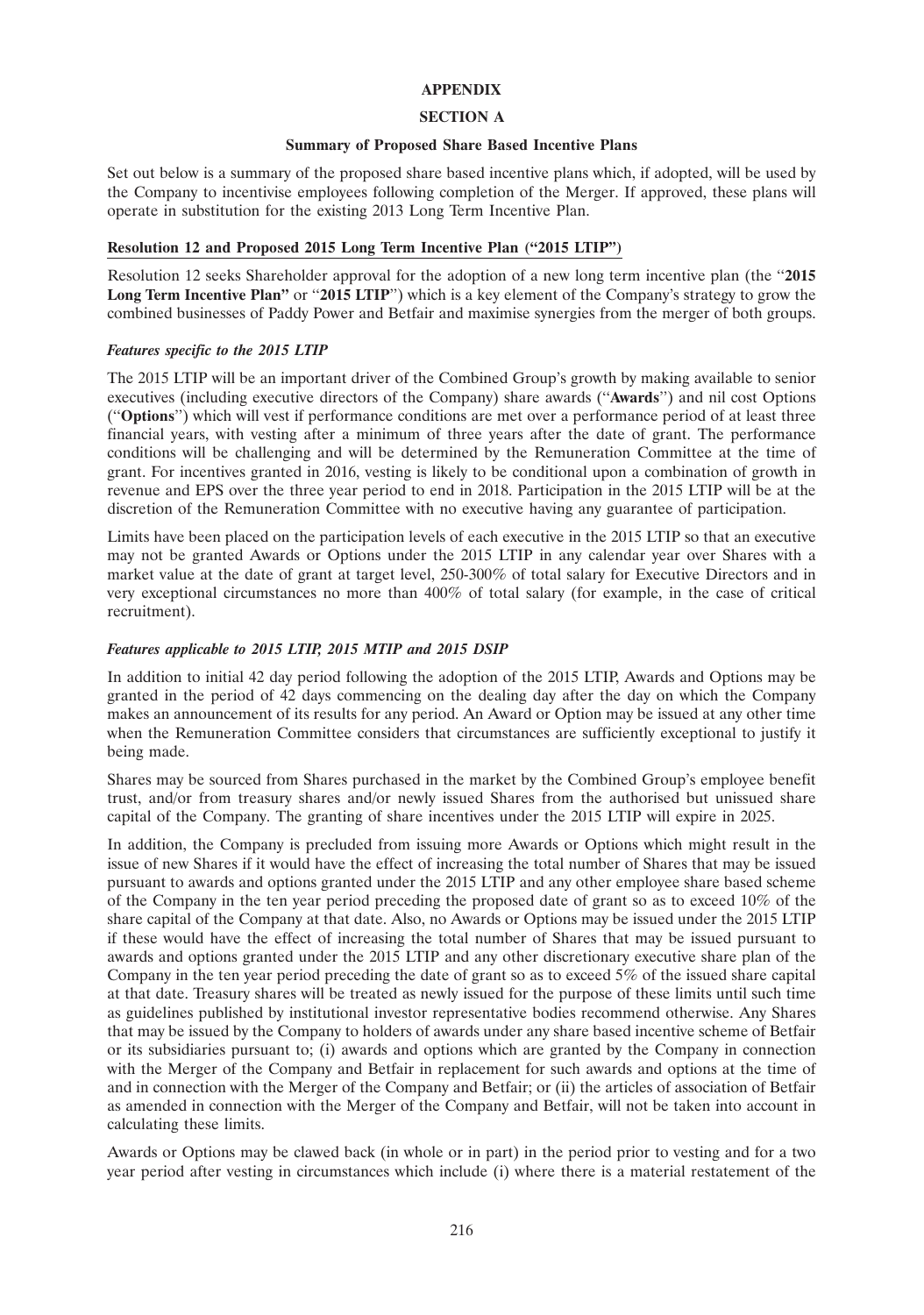financial statements of the Company or any of its Subsidiaries for any of the financial years ending after the grant of such Award, (ii) where there has been an error in calculating any part of the performance conditions, (iii) where the relevant participant is found guilty of or pleads guilty to a crime that is related to or damages the business or reputation of the Company or any of its Subsidiaries, and (iv) where the relevant participant is guilty of serious misconduct or gross negligence, which causes loss or reputational damage to the Company or any of its Subsidiaries.

Save in the case of a special dividend, where the Remuneration Committee shall determine if there is any increase, a participant's Awards or Options shall increase to take account of some or all of the dividends which would have been paid on vested Shares from the grant date until the date of vesting. The Remuneration Committee has the capacity to procure that the vesting of an Award or Option can be satisfied through the delivery of a cash payment and also the discretion to impose on any participant the requirement to retain Shares or cash for a certain retention period after vesting. Awards and Options are not transferable (other than on death). No payment will be required for the grant of an Award or Option. Awards and Options will not form part of pensionable earnings.

In general no benefit can be earned if the participant leaves the Company before the expiry of the vesting period. However, if departure occurs due to death, retirement (with agreement of the Company), ill health, redundancy, disability or for any other reason at the Remuneration Committee's discretion, the Remuneration Committee may determine that the Award or Option shall vest either on the date of cessation of employment or the date of normal vesting by reference to the extent to which the performance conditions have been achieved and, pro rata to the time elapsed between the date of grant and the date of cessation of employment.

If an employee (who is not an executive director of the Company) is relocated to another country and would as a result suffer less favourable tax treatment or would be subject to a restriction affecting his ability to receive, hold or sell shares, the Remuneration Committee may permit an Award or Option to vest or be exercised at such times and on such terms as it may determine or otherwise be adjusted to address the situation.

If a takeover of the Company occurs (whether by way of general offer or scheme of arrangement or compromise), the Remuneration Committee has the discretion to determine whether and to what extent Awards or Options may vest taking into account, among other things, the period that has elapsed since the incentives were granted and the extent to which it considers that the performance conditions would have been satisfied at the end of the relevant performance period. Options will be exercisable for a limited period as specified in the rules. Alternatively, the Remuneration Committee may permit participants to exchange Awards or Options for equivalent awards or options which relate to shares in the acquiring company or a member of its group. The Remuneration Committee may, in appropriate circumstances (including an internal reorganisation of the Group) require Awards or Options to be exchanged automatically, rather than vest.

If other events occur such as a winding-up of the Company, a demerger, delisting, special dividend or other event which, in the opinion of the Remuneration Committee may affect the current or future value of Shares, the Remuneration Committee may determine that Awards will vest taking into account the satisfaction of any relevant performance condition and, unless the Remuneration Committee determines otherwise, pro-rating to reflect the period from the grant date to the date of the relevant event (or if the event occurs during an applicable post-vesting retention period, to the beginning of the post-vesting retention period). The Remuneration Committee will determine in these circumstances the length of time during which Options can then be exercised.

In the event of a variation of the Company's share capital or merger with another company or a demerger, delisting, special dividend, rights issue or other event, which may, in the Remuneration Committee's opinion, affect the current or future value of Shares, the number of Shares subject to an Award or Option and/or any performance condition attached to Awards or Options, may be adjusted in such manner as the Remuneration Committee determines.

The Remuneration Committee may amend the 2015 LTIP or the terms of any Award at any time, provided that the provisions of the 2015 LTIP relating to:

- (a) the persons to whom, or for whom, securities, cash or other benefits are provided under the 2015 LTIP;
- (b) limitations on the number or amount of the securities, cash or other benefits subject to the 2015 LTIP;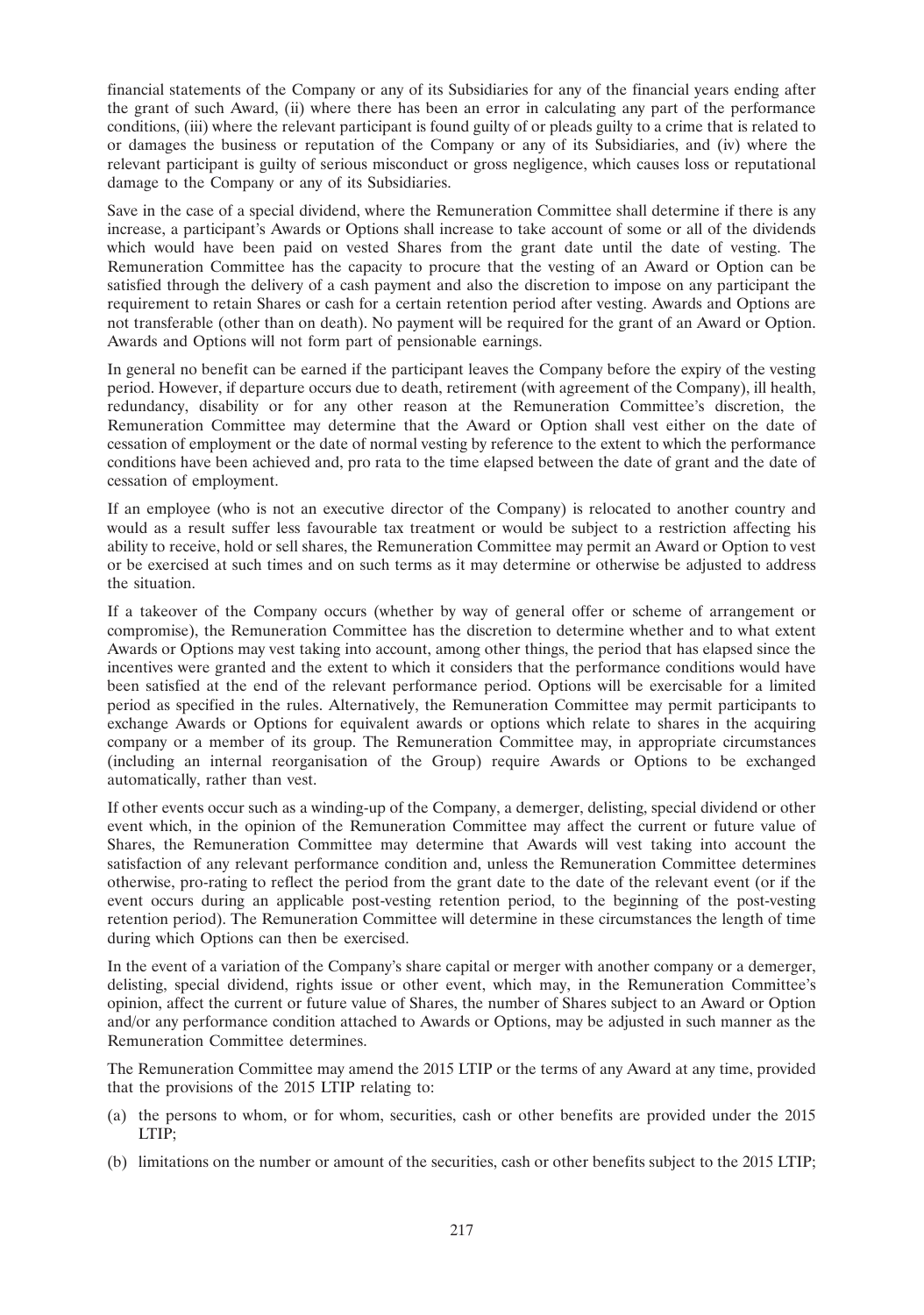- (c) the maximum entitlement of any one participant; and
- (d) the basis for determining a participant's entitlement to, and the terms of, securities, cash or other benefits to be provided and for the adjustment thereof if there is a capitalisation issue, rights issue, or open offer, subdivision or consolidation of shares or reduction of capital or any other variation of capital,

cannot be altered to the advantage of participants without the prior approval of shareholders in general meeting (except for minor amendments to benefit the administration of the 2015 LTIP, to take account of a change in legislation or to obtain or maintain favourable tax, exchange control or regulatory treatment for participants in the 2015 LTIP or for the Company or for members of its group). If the Remuneration Committee considers that any performance condition is no longer appropriate or fair to participants, it may adjust the performance condition calculations or substitute, vary or waive the condition in such manner as is reasonable in the circumstances and is neither materially more nor less difficult to satisfy than was intended at the time the condition was first imposed.

No amendments may be made to the material disadvantage of participants in the 2015 LTIP (except in respect of the performance condition) unless consent is sought from the affected participants and the consent is given by participants who hold Awards and/or Option which represent a majority of the Shares which are the subject of all outstanding Awards and/or Options.

Additional schedules to the rules of the 2015 LTIP can be adopted to operate the 2015 LTIP in any jurisdictions in which employees are based. These schedules may vary the rules of the 2015 LTIP or establish country specific sub-plans to take account of any applicable tax, exchange control, securities laws or other regulation. The Shares issued pursuant to any Awards or Options granted under any additional schedule will count towards the overall limits on the number of Shares that may be issued under the 2015 LTIP.

Participation in the 2015 LTIP does not form part of the terms of a participant's contract of employment and participants have no rights in respect of benefits under the plan.

The 2015 LTIP will be governed in accordance with Irish law and the parties submit to the jurisdiction of the Irish courts.

# **Resolution 13 and Proposed 2015 Medium Term Incentive Plan (''2015 MTIP'')**

Resolution 13 seeks Shareholder approval for the adoption of a new medium term incentive plan (the "2015 Medium Term Incentive Plan<sup>"</sup> or "2015 MTIP"). The purpose of the 2015 MTIP is to incentivise the delivery of strong profit and revenue performance at a divisional or group level (for better line-of-sight) and to attract, motivate and retain top performers (and high potential employees) in the digital space.

# *Features specific to the 2015 MTIP*

The 2015 MTIP will be aimed at incentivising employees (excluding Executive Directors) who would not normally participate in the 2015 LTIP. Participation in the 2015 MTIP will be at the discretion of the Remuneration Committee with no employee having any guarantee of participation.

The 2015 MTIP will allow for the issue of share awards (''**Awards**'') and nil cost Options (''**Options**'') which will vest if performance conditions are met over a performance period of at least two financial years with vesting after a minimum of two years after the date of grant, with management discretion to flex the vesting periods.

The performance conditions will be challenging and will be determined by management and/or the Remuneration Committee at the time of grant. Performance conditions may include (but are not limited to): Divisional/regional profit, growth in (new) customers/revenue of product, new customer activations and number of active customers. Management and/or the Remuneration Committee will have the discretion to adjust the formulaic vesting outcome (up or down) to ensure it accurately reflects the Company's underlying performance.

Limits have been placed on the participation levels of each employee in the 2015 MTIP so that an employee may not be granted Awards or Options under the 2015 MTIP in any calendar year over Shares with a market value at the date of grant in excess of four times his base salary.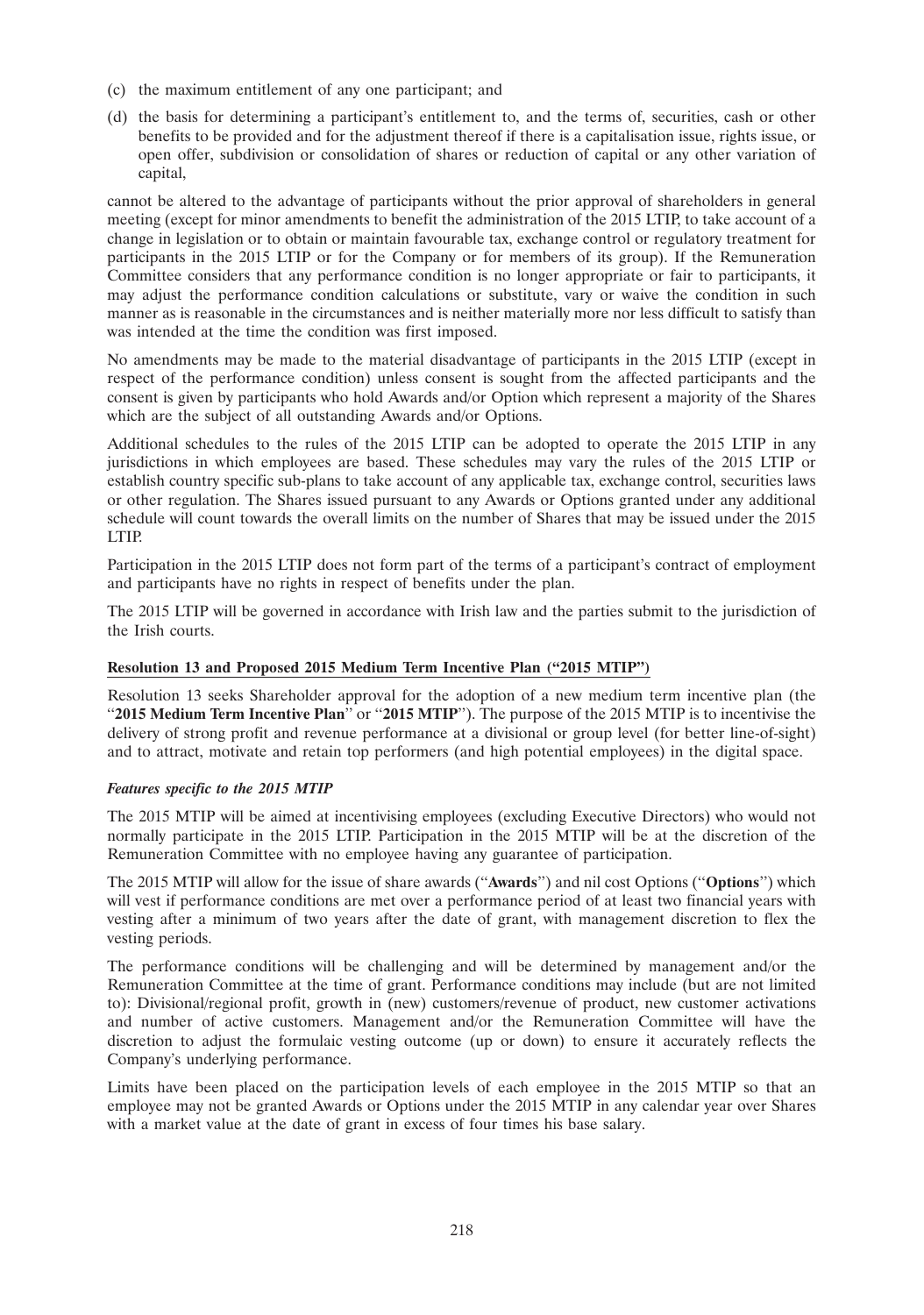## *Features applicable to the 2015 LTIP, 2015 MTIP and 2015 DSIP*

The 2015 MTIP will also incorporate all of the features which are described in the summary of the 2015 LTIP as being features applicable to the 2015 LTIP, 2015 MTIP and 2015 DSIP.

## **Resolution 14 and Proposed 2015 Deferred Share Incentive Plan (''2015 DSIP'')**

The Company would like to encourage share ownership amongst employees and therefore proposes the adoption of the 2015 DSIP which will allow for the mandatory deferral of employee bonuses into Shares where appropriate. Under the terms of the 2015 DSIP, the Remuneration Committee will have the discretion to determine the percentage of any bonus that must be deferred into Shares as well as the length of the deferral periods.

Resolution 14 seeks Shareholder approval for the adoption of the 2015 DSIP as Shares may be sourced from treasury shares and/or newly issued Shares in addition to sourcing Shares from Shares purchased in the market by the Group's employee benefit trust.

The 2015 DSIP will also incorporate the features which are described in the summary of the 2015 LTIP as being features applicable to the 2015 LTIP, 2015 MTIP and 2015 DSIP except that if the participant leaves the Company before the expiry of the deferral period, their awards will not lapse unless they are deemed to be bad leavers. In the case of good leavers, awards or options will vest in full on the later of (a) the date of cessation and (b) the end of post-cessation restrictive covenants (if any) or such other date as the Remuneration Committee feels is appropriate in the circumstances. In addition, in the event of a takeover, awards or options will vest in full unless the Remuneration Committee requires them to be exchanged for awards in the acquiring company.

## **Resolution 17 and Extension of Sharesave Scheme to other jurisdictions**

The Company has operated the Sharesave Scheme for many years for employees in Ireland and the UK where it has favourable tax treatment. As a similar plan has existed in Betfair for many years, the Company's Sharesave Scheme will continue to operate after the Merger and the Company is proposing to extend it to employees located in other jurisdictions. In order to do this, Resolution 14 seeks Shareholder approval to amend the Sharesave Scheme so as to allow for the establishment of sub-plans of such scheme in jurisdictions outside of Ireland on the basis that such sub-plans shall be similar in substance to the Sharesave Scheme but modified to take account of local tax, exchange control or security laws in such jurisdictions. Any Shares made available under any such further sub-plans will be treated as counting towards any limits on individual or overall participation under the Sharesave Scheme.

In making these amendments the opportunity is also being used to make some minor changes to update the plan rules in order to reflect current practice. The rules of the Paddy Power plc Sharesave Scheme containing the relevant amendments are available on the Company's website.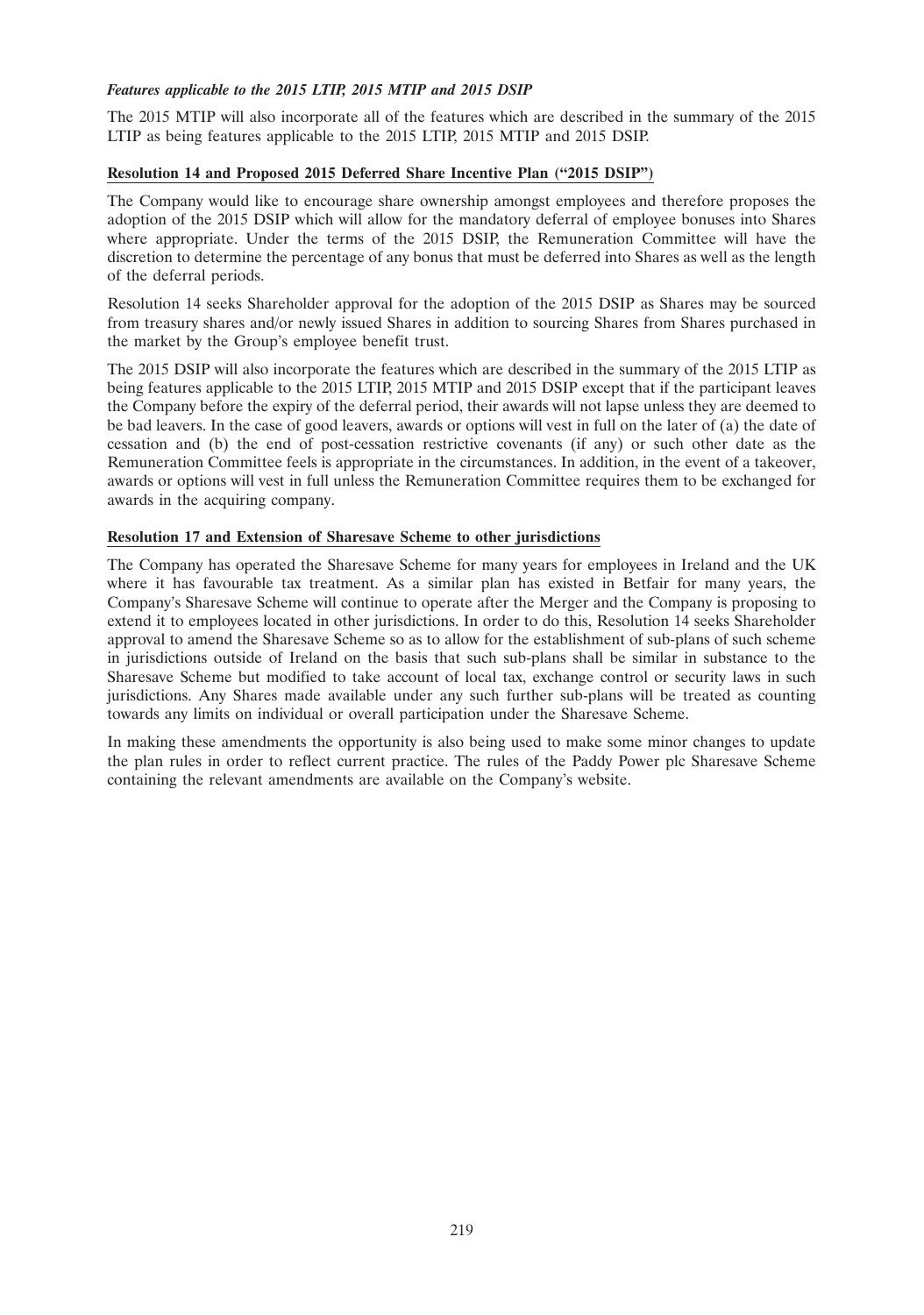#### **SECTION B**

#### **DIRECTORS REMUNERATION POLICY REPORT**

As an Irish incorporated company, Paddy Power Betfair plc is not required to comply with the Large and Medium-Sized Companies and Groups (Accounts and Reports) (Amendment) Regulations 2013, which requires UK companies to submit their Remuneration Policies to a binding shareholder vote. However, Paddy Power Betfair plc recognises the need for our remuneration policies, practices and reporting to reflect best corporate governance practice for a listed company and will therefore submit the Remuneration Policy to an advisory, non-binding shareholder vote at the 2015 EGM, where shareholders will also be asked to approve the merger between Paddy Power and Betfair. The Remuneration Policy will be conditional on completion of the transaction, and will take effect from the date of completion.

# **REMUNERATION POLICY**

The Remuneration Committee (the ''Committee'') determines the Group's policy on remuneration for Executive Directors and senior executives. The objectives of the Remuneration Policy are to:

- Attract, motivate, and retain employees of the highest calibre;
- Ensure remuneration arrangements support the corporate strategy, align with shareholder value creation, and drive performance as measured by the Company's key performance indicators;
- Provide market competitive fixed remuneration, and the opportunity to earn upper quartile pay for exceptional performance;
- Provide a clear link between performance and reward, motivating employees to achieve superior performance in line with a risk appetite appropriate for the Company;
- Promote the long-term success of the Company; and
- Provide a remuneration package that is simple, transparent and easy to understand.

In line with shareholder preference, the remuneration package is weighted towards performance-related pay. In setting the policy for Executive Directors' remuneration, the Committee has taken into account developments in best practice and the pay and employment conditions within the wider Group. The Committee believes the Company's remuneration structure appropriately links pay to strategy and supports shareholder value creation.

The Remuneration Policy for Executive Directors is described in the table below:

| <b>Element</b> | Purpose and link to<br>strategy                                                                                                  | Operation and performance measures                                                                                                                                                                                                                                                                                                                                                                                                                                                                                            | <b>Maximum</b> opportunity                                                                                                                                                                                                                                                                                                                                                                                                                                                                                                                                                                                                                                                         |
|----------------|----------------------------------------------------------------------------------------------------------------------------------|-------------------------------------------------------------------------------------------------------------------------------------------------------------------------------------------------------------------------------------------------------------------------------------------------------------------------------------------------------------------------------------------------------------------------------------------------------------------------------------------------------------------------------|------------------------------------------------------------------------------------------------------------------------------------------------------------------------------------------------------------------------------------------------------------------------------------------------------------------------------------------------------------------------------------------------------------------------------------------------------------------------------------------------------------------------------------------------------------------------------------------------------------------------------------------------------------------------------------|
| Total salary   | To attract and<br>retain high-calibre<br>talent in the<br>labour market in<br>which the<br>Executive<br>Director is<br>employed. | Generally reviewed annually<br>but exceptionally at other<br>times of the year.<br>Total salaries (inclusive of any<br>Director fees) are set with<br>reference to individual skills,<br>experience, responsibilities,<br>Company performance and<br>performance in role.<br>Independent benchmarking is<br>conducted on a periodic basis<br>against companies of a similar<br>size, complexity and operating<br>in the same or similar sectors,<br>although this information is<br>used only as part of a broader<br>review. | No maximum applies. However,<br>increases (as a percentage of<br>salary) will generally be in line<br>with inflation and consistent with<br>those offered to the wider<br>workforce.<br>Higher increases may be<br>appropriate where an individual<br>changes role, there is a material<br>change in the responsibilities of<br>the role, where an individual is<br>appointed on a below-market<br>salary with the expectation that<br>this salary will increase with<br>experience and performance<br>where there is a need to retain<br>key individuals, or where<br>salaries, in the opinion of the<br>Committee, have fallen<br>materially below the relevant<br>market rates. |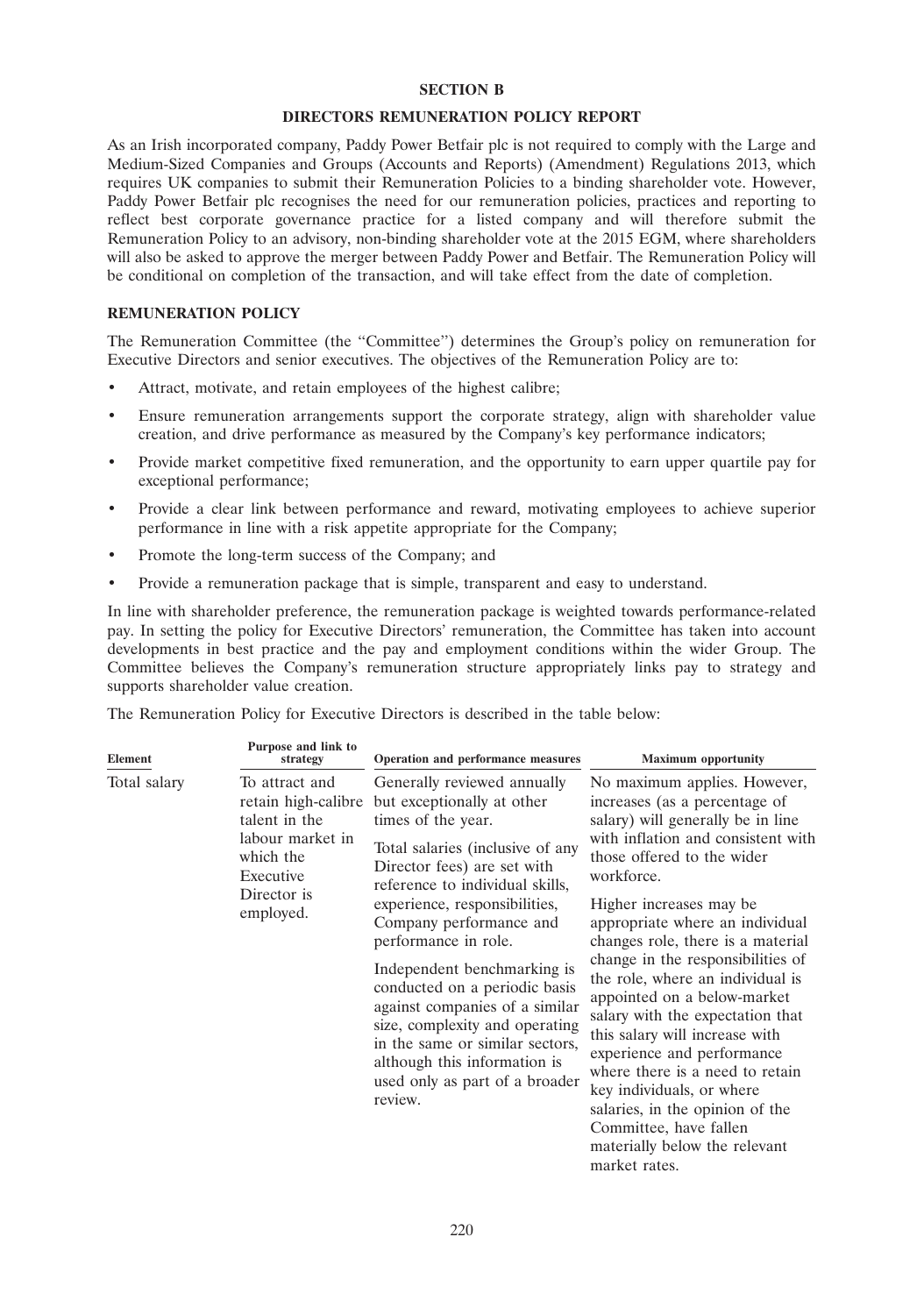| <b>Element</b>                                  | Purpose and link to<br>strategy                                                                                                                                                                  | Operation and performance measures                                                                                                                                                                                                                                                                                                                                                    | <b>Maximum</b> opportunity                                                                                                                                       |
|-------------------------------------------------|--------------------------------------------------------------------------------------------------------------------------------------------------------------------------------------------------|---------------------------------------------------------------------------------------------------------------------------------------------------------------------------------------------------------------------------------------------------------------------------------------------------------------------------------------------------------------------------------------|------------------------------------------------------------------------------------------------------------------------------------------------------------------|
| <b>Benefits</b>                                 | To provide<br>market-<br>competitive but<br>cost-effective<br>benefits.                                                                                                                          | Employment-related benefits<br>typically include (but are not<br>limited to) private medical<br>insurance, life assurance, income<br>protection, critical illness cover,<br>car allowance, relocation, tax<br>equalisation, and/or other<br>related expenses as required.                                                                                                             | The value of benefits may<br>vary from year to year in line<br>with variances in third-party<br>supplier costs which are<br>outside of the Company's<br>control. |
| Pension                                         | To provide<br>retirement<br>benefits that are<br>appropriately<br>competitive within<br>the relevant<br>labour market.                                                                           | Paid as a defined contribution<br>and/or cash supplement.                                                                                                                                                                                                                                                                                                                             | Contribution of up to $20\%$ of<br>total salary (or an equivalent<br>cash payment in lieu).                                                                      |
| Annual bonus<br>and Deferred<br>Share Incentive | To incentivise and<br>reward the<br>successful delivery                                                                                                                                          | The Committee reviews the<br>annual bonus prior to the start<br>of each financial year to ensure                                                                                                                                                                                                                                                                                      | For target performance, the<br>bonus earned is up to $120\%$<br>of total salary.                                                                                 |
| Plan ('DSIP')                                   | that the bonus opportunity,<br>of annual<br>performance<br>performance measures, targets<br>and weightings are appropriate<br>targets.<br>and in line with the business<br>strategy at the time. |                                                                                                                                                                                                                                                                                                                                                                                       | Maximum annual opportunity<br>of total 180% of salary.                                                                                                           |
|                                                 |                                                                                                                                                                                                  | Performance is determined by<br>the Committee on an annual<br>basis by reference to Group<br>financial measures. The<br>Committee may also introduce<br>an element of performance<br>against personal/strategic<br>objectives; this element will not<br>be weighted more than 25% of<br>the total in any year.                                                                        |                                                                                                                                                                  |
|                                                 |                                                                                                                                                                                                  | Two-thirds of any annual bonus<br>is paid in cash, with the<br>remaining one-third deferred<br>into shares (under the DSIP).<br>Any deferred element vests 50%<br>after one year and 50% after<br>two years from the date of<br>grant. Malus and clawback<br>provisions apply to the annual<br>bonus and DSIP both prior to<br>vesting and for a period of two<br>years post-vesting. |                                                                                                                                                                  |
|                                                 |                                                                                                                                                                                                  | Dividends (or equivalent) accrue<br>and are paid on DSIP awards<br>that vest.                                                                                                                                                                                                                                                                                                         |                                                                                                                                                                  |
| Long-Term<br>Incentive Plan<br>(TTIP')          | To attract, retain<br>and incentivise<br>Executive<br>Directors to                                                                                                                               | Annual grant of shares or<br>nil-cost options, vesting after a<br>minimum of three years subject<br>to continued service and the                                                                                                                                                                                                                                                      | Typically $250\%$ to $300\%$ of<br>total salary, and up to $400\%$<br>of total salary only in very<br>exceptional circumstances (for                             |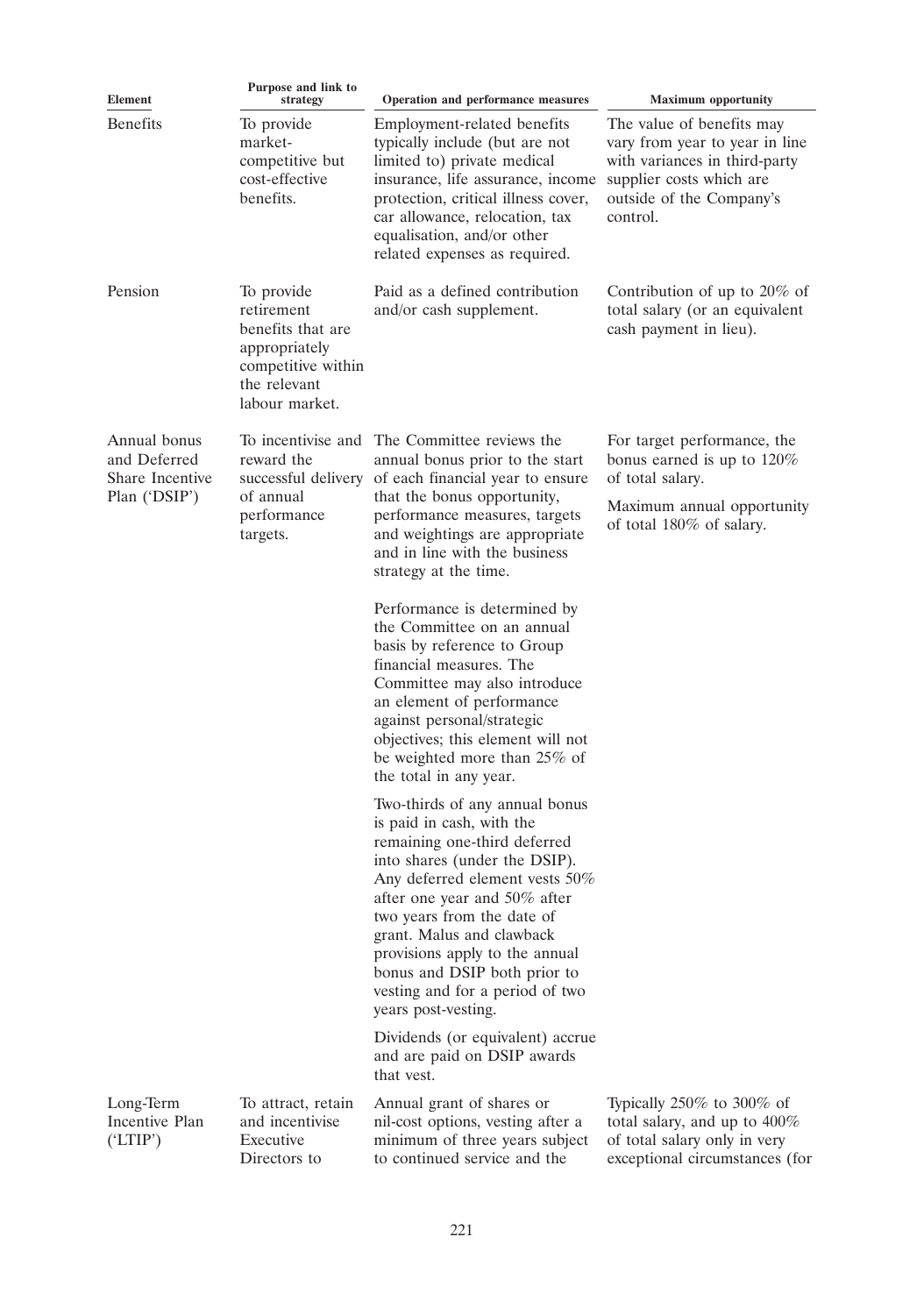| <b>Element</b> | Purpose and link to<br>strategy                                                                                        | Operation and performance measures                                                                                                                                                                                                                                                                                                                                                                      | <b>Maximum</b> opportunity                                                                                                                                                                                                                                                                 |
|----------------|------------------------------------------------------------------------------------------------------------------------|---------------------------------------------------------------------------------------------------------------------------------------------------------------------------------------------------------------------------------------------------------------------------------------------------------------------------------------------------------------------------------------------------------|--------------------------------------------------------------------------------------------------------------------------------------------------------------------------------------------------------------------------------------------------------------------------------------------|
|                | deliver the<br>Group's long-term conditions.<br>strategy whilst<br>providing strong<br>alignment with<br>shareholders. | achievement of performance                                                                                                                                                                                                                                                                                                                                                                              | example, in the case of critical<br>recruitment).                                                                                                                                                                                                                                          |
|                |                                                                                                                        | The Committee reviews the<br>performance measures, targets<br>and weightings prior to the start<br>of each cycle to ensure they are<br>appropriate.                                                                                                                                                                                                                                                     | Threshold performance will<br>result in no more than 25%<br>vesting.                                                                                                                                                                                                                       |
|                |                                                                                                                        | For 2016, the performance<br>conditions are growth in<br>Earnings Per Share ('EPS')<br>$(75\% \text{ of the award})$ and growth<br>in revenue $(25\%)$ . Specific<br>targets will be set post-merger<br>and will be no less stretching<br>than targets for outstanding<br>cycles. The performance<br>measures and respective<br>weightings may vary<br>year-on-year to reflect strategic<br>priorities. |                                                                                                                                                                                                                                                                                            |
|                |                                                                                                                        | Malus and clawback provisions<br>apply to the LTIP, which allow<br>the Company to reduce or claw<br>back awards within two years of<br>an award vesting for reasons of<br>a miscalculation resulting in<br>higher vesting than should have<br>occurred, material misstatement,<br>or gross misconduct resulting in<br>cessation of employment.                                                          |                                                                                                                                                                                                                                                                                            |
|                |                                                                                                                        | Dividends (or equivalent) accrue<br>and are paid on LTIP awards<br>that vest.                                                                                                                                                                                                                                                                                                                           |                                                                                                                                                                                                                                                                                            |
| (SAYE')        | Save-As-You-Earn To facilitate share<br>ownership and<br>provide further<br>alignment with<br>shareholders.            | The Committee operates<br>Save-As-You-Earn share plans<br>for all employees (in the UK,<br>this is an HMRC-approved and<br>in Ireland this is an Irish<br>Revenue-approved scheme); the<br>Executive Directors may<br>participate in the plan on the<br>same basis as other employees.                                                                                                                  | Maximum opportunity is in<br>line with HMRC and Irish<br>Revenue limits (currently £500<br>and $\epsilon$ 500 per month,<br>respectively) for UK and Irish<br>employees, respectively.<br>Maximum opportunity for<br>employees in other European<br>countries is $\epsilon$ 500 per month. |
|                |                                                                                                                        | Participants are invited from<br>time to time to save up to the<br>monthly limit over a three-year<br>period and use these savings to<br>buy shares in the Company at<br>up to the maximum discount<br>allowable in the relevant<br>jurisdiction.                                                                                                                                                       |                                                                                                                                                                                                                                                                                            |

The Committee is satisfied that the above Remuneration Policy is in the best interests of shareholders and does not promote excessive risk-taking.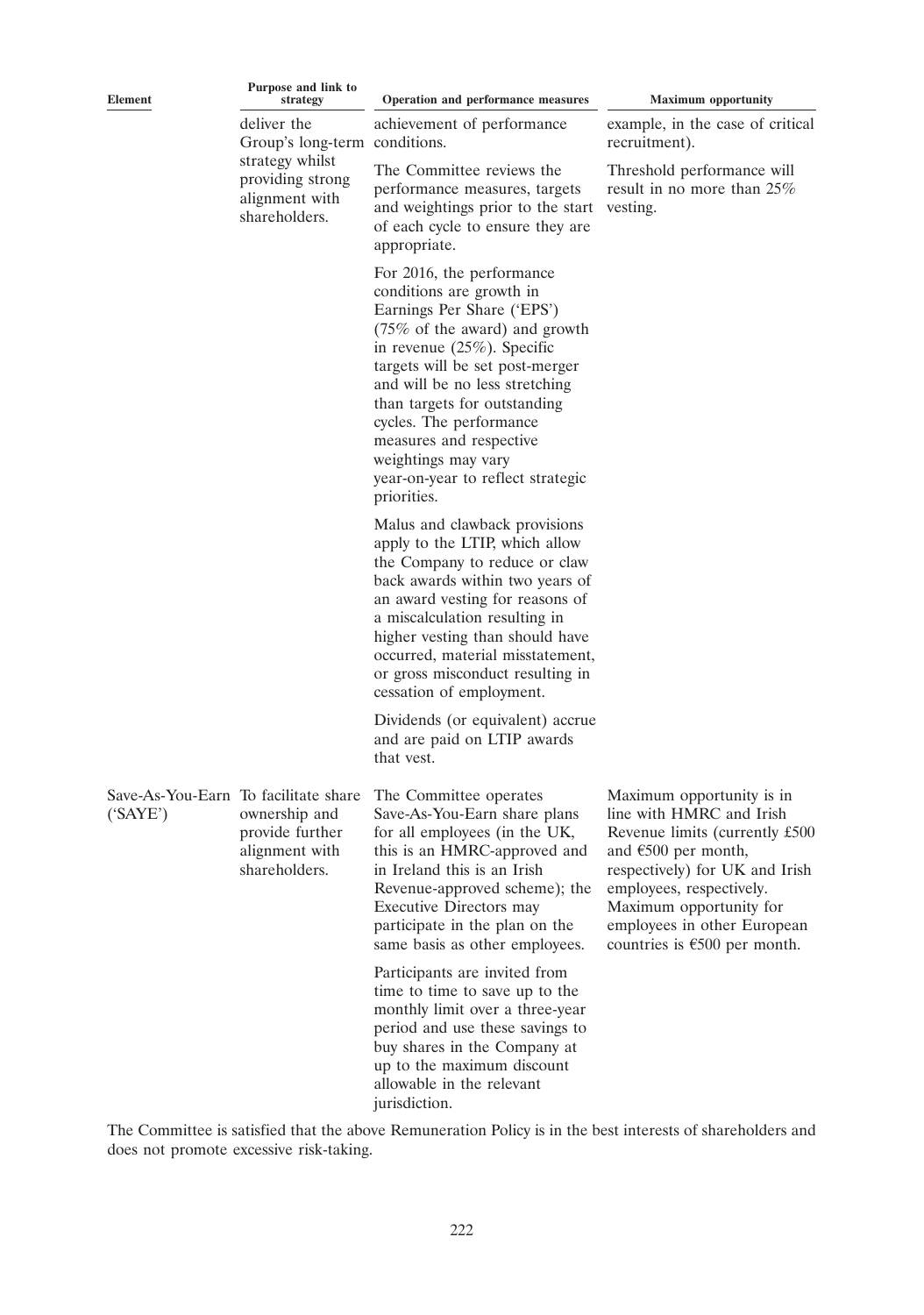### **NOTES TO THE REMUNERATION POLICY TABLE**

### **DISCRETIONS FOR ADJUSTMENTS**

In relation to the incentive plans, the Committee has discretion to amend a performance condition that it no longer deems appropriate, provided that it is reasonable in the circumstances and is neither materially more nor less difficult to satisfy than was originally intended. Such discretion is important to ensure that outcomes are fair to both shareholders and participants. In particular, the Committee has discretion to adjust the performance conditions to take account of significant changes to the regulatory environment in which the Group operates, e.g. material new and increased taxes and product fees specific to the betting industry. The Committee also has discretion to make adjustments in other special circumstances, including but not limited to rights issues, corporate restructuring, and special dividends.

## **SELECTION OF PERFORMANCE MEASURES**

The performance measures used in the annual bonus and LTIP are selected annually to reflect the Group's main strategic objectives and key performance indicators.

Annual bonus measures for 2016 include profit and revenue. The use of revenue aligns with the Company's strategic objectives of widening the range of products and services offered, attracting new customers, increasing the activity of existing customers, and building market share in all regions in which the Company operates. The use of profit alongside revenue helps ensure a balance between growth and profitability.

The 2016 LTIP performance measures are growth in EPS and revenue. EPS captures the long-term growth in earnings, which is aligned to the overall financial performance expected by shareholders, and revenue helps ensure focus on top line growth is maintained.

Performance targets are set to be stretching and yet achievable, and maximum outcomes are available only for truly outstanding performance. Targets are set taking into account a range of reference points including the internal budgets and broker forecasts for both the Company and its peers, as well as the Group's strategic priorities and the economic environment in which the Company operates.

## **REMUNERATION POLICY FOR OTHER EMPLOYEES**

Our approach to salary reviews is consistent across the Group, with consideration given to the level of responsibility, experience, individual performance, salary levels in comparable companies and the Company's ability to pay. Remuneration surveys are referenced, where appropriate, to establish market rates.

Below the Board level, employees receive a remuneration package that is reflective of their role and responsibilities, set by reference to internal relativities and external market data where applicable. Employees at the executive level will typically have a greater emphasis on performance-related and long-term pay compared to those below this level.

Employees below the Board are also eligible to participate in the annual bonus, though performance measures are tailored to be suitable to the nature and responsibility of the role. The Executive Directors and other senior managers are eligible to participate in the LTIP; performance conditions are consistent for all participants, while award sizes vary by level. Employees below Board-level are eligible to participate in a Medium-Term Incentive Plan ('MTIP'); performance is linked to measures including Divisional profit and revenue, and measured over two years. Employees are also eligible to participate in the SAYE; the basis of participation varies depending on geography.

Pension and benefits arrangements are tailored to local market conditions.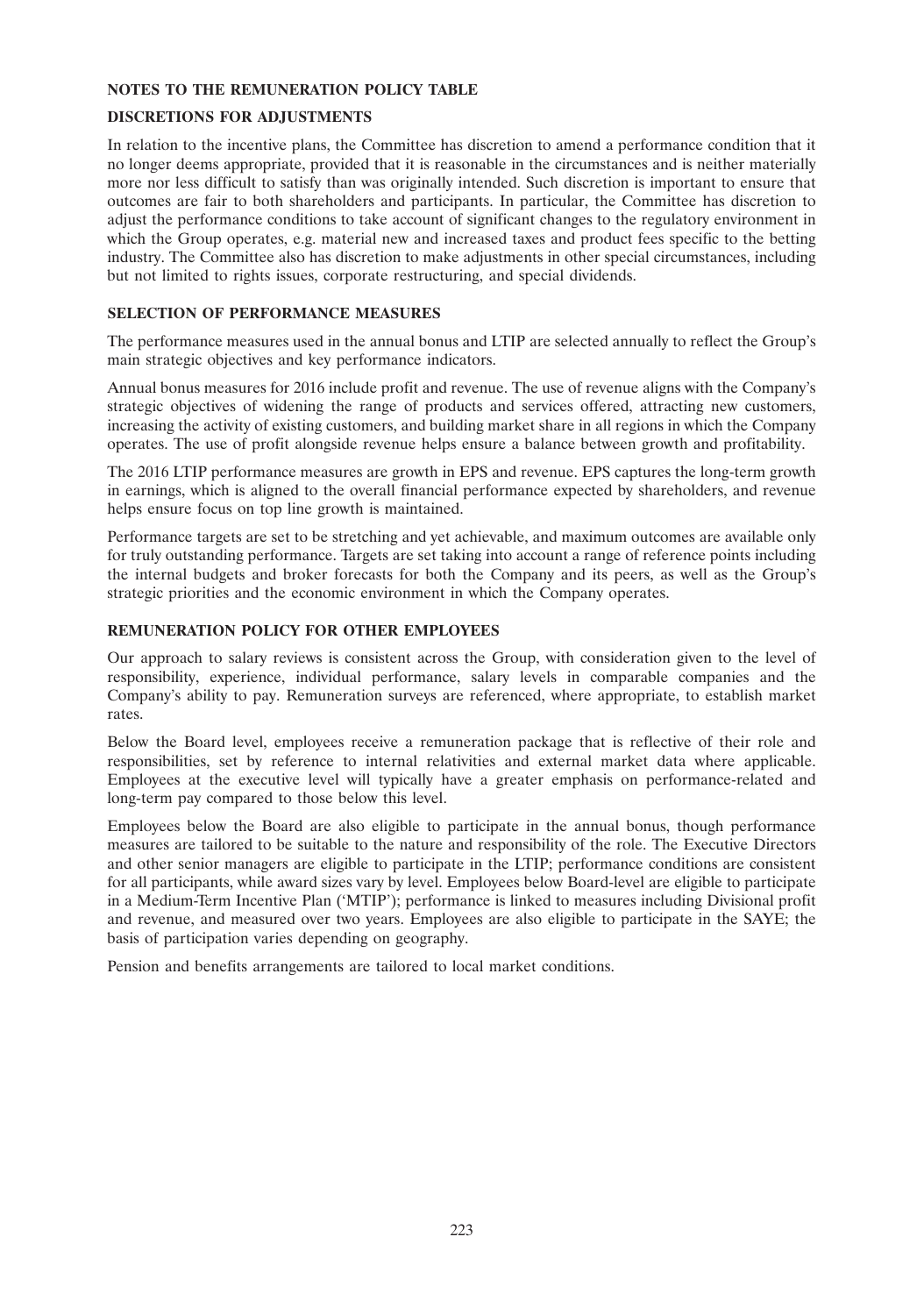#### **RECRUITMENT REMUNERATION**

The Committee's policy is to set pay for new Executive Directors within the existing Remuneration Policy in order to provide internal consistency. The Committee aims to ensure that the Company pays no more than is necessary to appoint individuals of an appropriate calibre.

| <b>Element</b>           | Approach                                                                                                                                                                                                                                                                                                                                                                                                                                                                                                                                                                                                                                                                                                         | <b>Maximum</b> opportunity                                                                                                                                                 |
|--------------------------|------------------------------------------------------------------------------------------------------------------------------------------------------------------------------------------------------------------------------------------------------------------------------------------------------------------------------------------------------------------------------------------------------------------------------------------------------------------------------------------------------------------------------------------------------------------------------------------------------------------------------------------------------------------------------------------------------------------|----------------------------------------------------------------------------------------------------------------------------------------------------------------------------|
| Total salary             | The total salary (inclusive of any Directors fees) will be<br>set taking into account the skills and experience of the<br>individual, internal relativities and the market rate for<br>the role as identified by any relevant benchmarking of<br>companies of a comparable size and complexity. If it is<br>considered appropriate to set the salary for a new<br>Executive Director at a level which is below market (for<br>example, to reflect their experience in the role) their<br>salary may be increased to achieve the desired market<br>positioning by way of a series of phased above-inflation<br>increases. Any increases will be subject to the<br>individual's continued development in the role. | n/a                                                                                                                                                                        |
| <b>Benefits</b>          | New appointees will be eligible to receive benefits on<br>the same terms as other Executive Directors.<br>Additionally in the case of any Executive Director being<br>recruited overseas, or being recruited by the Company<br>to relocate overseas to perform his duties, the<br>Committee may offer expatriate benefits on an ongoing<br>basis. The Committee may also approve the payment of<br>one-off relocation-related expenses and legal fees<br>incurred by the individual in connection with the<br>appointment.                                                                                                                                                                                       | n/a                                                                                                                                                                        |
| Pension                  | New appointees will be eligible to receive pension<br>benefits.                                                                                                                                                                                                                                                                                                                                                                                                                                                                                                                                                                                                                                                  | Typically 15% of total<br>salary, and up to a<br>maximum of 20% of total<br>salary                                                                                         |
| Annual bonus<br>and DSIP | The plan as described in the policy table will apply to<br>new appointees with the relevant maximum being<br>pro-rated to reflect the proportion of the year<br>employed. The Committee retains flexibility to use<br>different performance measures and targets in the first<br>year, depending on the timing and nature of the<br>appointment.                                                                                                                                                                                                                                                                                                                                                                 | 180% of total salary                                                                                                                                                       |
| LTIP                     | New appointees will be granted awards under the LTIP<br>on the same terms as the Executive Directors.                                                                                                                                                                                                                                                                                                                                                                                                                                                                                                                                                                                                            | Typically 250-300% of total<br>salary, and up to 400% of<br>total salary only in very<br>exceptional circumstances<br>(for example in the case of<br>critical recruitment) |
| <b>SAYE</b>              | New appointees will be eligible to participate in the<br>SAYE on the same terms as other employees.                                                                                                                                                                                                                                                                                                                                                                                                                                                                                                                                                                                                              | n/a                                                                                                                                                                        |

The Committee may also make an award in respect of a new appointment to 'buy out' remuneration forfeited on leaving a previous employer and may exercise the discretion available under the relevant Listing Rule to facilitate this, i.e. in the event that a different structure to those included above would be required. In doing so, the Committee will ensure that buyout awards have a fair value no higher than that of the awards or remuneration forfeited and would consider relevant factors including any performance conditions attached to these awards, the likelihood of those conditions being met, the delivery mechanism, and the remaining vesting period of these awards.

In the case of an internal appointment, any variable pay element awarded in respect of the prior role will be allowed to pay out according to its original terms stipulated on grant or adjusted as considered desirable to reflect the new role, even if it is not consistent with the Remuneration Policy for Executive Directors. Incentive opportunities for below-Board employees are typically no higher than for Executive Directors, but incentive measures will vary to more closely reflect the position and responsibilities of the individual.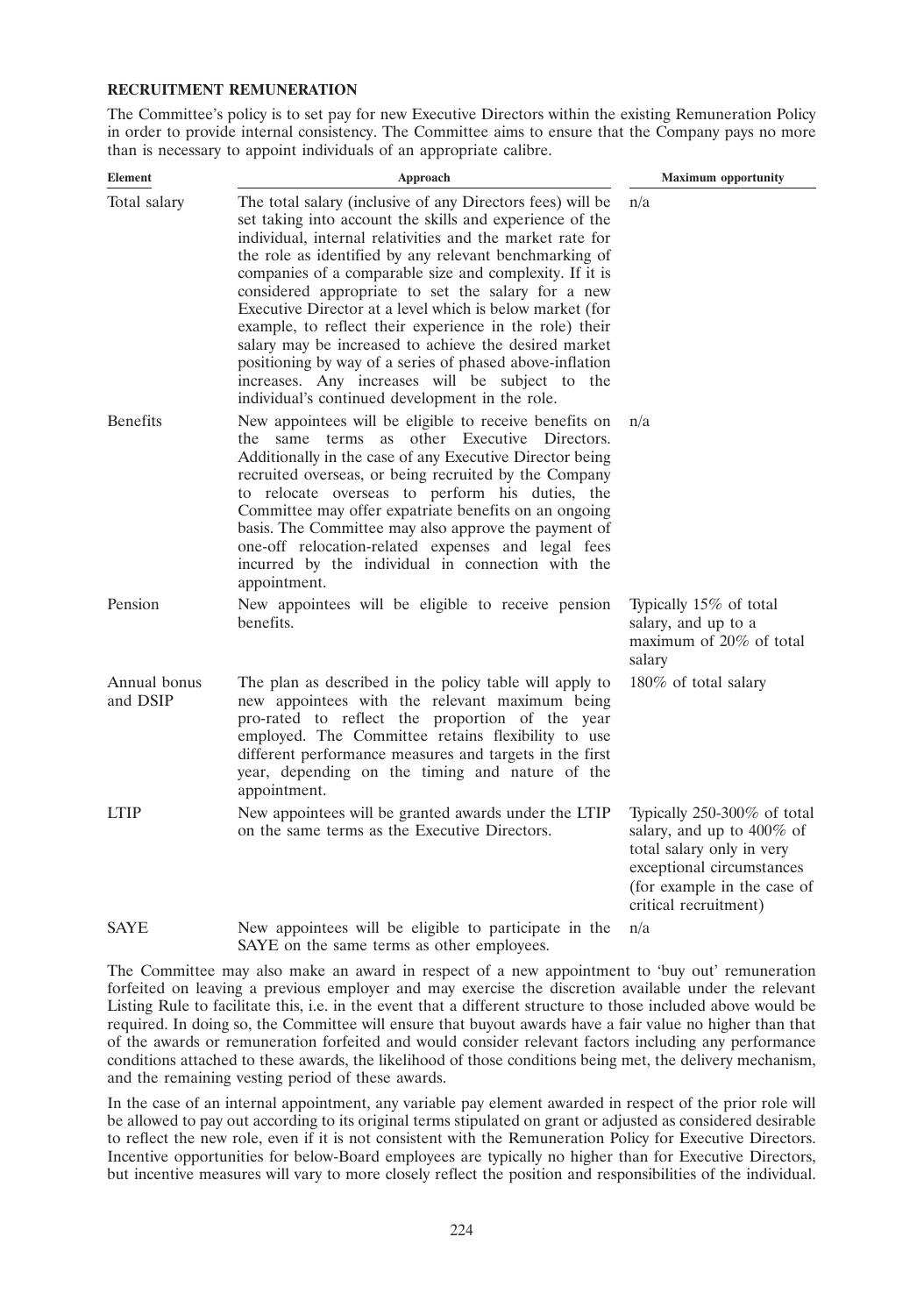### **SHARE OWNERSHIP GUIDELINES**

To ensure alignment between Executive Director interests and those of shareholders, the Company requires Executive Directors to build up and maintain a beneficial holding of shares in the Company equivalent to a minimum of 200% of total salary. Until share ownership guidelines have been met, executives will be required to retain half of post-tax vested LTIP awards.

## **SERVICE AGREEMENTS, LEAVER/CHANGE-OF-CONTROL PROVISIONS AND LOSS OF OFFICE**

Each of the Executive Director's service agreements will take effect on and from the completion of the transaction and is conditional on completion of the transaction occurring.

Andy McCue's agreement will be terminable on 12 months' notice given by either party. A summary of the termination provisions in Andy McCue's service agreement is set out in the table below:

|   | <b>Timing of Termination</b>                                                                                                                  | <b>Outcome</b>                                                                                                                                                                                                                                         |
|---|-----------------------------------------------------------------------------------------------------------------------------------------------|--------------------------------------------------------------------------------------------------------------------------------------------------------------------------------------------------------------------------------------------------------|
|   | Resigns in less than 12 months                                                                                                                | Andy McCue to give 12 months' notice                                                                                                                                                                                                                   |
|   | Resigns after 12 months by reason of reduced<br>role or employment is terminated by the<br>Company for reasons other than gross<br>misconduct | Andy McCue to receive cash sum in lieu of<br>notice equal to 2.5 years remuneration<br>(comprising of total salary, employers pension<br>contribution and annual bonus) and will be<br>treated as a good leaver for the purposes of the<br><b>LTIP</b> |
| 3 | Resigns after 12 months for reasons other than<br>those set out at 2 above                                                                    | Andy McCue to give 12 months' notice                                                                                                                                                                                                                   |

Breon Corcoran's agreement will be terminable on 12 months' notice given by either party. His service agreement contains a provision entitling the employer to terminate his employment by payment of a cash sum in lieu of notice equal to the total base salary, contractual benefits and pension contributions that would have been payable during the notice period. He may also be entitled to a pro rata bonus for the year in which termination occurs at the discretion of the Company's Remuneration Committee. The payment in lieu of notice can be paid, at the employer's discretion, as a lump sum or in monthly instalments over the notice period. There is a mechanism to reduce the payment in lieu of notice if he commences alternative employment while any instalments remain payable from which he receives an annual salary of at least £50,000.

Alex Gersh's agreement will be terminable on 12 months' notice given by either party. His service agreement contains a provision entitling the employer to terminate his employment by payment of a cash sum in lieu of notice equal to the total base salary, contractual benefits and pension contributions that would have been payable during the notice period. He may also be entitled to a pro rata bonus for the year in which termination occurs at the discretion of the Company's Remuneration Committee. The payment in lieu of notice can be paid, at the employer's discretion, as a lump sum or in monthly instalments over the notice period. There is a mechanism to reduce the payment in lieu of notice if he commences alternative employment while any instalments remain payable from which he receives an annual salary of at least £50,000.

In addition, all of the share option and incentive schemes which will be operated by the Company will contain provisions relating to termination of employment and any share awards held by an Executive Director on termination will be governed by the rules of the relevant plan.

Each of the Executive Directors will be subject to a confidentiality undertaking without limitation in time and to non-competition, non-solicitation and non-hiring restrictive covenants for a period of 12 months after the termination of his employment. Each of the Executive Directors will have separate letters of appointment with the Company in relation to their directorships.

The service contract of any new appointment would be based on similar terms.

In certain circumstances, the Committee may approve new contractual arrangements with departing Executive Directors including (but not limited to) settlement, confidentiality, outplacement services, restrictive covenants and/or consultancy arrangements. These will be used sparingly and entered into only where the Committee believes that it is in the best interests of the Company and its shareholders to do so.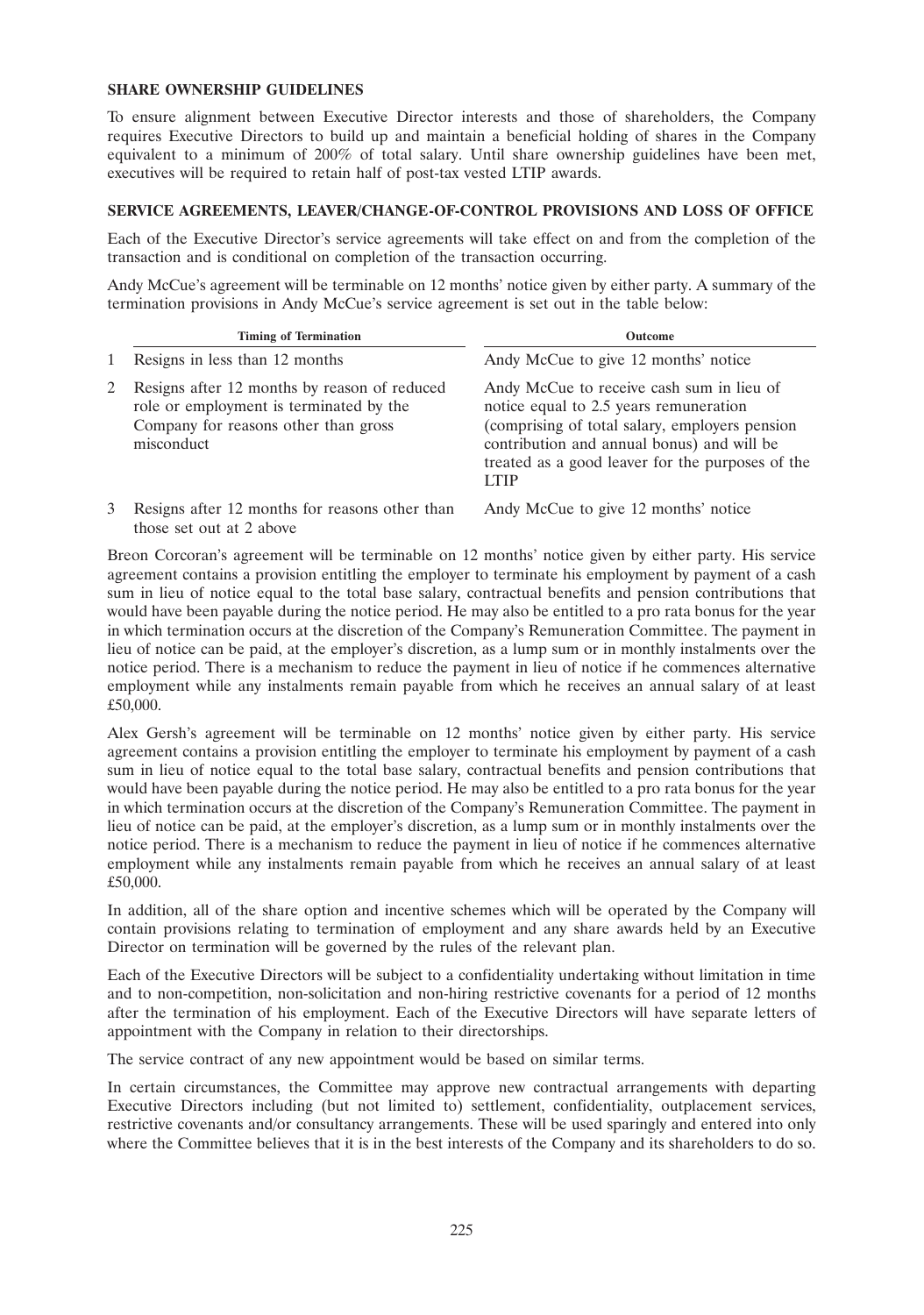When considering termination payments under incentive plans, the Committee reviews all potential incentive outcomes to ensure they are fair to both shareholders and participants. The table below summarises how the awards under the annual bonus, the DSIP and the LTIP are typically treated in specific circumstances, with the final treatment remaining subject to the Committee's discretion.

| Plan         | <b>Scenario</b>                                                                                                                                             | Timing of payment/<br>vesting                                                                                                                                                              | <b>Calculation of payment/vesting</b>                                                                                                                                                                                                                                                                                                             |
|--------------|-------------------------------------------------------------------------------------------------------------------------------------------------------------|--------------------------------------------------------------------------------------------------------------------------------------------------------------------------------------------|---------------------------------------------------------------------------------------------------------------------------------------------------------------------------------------------------------------------------------------------------------------------------------------------------------------------------------------------------|
| Annual bonus | Ill health or<br>disability,<br>redundancy,<br>retirement (with<br>agreement from the<br>Company), or any<br>other reason the<br>Committee may<br>determine | Normal payment<br>date, although the<br>Committee has<br>discretion to<br>accelerate payment<br>on a case-by-case<br>basis in its<br>discretion                                            | The Committee will determine the<br>annual bonus outcome based on<br>circumstances and the date of leaving.<br>Performance against targets is typically<br>assessed immediately (in case of death)<br>or at the end of the year in the normal<br>way and any resulting bonus will be<br>pro-rated for time served during the<br>year.             |
|              | Death                                                                                                                                                       | Immediately                                                                                                                                                                                |                                                                                                                                                                                                                                                                                                                                                   |
|              | Change-of-control                                                                                                                                           | Immediately                                                                                                                                                                                | Performance against targets will be<br>assessed at the point of<br>change-of-control, and any resulting<br>bonus will be pro-rated for time served<br>up to the point of change-of-control.                                                                                                                                                       |
|              | All other reasons                                                                                                                                           | No bonus is paid                                                                                                                                                                           | n/a                                                                                                                                                                                                                                                                                                                                               |
| <b>DSIP</b>  | Ill health or<br>disability,<br>redundancy,<br>retirement (with<br>agreement from the<br>Company), or any<br>other reason the<br>Committee may<br>determine | The later of the<br>date of cessation<br>and the expiry of<br>any post-restrictive<br>covenants, although<br>the Committee has<br>discretion to<br>accelerate on a<br>case-by-case basis   | n/a                                                                                                                                                                                                                                                                                                                                               |
|              | Death                                                                                                                                                       | Immediately                                                                                                                                                                                | n/a                                                                                                                                                                                                                                                                                                                                               |
|              | Change-of-control                                                                                                                                           | Immediately                                                                                                                                                                                | Awards may alternatively be exchanged<br>for new equivalent awards in the<br>acquirer where appropriate.                                                                                                                                                                                                                                          |
|              | All other reasons                                                                                                                                           | Awards lapse                                                                                                                                                                               | n/a                                                                                                                                                                                                                                                                                                                                               |
| <b>LTIP</b>  | Ill health or<br>disability,<br>redundancy,<br>retirement (with<br>agreement from the<br>Company), or any<br>other reason the<br>Committee may<br>determine | The later of the<br>normal vesting date<br>and the expiry of<br>any post-restrictive<br>covenants, although<br>the Committee has<br>discretion to<br>accelerate on a<br>case-by-case basis | Any outstanding awards will normally<br>be pro-rated for time (based on the<br>proportion of vesting period elapsed);<br>performance will be measured at the<br>end of the performance period. The<br>Committee retains discretion to<br>dis-apply pro-rating or accelerate<br>testing of performance conditions in<br>exceptional circumstances. |
|              | Death                                                                                                                                                       | Immediately                                                                                                                                                                                | As above, but with performance being<br>measured (and awards released) at the<br>appropriate date.                                                                                                                                                                                                                                                |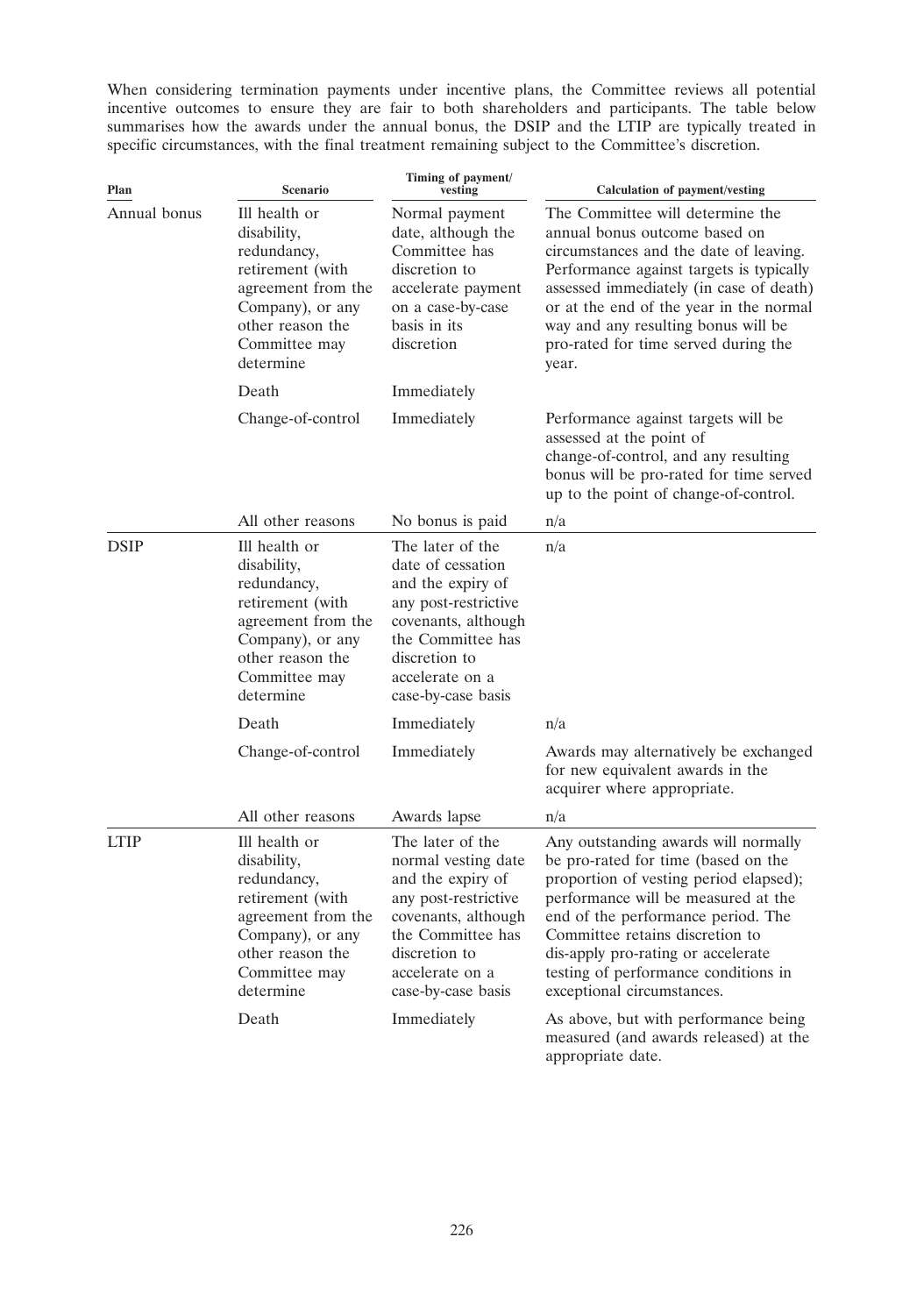| Plan | <b>Scenario</b>   | Timing of payment/<br>vesting | Calculation of payment/vesting                                                                                                                                                                                                                                                                                                                                                                                |
|------|-------------------|-------------------------------|---------------------------------------------------------------------------------------------------------------------------------------------------------------------------------------------------------------------------------------------------------------------------------------------------------------------------------------------------------------------------------------------------------------|
|      | Change-of-control | Immediately                   | Any outstanding awards will be<br>pro-rated for time (based on the<br>proportion of vesting period elapsed)<br>and performance up to the point of the<br>change-of-control. The Committee<br>retains discretion to dis-apply<br>pro-rating (in whole or in part) in<br>exceptional circumstances. Awards may<br>alternatively be exchanged for new<br>equivalent awards in the acquirer<br>where appropriate. |
|      | All other reasons | Awards lapse                  | n/a                                                                                                                                                                                                                                                                                                                                                                                                           |

#### **PAY-FOR-PERFORMANCE: SCENARIO ANALYSIS**

The following charts provide an estimate of the potential future reward opportunities for the Executive Directors, and the potential split between the different elements of pay under three different performance scenarios: 'Minimum', 'On-target' and 'Maximum'. Potential reward opportunities are based on the current Remuneration Policy, applied to salaries as at commencement of Paddy Power Betfair. Note that the projected values exclude the impact of any share price movements.



Assumptions underlying the scenarios:

- Total salaries for the EDs, effective from commencement of Paddy Power Betfair, are £700k for the CEO, comprising £635k in respect of his employment and  $\epsilon$ 90k in respect of his appointment as a Director of the Group;  $\epsilon$ 730k (equivalent to c. £525k) for the COO, comprising  $\epsilon$ 640k in respect of his employment and  $\epsilon$ 90k in respect of his appointment as a Director; and £440k for the CFO, comprising £375k in respect of his employment and £65k in respect of his appointment as a Director.
- Minimum—comprises fixed pay only which includes, total salary, individual pension allowances (i.e. 15%, 20% and 15% of total salary for the CEO, COO and CFO, respectively) and the value of benefits (using actual values from the last financial year as a proxy).
- On-target—comprises fixed pay plus 67% of the maximum payout under the annual bonus (i.e. 120% of salary for all EDs) and 25% of the LTIP vesting (i.e. 75%, 62.5% and 62.5% of total salary for the CEO, COO and CFO, respectively).
- Maximum—comprises fixed pay plus 100% of the maximum payout under the annual bonus (i.e. 180% of salary for all EDs) and 100% of the LTIP vesting (i.e. 300%, 250% and 250% of total salary for the CEO, COO and CFO respectively).
- SAYE awards have been excluded.
- Exchange rate used: GBP  $1 = EUR$  1.39.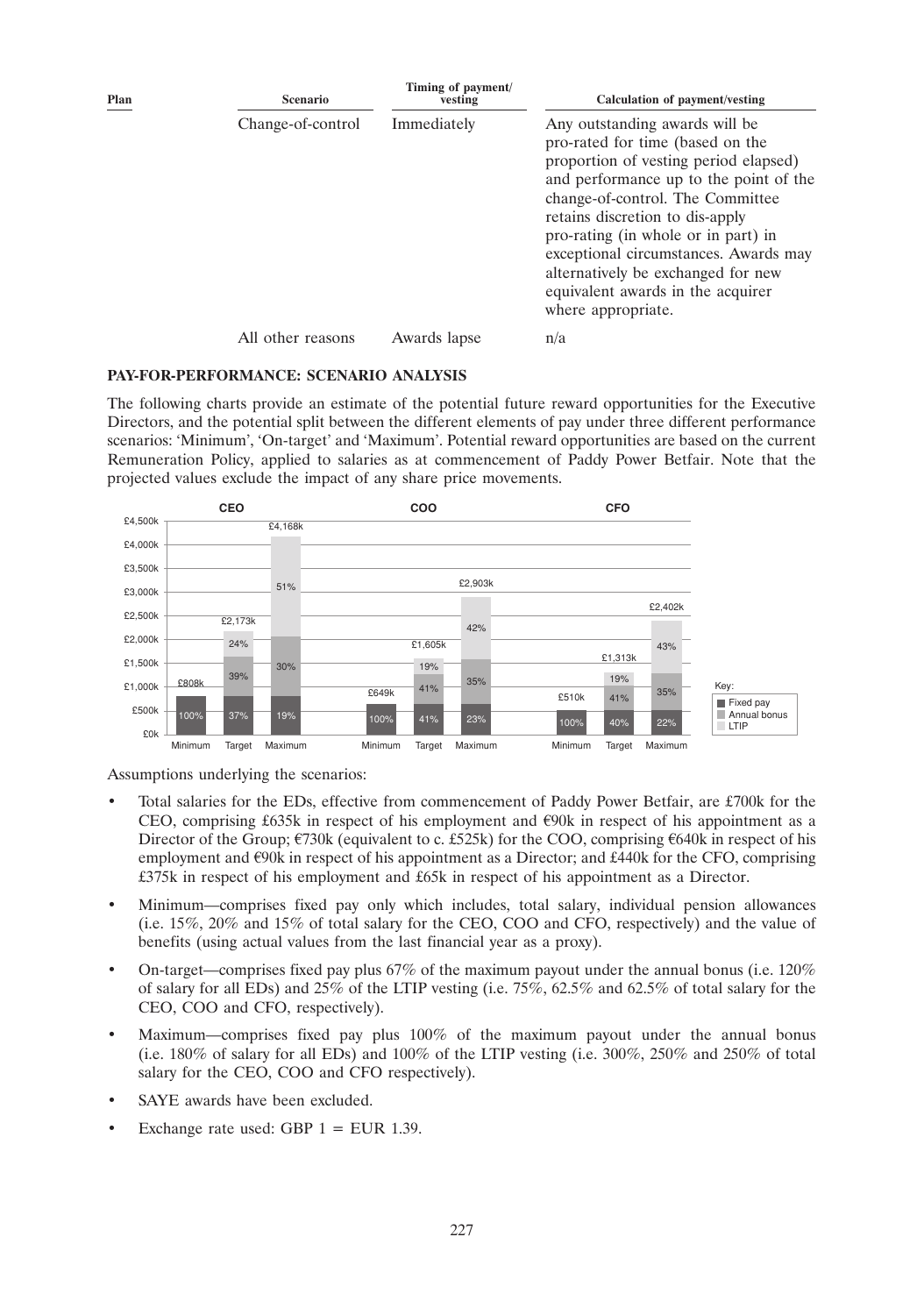### **CHAIRMAN AND NON-EXECUTIVE DIRECTORS**

The services of the Non-Executive Directors, including the Chairman ('NED'), are provided for under the terms of a letter of appointment with the Company, such appointments to take effect from completion. Continuation of the NED appointments is contingent on satisfactory performance and re-election at each AGM of the Company, unless terminated earlier upon written notice by either the NED or the Company. The NEDs' appointments will terminate automatically if they are removed from office by a resolution of the shareholders of the Company or are not re-elected. The appointment letters for the NEDs provide that on termination, only fees accrued and expenses incurred up to the date of termination are payable.

NEDs do not receive benefits from the Company and they are not eligible to join the Company's pension scheme or participate in any bonus or share incentive plan. Any reasonable expenses, including all travel (including to/from Company offices), hotels and other expenses the NEDs reasonably incur in the furtherance of their duties may be reimbursed by the Company and grossed up for any tax payable by the individual.

Details of the policy on NED fees are set out in the table below:

| Purpose and link to<br>strategy                                                                        | Operation and performance measures                                                                                                                                                                                                                                                                                                                                                                                                                                                                                                                                                    | <b>Maximum</b> opportunity                                                                                                                                                                                                                                                                                                                                                                            |
|--------------------------------------------------------------------------------------------------------|---------------------------------------------------------------------------------------------------------------------------------------------------------------------------------------------------------------------------------------------------------------------------------------------------------------------------------------------------------------------------------------------------------------------------------------------------------------------------------------------------------------------------------------------------------------------------------------|-------------------------------------------------------------------------------------------------------------------------------------------------------------------------------------------------------------------------------------------------------------------------------------------------------------------------------------------------------------------------------------------------------|
| To attract and<br>retain NEDs of the<br>highest calibre with<br>experience relevant<br>to the Company. | Remuneration for NEDs, other than<br>the Chairman, is determined by the<br>Board, on the recommendation of the<br>CEO in consultation with the<br>Chairman.<br>The Chairman's fee is determined and<br>recommended to the Board by the<br>Remuneration Committee.<br>Fees are reviewed from time to time.<br>Remuneration for NEDs, other than<br>the Chairman, comprises a base annual<br>fee for acting as NED of the Company<br>and additional fees for the Senior<br>Independent Director, and<br>Chairmanship of the Audit,<br>Remuneration, Risk and Nominations<br>Committees. | Fee increases may be greater than<br>those offered to wider employees (in<br>percentage terms), reflecting that they<br>may only be offered on a periodic<br>basis or reflect additional<br>responsibilities and/or time<br>commitments.<br>The maximum aggregate annual fee<br>for all NEDs, including the Chairman,<br>allowed by the Company's Articles of<br>Association is $\epsilon$ 2,000,000. |

In recruiting a new Chairman or NED, the Committee will use the policy as set out in the table above. A base fee would be payable for Board membership, with additional fees payable for acting as Senior Independent Director and/or as Chairman of a Board Committee as appropriate.

# **CONSIDERATIONS OF CONDITIONS ELSEWHERE IN THE GROUP**

The Committee considers the pay and employment conditions elsewhere in the Group when determining remuneration for Executive Directors, and the Company seeks to promote good relationships with employee representative bodies as part of its employee engagement strategy. However, the Committee does not currently consult specifically with employees on the Executive Director Remuneration Policy.

# **CONSIDERATIONS OF SHAREHOLDER VIEWS**

The Committee maintains an open and transparent dialogue with shareholders and takes an active interest in voting outcomes. Feedback received from shareholders, at the AGM and any other meetings during the year, is considered by the Committee on a timely basis.

# **EXTERNAL DIRECTORSHIPS**

The Board acknowledges that Executive Directors may be invited to become independent Non-Executive Directors of other listed companies which have no business relationship with the Company and that these duties can broaden their experience and knowledge to the benefit of the Company. Executive Directors are permitted to accept a maximum of two such appointments and must seek the prior approval of the Chairman. Fees paid for external appointments may be retained by the individual concerned.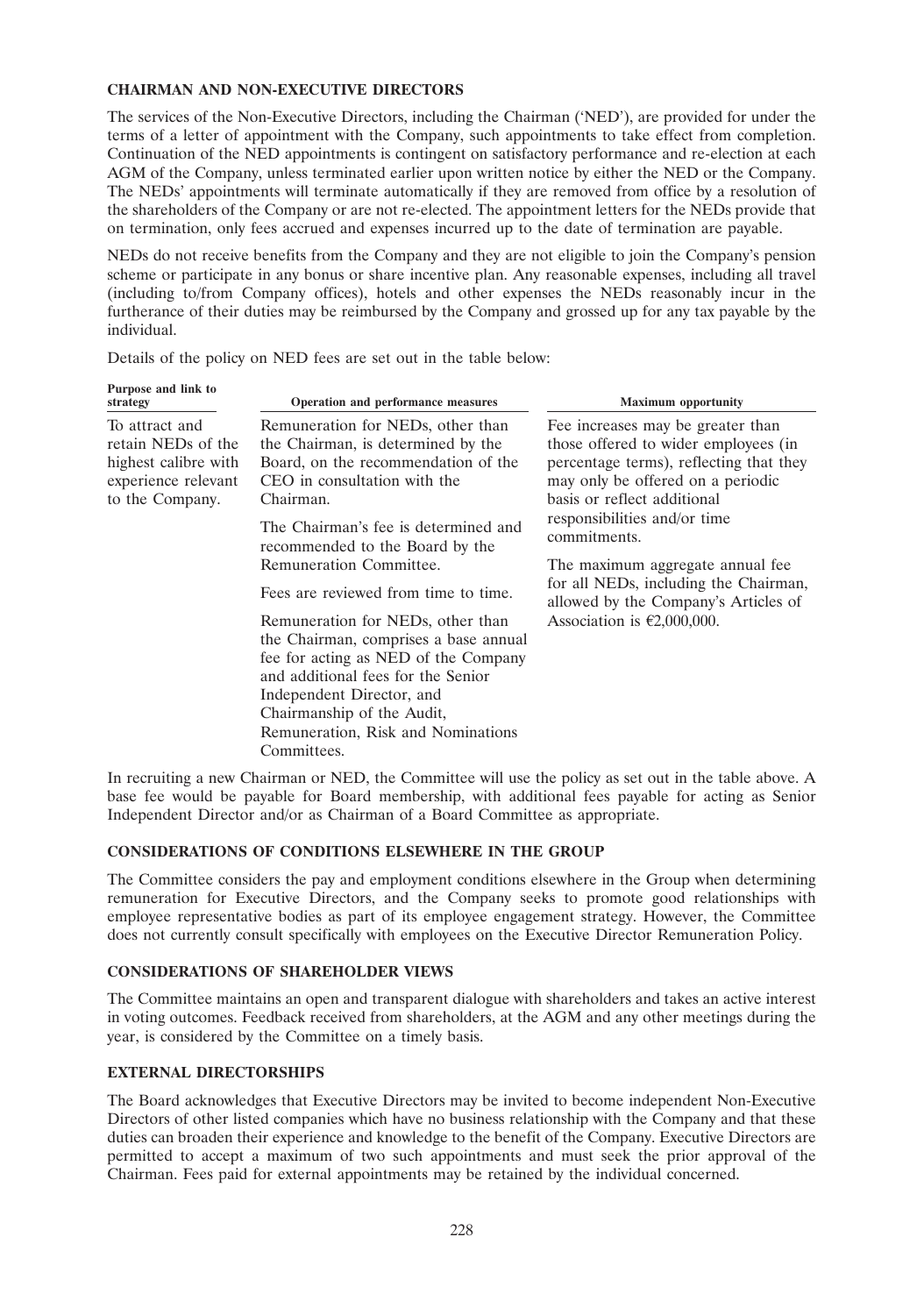## **DOCUMENTS INCORPORATED BY REFERENCE**

The following documents, which Paddy Power and Betfair have filed with the Central Bank, are incorporated in and taken to form an integral part of this Circular:

### **Paddy Power**

Paddy Power's Annual Report and Accounts for the financial year ended 31 December 2014 (the ''**PP 2014 Annual Report and Accounts**'') (accessible at http://www.paddypowerplc.com/investor-relations/resultscentre)

Paddy Power's Annual Report and Accounts for the financial year ended 31 December 2013 (the ''**PP 2013 Annual Report and Accounts**'') (accessible at http://www.paddypowerplc.com/investor-relations/resultscentre)

Paddy Power's Annual Report and Accounts for the financial year ended 31 December 2012 (the ''**PP 2012 Annual Report and Accounts**'') (accessible at http://www.paddypowerplc.com/investor-relations/resultscentre)

Paddy Power's Interim Results Announcement for the 6 months ended 30 June 2015 (the ''**PP 2015 Interim Results Announcement**'') (accessible at http://www.paddypowerplc.com/investor-relations/resultscentre)

| Rule       | Announcement                                            | dated    | September | 2015 | <i>(accessible)</i> | at |
|------------|---------------------------------------------------------|----------|-----------|------|---------------------|----|
|            | http://www.paddypowerplc.com/investors/regulatory-news) |          |           |      |                     |    |
| Prospectus | dated                                                   | November | 2015      |      | <i>(accessible)</i> | at |

http://www.paddypowerplc.com/investors/recommended-merger)

The following table indicates where information required pursuant to the Listing Rules to be disclosed in this Circular can be found in the documents incorporated by reference referred to above. The information incorporated by reference that is not referred to in the table below is considered additional information and is not required pursuant to the Listing Rules. Prospective investors should read this Circular and the documents incorporated herein by reference in their entirety before making any investment decision in relation to the exchange offer.

| Reference $document(s)$    | Information incorporated by reference into this Circular     | Page numbers<br>in reference<br>document |  |
|----------------------------|--------------------------------------------------------------|------------------------------------------|--|
| Paddy Power 2014 Annual    |                                                              | $62 - 64$                                |  |
| <b>Report and Accounts</b> | Consolidated Income Statement                                | 65                                       |  |
|                            | Consolidated Statement of Comprehensive Income               | 66                                       |  |
|                            | Consolidated Statement of Financial Position                 | 67                                       |  |
|                            | Consolidated Statement of Cash Flows                         | 68                                       |  |
|                            | Consolidated Statement of Changes in Equity                  | $69 - 70$                                |  |
|                            | Notes to the Consolidated Financial Statements               | $71 - 118$                               |  |
|                            |                                                              | 117                                      |  |
|                            |                                                              | 119                                      |  |
| Paddy Power 2013 Annual    |                                                              | 57                                       |  |
| <b>Report and Accounts</b> | Consolidated Income Statement                                | 60                                       |  |
|                            | Consolidated Statement of Comprehensive Income               | 61                                       |  |
|                            | Consolidated Statement of Financial Position                 | 62                                       |  |
|                            | Consolidated Statement of Cash Flows                         | 63                                       |  |
|                            | Consolidated Statement of Changes in Equity                  | 64                                       |  |
|                            | Notes to the Consolidated Financial Statements $\dots \dots$ | 66–107                                   |  |
|                            |                                                              | 108                                      |  |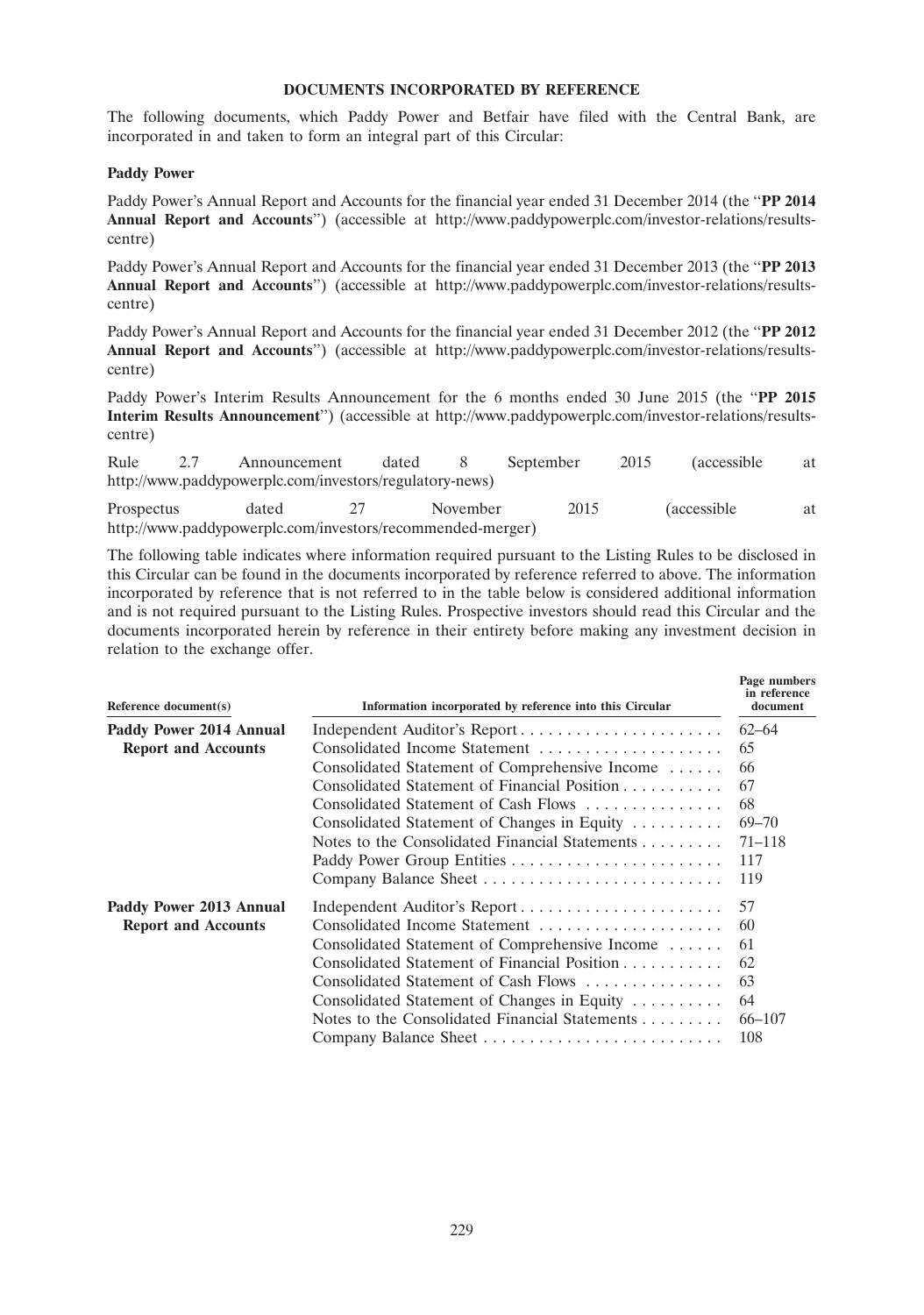| Reference $document(s)$                                 | Information incorporated by reference into this Circular                                                                                                    | Page numbers<br>in reference<br>document |  |
|---------------------------------------------------------|-------------------------------------------------------------------------------------------------------------------------------------------------------------|------------------------------------------|--|
| Paddy Power 2012 Annual                                 |                                                                                                                                                             |                                          |  |
| <b>Report and Accounts</b>                              | Consolidated Income Statement                                                                                                                               | 61                                       |  |
|                                                         | Consolidated Statement of Comprehensive Income                                                                                                              | 62                                       |  |
|                                                         | Consolidated Statement of Financial Position                                                                                                                | 63                                       |  |
|                                                         | Consolidated Statement of Cash Flows                                                                                                                        | 64                                       |  |
|                                                         | Consolidated Statement of Changes in Equity                                                                                                                 | $65 - 66$                                |  |
|                                                         | Notes to the Consolidated Financial Statements                                                                                                              | $67 - 117$                               |  |
|                                                         |                                                                                                                                                             | 118                                      |  |
| Paddy Power 2015 Interim<br><b>Results Announcement</b> | Condensed Consolidated Interim Income Statement (and<br>comparative against previous year's interim results)<br>Condensed Consolidated Interim Statement of | 12                                       |  |
|                                                         | Comprehensive Income (and comparative against previous<br>Condensed Consolidated Interim Statement of Financial                                             | 13                                       |  |
|                                                         | Position (and comparative against previous year's interim<br>Condensed Consolidated Interim Statement of Cash Flows                                         | 14                                       |  |
|                                                         | (and comparative against previous year's interim results)<br>Condensed Consolidated Interim Statement of Changes in                                         | 15                                       |  |
|                                                         |                                                                                                                                                             | $16 - 17$                                |  |
| <b>Rule 2.7 Announcement</b>                            |                                                                                                                                                             | $32 - 44$                                |  |
| <b>Prospectus</b>                                       | Executive Paddy Power Directors' service agreements<br>Non-executive Paddy Power Directors' letters of                                                      | 83                                       |  |
|                                                         | Executive directors' service agreements for the Combined                                                                                                    | 84                                       |  |
|                                                         | Non-executive directors' letters of appointment for the                                                                                                     | $84 - 87$                                |  |
|                                                         |                                                                                                                                                             | $87 - 88$                                |  |

Any statement contained in this Circular or in a document incorporated by reference into this Circular will be deemed to be modified or superseded for the purposes of this Circular to the extent that a statement contained in any subsequent document modifies or supersedes that statement. Any statement that is modified or superseded in this manner will no longer be a part of this Circular, except as modified or superseded.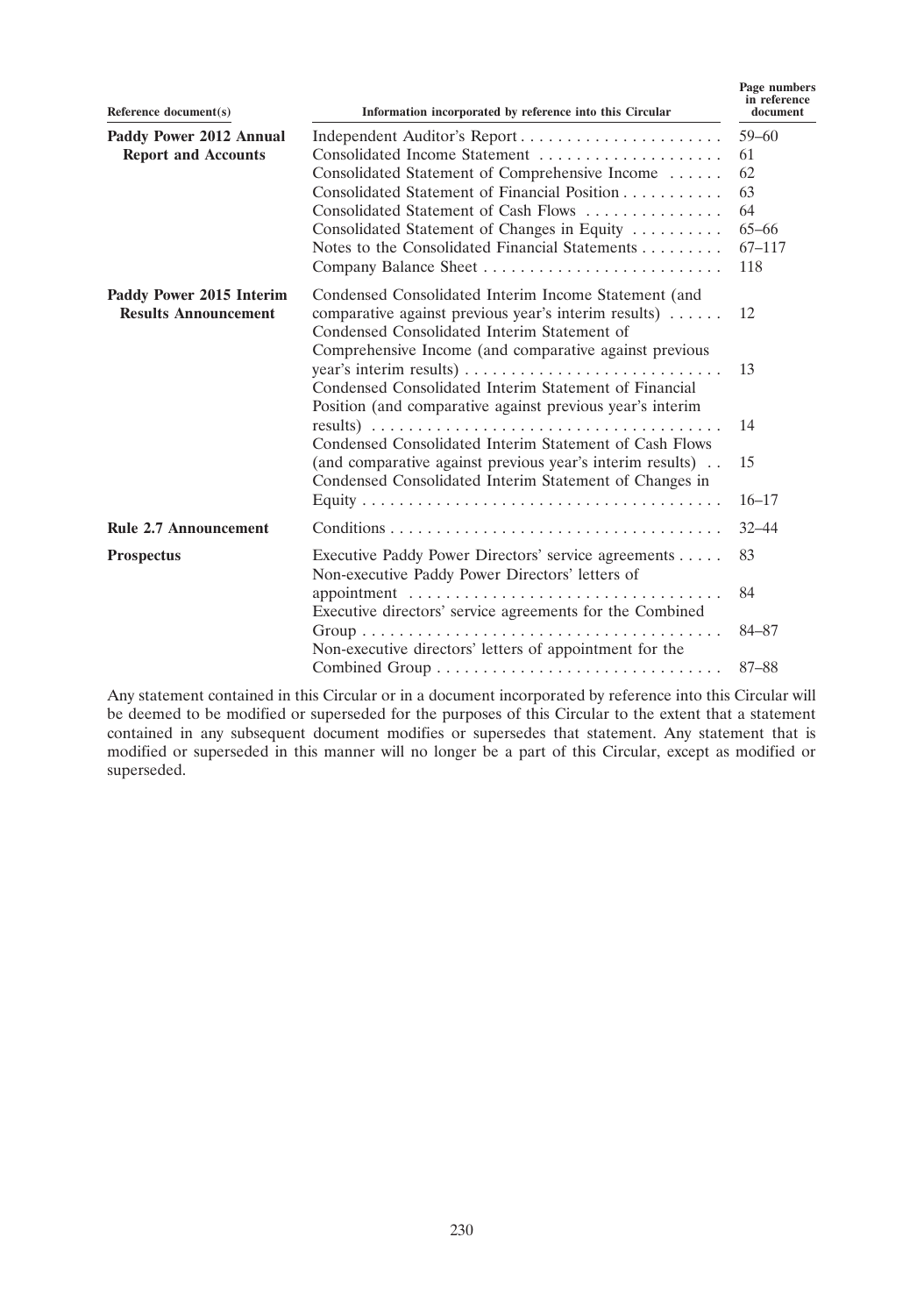# **DEFINITIONS**

The following definitions apply throughout this Circular and accompanying Form of Proxy, unless the context otherwise requires:

| "£, GBP, Sterling, pence or p" | the lawful currency of the UK                                                                                                                                                                                                                                                                                                                                                                                          |
|--------------------------------|------------------------------------------------------------------------------------------------------------------------------------------------------------------------------------------------------------------------------------------------------------------------------------------------------------------------------------------------------------------------------------------------------------------------|
| "Admission"                    | the New Paddy Power Betfair Shares being<br>admitted to: (i) listing on the premium listing<br>segment of the Official List of the FCA and to the<br>secondary listing segment of the Official List of the<br>Irish Stock Exchange as an overseas company; and<br>(ii) trading on the London Stock Exchange's main<br>securities market for listed securities and the Irish<br>Stock Exchange's Main Securities Market |
| "Announcement"                 | the announcement made on 8 September 2015<br>pursuant to Rule 2.7 of the City Code                                                                                                                                                                                                                                                                                                                                     |
| "Annual Report"                | the annual report and audited financial statements<br>of Betfair                                                                                                                                                                                                                                                                                                                                                       |
| "Articles"                     | the articles of association of the Company for the<br>time being                                                                                                                                                                                                                                                                                                                                                       |
| "August Profit Forecast"       | means the profit forecast made by Paddy Power on<br>26 August 2015 as part of its results announcement<br>for the period ended 30 June 2015                                                                                                                                                                                                                                                                            |
| "BBSY Bid"                     | means, for the relevant interest period and as at the<br>relevant time for a loan in Australian dollars:                                                                                                                                                                                                                                                                                                               |
|                                | the Australian Bank Bill Swap Reference Rate<br>(i)<br>(Bid) administered by the Australian Financial<br>Markets Association (or any other person<br>which takes over the administration of that<br>rate) for the relevant period and displayed on<br>page BBSY of the Thomson Reuters Screen<br>(or any replacement Thomson Reuters page<br>which displays that rate); and                                            |
|                                | if the rate described in sub-paragraph (i)<br>(ii)<br>above is not available, the sum of:                                                                                                                                                                                                                                                                                                                              |
|                                | (A) the Australian Bank Bill Swap Reference<br>Rate administered by the Australian<br>Financial Markets Association (or any<br>other person which takes over the<br>administration of that rate) for the<br>relevant period and displayed on page<br>BBSW of the Thomson Reuters Screen<br>(or any replacement Thomson Reuters<br>page which displays that rate).; and                                                 |
|                                | $0.05\%$ per annum;<br>(B)                                                                                                                                                                                                                                                                                                                                                                                             |
|                                | If such page or service ceases to be available, the<br>Facility Agreement includes customary provisions<br>for other pages and/or rates to be selected                                                                                                                                                                                                                                                                 |
|                                | business to business                                                                                                                                                                                                                                                                                                                                                                                                   |
|                                | business to consumer                                                                                                                                                                                                                                                                                                                                                                                                   |
| "Betfair"                      | Betfair Group plc, incorporated in England and<br>Wales with registered number 064897                                                                                                                                                                                                                                                                                                                                  |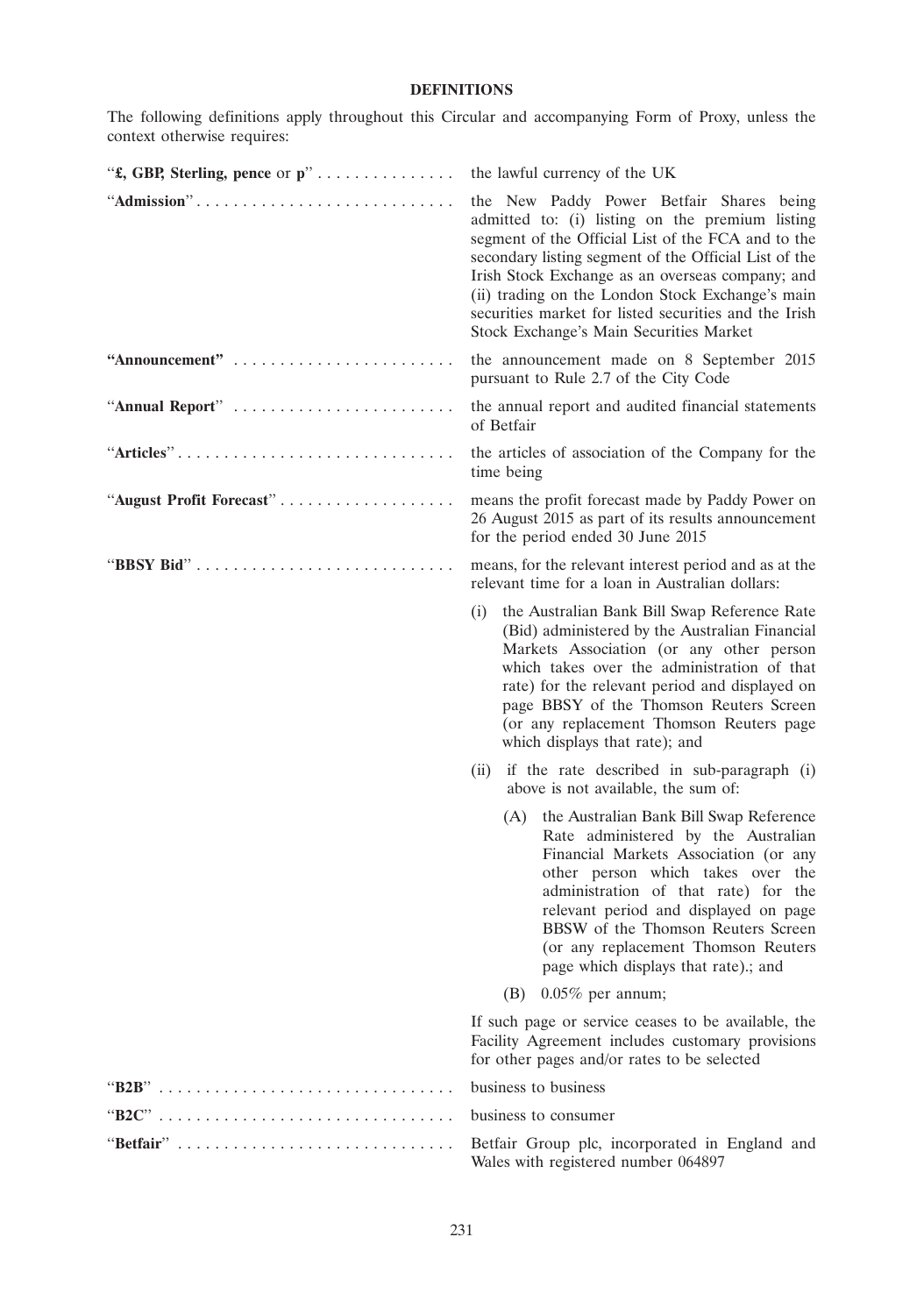| Betfair Approved Company Share Option Plan | the approved company share option plan approved<br>by HMRC under reference X102736 and amended<br>by way of resolution of the Betfair Board on<br>6 October 2010 and subsequently                                                                                                                                                                   |
|--------------------------------------------|-----------------------------------------------------------------------------------------------------------------------------------------------------------------------------------------------------------------------------------------------------------------------------------------------------------------------------------------------------|
| "Betfair's Betting Exchange"               | the Betfair betting exchange, which is based on the<br>concepts and systems underpinning an order-based<br>stock exchange model and which enables Betfair<br>customers to bet at odds sought by themselves or<br>offered by other customers instead of against a<br>traditional bookmaker                                                           |
| "Betfair Board"                            | the board of directors of Betfair at the date of the<br>Circular                                                                                                                                                                                                                                                                                    |
| "Betfair Closing Dividend"                 | a closing dividend which will be an amount which is<br>equal to the anticipated dividend per Betfair Share<br>(excluding the effects of the Merger) for the<br>financial year ending 30 April 2016 pro-rated for<br>the number of days elapsed in the period from<br>1 May 2015 to Completion (inclusive) less the 2016<br>Betfair Interim Dividend |
| "Betfair Deferred Share Incentive Plan"    | the deferred share incentive plan adopted on<br>12 November including the 2010 Equity US<br>Subplan to the Deferred Share Incentive Plan for<br>United States employees                                                                                                                                                                             |
| "Betfair General Meeting"                  | the general meeting of Scheme Shareholders to be<br>convened in connection with the Scheme to<br>consider, and if thought fit pass, inter alia, the<br>Betfair Resolutions, including any adjournment<br>thereof                                                                                                                                    |
| "Betfair Group"                            | Betfair and its subsidiary undertakings and<br>associated undertakings and, where the context<br>permits, each of them                                                                                                                                                                                                                              |
| "Betfair Interim Dividend"                 | the interim dividend the Betfair Shareholders will<br>receive for the six month period ending 31 October<br>2015 of 15 pence per Betfair Share                                                                                                                                                                                                      |
| "Betfair Irish Sharesave Plan"             | the BETsave Ireland Savings-Related Share Option<br>Scheme approved by the Revenue Commissioner<br>on 17 July 2013 and 15 October 2014                                                                                                                                                                                                              |
| "Betfair Long Term Incentive Plan"         | means the 2009 long term incentive plan approved<br>by resolution of the Betfair Board on 6 October<br>2010 and amended on 11 September 2012 and<br>6 March 2013 including the 2010 Equity US<br>Subplan to the Long Term Incentive Plan for<br>United States employees                                                                             |
| "Betfair Management Incentive Plan"        | the management incentive plan approved by<br>resolution of the Betfair Board on 12 August 2009<br>and amended by way of resolution of the Betfair<br>Board on 6 October 2010                                                                                                                                                                        |
| "Betfair Option Agreement"                 | the option agreement entered into between Betfair<br>and Breon Corcoran dated 9 January 2015                                                                                                                                                                                                                                                        |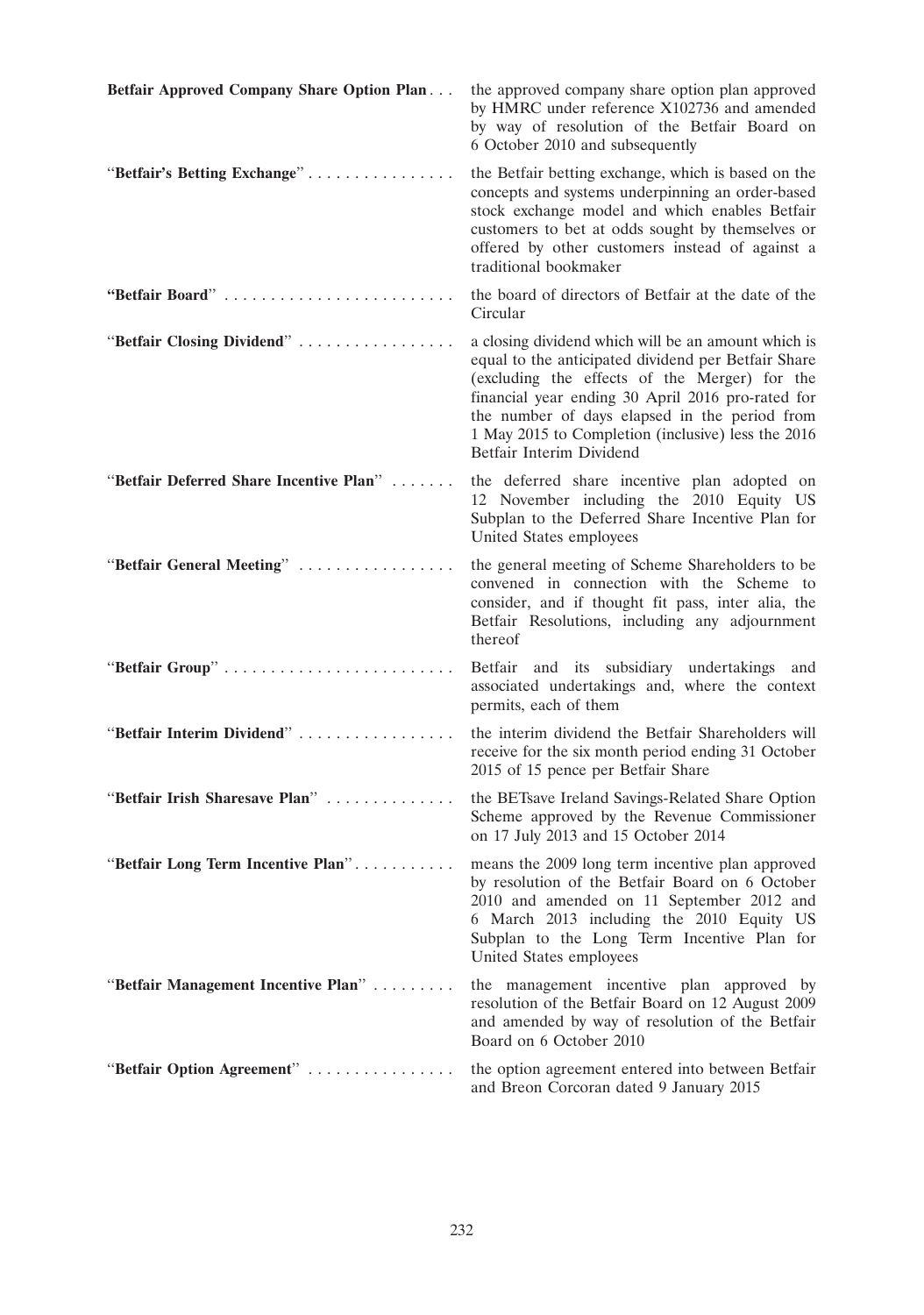| "Betfair Resolutions"                                                             | the resolutions to be proposed by Betfair at the<br>Betfair General Meeting in connection with,<br>amongst other things, the approval of the Scheme<br>and the amendment of Betfair's articles of<br>association                                |
|-----------------------------------------------------------------------------------|-------------------------------------------------------------------------------------------------------------------------------------------------------------------------------------------------------------------------------------------------|
| "Betfair Restricted Share Awards Plan"                                            | the Betfair Group 2011 restricted share awards plan                                                                                                                                                                                             |
| "Betfair Shareholders"                                                            | holders of Betfair Shares from time to time                                                                                                                                                                                                     |
| "Betfair Shares"                                                                  | fully paid-up ordinary shares of $£0.095$ each in the<br>share capital of Betfair                                                                                                                                                               |
| "Betfair Sharesave Plan"                                                          | means the sharesave plan approved by H. M.<br>Revenue & Customs under reference SRS102735,<br>as amended on 8 October 2014 including the<br>schedules relating to option holders in each of<br>Gibraltar, Italy, Malta, Portugal and Romania    |
| "Betfair Share Schemes"                                                           | the share option and incentive schemes operated by<br>the Betfair Group, further details of which are set<br>out in Part II (Principal Terms and Conditions of the<br>Merger) of this Circular                                                  |
| "Betfair Stakeholder Plan"                                                        | the stakeholder plan approved by the Betfair Board<br>in July 2010                                                                                                                                                                              |
| "Betfair Unapproved Share Option Plan"                                            | means the unapproved share option plan as<br>amended by way of resolution of the Betfair Board<br>on 6 October 2010, including the 2010 Equity US<br>Subplan to the Betfair Group Limited Unapproved<br>Share Option Plan 2009 for US employees |
| "Board of Paddy Power"                                                            | the board of directors of Paddy Power at the date of<br>this Circular                                                                                                                                                                           |
| "Board" or "Directors"                                                            | the directors of the Company, whose names are set<br>out on page 1                                                                                                                                                                              |
| "Business Day"                                                                    | a day, not being a public holiday, Saturday or<br>Sunday, on which banks in the City of London are<br>open for normal business                                                                                                                  |
| "CCPC"                                                                            | and<br>Consumer<br>Competition<br>Protection<br>Commission, an Irish statutory body established<br>under the Competition and Consumer Protection<br>Act 2014                                                                                    |
| "Central Bank"                                                                    | the Central Bank of Ireland                                                                                                                                                                                                                     |
| "Circular"                                                                        | this<br>including<br>the<br>Notice<br>document,<br><sub>of</sub><br><b>Extraordinary General Meeting</b>                                                                                                                                        |
| "City Code or Code"                                                               | the City Code on Takeovers and Mergers in the<br>United Kingdom                                                                                                                                                                                 |
| "Class 1 Transaction"                                                             | has the meaning given to it in the Listing Rules                                                                                                                                                                                                |
|                                                                                   | Competition and Markets Authority, a UK<br>statutory body established under the Enterprise and<br>Regulatory Reform Act 2013                                                                                                                    |
| "Combined Group"                                                                  | the combined Paddy Power Group and Betfair<br>Group following Completion                                                                                                                                                                        |
| "Companies Act"                                                                   | the UK Companies Act 2006 (as amended)                                                                                                                                                                                                          |
| "Company" $\ldots \ldots \ldots \ldots \ldots \ldots \ldots \ldots \ldots \ldots$ | Paddy Power plc                                                                                                                                                                                                                                 |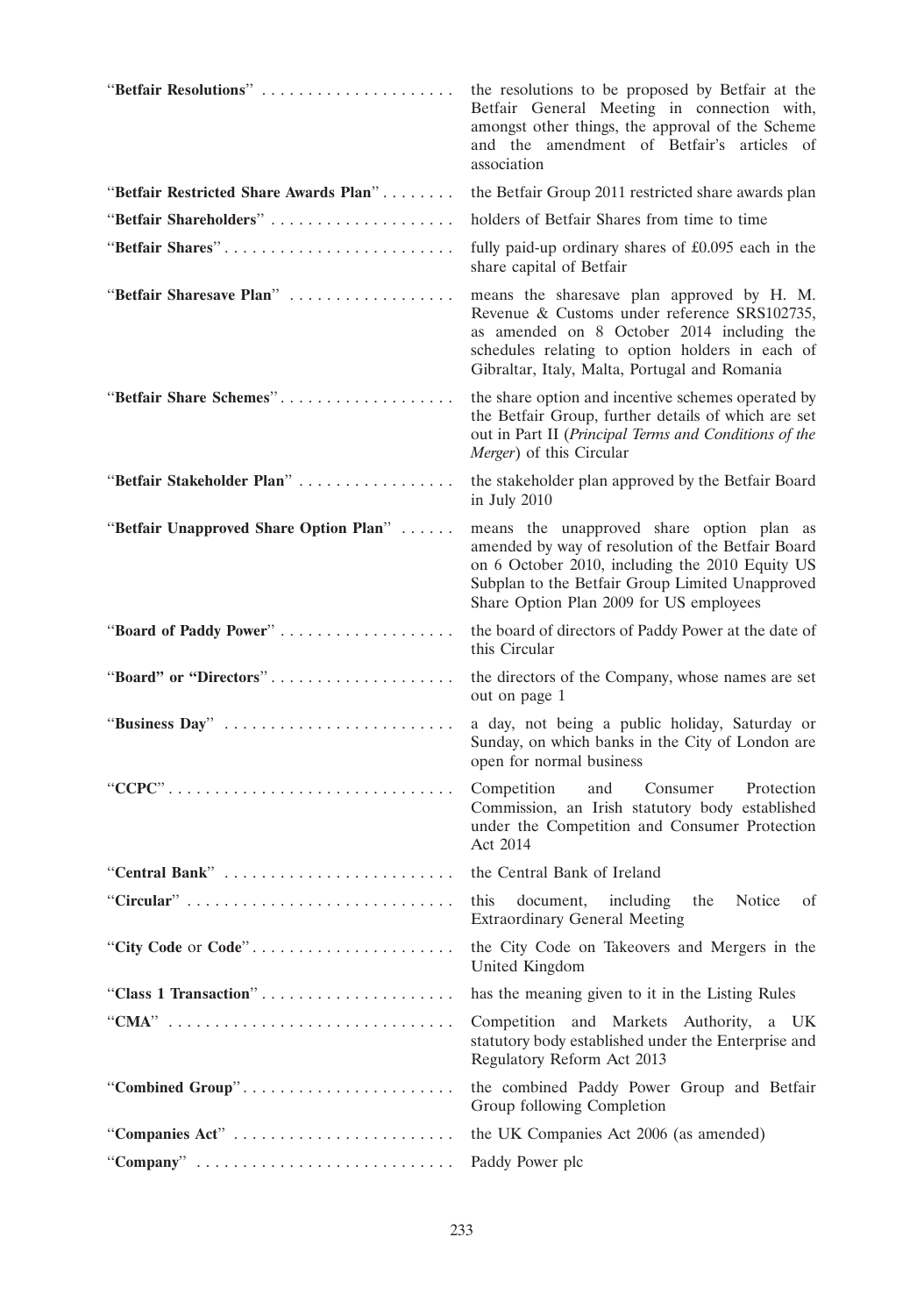| "Completion"                                                                           | the date upon which the Merger becomes Effective                                                                                                                                                                                                                                                                                                                                                                                                                                                 |
|----------------------------------------------------------------------------------------|--------------------------------------------------------------------------------------------------------------------------------------------------------------------------------------------------------------------------------------------------------------------------------------------------------------------------------------------------------------------------------------------------------------------------------------------------------------------------------------------------|
|                                                                                        | the conditions of the Merger as set out in Part II of<br>the Scheme Document and Appendix I of the<br>Announcement                                                                                                                                                                                                                                                                                                                                                                               |
| "Confidentiality Agreement"                                                            | the mutual confidentiality agreement entered into<br>by Betfair and Paddy Power on 18 August 2015                                                                                                                                                                                                                                                                                                                                                                                                |
| "Co-operation Agreement"                                                               | the co-operation agreement entered into by Betfair<br>and Paddy Power on 8 September 2015 in<br>connection with the Merger                                                                                                                                                                                                                                                                                                                                                                       |
|                                                                                        | the High Court of Justice in England and Wales                                                                                                                                                                                                                                                                                                                                                                                                                                                   |
| "Court Hearing"                                                                        | the hearing by the Court to sanction the Scheme                                                                                                                                                                                                                                                                                                                                                                                                                                                  |
| "Court Meeting"                                                                        | the meeting or meetings of the Scheme<br>Shareholders as may be convened pursuant to an<br>order of the Court under section 896 of the<br>Companies Act for the purposes of considering and,<br>if thought fit, approving the Scheme (with or<br>without amendment approved or imposed by the<br>Court and agreed to by Betfair and Paddy Power)<br>including any adjournment, postponement or<br>reconvention of any such meeting, notice of which<br>shall be contained in the Scheme Document |
| "Court Order"                                                                          | the order of the Court sanctioning the Scheme<br>under Part 26 of the Companies Act                                                                                                                                                                                                                                                                                                                                                                                                              |
| $"CREST" \ldots \ldots \ldots \ldots \ldots \ldots \ldots \ldots \ldots \ldots \ldots$ | the relevant system (as defined in the CREST<br>Regulations) in respect of which Euroclear UK $\&$<br>Ireland Limited is the operator (as defined in the<br>CREST Regulations in accordance with which<br>securities may be held and transferred in<br>uncertificated form                                                                                                                                                                                                                       |
| "CREST Proxy Instruction"                                                              | the instruction whereby CREST members can send<br>a CREST message appointing a proxy for the<br>meeting and instructing the proxy on how to vote                                                                                                                                                                                                                                                                                                                                                 |
| "CREST Regulations"                                                                    | the Companies Act 1990 (Uncertificated Securities)<br>Regulations 1996 (SI 68/1996) of Ireland (as<br>the Uncertificated<br>amended)<br>or or<br>Securities<br>Regulations 2001 (SI 2001/3755) as appropriate                                                                                                                                                                                                                                                                                    |
| "Disclosure and Transparency Rules"                                                    | the Disclosure and Transparency Rules of the FCA<br>in its capacity as the UK Listing Authority under<br>FSMA and contained in the UK Listing Authority's<br>publication of the same name                                                                                                                                                                                                                                                                                                        |
|                                                                                        | the Scheme having become effective pursuant to its<br>terms or, if the Merger is implemented by way of a<br>Merger Offer, the Merger Offer having been<br>declared or having become unconditional in all<br>respects in accordance with the requirements of the<br>City Code                                                                                                                                                                                                                     |
| "Effective Date"                                                                       | the date upon which the Merger becomes Effective                                                                                                                                                                                                                                                                                                                                                                                                                                                 |
| "EU Prospectus Regulation"                                                             | Commission Regulation (EC) No. 809/2004 of<br>29 April 2004                                                                                                                                                                                                                                                                                                                                                                                                                                      |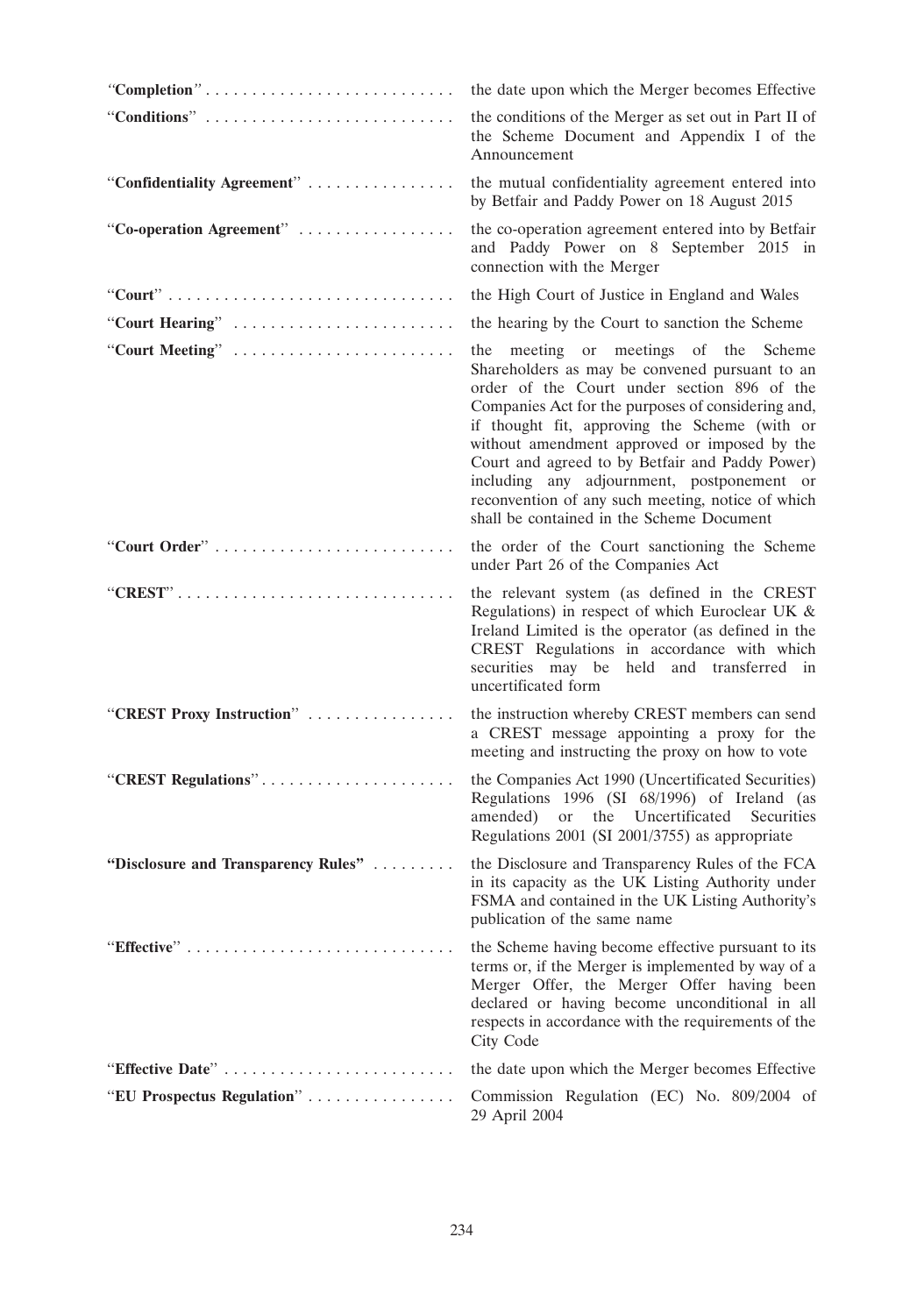| "EURIBOR"                       | means, for the relevant interest period and as at the<br>relevant time for a loan in euro, the euro interbank<br>offered rate administered by the European Money<br>Markets Institute (or any other person which takes<br>over the administration of that rate) for the<br>relevant period displayed on page EURIBOR01 of<br>the Thomson Reuters screen (or any replacement<br>Thomson Reuters page which displays that rate). If<br>such page or service ceases to be available, the<br>Facility Agreement includes customary provisions<br>for other pages and/or rates to be selected           |
|---------------------------------|----------------------------------------------------------------------------------------------------------------------------------------------------------------------------------------------------------------------------------------------------------------------------------------------------------------------------------------------------------------------------------------------------------------------------------------------------------------------------------------------------------------------------------------------------------------------------------------------------|
|                                 | the euro currency                                                                                                                                                                                                                                                                                                                                                                                                                                                                                                                                                                                  |
| "Exchange Ratio"                | 0.4254 New Paddy Power Betfair Shares for each<br>Betfair Share held                                                                                                                                                                                                                                                                                                                                                                                                                                                                                                                               |
| "Extraordinary General Meeting" | the extraordinary general meeting of the Company<br>convened for 11.15 a.m. on 21 December 2015, or<br>any adjournment thereof, as set out in the notice<br>contained in this Circular                                                                                                                                                                                                                                                                                                                                                                                                             |
| "Facility Agreement"            | has the meaning given to it in VI, Section 6 of<br>Part VI (Additional Information) of this Circular                                                                                                                                                                                                                                                                                                                                                                                                                                                                                               |
|                                 | the Financial Conduct Authority or its successor<br>from time to time                                                                                                                                                                                                                                                                                                                                                                                                                                                                                                                              |
| "Form of Proxy"                 | the form of proxy accompanying this Circular for<br>use by Shareholders at the Extraordinary General<br>Meeting                                                                                                                                                                                                                                                                                                                                                                                                                                                                                    |
| "FSMA"                          | the Financial Services and Markets Act 2000, as<br>amended                                                                                                                                                                                                                                                                                                                                                                                                                                                                                                                                         |
| "IBI Corporate Finance"         | <b>IBI</b> Corporate Finance Limited                                                                                                                                                                                                                                                                                                                                                                                                                                                                                                                                                               |
| "IFRS"                          | International Financial Reporting Standards as<br>issued by European Union                                                                                                                                                                                                                                                                                                                                                                                                                                                                                                                         |
| "Ireland"                       | Ireland excluding Northern Ireland and the word<br>"Irish" shall be construed accordingly                                                                                                                                                                                                                                                                                                                                                                                                                                                                                                          |
| "Irish Stock Exchange"          | the Irish Stock Exchange plc                                                                                                                                                                                                                                                                                                                                                                                                                                                                                                                                                                       |
|                                 | means, for the relevant interest period and as at the<br>relevant time, the London interbank offered rate<br>administered by ICE Benchmark Administration<br>Limited (or any other person which takes over the<br>administration of that rate) for the relevant<br>currency and period displayed on pages LIBOR01<br>or LIBOR02 of the Thomson Reuters screen (or<br>any replacement Thomson Reuters page which<br>displays that rate). If such page or service ceases to<br>be available, the Facility Agreement includes<br>customary provisions for other pages and/or rates to<br>be selected. |
| "Listing Rules"                 | the rules and regulations made by the FCA under<br>Part VI of the FSMA, and contained in the UK<br>Listing Authority's publication of the same name<br>and/or the Listing Rules of the Irish Stock<br>Exchange, as the case may be (in each case, as<br>amended from time to time)                                                                                                                                                                                                                                                                                                                 |
| "London Stock Exchange"         | the London Stock Exchange plc                                                                                                                                                                                                                                                                                                                                                                                                                                                                                                                                                                      |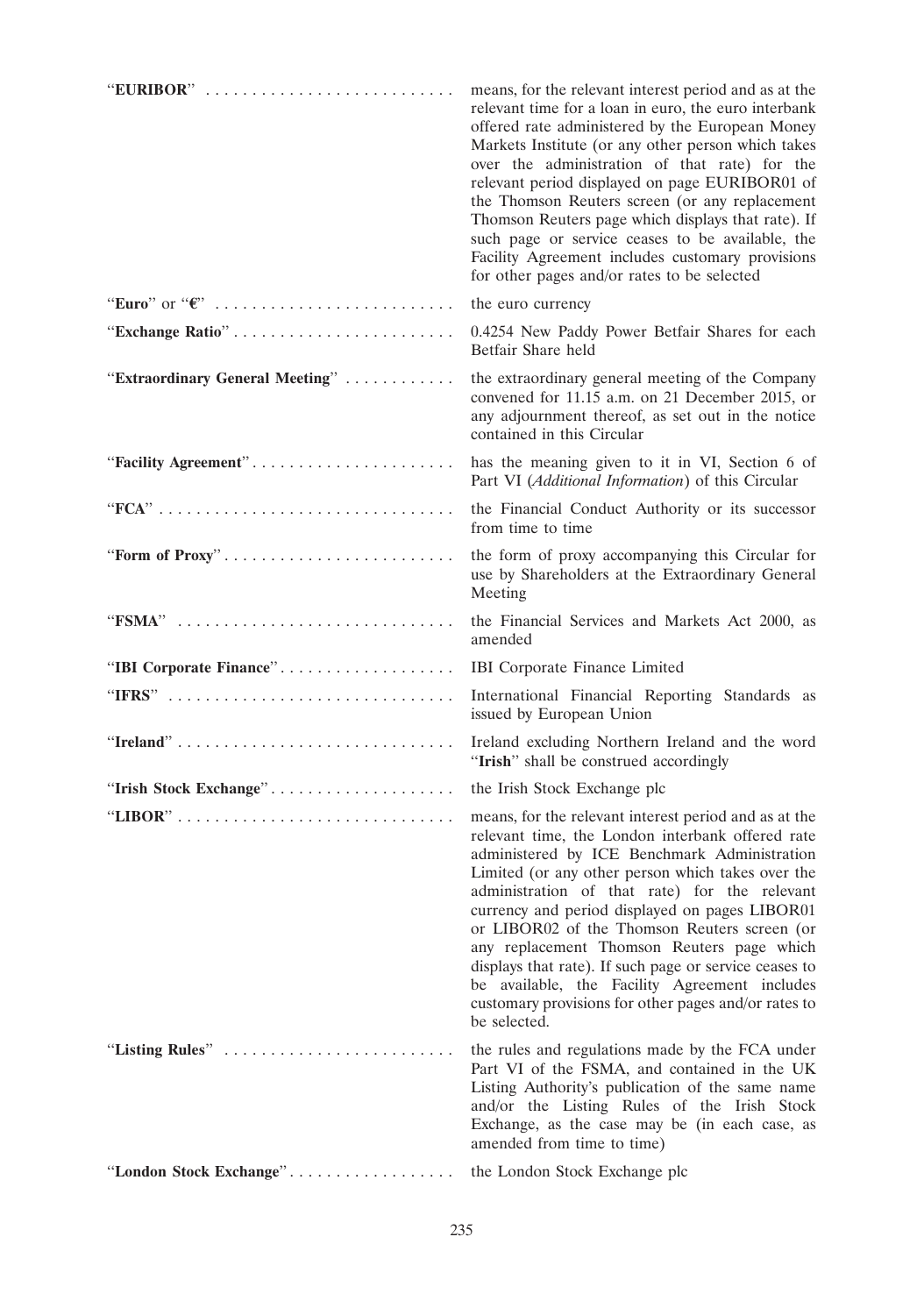| "Long Stop Date"                              | 30 June 2016 or such later date as Betfair and<br>Paddy Power may agree in writing, with the Panel's<br>consent and the Court may approve (if such consent<br>and/or approval is required)                                                                                                                                                                                                           |
|-----------------------------------------------|------------------------------------------------------------------------------------------------------------------------------------------------------------------------------------------------------------------------------------------------------------------------------------------------------------------------------------------------------------------------------------------------------|
| "Market Abuse Rules"                          | the rules issued by the Central Bank under<br>section 1370 of the Companies Act 2014                                                                                                                                                                                                                                                                                                                 |
|                                               | the proposed acquisition of the entire issued and to<br>be issued share capital of Betfair by Paddy Power to<br>be effected by the Scheme (or by the Merger Offer<br>in accordance with the terms of the Co-operation<br>Agreement)                                                                                                                                                                  |
| "Merger Offer"                                | in the event that the Merger is to be implemented<br>by way of a takeover offer as defined in Chapter 3<br>of Part 28 of the Companies Act, the takeover offer<br>to be made by or on behalf of Paddy Power to<br>acquire the entire issued and to be issued share<br>capital of Betfair and, where the context admits, any<br>subsequent revision, variation, extension or renewal<br>of such offer |
| "Morgan Stanley"                              | Morgan Stanley & Co. International plc                                                                                                                                                                                                                                                                                                                                                               |
| "New Paddy Power Betfair Shares"              | the new ordinary shares of $\epsilon$ 0.09 each in the capital<br>of Paddy Power Betfair to be issued credited as fully<br>paid to Scheme Shareholders pursuant to the<br>Merger                                                                                                                                                                                                                     |
|                                               | the Official List of the FCA or the Official List of<br>the Irish Stock Exchange (as applicable)                                                                                                                                                                                                                                                                                                     |
| "Ordinary Shares"                             | the ordinary shares of $\epsilon 0.09$ each in the share<br>capital of the Company                                                                                                                                                                                                                                                                                                                   |
| "Paddy Power 2015 Dividend"                   | a dividend in respect of the financial year ending<br>31 December 2015 the amount of which will be<br>announced in early 2016                                                                                                                                                                                                                                                                        |
| "Paddy Power" or "Paddy Power Group"          | Paddy Power plc and/or its subsidiary undertakings<br>and associated undertakings and, where the context<br>permits, each of them                                                                                                                                                                                                                                                                    |
| "Paddy Power Betfair"                         | the parent company of the Combined Group from<br>the Effective Date (being Paddy Power plc,<br>renamed "Paddy"<br>proposed<br>to<br>be<br><b>Power</b><br>Betfair plc")                                                                                                                                                                                                                              |
| "Paddy Power Betfair Board"                   | the proposed board of directors of Paddy Power<br>Betfair, further details of which are set out in this<br>Circular                                                                                                                                                                                                                                                                                  |
| "Paddy Power Betfair Remuneration Committee". | the proposed remuneration committee of Paddy<br>Power Betfair                                                                                                                                                                                                                                                                                                                                        |
| "Paddy Power Closing Dividend"                | the closing dividend which will be an amount which<br>is equal to the anticipated dividend per Paddy<br>Power Share for the financial year ending<br>31 December 2016 (excluding the effects of the<br>Merger) pro-rated for the number of days elapsed<br>in the period from 1 January 2016 until Completion<br>(inclusive)                                                                         |
| "Paddy Power Shareholders"                    | holders of Paddy Power Shares from time to time                                                                                                                                                                                                                                                                                                                                                      |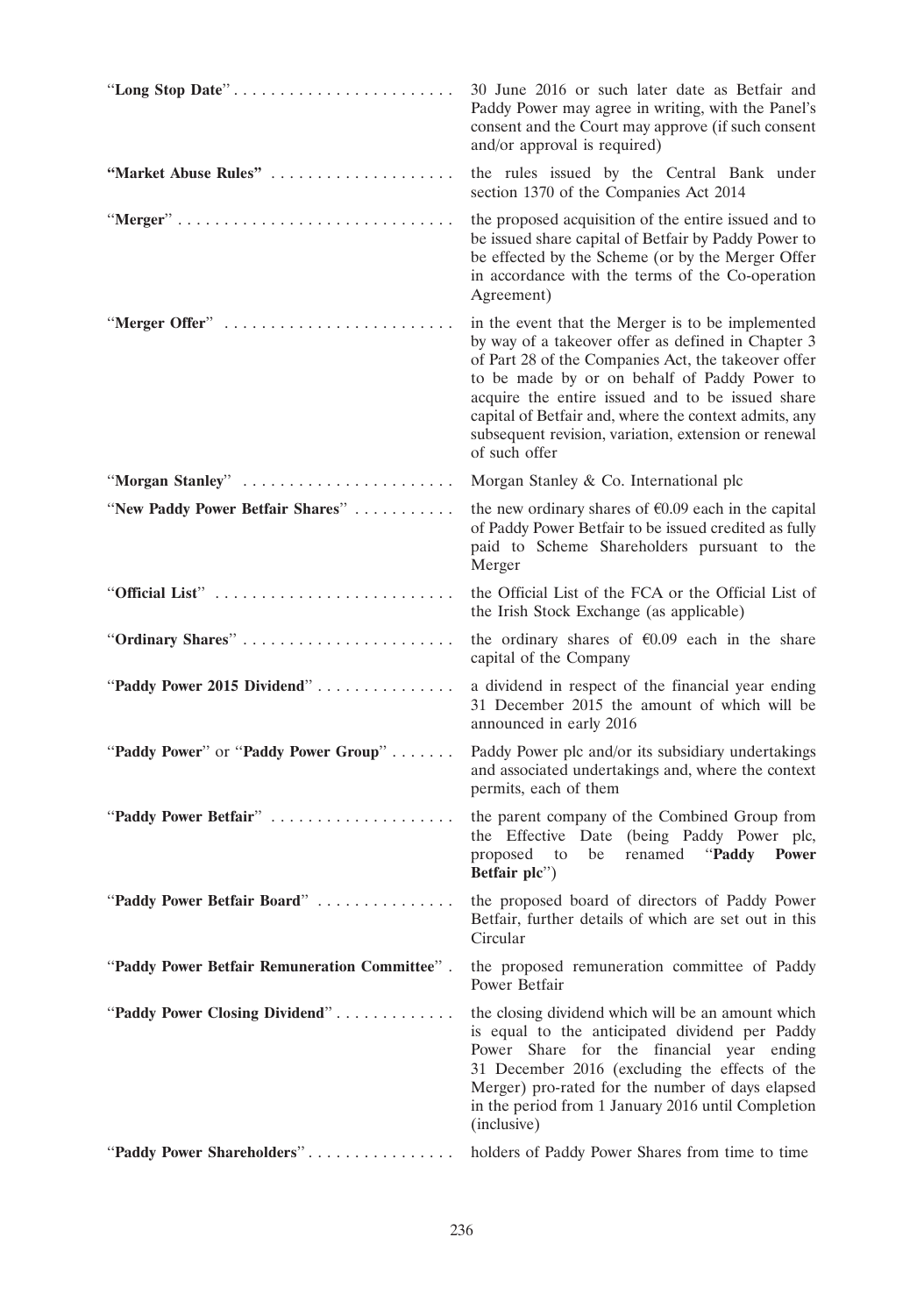| "Paddy Power Shares"             | fully paid-up ordinary shares of $\epsilon 0.09$ each in the<br>capital of Paddy Power                                                                                                                                                                                                                                        |
|----------------------------------|-------------------------------------------------------------------------------------------------------------------------------------------------------------------------------------------------------------------------------------------------------------------------------------------------------------------------------|
| "Paddy Power Sharesave Scheme"   | the share option scheme approved by resolution of<br>the shareholders of Paddy Power on 21 November<br>2000 and amended by way of resolution of the<br>shareholders of Paddy Power on 22 June 2014                                                                                                                            |
| "Paddy Power Share Schemes"      | the share option and incentive schemes operated by<br>the Paddy Power Group, further details of which<br>are set out in Part II (Principal Terms and<br>Conditions of the Merger) of this Circular                                                                                                                            |
|                                  | the UK Panel on Takeovers and Mergers                                                                                                                                                                                                                                                                                         |
| "Pound Sterling" or "Sterling"   | the lawful currency of the United Kingdom                                                                                                                                                                                                                                                                                     |
|                                  | Prudential Regulation Authority                                                                                                                                                                                                                                                                                               |
| "Profit Forecast"                | the profit forecast set out in Section 9 of Part VI<br>(Additional Information) of this Circular                                                                                                                                                                                                                              |
| "Prospectus"                     | the prospectus to be published by Paddy Power in<br>connection with the issue of the New Paddy Power<br><b>Betfair Shares</b>                                                                                                                                                                                                 |
| "Prospectus Rules"               | the rules issued by the Central Bank from time to<br>time under section 1363 of the Companies Act 2014                                                                                                                                                                                                                        |
| "Registrar of Companies"         | the Registrar of Companies in England and Wales                                                                                                                                                                                                                                                                               |
| "Regulatory Information Service" | any of the services set out in Appendix II to the<br><b>Listing Rules</b>                                                                                                                                                                                                                                                     |
| "Resolutions"                    | the resolutions to be proposed at the Extraordinary<br>General Meeting, the text of which is set out in the<br>notice convening the Extraordinary General<br>Meeting at page 239 of this Circular                                                                                                                             |
| "Scheme"                         | the proposed scheme of arrangement under Part 26<br>of the Companies Act between Betfair and the<br>Scheme Shareholders in connection with the<br>Merger, with or subject to any modification,<br>addition or condition approved or imposed by the<br>Court and agreed to by Paddy Power and Betfair                          |
| "Scheme Document"                | the document to be sent to Betfair Shareholders<br>containing and setting out, among other things, the<br>full terms and conditions of the Scheme (including<br>the particulars required by section 897 of the<br>Companies Act) and containing the notices<br>convening the Court Meeting and the Betfair<br>General Meeting |
| "Scheme Record Time"             | the time and date specified in the Scheme<br>Document, expected to be 6.00 p.m. on the<br>Business Day immediately after the date of the<br>Court Hearing                                                                                                                                                                     |
| "Scheme Shareholders"            | holders of Scheme Shares                                                                                                                                                                                                                                                                                                      |
| "Scheme Shares"                  | Betfair Shares in issue at the date of the<br>(a)<br>Scheme Document;                                                                                                                                                                                                                                                         |
|                                  | Betfair Shares issued after the date of the<br>(b)<br>Scheme Document and prior to the Scheme                                                                                                                                                                                                                                 |

Voting Record Time; and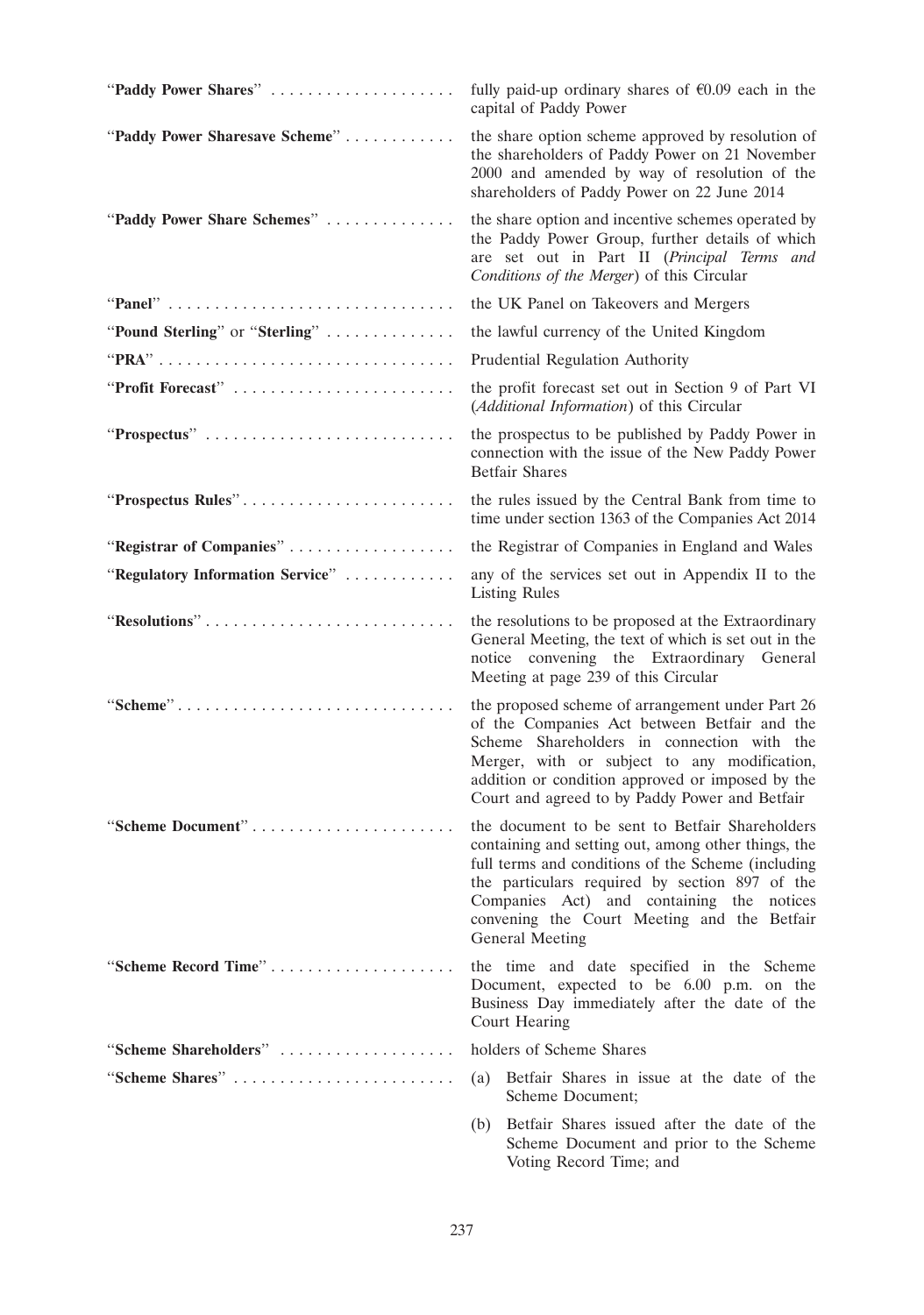|                                 | (c) Betfair Shares issued at or after the Scheme<br>Voting Record Time and before the Scheme<br>Record Time,                                                                                                                                                                                         |
|---------------------------------|------------------------------------------------------------------------------------------------------------------------------------------------------------------------------------------------------------------------------------------------------------------------------------------------------|
|                                 | in any case excluding any Betfair Shares held as<br><b>Treasury Shares</b>                                                                                                                                                                                                                           |
| "Scheme Voting Record Time"     | the time and date specified in the Scheme<br>Document by reference to which entitlement to<br>vote on the Scheme will be determined, expected to<br>be 6.00 p.m. on the date which is two Business Days<br>prior to the date of the Court Meeting or any<br>adjournment thereof (as the case may be) |
| "Shareholder(s)"                | the holder(s) of Paddy Power Shares                                                                                                                                                                                                                                                                  |
|                                 | dividend conditional<br>$\varepsilon$ 80m<br>the<br>upon<br>the<br>Completion, that will be paid to Paddy Power<br>Shareholders on the register of members of Paddy<br>Power at 6.00 p.m. on the Business Day prior to<br>Completion                                                                 |
| "Transparency Regulations"      | Transparency (Directive 2004/109/EC)<br>the<br>Regulations 2007 (SI No. 277 of 2007)                                                                                                                                                                                                                 |
|                                 | the transparency rules issued by the Central Bank<br>under section 1383 of the Companies Act 2014                                                                                                                                                                                                    |
| "Treasury" or "Treasury Shares" | shares held as Treasury shares as provided for in<br>section 724 of the Companies Act                                                                                                                                                                                                                |
| "United Kingdom" or "UK"        | the United Kingdom of Great Britain and Northern<br>Ireland                                                                                                                                                                                                                                          |
|                                 | the Gambling Commission established under the<br>United Kingdom Gambling Act 2005                                                                                                                                                                                                                    |
| "UK Listing Authority"          | the FCA acting for the purposes of Part VI of the<br>FSMA.                                                                                                                                                                                                                                           |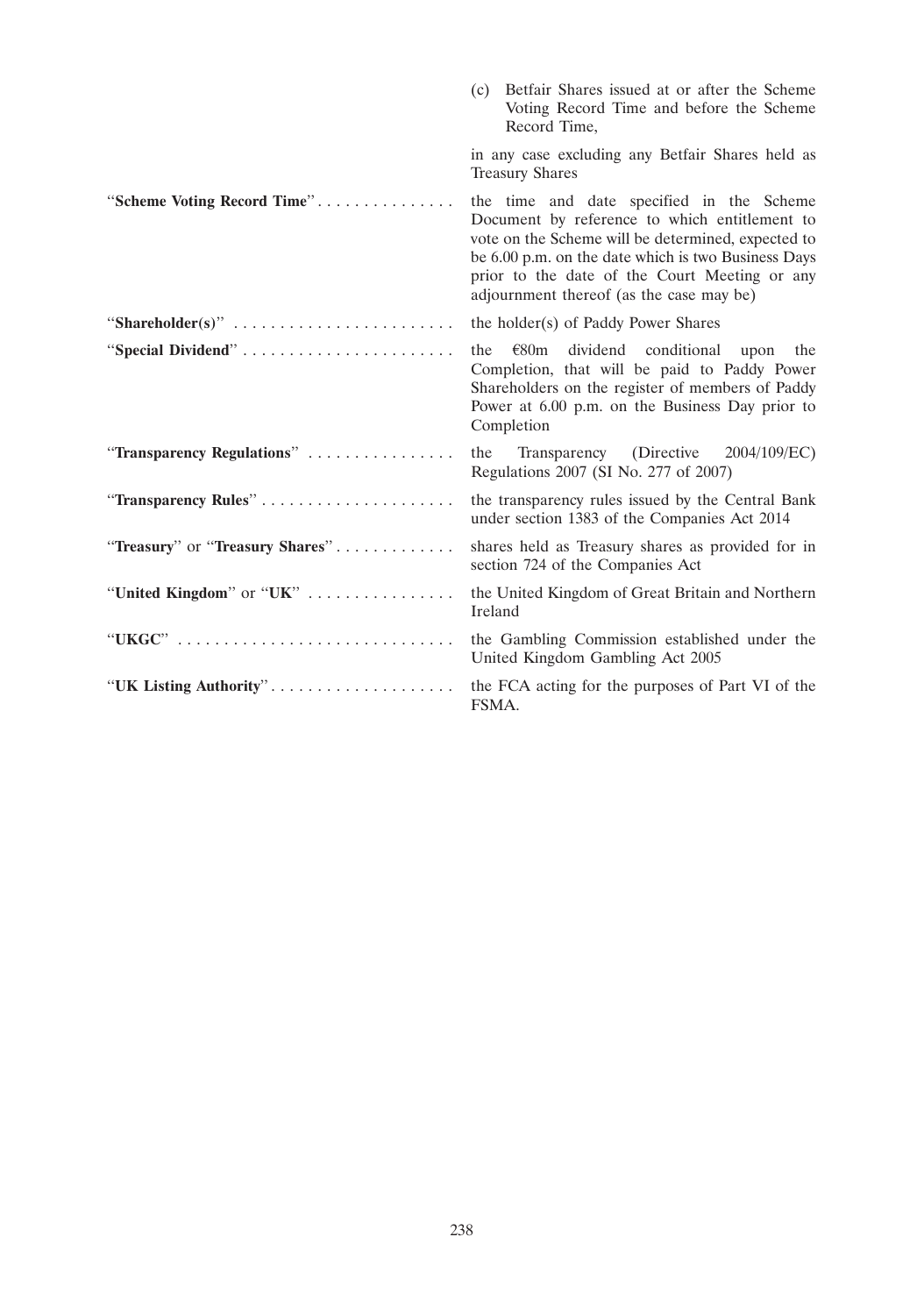#### **PADDY POWER PLC**

#### **NOTICE OF EXTRAORDINARY GENERAL MEETING**

**NOTICE IS HEREBY GIVEN** that an Extraordinary General Meeting (''**EGM**'') of Paddy Power plc (the ''**Company**'') will be held at 11.15 a.m. on 21 December 2015 at Power Tower, Belfied Office Park, Beech Hill Road, Clonskeagh, DO4 V972, Dublin 4, Ireland for the purpose of considering and, if thought fit, passing the following resolutions:-

#### **Resolutions**

#### 1. **As an ordinary resolution**

''That, subject to and conditional on the passing of resolutions 2, 3 and 5, set out in this Notice, the proposed recommended all-share merger between the Company and Betfair Group plc (the ''**Merger**''), which constitutes a class 1 transaction for the purpose of the Listing Rules of the Irish Stock Exchange and the Listing Rules of the UK Listing Authority, as described in Part II of the circular of the Company dated 27 November 2015 (the ''**Circular**'') of which this notice forms part, be and is hereby approved and the directors of the Company (or any duly authorised committee thereof) be and are hereby authorised:

- (a) to do or procure to be done all such acts and things on behalf of the Company and any of its subsidiaries as the directors consider necessary, desirable or expedient to implement, or otherwise in connection with, the Merger; and
- (b) to agree such modifications, variations, revisions, waivers, extensions, additions or amendments to any of the terms and conditions of the Merger and/or to any documents relating to it, as the directors (or any duly authorised committee thereof) may in their absolute discretion think fit, provided such modifications, variations, revisions, waivers, extensions, additions or amendments are not of a material nature.''

### 2. **As an ordinary resolution**

''That, subject to and conditional on the passing of resolutions 1, 3 and 5, set out in this Notice, the authorised share capital of the Company be increased from 77,777,777 ordinary shares of  $\epsilon 0.09$  each (''**Ordinary Shares**'') to 150,000,000 Ordinary Shares by the creation of 72,222,223 Ordinary Shares, such Ordinary Shares having the rights and being subject to the restrictions set out in the Articles of Association (the ''**Articles**'') of the Company.''

### 3. **As an ordinary resolution**

''That, subject to and conditional on the passing of resolutions 1, 2, and 5, set out in this Notice and in the case of paragraphs (b) and (c), subject to and conditional also on completion of the Merger, the directors be and are hereby generally and unconditionally authorised in substitution for all existing authorities to exercise all powers of the Company to allot and issue all relevant securities (within the meaning of section 1021 of the Companies Act 2014) and Treasury Shares (as defined in section 1078 of the Companies Act 2014) up to:

- (a) an aggregate nominal amount of  $\epsilon$ 3,558,821.04 (39,542,456 Ordinary Shares) (being equivalent to approximately 89.76% of the aggregate nominal value of the issued share capital of the Company at close of business on 25 November 2015), being the shares to be allotted pursuant to the Merger;
- (b) an aggregate nominal amount of  $\epsilon$ 2,482,832.47 (27,587,027 Ordinary Shares) being equivalent to approximately 33% of the aggregate nominal value of the expected issued share capital of the Company immediately following Completion; and
- (c) in connection with an allotment pursuant to an offer by way of a Rights Issue (as defined in Resolution 4), an aggregate nominal amount of  $64,965,664.95$  (55,174,055 Ordinary Shares) (after deducting from such limit any relevant securities allotted under paragraph (b) above), being equivalent to approximately 66% of the aggregate nominal value of the expected issued share capital of the Company immediately following Completion.

The authority hereby conferred shall expire at the earlier of the date of the next Annual General Meeting of the Company or 20 December 2016 unless previously renewed, varied or revoked by the Company in general meeting. Provided, however, that the Company may make an offer or agreement before the expiry of this authority, which would or might require any such securities to be allotted or issued after this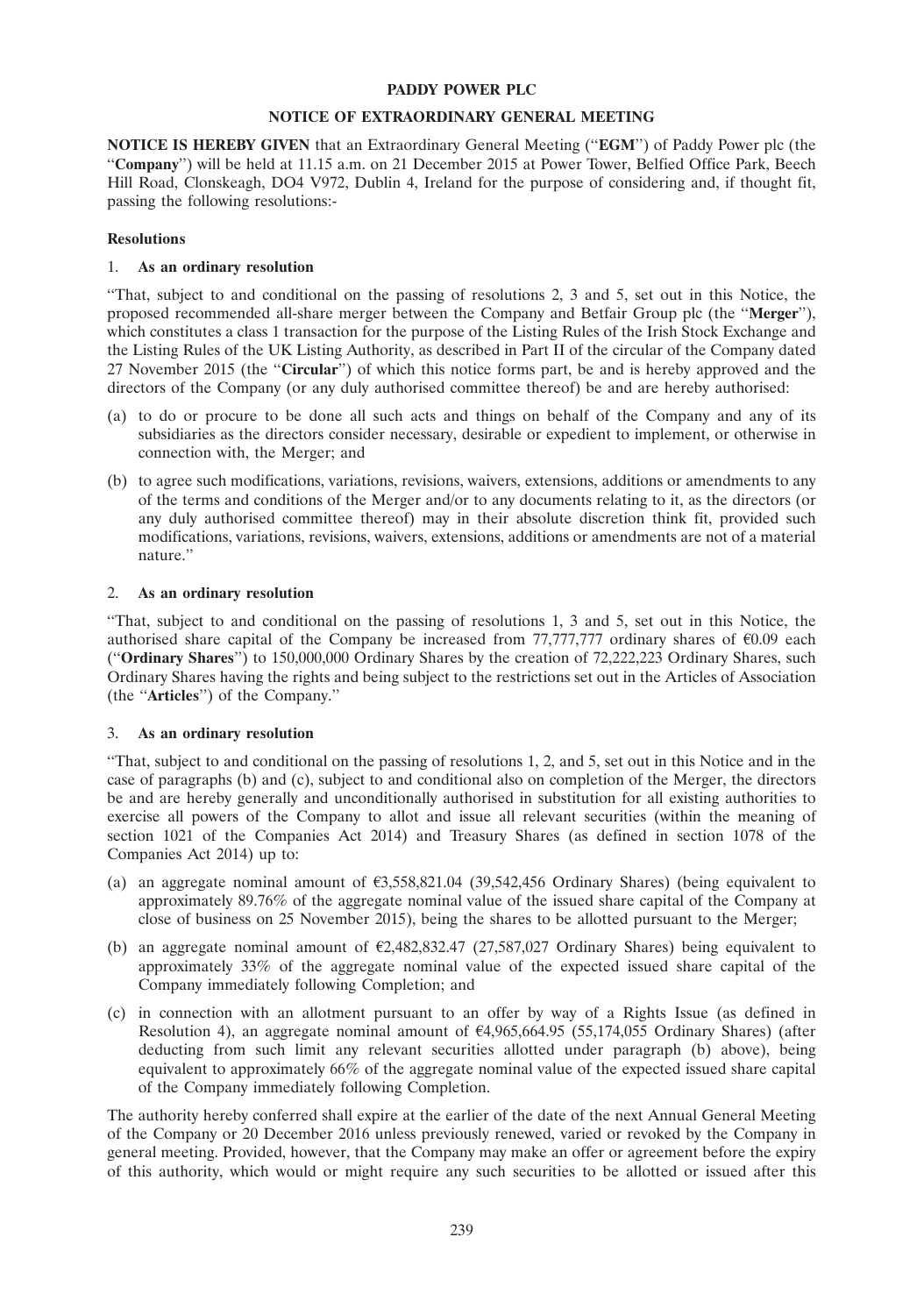authority has expired, and the directors may allot and issue any such securities in pursuance of any such offer or agreement as if the authority conferred hereby had not expired.''

## 4. **As a special resolution**

''That, subject to and conditional on completion of the Merger, for the purposes of Article 8(d) of the Articles of Association as in force at the date of this resolution, the directors be and are hereby empowered pursuant to section 1022 of the Companies Act 2014 to allot equity securities (as defined in section 1023 of that Act) and Treasury Shares (as defined in section 1078 of the Companies Act 2014) for cash, pursuant to the authority conferred by resolution 3 as if sub-section (1) of section 1022 did not apply to any such allotment, provided that, pursuant to Article 8(d)(ii) of the Articles this power shall be limited to:

- (a) the allotment of equity securities in connection with a rights issue in favour of the holders of ordinary shares (including rights to subscribe for, or convert into, ordinary shares) where the equity securities respectively attributable to the interests of such holders are proportional (as nearly as may be) to the respective numbers of ordinary shares held by them (but subject to such exclusions or other arrangements as the directors may deem necessary or expedient to deal with fractional entitlements that would otherwise arise, or with legal or practical problems under the laws of, or the requirements of any recognised regulatory body or any stock exchange in, any territory, or otherwise) a (''**Rights Issue**''); and
- (b) the allotment (otherwise then pursuant to sub-paragraphs (a) above) of equity securities up to a maximum aggregate nominal value of  $\epsilon$ 752,373.48 (8,359,705 Ordinary Shares) being equivalent to approximately 10% of the aggregate nominal value of the expected issued share capital of the Company immediately following Completion.

The authority conferred by this resolution shall expire at the earlier of the date of the next Annual General Meeting of the Company or 20 December 2016, unless previously renewed, varied or revoked; provided that the Company may make an offer or agreement before the expiry of this authority, which would or might require any such securities to be allotted after this authority has expired, and in that case, the directors may allot equity securities in pursuance of any such offer or agreement as if the authority conferred hereby had not expired.''

# 5. **As a special resolution**

''That, subject to and conditional on the passing of resolutions 1, 2 and 3 set out in this Notice and the approval of the Registrar of Companies, the registered name of the Company be changed from ''Paddy Power plc" to "Paddy Power Betfair plc" and the Memorandum and Articles be amended to reflect this change of name and that the directors be and are hereby authorised to take all such actions as they see fit to give effect to this resolution.''

### 6. **As a special resolution**

''That, subject to and conditional on the passing of resolutions 1, 2, 3 and 5 set out in this Notice, clause 5 (including the accompanying notes) of the Memorandum of Association of the Company be deleted and replaced with the following new clause 5:

*''The share capital of the Company is*  $\epsilon$ 13,500,000, divided into 150,000,000 Ordinary Shares of  $\epsilon$ 0.09 each.'' "

# 7. **As a special resolution**

''That, subject to and conditional on the passing of resolutions 1, 2, 3 and 5 set out in this Notice, Article 2 of the Articles be amended to read as follows:

*''The share capital of the Company is*  $\epsilon$ 13,500,000, divided into 150,000,000 Ordinary Shares of  $\epsilon$ 0.09 each." "

### 8. **As an ordinary resolution**

''That, subject to and conditional on completion of the Merger, in accordance with section 251(2) of the Companies Act 2014, the compensatory arrangements proposed to be put in place between the Company and its named executive officer in relation to the Merger, as described in Section 11 of Part I of this Circular, be and are hereby approved and the directors be and hereby authorised to take all such actions as they see fit to give effect to this resolution.''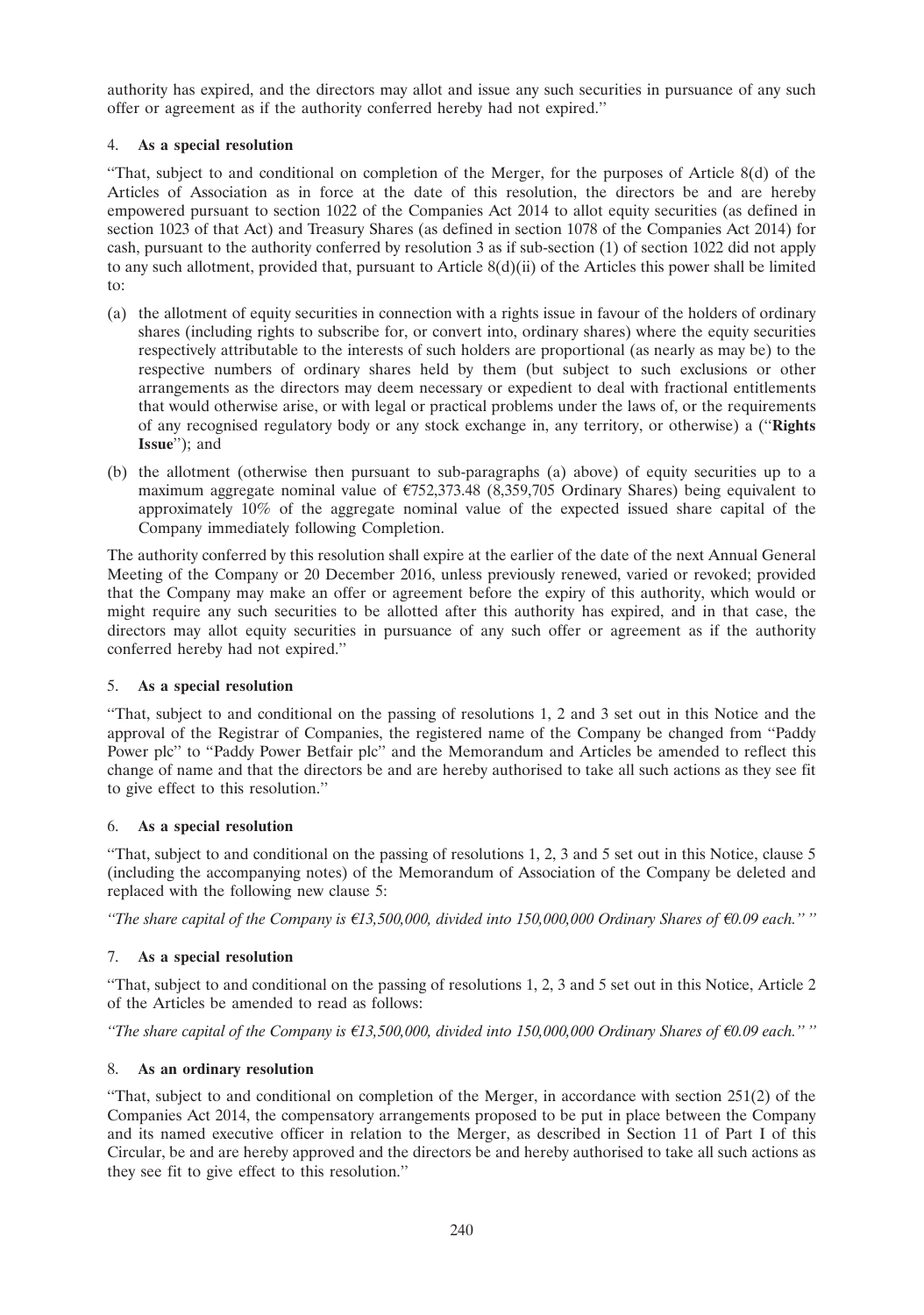### 9. **As a special resolution**

''That, subject to and conditional on completion of the Merger, to the extent undenominated share capital is created by the Merger:

- (a) the share capital of the Company be reduced by the cancellation of an amount of the undenominated capital standing to the credit of the Company's share premium account arising from the issuance of the New Paddy Power Betfair Shares (as defined in the Circular) as the directors may determine and the reserve resulting from the cancellation of the undenominated capital shall be treated as profits available for distribution as defined by section 117 of the Companies Act 2014; and
- (b) the directors be and are hereby authorised to determine, on behalf of the Company the amount of such reduction, provided such amount shall not exceed the amount of undenominated capital created by the issuance of the New Paddy Power Betfair Shares, and proceed to seek the confirmation of the High Court to such reduction of share capital or to determine not to proceed to seek the approval of the High Court at all in pursuance of paragraph (a) above.''

## 10. **As a special resolution**

''That, subject to and conditional on completion of the Merger the Company and/or any subsidiary (as defined by section 7 of the Companies Act 2014) of the Company be and are hereby generally authorised to make market purchases (as defined by section 1072 of the Companies Act 2014) of shares of any class in the Company (the ''**Shares**'') on such terms and conditions and in such manner as the directors may determine from time to time but subject, however, to the provisions of the Companies Act 2014 and to the following restrictions and provisions:

- (a) the maximum number of ordinary shares authorised to be acquired pursuant to this resolution shall not exceed 10% of the issued share capital of the Company immediately following Completion;
- (b) the minimum price (excluding expenses), which may be paid for any Share shall be an amount equal to the nominal value thereof;
- (c) the maximum price (excluding expenses) which may be paid for any Share in the Company (a ''**Relevant Share**'') shall be the higher of:
	- (i) the higher of 5% above the average of the closing prices of a Relevant Share taken from the Irish Stock Exchange Daily Official List in Dublin, or the average of the closing prices of a Relevant Share taken from the Official List of the London Stock Exchange, for the five business days prior to the day the purchase is made; and
	- (ii) the amount stipulated by Article 5(1) of the Market Abuse (Buyback and Stabilisation) Regulation (being the value of a Relevant Share calculated on the basis of the higher of the price quoted for:
		- (A) the last independent trade of; and
		- (B) the highest current independent bid or offer for,
		- (C) any number of Relevant Shares on the trading venue where the purchase pursuant to the authority conferred by this resolution will be carried out).

The authority hereby granted shall expire at the earlier of the next Annual General Meeting of the Company or 20 December 2016, unless previously varied, revoked or renewed by special resolution in accordance with the provisions of section 1074 of the Companies Act, 2014. The Company or any such subsidiary may, before such expiry, enter into a contract for the purchase of Shares which would or might be executed wholly or partly after such expiry and may complete any such contract as if the authority conferred hereby had not expired.''

# 11. **As an ordinary resolution**

''That, subject to and conditional on completion of the Merger, the limit on the ordinary remuneration of the directors in Article 75 of the Articles of the Company be increased from  $\epsilon$ 950,000 to  $\epsilon$ 2,000,000."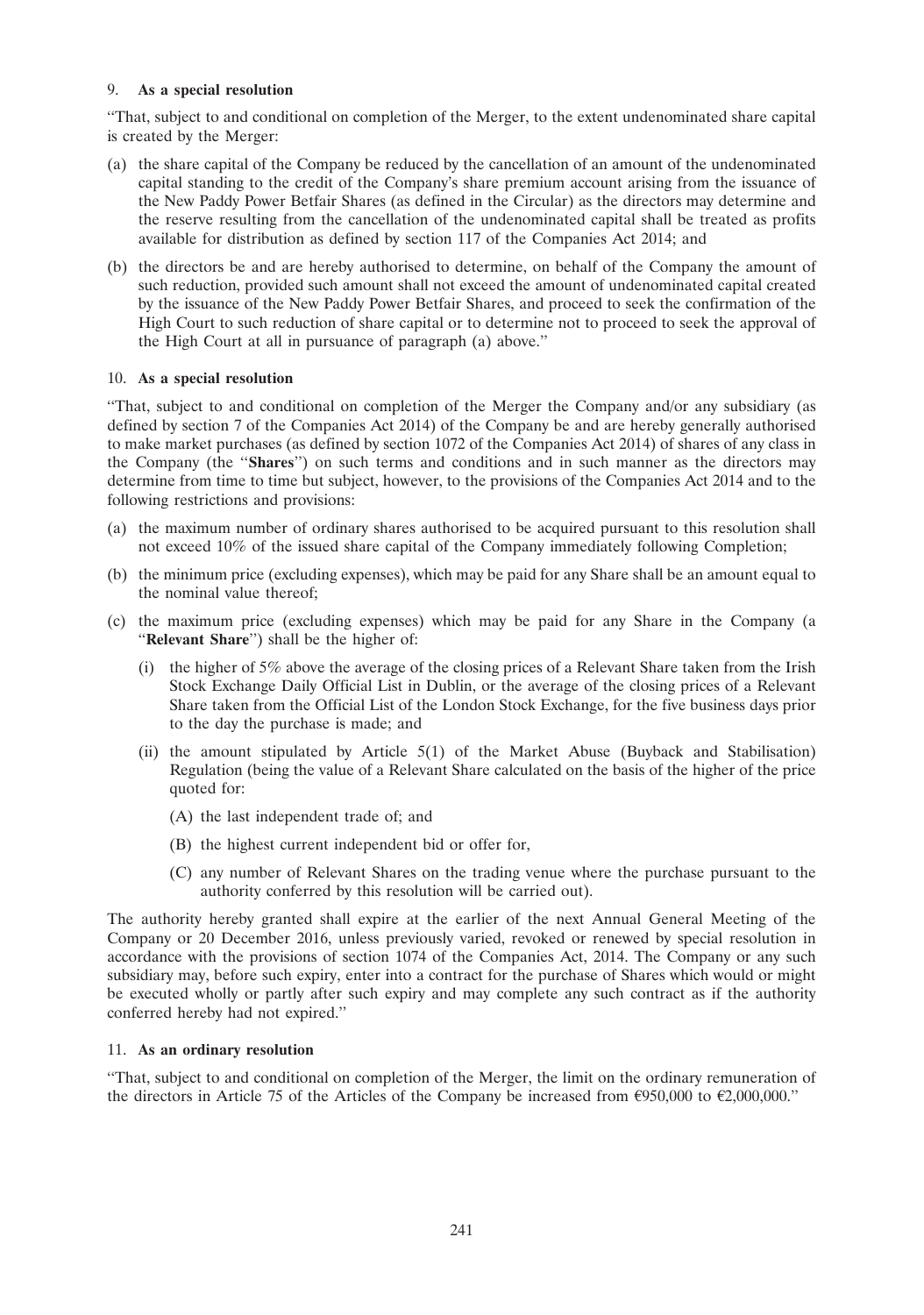### 12. **As a special resolution**

''That, subject to and conditional on completion of the Merger, the Articles of Association of the Company be and are hereby amended so that the Articles of Association in the form produced to the meeting marked and initialled by the Chairman for the purposes of identification, be adopted in substitution for, and to the exclusion of the existing Articles of the Company.''

## 13. **As an ordinary resolution**

''That, subject to and conditional on completion of the Merger, approval be and is hereby given for the establishment by the Company of the Paddy Power Betfair 2015 Long Term Incentive Plan (the **''LTIP''**), the principal features of which are summarised in the Circular (which plan includes the provision for the grant of awards and nil cost options), the rules of which are contained in the document produced to the meeting and initialled by the Chairman of the Meeting for the purpose of identification; and that the directors be and are hereby authorised to:

- (a) take all such action or steps (including the making of amendments to the LTIP and the rules thereof as may be necessary) to implement or give effect to the LTIP; and
- (b) establish further plans in other jurisdictions similar in substance to the LTIP but modified to take account of local tax, exchange control or securities laws in overseas territories, provided that any shares made available under any such further plans will be treated as counting towards any limits on individual or overall participation under the LTIP.''

## 14. **As an ordinary resolution**

''That, subject to and conditional on completion of the Merger, approval be and is hereby given for the establishment by the Company of the Paddy Power Betfair 2015 Medium Term Incentive Plan (the ''**MTIP**''), the principal features of which are summarised in the Circular (which plan includes the provision for the grant of awards and nil cost options), the rules of which are contained in the document produced to the Meeting and initialled by the Chairman of the meeting for the purpose of identification; and that the directors be and are hereby authorised to:

- (a) take all such action or steps (including the making of amendments to the MTIP and the rules thereof as may be necessary) to implement or give effect to the MTIP; and
- (b) establish further plans in other jurisdictions similar in substance to the MTIP but modified to take account of local tax, exchange control or securities laws in overseas territories, provided that any shares made available under any such further plans will be treated as counting towards any limits on individual or overall participation under the MTIP.''

# 15. **As an ordinary resolution**

''That, subject to and conditional on completion of the Merger, approval be and is hereby given for the establishment by the Company of the Paddy Power Betfair 2015 Deferred Share Incentive Plan (the ''**DSIP**''), the principal features of which are summarised in the Circular (which plan includes the provision for the grant of awards and nil cost options), the rules of which are contained in the document produced to the meeting and initialled by the Chairman of the meeting for the purpose of identification; and that the directors be and are hereby authorised to:

- (a) take all such action or steps (including the making of amendments to the DSIP and the rules thereof as may be necessary) to implement or give effect to the DSIP; and
- (b) establish further plans in other jurisdictions similar in substance to the DSIP but modified to take account of local tax, exchange control or securities laws in overseas territories, provided that any shares made available under any such further plans will be treated as counting towards any limits on individual or overall participation under the DSIP.''

# 16. **As an ordinary resolution (Advisory non-binding resolution) (Note 1)**

''Subject to and conditional on completion of the Merger, to receive and consider the Directors' Remuneration Policy report which is set out on pages 220-228 of the Circular.''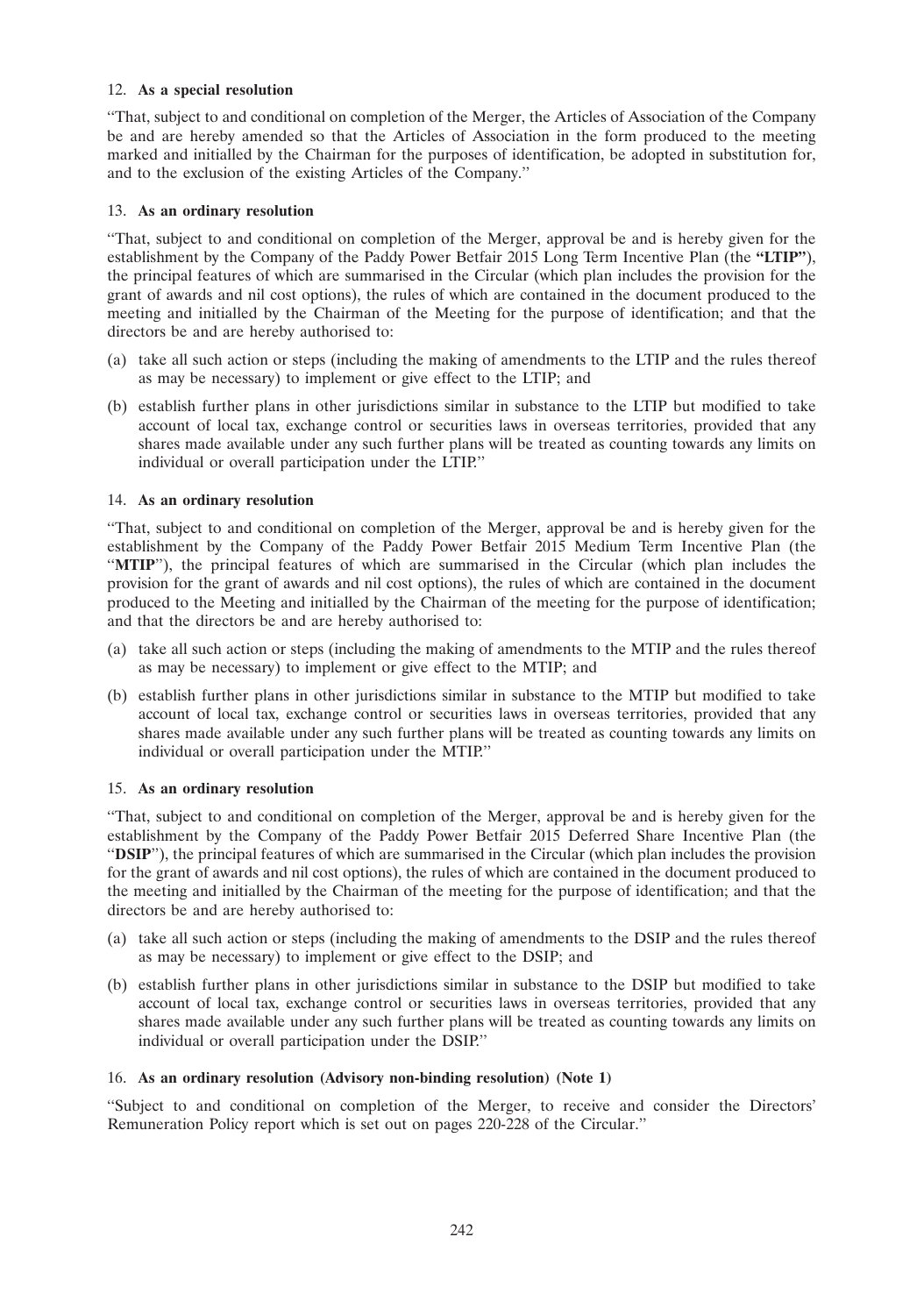#### 17. **As an ordinary resolution**

''That, subject to and conditional on completion of the Merger, approval be and is hereby given for:-

- (a) the amendment of the Paddy Power plc Sharesave Scheme so as to allow for the establishment of sub-plans of such scheme in jurisdictions outside of Ireland on the basis that such sub-plans shall be similar in substance to the Paddy Power plc Sharesave Scheme but modified to take account of local tax, exchange control or security laws in such jurisdictions provided that any shares made available under any such further sub-plans will be treated as counting towards any limits on individual or overall participation under the Paddy Power plc Sharesave Scheme; and
- (b) the directors to take all such action or steps (including the making of amendments to the Paddy Power plc Sharesave Scheme and the rules thereof as may be necessary) to implement or allow for the establishment of sub-plans of such scheme.

The rules of the Paddy Power plc Sharesave Scheme containing the relevant amendments are contained in the document produced to the meeting and initialled by the Chairman of the meeting for the purpose of identification.''

By order of the Board

**Edward Traynor** Registered Office: Company Secretary Power Tower

Belfield Office Park Beech Hill Road Clonskeagh Dublin 4 DO4 V972 Ireland

27 November 2015

#### *Notes*

*(1) The Board, in line with best practice and on the recommendation of the Remuneration Committee, has decided that the Company should seek to apply the Large and Medium-sized Companies and Groups (Accounts and Reports) (Amendment) Regulations 2013 (the ''2013 UK Regulations'') which now apply to UK-incorporated companies admitted to listing by the UK Listing Authority to the extent possible under Irish law. Under the 2013 UK Regulations, shareholder votes on remuneration policies are binding. However, as an Irish-incorporated company, Paddy Power cannot rely on the statutory provisions applicable to UK companies under the 2013 UK Regulations which, in certain circumstances, can resolve any inconsistency between a remuneration policy and any contractual or other right of a director. Therefore, the policy is being submitted to shareholders as an advisory non-binding resolution.*

*(2) Any member entitled to attend, speak and vote at the EGM is entitled to appoint one or more proxies (who need not be a member of the Company) to attend, speak and vote in his/her place. Completion of a Form of Proxy will not affect the right of a member to attend, speak and vote at the EGM in person. A shareholder may appoint more than one proxy to attend and vote at the EGM provided each proxy is appointed to exercise rights attached to different shares held by that shareholder. Should you wish to appoint more than one proxy, please read carefully the explanatory notes accompanying the Form of Proxy. A member may appoint a proxy or proxies electronically by logging on to the website of the Registrars, Computershare Services (Ireland) Limited: www.eproxyappointment.com. Shareholders will be asked to enter the Shareholder Reference Number, PIN Number and Control Number as printed on your Form of Proxy and agree to certain conditions.*

*(3) As a shareholder, you have several ways to exercise your right to vote:*

- *(a) by attending the EGM in person; or*
- *(b) by appointing (either electronically or by returning a completed Form of Proxy) the Chairman or another person as a proxy to vote on your behalf; or*
- *(c) by appointing a proxy via the CREST System if you hold your shares in CREST.*

*(4) If you are appointing someone other than the Chairman as your proxy, then you must fill in the details of your representative at the meeting in the box located underneath the wording ''I/We hereby appoint the Chairman of the EGM OR the following person'' on the Form of Proxy. If you appoint the Chairman or another*